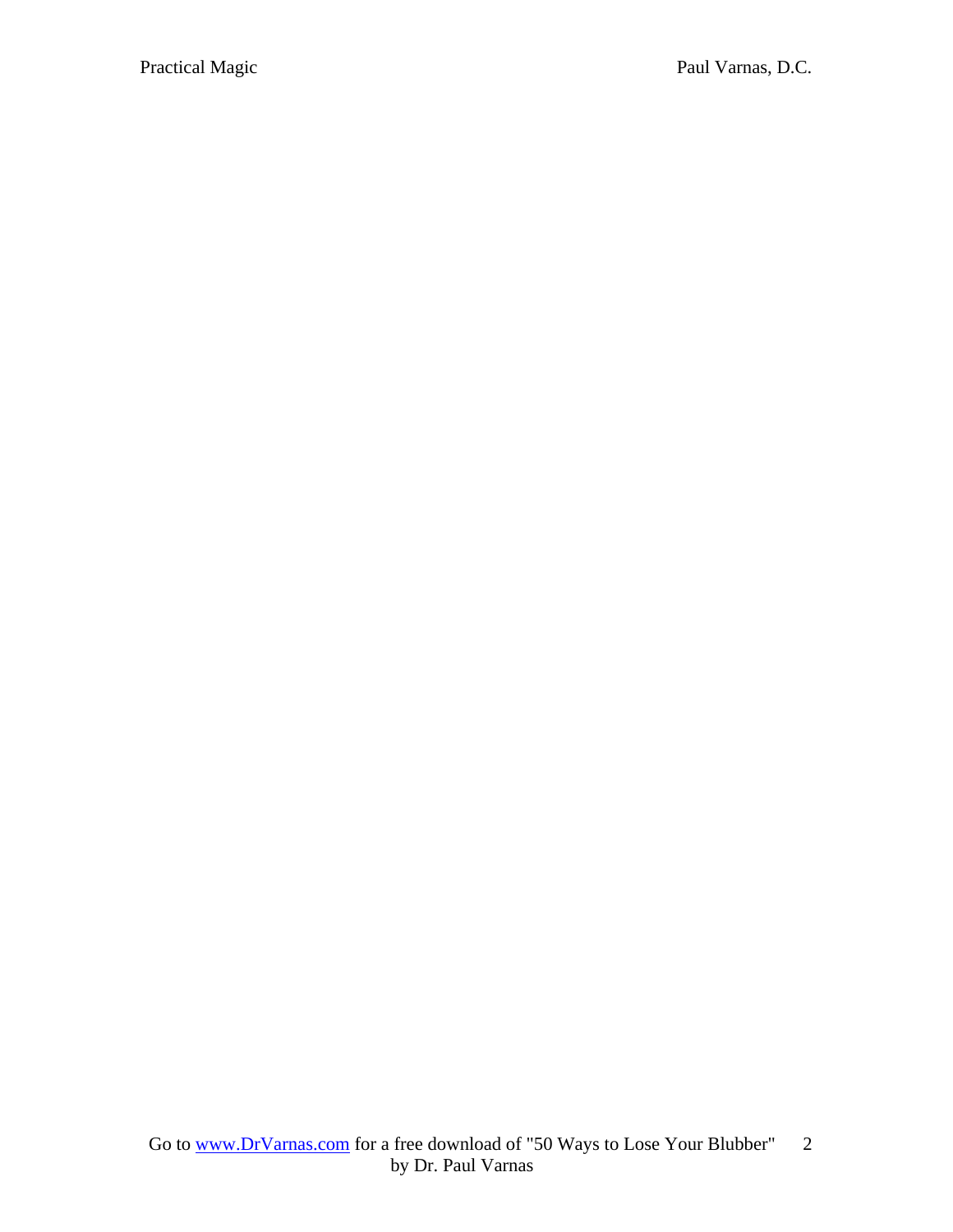| ADDITIVES, AGRIBUSINESS AND THE OTHER SIDE OF POOR NUTRITION  43   |  |
|--------------------------------------------------------------------|--|
|                                                                    |  |
|                                                                    |  |
|                                                                    |  |
|                                                                    |  |
|                                                                    |  |
|                                                                    |  |
|                                                                    |  |
|                                                                    |  |
|                                                                    |  |
|                                                                    |  |
|                                                                    |  |
|                                                                    |  |
|                                                                    |  |
|                                                                    |  |
|                                                                    |  |
|                                                                    |  |
|                                                                    |  |
|                                                                    |  |
|                                                                    |  |
|                                                                    |  |
|                                                                    |  |
|                                                                    |  |
|                                                                    |  |
|                                                                    |  |
|                                                                    |  |
|                                                                    |  |
| Cocoa Pulse Test Procedure (To Find Hidden Food Sensitivities) 154 |  |
|                                                                    |  |
|                                                                    |  |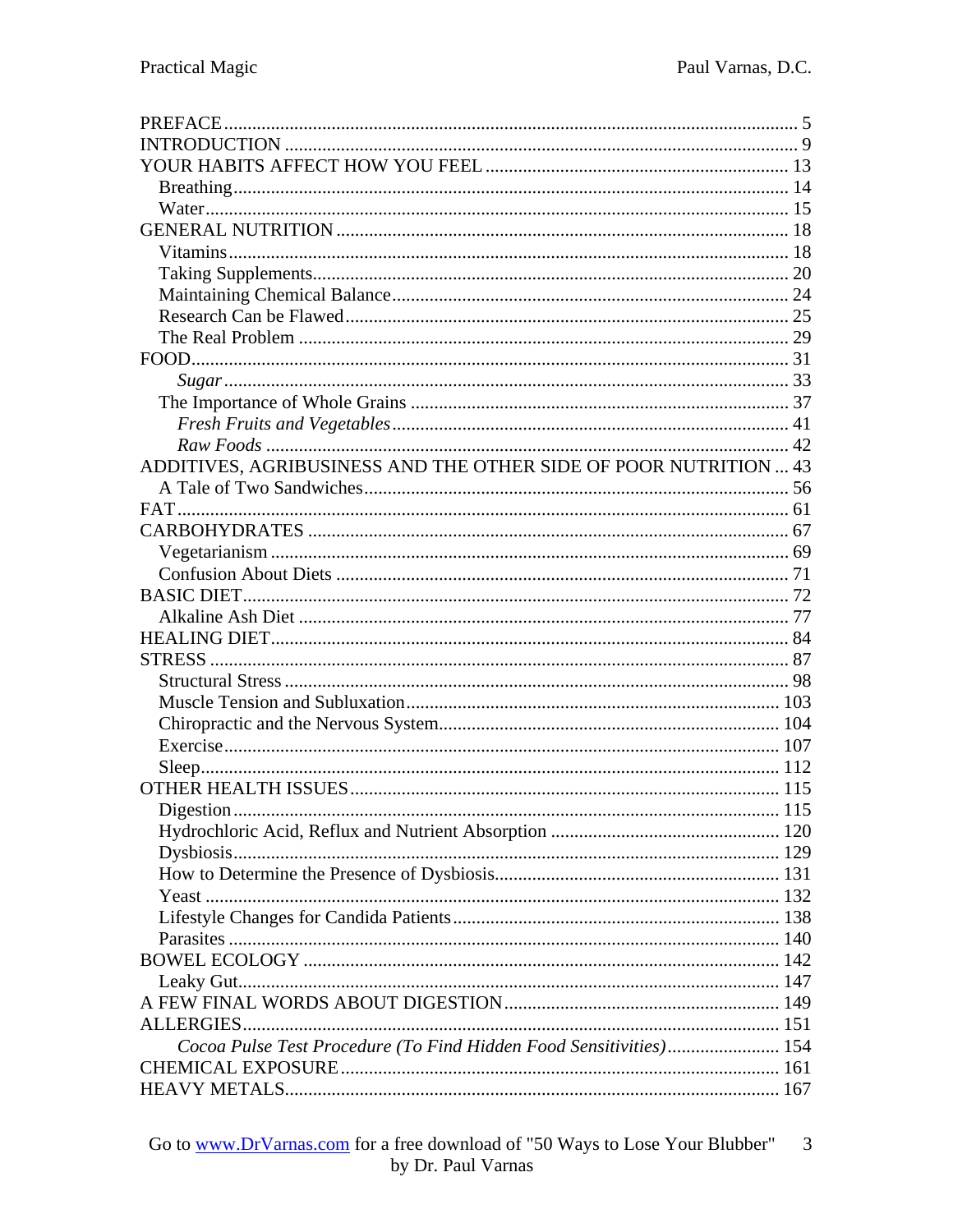| APPROCHES TO SOME COMMON HEATLH COMPLAINTS  180                                    |  |
|------------------------------------------------------------------------------------|--|
|                                                                                    |  |
| Additional Help If You Have Been Taking NSAIDS or Other Pain Medication Long-      |  |
|                                                                                    |  |
|                                                                                    |  |
|                                                                                    |  |
|                                                                                    |  |
|                                                                                    |  |
|                                                                                    |  |
|                                                                                    |  |
|                                                                                    |  |
|                                                                                    |  |
|                                                                                    |  |
|                                                                                    |  |
|                                                                                    |  |
|                                                                                    |  |
|                                                                                    |  |
|                                                                                    |  |
|                                                                                    |  |
|                                                                                    |  |
|                                                                                    |  |
|                                                                                    |  |
| <b>DEPRESSION</b>                                                                  |  |
|                                                                                    |  |
|                                                                                    |  |
| Nutritional Support and Other Considerations for Sinus (and Other) Infections  224 |  |
|                                                                                    |  |
|                                                                                    |  |
|                                                                                    |  |
|                                                                                    |  |
|                                                                                    |  |
|                                                                                    |  |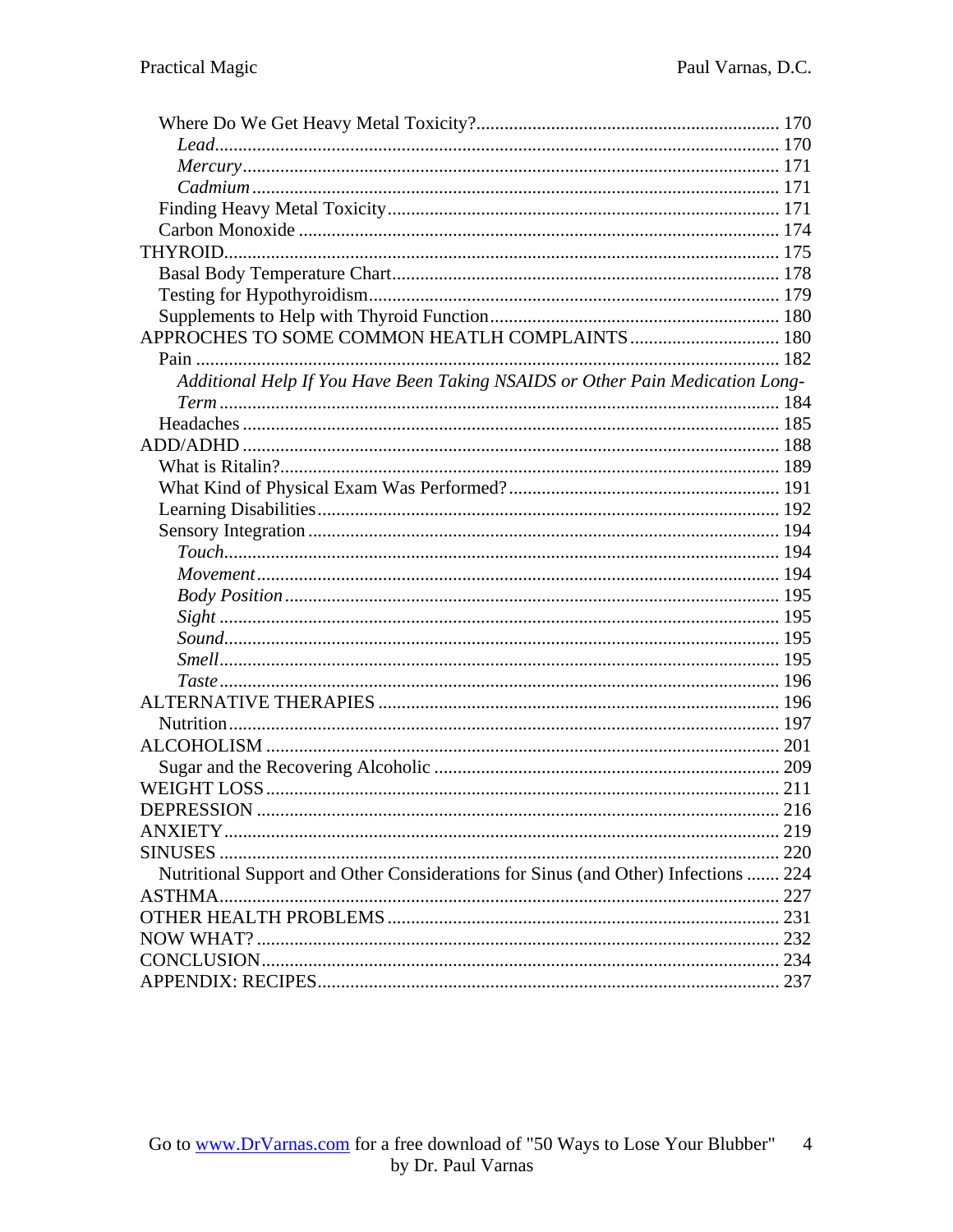### **PREFACE**

This book is written for people who are going to the office of someone trained in nutrition. If you are seeking the help of a chiropractor, naturopath, nutritionist or other professional, it can help you to understand a little about nutrition and the natural approach to health. It can help you to understand what your health care provider is trying to do for you. Unfortunately information about health makes treating yourself tempting.

Most people would not dream of replacing their car's transmission by themselves without training, yet have no problem trying to treat their own health problems or to overrule the decisions made by their health care provider. Most patients follow advice pretty well, but there are some patients who do not. They can be told to come back in a week, but manage to decide that two or three weeks would be better. They modify their treatment based on articles read in the popular press and frequently manage to find advice that they follow like Charlton Heston handed it to them on a stone tablet, even though they already go to a trained professional.

 A book like this often compounds the practitioner's problems by being the unseen "expert" against which all of the practitioner's decisions are judged. I have this problem in my own office. There is an absolutist nature to most self-help books that make the reader absolutely believe what is written. For example, I tend to let patients with Candidiasis eat some fruit. Often a patient will read a book that tells them not to eat fruit. It will tell them not to eat fruit for 40 pages with the vehemence of an eighteenth century Calvinist preacher. Woe unto those who eat fruit, etc. The patient will then come into the office with his newfound fear of fruit, looking at me like I just knocked Charlton Heston down and took away his stone tablets.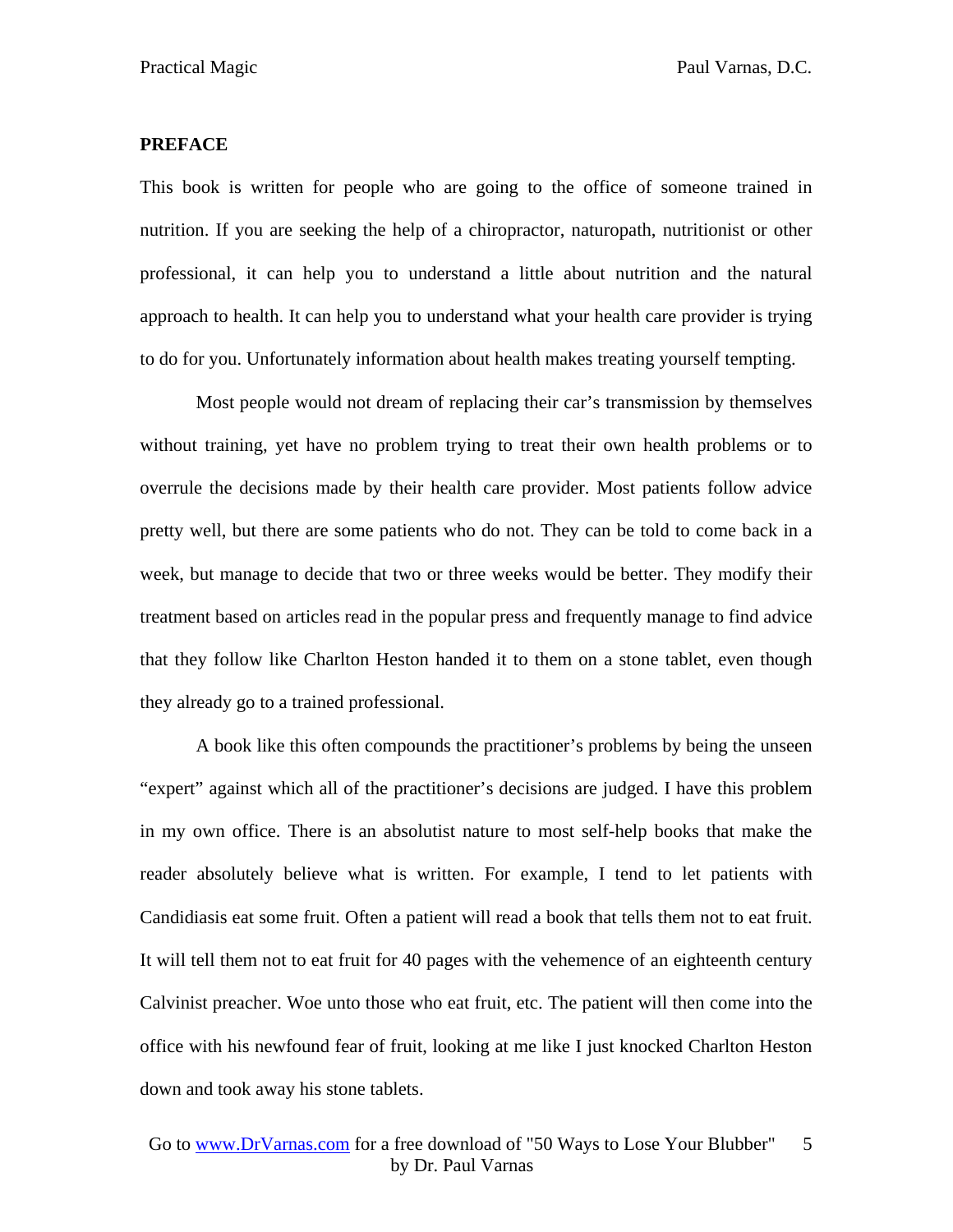Everyone doing nutritional counseling has also had the experience of having his or her therapy second-guessed by some guy working in a health food store. There was one woman in particular, who was actually doing pretty well with the advice she was getting, came into the office and said, "How come you didn't tell me I needed Bee pollen?" after a trip to the health food store. The point is to find someone whose expertise you respect and follow his or her advice—and don't second-guess the advice, even if the advice is a little different than what you read here.

 The thing about natural health care is that many things work, and it is as much art as it is science. Many different approaches work. After 20 years of practice, I still talk to doctors who teach me new (and often better) ways of doing things. No one has all of the answers, and beware of people who tell you that they do.

 As a practitioner I have a love/hate relationship with popular books on health. It is easy to appreciate what a book has to say and to find value in it without agreeing with everything in the book. For example, I frequently recommend *Sugar Busters* to patients. It presents a very effective way to lose weight for people who are not ready for stricter, healthier programs. So very many Americans are insulin insensitive, and refined carbohydrates are the source of their weight problem. It is a less extreme diet than the Atkins diet, with similar results. But *Sugar Busters* does recommend nitrated meats and does not do a good job in telling people to avoid chemicals and hydrogenated oils. Also, there are issues that it doesn't address issues like food allergies or alkaline/acid balance. However, it still is a pretty good diet to give to someone who in the past has paid no attention to food quality and who has trouble losing weight.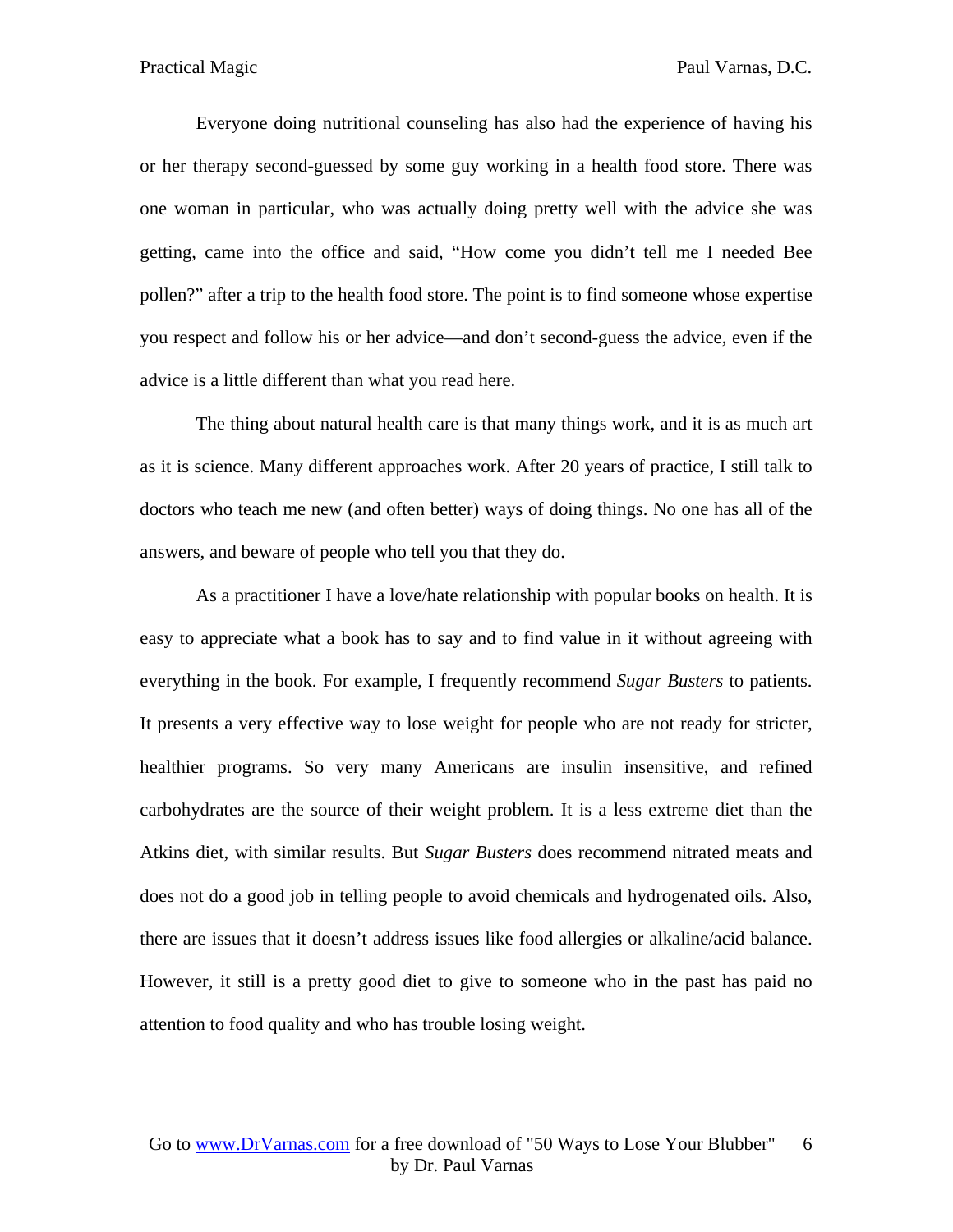This book does make specific product recommendations. Biotics Research is mentioned by name throughout the book. I do use other products. (I discussed this with the folks at Biotics. There were some tears and some hugs, but we finally decided that I could see other vitamin companies and they could see other doctors.) At first I had a problem with commercializing the book in this way, but it really isn't much different from the relationship between doctors, medical journals and drug companies.

 Drug companies link themselves to doctors' education in a very big way. They endow the medical schools, they sponsor postgraduate education and they buy advertisements in the medical journals. They have positioned themselves to completely influence the medical profession. Eisenhower coined the phrase "military industrial complex" to describe the interrelationship between the Pentagon and the defense industry. We also have a "medical pharmaceutical complex." Is it any wonder that there is so little research to support natural health care? If you are making \$3 billion per year selling antidepressants, would you keep your ad in a journal that published an article about folic acid helping with depression? Actually the influence goes beyond single bits of research. The drug companies influence the medical schools, postgraduate education for doctors and the journals. The drug companies really influence medicines paradigm how doctors think about health and disease.

 With this in mind, Biotics Research products are endorsed in this book. Just as the medical profession and the drug companies support each other, we in natural health care need to do the same. We are smaller both financially and politically. Every so often we have to fight in Congress to keep the right to buy supplements. There is a prejudice against supplements in the government. For years, many people used tryptophan as a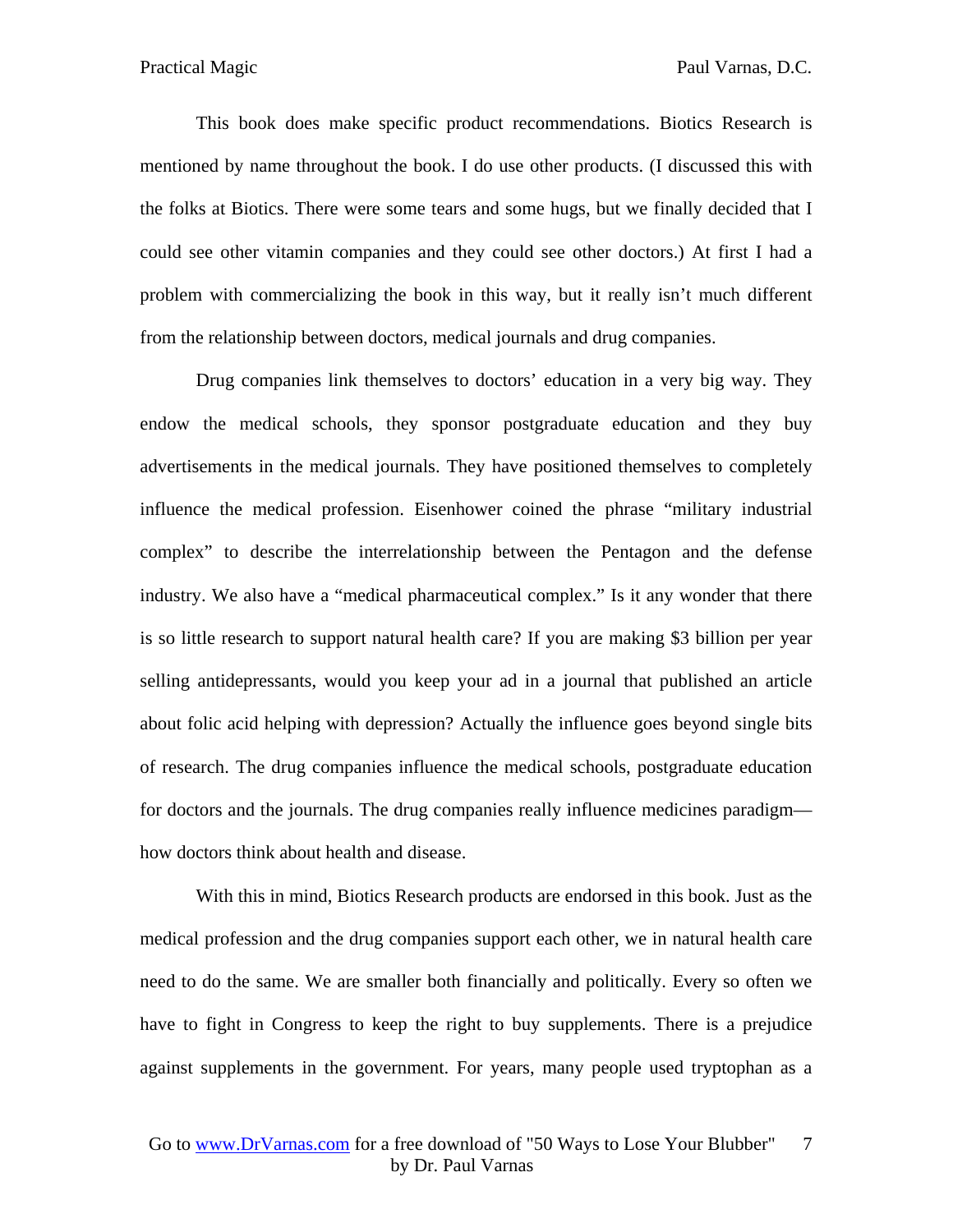safe, natural way to help control depression and to help them sleep. The FDA has banned tryptophan, simply because a bad batch made some people sick. A similar action to this would be to ban milk because of a salmonella outbreak.

So I have no trouble supporting a company that supports natural health care and my profession. Biotics Research is family-owned and extremely accessible to practitioners. Doctors can tour the plant and see the company's quality control. It is impressive. Biotics Research is also innovative: the company is constantly in contact with doctors in the field learning what works for these doctors and helping them develop new and better products.

There are other companies that I would happily write an endorsement for, others that I would not. I would not recommend a company that had shoddy quality control or whose products do not meet label claims any more than I would do a cigarette ad. So, yes there is a little bit of a commercial for Biotics Research here, but they are good folks and have done a lot to advance the cause of natural health care. If your health care provider recommends different products, trust that he or she has looked into the quality control issue and has your best interests at heart. We all do things a little differently.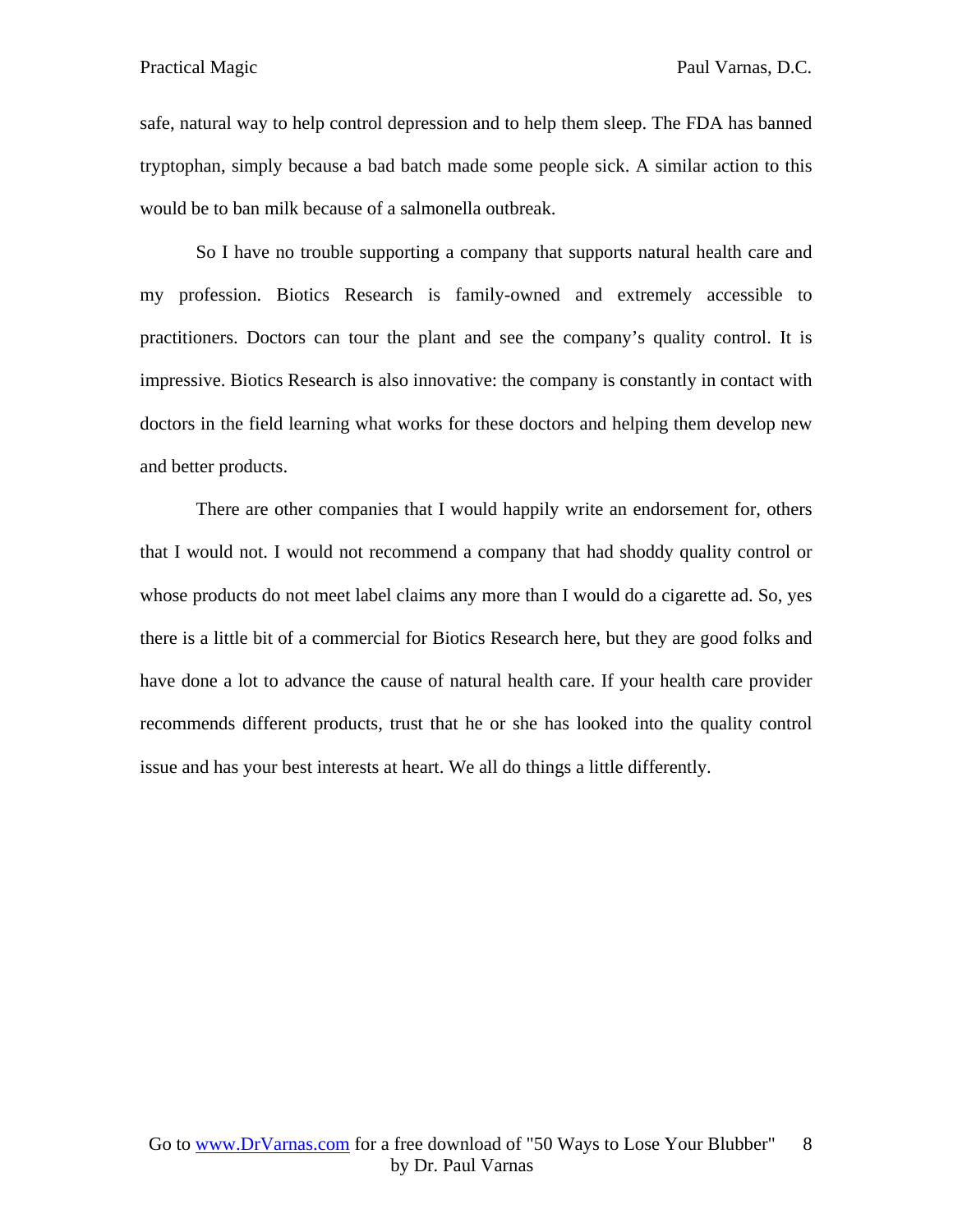# **INTRODUCTION**

One of my nightmares is one where I receive a letter from the law offices of McGreedy, Larsen and Snatch. The letter states that their client, a Mr. I. M. Needlebrain read one of my books and pursued a course of self-treatment. It goes on to say that the unfortunate Mr. Needlebrain had been suffering from a case of Fecalith Systematica, and had he sought out *proper* medical assistance, he could have been easily cured with a course of antibiotics and an enema.

 The letter goes on to say that reading the book convinced Mr. Needlebrain that he could treat himself. The fact that the book did not advise him of the possibility that he had Fecalith Systematica constitutes negligence. As a result, he wasted valuable time trying *questionable* treatments, while his health continued to decline. His health became worse, and he finally went into a coma and is not expected to live. His estranged family, overcome with grief, is suing for *\$50* million, my *Mad* magazine collection and my firstborn child.

 The point is, don't try to be your own doctor. I don't have \$50 million dollars, my mother burned my *Mad* magazine collection in 1976 and my firstborn is quite a handful. (Besides she'd be about 43 by the time all of the court proceedings were over.)

 Fatigue is a symptom that is present in many serious diseases including cancer, diabetes and AIDS. No book can anticipate every possible health problem or be a substitute for proper health care. It can, however, help you to make healthier choices.

 The amount of energy you have is proportional to how healthy you are. Being healthy is not just a matter of not being sick. Health is when all of the body's organs and systems are functioning optimally. If the organs and systems of your body are not working at their best, you become fatigued.

Go to www.DrVarnas.com for a free download of "50 Ways to Lose Your Blubber" by Dr. Paul Varnas 9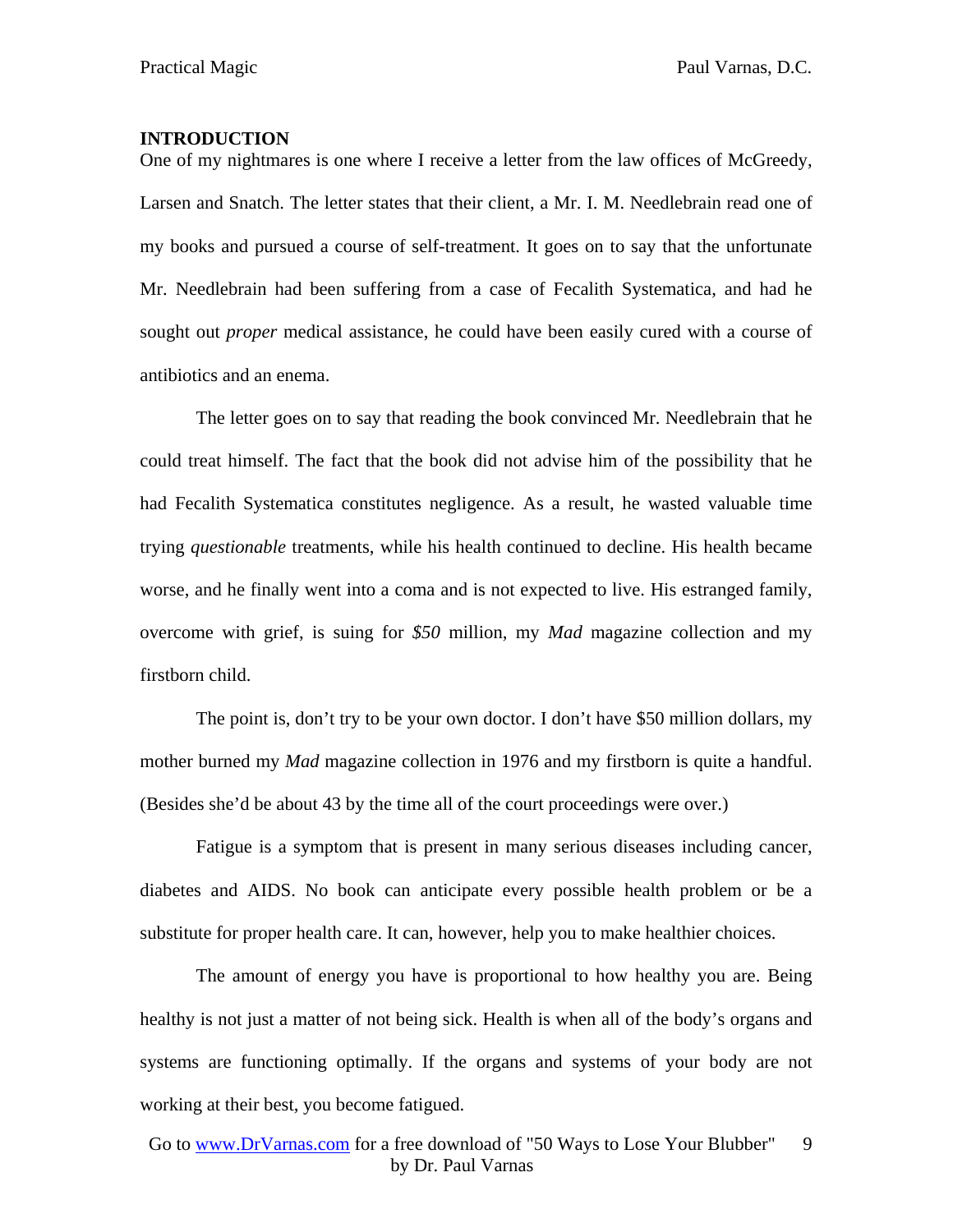Proper nutrition, activity, waste removal, rest and genetics are all vital to optimum health. If these components are not supplied, the body begins a progression that ends in disease.

 Poor nutrition, inactivity, improper waste removal and lack of rest do not immediately cause health problems. When denied the necessary components of health, however, individual cells begin to function poorly. Health is less than optimal, but there are no symptoms—at least at first.

 Dr. Emanuel Cheraskin created the following model for poor health. Poor health is usually the result of the following progression.

*Bad habits, lack of necessary components of health -> poor cell function -> poor enzyme function -> poor endocrine function -> poor immune system function -> malaise -> symptoms -> signs, or diagnosable disease.*

Alan Gaby, MD had a very clever way of describing a descent into poor health. He said that it was a progression that went: "Big Mac, Zantac, Prozac." In other words, you eat crap, your digestion goes so you take a drug that further hinders digestion and nutrient absorption, and then you start having problems with depression. Disease progresses from poor habits.

You never hear someone say, "Yesterday I came down with cancer." Chronic disease does not just happen all of a sudden. It evolves after a departure from ideal health.

 Even infectious disease needs a relatively unhealthy body to find a home. The bubonic plague killed half of the people in Europe in the fourteenth century. That means the other half didn't get the disease; they were healthier.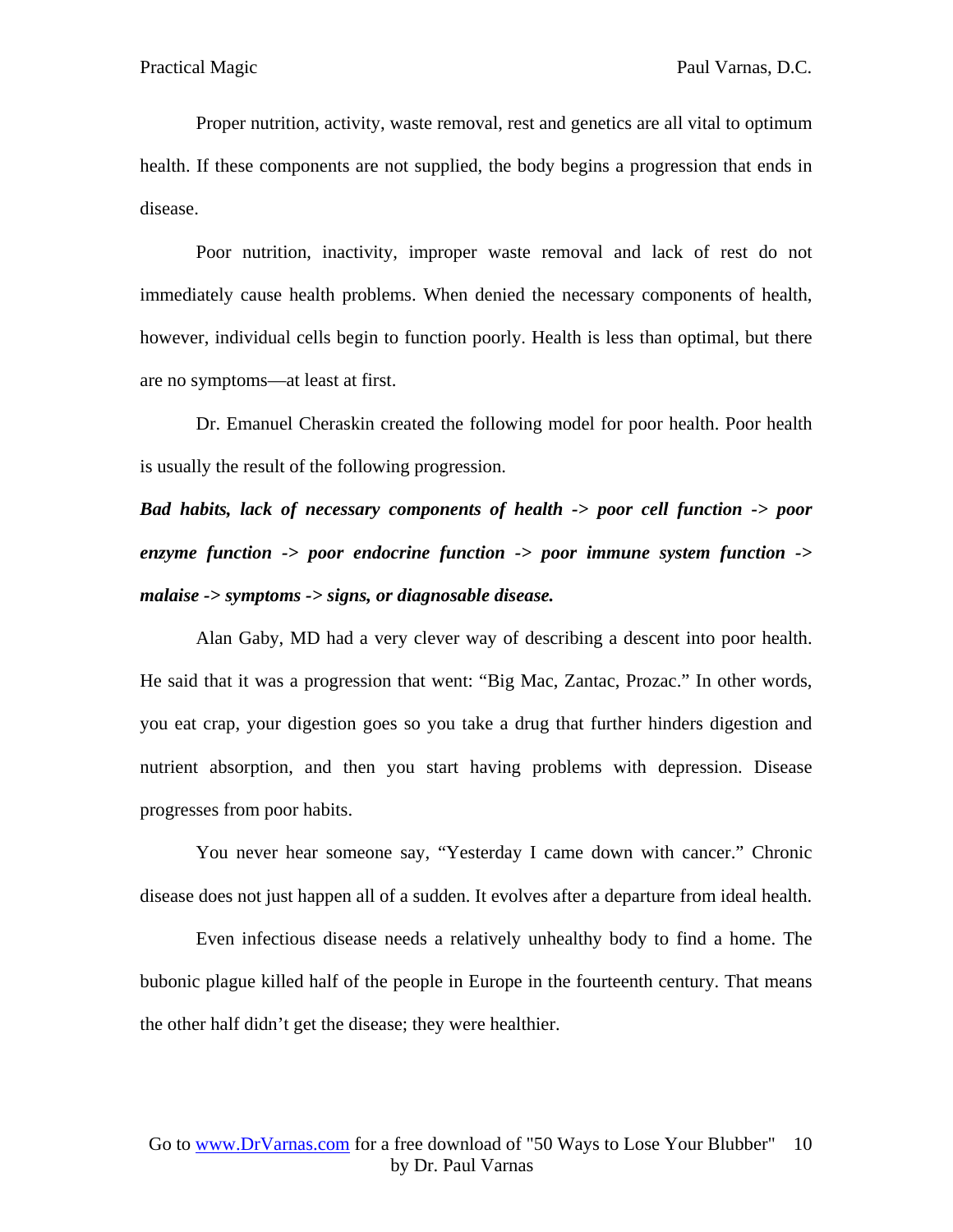We say things like, "Yesterday I caught a cold." That implies that everyone around you "missed" the cold. The germs, with Michael Jordan-like moves, faked right, spun left, avoiding everyone else and slam-dunked into you. At work, school or any place where a lot of people are together, there are people who are sick all of the time and there are people who are never sick. Do the germs keep missing the same people all of the time? Of course not, people who don't get sick have better cell function, enzyme function, hormone function, immune system function and better overall health. Modern medicine is sickness oriented and most people suffering from fatigue are not sick. They just aren't very healthy.

 Wouldn't it be wise to treat your health before you developed a disease? If your car runs reasonably well and you take it to a mechanic, he doesn't say, "There's nothing wrong with your car, bring it to me when it doesn't run." A car has need of a mechanic, even when it is running. It needs regular maintenance to keep it running. The mechanic will change the oil and spark plugs in an otherwise "healthy" car. He doesn't wait until the engine locks up from lack of oil.

 We live in a time of skyrocketing medical costs. When it is discussed on the news, it is always called "health care." Medical intervention after a lifetime of ignoring health is expensive, but it isn't health care; it's sickness care. Sickness care is expensive; health care is actually pretty inexpensive. Isn't it wiser to begin to return to ideal health than it is to wait until you have a disease that your doctor can name and give you a drug or other medical treatment?

 We tend to want to abuse our bodies for a lifetime, and when we start having problems, we want to go to a doctor and have it fixed (preferably without any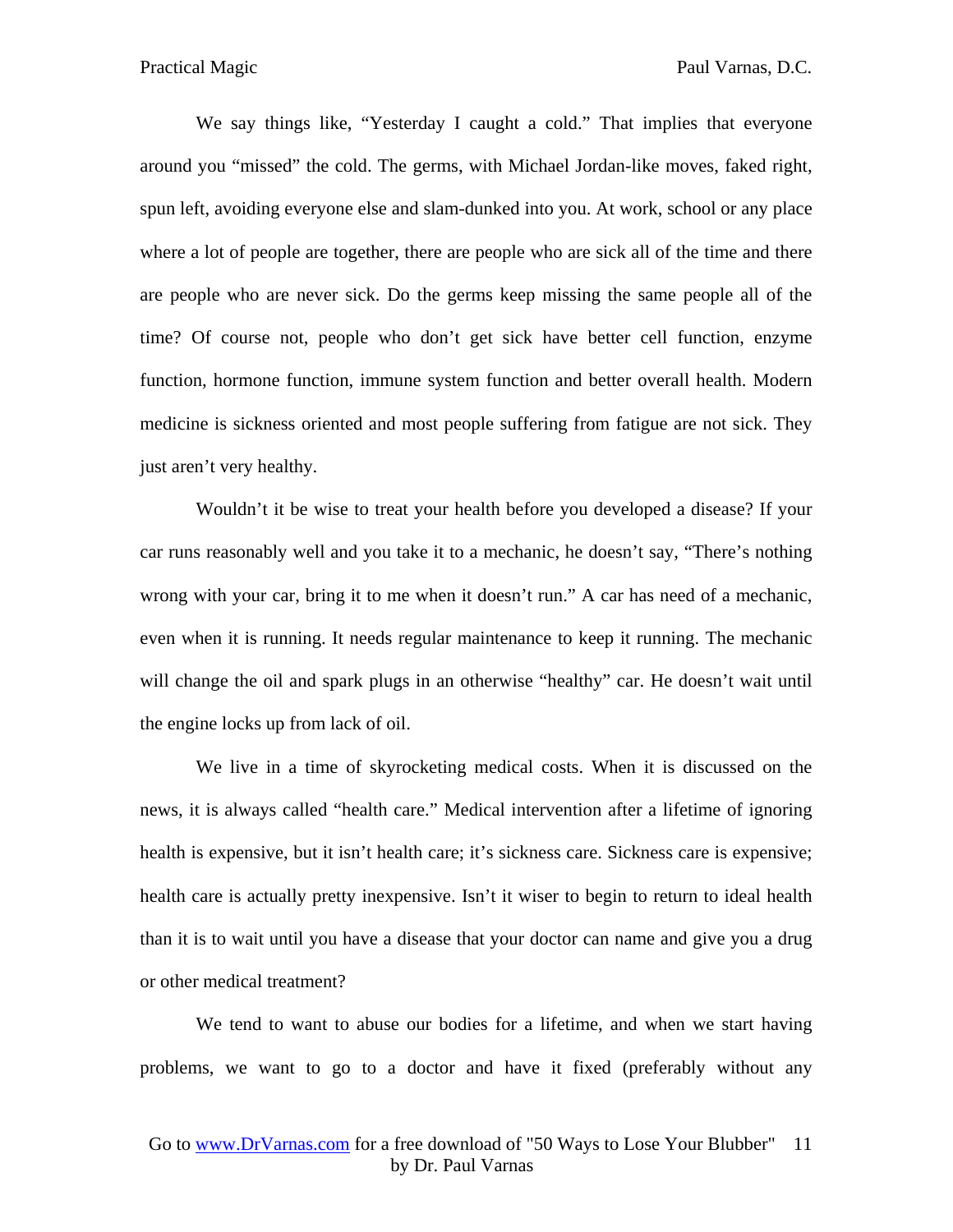inconvenience or pain). A lot of the health dollar is spent on new technology and extensive treatment for serious diseases. Very little is spent on prevention or education.

 Many people come into the offices of health care practitioners complaining about fatigue, skin problems, sinusitis, digestive disorders and other chronic problems. Few see the connection between their lifestyle and how they feel.

 Alice (not her real name—it's actually Janet) was an artist who not only suffered from fatigue, but also had a horrible skin rash on her hands. It had gotten so bad that the skin was peeling off. They cracked, bled and were very painful. She had been to an internist, an allergist and a dermatologist and was unable to get a satisfactory diagnosis or an effective treatment. Combined, her doctors had close to 30 years of education among them. She was being treated with a steroid ointment that didn't seem to do her much good.

 When she came into the office she was told to write down all of the food she consumed for one week. A typical day's food for her was as follows: Eight cups of coffee, butterscotch pudding and a pork chop, and that was a good day. She ate only one meal per day. She ate no fruits or vegetables. She drank no water, only coffee.

 I convinced her to change her diet. She was motivated because her hands had gotten so bad that she couldn't work. After a few weeks of proper eating and some vitamin supplementation, her rash was almost completely healed.

 The cure was so simple that it was laughable that she had so much trouble getting help. She only needed someone to treat the patient who had the rash and not simply treat the rash.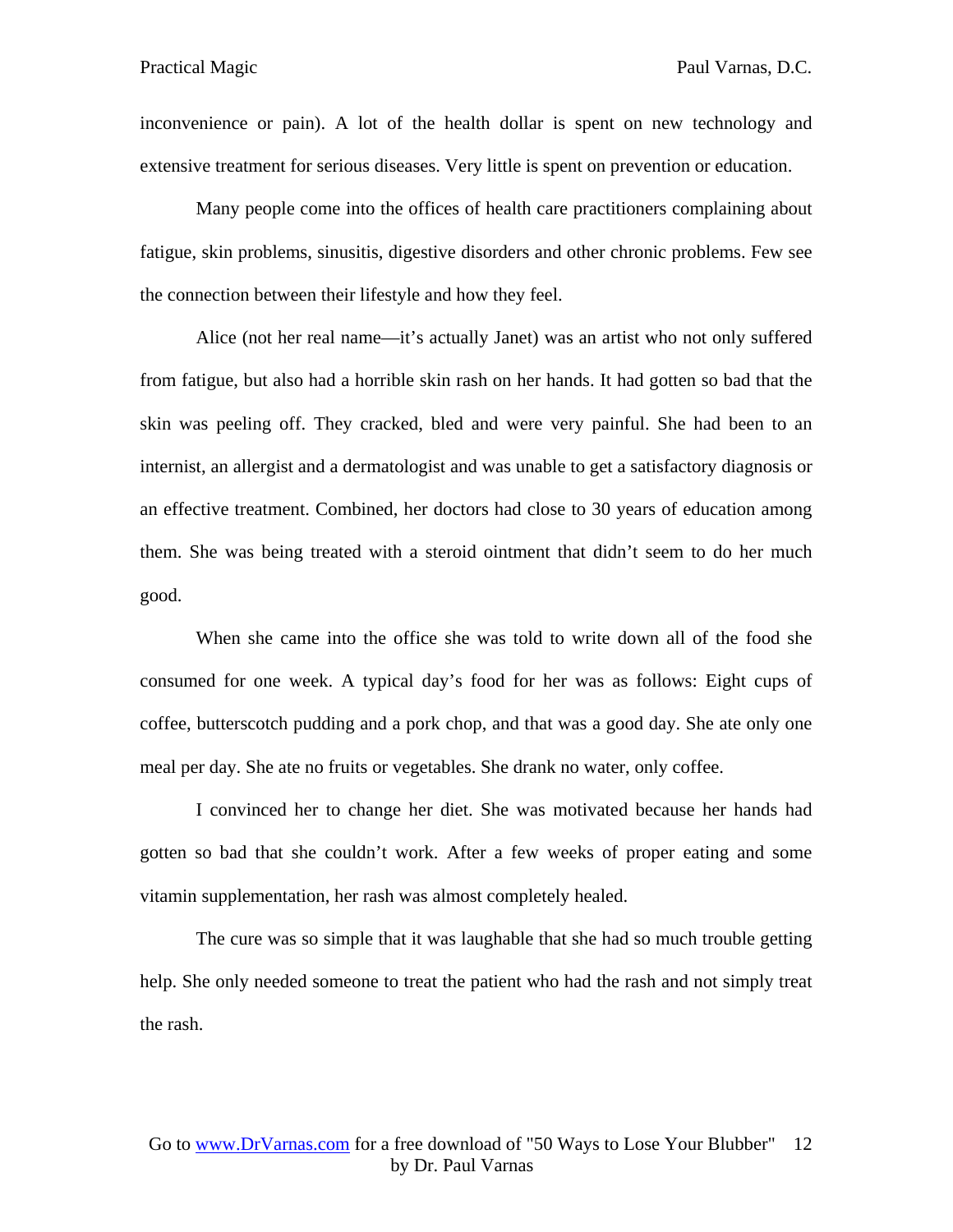Her doctors looked at the rash, compared it to other rashes they had seen and gave her the drug that usually worked for rashes. The problem wasn't that her doctors weren't skilled or dedicated. The problem was one of philosophy. Thinking of an illness as an enemy to be destroyed is often not as effective as helping the body return to normal physiology.

How expensive was it for her to see an internist and two specialists, have tests and fill prescriptions? The cost of her sickness care was much more than the cost of what returned her to health, a simple change in her diet. Doctors' visits, tests and drugs are much more expensive than water, vegetables and other healthy food. Sickness care is much more expensive than health care.

# **YOUR HABITS AFFECT HOW YOU FEEL**

If your car doesn't start or run well, the first thing you do is to make sure that it has gas and that the battery is charged. You put in new spark plugs or make sure that the fuel filter is clean. You don't immediately overhaul the engine. You check for small, common things that are easily repaired. Similarly, small changes in your day-to-day habits will give you more energy than you thought possible. Supplying your body with its basic needs will ensure good health. Being healthy means having plenty of energy.

 Just as a car needs gas, oil, electricity and occasional cleaning and replacement of components, the body needs oxygen, nutrients, proper elimination of waste, structural stability and movement. Unfortunately, most of us take better care of our cars than we do our bodies.

 Your body is made up of billions of cells. Each cell is like a tiny factory that needs oxygen, nutrients and water and needs to eliminate waste in order to continue to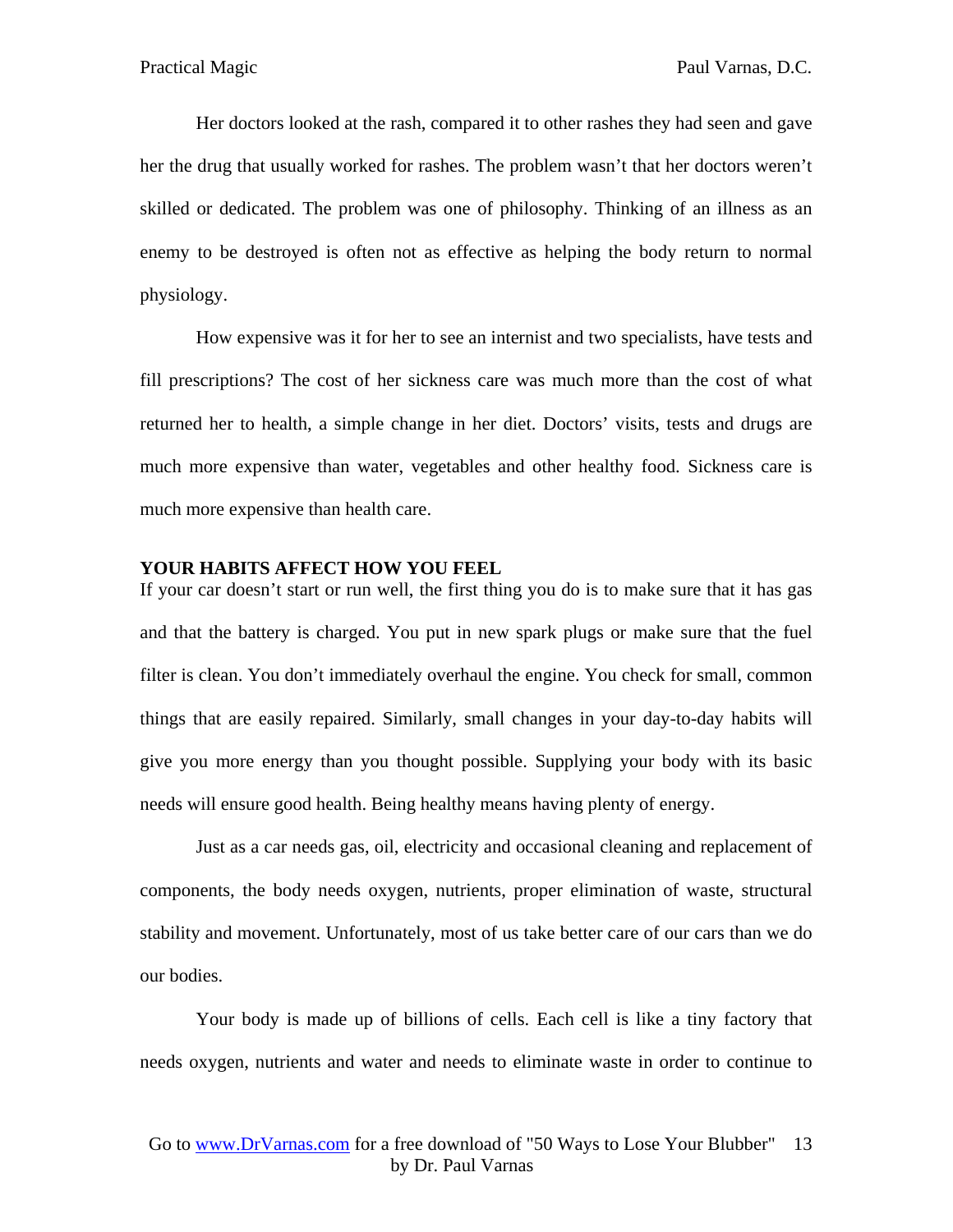function and produce its products. If your cells are healthy, you are healthy. If you are healthy, you have plenty of energy.

### **Breathing**

Denying your body oxygen will kill it faster than denying it anything else. You can live for weeks without food, for days without water, but only for minutes without oxygen. We all take breathing for granted, but it is the most important thing we do. It defines life.

 Yoga and various martial arts recognize the importance of breathing. In Yoga there are a variety of breathing exercises such as the cleansing breath or the breath of fire. In Yoga, Pranayama is the rhythmic control of breath. According to the book, *Light on Pranayama* by B.K.S. Iyengar, during normal inhalation, an average person takes in about 500 cubic centimeters of air. During deep inhalation, the volume is six times as great. The Yogis believed that deep breathing energizes the body and cleanses the nadis, which are organs of the "subtle" body. In other words there are not only physical and mental benefits to deep breathing, but also spiritual benefits.

 Most of us breathe too shallowly and do not get good oxygenation of our tissues with each breath. Deep breathing can, at the same time, relax you and energize you. Try it now. Exhale and force all of the air out of your lungs. Slowly, deeply breathe the air back in. Use your diaphragm and fill your lungs to capacity. Pause for a few seconds with your lungs full. Exhale, even more slowly than you inhaled; take twice as long to exhale as you did to inhale. Force all of the air out of your lungs. Slowly inhale again and repeat the process. Do this for 10 breaths.

 Notice the difference in how you feel after doing the deep breathing. If you didn't do the exercise, please do it now. It will make a difference in how you feel, and it will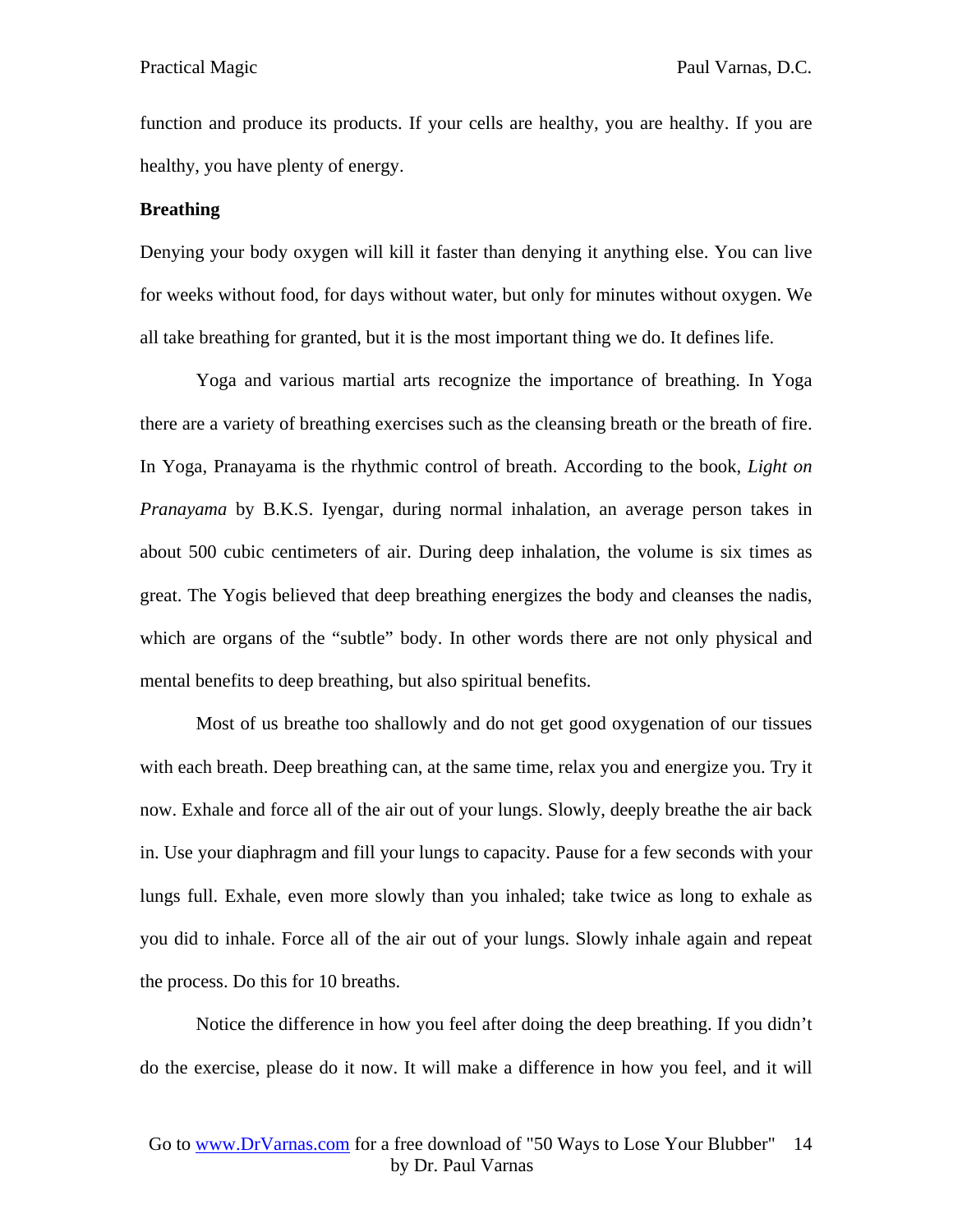demonstrate to you just how much deep breathing can energize you. Deep breathing does two things. It delivers oxygen to the tissues and it increases lymphatic circulation.

 Lymph is fluid that seeps from the capillaries and bathes all of the cells. The lymphatic system is sort of a storm sewer for the blood stream and is also a key part of the immune system. It removes waste products from the cells like a storm sewer, gathering runoff from the bloodstream and wastes from the cells. It is also one of the major routes for absorption of nutrients from the digestive system. If lymphatic flow is sluggish, your body's cells sit in their own waste. The cells also do not receive sufficient oxygen or nutrients.

 Deep breathing increases the flow of lymph. When you breathe deeply, you get oxygen to your cells and you help them to remove waste. The effects are felt almost immediately.

#### **Water**

The adult human body is about 56% fluid. Individual cells contain between 70% and 85% water. Water is necessary for proper elimination of wastes and for good lymphatic flow.

 Many people think that the body produces urine to get rid of excess water. Actually, the body produces urine in order to get rid of small amounts of solid waste. It uses water, which is precious to it, to get rid of these wastes.

 When patients are told to drink eight, eight-ounce glasses of water each day, they usually say, "If I drank that much water, I'd live in the bathroom." If this is you, it means that you really need the water. Your body is holding onto waste products, waiting for you to have enough sense to drink water so it can get rid of the wastes.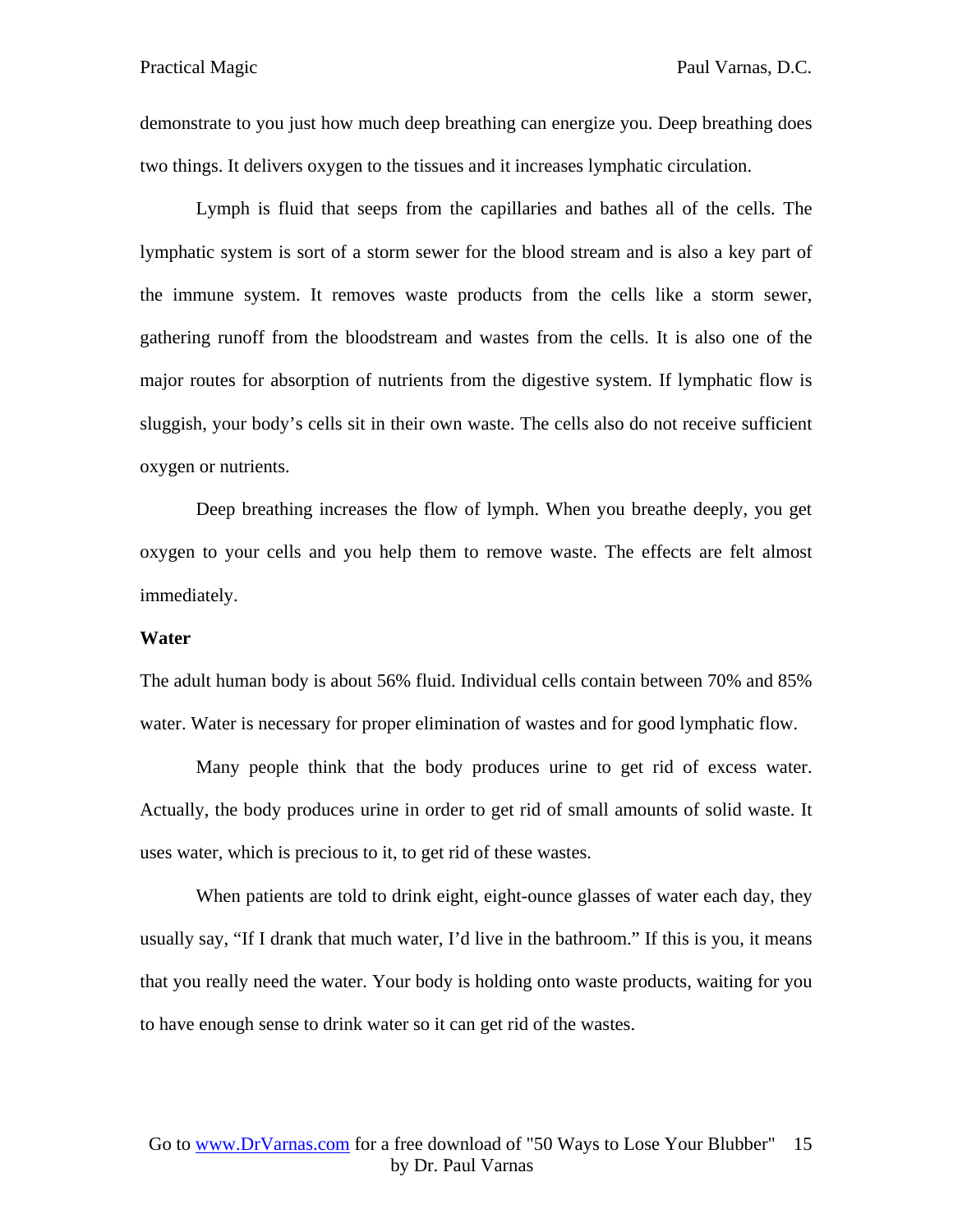Recently a study was published that stated that people were being told to drink too much water, and that too much water could be harmful. Actually, if the subjects of the study only drank water, six or eight glasses per day would not be a problem. The trouble is that too many people drink diuretics like coffee and colas. They drink sugared, flavored drinks, or worse, drinks with artificial sweeteners. These things are the problem, not the water.

 Inadequate water intake decreases the lymphatic circulation, causing poor tissue oxygenation and waste removal. Waste products that should be carried away from the cell by the lymphatic system stay in the vicinity of the cell. You sit there marinating in your own waste products. Of course you're fatigued.

 One of the main causes of constipation is inadequate water consumption. The large intestine is the final five feet of the digestive tract. It produces no enzymes and absorbs few nutrients. The one thing that is absorbed in the large intestine is water. If a person is not properly hydrated, more water is absorbed from the large intestine than would be if the person drank plenty of water. This makes the stool dry and hard, resulting in constipation.

 Constipation causes fatigue. The intestinal lymph nodes of someone suffering from chronic constipation are full of bacteria. This can contribute to leaky gut, dysbiosis and to immune system problems, all of which contribute to fatigue and even more serious health problems. People who are chronically constipated have a better chance of getting colon cancer.

 People with constipation often take fiber. Fiber increases the bulk of the stool and stimulates the digestive tract to move faster. If the individual taking the fiber needs water,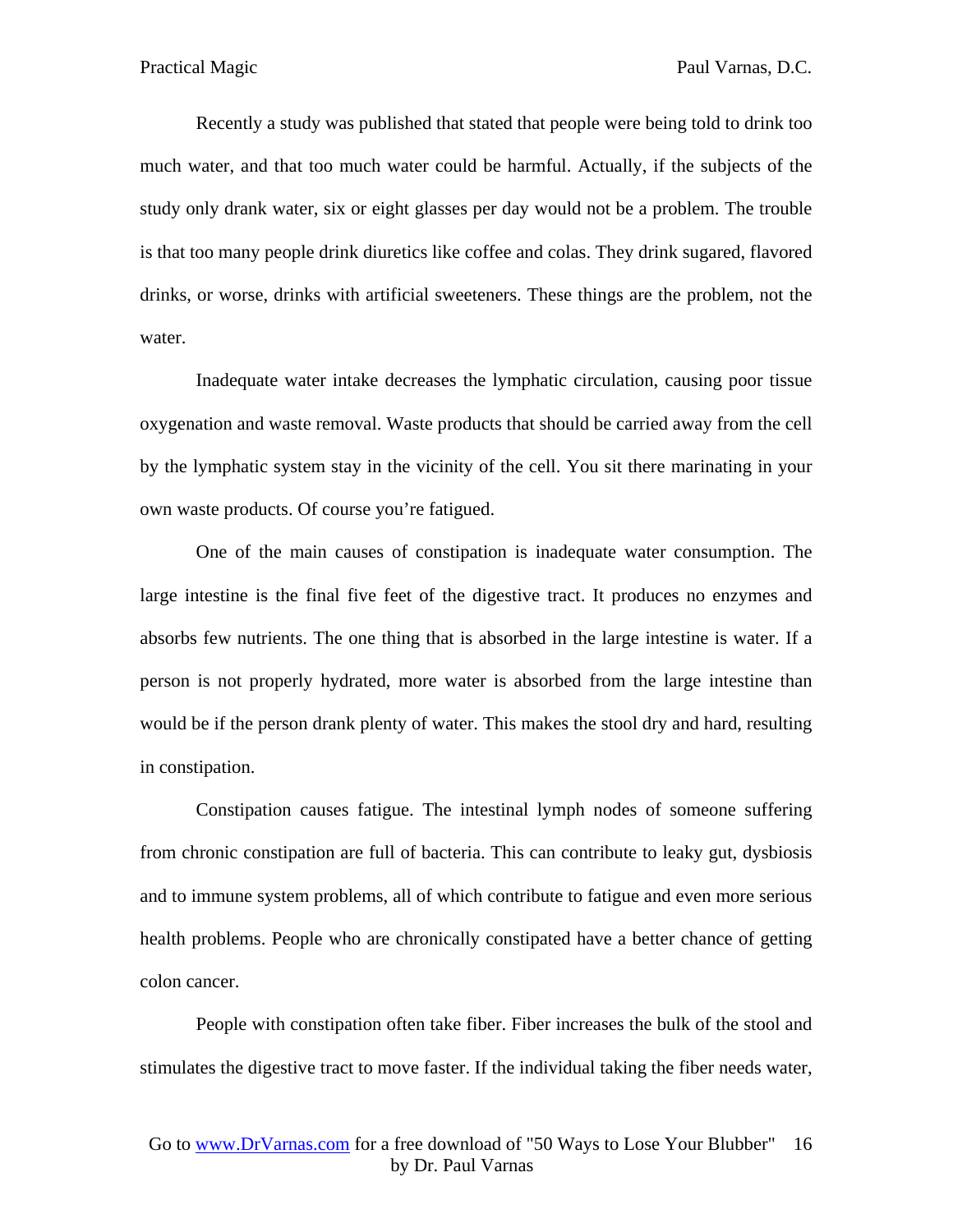the stool becomes dry and hard and is not easily eliminated. It's a paradox: taking fiber laxatives can actually make constipation worse. Very often increasing water intake "cures" constipation where taking fiber does not.

Fiber is also important if you want to bring constipation under control, but it is best to get your fiber from eating plenty of fresh fruits and vegetables, not fiber supplements. Simply drinking water and eating fruits and vegetables cures most cases of constipation. If it does not, then there may be a problem with dysbiosis, hydrochloric acid, enzymes, the thyroid or there may be a need for bile salts. These topics will be covered later.

 Water quality is an important issue. The Environmental Protection Agency (EPA) has warned that the water in many areas is not fit to drink. If water quality is bad enough for the government to notice, it must be pretty bad. In 1995 people became sick in Milwaukee from bacteria that was not removed from their municipal water supply. Lead from old pipes often finds its way into tap water. This has been a big problem in the Chicago area. Drinking tap water may not be a good idea. Your health care provider can help you decide which kind of water is best.

 There is a lot of controversy about what kind of water is best. Spring water is very rich in minerals, especially iron and calcium. Unfortunately, much of the water is polluted with pesticides and industrial waste. Every so often you hear about an inordinate number of people in the same area dying of cancer. Chemicals in the water supply may be one possible explanation of this.

 There are labs that will test your water for various pollutants. Testing and filtering tap water is a good idea. City tap water has a lot of chlorine and fluorine in it. Even the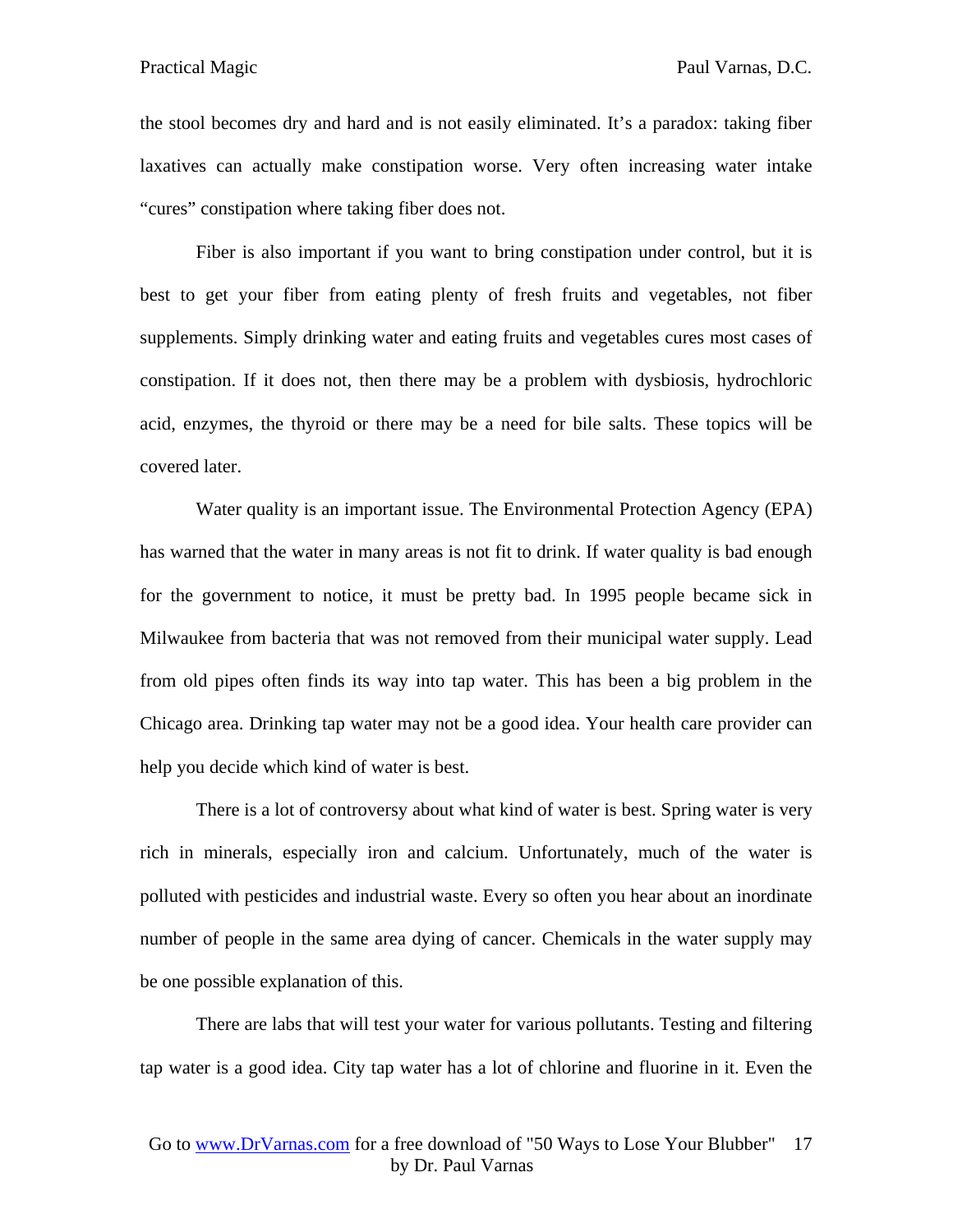government says not all tap water is safe. In some areas there is lead in the drinking water. There are kits you can buy to test the water yourself. National Testing Lab, Inc. in Cleveland, Ohio will test your water for heavy metals, pesticides and other contaminants for a modest fee. The lab's phone number is 800-458-3330.

 Water quality is important, but don't let worrying about your water keep you from drinking enough of it. Not consuming enough water can cause fatigue, constipation and even sinus trouble.

## **GENERAL NUTRITION Vitamins**

Vitamins are frequently recommended in health food stores to people who suffer from fatigue. Convenience stores sell "energy packs" consisting of three or four different vitamins, promising to give whoever takes them more energy.

 Patients frequently ask what vitamin is good for fatigue. Taking vitamins, however, does not guarantee you more energy. In order for a vitamin to do you any good, you must need it.

You don't take a vitamin to make a specific physiologic change, like you would take a drug. Nutrients are effective in treating illness because many of the symptoms people suffer with are the result of nutrient deficiency. People try to use them like drugs addressing specific symptoms. Patients are continually saying things like, "I heard vitamin E will help my virility," or "I heard that vitamin B will give me more energy." Using vitamins to address specific symptoms doesn't always work. If your fatigue is caused by a B vitamin deficiency, taking B vitamins will increase your energy. If you are deficient in vitamin E, taking vitamin E may increase your virility. We commonly hear doctors say the vitamins can't cure disease and in a sense they are right, with one

Go to www.DrVarnas.com for a free download of "50 Ways to Lose Your Blubber" by Dr. Paul Varnas 18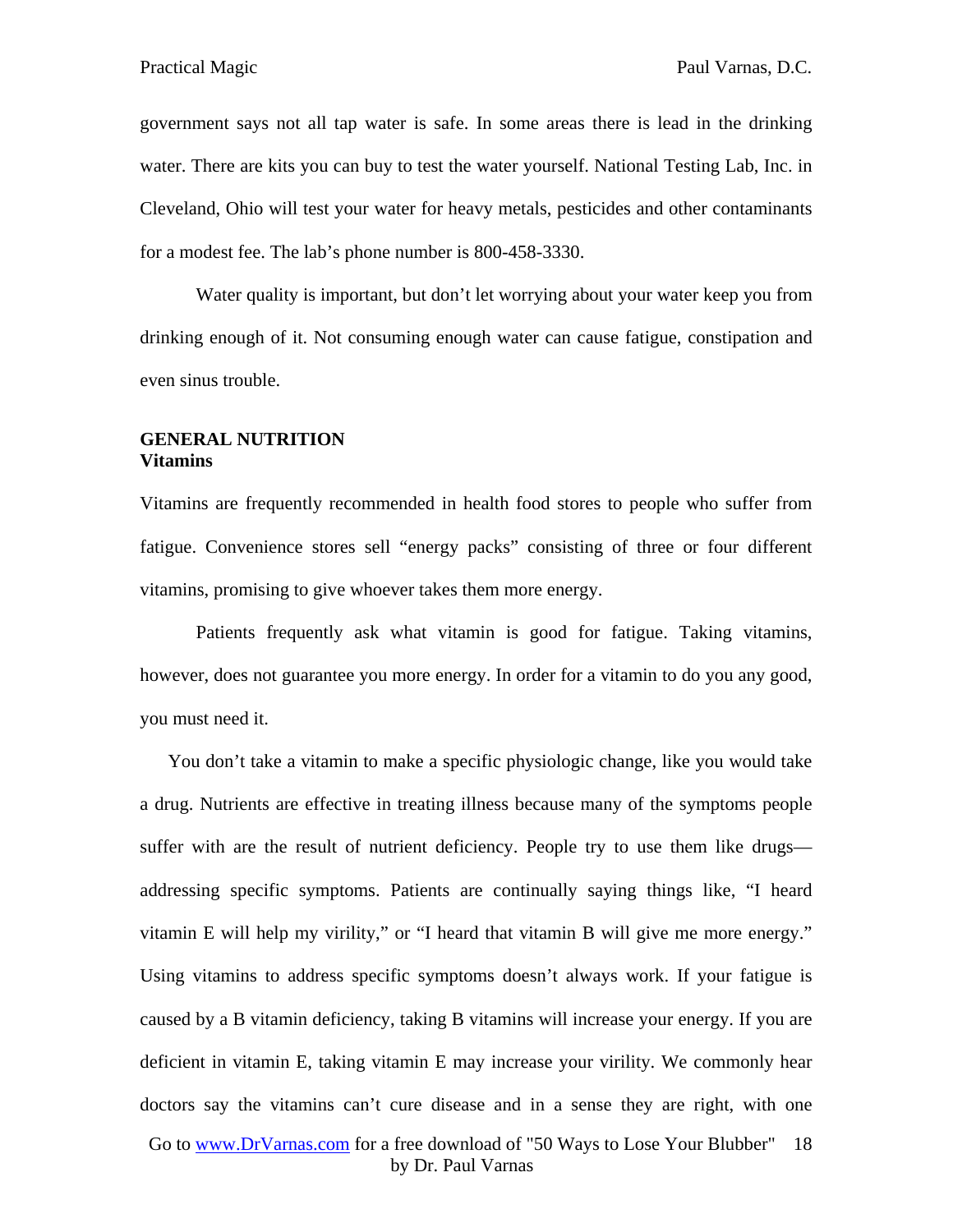important exception. Vitamins cure the disease of vitamin deficiency. So while it looks like vitamins and minerals are "curing" a health problem, what is really happening is the nutrient is enabling the body to function normally. Keeping that in mind, here are some examples of problems caused by nutritional deficiency.

*Vitamin*  $B_6$  *deficiency* can cause you to react unfavorably to MSG (Chinese restaurant syndrome).

*Molybdenum deficiency* may cause you to be sensitive to smoke and perfume.

*Deficiencies of folic acid or B<sub>12</sub>* can be a source of infertility.

*Deficiency of*  $B_{12}$  *can cause memory problems and even dementia in older people* sometimes symptoms are so severe that it is mistaken for Alzeheimer's disease.

**Zinc deficiency** can cause immune system problems, sugar cravings or skin problems.

*Magnesium deficiency* can cause muscle spasms or heart arrythmias. Asthmatics frequently improve with magnesium supplementation. Women who have breast tenderness and mood swings during their menstrual cycle need magnesium.

*Essential fatty acid deficiency* can cause skin problems, muscle fatigue or tension headaches.

*Vitamin B complex deficiencies* can cause fatigue or depression.

*Folic acid deficiency* can cause depression, anemia and a low white cell count.

*Anemias that don't respond to iron* supplementation may indicate a need of folic acid,

B12, vitamin A, protein, copper or Hydrochloric acid.

*Deficiencies in magnesium, calcium or essential fatty acids* can be a source of menstrual cramps.

*Adequate selenium* is necessary to effectively fight a viral infection.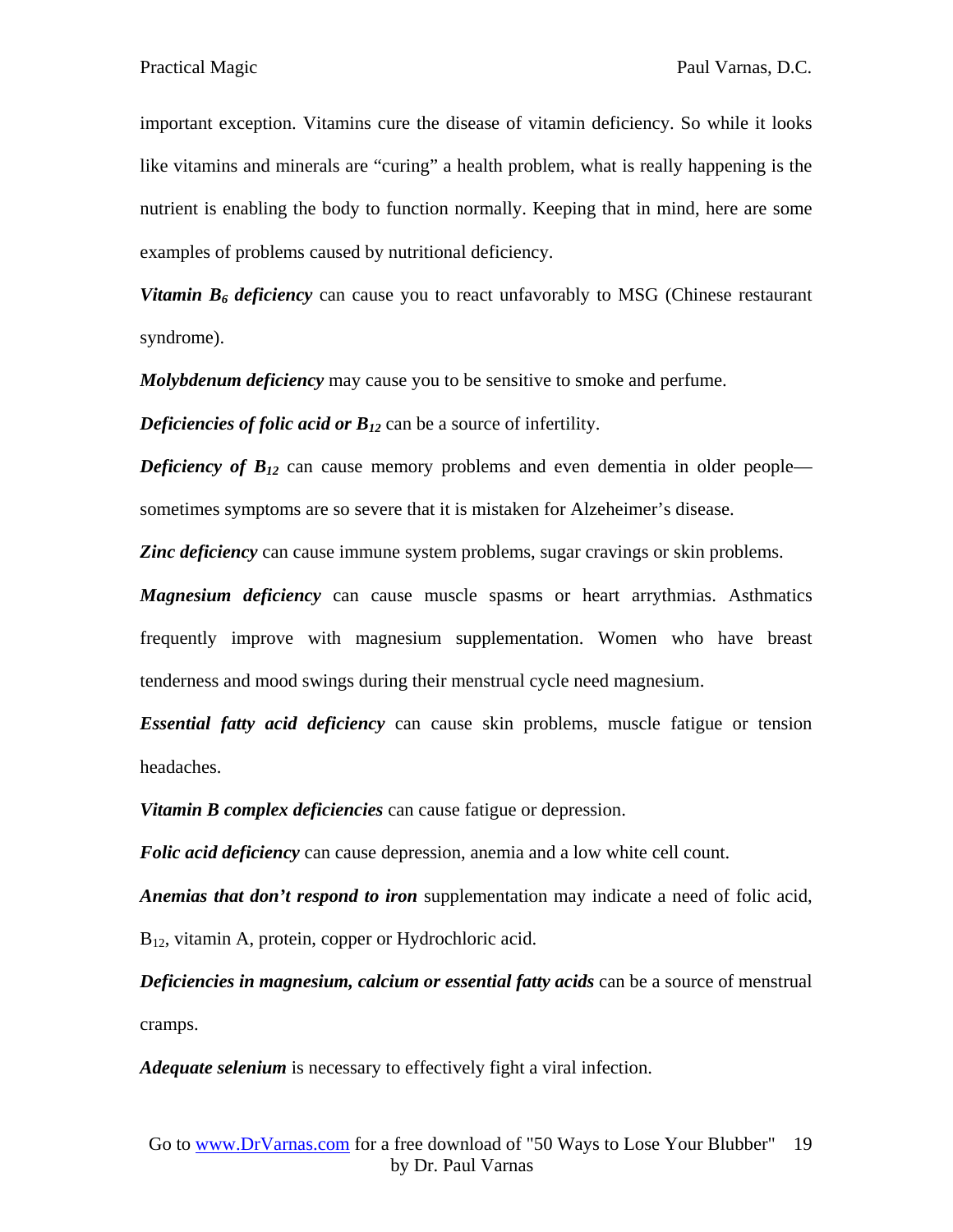*Vitamin A deficiency* can cause vision, immune system or skin problems. Also, Hay fever sufferers with itchy eyes are frequently deficient in vitamin A.

These are just some of the problems caused by nutritional deficiency. There are many others. For example, people with many allergies are commonly deficient in trace minerals. People who get chronic headaches frequently improve when supplemented with magnesium. Virtually every function in the human body—including thought—is the result of a biochemical reaction. Good nutrition ensures good biochemical function.Not all immune system problems are caused by zinc deficiency and not all muscle spasm is the result of magnesium deficiency. This is the reason than one person can begin to take zinc and stop having colds and another takes zinc with seemingly no benefit. Zinc fixes a zinc deficiency, not the immune system (unless the immune problem is caused by the zinc deficiency). You need to stop thinking of vitamins and minerals in terms of treatment and more in terms of correcting a deficiency.

### **Taking Supplements**

Having a health care professional who is trained in nutrition is much better than trying to treat yourself according to your symptoms. You wouldn't treat yourself with drugs; you seek the help of a professional, a doctor. So should it be with nutrition.

 Taking nutrients without the advice of a professional may be safer than selfmedicating with drugs, but if you want good results, seek professional advice. Biochemistry and nutrition are complicated subjects. You don't know what you don't know until you know what you didn't know. So many people are taking herbs and nutrients without knowing or understanding what they are taking.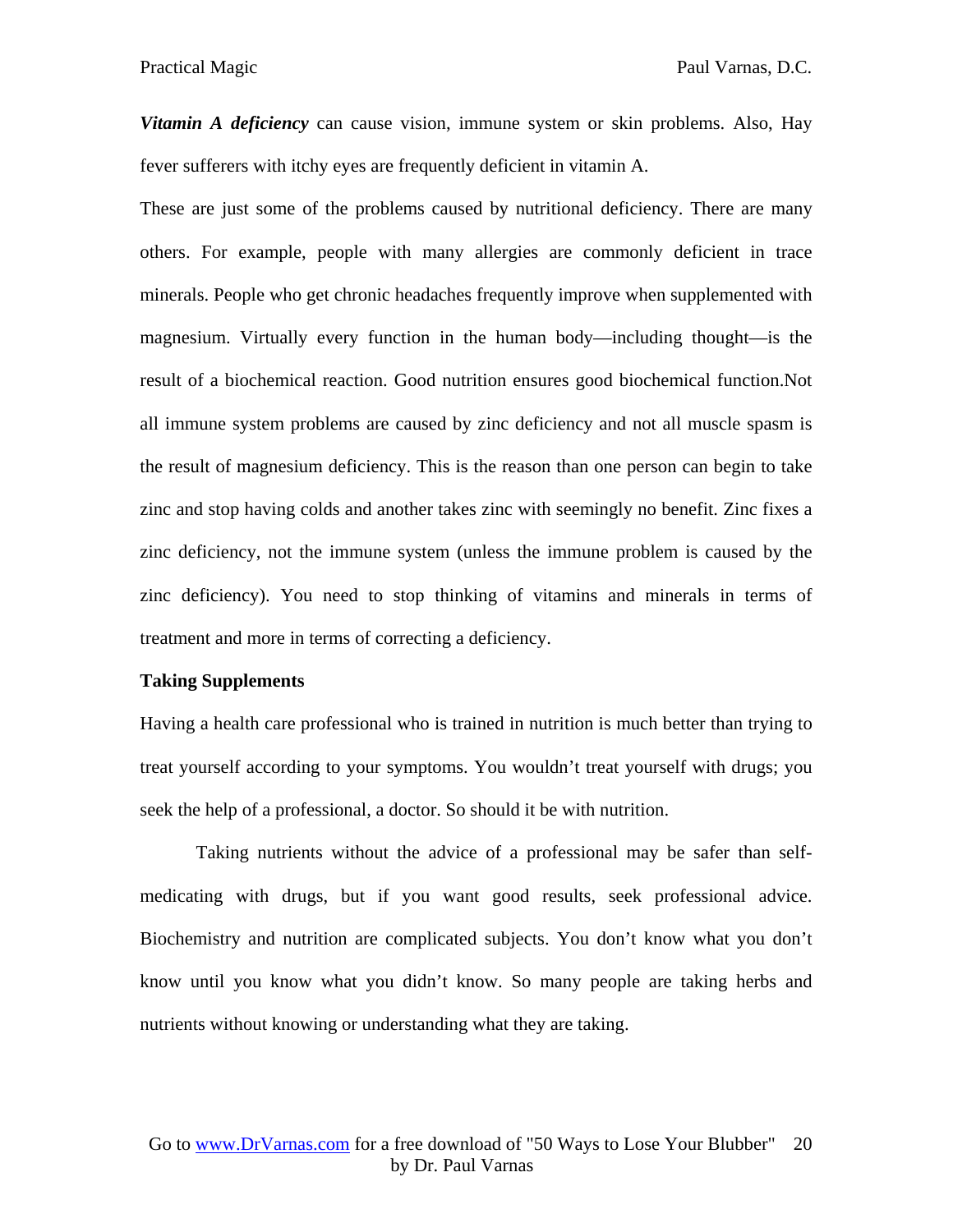Another reason to seek professional advice is the quality of the products available to professionals. Someone who deals with nutritional and herbal products is more likely to know which companies have good quality control and which formulas are likely to work. There is not a lot of quality control in the food supplement industry and we pretty much have to trust the companies we deal with. A company like Biotics Research has excellent quality control. It produces supplements to pharmacological standards. It is also innovative. Take something simple, like tableting base. Most companies use inert material. Some even use talc. Biotics makes its tableting agent part of the nutrient. It is a vegetable culture and it has phytochemical and antioxidant activity all by itself, before any nutrient is added. It is very well absorbed and utilized by the body. The body actually treats it like food. You will not find vitamins of this quality in your local drug store.

 If there is a need for a particular vitamin, or an extreme deficiency, taking that vitamin will create what seems like a miracle. One person will take a vitamin B complex and become energetic. Another will take it and feel no effects at all. The first person needed vitamin B; the second did not. A vitamin is not effective unless there is a deficiency, even a slight one. If you are tired, and you need vitamin B, it will help you. If your fatigue is due to something else, you can take a pound of vitamin B and it won't make any difference.

 Because of mechanized agriculture, produce is often lacking in trace nutrients. A lifetime of poor eating habits, chemical exposure, drug therapies and other assaults on the body makes vitamin supplementation necessary. Taking vitamins like they're drugs to target ailments is not always an effective strategy. Supplementation is just what the word implies: you augment a diet of nutrient-rich foods. Most of your vitamins should be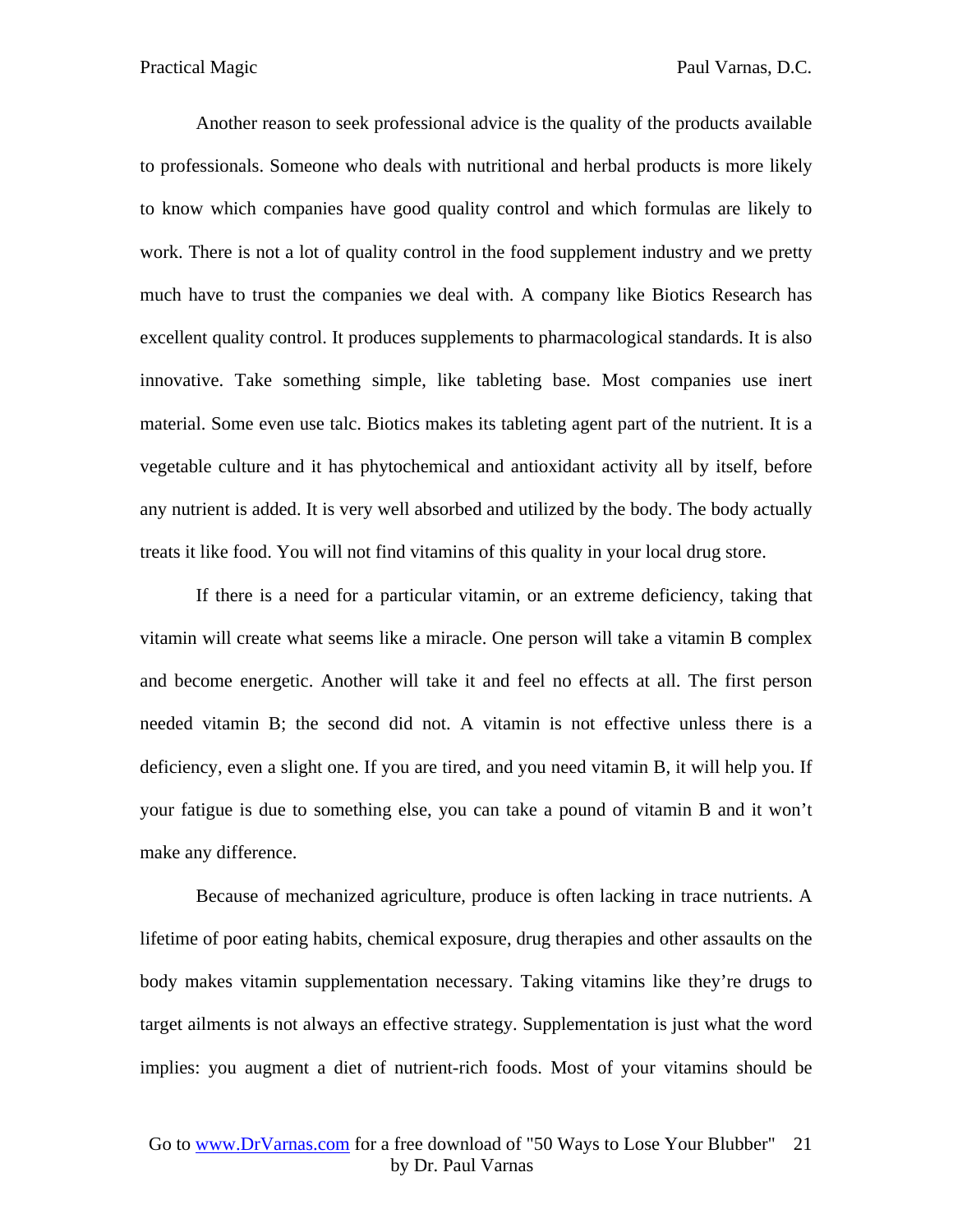gotten from good food; you *supplement* to help yourself in deficient areas. Some people are deficient in a lot of nutrients, and will benefit by taking lots of different vitamins. Others will find that a diet of whole foods supplies them with all of the vitamins and minerals they need.

 It is true that someone fighting a cold may benefit from vitamin C, someone under stress may benefit from vitamin B, and someone with libido problems may benefit from vitamin E. People suffering from allergies and extreme fatigue have been helped by taking large doses of nutrients. However, nutritional therapy is not like drug therapy. There is an interrelationship among nutrients. Balance is as important, if not more important, than absolute amounts. In fact, taking too much of the wrong vitamin may aggravate your problem. Skill and an understanding of physiology and nutrition are needed to effectively use nutritional supplementation to improve your health.

 Let's say, for example, that you tend to have bladder infections. You read that vitamin C is good for immune system problems and infections and you take large doses of it. If you are vitamin A deficient (which may cause the membrane of the bladder to be more susceptible to infection), and if your urine tends to be acidic, taking large doses of vitamin C may not help you.

 Which vitamin will help with fatigue? The answer is simple: the one you are most deficient in. Nutrition and physiology are very complex. There are thousands of biochemical reactions going on in the body all of the time. Vitamins and minerals make these reactions possible. Even slight deficiencies in nutrients can affect the body's biochemistry. Often nothing is medically wrong, except for fatigue or another vague symptom.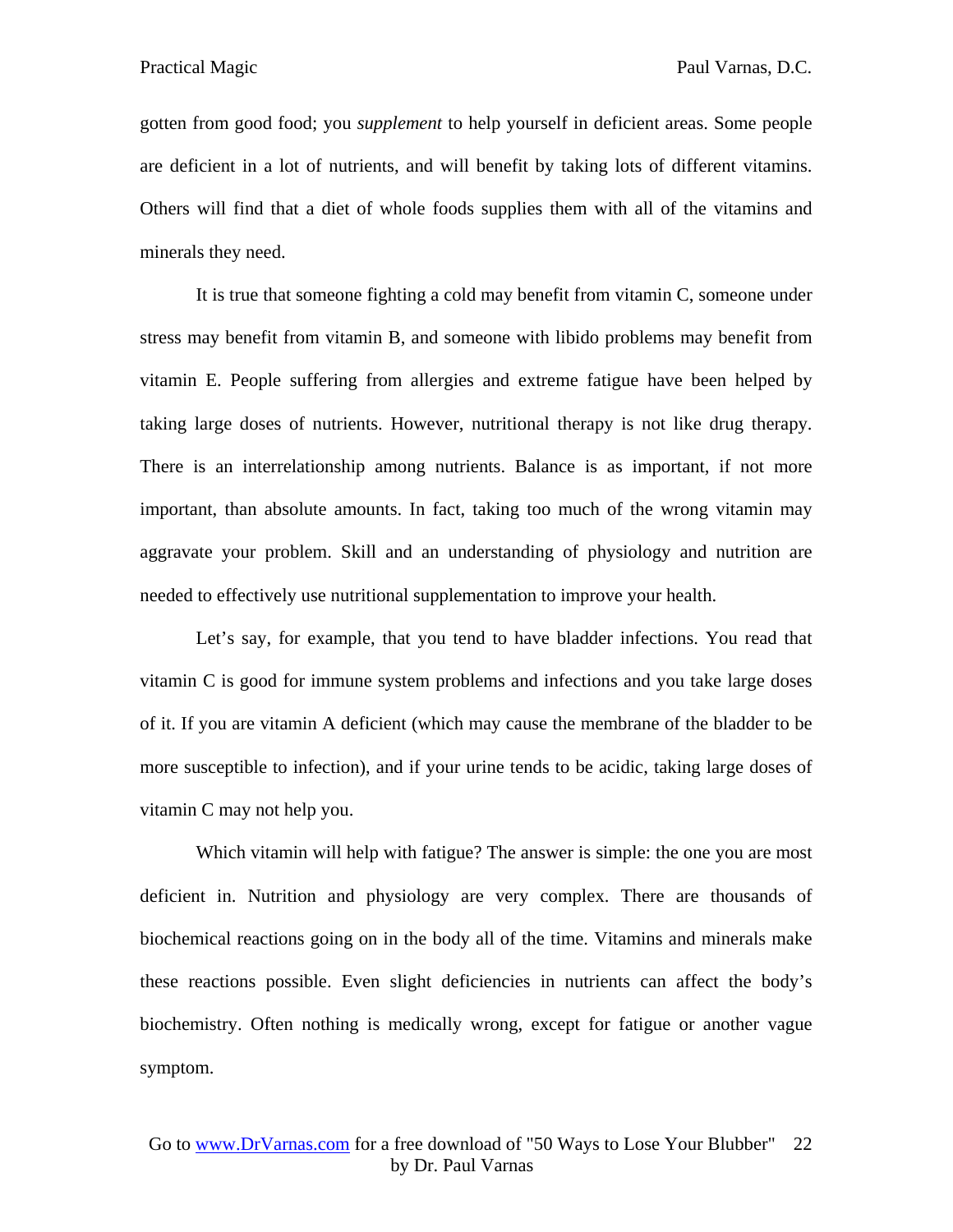You may notice Ed in accounting. He's the guy who used to shuffle through the office, head down, eyes at half-mast. Suddenly Ed seems to have a new lease on life. He takes up squash, bungi jumping and mountain climbing, and gets a 19-year-old girlfriend. You're impressed because Ed is 96 (and he doesn't even use Armor-all on his dashboard). You ask him his secret and he shows you his new stress vitamin that is packed with antioxidants, ginseng, bee pollen, Chinese herbs and some kind of extract made from hummingbird testicles. Ed tells you all of this at his villa in Hawaii, during a recruitment meeting for a multilevel marketing plan to sell this vitamin. He got in early, at the top of the pyramid, so he earns more than the gross national product of several small countries. You figure that you could use a little more energy and the money sounds good, so you try it. You begin by investing \$600 for some of the product and the basic sales kit. After you start taking the supplement you get sick to your stomach and break out in purple spots. Ed says not to worry; it's just part of the detox. You become a little concerned when the detox lasts for three and a half years. Your spots don't go away, and in three and a half years you've only managed to sell two bottles of the stuff. (The purple spots are a real deterrent to sales.) It just doesn't work.

 If the guy at the health food store, the article in *Prevention* magazine or Ed picks a vitamin that you are deficient in, and you try it, you'll feel better. If it doesn't have anything you need, it won't do you much good. Ed's body needed extract of hummingbird testicles, and yours didn't.

 Even if you take a vitamin that your body needs, this does not guarantee that you'll feel better. You may have health issues that override the small improvement that taking a necessary vitamin may provide. You may read an article that tells you that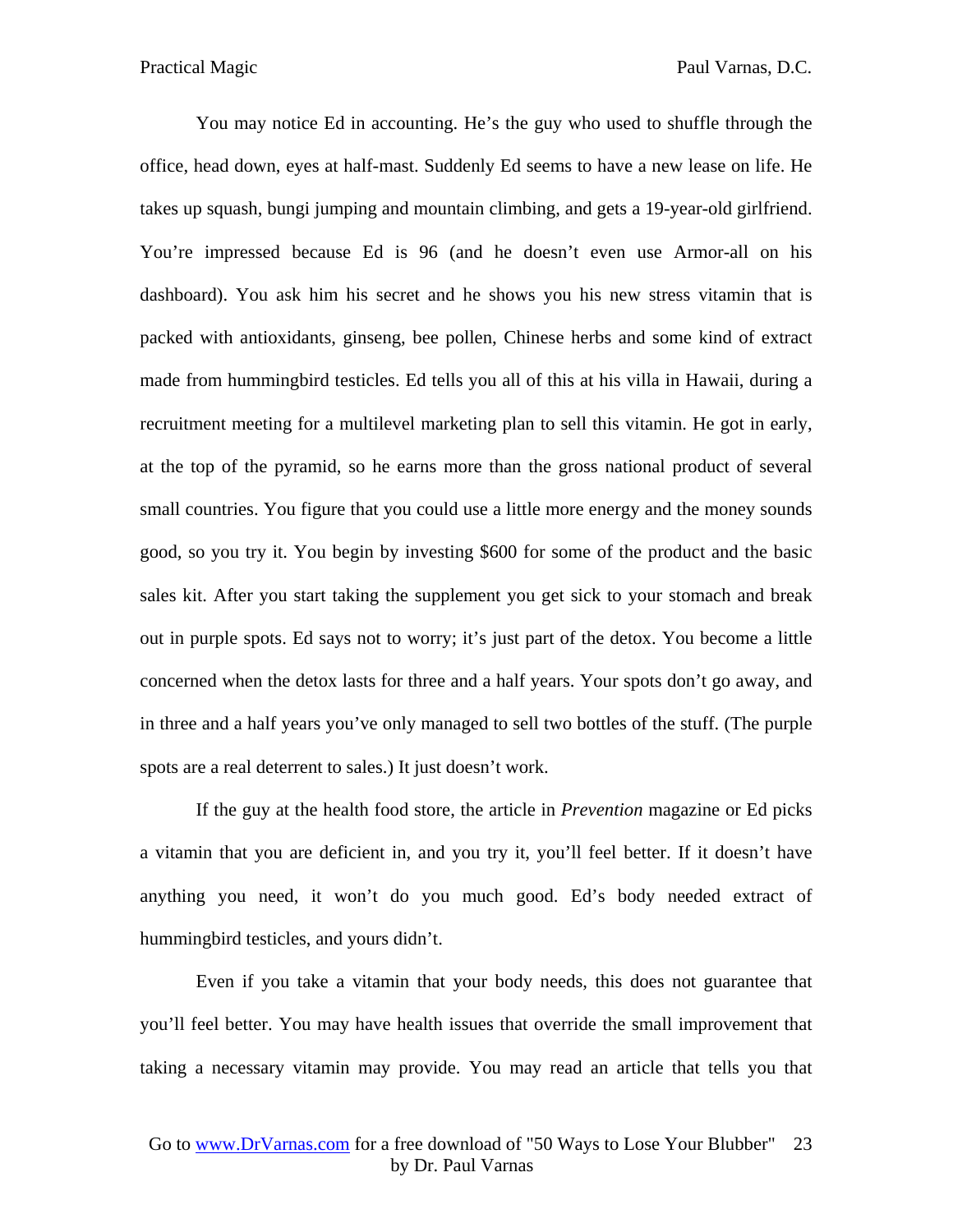vitamin B complex reduces stress and increases energy. You may realize that you are vitamin B deficient because you know that you eat a lot of sugar and starch. Your diet and stress level created a need for B vitamins, but if you have a lot of other health problems, you may not notice any improvement from taking the B vitamins.

## **Maintaining Chemical Balance**

There are thousands of biochemical reactions going on in the body all of the time. Vitamins and minerals make these reactions possible. Nerve impulses that make feeling and movement possible, enzyme production that makes digestion possible, hormone production, waste removal and even muscle movement are made possible by thousands of chemical reactions that are dependent on balanced biochemistry made possible by proper nutrition. Chemical balance, which makes it possible for the cells of the body to have energy, make their products, eliminate waste and reproduce—is dependent on good nutrition.

 It is not as if these reactions completely shut down with an improper diet. If that were true, there would not be an overpopulation problem. We have the capacity to store most nutrients. Our bodies also have a way of prioritizing the use of nutrients. The brain, heart and kidneys are kept running at the expense of other bodily functions when nutrients are in short supply.

 A body in a poor nutritional state does not necessarily become diseased in the sense that traditional Western doctors, trained to find pathology, would notice. Pathology usually doesn't develop until many years of neglect. Neglecting health leads to a variety of subclinical complaints such as fatigue, joint pain, frequent colds, allergies, sinusitis, rashes, hives, dry skin, depression, headaches and other health problems.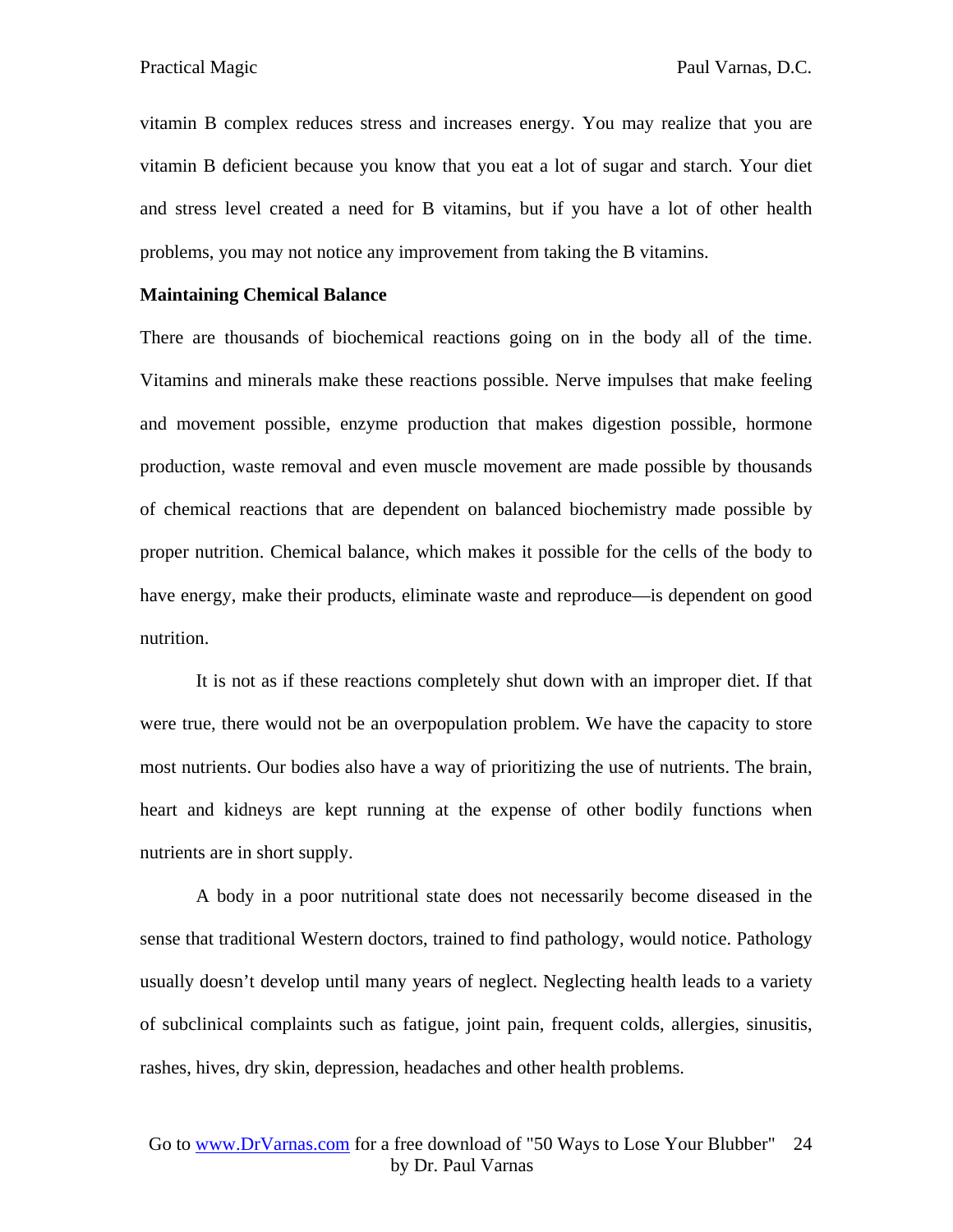We are now in the third generation of junk food. Fast food and empty calories have been a way of life since the 1950s. Pollution is getting worse and our soil is becoming depleted of trace nutrients. Nutritionally depleted parents are having children that are even more nutritionally depleted. As time goes on, nutritional reserves are less for each succeeding generation. Some vague, chronic complaints are now becoming named disease entities, such as chronic fatigue syndrome, fibromyalgia, attention deficit disorder, and hyperactivity in children. It may seem to you that there are more chronically ill children. There are children who have had several courses of antibiotics before the age of five, are obese, have trouble paying attention in school and have behavioral problems. Poor health seems to be increasing.

#### **Research Can be Flawed**

The symptoms of vitamin deficiency are many and varied. Unfortunately, many doctors are well versed in pharmacology, pathology and surgery, but know less about normal physiology than George W. Bush knows about diction.

 You may have seen studies that show glucosamine sulfate and chondroitan sulfate help relieve arthritis symptoms. Although promising, relief from glucosamine or chondroitan sulfate is not seen in 100% of people who take the supplements. One study showed that glucosamine sulfate improved symptoms in 52% of the patients in the study. What about the other 48%? Instead of trying to find one thing to treat the arthritis, it would be better to combine some therapies and try to increase the number of people who favorably respond. In general, patients taking glucosamine or chondroitan products improve, but not 100% of the patients, and the amount of improvement varies from patient to patient. As a general rule, glucosamine or chondroitan products are not as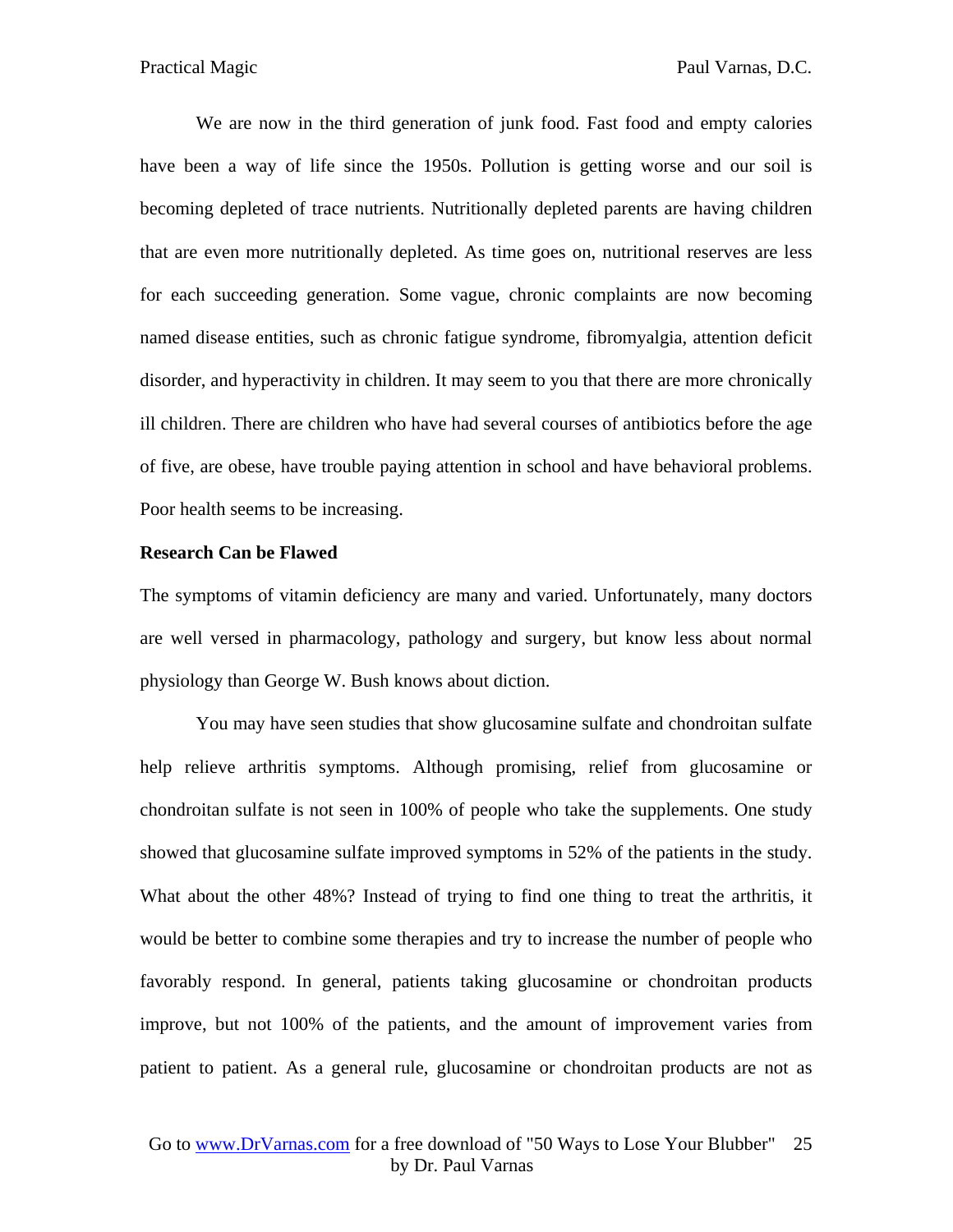effective as anti-inflammatory drugs—at least initially. As time passes, the glucosamine and chondroitan products surpass the drugs in efficacy. One possible reason is that the drugs contribute to the degeneration of cartilage.

Patients taking glucosamine or chondroitan sulfate would do better if they consumed adequate water, the proper essential fatty acids, avoided processed foods and hydrogenated oils, exercised and were given digestive support where needed. Designing a study where the subjects did everything possible to improve their symptoms would yield interesting results.

 Unfortunately, it is unlikely that such a study will be performed because medical studies tend to focus only on single issues. This is why we get such bizarre and conflicting nutritional information from the scientific community. Real scientists like biophysicists, biochemists and others doing research on living systems do their research very differently than those doing medical research. Of course these scientists don't sell ads to drug companies in their journals.

 Fortunately, health care professionals trained in nutrition understand this and design programs that take into account each and every individual patient. The idea is not to treat arthritis (sinusitis, allergies, digestive problems, reflux, depression, fatigue or any other condition), but rather the patients who have these conditions.

 We are not petri dishes. Human beings are so complex. Our biochemistry involves so many variables that tests involving a single aspect of nutrition often do not yield good results. Also, the design and interpretation of scientific studies can lead to conflicting conclusions. It's like the story of the Harvard researcher who was working with frogs. He'd yell and slam a rolled newspaper near the frog. The startled frog would jump. The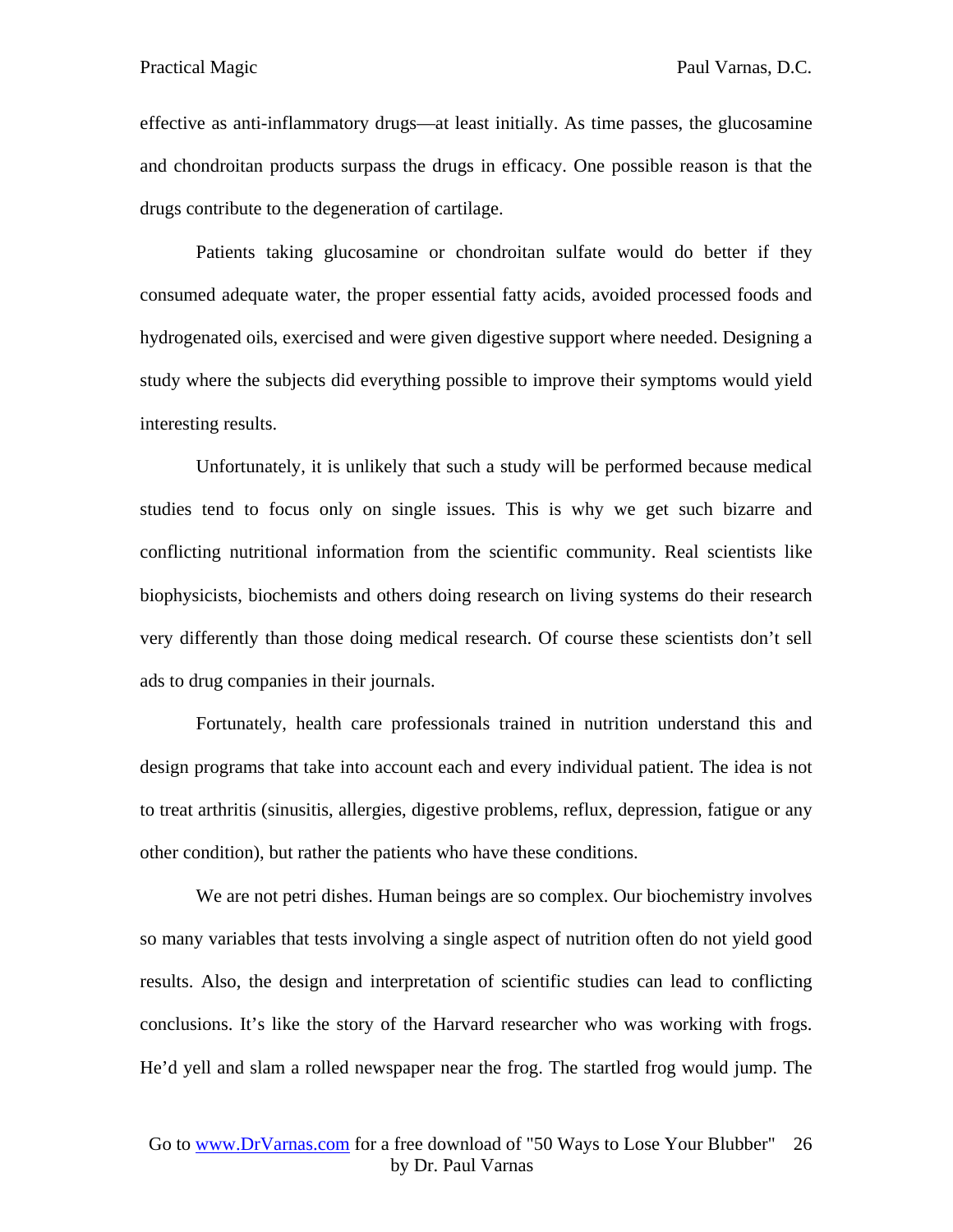researcher made the frog jump several times. He took notes, plotted his results on a graph and averaged them out. He found that, on average, the frog jumped 20 feet.

 He then cut a leg off of the frog and repeated the experiment. He yelled and slammed the rolled newspaper behind the animal. On average the frog jumped 15 feet.

 The researcher repeated the experiment after cutting off another of the frog's legs. On average the frog could jump only 10 feet.

 He cut off a third leg, made a very loud noise by yelling and slamming the newspaper. The poor frog struggled, but did manage to jump 5 feet.

 After cutting off the last of the frog's legs off, the researcher tried to get it to jump. He yelled louder and louder. He slammed the paper harder and harder, but the frog just lay there. The researcher came to the conclusion that removing all of the legs made the animal hard of hearing.

 The point is that research only offers a narrow range of information, which is open to interpretation. There really isn't much difference between studies linking cholesterol consumption with cholesterol levels, and the research involving the frog.

 Many may be indignant that the researcher caused the frog so much suffering in the name of science. I felt the same way and tried to contact him, but was unsuccessful. He was pummeled to death with organic carrots by a vegetarian street gang, *The Soys in the 'Hood*.

 The double-blind, placebo-controlled model used by medical researchers is being abandoned by other scientists doing research on living systems. Scientists are beginning to understand that there are just too many variables to isolate one thing and expect any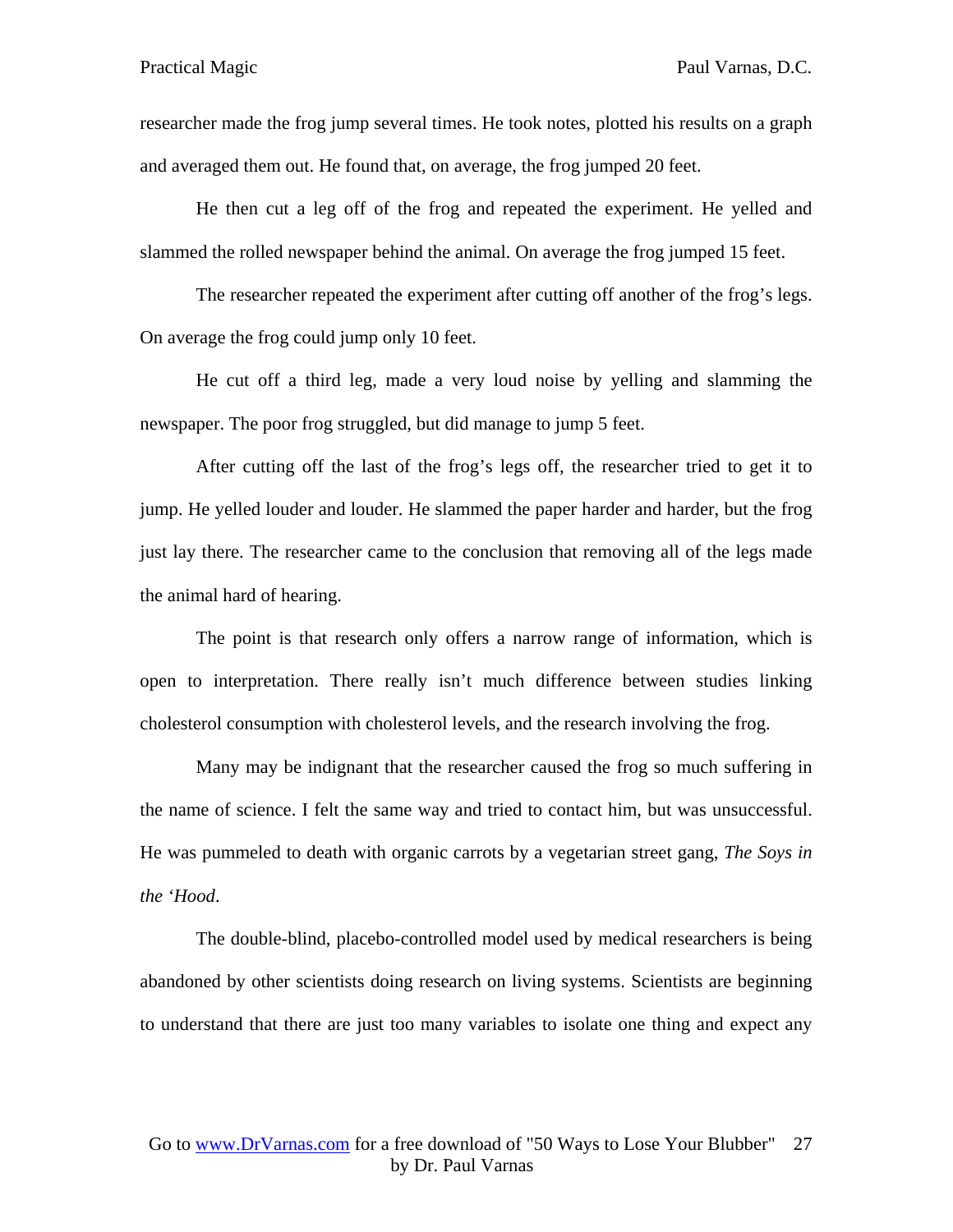kind of coherent result. When research is properly designed to study living systems, the so-called "alternative" therapies begin to look better.

 Drugs are much more widely researched than vitamins. One of the reasons is that drugs can be patented, vitamins cannot. The huge profits pharmaceutical companies realize from drug sales are just not possible with vitamins. Drugs can cause massive changes in physiology that more natural substances are incapable of causing, making research on drugs more cut and dried. (Come to think of it, there are natural substances that cause massive changes in physiology, but they're illegal.)

 There is a research-driven mythology in this country. The television news likes to use little health tidbits released by researchers. Unfortunately they don't tell you any of the details of the study performed, only the conclusion. For instance, recently a study was performed on children and whether or not sugar was involved with hyperactivity. The children in the experiment were put on additive-free diets and given a measured dose of sugar. Actually in the study, the researchers gave sugar to their control group. Also, the sugar was given in a single dose. The researchers came to the conclusion that sugar did not affect hyperactivity. Of course the argument can be made that having the children on additive-free diets made them less prone to be hyperactive, but that idea was left out of the news report. The news only reported "Sugar has no effect on hyperactive children." They created a myth. If our frog experiment was reported on the television news, we'd hear, "Frogs hear with their legs, film at 11." When different research is done and comes to different conclusions, we'll hear that. This is why we keep getting conflicting information about health. You are told to eat margarine, then you are told don't eat margarine. It's very confusing. You can't make up your mind so you keep waiting for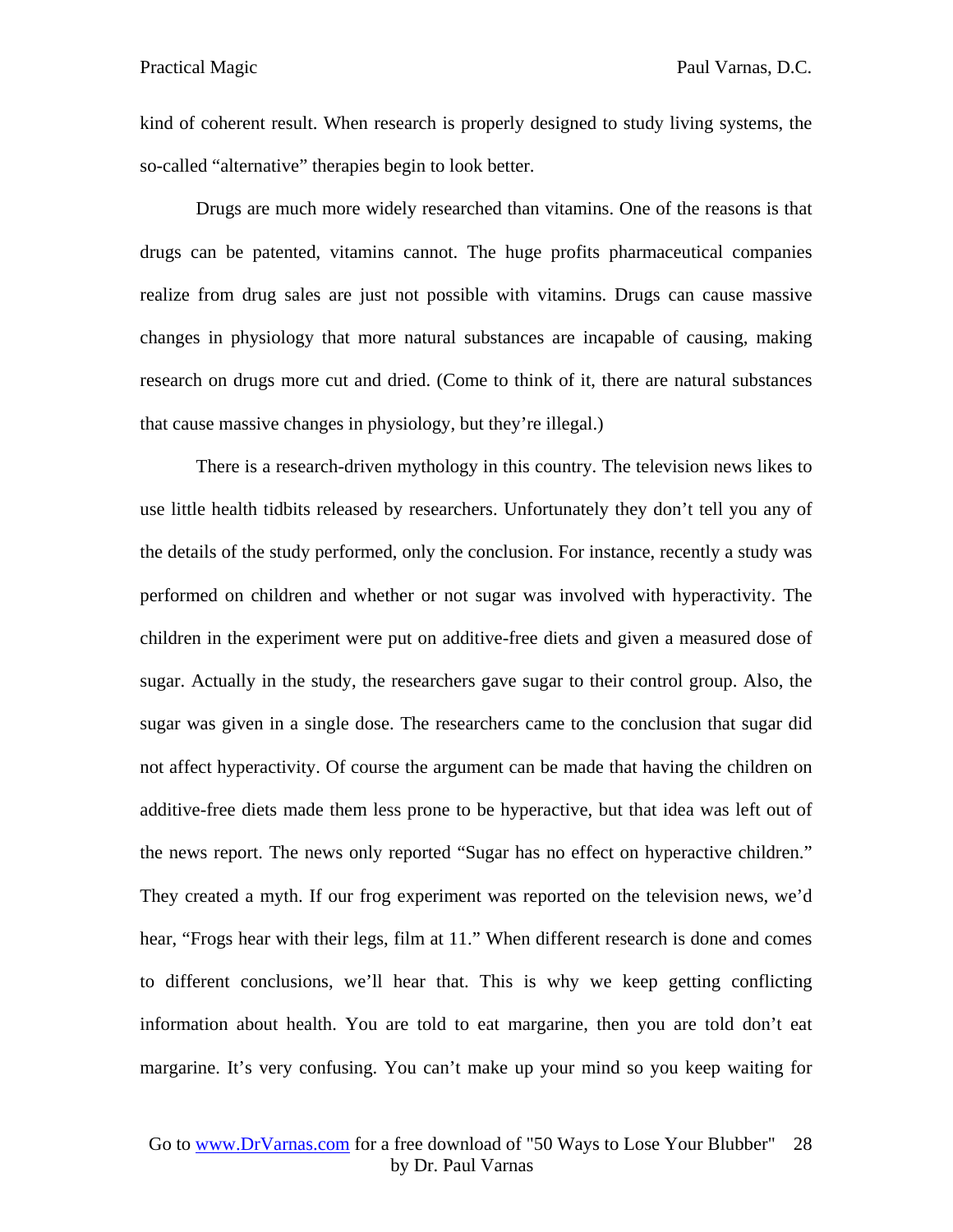another news report to straighten things out. Unfortunately, the news doesn't exist to inform you. It exists to entertain you enough to keep you watching so the sponsors can sell you hemorrhoid cream and diet cola.

 Another problem is the amount of influence that the drug companies have on which research gets published. They do, after all, buy advertisements in the medical journals. If the journals choose to publish something disparaging about a drug therapy, the company can cause financial harm to the journal by pulling its ads. This is a very strong reason why there is not enough research published to support nutritional therapies. In fact, some research on natural therapies is designed to fail. If I make \$3 billion each year selling a drug for ADD, I may not be pleased with your journal if you publish an article that supports giving B vitamin supplementation and avoiding sugar as a way to improve children with ADD, and I can hurt your journal economically by pulling my ads.

 The type of research being done in this country, the philosophy of our doctors and a general laziness on our part, are why we have sickness care instead of health care. We fight cancer, heart disease and other diseases, but we don't promote health. It's true that there are new attempts to get Americans to change their lifestyles. These attempts are feeble compared to the efforts that go into developing new drugs and technology to battle disease.

#### **The Real Problem**

The biggest health problem in America is not cancer or heart disease. We are not lacking in new drugs or technology. The biggest health problem is the fact that so many Americans are tired all of the time. One of the major causes of the epidemic of fatigue in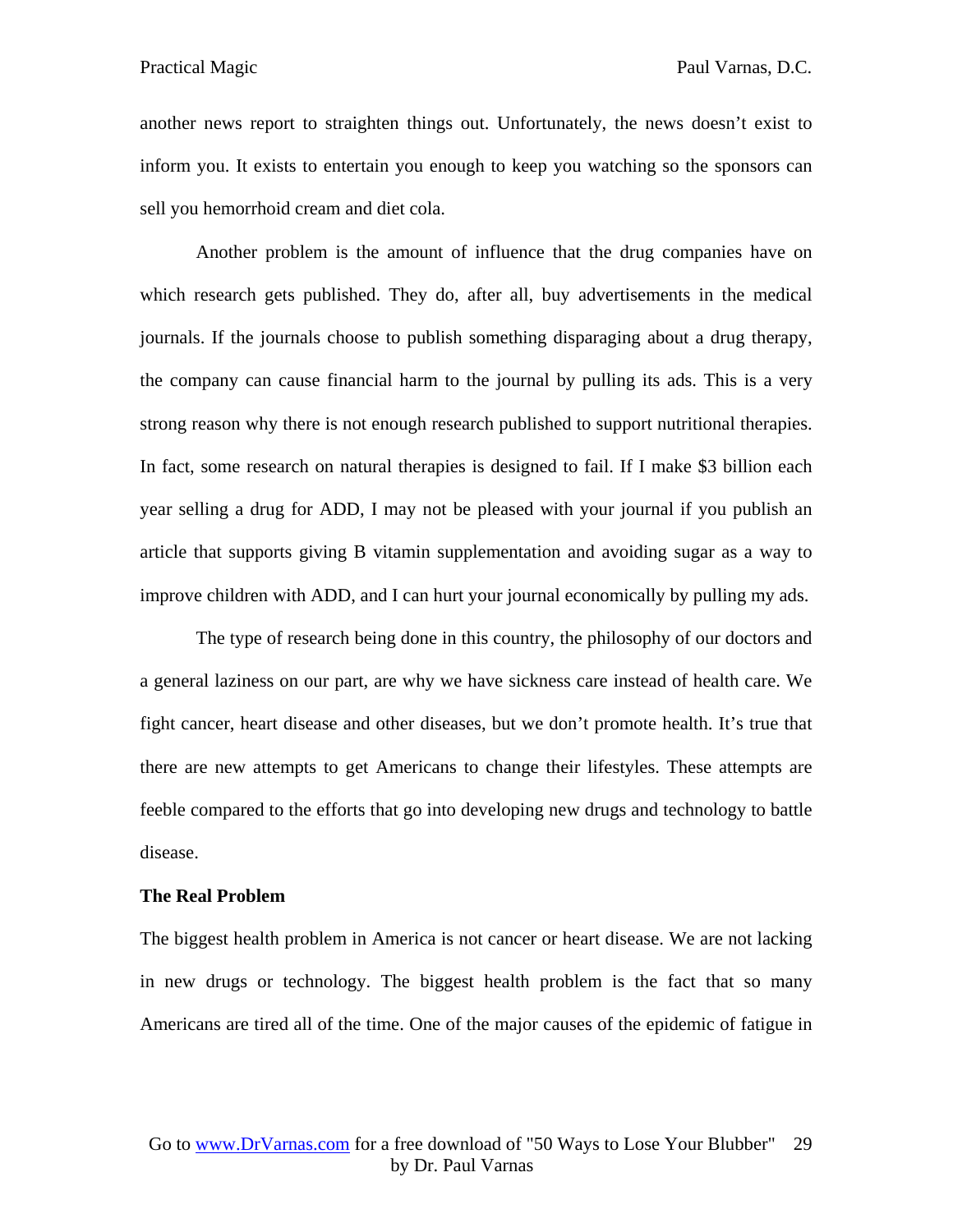this country is poor nutrition. If you solve the problem of fatigue early in life, you will reduce the chances of serious disease later in life.

 Inadequate intake of vitamins and minerals can exist for several reasons. Eating a nutrient-deficient, refined diet, alcoholism or drug abuse, poor digestion or absorption, chemical pollution from pesticides and food additives, and even genetic defects can all lead to poor nutritional status.

 It is preferable to get your vitamins from nutritious food than to get them from pills. However, deficiencies may make it necessary to take supplements. There are clues that tell you whether you need a particular vitamin.

 For instance, if you have been spending years eating a lot of sugar, white flour and not eating whole grains, you probably need vitamin B complex, vitamin C and minerals. People who need vitamin B complex may be fatigued, have low blood pressure, frequently get headaches that feel like a band around their head, and they may fall asleep but have problems staying asleep at night.

If you lack vitamin  $B_6$ , you won't remember your dreams. If you take  $B_6$  and it doesn't help, you may need to take the active form, pyridoxyl-5-phosphate. If you only get help from the active form of  $B_6$ , it probably means that you need magnesium. When you are outside with a group of people and it seems like you are the only one being bitten by insects, you probably need niacin and riboflavin (vitamin  $B_3$  and vitamin  $B_2$ ). People needing folic acid often confuse right and left or transpose letters and numbers when writing. Folic acid is a common deficiency because cooking destroys it.

 One good way to tell if you need zinc is to taste zinc sulfate liquid. This is available in a product called *Aqueous Zinc,* which is made by Biotics Research. Taste a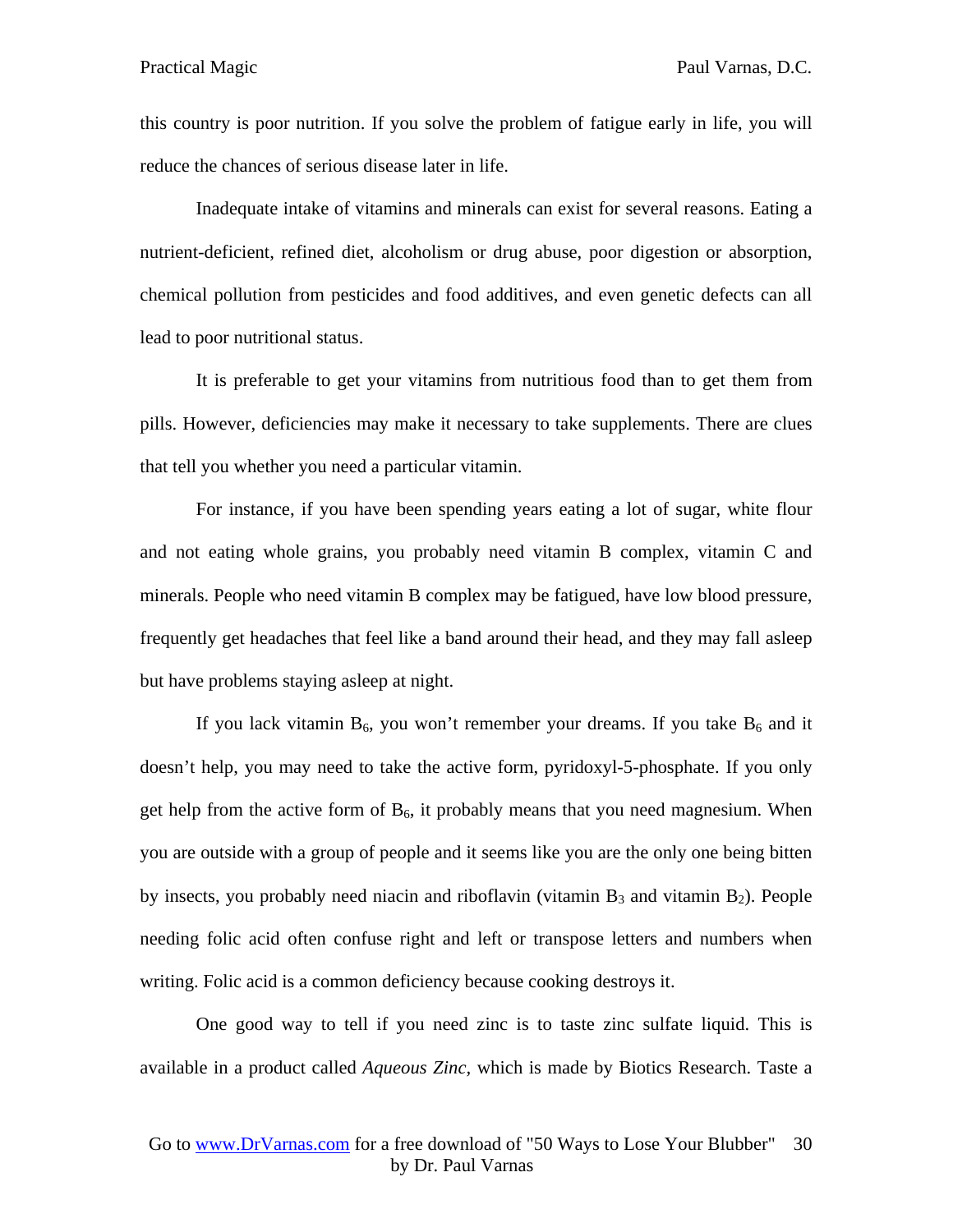capful of the liquid. If you are extremely deficient in zinc, the liquid will be tasteless. If you have a slight deficiency, it will have a slight bitter taste. If you do not need zinc, the liquid will taste bitter and strong. Other signs of zinc deficiency are white spots on the fingernails and patches of dry skin.

 People with nails that are brittle and crack frequently need trace minerals. These people may also benefit from a supplement that includes all eight essential amino acids. These deficiencies are often the result of an underproduction of hydrochloric acid in the stomach, known as hypochlorhydra.

 Excessive body odor or sweaty feet is often an indication of a need for magnesium. (If your feet smell and your nose runs, you're built upside down.) Also, taking magnesium and  $B_6$  can reduce the tendency to get kidney stones.

 If you have dry skin, muscle fatigue and dandruff or if you crave greasy foods, you probably need essential fatty acids. Also, if you take aspirin frequently, and it is a good pain reliever for you, essential fatty acid supplementation may help you to get by with less aspirin.

## **FOOD**

Everything the body does is a chemical reaction, and food is the raw material for these reactions. Your body burns carbohydrate as fuel. Fat is stored, and is used as fuel in times when food is scarce. Fat is also important to the endocrine and the immune system. Protein is used as structural material and to give osmotic pressure to the blood. Adequate protein intake is necessary to remove toxins from the body. Protein is also used as a raw material for enzymes, which are proteins that cause chemical reactions without being changed by the reaction; they are organic catalysts. Protein aids in immunity in the blood and helps the nervous system to work. Vitamins and minerals in your diet act as cofactors

Go to www.DrVarnas.com for a free download of "50 Ways to Lose Your Blubber" 31 by Dr. Paul Varnas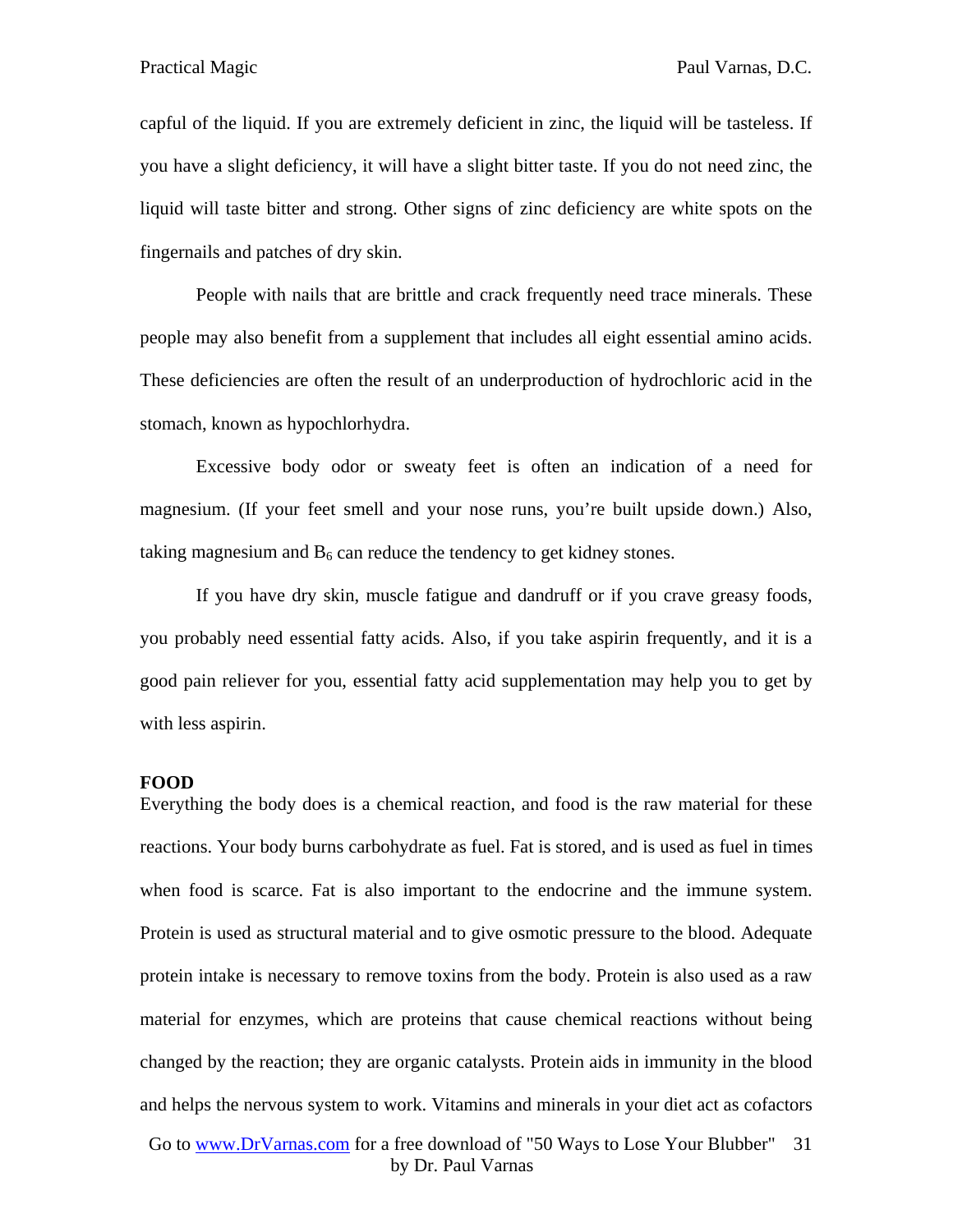to enzymes—sort of like the ignition key in an automobile. They enable the enzymes to function.

 Carbohydrates come in two forms—sugar and complex carbohydrates. Sugar is a small molecule. Simple sugars have six carbon molecules. Think of a sugar molecule as a boxcar. A disaccharide is two linked boxcars. Starch, or complex carbohydrate, is like a train, with dozens of boxcars linked together.

 Similarly, protein is a long molecule, like a freight train. The smaller molecules making up the boxcars of the protein train are called amino acids. Eight of the 22 amino acids are essential, which means that they cannot be produced by the body and must be eaten in the diet.

 Fats are put together a little differently than carbohydrates and proteins. The base molecule for fat is the triglyceride. It is a three-pronged molecule, with glycerol as a base. Attached to each of the prongs of the molecule is a long molecule called a fatty acid.

 Sterols are another form of fat that have an entirely different structure than triglycerides. Sterols are ringed molecules. The best known of these is cholesterol. Sterols are important in the formation of hormones.

 Digestion is the process of taking each of these large fat, protein and carbohydrate molecules, breaking them down into small molecules and transporting them into the blood stream. Protein is broken down into amino acids. Complex carbohydrates are broken down into sugars. Fat is broken down into fatty acids and glycerin. The small molecules can then be absorbed by the body and used by the cells as raw material.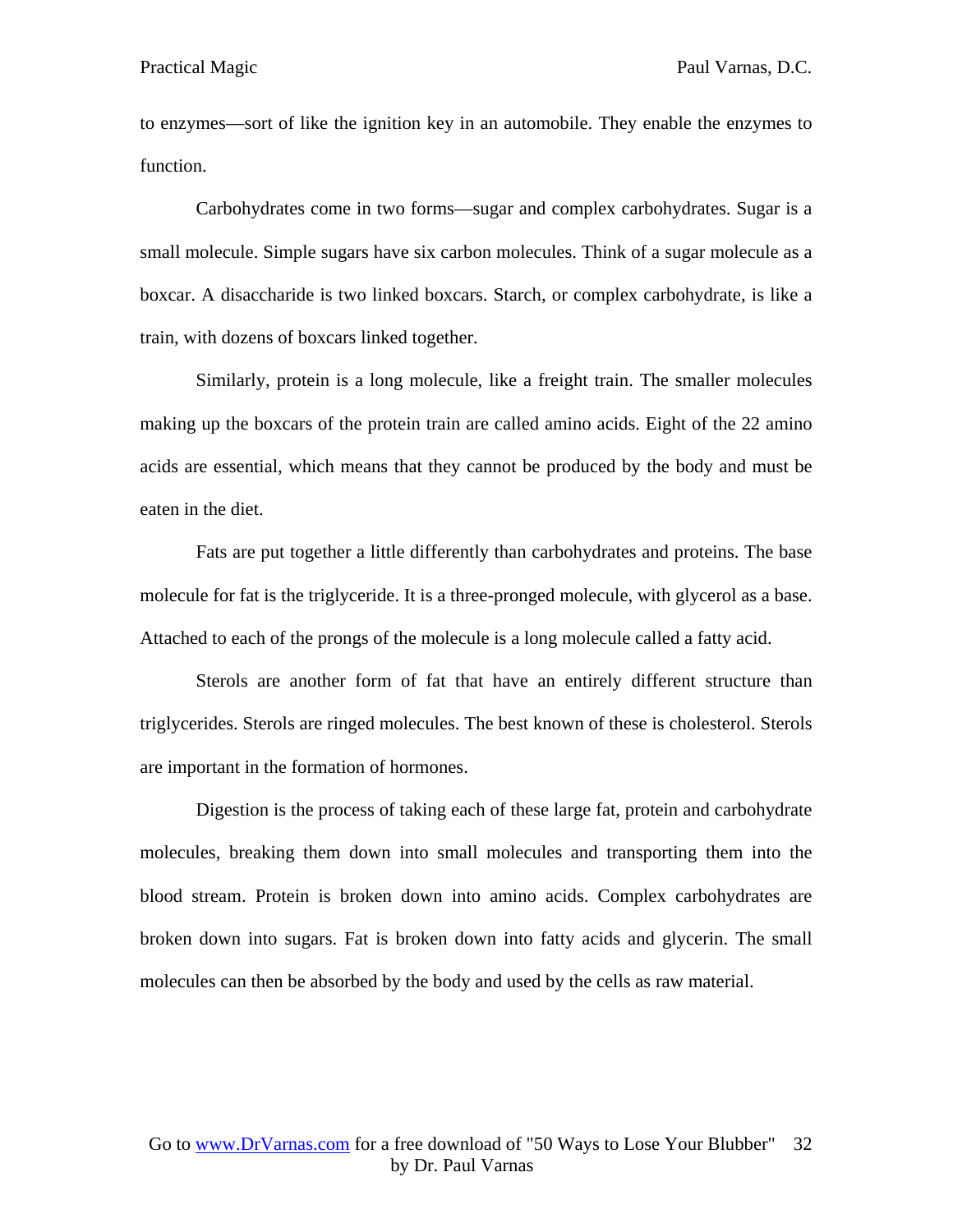# *Sugar*

Eating refined sugar damages your health and energy. Many people increase their energy simply by giving up refined sugar. Too much sugar is harmful to digestion and nutrient absorption. In your intestines, there is a delicate balance of nature between bacteria and yeast. If you eat a lot of sugar, you create an environment that favors yeast growth. Too much yeast can cause a lot of problems. You may tend to bloat or get tired when you eat. You may develop allergies. Many women become prone to vaginal yeast infections. Ironically, yeast overgrowth can make you crave sugar.

 Eating refined sugar is also hard on the endocrine system. It puts stress on the pancreas and on the adrenal glands, causing fatigue. If you are tired and you eat a lot of sugar, give it up and you'll feel better.

 Refined sugar is addictive. Eating it causes a sudden increase in your blood sugar, which scares the heck out of your pancreas. Your pancreas hasn't evolved since Neolithic times and hasn't the foggiest idea of what a Twix bar is. You have the pancreas of a caveman, and it responds to the increase in your blood sugar as if you'd just eaten a bushel of potatoes. It makes enough insulin to respond to a future need. Unfortunately, the increase in blood sugar from the Twix bar you just ate is short-lived. You end up with extra insulin circulating through your bloodstream. Your body interprets this as wanting more sugar. The cravings are pretty strong, and many people have trouble giving up sugar.

 Excess insulin is created by overconsumption of sugar and causes health problems. For one thing, insulin moves fat into the cells; so if you want to get fat, eat sugar and produce a lot of insulin. One of the reasons the low-fat diet craze was such a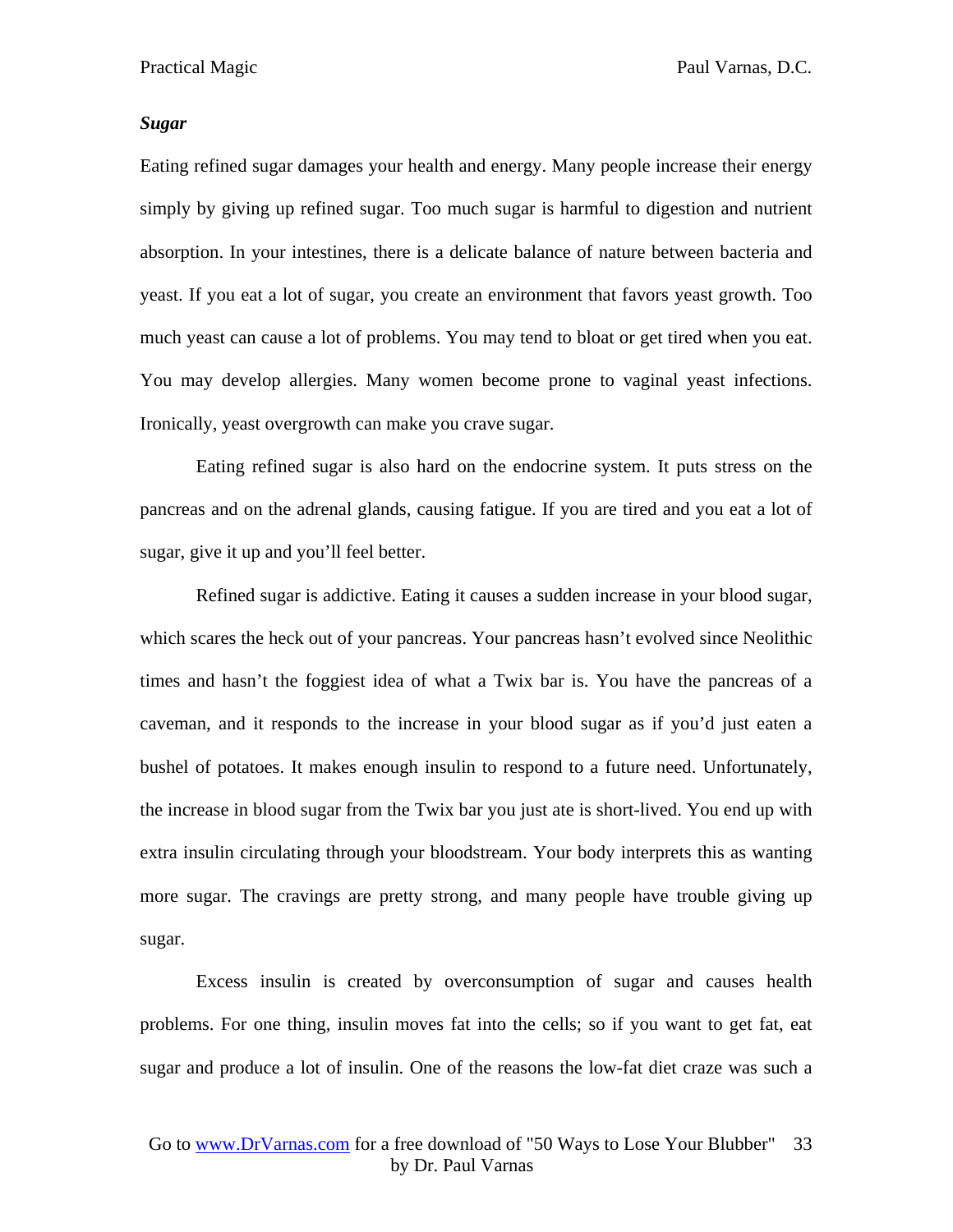miserable failure was because people began eating huge amounts of starch (white bread, noodles etc.), which your body treats exactly the same way that it treats sugar. Eating starch increases insulin and causes the body to store fat.

 Over time, if you keep eating refined foods, your body becomes insensitive to insulin. This situation, if left unchecked leads to type II diabetes. The body produces plenty of insulin, but it doesn't respond to the insulin and the blood sugar goes up.

 Another long-term problem caused by excess consumption of sugar and starch is high cholesterol and high triglycerides. This is the so-called "Syndrome X." In Syndrome X, the cholesterol is high, the LDL (bad cholesterol) is high, the HDL (good cholesterol) is low and the triglycerides are high. The patient is usually overweight and may have insulin insensitivity and high blood pressure. These patients will go on low-fat diets that will have very little effect on their cholesterol levels. Many times they are placed on a drug to lower their cholesterol. One of the ways that some of these cholesterol-lowering drugs work is to suppress an enzyme in the liver called HMGCoA reductase. HMGCoA reductase is stimulated by insulin. Sugar consumption helps to increase cholesterol.

 Your health care provider trained in nutrition can help you to read your blood test and know if this situation exists. This Syndrome X pattern can be seen in so called "normal" blood tests by someone who knows what to look for.

 Treating Syndrome X or type II diabetes should include eating a low-glycemic diet. A low-glycemic diet is one where the foods consumed do not trigger much insulin production. One such diet that rose to recent popularity is *Sugar Busters*. Supplementation with a multivitamin designed to lower blood sugar is also very helpful. One such product is Gluco Balance, which is made by Biotics Research. Other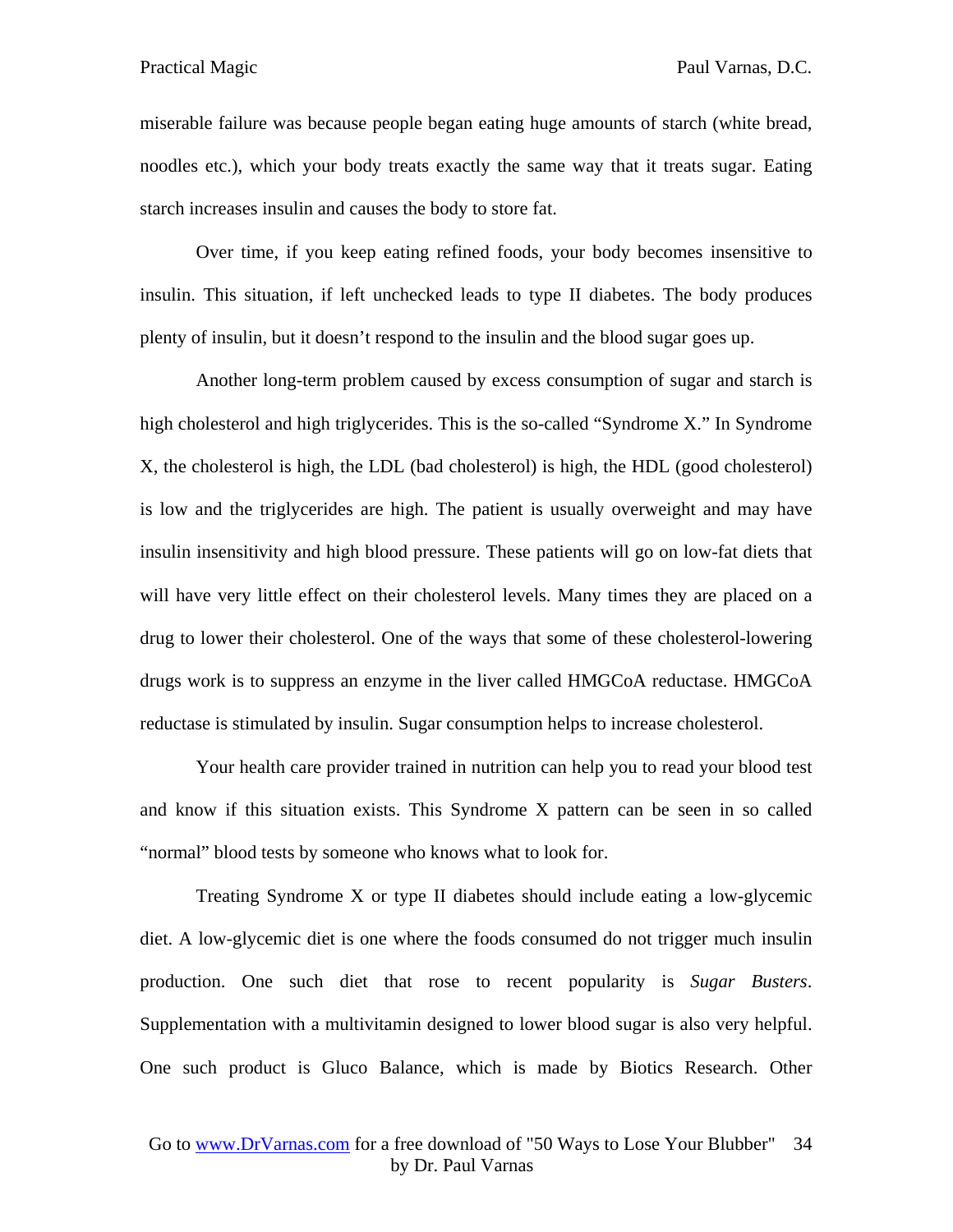supplementation may also be helpful. You may need adrenal support, essential fatty acids, liver support or other nutrients to make your program more effective. You should see a health professional trained in nutritional therapy and have your individual needs addressed.

 Bringing sugar cravings under control is easier than most people realize. Many can usually bring their cravings under control within a day or two. You absolutely do not want to skip meals—especially breakfast. The key is not to go more than two hours without snacking. If lunch is at noon and dinner at six, eat something at two and at four. Protein is your best choice; raw nuts are particularly good. Fruit is acceptable as a snack, sugary or starchy snacks are not. Chewing your food thoroughly also will help to control sugar cravings. Chewing improves digestion and absorption of nutrients bringing hunger and food cravings under control.

 Sugar is addictive, and sometimes changing your eating patterns does not ensure that the cravings will go away. Once again, supplementation can help here. Biotics Research makes a multivitamin designed for people who become hypoglycemic and crave sugar. It is called Bio-Glycozyme Forte.

 Problems with digestion and absorption may make it difficult to give up sugar. Refined sugar is very easily absorbed. It is much easier to digest and absorb than protein or even whole grains. Even people with digestion and absorption problems absorb sugar easily. People who do not digest protein or other nutrients very well, crave sugar. Unconsciously they understand that they will get *some* nutrient out of that Hershey bar. They may even be aware that they don't feel very well when they eat wholesome foods. You see this a lot in older people. They don't care much for meat, but they love desserts.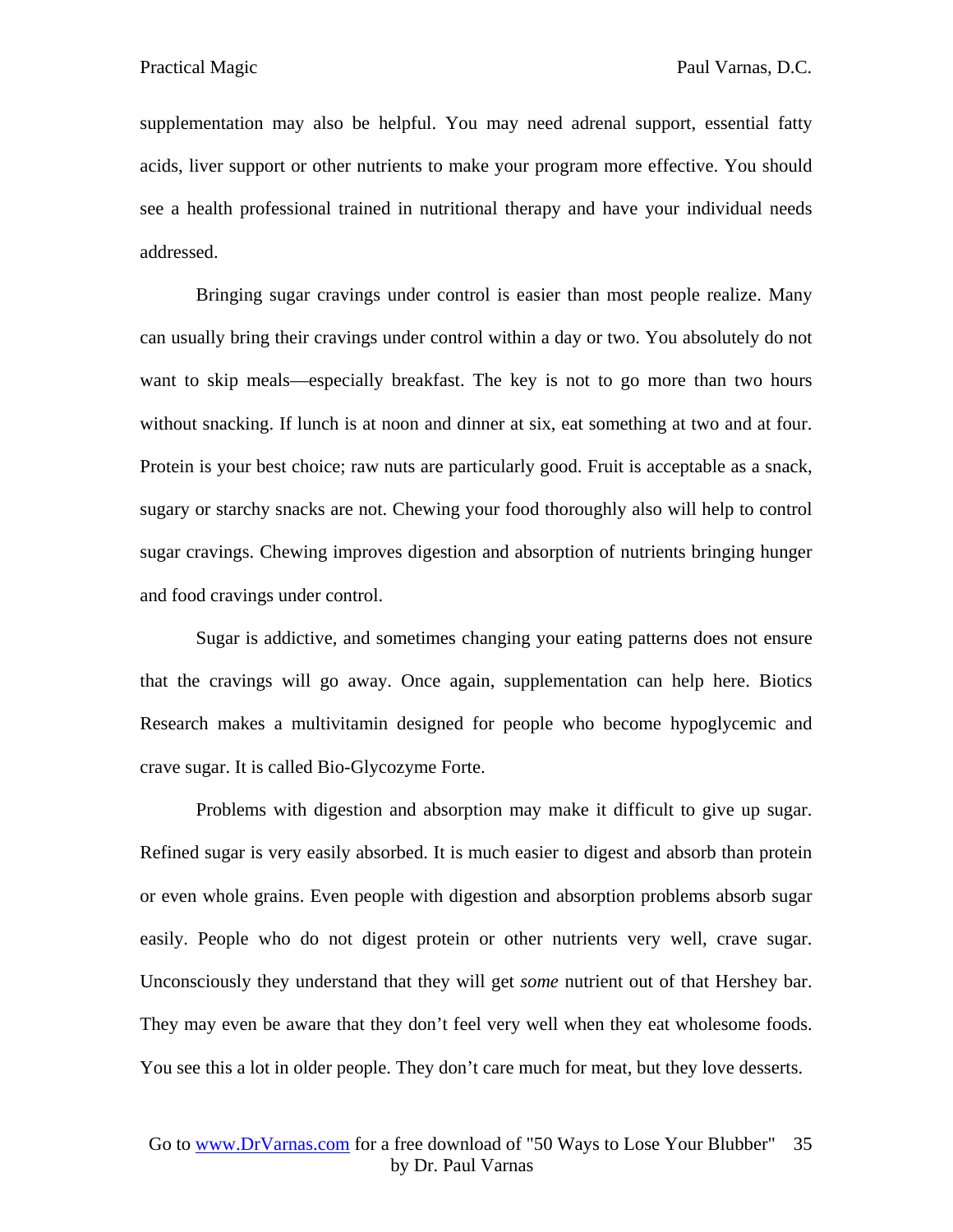As people get older, they produce less hydrochloric acid for digestion, making it more difficult to digest protein. Some believe this is why people get osteoarthritis. The body needs protein to sustain life. The brain, kidneys, heart and other vital organs all need protein. When there is a lack of protein (in this case because of a problem digesting protein), the body has a priority system deciding where the protein goes. It will steal the protein from less important areas, such as joint surfaces, for use in areas that are vital for survival.

 Joint movement is not as important as kidney, heart or brain function. (Well, maybe joint movement is more important than brain function in Congressmen, career government bureaucrats and certain NFL draft picks.) In order to survive, the body sacrifices ease of movement, which is a luxury compared to these other functions.

 Allergies can also make it difficult to give up sugar. Often someone who can't give up sugar has an allergy to corn (and therefore corn syrup, one of the more common sweeteners), cane sugar or even chocolate. People who are allergic to a food tend to be addicted to it, much the same way an alcoholic is addicted. In fact Dr. Theron Randolph (noted allergist and a man who can be considered the founder of clinical ecology), calls alcoholism the ultimate food allergy.

 Eating refined sugar makes the adrenal glands overwork in order to keep the blood sugar level. Refined sugar overworks the pancreas, and causes major problems with digestion and with the general health of the digestive tract. Refined sugar creates nutrient deficiencies and causes fatigue in so many different ways that you cannot reasonably expect to feel energetic unless you eliminate refined sugar from your diet.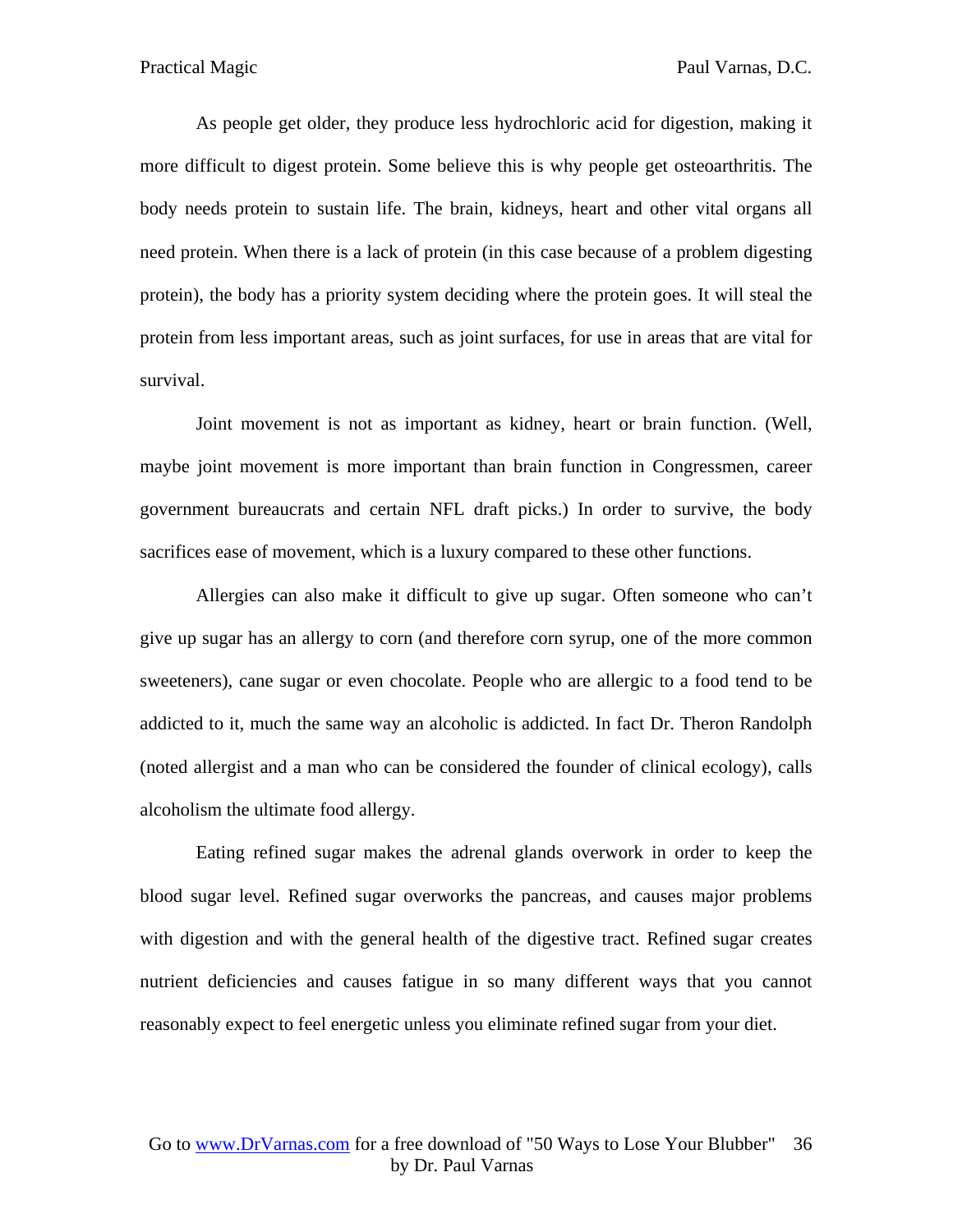# **The Importance of Whole Grains**

Because of Americans' paranoia about fat, pasta was, for a long time, lauded as a health food. Pasta is low in fat, but most pasta is made with refined white flour. Filling up on white bread and noodles because they are low in fat is a lot like eating road apples because they don't have cyanide. Two-by-fours are low in fat, but you wouldn't want to eat one with a mess of marinara sauce, would you? Just because one aspect of dietary advice is good, doesn't make everything about it good. The Atkins diet correctly gets people to stop eating refined carbohydrates, but doesn't have a problem with recommending all kinds of unhealthy fats. The argument put forth by fans of the Atkins diet is that it is better to eat that way than to eat all of the carbohydrates that Americans consume. It is better to break your leg than to stab yourself in the eye. That doesn't make breaking your leg a good thing.

 Eating refined white flour products causes some of the same problems that eating sugar causes. Refined white flour is broken down and absorbed very quickly, much like sugar. It also causes the same changes in bowel pH as sugar does. This creates an imbalance in bowel flora, killing normal flora and allowing pathogenic flora to exist. Normal bowel flora detoxifies xenobiotics, manufactures vitamins, and helps keep the intestinal lining healthy.

 In nature, anything that contains complex carbohydrates also contains some vitamin B, vitamin E and fiber. Interestingly, B vitamins aid in carbohydrate metabolism. When you eat whole grains, you are automatically consuming the vitamins you need to process them.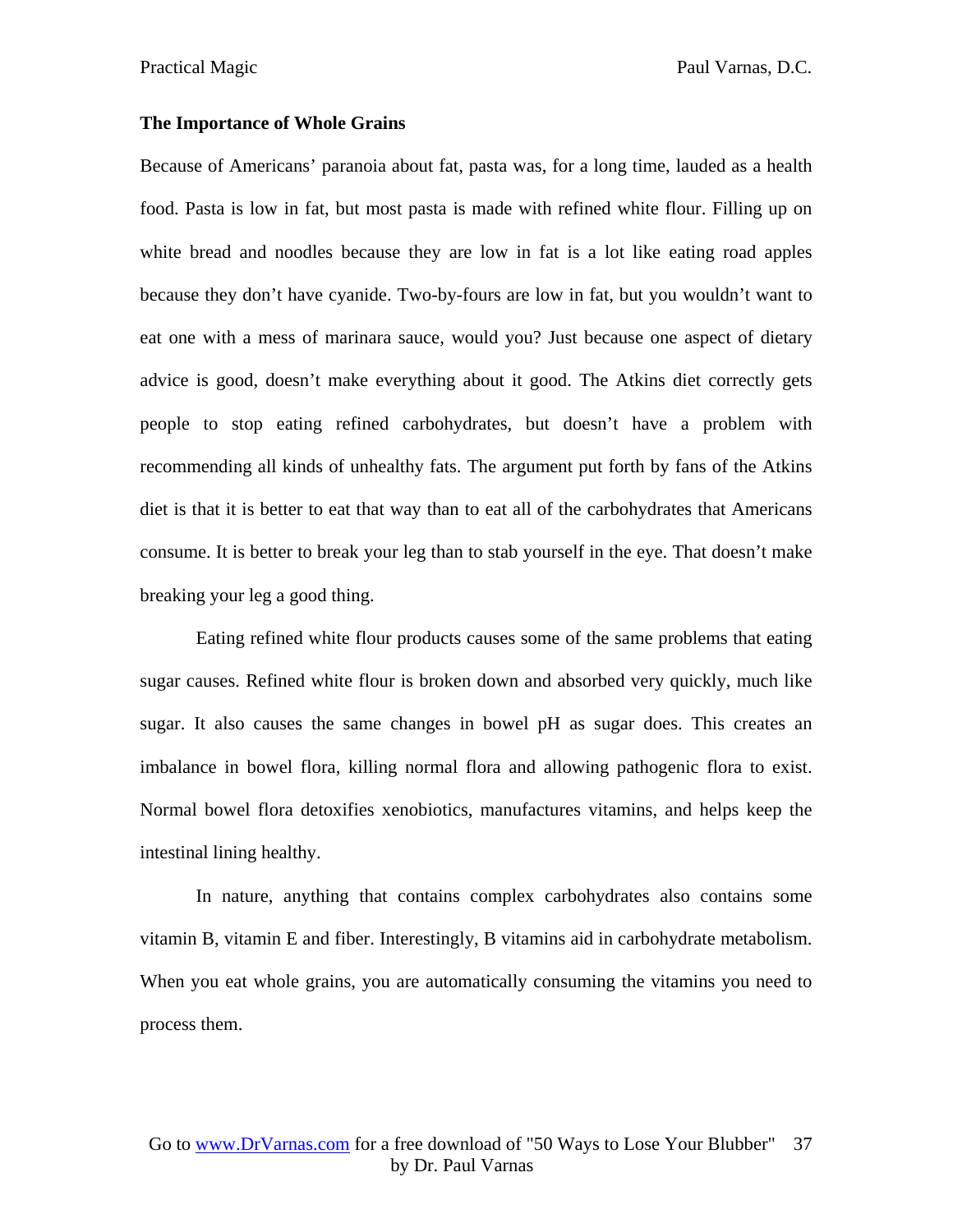Some refined products are labeled *enriched,* which is a great piece of doublespeak that would make George Orwell proud. Enriching means that the manufacturer takes all of the B vitamins, vitamin E, essential fatty acids and fiber out of the grain, then puts back some of the B vitamins. Let me borrow \$100. I'll give you \$5 back and tell you that I enriched your money.

 Let's say that someone stole your BMW (Oops, the '80s are over, I mean your Lexus. Oops, the '90s are over, I mean your SUV.) The police find it. The thieves have stripped the car completely; they've taken the stereo, the cellular phone, the leather seats, the quarter panels, the tires and the engine. They even took your tollbooth change and your Barry Manilow CD. The thieves decided that they wanted to drive the frame. They put in mismatched tires, a bucket seat from an old AMC Pacer, a gas tank from a 1973 Pinto and an engine from an old Desoto. The door is being held closed with a bungi cord and your Barry Manilow CD is being used for an ashtray. The police call you and tell you that they've located your *enriched* automobile. That loaf of white bread has been *enriched* in a similar manner.

 Eat foods the way nature created them. There is a good deal of misinformation circulating about nutrition. People tend to think in terms of RDAs and absolute amounts of nutrients. Most of the vitamins were discovered in the 1930s when chemical knowhow wasn't very sophisticated. For example, as far as the government is concerned, ascorbic acid is vitamin C; but a food that is high in vitamin C has much more in it than just ascorbic acid. Food containing vitamin C complex has bioflavonoids, vitamin K and other nutrients. Eating food that is high in vitamin C is different from taking ascorbic acid.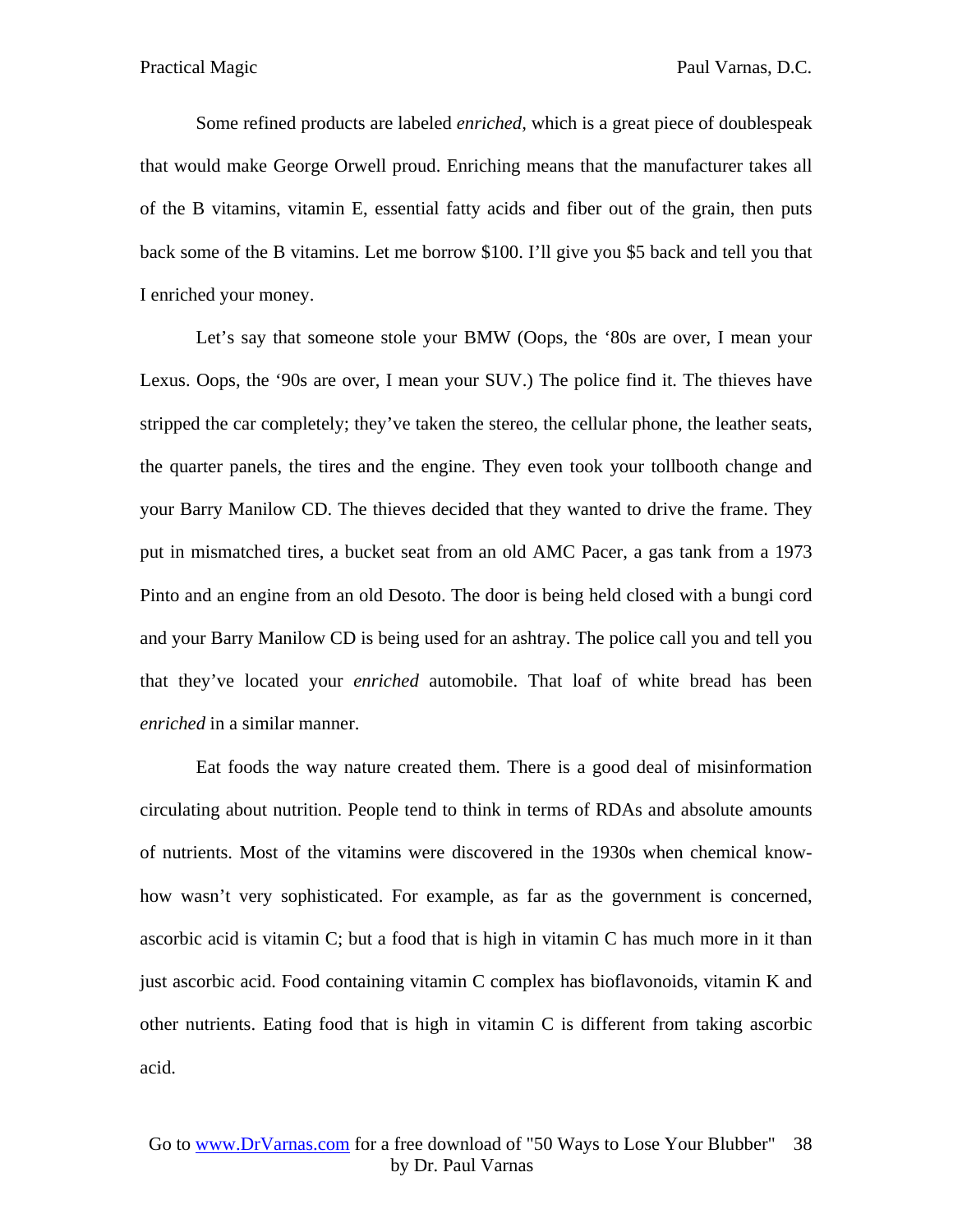Vitamin B complex is present in foods that contain complex carbohydrates. The B vitamins in these foods exist in very definite proportions to each other and to certain synergistic minerals that enable them to be absorbed by your body. These important combinations are never taken into consideration when manufacturers *enrich* their products.

 The chemistry of the living cell and the human body is much more complex than the chemistry that takes place in a lab or a beaker. Biomolecules work like little factories or fine machinery. You can give a chemist a Rolex watch, and he or she can analyze it and tell you how much gold, glass, quartz and other materials are in it. You can take the same watch and smash it with a hammer and, from the chemist's point of view, nothing has changed. Cellulose and starch have the same chemical formula. Chemically, there is no difference between wood and a potato, except how the molecule is arranged. Many things added to foods, put there by manufacturers as nutrients, are as useful to the body as wood.

 Complex carbohydrates in nature always contain fiber. Fiber is cellulose from the cell walls of plants. You cannot digest and absorb it. Other nutrients adhere to fiber and are absorbed more slowly than they would be if there was no fiber in the meal. It sort of makes your meal time-released. The gradual absorption of whole grain is not nearly as much of a burden on your pancreas as the rapid absorption of refined grains. White bread and pasta are rapidly absorbed, causing the blood sugar to increase, stressing the pancreas.

 The fiber in whole grains also cuts down on the number of calories and fat you absorb from your food. It makes your bowel healthy and reduces your chances of getting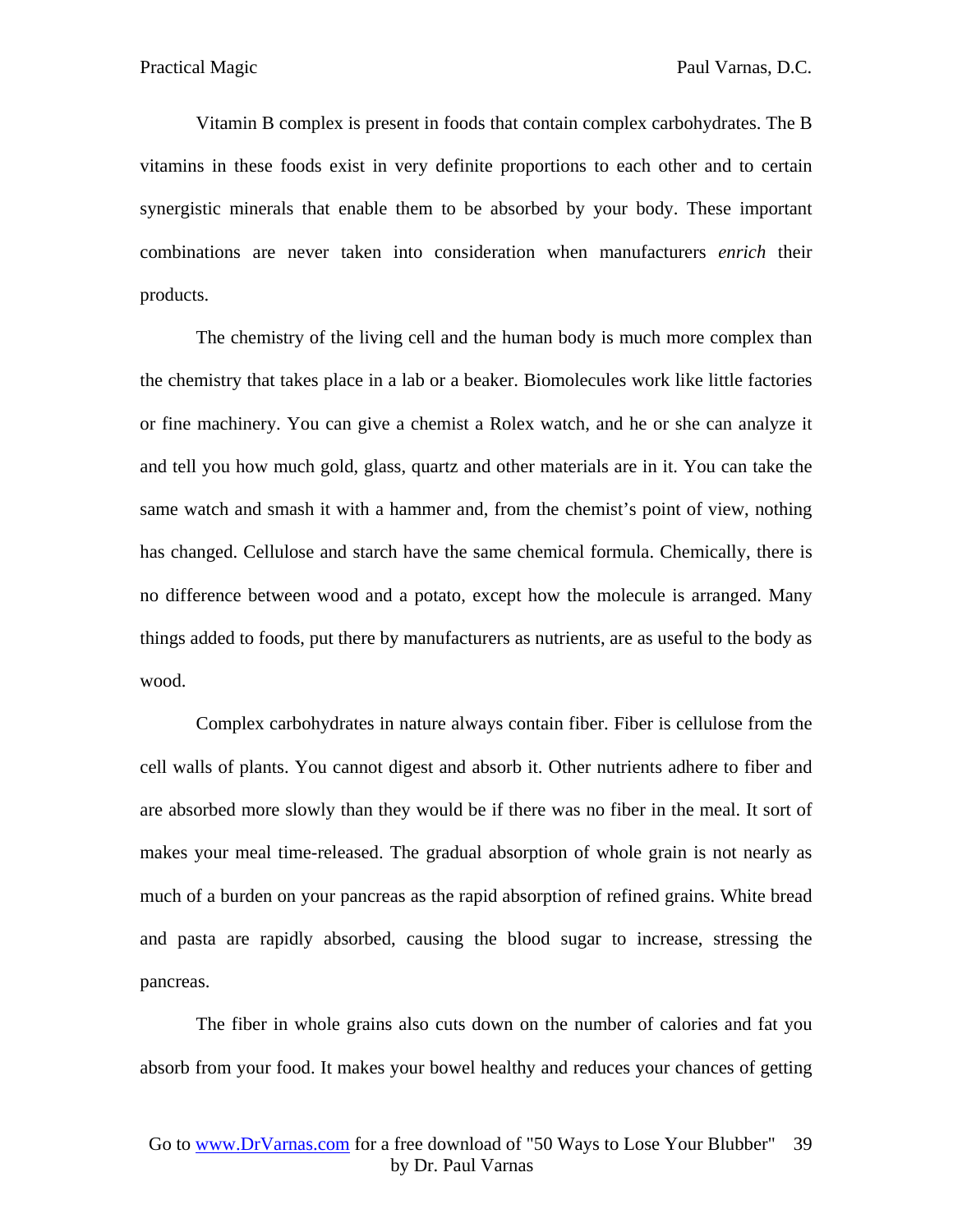cancer by increasing bowel motility and reducing the toxicity of the bowel. Normal bowel bacteria feed on fiber, so a diet that is high in fiber helps keep the bowel healthy. White bread has no fiber.

 You own the body of a prehistoric hunter-gatherer. Food technology has changed faster than your body's ability to adapt to those changes. Your body has not adapted to eating starch or sugar that is not consumed with vitamins and fiber. Sugars or complex carbohydrates eaten in their natural state, with the fiber, are absorbed slowly. White flour and sugar are absorbed more quickly than anything your prehistoric ancestors had.

 Eating refined foods makes the pancreas produce insulin at a very rapid rate. The pancreas overproduces insulin and causes a hypoglycemic state. You end up with all of that extra insulin and nothing for it to do except lower the blood sugar, making your crave more sweets or starch.

 These blood sugar swings are hard on your endocrine system. They are stressful. Physiologically, your body doesn't know the difference between this stress and having Attila the Hun for a boss, a cheating spouse or a certified letter from Adolph Q. Sphincter of the IRS suggesting you show up at their offices with your 19942001 income tax records. The stress of blood sugar swings is one reason why refined foods cause fatigue.

 The stress of eating incorrectly is as tiring as the stress of worrying, physically exhausting yourself or not sleeping. Your endocrine system simply doesn't know the difference.

 People in primitive societies who are suddenly exposed to modern diets experience a dramatic increase in health problems. Jonathan Wright, MD in his book *Dr. Wright's Guide to Healing with Nutrition*, has several examples of the deterioration of the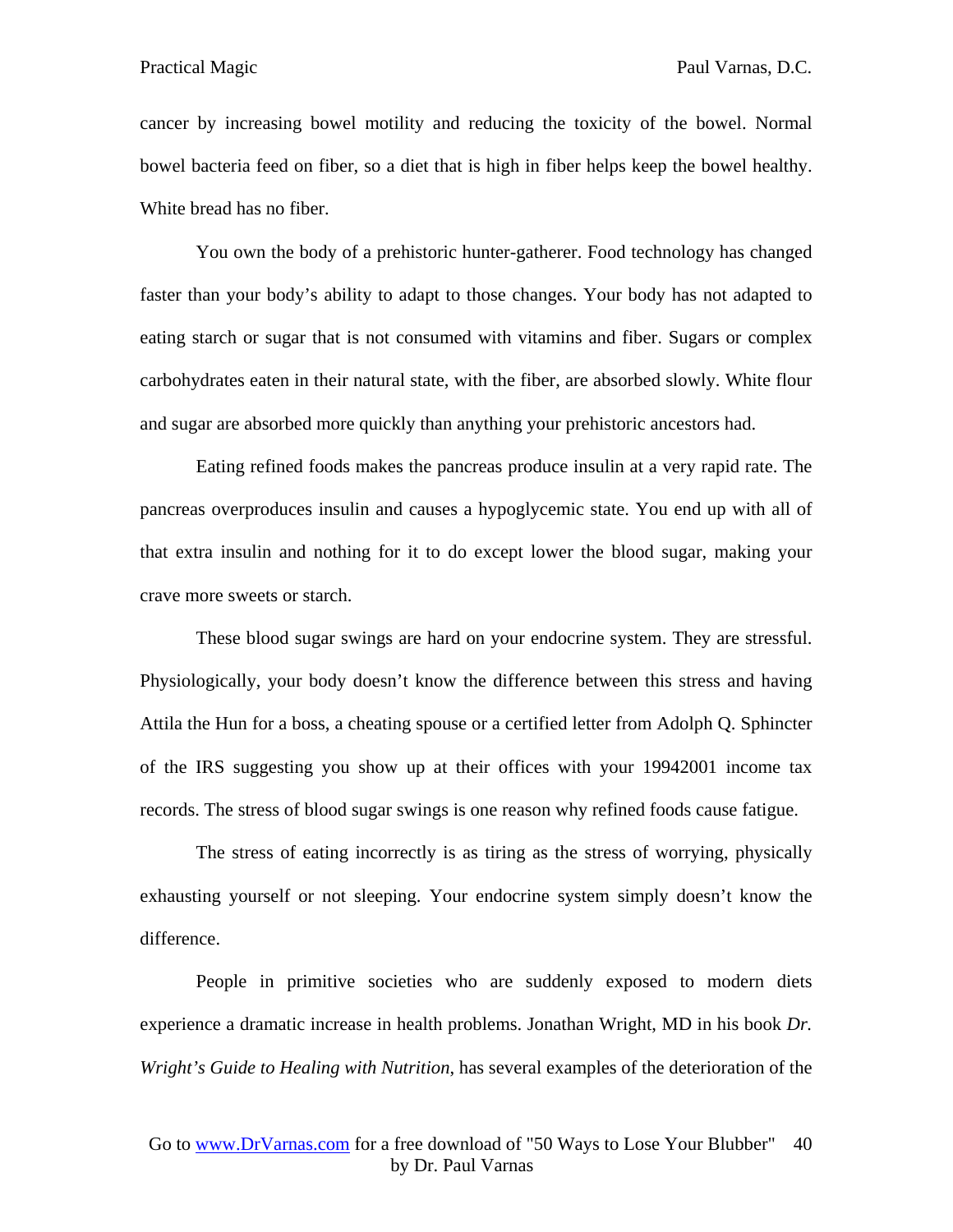health of primitive people after adopting a modern diet. The most notable change in their diet was an increase in sugar and other refined carbohydrates. One example in Dr. Wright's book is the Eskimos living in Northern Canada. It is taken from an article by Otto Schaefer, entitled "When the Eskimo Comes to Town," which appeared in the November/December 1971 issue of *Nutrition Today*. The Eskimos studied had no exposure to civilization until the 1940s. Within 10 years of the dietary change the number of diabetics tripled. Five times as many men over 40 developed diseases of the arteries. Gallbladder surgery, which was never necessary for these people, became common. Teenagers developed acne, and some women developed breast cancer, maladies which were unheard of prior to 1940.

 Sugar and other refined carbohydrates undermine your health and energy level, much the same way that it destroyed the health of the Canadian Eskimos. The only difference is that we have had this diet for so long that we aren't aware of the damage it is causing.

## *Fresh Fruits and Vegetables*

You should have a minimum of four cups of fresh vegetables and three pieces of fruit every day. Have more, if you like. Fruit and vegetables are high in bulk and fiber and will improve your digestion, speed up your bowel transit time, nourish your normal bowel flora and decrease the toxicity in your colon. Your health and energy will increase and your chances for developing bowel cancer will decrease.

 If you are constipated, there is a very good chance that your lack of energy is linked to your bowel. It is very important that you eat enough fresh produce. Drinking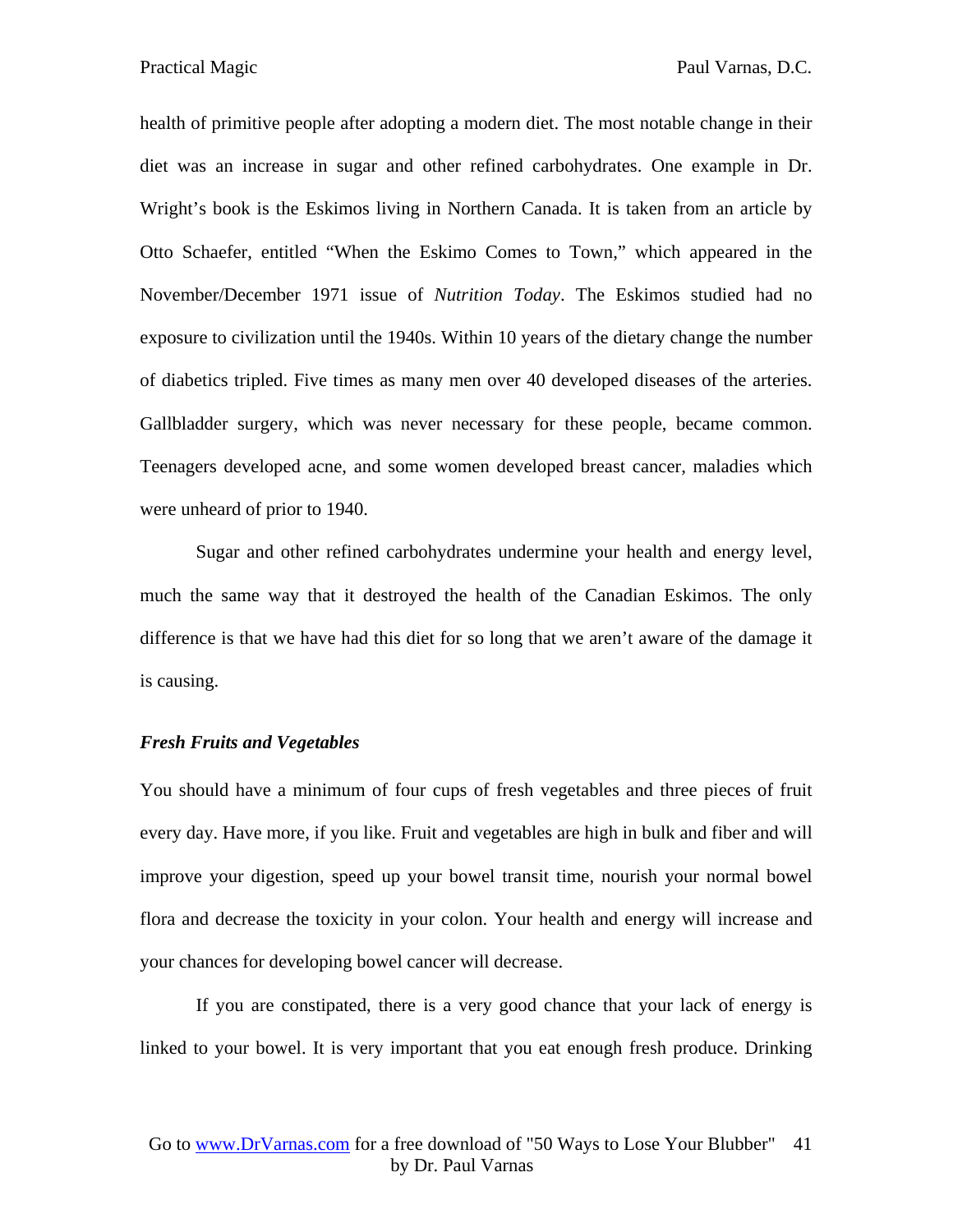plenty of water and eating plenty of fruits and vegetables will cure most cases of constipation.

 Digesting food takes a lot of energy. Those people with inefficient digestive systems use more energy than those who digest well. The bulk, fiber and enzymatic help from fresh fruits and vegetables will improve your digestion and eliminate a major source of fatigue.

 Fruits and vegetables are also rich in vitamins and minerals and low in calories. Nutritional deficiency is a major cause of fatigue. Those who don't eat fresh produce often suffer from fatigue due to a lack of certain nutrients. Eating fresh fruits and vegetables provides plenty of nutrients, makes the body's chemistry function optimally and increases energy.

### *Raw Foods*

Americans eat too much cooked food. Food that is cooked requires all of the digestive enzymes to be produced by the body. Cooked food is harder to digest than raw food. Raw fruits and vegetables contain enzymes that aid digestion. There are those who believe that we live off of the energy from the food we eat and not the chemical constituents of it and that nothing but live, raw food is good.

Cooking also destroys some vitamins. Heat destroys thiamin  $(B_1)$ , riboflavin  $(B_2)$ , folic acid, vitamin C and pantothenic acid  $(B_5)$ . Pantothenic acid is destroyed by heat in the presence of an acid or alkali. It is stable in neutral solutions.

Vitamins  $B_5$  and  $B_6$  can be destroyed by light. Vitamin  $B_{12}$  and folic acid are easily oxidized to a form not usable by the body. Other vitamins can be destroyed by either alkaline or acid pH. Even exposure to light can destroy certain nutrients.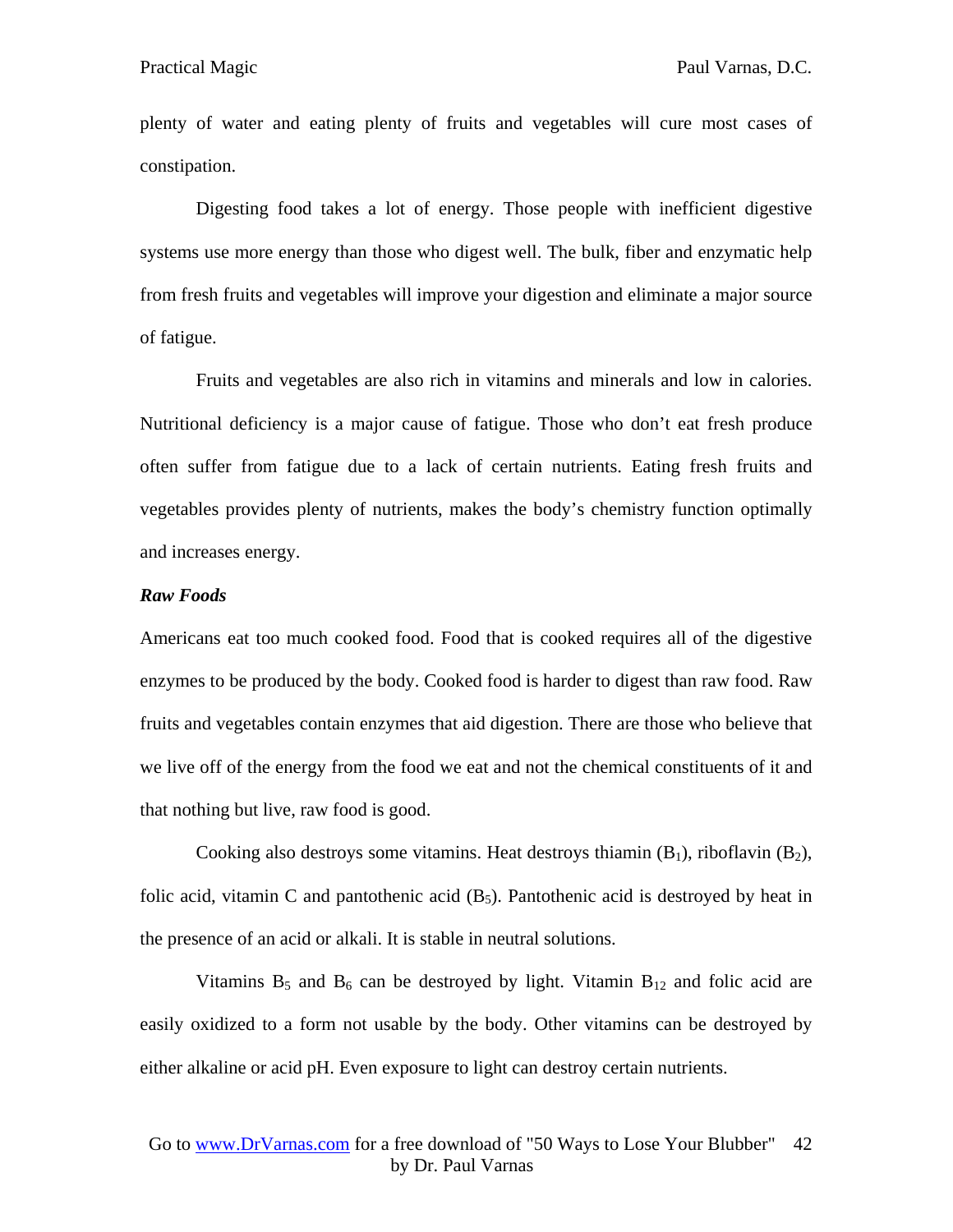This is not to say that you should avoid cooked food. You should just try to eat some raw vegetables or fruit with every meal. Food is always best in its natural state.

**ADDITIVES, AGRIBUSINESS AND THE OTHER SIDE OF POOR NUTRITION**  Even if you are eating what you think is a good diet, you may not be getting enough of certain vitamins, and you may be consuming a lot of toxic substances. Your diet can be causing fatigue and other health problems without your being aware of it. The average American consumes 10 pounds of food additives per year. This is just additives that the food industry purposely puts in food. This doesn't count the insecticides, fungicides, herbicides and other chemicals used by farmers.

 Processing, even simple cooking, decreases the nutritional value of food. Boiling leaches vitamins and minerals out of the food and into the cooking water. Certain vitamins are not stable to heat.

 Food manufacturers and processors do not pay attention to the nutritional content of the foods they prepare. They are more concerned with taste, shelf life, texture and appearance. Processed food is a victory of form over substance.

 A variety of chemicals are added to food to preserve it and to give it desirable texture, firmness and consistency. Sugar and fat are added to enhance the food's desirability and to mask the taste of the additives. There is even a chemical to help hide the taste of the other chemicals. The manufacturers want the consumer to perceive their products as real food that has the qualities we value in food, even if it is chemically laden and valueless. A little bit of chemical know-how and voila! You have a "food" that can stay on your grocer's shelf until the Second Coming, and still be edible. (Well, sellable anyway; it probably never was edible.)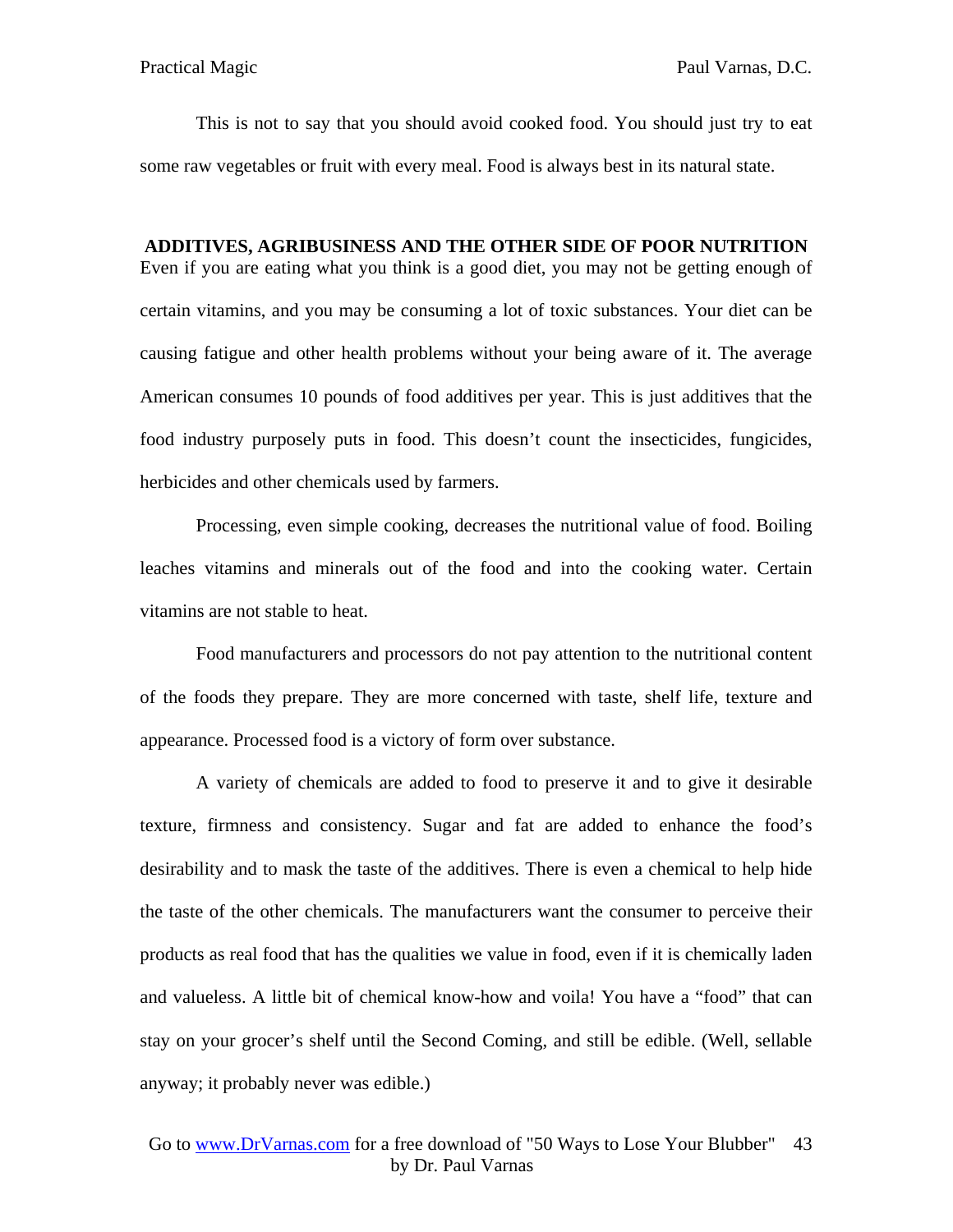Thousands of years from now, archaeologists will find a package of Mostess Winkies in some ruins. The cakes will still be soft and edible (or at least not any less edible than they were when they were manufactured). Scientists will marvel at this discovery. Much will be said about our culture's ability to embalm food. Some of the scientists will postulate that the food was meant to be buried with kings to supply them with nutrients on their long trip to the underworld. The Winkies will be sold at auction for a small fortune, like wine found in ancient Roman ruins is sold today.

 Many patients, after being advised about how harmful additives are, ask if frozen dinners are healthy. They see the labels on frozen foods and find them to be relatively chemical-free—for convenience foods. The problem is that if these are eaten frequently, the diet becomes very deficient in vitamin C and most of the B vitamins.

 Researchers at Rutgers University measured the levels of vitamin C in a frozen chicken pot pie. They couldn't find any. They then added a known amount of vitamin C to the thawed pie, refroze it and heated it. Two days later they found that this process destroyed about 25% of the vitamin C.

 Frozen foods, while having fewer chemicals than many other processed foods, tend to be vitamin deficient. There are nutrients, like minerals, that are stable, and not affected by freezing and reheating. Frozen food is sometimes an acceptable compromise for someone who is busy. It is not a good idea to have frozen dinners every day. Frozen food is, however, better for you than many of the additive-laden foods people eat every day. If you eat a lot of frozen dinners, supplement with a good multiple vitamin (Bio Multi Plus from Biotics is a good product) and try to snack on raw vegetables. Raw foods contain enzymes and folic acid. Many health experts believe that we do not get enough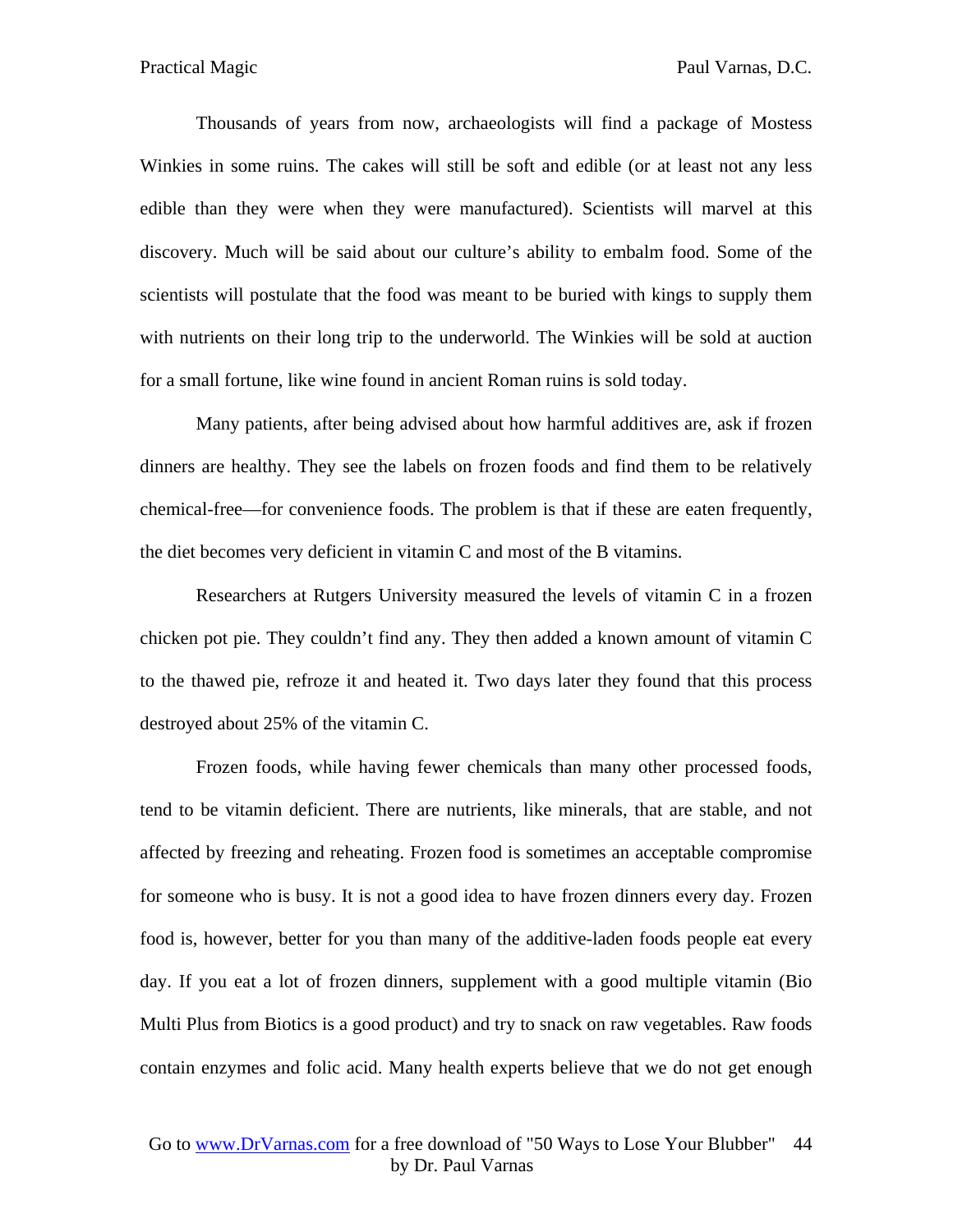"live" food (like fresh, raw produce) and that live food provides health benefits that go beyond providing necessary vitamins and minerals.

 Compare the bread that is sold to the American public to the bread that was consumed by primitive societies. It will give you an idea of how technology has undermined health. The ancient Egyptians developed the technique of grinding grain between two stones. The technique produced flour that could be made into cohesive dough. Since that time, light-colored bread has been prized. The more bran that is removed, the whiter the bread. The light-colored bread of ancient times still had some of the bran and all of the wheat germ. Ancient societies did not have the technology to completely strip the nutrients from grain. We have that technology today. Modern white flour is completely striped of nutrients. It has none of the germ, which contains vitamin E and octocosinol. It has none of the bran, which contains the B vitamins and fiber.

 Modern bakers were inconvenienced by the fact that the baking qualities of flour varied from batch to batch. Consistency between batches has been achieved by bleaching the flour with chlorine gas.

 Bleached flour is a much more workable product for the mechanized food industry. Unfortunately, chlorine does more than bleach and mature the flour. It interacts with the other molecules in the flour, creating things like the chlorinated lipid and dichlorostearic acid. Another bleaching agent, nitrogen trichloride, reacts with methionine residues and forms methionine sulfoximine, which can cause nervous seizures, similar to epilepsy. The chlorine also destroys any vitamin E that may be left in the flour.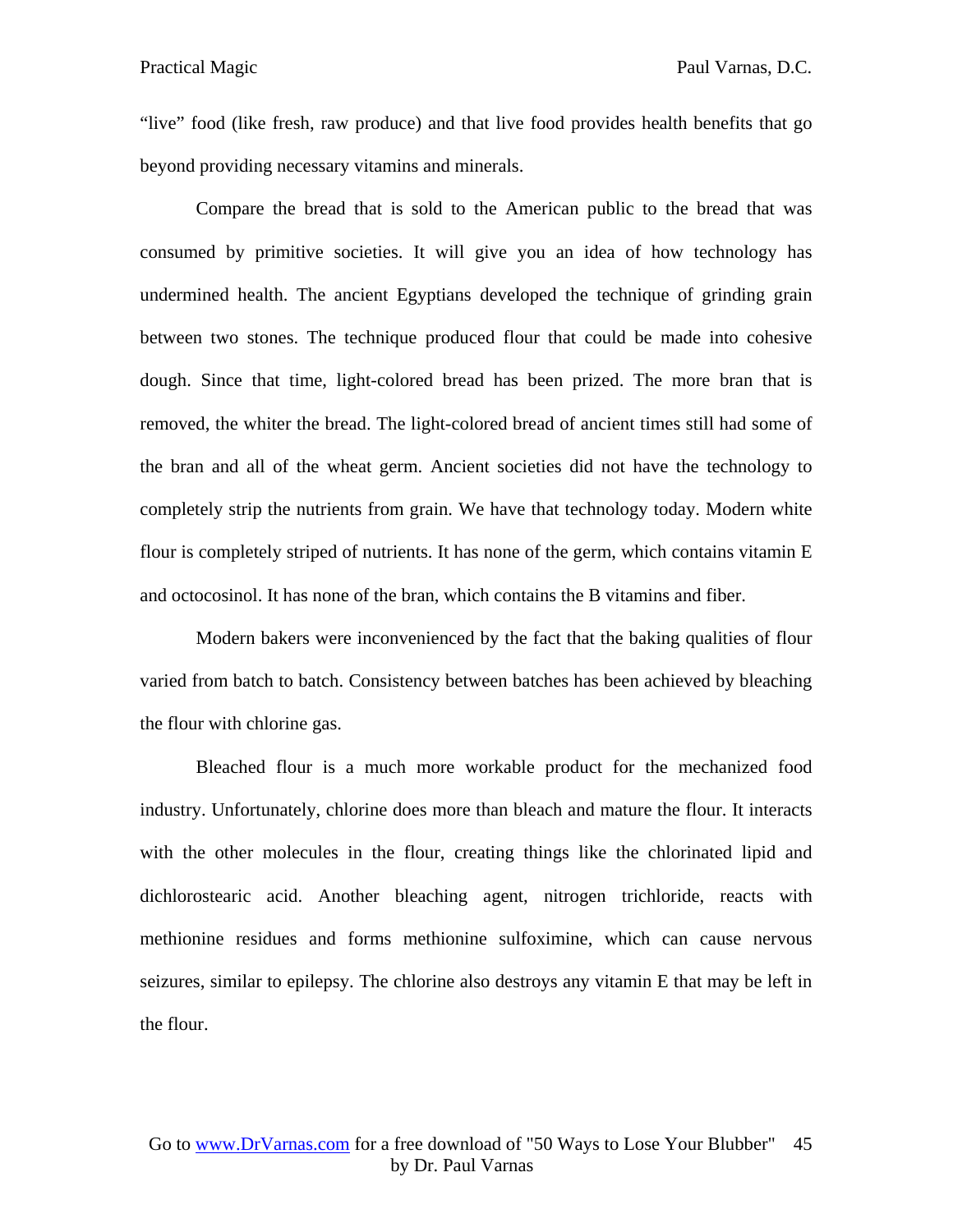Modern commercial bread frequently has added mono and diglycerides in order to make it soft. If you add a little potassium bromate, you can whip up the bread and cause it to rise in as little as two minutes. Never mind the fact that potassium bromate is a deadly poison; it's a small price to pay for increased production, efficiency and consistency between batches. Of course now our modern product has five chemicals added and all of the nutrients removed—and you're wondering why you're tired.

 Here is the list of ingredients of a typical loaf of modern white bread: enriched all purpose flour, enzyme active soy preparation, salt, sugar, lard, skim milk powder, monoglycerides, diglycerides, calcium proprionate, yeast food (containing flour, salt calcium sulfate, ammonium chloride and potassium bromate), benzoyl peroxide, niacin, iron, tricalcium phosphate, potassium bromate, thiamine mononitrite, and magnesium carbonate.

 In exchange for the fiber, vitamin E, octocosinol and vitamin B complex removed from the bread, the manufacturer has added a half dozen chemicals and two B vitamins. The *experts* in charge of telling the American public about nutrition, after much debate, have decided to tell us to eat according to a *food pyramid* and to get plenty of grains. Unfortunately, they make no distinction between the garbage listed above and whole grains.

 Look in Ruth Winters' *Consumer's Dictionary of Food Additives,* to learn what some of the stuff that's been added to the bread is.

*Mono and diglycerides:* Used to maintain softness. Diglycerides are on the FDA list of food additives to be studied for possible mutagenic, teratogenic, subacute and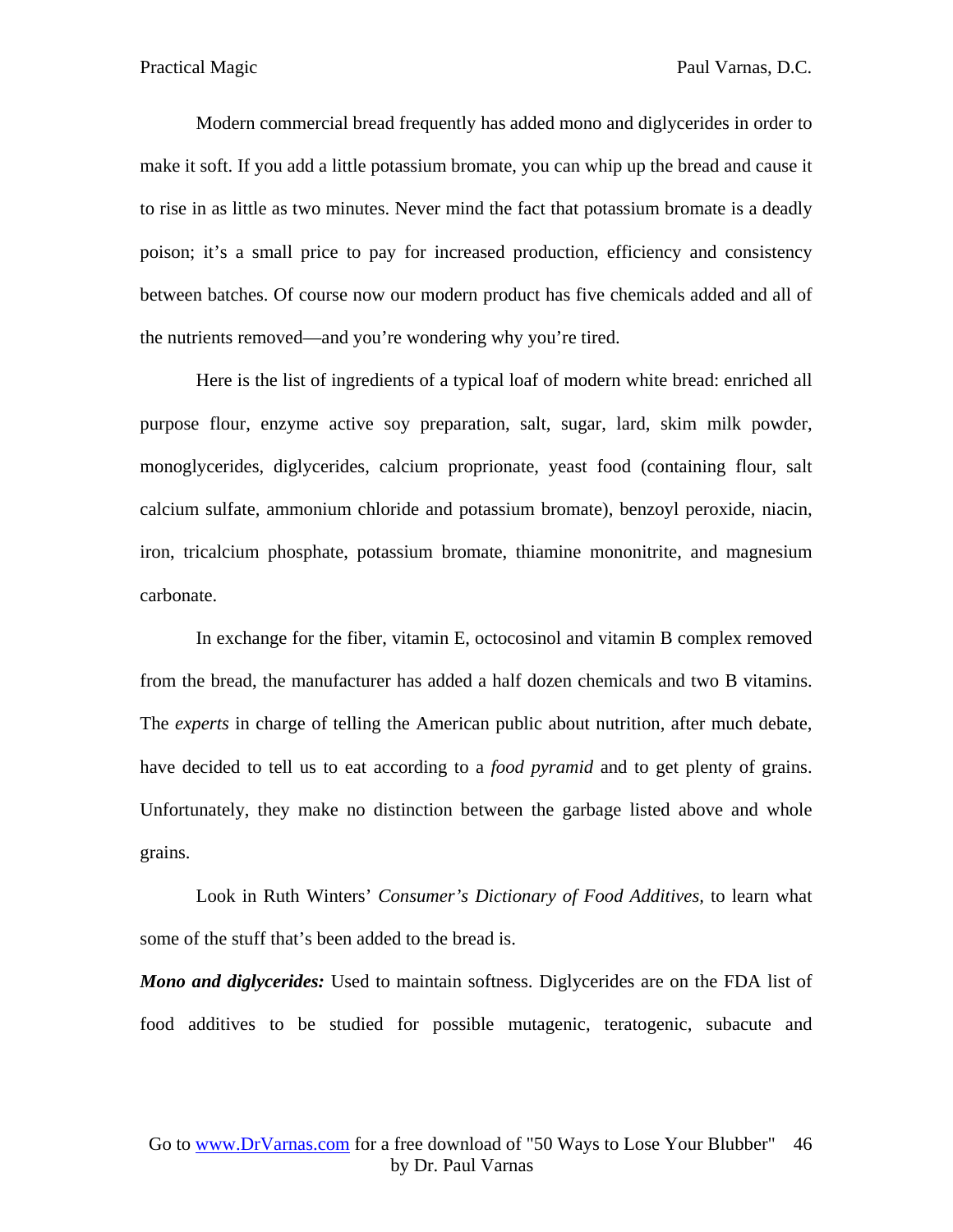reproductive effects. This is medicalese for birth defects, cancer and reproductive problems.

*Calcium proprionate:* Mold inhibitor, generally regarded as safe by the FDA.

*Benzoyl peroxide:* A bleaching agent; also skin irritant and possible allergen. Benzoyl peroxide is toxic if inhaled. Generally regarded as safe by the FDA. It's used in acne cream.

*Tricalcium phosphate:* An anticaking agent and a dietary supplement with no known toxicity.

**Potassium bromate:** Used to obtain a fine, spongelike quality in the bread. Legal allowance is 50 ppb (ppb  $=$  parts per billion). Very toxic when taken internally. Between two and four ounces of a 2% bromine solution can poison a child. Burns and skin irritation have been reported from its industrial uses. In 1980 the Ames test found potassium bromate to be a mutagen. Dr. Bruce Ames, a biochemist at the University of California in the early 1970s, developed the Ames test. He used bacteria that reveal whether a chemical is a mutagen, that is one that causes genetic changes in the bacteria. Almost all chemicals that are known carcinogens have also shown to be mutagenic on the Ames test. Whether the test can identify carcinogens is still controversial (much the same way the "Flat Earth Society" finds the idea that the world is round, controversial, or that the tobacco industry finds the link between smoking and lung cancer, controversial).

*Magnesium carbonate:* Generally regarded as safe.

*Calcium sulfate:* Plaster of Paris. (Helluva thing to find in bread, isn't it?) Calcium sulfate is used as a firming agent, yeast food and dough conditioner. Because it absorbs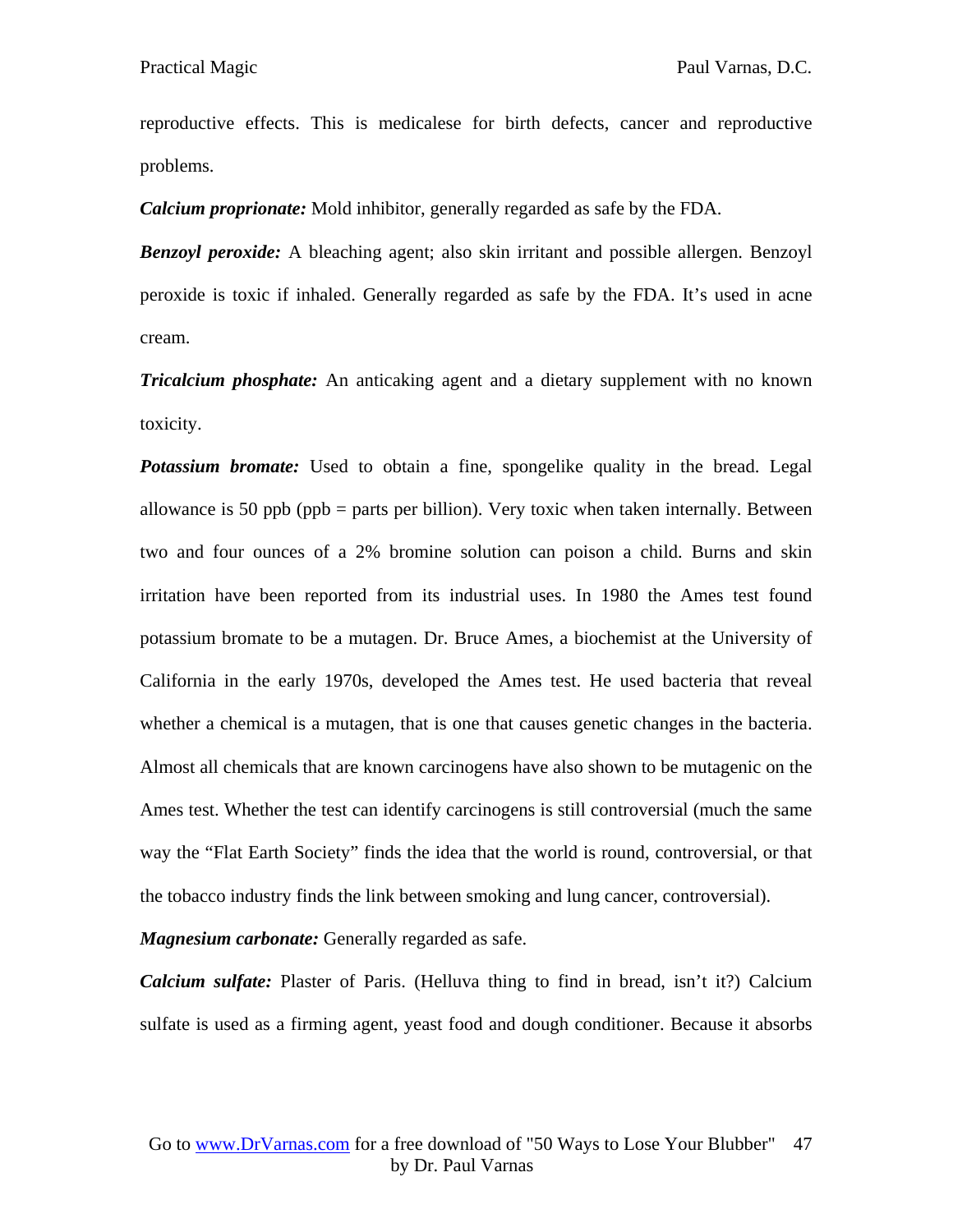moisture and hardens quickly, its ingestion may result in intestinal obstruction. Mixed with flour, it has been used to kill rodents. Generally regarded as safe by the FDA.

*Ammonium chloride:* Dough conditioner and yeast food. Naturally occurring and generally regarded as safe by the FDA.

 In a 110-pound batch of bread there is about 75 grams of additives, not counting the vitamins added to *enrich* the product. It's about three ounces of chemical, a little less than one gram per loaf. Some are harmful; some are not so harmful, according to the FDA. You many think that this is not a lot to consume; the FDA certainly doesn't. Unfortunately, the studies that allow the chemicals to be placed in food are done on animals, one chemical at a time. There are no studies on the cumulative effects of all of the additives. Also, this amount is not including the chemicals produced when the natural ingredients of the bread interact with the additives, such as dichlorostearic acid and methionine sulfoximine.

 Let's say that you have this bread for lunch. You have a bologna sandwich, made with low-fat turkey bologna, because you're health conscious. You have a diet orange soda because you want to avoid sugar and caffeine, and you're watching your weight. You have a salad made of iceberg lettuce because the American Cancer Society finally got around to recommending fruits and vegetables after spending decades telling you that diet has nothing to do with cancer.

 Your diet orange soda has aspartame (Nutrasweet), citric acid, sodium benzoate, gum acacia, natural flavors, glycerol, ester of wood rosin, yellow #6, brominated vegetable oil, and red #40. Winter's book, *A Consumer's Dictionary of Food Additives* is an excellent resource for finding out what exactly the chemicals are in your food.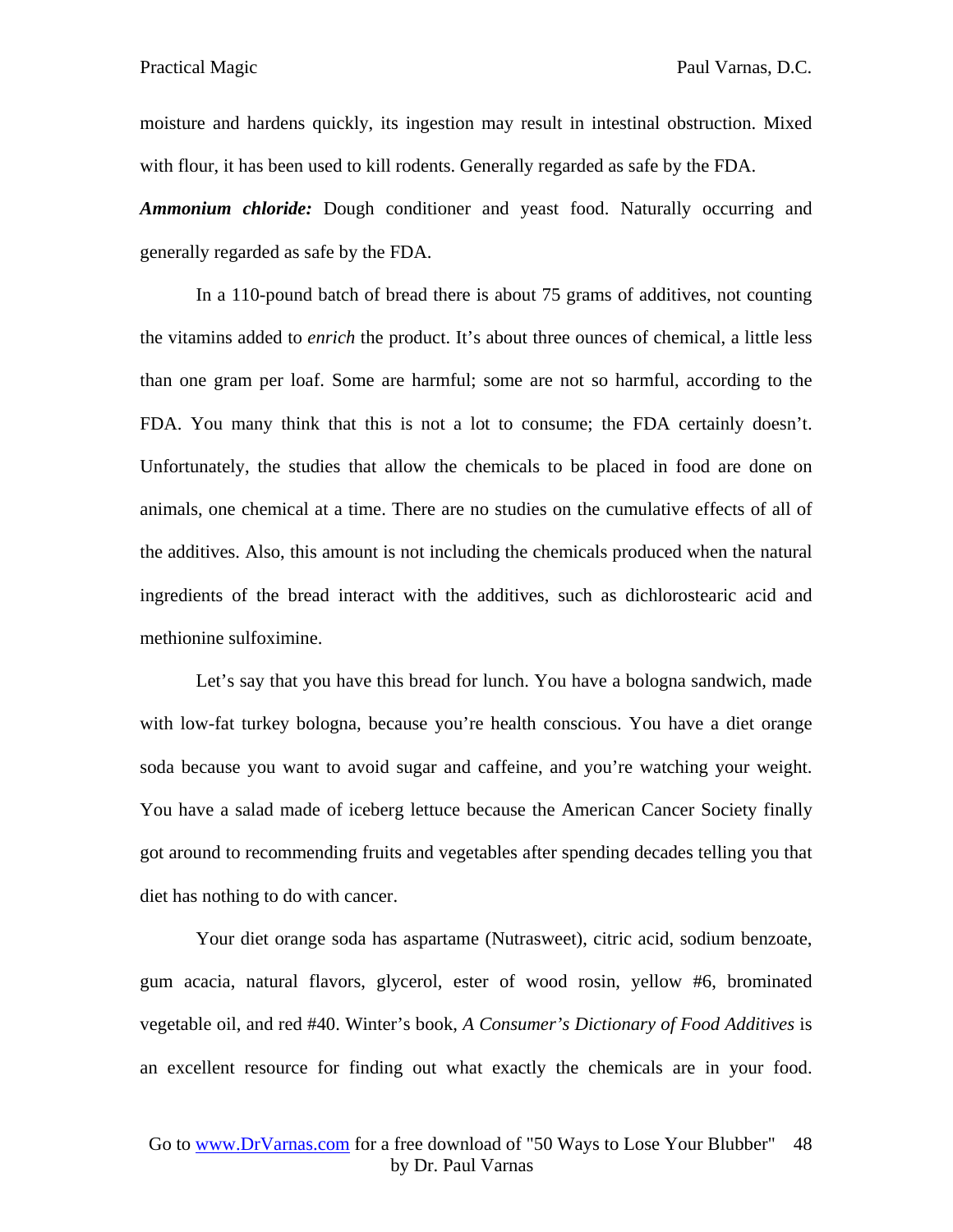Information about additives have been obtained form other sources as well, including David Steinman's book, *Diet for a Poisoned Planet,* and Kirk Hamilton's publication *Clinical Pearls*. Let's take a look at some of these ingredients.

*Aspartame:* Sold under the brand names Nutrasweet and Equal. This was approved by the FDA for limited use, in crystalline form in 1981. Approval came over the objections of a federal panel that wanted further testing to examine a possible link between brain cancer and aspartame. Indeed, there has been an increase in brain cancer since aspartame's approval. Some experts believe there may be a link between aspartame and headaches, anxiety attacks, memory loss, breathing difficulty, heart palpitations, nausea, seizures and blurred vision. Aspartame also raises the pH of urine, creating a tendency for the user to get bladder infections.

 There have been some studies that seem to indicate that there is no connection between seizures and aspartame use; however, these have utilized the crystalline form of aspartame, given in a single dosage. Aspartame, when heated or in liquid, releases methanol, which is poisonous. Also, aspartame users take it in small doses throughout the day. There needs to be more studies, but these researchers have currently occupied themselves with studying hearing in frogs.

*Sodium benzoate:* A preservative that has been around for a long time. No known toxicity.

*Gum acacia:* Used to retard sugar crystallization. Also used as a foam stabilizer in soft drinks. Generally regarded as safe by the FDA. Gum acacia causes allergic reactions in some people.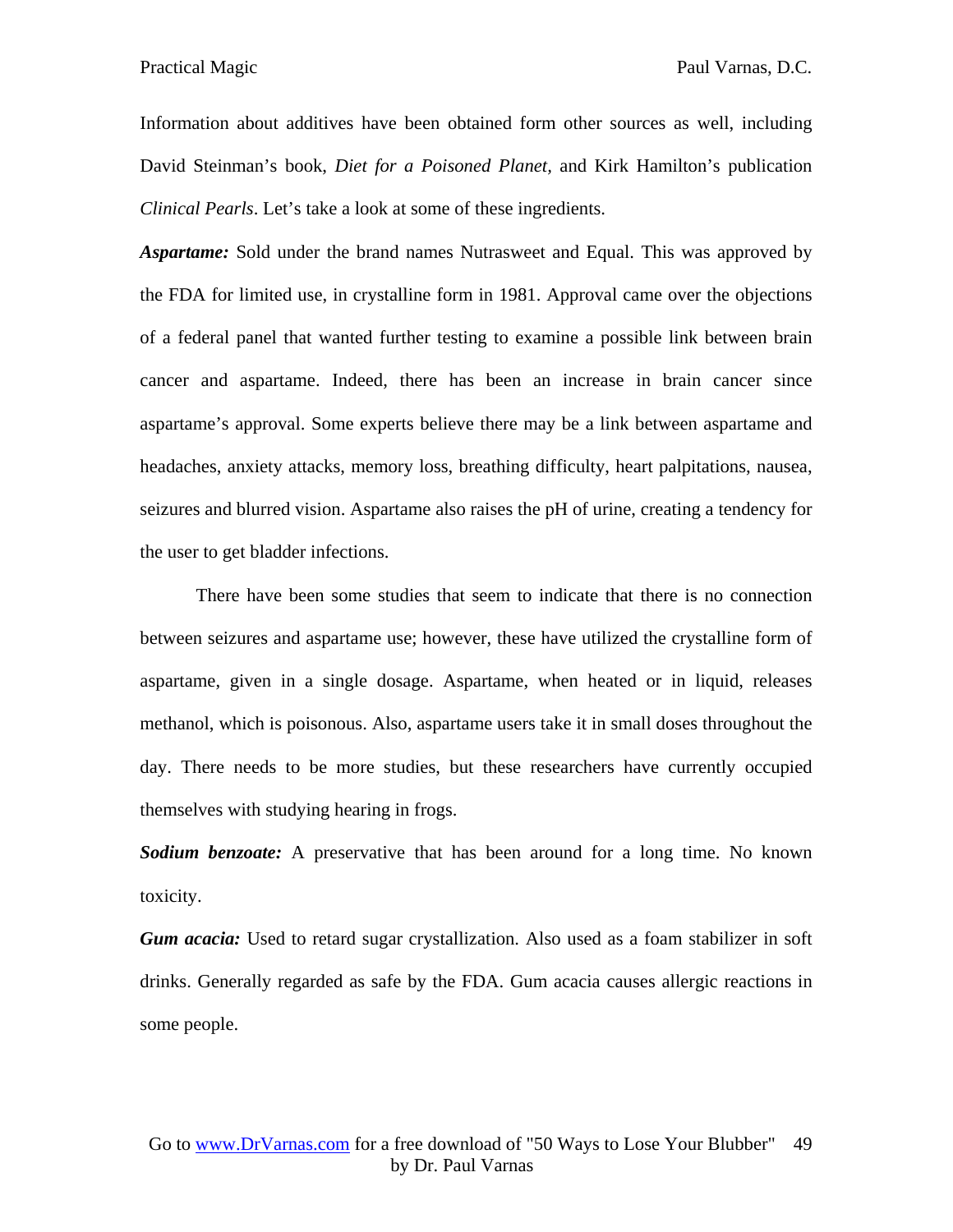*Natural flavors:* According to Ruth Winter's book, the FDA considers something natural if it involves only minimal processing, such as peeling homogenizing, baking and other things that can be done in the kitchen. Also the food cannot have anything synthetic or any added chemicals. Beyond that, you don't know what these natural flavors are.

*Ester of wood rosin:* Wood rosin is the exudate from a living southern pine tree; it has no known toxicity. Ester is a compound formed from the rosin to reduce its allergy-causing properties.

*Yellow #6:* Possible link to kidney and adrenal tumors. Yellow #6 has been banned in Norway and Sweden.

*Brominated vegetable oil:* Used as an emulsifier. The FDA has it on the suspect list. Bromates are highly toxic. They can cause death through kidney failure or nervous system problems. Bromates can inhibit the body's defenses. Between two and four ounces of a 2% solution can poison a child. Also, severe allergic reactions have been reported. Brominated vegetable oil has also been found in human fat tissue, which means that the body stores this poison.

*Red #40:* Suspected carcinogen. Whenever you see a color followed by a number, avoid that food.

 Your low-fat bologna has added: dextrose, hydrogenated milk protein, sodium phosphate, sodium erythrobate and sodium nitrite.

*Dextrose:* Corn sugar.

*Hydrogenated milk protein:* Generally regarded as safe by the FDA.

*Sodium phosphate:* Generally regarded as safe by the FDA.

*Sodium erythrobate:* An antioxidant with no known toxicity.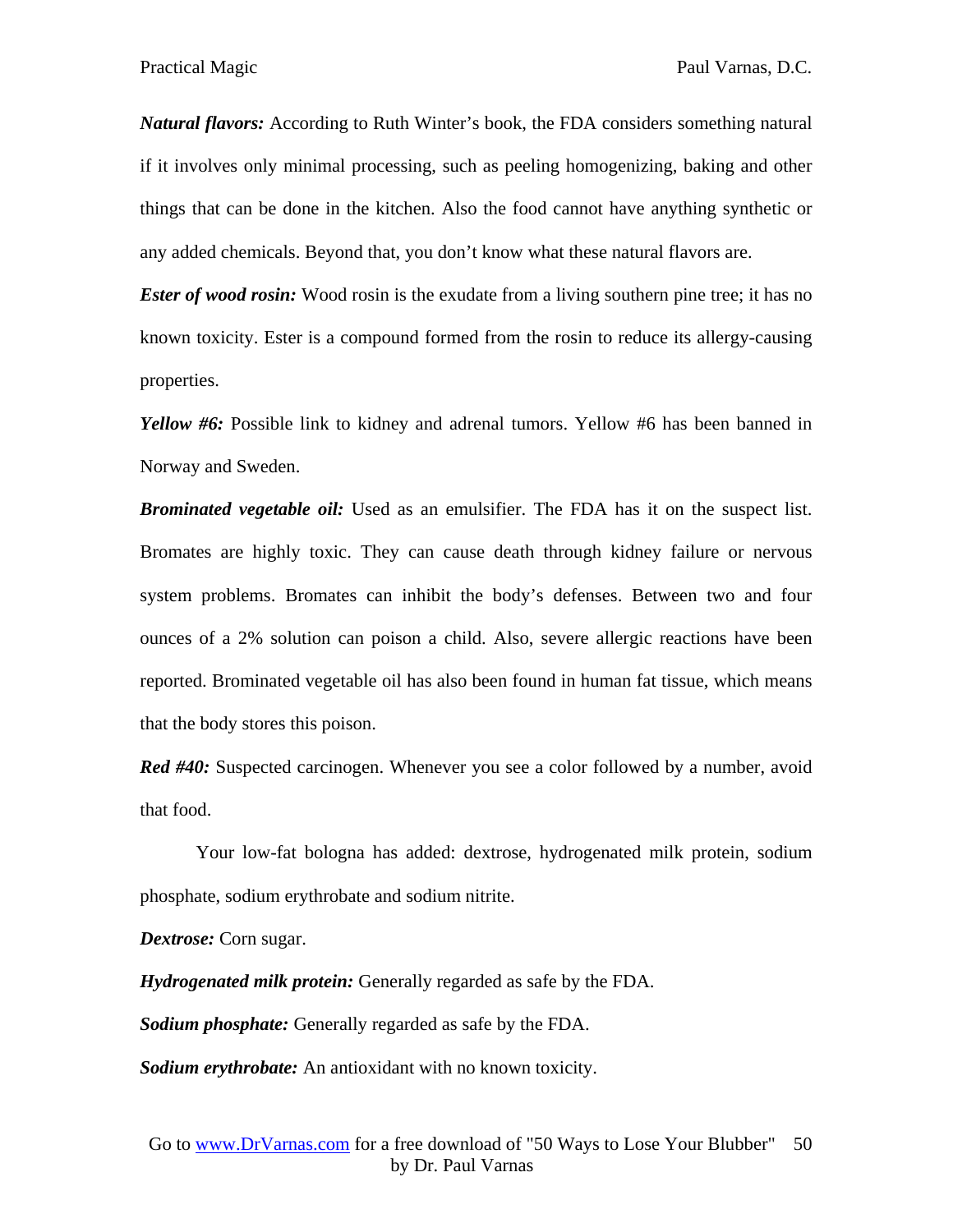*Sodium nitrite:* Makes meat bright red and kills Clostridium Botulinum spores (botulism). Nitrite combines with natural stomach chemicals and chemicals in the food to form nitrosamines, which are *powerful carcinogens*.

 Isn't it interesting that nitrites are known carcinogens? That's right*, known carcinogens,* not suspected, not just some suspicious tests. We know that nitrates create a chemical in the stomach that causes cancer. There isn't even a warning label on these products. The FDA has taken the view that nitrites kill botulism spores and there is nothing to take the place of nitrites. Still, it seems odd that the FDA wouldn't have the manufacturers warn the parents who give their children bologna sandwiches and hot dogs for lunch that they may be giving their children cancer. I'm sure that the processed meat industry, being a \$125 billion per year industry, had nothing to do with the FDA's decision. This is the same FDA that banned tryptophan because of one brand that was contaminated.

You use a commercial dressing, a low-fat one, since you're watching your weight. Here are the ingredients of a typical low-fat ranch dressing: Water; partially hydrogenated soybean oil; cultured nonfat buttermilk solids; sugar, modified food starch; salt; natural flavors; sodium caseinate; vinegar; phosphoric acid; onion (dehydrated); garlic (dehydrated); monosodium glutamate (enhances flavor [actually tricks your nervous system into thinking that it tastes good]); propylene glycol alginate; mono and diglycerides; sorbic acid; lactic acid; spice; artificial flavor; xanthan gum; disodium inositate and disodium guanylate; parsley (dehydrated); calcium disodium EDTA; THBQ; and citric acid.

Here's a synopsis of the ingredients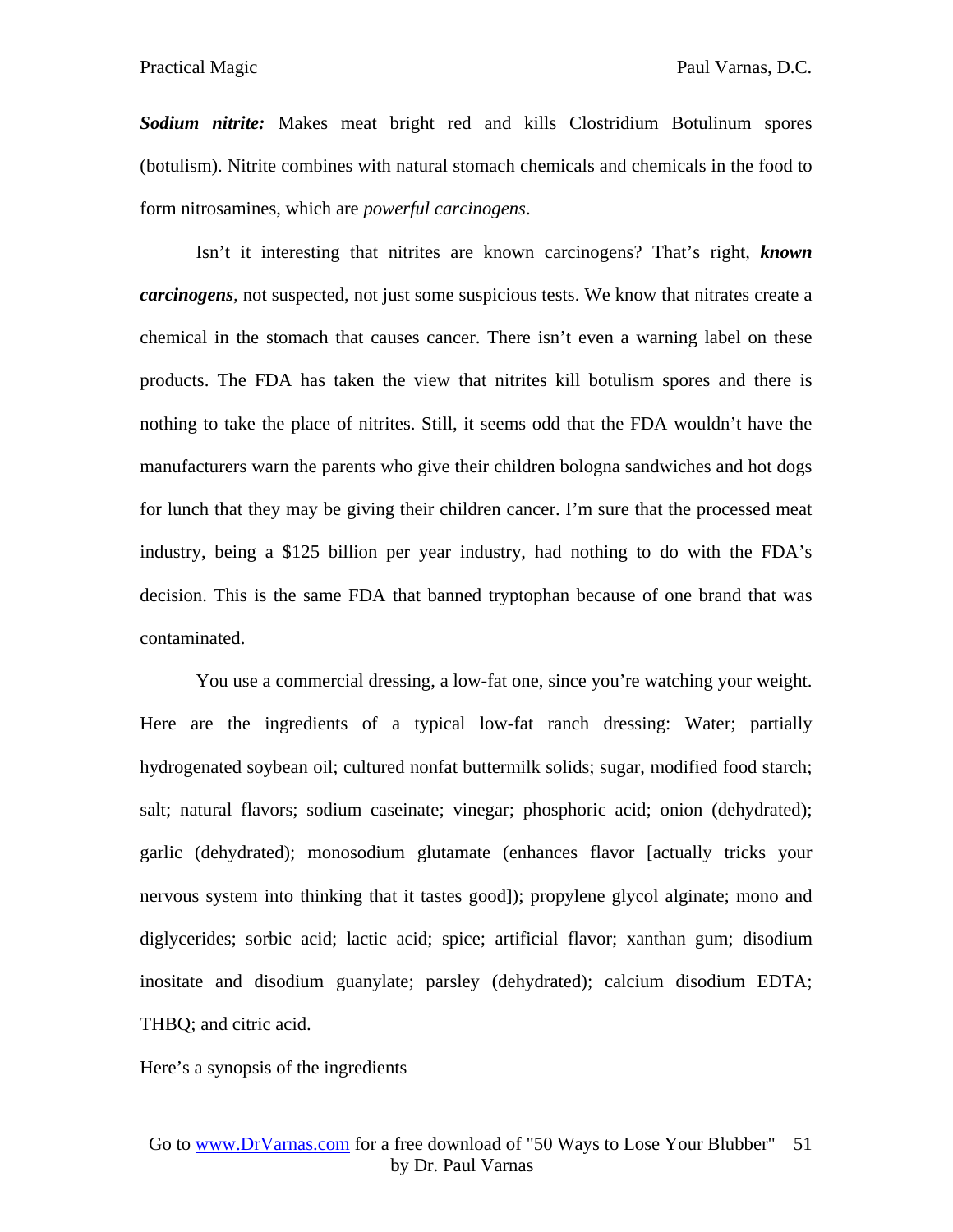*Water:* The most plentiful ingredient in this product. This is a product that advertises itself to be 91% fat free. Since the manufacturer is talking about volume and not total calories, this can be accomplished by watering down the dressing. What's an easy way to make something that's 20% fat into something that's 10% fat? Double the volume by adding water.

*Partially hydrogenated soybean oil:* Hydrogenation turns an unsaturated fat into a saturated one. It changes the configuration of the fat molecule, creating something known as a trans fatty acid. On a molecular level, this is like turning a right-handed glove into a left-handed one. The result is something that can't really be used by the body. Trans fatty acids are actually worse than useless. They interfere with normal fat metabolism and have been linked to heart disease. They have a half-life in the body of 51 days. This means that it takes 51 days for your body to get rid of half of the trans fatty acids you eat. In other words, after 51 days, half of this hydrogenated oil is still in your system. In another 51 days you'll still have one-fourth of it. After another 51 days (153 days total) you'll still have one-eighth of the trans fatty acids in your system.

*Cultured nonfat buttermilk solids:* Probably better than illiterate nonfat buttermilk solids. Actually, it's much like powdered milk.

*Modified food starch:* This is starch that has been chemically altered to make it water soluble. Several different chemicals are used, such as propylene oxide, succinic anhydride, 1-octenyl succinic anhydride, aluminum sulfate, and sodium hydroxide. You have no way of knowing what was used. In David Steinman's book, *Diet for a Poisoned Planet*, he expresses concern about aluminum sulfate being used to modify food starch because there is a possible link between aluminum and Alzheimer's disease.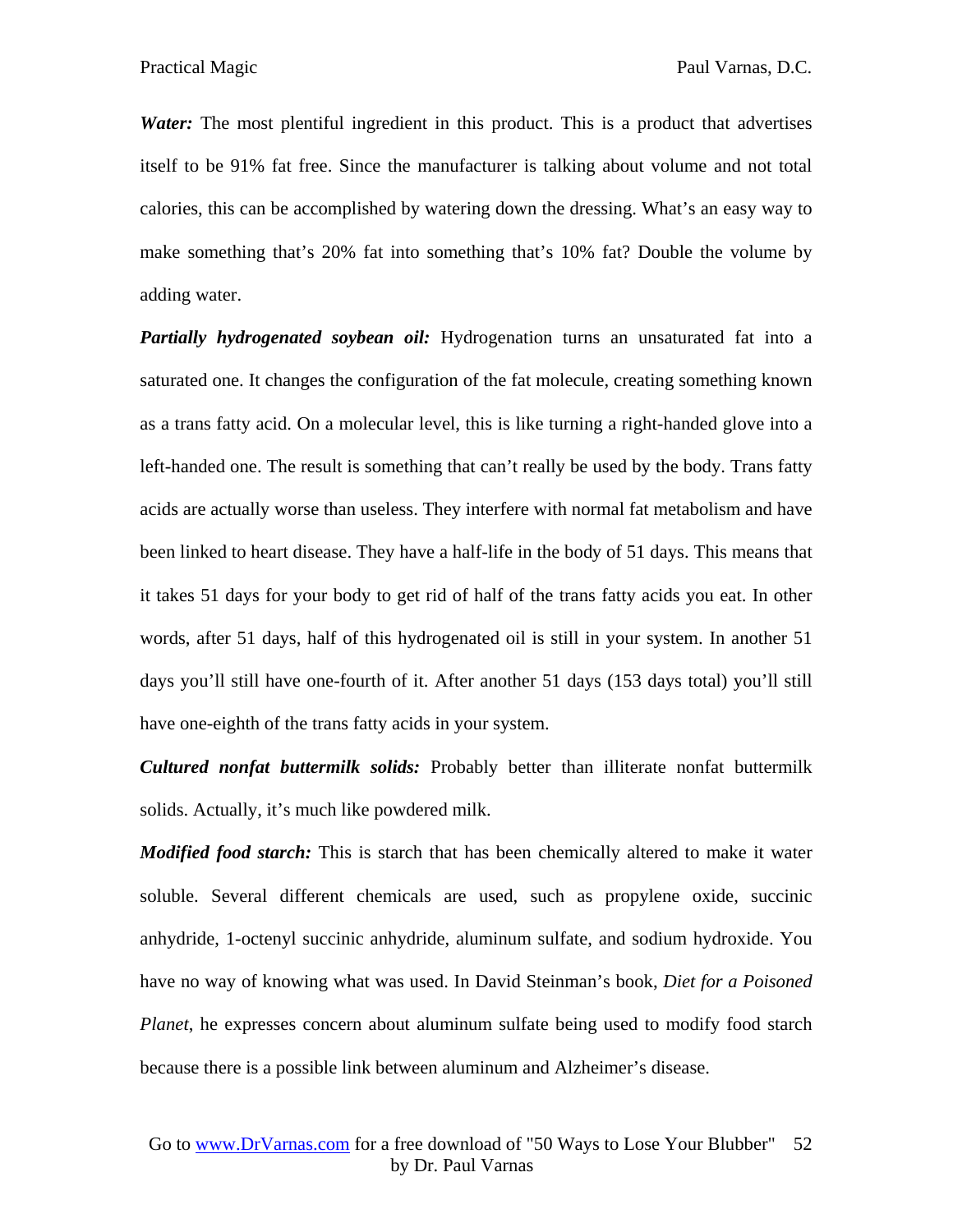*Natural flavors:* Flavor from food that has had only minimal processing, without anything synthetic or any added chemical.

*Sodium caseinate:* This is the principle protein of cow's milk.

*Vinegar:* Finally, something you can recognize as a food that you would find in your own kitchen.

*Phosphoric acid:* This is an acid made from phosphate rock. The FDA considers it safe. Steinman makes the point that you can clean rust off of a chrome bumper with it.

*Salt:* Something else that is familiar. Since the connection between Alzheimer's disease and aluminum has been mentioned, you may want to read the label on your table salt. You'll notice that it contains aluminum (sodium silico aluminate) as an anticaking agent. Sea salt, kosher salt and pickling salt are all free of aluminum.

*Onion and garlic:* Good God! More food, this could get to be a habit.

*Monosodium glutamate:* Also known as MSG, which causes "Chinese restaurant syndrome" (chest pain, numbness and headache after eating). MSG causes brain damage in young rodents. Female animals treated with MSG had fewer pregnancies and smaller litters.

*Propylene glycol alginate:* Derived from seaweed. The FDA considers it safe.

*Mono and diglycerides:* Used as stabilizers and emulsifiers. According to Steinman, these can occur in nature, but are usually synthetically made. In his book, Steinman cites studies that show certain types of mono and diglycerides have caused decreased growth in mice, others have caused enlarged kidneys and decrease in the size of testes. (The poor mice probably were not sure whether they were coming or going.)

*Sorbic acid:* This is acetic acid. It is harmless.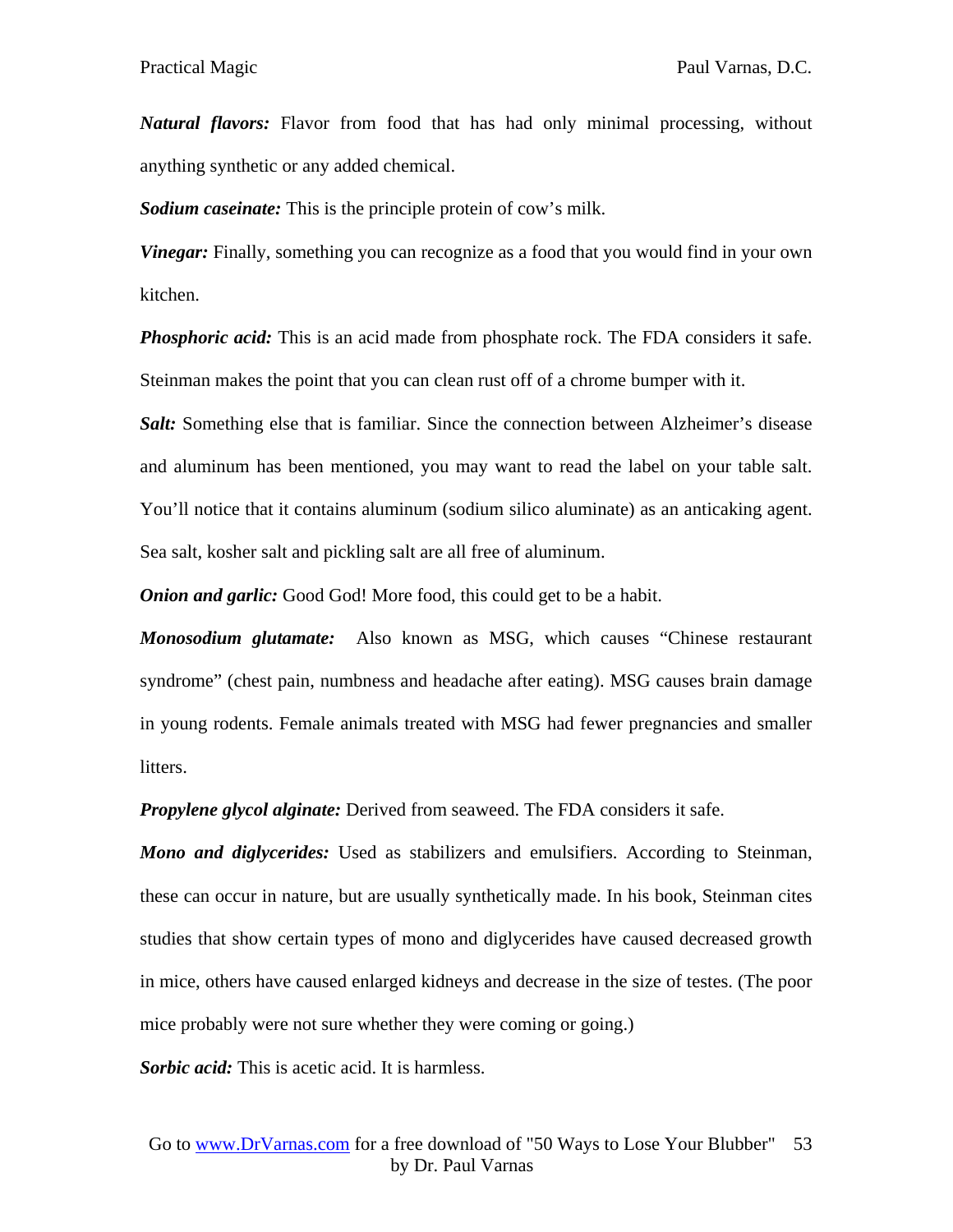*Lactic acid:* This occurs naturally in sour milk. The FDA regards it as safe.

*Spice:* It now has sugar and spice (and everything nice?).

*Artificial flavor:* By definition, something not found in nature, although it may have components that are found in nature. Whatever it is, the manufacturer has opted not to tell you in detail what the substance is. It's sort of a mystery chemical.

*Xanthan gum:* Produced by fermentation of corn sugar. Xanthan gum thickens and helps the dressing to pour well. No known toxicity.

*Disodium inositate:* A flavor enhancer. No known toxicity.

*Parsley:* Another food.

*Calcium disodium EDTA:* Ethylenediaminetetraacetate. No kidding, the kids didn't just play with the keyboard. EDTA is used to bind materials that are undesirable in food. It hides metallic tastes and other undesirable flavors and colors in the food. This means that the dressing might taste a little weird without the EDTA (small wonder).

*THBQ:* Tertiarybutylhydroquinone. Food manufacturers had a hard time getting this approved, which means that even the FDA wasn't sure it should be on the market. Think about that. According to Ruth Winter's book, death has occurred from ingestion of five grams (about one-fifth of an ounce). Eating one gram can cause nausea, vomiting, ringing in the ears, delirium, a sense of suffocation and collapse. But hey, now the dressing can have a long shelf life.

*Citric acid:* One of the safer additives.

 In a typical lunch of a sandwich and salad, here's a list of the harmful chemicals you consume: Mono and diglycerides (possible mutagens); benzoyl peroxide (irritant, acne medicine); potassium bromate (poison, possible carcinogen); calcium sulfate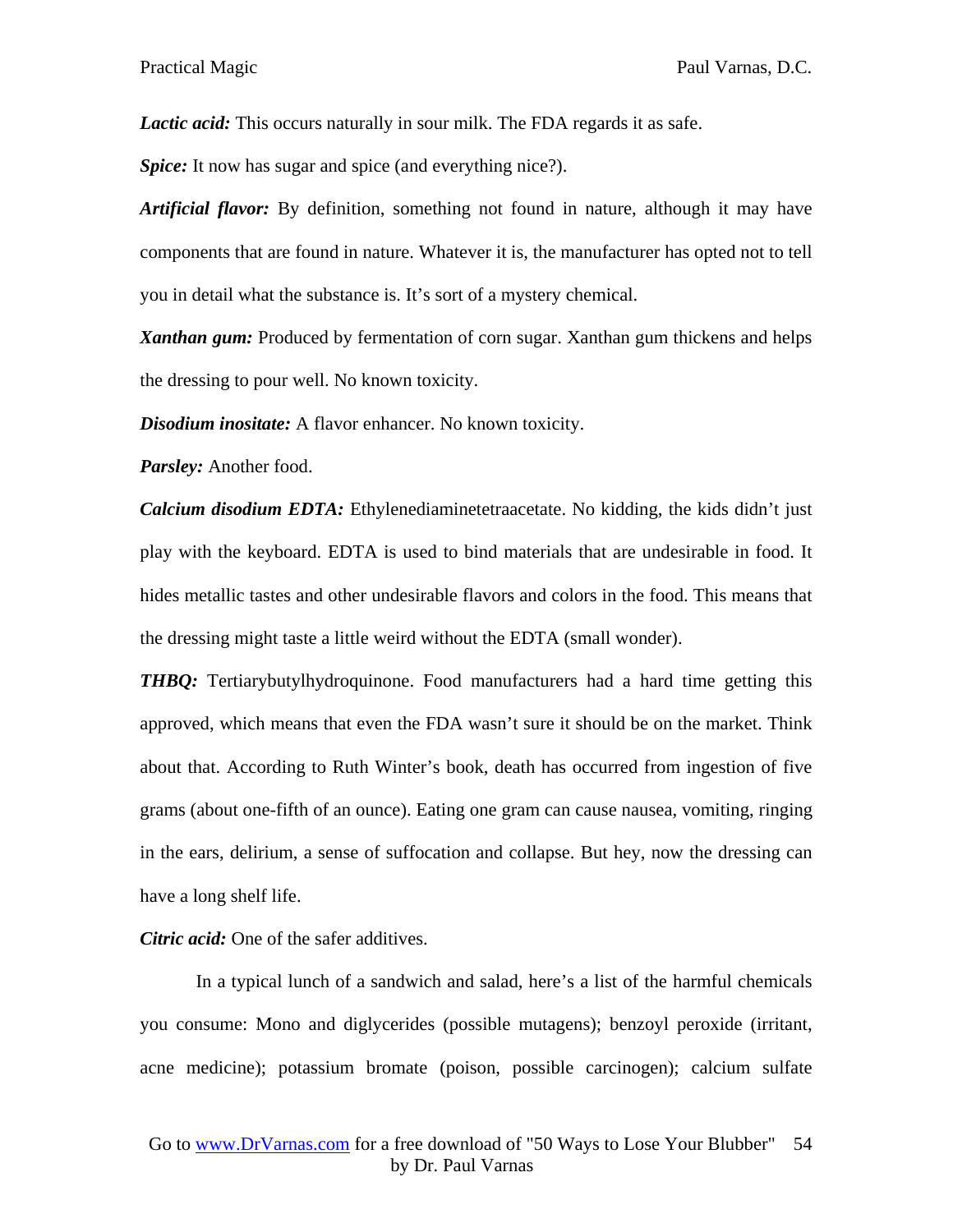(plaster of Paris); ammonium chloride (safe, but one gram can cause vomiting and nausea); brominated vegetable oil (deadly poison, stored in the body); yellow #6 (possible link to kidney and adrenal tumors); red #40 (possible carcinogen); sodium nitrite (known carcinogen); partially hydrogenated oil (harms fat metabolism, linked to heart disease); aspartame (linked to brain cancer and other health problems); modified food starch (possibly harmful it aluminum was used, you have no way of knowing); EDTA (to help hide the weird taste of the other chemicals); THBQ (deadly poison), and a host of nonharmful chemicals. *Bon appetite*!

 If this is a typical lunch for you, is it any wonder that you're tired? Is there any wonder why the cost of health care has skyrocketed? Are you still surprised that the average American consumes 10 pounds of chemical additives each year? Get yourself a copy of *A Consumer's Dictionary of Food Additives*, and take a walk through your supermarket reading labels. You'll be amazed at what you used to consume.

 Let's consider an alternative lunch. We'll still have a sandwich. We'll even use a commercially available bread, whole wheat bread from "Natural Ovens of Manitowoc, Wisconsin". Here's a list of ingredients of a loaf of their 100% whole grain bread: Stone ground whole wheat flour, flax seed, oat bran, wheat germ, barley malt, canola oil, yeast, sea salt and honey. We'll have a salad, since we're listening to the American Cancer Society. Our second salad will be made with spinach and the dressing will be plain olive oil (extra virgin) and vinegar. Instead of bologna, we will have turkey breast. Instead of a diet soft drink, we will have water. Our second lunch has no chemical additives.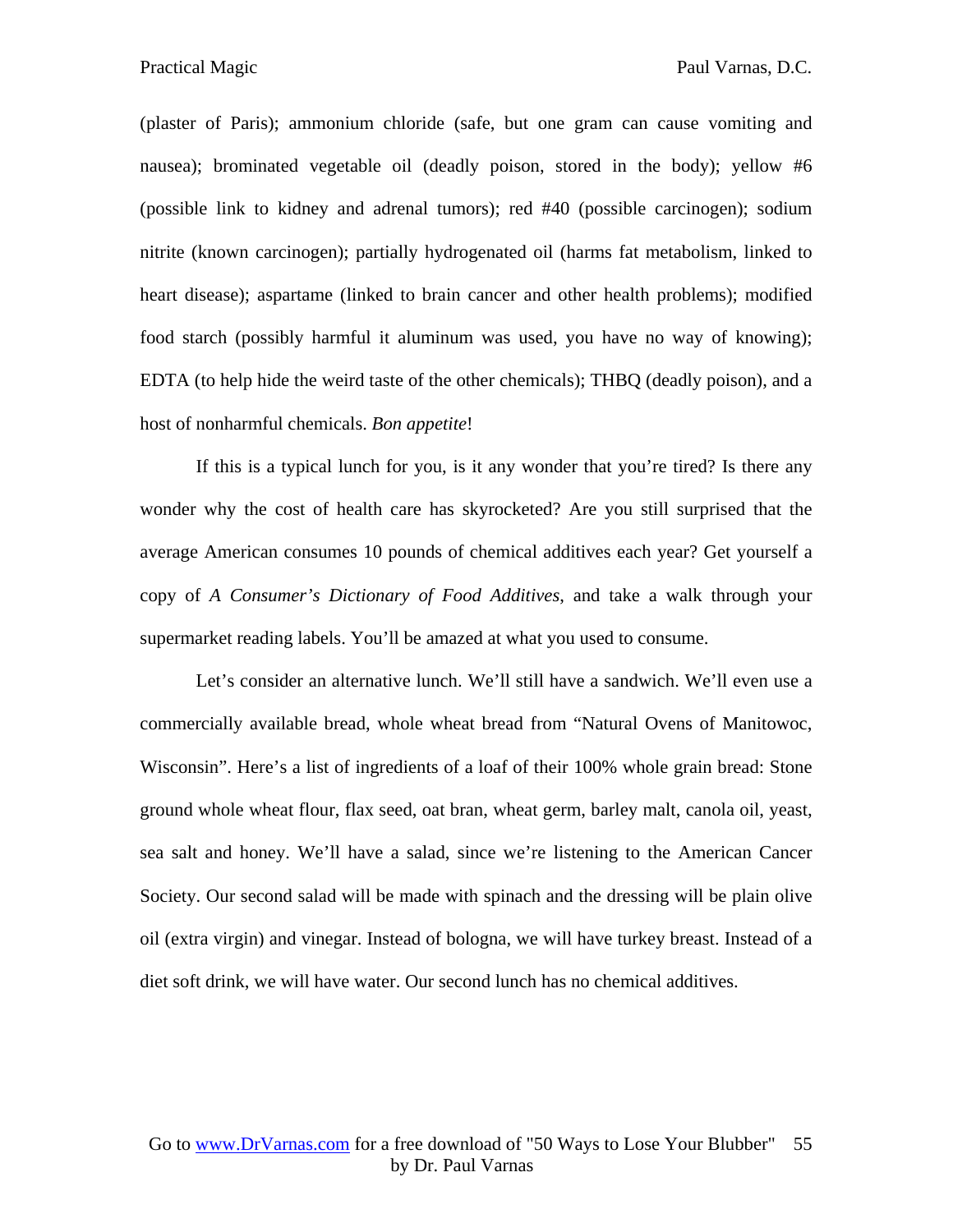Even if chemicals were not a consideration in the first lunch, it still would not be as good as our second lunch. Compare the vitamin and mineral content of the two lunches.

# **A Tale of Two Sandwiches**

| <b>Nutrient</b>    | <b>Bread</b>     | <b>Bologna</b>    | Lettuce          | <b>Total</b>       |
|--------------------|------------------|-------------------|------------------|--------------------|
| Calories           | 128              | 214.2             | 15               | 357.2              |
| Fat                | 1.8 <sub>g</sub> | 16.1 <sub>g</sub> | $\Omega$         | 17.9 <sub>g</sub>  |
| Protein            | 4.0 g            | 14.0 g            | 1.0 <sub>g</sub> | 19.0 g             |
| Carbohydrate       | 23.0 g           | 2.14 g            | 2.0 g            | 27.14 g            |
| Vitamin $B_1$      | $0.11$ mg        | $0.036$ mg        | $0.05$ mg        | $0.196$ mg         |
| Vitamin $B_2$      | $0.14$ mg        | $0.18$ mg         | $0.05$ mg        | $0.37$ mg          |
| Folic acid         | $\overline{0}$   | $\overline{0}$    | $55 \text{ mcg}$ | 55 mcg             |
| Niacin             | $1.8 \text{ mg}$ | $3.9$ mg          | $\overline{0}$   | 5.7 mg             |
| Pantothenic        | $0.2$ mg         | $\overline{0}$    | $0.05$ mg        | $0.25$ mg          |
| acid               |                  |                   |                  |                    |
| Vitamin $B_6$      | $\overline{0}$   | $0.18$ mg         | $0.05$ mg        | $0.23$ mg          |
| Vitamin $B_{12}$   | $\Omega$         | $0.44 \text{~mg}$ | $\theta$         | $0.44 \text{ mcg}$ |
| Sodium             | 52mg             | 792 mg            | $10 \text{ mg}$  | 854 mg             |
| Potassium          | $52$ mg          | 189 mg            | $160$ mg         | 401 mg             |
| Calcium            | $60$ mg          | 92.8 mg           | $20$ mg          | 172.8 mg           |
| Magnesium          | $10 \text{ mg}$  | 14.3 mg           | $10 \text{ mg}$  | 34.3 mg            |
| Zinc               | $0.3$ mg         | $2.3 \text{ mg}$  | $0.2$ mg         | $2.8 \text{ mg}$   |
| Phosphorus         | $52$ mg          | 157 mg            | $20$ mg          | $229$ mg           |
| Iron               | $1.36$ mg        | $1.29$ mg         | $0.5$ mg         | $3.15$ mg          |
| Vitamin A (IU)     | $\theta$         | $\overline{0}$    | 330 IU           | 330 IU             |
| Vitamin E (IU)     | $\Omega$         | $\overline{0}$    | 0.35 IU          | 0.35 IU            |
| Essential<br>fatty | $\theta$         | $\mathbf{0}$      | $\overline{0}$   | $\overline{0}$     |
| acids              |                  |                   |                  |                    |

# **Lunch #1—Bologna on white bread with a lettuce salad**

Go to www.DrVarnas.com</u> for a free download of "50 Ways to Lose Your Blubber" 56 by Dr. Paul Varnas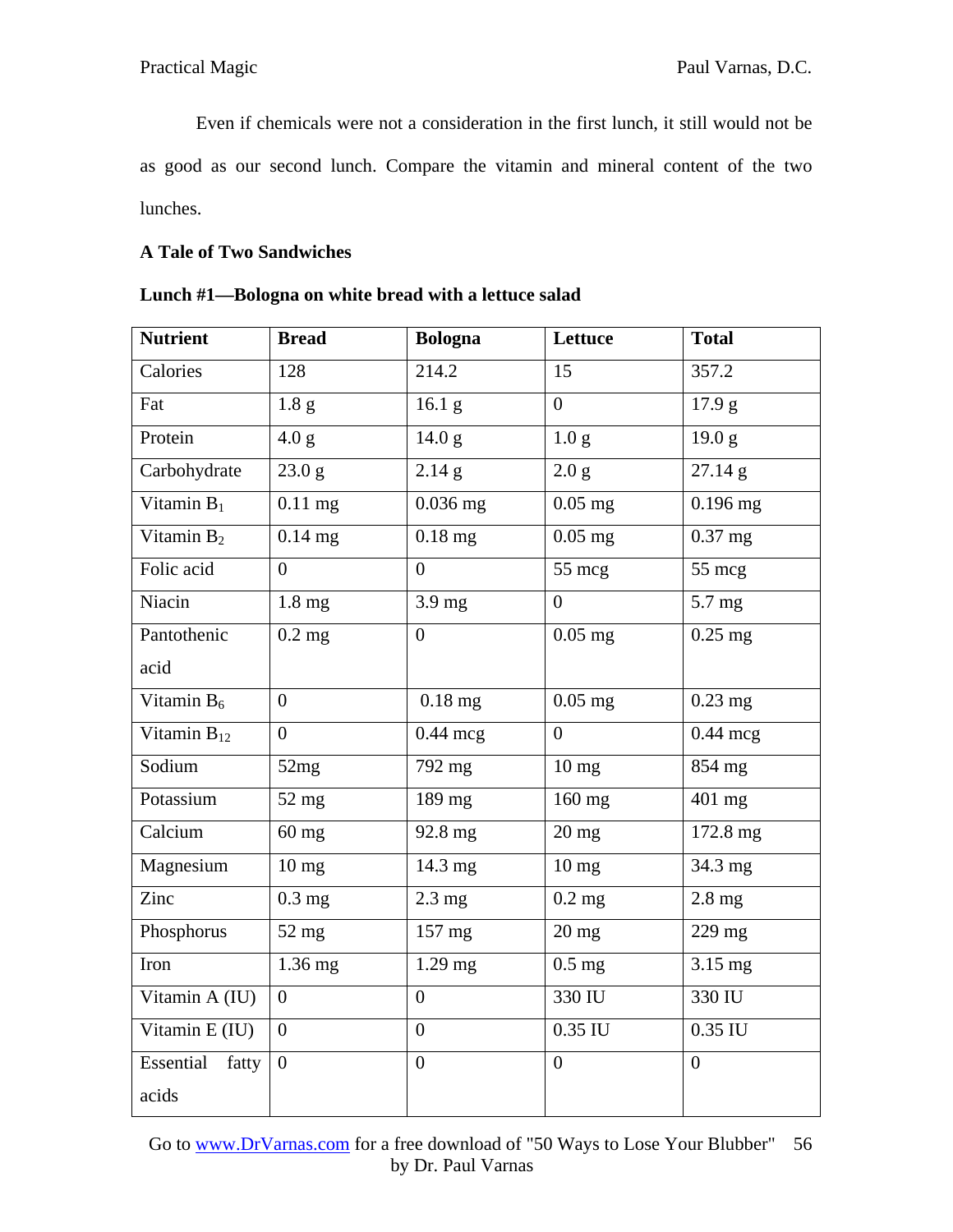| Vitamin C |   | 5 <sub>mg</sub> | $5 \text{ mg}$    |
|-----------|---|-----------------|-------------------|
| Manganese | ◡ | $0.15$ mg       | $0.15 \text{ mg}$ |

# **Lunch #2—Turkey on whole wheat with a spinach salad**

| <b>Nutrient</b>  | <b>Bread</b>     | <b>Turkey</b>     | <b>Spinach</b>   | <b>Total</b>     |
|------------------|------------------|-------------------|------------------|------------------|
| Calories         | 140              | 157               | 24               | 311              |
| Fat              | 2g               | 3.2 g             | $\mathbf{0}$     | $5.2 \text{ mg}$ |
| Protein          | 9 <sub>mg</sub>  | 29.9 mg           | $3.2 \text{ mg}$ | 42.1 mg          |
| Carbohydrate     | $33 \text{ mg}$  | $\overline{0}$    | $4 \text{ mg}$   | $37 \text{ mg}$  |
| Vitamin $B_1$    | $0.35$ mg        | $0.6$ mg          | $0.1$ mg         | $1.05$ mg        |
| Vitamin $B_2$    | $0.17$ mg        | $0.13$ mg         | $0.2$ mg         | $0.5 \text{ mg}$ |
| Folic acid       | $80 \text{ mcg}$ | 6 mcg             | $220 \text{~mg}$ | $306 \text{~mg}$ |
| Niacin           | $3.8 \text{ mg}$ | $6.8 \text{ mg}$  | $1.0 \text{ mg}$ | 11.6 mg          |
| Pantothenic      | $0.2$ mg         | $0.68$ mg         | $0.1$ mg         | $0.98$ mg        |
| acid             |                  |                   |                  |                  |
| Vitamin $B_6$    | $0.88$ mg        | $0.54$ mg         | $0.24$ mg        | $1.66$ mg        |
| Vitamin $B_{12}$ | $0.45$ mcg       | $0.37 \text{~mg}$ | $\mathbf{0}$     | $0.82$ mcg       |
| Sodium           | $100$ mg         | $63 \text{ mg}$   | $108$ mg         | $271 \text{ mg}$ |
| Potassium        | $200$ mg         | 285 mg            | $624$ mg         | 1109 mg          |
| Calcium          | $160$ mg         | $21 \text{ mg}$   | $112 \text{ mg}$ | $293 \text{ mg}$ |
| Magnesium        | $35 \text{ mg}$  | $26 \text{ mg}$   | 88 mg            | 139 mg           |
| Zinc             | $3.8 \text{ mg}$ | $2 \text{ mg}$    | $0.6$ mg         | $6.4 \text{ mg}$ |
| Phosphorus       | $160$ mg         | 208 mg            | 56 mg            | 424 mg           |
| Iron             | $\overline{0}$   | $1.4 \text{ mg}$  | $3.1 \text{ mg}$ | $4.5 \text{ mg}$ |
| Vitamin A (IU)   | $\overline{0}$   | $\overline{0}$    | 7200 IU          | 7200 IU          |
| Vitamin E (IU)   | 1 <sub>IV</sub>  | $\boldsymbol{0}$  | 2.7 IU           | 3.7 IU           |
| Essential fatty  | 600mg            | $\overline{0}$    | $600$ mg         | $600$ mg         |
| acids            |                  |                   |                  |                  |
| Vitamin C        | $\overline{0}$   | $32 \text{ mg}$   | $32 \text{ mg}$  | $32 \text{ mg}$  |
| Manganese        | $0.6$ mg         | $0.02$ mg         | $1.0 \text{ mg}$ | $1.62$ mg        |

Go to www.DrVarnas.com</u> for a free download of "50 Ways to Lose Your Blubber" 57 by Dr. Paul Varnas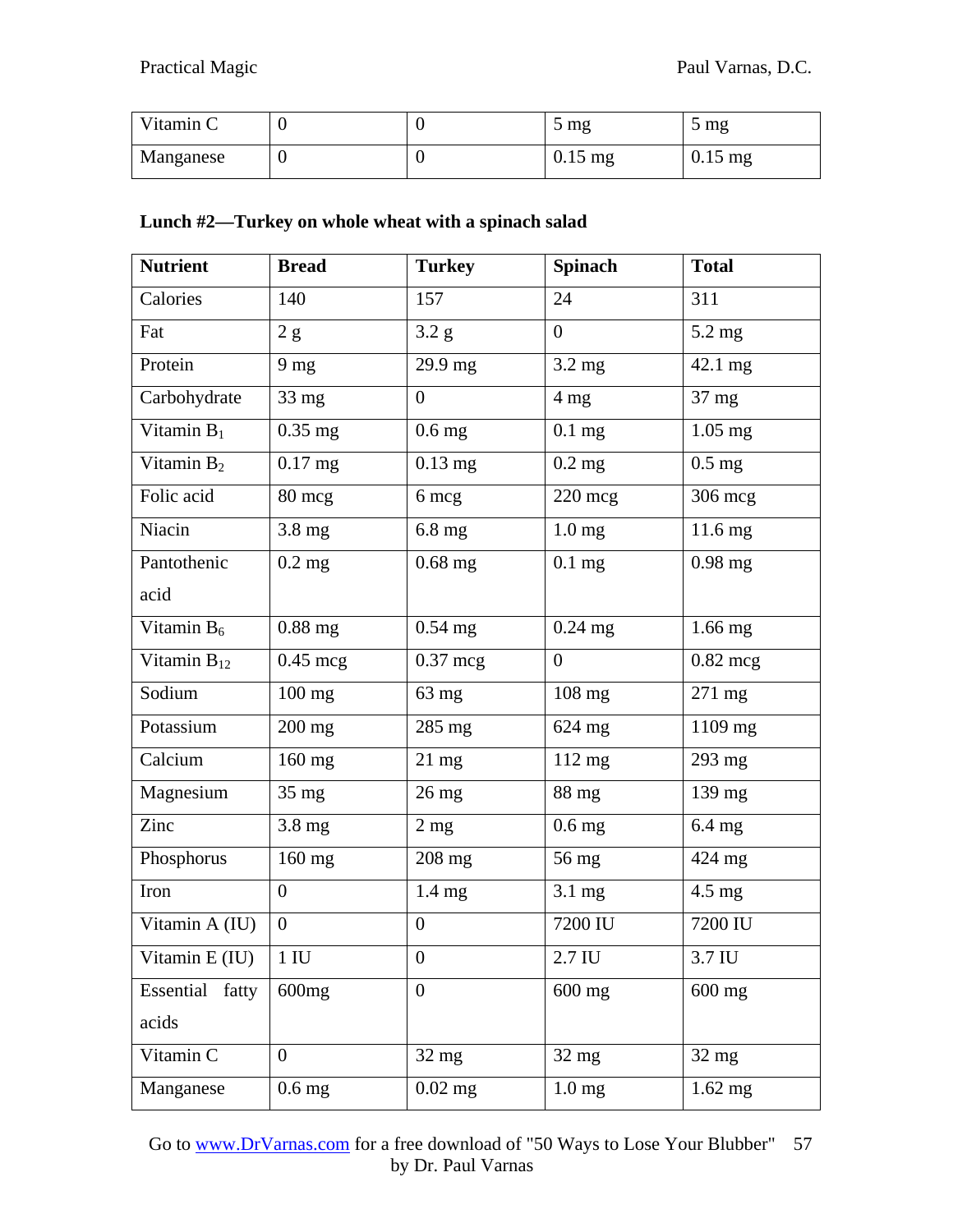Consider the nutritional differences between these two meals. Meal #2 has more than six times as much vitamin C as meal #1. It has 50% more riboflavin; seven times as much vitamin  $B_6$ ; five times as much  $B_1$ ; over 21 times as much vitamin A; 50% more calcium; about four times as much magnesium; twice as much niacin; almost 10 times as much vitamin E; two and a half times as much zinc; four times as much pantothenic acid; six times as much folic acid; twice as much vitamin  $B_{12}$  and over 10 times as much manganese. And meal #2 contains essential fatty acids, which aren't even present in the first meal.

 The second meal is lacking in a few things provided by the first meal. Carcinogenic nitrites, THBQ, bromate and other dangerous additives are not present.

 This comparison is just to show you the difference between two meals and to show you how important small changes in diet can be. Not getting vitamins in your meals and consuming chemical additives causes fatigue. Things in your diet, which you consume on a regular basis, may be undermining your health and making you tired.

 This is just a simple and obvious comparison made between two meals that are available in any supermarket. The differences between the meals is important, because the lack of vitamins and minerals in meals like #1, and the burden of eating chemically laden food places on your liver, cause fatigue.

 There is no need to worry about the issues of vegetarianism, organic produce, food combining whether or not dairy products should be consumed or other more sweeping changes you could make to your diet—if you are still consuming food that is full of additives and devoid of vitamins, like the food in the first lunch.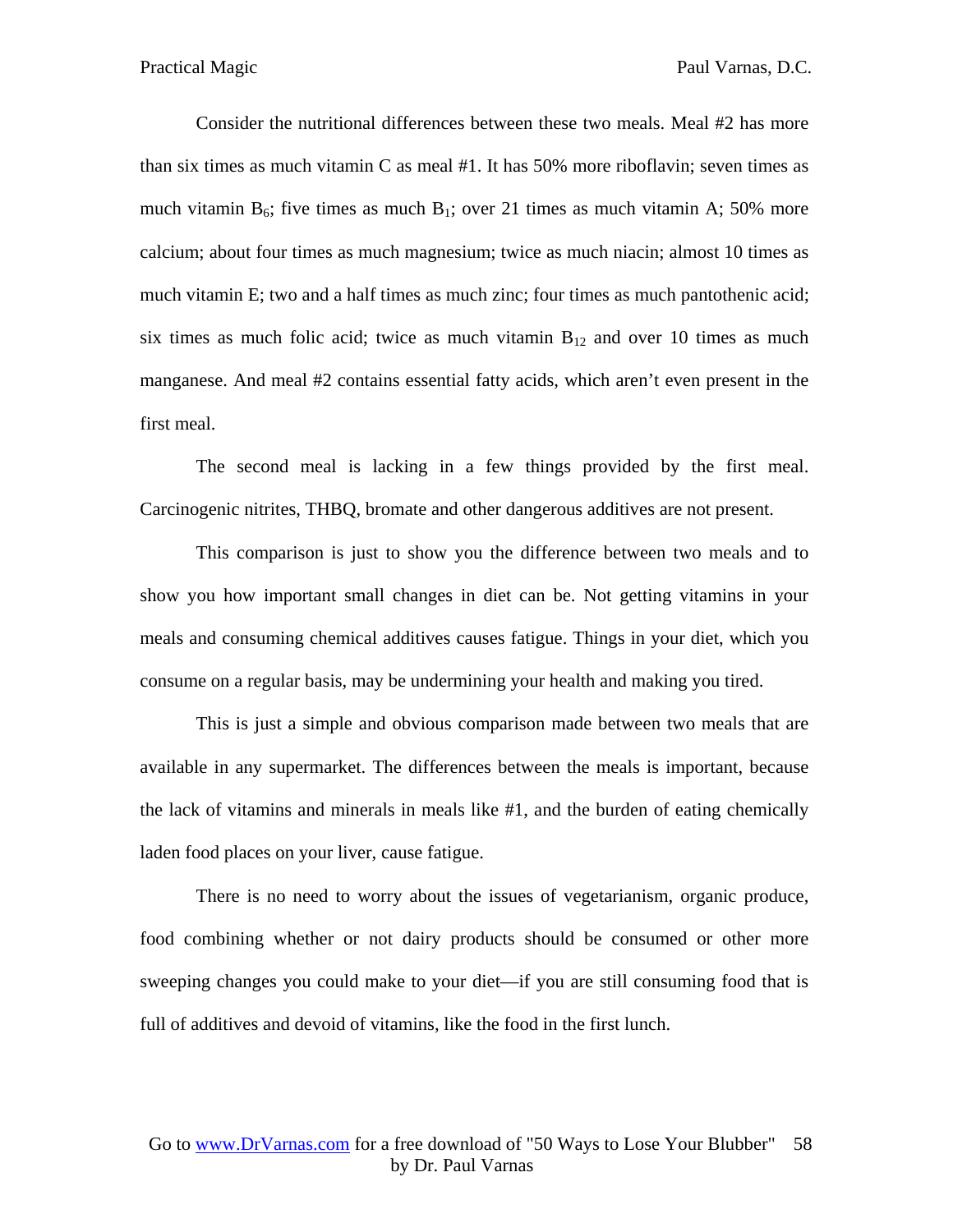You don't need to become some sort of fanatic. It may seem to you that the world is divided into two camps. One camp has the health "nuts": people wearing Birkenstocks and tie-dyed prints, driving Volvos and lecturing you about this additive and that chemical. They always seem to be eating some amorphous congealed mass, purchased in a health food store and tasting like something you once smelled on a farm. The other camp is the "screw it, I'm going to die anyway" crowd, stuffing their faces with Coke and Cheetos. Don't feel pressured, and don't feel that you have to go off the deep end and start eating things that smell like a farm animal had it first. Just begin to make healthy decisions. You can eat normal food; just wean yourself from packaged and processed foods.

 You do not have to disrupt your lifestyle to eat better. You can still enjoy a meal of a sandwich and a salad, but what a world of difference if you take a little time and pay attention to the quality of your food. Increasing the amount of nutrients and decreasing the sugar and added chemicals you get in your food will improve your health. Get the most food value out of each meal you eat and you will have incredible energy. Increasing the amount of nutrients and decreasing the sugar and added chemicals will improve your health.

 Chemicals and additives drain your energy. The constant chemical bombarding you get with additives, chemicals and pesticides causes fatigue and can eventually lead to allergies and immune system problems. Considering the fact that everything that takes place in your body involves chemical reactions, it should be obvious that introducing chemicals to your body that do not belong there can have far-reaching implications to your health and energy. Denying the body vitamins and minerals by eating food that is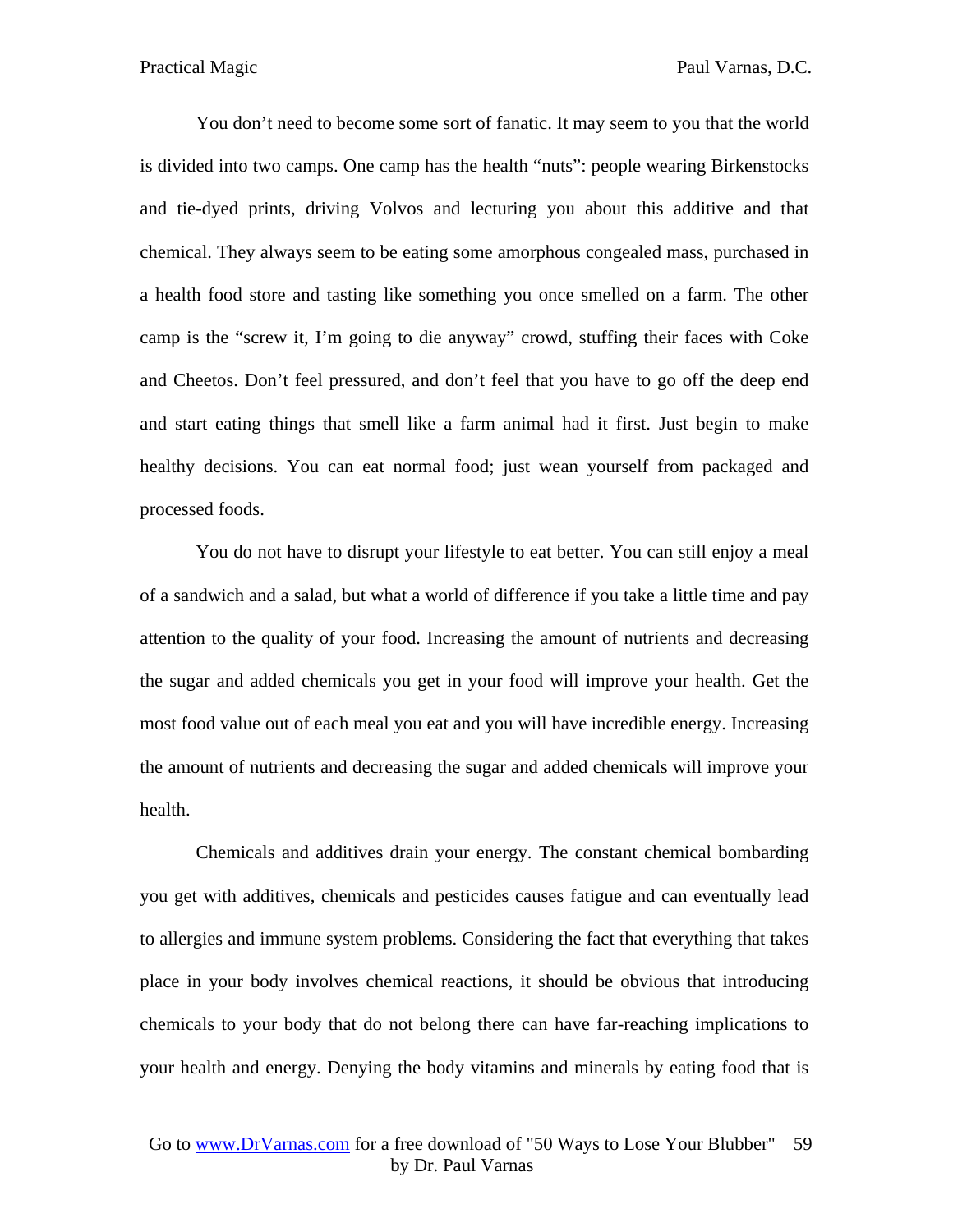nutrient-deficient undermines health. In order to survive, the body must conserve energy. It becomes fatigued.

 Patients who eat nutrient-deficient, additive and sugar-loaded diets are continually asking questions like, "Doc, do you think that taking bee pollen will give me more energy?" It's how we're trained to think of health care: I can do anything to my body that I want to as long as I find the right pill to make me feel better. Unfortunately, that is a poor strategy for maintaining your health and energy.

 If you are fatigued, the very first place you need to look is in your diet. This is like checking for gas if your car doesn't start. It is basic. No exotic herb, no medical regimen, not even extract from humming bird testicles will work if you do not have good nutrition.

 Go on a caveman diet. This doesn't mean that you have to eat brontosaurus steaks and pterodactyl eggs. You don't have to go to the snack bar at Jurassic Park. Simply eat foods that were available 10,000 years ago. If the food comes in a bottle, box or a can, avoid it. Stop eating refined foods and those with chemical additives. Drink plenty of water. Get plenty of rest.

 If your car doesn't function, you look at the simple, basic things—the battery, gas, whether or not it is in drive, before you pull out the engine and have it overhauled. This the way it should be with your body. Good nutrition is not an alternative therapy, like many doctors would have you believe. It is a fundamental part of good health.

 Good nutrition is especially important considering the changes in agriculture over the past 100 years. The use of chemical fertilizers depletes the soil of trace nutrients like zinc, molybdenum, manganese and other minerals. A vegetable will not contain anything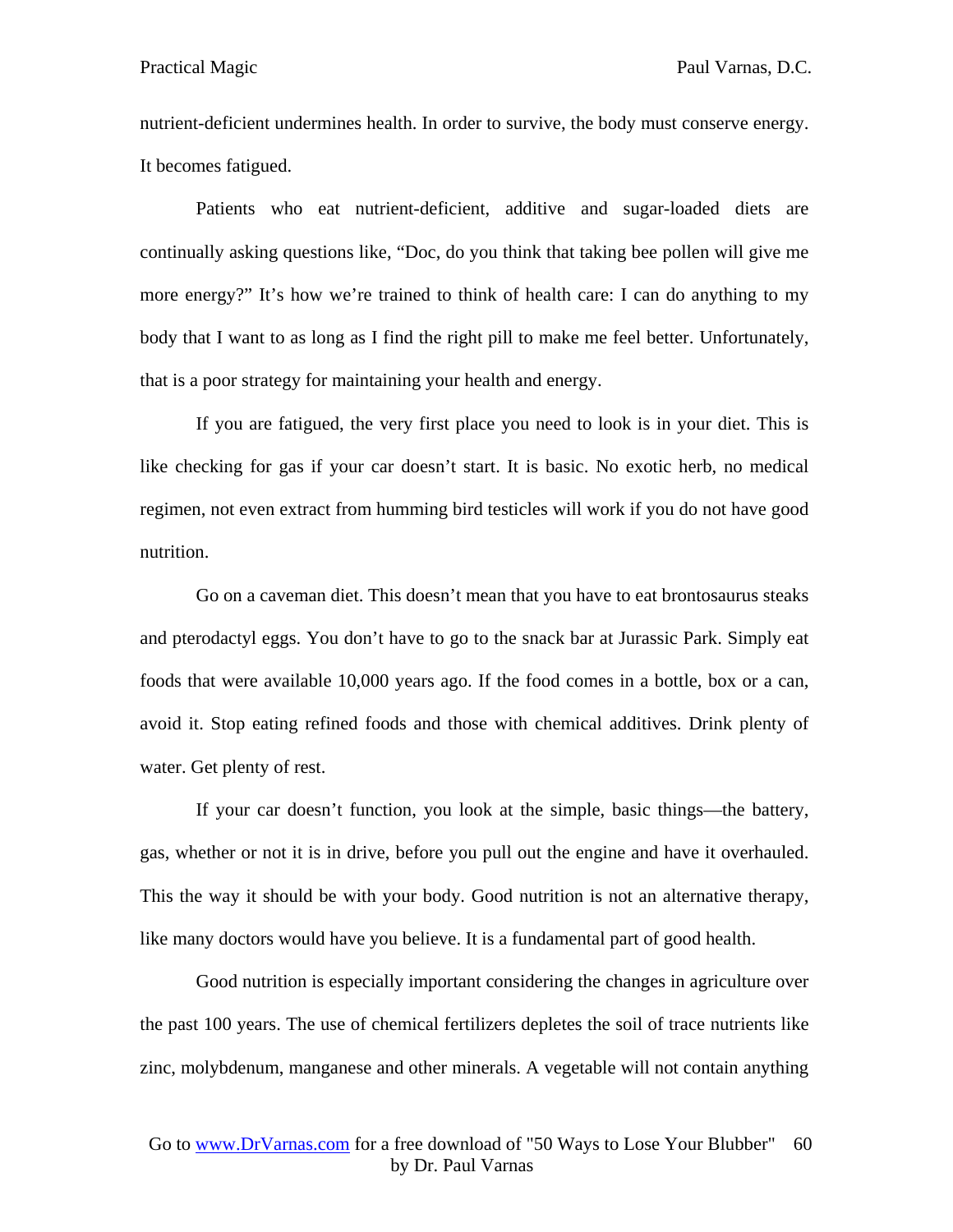that is not in the soil that grows it. Chemical fertilizers enable farmers to grow large, attractive produce that has very little food value. Who hasn't taken a bite out of a nice, big, bright red apple only to find that it tastes like Styrofoam?

 One hundred years ago, fewer than 3% of all deaths were from cancer. Today, one in four American men and one in five American women die of cancer. According to the National Cancer Institute, between 1950 and 1985 cancer in children increased 32%; bladder cancer increased 51%; testicular cancer increased 81%; kidney and renal pelvis cancer increased 82%; and non-Hodgkin's lymphoma (linked with pesticide exposure) increased by 123%. Much of this increase in cancer can be attributed to food additives and pesticides and is compounded by the fact that much of our food is depleted of vitamins. As more of the population becomes aware of the danger of chemicals, it is becoming increasingly popular to buy pesticide-free, organic produce.

 If you do not have enough energy, it is important to pay attention to the quality of your food. You need to eat whole foods that are high in nutrition. You need to avoid additives and other chemicals as much as possible.

 Chemicals cause fatigue. If you have ever had a hangover, you know the effect chemicals can have on you. A hangover is simply a state of chemical toxicity. Your fatigue may be due to a chemical "hangover."

### **FAT**

In the midst of the chemical onslaught your body goes through, the chief dietary villain the media and the medical profession have chosen is fat. People are eating turkey bologna and salami, loaded with cancer-causing nitrites, with a secure feeling that they are eating properly. Such products advertise that they are low in fat, and people who eat them sincerely believe that they are eating healthily.

Go to www.DrVarnas.com for a free download of "50 Ways to Lose Your Blubber" by Dr. Paul Varnas 61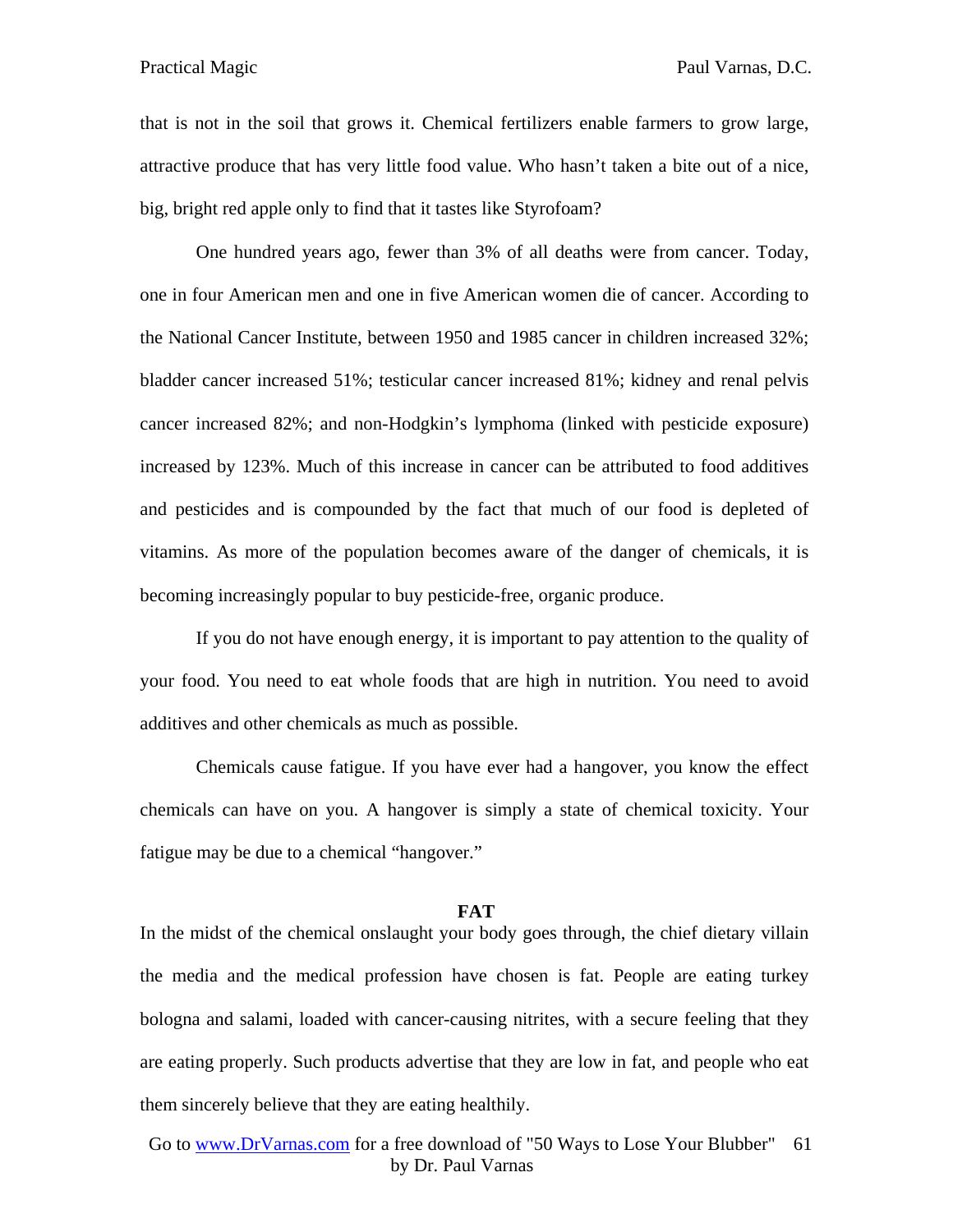Other products that advertise being low-fat are loaded with chemicals. Consider the low-fat dressing a few pages back. Low-fat doesn't automatically mean healthy. Actually the word *lite* is an ancient Sanskrit word meaning: "full of chemicals."

 The food pyramid, designed to replace the now-defunct four food groups, makes no distinction between refined and whole grains. People are being taught that grain products are low in fat and good for them. As a result, they are consuming tons of white, refined noodles, breads and other nutrient-deficient, chemically laden products, thinking that they are eating healthily.

 Fat is not the unmixed evil that many experts would have you believe. In fact, many people who suffer from fatigue are on low-fat diets.

 If your fat consumption is too low, you will not absorb oil-soluble nutrients very well. You become deficient in essential fatty acids, vitamin A, vitamin E, vitamin K and possibly vitamin D. Fat is necessary for the proper functioning of the endocrine system. Cholesterol is necessary for production of adrenal hormones.

 Deficiencies in oil-soluble nutrients can affect the skin, the musculoskeletal system, the endocrine system and the immune system. If your diet is too low in fat, you may experience fatigue, dry skin, frequent colds, frequent bladder infections, menstrual problems, allergies, muscle fatigability and even tension headaches.

 Dr. Pritikin, and recently, Dr. Dean Ornish, have had success with heart patients by putting them on a 10% fat diet. Their success has many erroneously believing that we all need to be on a 10% fat diet. Actually, a diet this low in fat is a medical treatment meant to be used in extreme cases. It is, in itself, an extreme measure.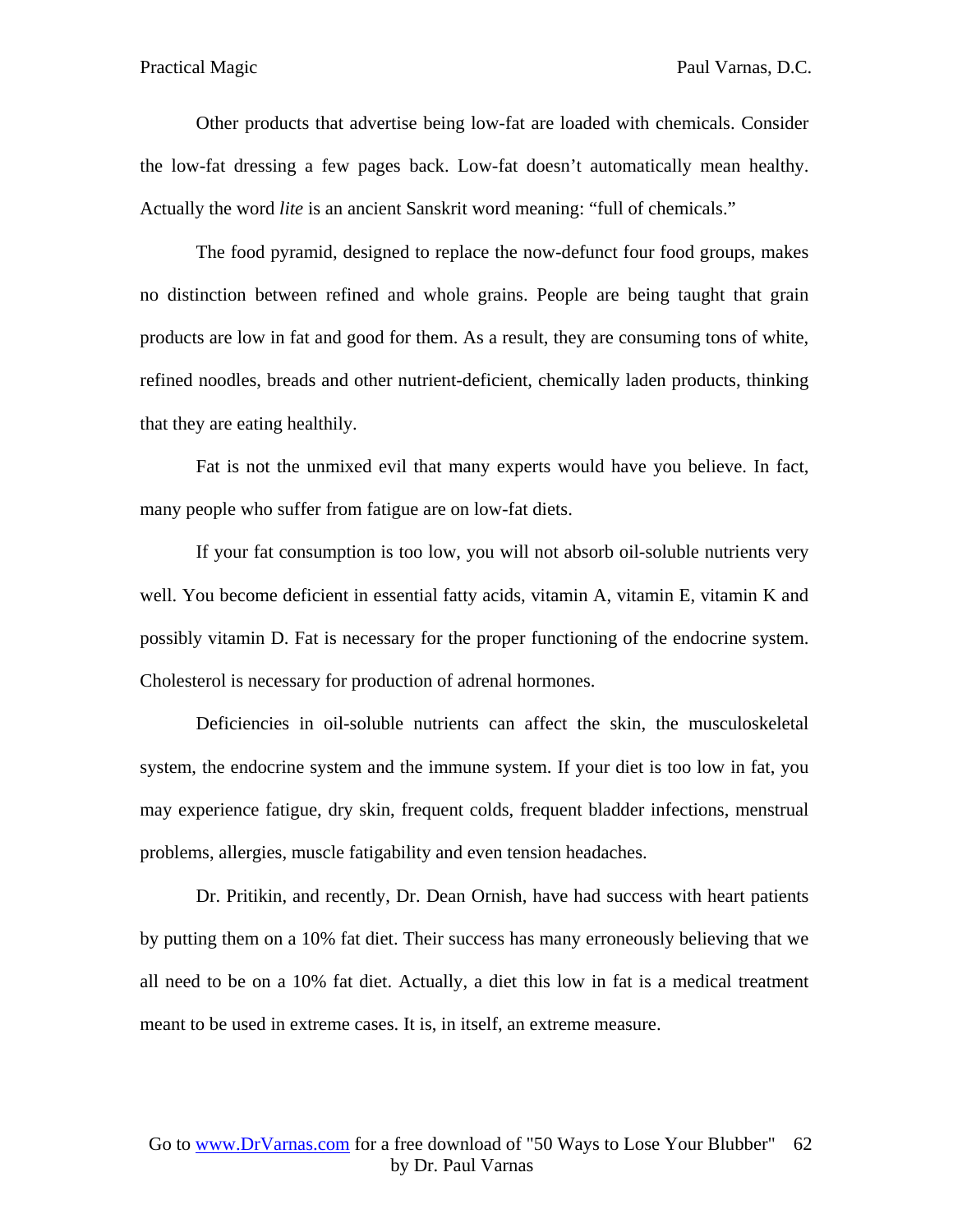Dr. Ornish has a program that decreases plaque in arteries as well as reducing cholesterol. His diet only allows 10% fat and the patient must do deep breathing, exercise and stress reduction techniques. One very interesting thing about Dr. Ornish's program is that the low-fat diet is not particularly effective without the exercise and stress reduction components.

 Some people do well on low-fat diets because some of the worst foods in their diets are fats. Animals are at the top of the food chain. Insecticides permeate everything in the environment, including water and vegetation. Animals consume water and vegetation and store the chemicals in their fat. Over time, the chemicals in the animals' tissue become more concentrated.

 Butter and cheese are very high in pesticide residues. The FDA tested cheddar cheese from around the nation and found 100 pesticide and industrial chemical residues in the samples. These included BHC, DDT, dieldrin, heptachlor, HCB and octachlor, which were found in 25% of the samples.

 Fatty foods potentiate carcinogenic effects of the chemicals in the food. In other words, if you consume chemicals in the presence of fat, the chemicals are more dangerous.

 Less than 1% of all meat is tested for carcinogens. In 1988, an internal audit by the inspector general's office of the USDA discovered that the tainted meat had been sold for consumption, even after federal inspectors found that it was chemically contaminated.

 Meat and dairy products not only have chemicals from the environment, they have chemicals that are purposely given to the animals by the farmers. Farmers purchase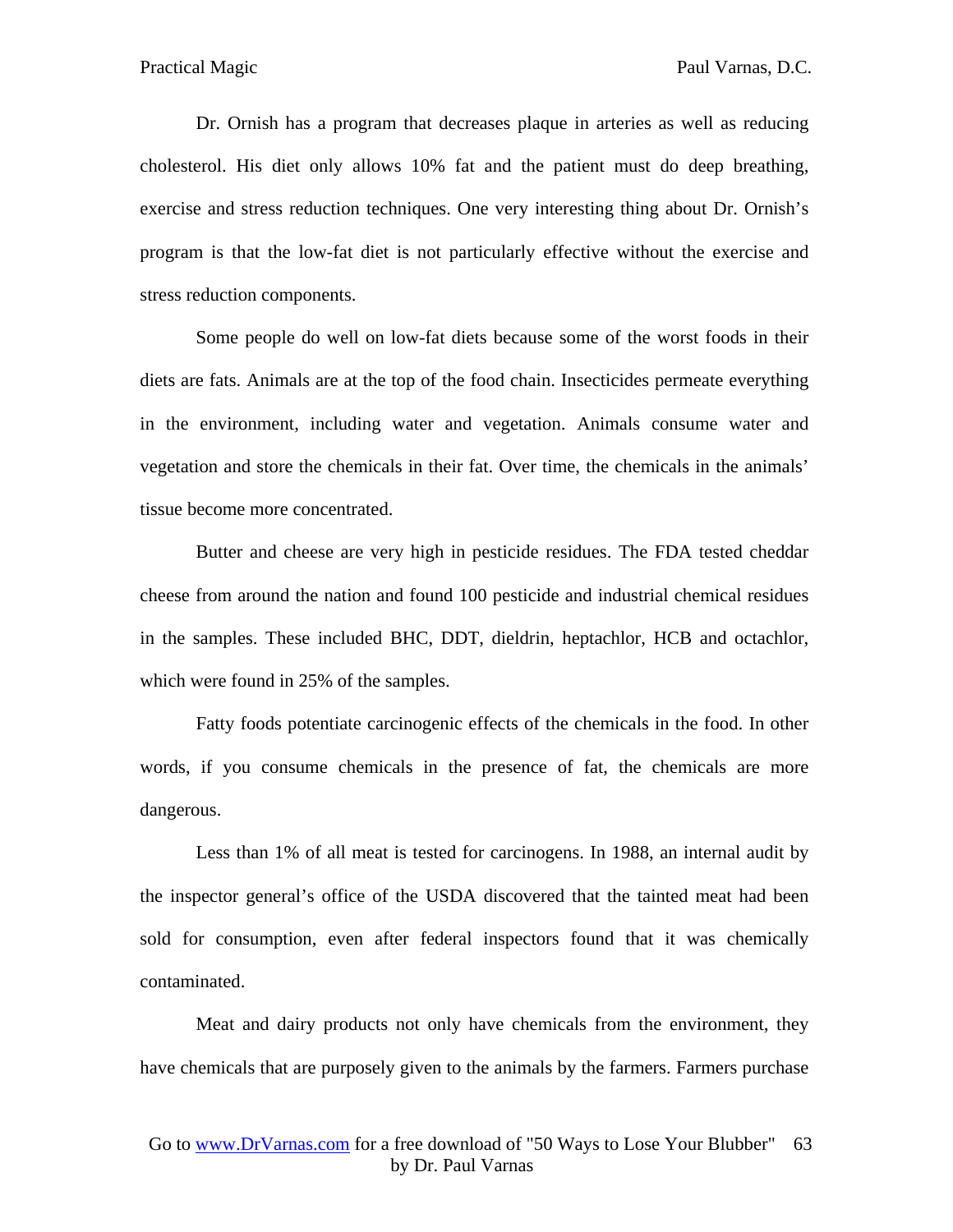half of all the antibiotics sold in this country. They are added to animal feed, indiscriminately, at the discretion of the farmer.

 Dairy cows are now being given bovine growth hormone, or BGH. The manufacturer prefers it to be called bovine somatotrophin. (Bovine somatotrophin is a less-threatening name—better marketing. Of course that would make the acronym BS, which probably is more appropriate.) The FDA has given farmers permission to use BGH *without having to tell consumers.*

The FDA justifies this lack of consumer information by telling the public that BGH isn't found in the milk. Of course, nothing is said about BGH undermining the animals' health, making it necessary for the farmer to give more antibiotics and other drugs that will find their way into the milk. Even if BGH were totally harmless, as the FDA claims, there have been enough outcries from consumers to justify labeling.

 In general, there is always the possibility that meat and dairy products contain chemicals. A lot of the problem has to do with how the animals are raised. Hog barns are built with slatted floors, over large pits where the excrement is collected below. The hogs are in tiny stalls and inhale the fumes of their own waste, 24 hours a day. The hogs are never allowed outside. Because of the crowded, filthy conditions, pneumonia is always a threat.

 In order to prevent pneumonia, drugs are given to the hogs. Sulfa drugs are very popular among hog farmers because they are cheap. One of the more popular drugs is sulfanethazine, which has been linked to thyroid problems in humans and is a possible carcinogen. Ten percent of the slaughtered hogs tested (remember that only 1% of all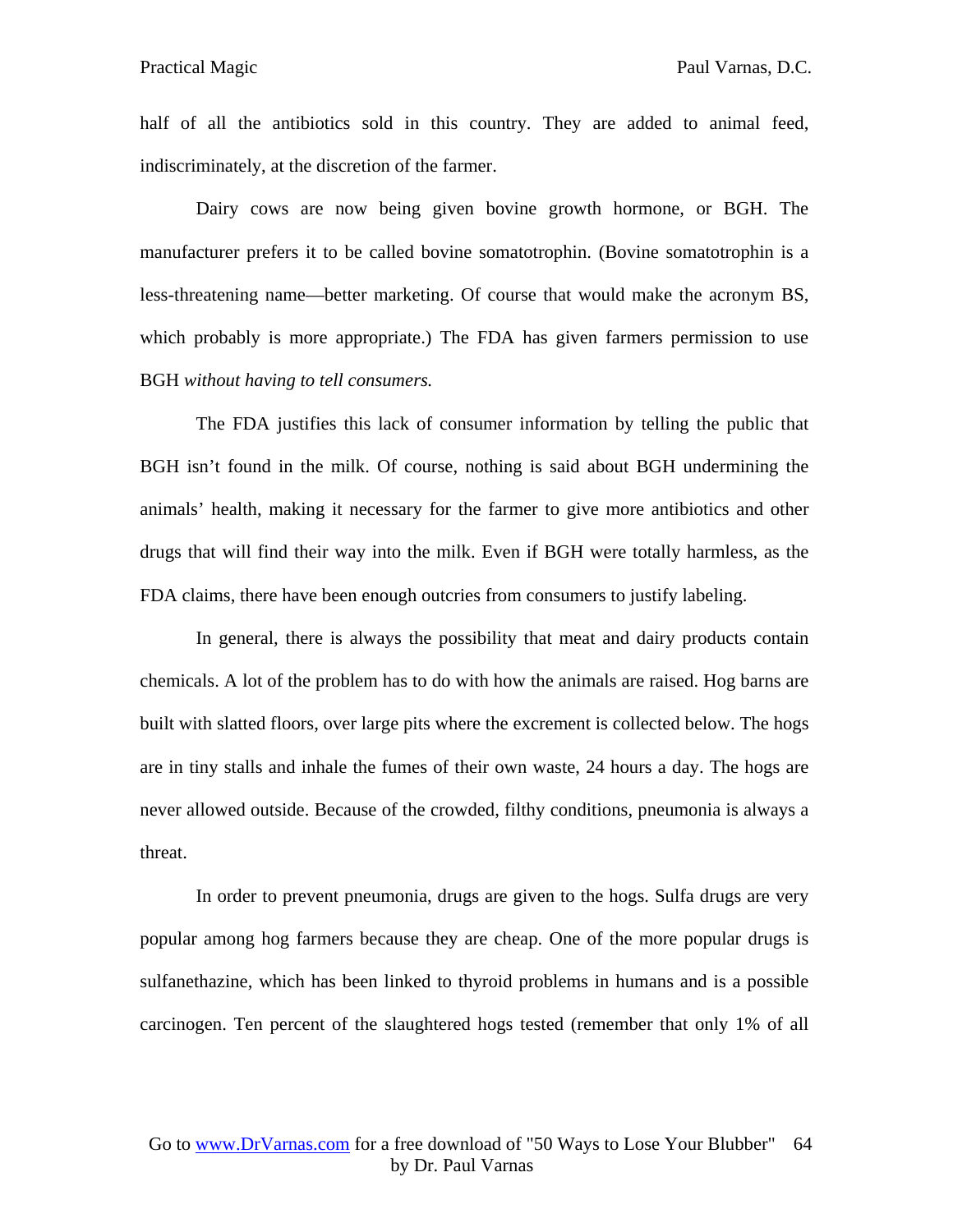animals are tested), have sulfamethazine residues. Sulfamethazine is only one chemical. Animal fat has a lot of chemicals in it. It is wise to reduce your consumption of it.

 Not all fat is created equal. It is important for you to understand the difference between fats. Vegetable oils, raw nuts and avocados are sources of good fat and should not be completely shunned. Some kinds of fat should be avoided, but not all. If you are careful about the quality of the fat you eat, you can eat a diet that is higher in fat. Some sources of fat follow:

*Meat and dairy:* High in saturated fat and high in chemicals. There is wisdom in eating poultry and fish, which are low in fat, and selecting low-fat cuts of meat. You can buy organically grown meat, free range chickens and dairy products from cows that have not been given antibiotics. If you eat animal products, it is wise to find animals that have not been fed steroids or antibiotics, and animals that have not been raised on factory-farms that abuse them and put out an unhealthy product.

*Vegetable oils:* Around 1900, all salad oil was produced by pressing flax seeds. This oil was very high in essential fatty acids. Now most oils are extracted with heat or chemicals. Once an oil has been heated, it has absolutely no nutritional value. It may even be toxic. You should stay away from oils that have been heat or chemically extracted and buy only cold-pressed oils. If the oil is in a clear bottle, exposed to light, you should not consume it. The naturally obtained oils are not stored this way because they can become rancid. If the oil is in a clear bottle, exposed to light, it probably was extracted with heat or chemicals.

 Heat damages oil and potentially makes it carcinogenic. This is why you should never eat deep-fried foods. It's okay to sauté foods in olive oil. Never reheat or reuse oil.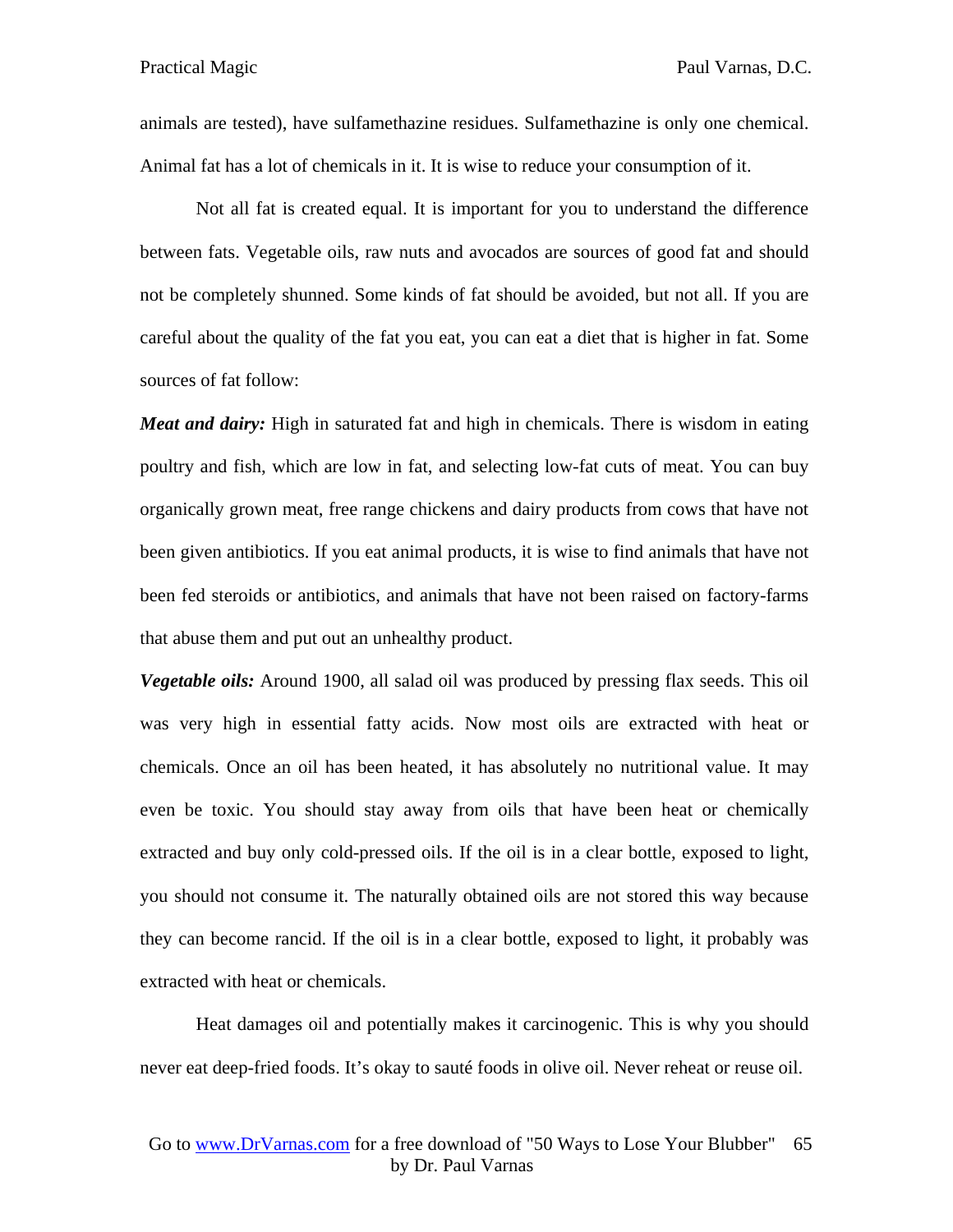Olive oil is relatively stable to heat. You can sauté food in olive oil and not worry too much about it being toxic. There are different grades of olive oil. The highest quality imported olive oil is graded as extra virgin. The next highest quality is virgin, which is between 1.0 and 3.3 percent acid. Olive oil which has been graded as *pure* is the lowest grade of olive oil, because the producers thought it would be better than grading it as *crappy*, which would be bad for sales. It's the same reason you can't buy a "small" soda pop or popcorn at the movies. Olive oil grades are a lot like going to the snack bar at the movies and the soda pop comes in three sizes: large, extra large and jumbo. Pure olive oil has a high acid content, which has been neutralized with chemicals; it is not of acceptable quality. Domestic olive oil has three grades: virgin—the first pressing and highest American grade of olive oil; refined—second pressing which has added chemicals to neutralize the acidity and refined olive residue oil—good for crankcases or to substitute at a "Wesson" party. When buying olive oil, look for the words *virgin* or *extra virgin* on the label.

*Hydrogenated or partially hydrogenated oil:* Avoid these like the plague. They are implicated in heart disease. They interfere with normal fat metabolism. They stay in the body for a very long time. Hydrogenation is a way of artificially saturating an unsaturated fat. This makes an oil into a solid and makes it ship and store better. Margarine and mayonnaise are made with hydrogenated oils. Hydrogenated and partially hydrogenated oils are found in a lot of packaged and convenience foods.

*Avocados and nuts:* These are excellent sources of oil-soluble nutrients. Make sure that the nuts are raw; do not eat roasted nuts. Peanut butter, cashew butter, almond butter and tahinni are very nutritious, but get the organic version. Smooth commercial peanut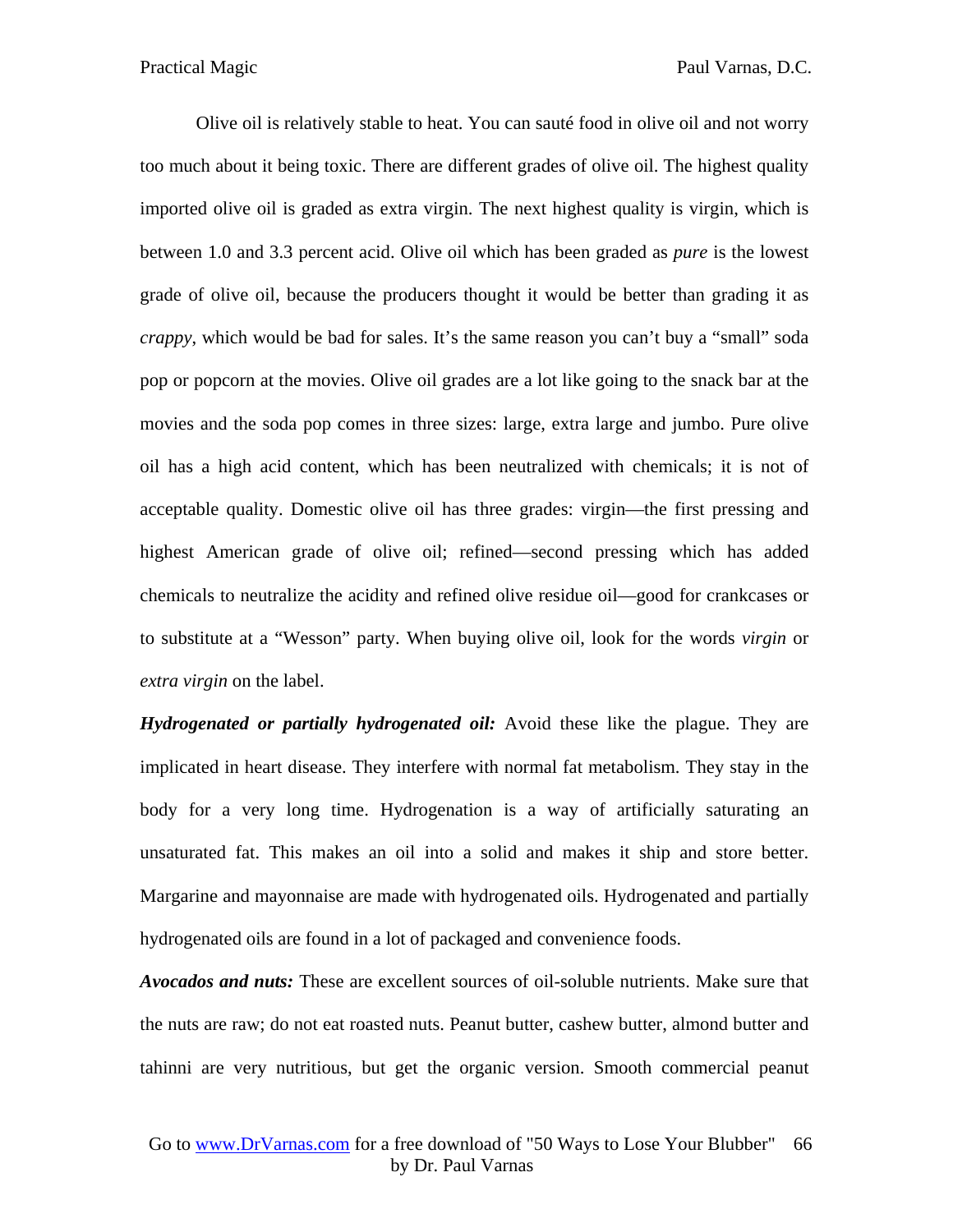butters have added sugar, hydrogenated oil and other chemicals. Buy peanut butter that has the oil separate from the rest of the peanut butter, like Smuckers and Holsum. If you read the label of these products, you will see that they only have peanuts and salt.

*Deep Fried foods:* Carcinogenic empty calories. Avoid them.

 Eating the wrong kinds of fat can undermine your health and sap your energy. Just make sure that you eat fat, even good fats, in moderation.

## **CARBOHYDRATES**

The popularity of low-fat diets is beginning to wane. Carbohydrates are the new villains. Low- (or no-) carbohydrate diets, like the Atkins diet, have become very popular. We have found that insulin makes you fat, but instead of eating healthy foods in all three categories, carbohydrate, fat and protein, we condemn an entire food group. Carcinogenic and otherwise unhealthy foods are okay; eat all of the butter, sausage, hydrogenated oils and chemicals that you want, just stay away from carbohydrates. Do you see a pattern here? When health professionals begin to notice kidney problems and other health problems from eating too much fat and protein, then protein will be condemned and a new guru with a different simplistic, idiotic approach to nutrition will appear.

 One of the reasons these low- or no-carbohydrate diets seem to be so good is the fact that Americans eat far too many refined carbohydrates. When they stop eating refined carbohydrates, even if the diet that they change to is less than ideal, they lose weight and feel better.

Carbohydrate intolerance, or hyperinsulinism, may be worth mentioning here. Patients who are carbohydrate intolerant may suffer from fatigue, poor concentration,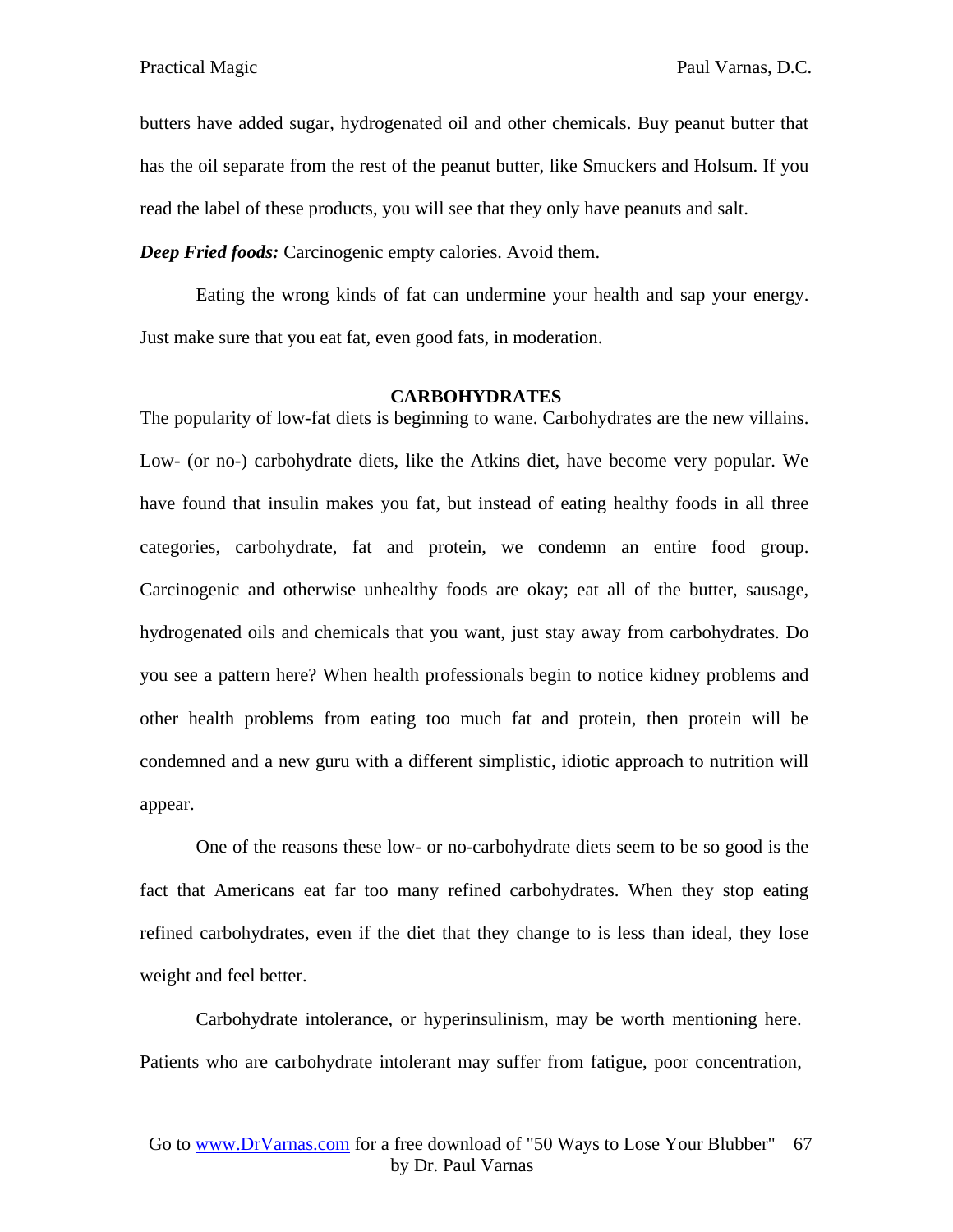low blood sugar, intestinal bloating, increased fat storage (especially pot belly or large buttocks), increased blood pressure and depression.

 Some doctors use the following test to find if carbohydrate intolerance is a problem. If you try this test, find a doctor to monitor your progress with this test. For two weeks the patient does not eat any carbohydrate, except for a piece of 100% whole grain bread at breakfast. They eat no products that contain grain such as bread, rolls, rice oatmeal, pasta, pancakes, cereal and muffins. They eat no sweets, including products that contain sugar like ketchup and other condiments. Fruit and fruit juice is avoided as are potatoes, corn and beans. Milk and yogurt are not allowed.

 Meat is permitted (except for cold cuts), poultry, fish, eggs, cheese and any vegetables (except for corn, potatoes and beans). The patient should also eat as much food as desired. This is only for two weeks, but it must be the full two weeks without breaking discipline.

 If, after two weeks on the program, the patient has lost weight, improved his or her mood, began bloating less or has other significant improvements in health and wellbeing, the patient probably needs to be eating fewer carbohydrates. After the two-week test, gradually add carbohydrates to the diet. No sugar or refined carbohydrates are allowed. A potato or a serving of beans is added. The patient sees how he or she feels for the next couple of days. If symptoms do not return, carbohydrate intake can be increased a little more.

 If symptoms return at some point after the increase in carbohydrate intake, it's been increased too much. It needs to be reduced it again. The patient can experiment with the diet and find the ideal amount of carbohydrate consumption. As health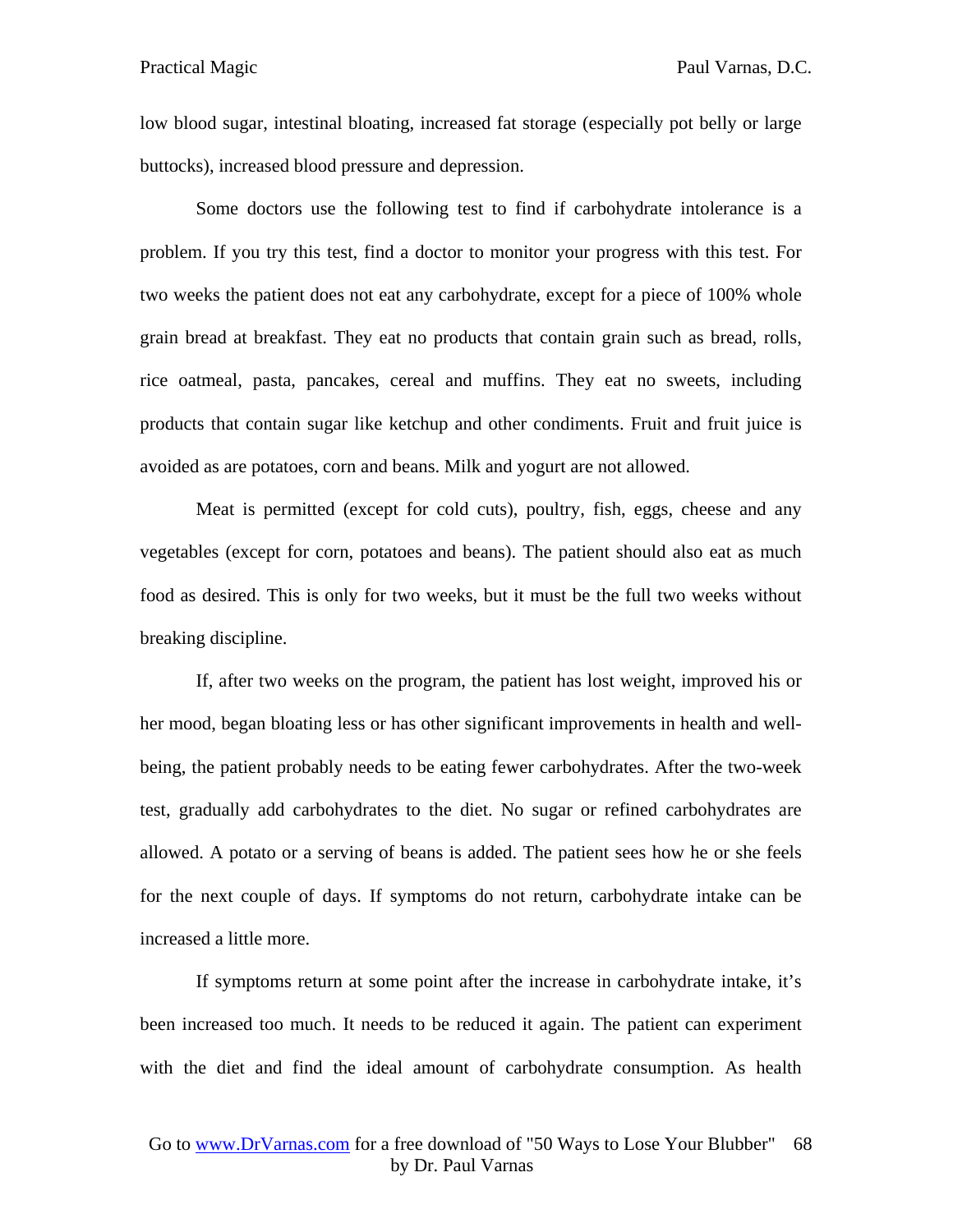improves, so should the tolerance for carbohydrates. This is especially true if yeast is a factor.

 The test may be a little extreme; there is likelihood that it will cause ketosis. Ketones are a by product of fat breaking down. High levels of ketones create ketosis, which is stressful on the body. Simply reducing carbohydrate consumption, or going on a more reasonable diet, like *Sugar Busters* may accomplish the same weight loss and increase in energy. The test is worth mentioning here because so many people go on the Atkins diet and say, "It's the best I've ever felt in my life." In all likelihood they are carbohydrate intolerant (thinking of this situation as insulin insensitivity might be better).

## **Vegetarianism**

It is not necessary to become a vegetarian to become thin and healthy. There are, however, some health advantages to vegetarian eating. Vegetarians usually have less fat and fewer chemicals in their diet. The vegetarian diet is easier to digest than a diet that contains meat and dairy. As a rule, vegetarian meals are usually much lower in calories than meals containing animal products.

 While it is not absolutely necessary that you become a vegetarian, it would be helpful if you changed how you think about food. Most Americans don't think a meal is complete without meat. In many other cultures beans and bread is a meal. In this country they are an appetizer, snack or side dish.

 Vegetarians often suffer from fatigue, especially salad bar vegetarians who live on iceberg lettuce and bread. Many vegetarians eat a lot of refined food. Nutrient deficiency is a problem for many of them. It's not that the vegetarian diet is inherently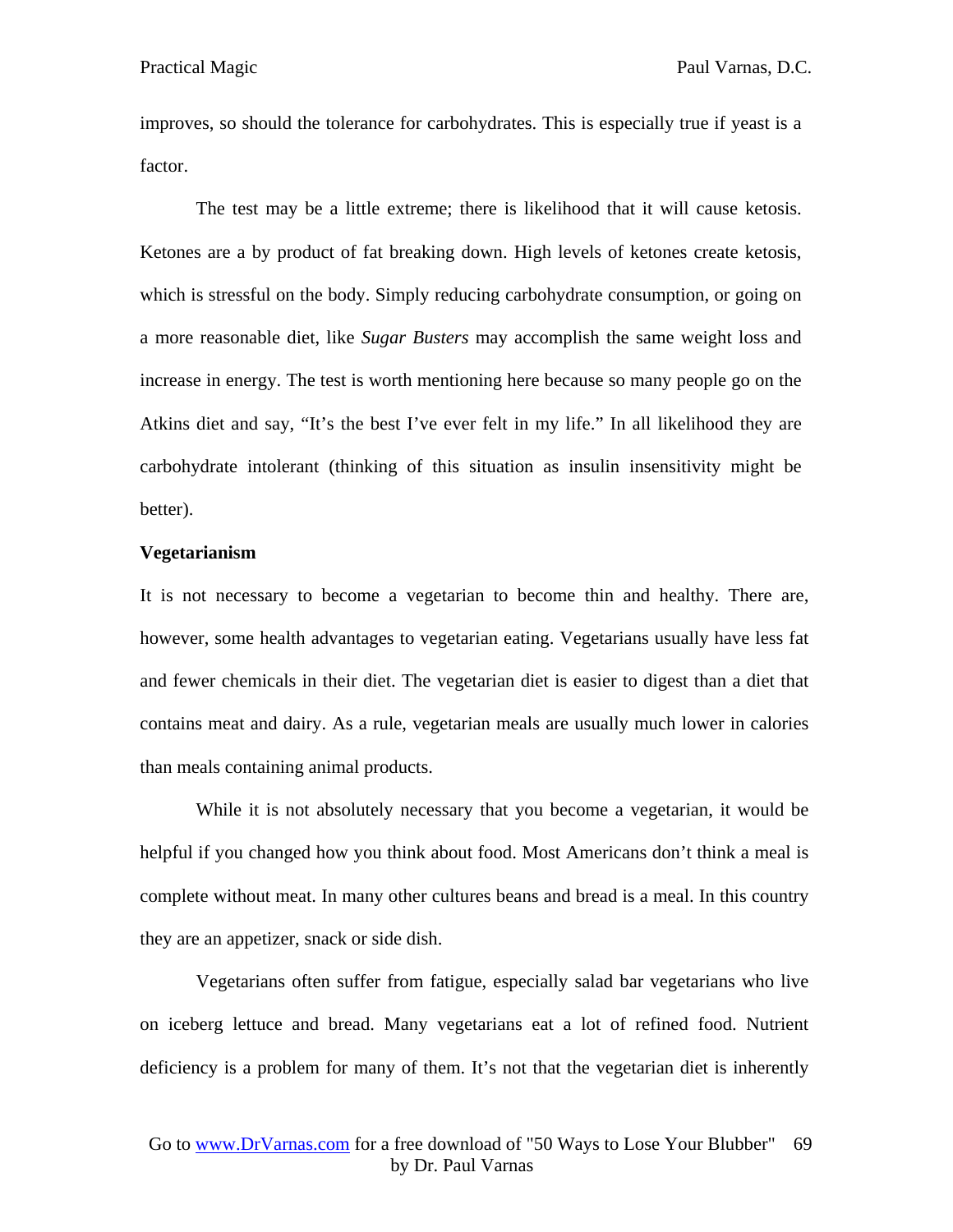low in certain nutrients; it's just that people who eat meat get certain vitamins easier than vegetarians do.

Many vegetarians are deficient in vitamin  $B_{12}$ , which is a nutrient that is in meat and dairy products. Vegetarians can get it from their intestinal bacteria, but good bowel health is necessary for this. If a vegetarian's bowel is not healthy, he or she may be deficient in  $B_{12}$ . A deficiency in  $B_{12}$  can cause fatigue, depression, and poor concentration among other things, and supplementation is usually necessary for vegetarians.

 Many argue that the vegetarians tend to be protein deficient because the protein available to them is not as complete as animal protein. A complete protein is one that contains all eight essential amino acids. An essential amino acid is one that the body cannot manufacture; it must be eaten in the diet. Animal proteins tend to have all eight essential amino acids. Most vegetables do not have complete proteins. They may have some of the essential amino acids, but not all of them. A vegetarian usually has to eat more than one food to get a complete protein. If you eat a whole grain and a legume (bean, pea or nut), you get the same quality protein as a steak. Quinoa, a grain, is also a complete protein.

 Many people become vegetarians because they don't digest meat well or because eating meat doesn't make them feel very good. This is may be due to the stomach not producing enough hydrochloric acid. These people tend to live on starch and leafy vegetables, because these foods seem easier to digest. Fatigue, due to a deficiency of essential amino acids, vitamin  $B_{12}$  and many minerals, is often a problem. Supplementation may be necessary. Vitamin  $B_{12}$  deficiency is a common source of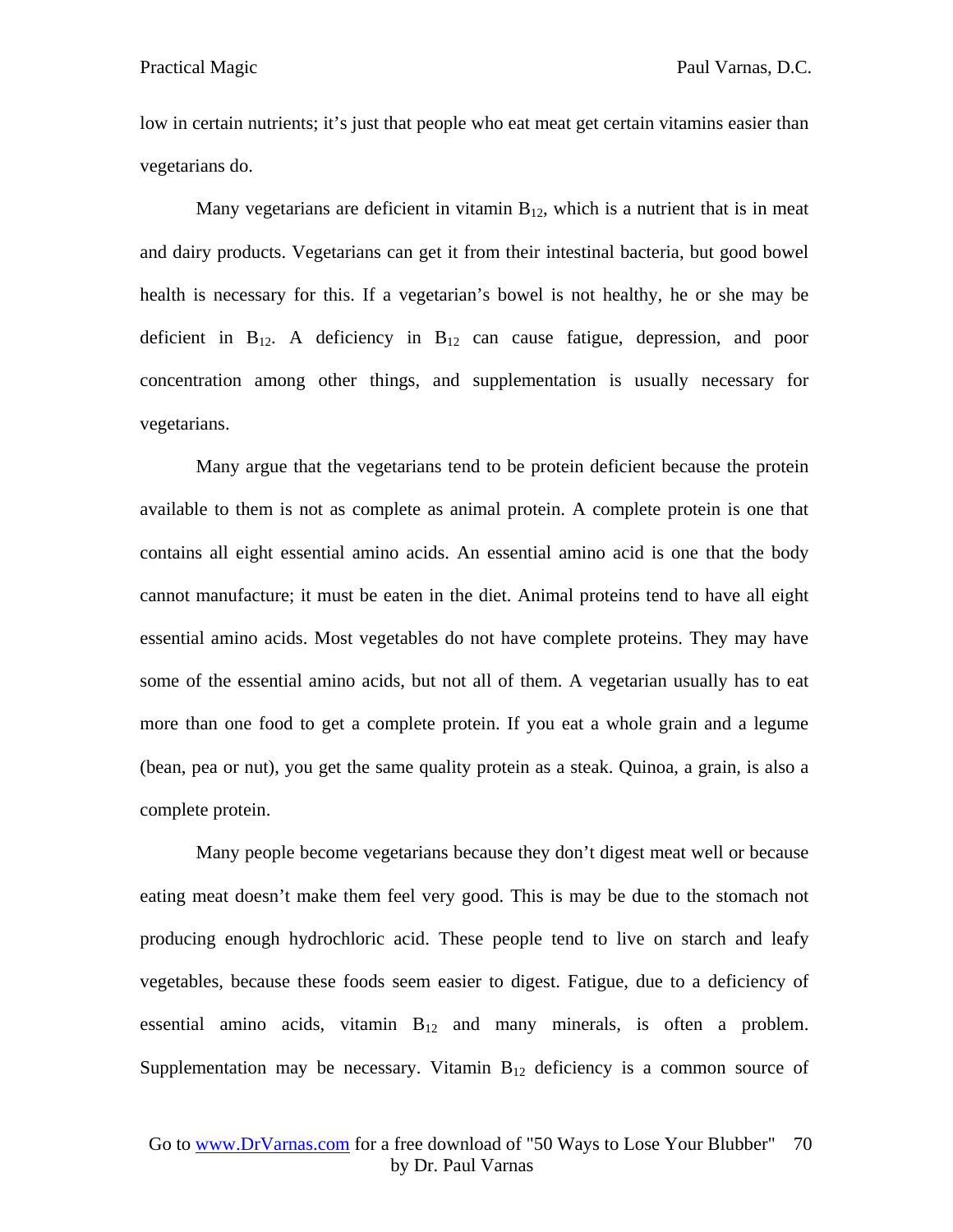fatigue in vegetarians. Taking vitamin  $B_{12}$ , a multimineral and an amino acid supplement (containing all eight of the essential amino acids) often gives these people incredible energy.

In nonvegetarians vitamin  $B_{12}$  deficiency is due to a problem absorbing the vitamin. As people get older, stomach hydrochloric acid production decreases, as does  $B_{12}$  absorption. Older people tend to eat less meat and dairy because of their digestion.  $B_{12}$  deficiency is the most common cause of fatigue and depression in older people. Sometimes the deficiency is so severe that the individual develops symptoms that mimic Alzheimer's disease. Often the blood test for  $B_{12}$  is normal, but the patient is still deficient. (A health care provider trained in nutrition can help you determine if  $B_{12}$ deficiency is an issue for you.)

Since  $B_{12}$  deficiency usually exists because of an absorption problem, it is commonly treated with  $B_{12}$  injections. Oral  $B_{12}$  is effective if the dosage is high enough (more than one or two milligrams per day); also using a sublingual  $B_{12}$  (like  $B_{12}$ -2000 lozenges by Biotics Research) is very well-absorbed. Also it is a good idea to take folic acid when taking  $B_{12}$ . ( $B_{12}$ -2000 contains 800 mcg. of folic acid.)

### **Confusion About Diets**

People are so confused about what they should and should not eat. There is so much conflicting information about diet. Registered dieticians talk about the food pyramid, which would give you a diet heavy in grains. Dr. Atkins talks about carbohydrates as being the source of all our health woes. Dr. Dean Ornish and Covert Bailey decry the evils of fat. John Robbins makes a strong case for a totally vegan diet. The Zone diet seeks to give a balance between protein, carbohydrate and fat. *Sugar Busters* seeks to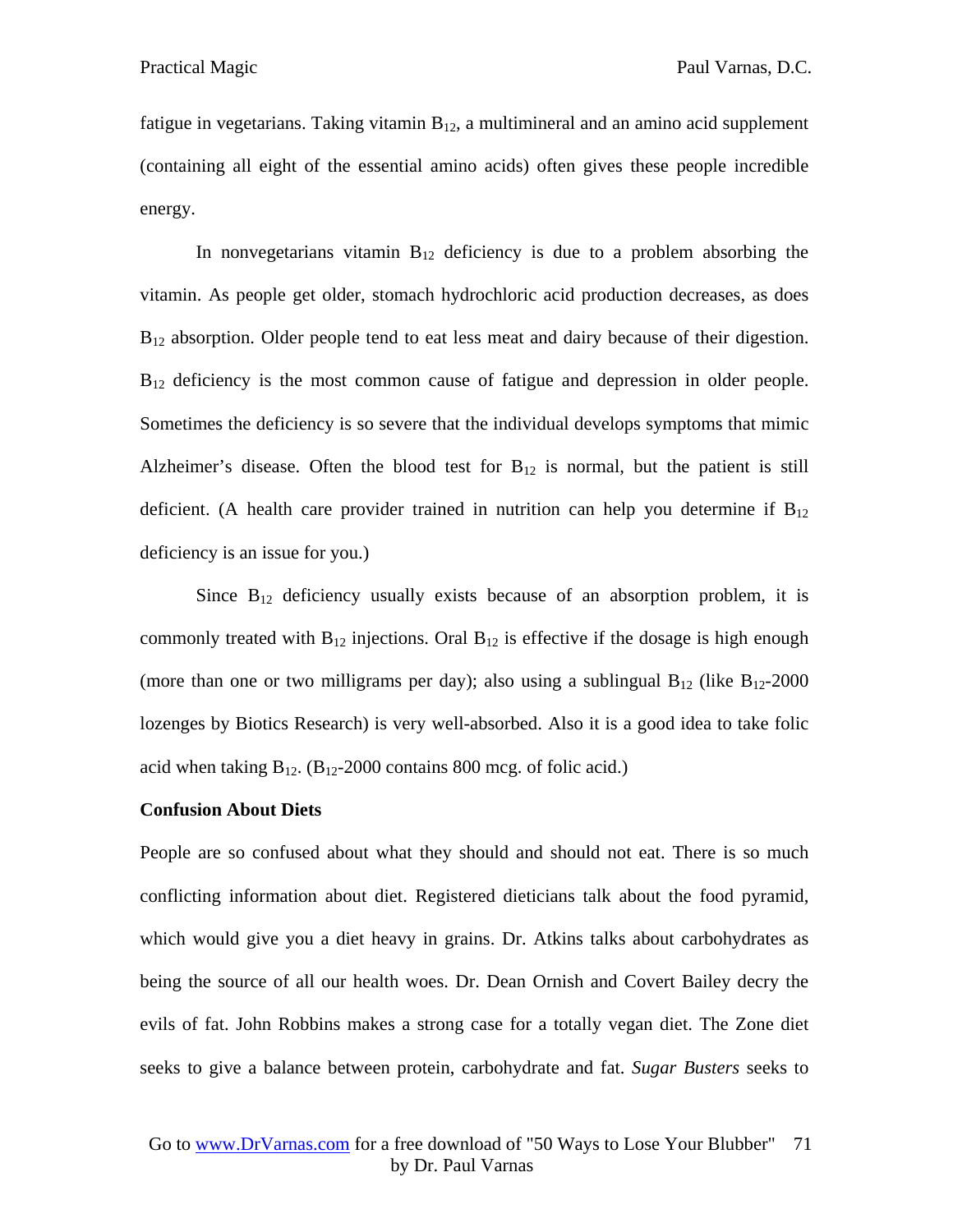reduce insulin production. A lot of the information seems to be conflicting and the various dietary gurus have harsh things to say about each other's diets.

 None of the dietary experts can dispute the nutritional rules below. They may offer refinements like, "Watch your fat consumption," "Watch your carbohydrate consumption" or "Stay away from animal products," but none of the experts would say there is anything wrong with the following list of dietary advice. There may also be a little controversy about the implications of not following the advice. (Some may dispute that sugar consumption will cause yeast to grow in the intestines, for example, but they would not dispute that consumption of refined sugar is a bad thing.) The advice about water has become controversial, but drinking a lot of water isn't a problem if you are not drinking a lot of coffee, tea, sodas or other drinks.

### **BASIC DIET**

*1. Drink at least eight 8oz glasses of water each day:* You need water to keep your cells hydrated and protected, to eliminate waste and ensure the health of your mucus membranes. Adequate hydration will improve a number of health problems including sinusitis, constipation, inflammation, allergies, fatigue, joint pain, headaches and many other afflictions.

 Your body cannot adequately eliminate waste products without enough water. If toxic chemicals or heavy metal poisoning is at the root of your health problems you will have a much easier time getting better when you are properly hydrated.

*2. Eat plenty of vegetables:* Plenty means that at least ½ to ¾ of the food you eat (by volume). Vegetables are very high in fiber, vitamin C, folic acid and minerals. They provide you with many health benefits, such as the following

Go to www.DrVarnas.com</u> for a free download of "50 Ways to Lose Your Blubber" 72 Fiber in vegetables slows the absorption of fat and toxins. One of the best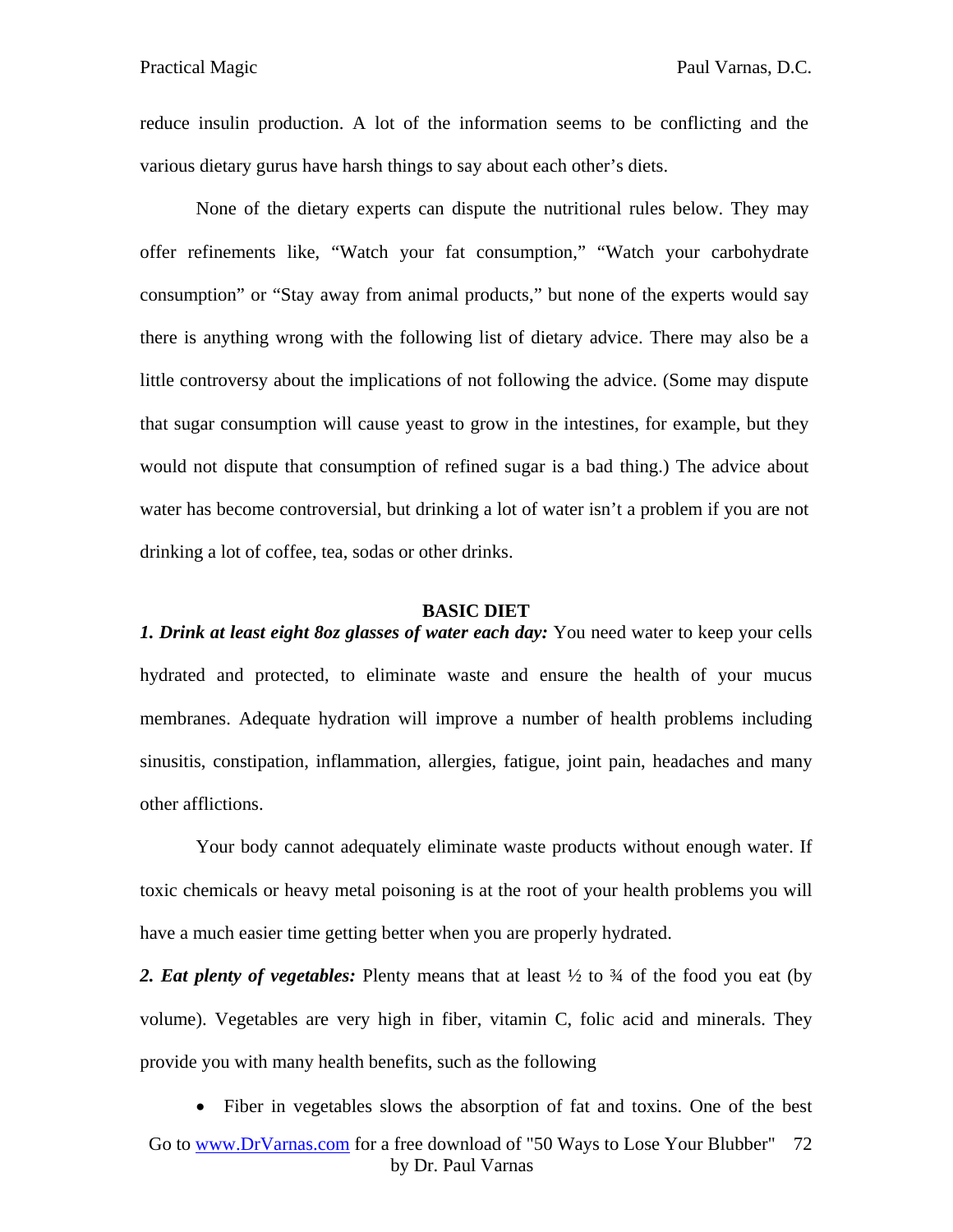ways to lose weight is to eat plenty of fiber. Eating adequate fiber can help normalize cholesterol levels and blood pressure.

- Vegetables nourish normal flora, which in turn nourish the lining of the GI tract, produce vitamins and inhibit yeast and other undesirable organisms.
- Vegetables speed up bowel transit time, which reduces bowel toxicity and prevents irritation of the GI lining.
- Vegetables contain folic acid, which is necessary to produce serotonin (preventing depression and overeating), increases energy and helps reduce the chances for a heart attack.
- The minerals in vegetables help prevent osteoporosis. (Other nutrients besides calcium are important for healthy bone.) Minerals are also important enzyme cofactors, so most major functions of the body are dependent on minerals.
- Eating vegetables can reduce the instance of cancer and heart disease, increase your energy and mental clarity, reduce the problems caused by bowel and liver toxicity, help reduce the symptoms of allergies, asthma, arthritis, skin problems, digestive problems, sinusitis, chronic pain and many other health problems.
- Eating vegetables helps to alkalize the diet. (We will go into the concept of alkaline and acid ash foods in the next section.)

Ideally  $\frac{1}{2}$  to  $\frac{3}{4}$  of the volume of the food you eat should be vegetables. Corn and potatoes don't count as vegetables. Fruit is also good for you; it is a good source of vitamin C and fiber. Eating vegetables is stressed here because when people are told to eat more fruits and vegetables, they tend to increase fruit intake but not vegetable intake.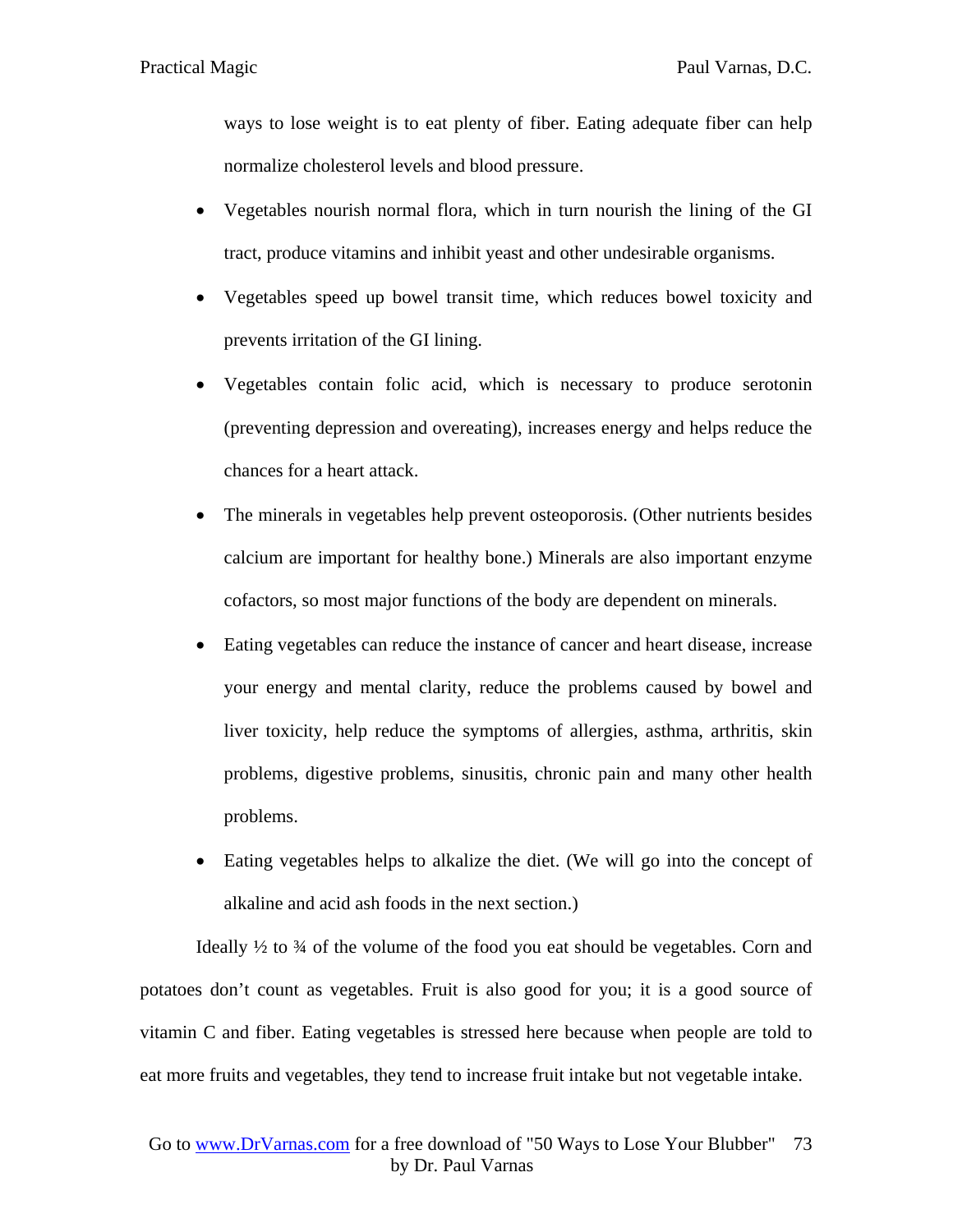*3. Avoid deep fried food, partially hydrogenated oil and hydrogenated oil:* As time passes, we keep finding more bad things about hydrogenated oil and fried foods. Hydrogenation is the food industry's way of turning a liquid oil into a solid fat. This gives packaged foods a longer shelf life than if they were made with natural oils. Hydrogenation produces trans fats, which have been linked to a number of health problems such as the following:

- Cancer: Women with higher levels of trans fats in their cells are much more likely to develop breast cancer than women with low levels of trans fats.
- Pain and inflammation become much worse for patients who consume hydrogenated oils. They chemically prevent the formation of natural antiinflammatory substances that are normally produced by the body. If you suffer from chronic pain or have recently been injured, strictly avoid hydrogenated oil.
- Heart disease: High levels of trans fats create platelet aggregation, which is the beginning of the plaque associated with coronary heart disease. Lately a lot has been written linking inflammation with heart disease.
- Trans fats are incorporated into the cells and make them less resistant to chemicals, bacteria and viruses. This could be a source of immune system problems.
- There may be a link between trans fats and ADD, depression and fatigue. Brain and nerve tissue have a high content of fat. Some researches believe that when trans fats are incorporated into the nerve cells they affect function creating problems like ADD and depression.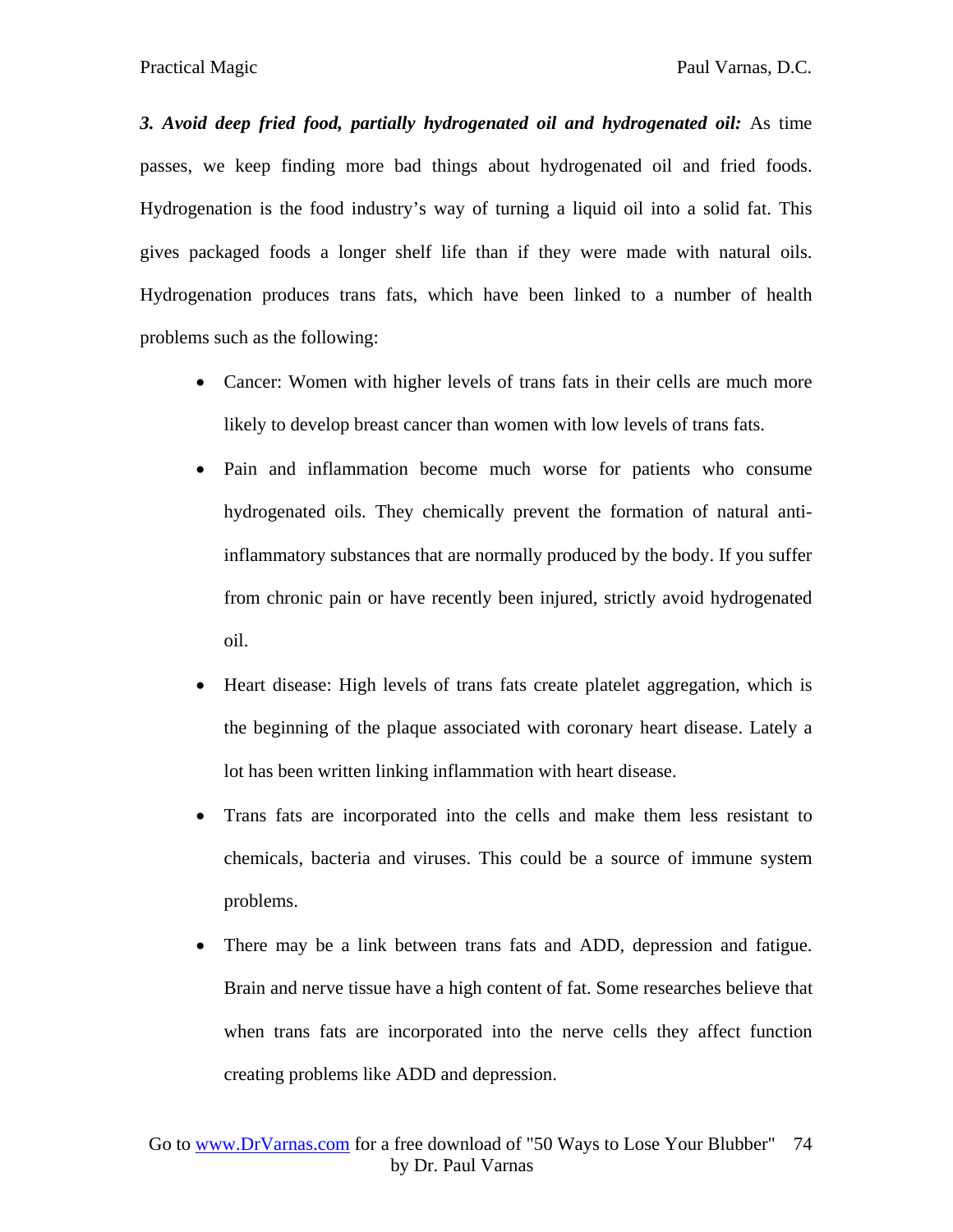Muscle fatigue and skin problems are also linked to hydrogenated oils.

Most chips and fried snacks contain hydrogenated oils. Hydrogenated oils are found in a lot of packaged foods like crackers, cereals and even bread. They are in margarine (margarine is much worse for you than butter); mayonnaise; and a lot of bottled salad dressings. Read labels.

 Not all fats are bad for you. Permissible fats include raw nuts (not roasted), virgin or extra virgin olive oil and avocados.

*4. Avoid refined sugar:* The average American eats 150 pounds of refined sugar per year. Compare that to seven pounds per year consumed in England in 1750. Refined sugar increases insulin and adrenal hormone production and can cause the following health problems.

- Increased production of adrenal hormones causes the body to excrete essential minerals.
- Sugar consumption increases the body's need for vitamins  $B & C$ .
- Eating a lot of sugar aggravates many of the problems we associate with emotional stress. Sugar stresses the adrenal glands.
- Sugar feeds yeast and other one-celled organisms found in the bowel, causing them to multiply. These organisms produce toxins, irritate the lining of the GI tract and take the place of normal, more beneficial flora, thus removing the benefits of helpful bacteria.
- Eating sugar causes blood sugar swings. Blood sugar increases immediately after consuming sugar, prompting the body to produce insulin. Excess insulin creates more sugar cravings. More sugar is eaten, more insulin produced, etc.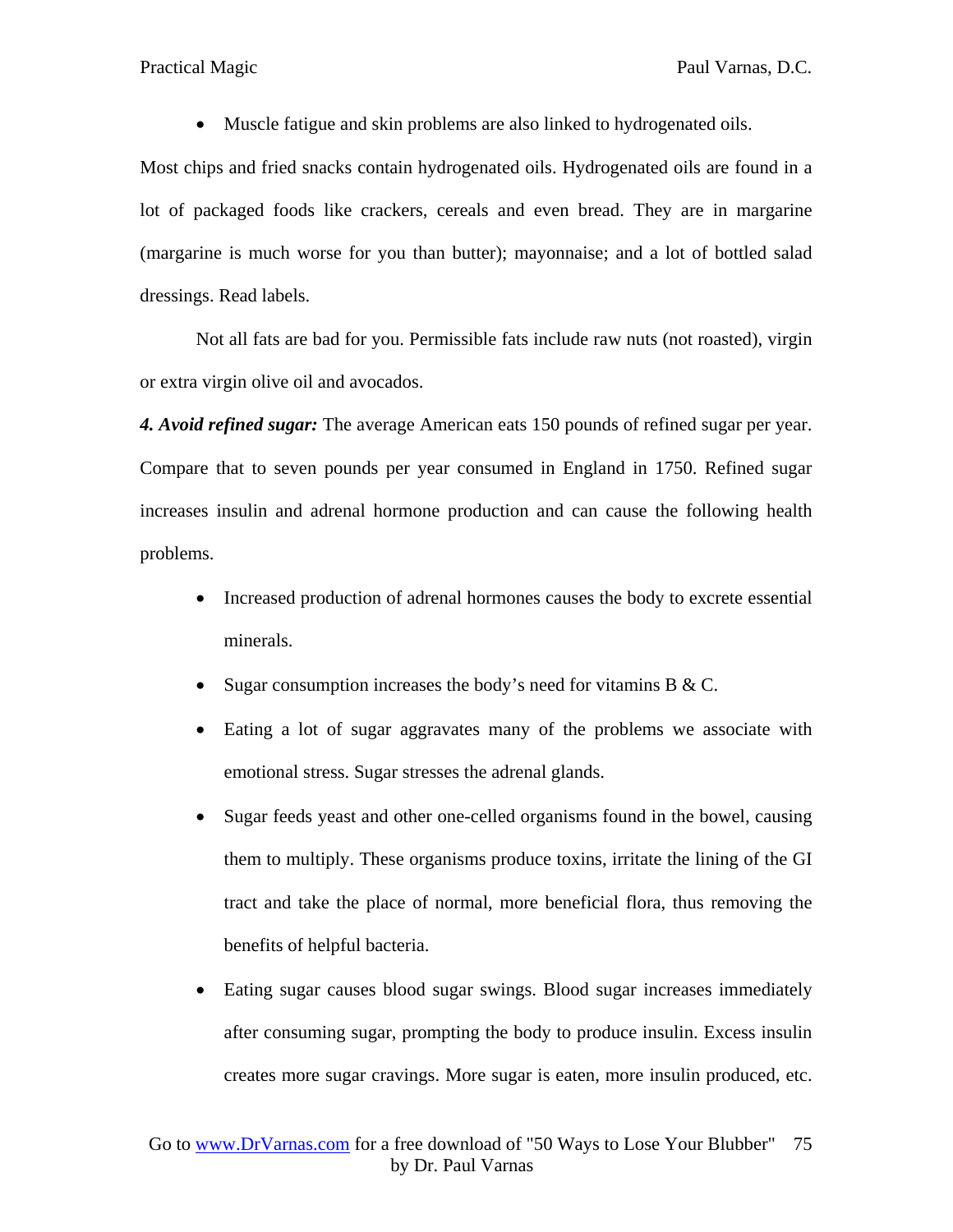This stresses the pancreas and sets the stage for adult-onset diabetes.

- There is a connection between sugar consumption and high cholesterol. Patients with Syndrome X (high cholesterol, high LDL, low HDL and high triglycerides) often have the problem because of consumption of sugar and refined carbohydrates.
- Sugar consumption can make pain and inflammation worse.
- Sugar can cause or aggravate allergies, sinusitis, asthma, irritable bowel, Candidiasis, migraine headaches, fatigue, depression and even heart disease.

*5. Avoid refined carbohydrates:* The average American gets 50% of his or her calories from refined carbohydrates. Refined carbohydrates are grains that have had the fiber, vitamin E, B vitamins, bran and germ removed. In other words, the nutrients have been removed and you are left with the starch. They create all of the same health problems created by refined sugar. Go back and read the problems caused by refined sugar and realize that the list is exactly the same for refined starches

 Refined carbohydrates fill you up—but not with vitamins and minerals. This stresses your digestive system and your endocrine system. Eating refined carbohydrates uses up precious vitamins and minerals.

 Often people eat refined carbohydrates because they are low in fat and mistakenly think that because they are "complex carbohydrates" that they are actually good for you.

 Refined carbohydrates include white bread, white rice, and pasta that are not labeled *whole grain*. Read the labels on bread. Brown-colored bread labeled *wheat bread* isn't usually whole wheat. If the label says *enriched, white flour* on it, you're not getting a whole grain. Use brown rice instead of white rice.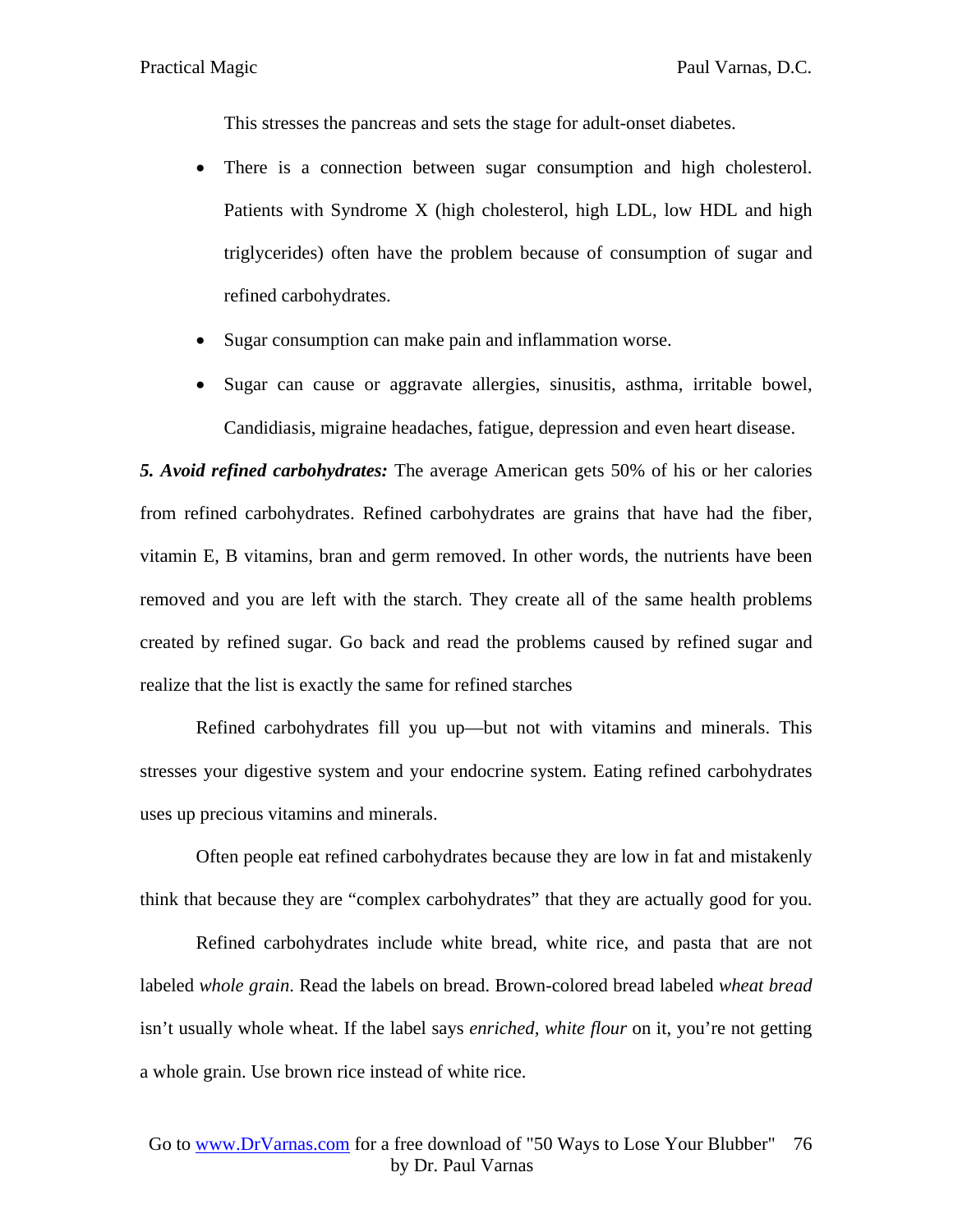*6. Avoid chemical additives:* Avoid processed foods and chemicals. The average American consumes 10 pounds of chemical additives every year. This has had a devastating effect on our health. The FDA tests single additives, but no one has any idea what combinations of additives do to us. Stay away from packaged foods with chemical additives and you will be much healthier.

*7. Eat slowly, chew your food thoroughly:* Ideally, chew your food until it is liquid. You will be satisfied with less food and you will have better digestion. Your saliva has enzymes that facilitate digestion. Also, it is easier to digest small particles than large ones. Most people eat too fast. Not chewing well stresses your digestive system and can lead to poor absorption of nutrients, digestive problems like gas and bloating and promote the growth of harmful bacteria in the digestive tract.

*8. Never skip meals:* Skipping meals stresses your adrenal glands. If you are trying to lose weight, not eating is a poor strategy because your metabolism will slow down to accommodate the reduction in calories. As a result you become fatigued and will ultimately gain weight.

### **Alkaline Ash Diet**

Having given you a list of noncontroversial ways to improve your diet, let's add one controversial subject, the alkaline ash diet. I hope it does not add to your confusion, but people who follow the concepts you are about to read really seem to enjoy better health than people who do not.

 Proponents of the alkaline ash diet believe that we eat too many acid-forming foods and that excess acid is a source of many of our chronic illnesses. Critics of the diet say that the body's pH is tightly regulated and cannot be affected by subtle changes in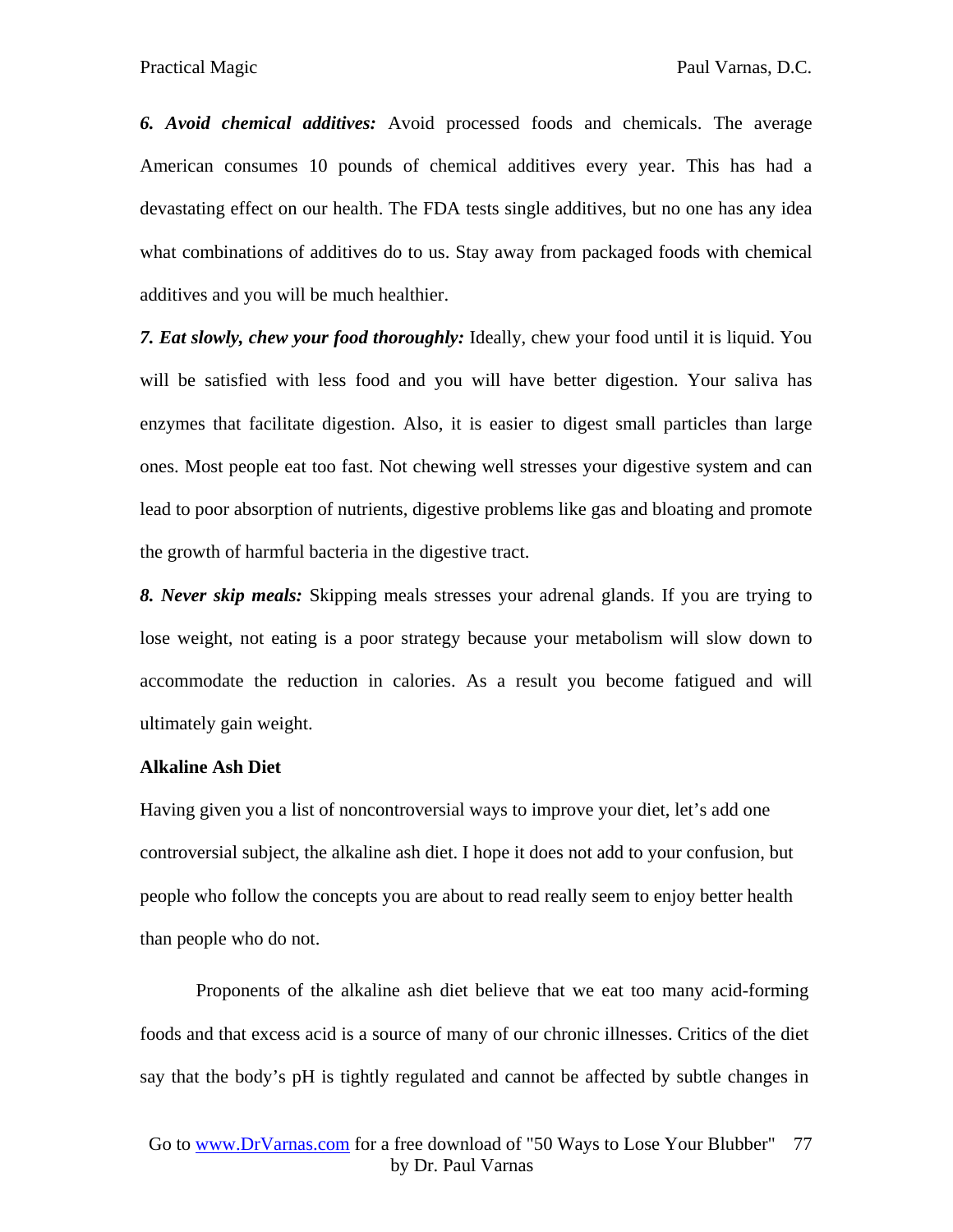diet. What the critics do not say is that they tried putting chronically ill people on the diet and did not see good results. You won't hear critics say this because the opposite is true. People who go on this diet usually are rewarded with better health. This diet is appropriate and beneficial for just about any chronic health problem.

 The critics may be right about the diet directly affecting pH. In all likelihood the diet probably affects the body's ability to buffer acids. In other words, the "acid" diet probably doesn't change the pH of the body but rather makes the body work harder to maintain its pH.

According to proponents of this diet, eating the wrong foods creates acid systemically. Diets that are high in fat, protein and simple sugars are too acid. To reduce the acid burden the body links acids with alkaline minerals (like potassium, calcium and magnesium) and excretes them.

The excess acid load has a negative effect on energy production in the cells, enzyme function and tissue resilience and repair. This acid burden, when coupled with constant exposure to pollution, food additives, and poor digestion, burdens the immune system and exceeds the body's reserves. A continuous state of distress can emerge, resulting in the increase of the chemical messengers of distress (such as cortisol, adrenaline, and insulin).

People like Dr. Carey Reams, Edgar Cayce and others recommend the ideas behind the diet. Dr. Reams was an agricultural biochemist. He called his technique, The Reams Biological Theory of Ionization. He had adapted a soil and plant testing technique to test urine and saliva. His test consisted of seven parameters: sugar brix, urine pH, saliva pH, conductivity, cell debris, nitrate nitrogen and ammonia nitrogen. It was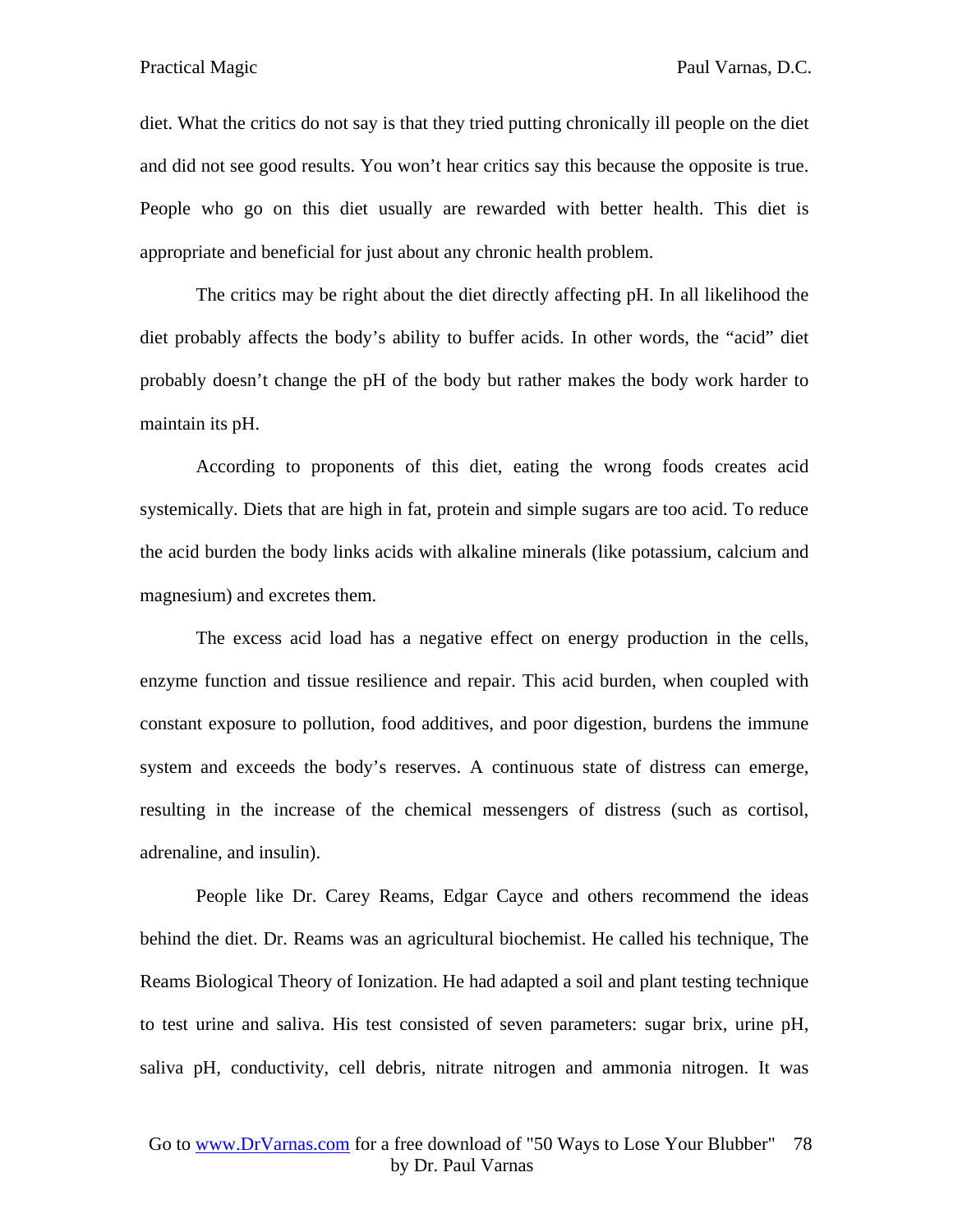accomplished by using laboratory instruments and techniques normally used for agricultural testing.

 Dr. Reams believed that we don't live off the food that we eat; we live off the energy in the food we eat. He believed that it is better to eat live, raw foods than it is to eat cooked foods. Some confusion in terminology has resulted because of the way that the discussion evolved. In investigating how different foods might affect the acid-alkaline balance, various foods were burned to ash in the laboratory, and the pH of the resulting ash was measured. These foods were then classified as acid, alkaline or neutral ash foods.

 In fact, if you read various authors about the alkaline ash diet you will see lots of inconsistencies. One author will say that nuts are all acid; another will say the almonds and cashews are alkaline. Quinoa is either acid or alkaline depending on who you read. There are differences in opinion about how pH should be measured. One author will say the urine should be pH 7, another will say that a pH of 6.8 is good.

 Various alternative practitioners have referred to acid- and alkaline-forming foods, based on the reaction of foods in the body. One thing that is considered a highly acidic way to eat is the combining of carbohydrate with protein.

 In general, alkaline ash foods contain more magnesium, calcium, potassium and/or sodium. These are minerals that form alkaline compounds. Most fruits and vegetables are considered alkaline. Acid ash foods contain more chloride, phosphorus or sulphur, minerals that form acid compounds. These acid ash foods include meat, fish, poultry, legumes and grains, which all contain high levels of phosphorus, and mustard and eggs, which contain sulphur. Some fruits like plums, prunes, cranberries or rhubarb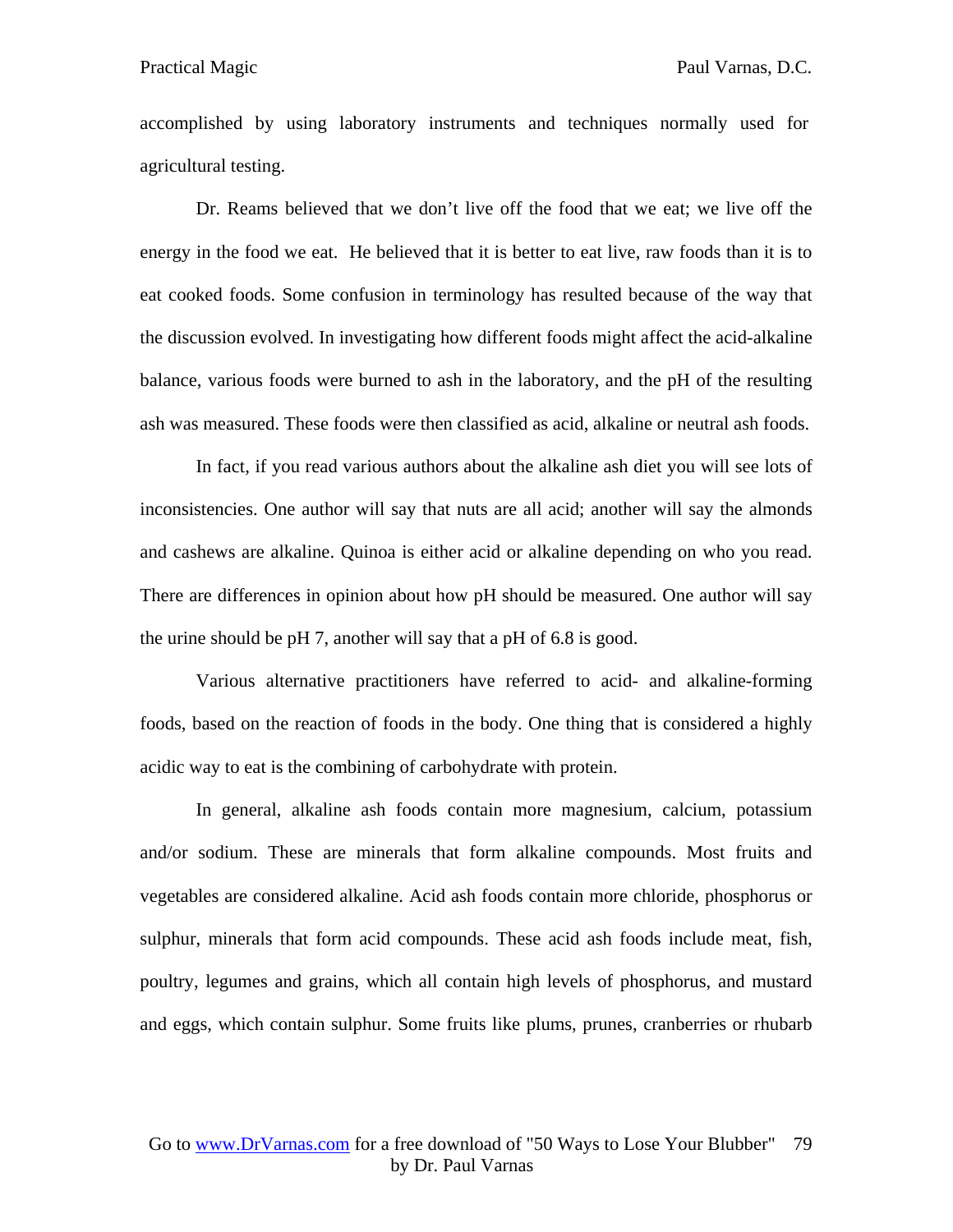are considered acid-forming since they contain either oxalic or benzoic acid, organic acids which are not completely broken down in the body.

 There is some individual variation as to whether foods are treated as alkaline or as acid. Genetics also plays a role; some groups can handle protein better than others. One possible explanation may be that people of different blood types handle protein differently. People who are blood type O seem to do better with more protein. Many groups of people who have not been exposed to civilization and therefore enjoy life relatively free of our civilized chronic degenerative diseases eat a diet that is a little more acidic (according to the model presented) than what is recommended here. Their diets are very nutrient-dense and that is at least as important as pH balance.

 For regaining health, eating 80% alkaline foods and 20% acid foods has been recommended. Eating four vegetables and two fruits to one starchy food and one protein food approximates this number. The reason this proportion works well here is that most Americans eat a high-acid diet. We eat a lot of grain and protein and not a lot of vegetables. We also tend to combine starch and protein. Changing these eating patterns often has dramatic results in improving health.

 The excess acid load has a negative effect on energy production in the cells, enzyme function and tissue resilience and repair. This acid burden when coupled with constant exposure to pollution, food additives and poor digestion burdens the immune system and exceeds the body's reserves. A continuous state of distress can emerge, resulting in the increase of the chemical messengers of distress (such as cortisol, adrenaline and insulin).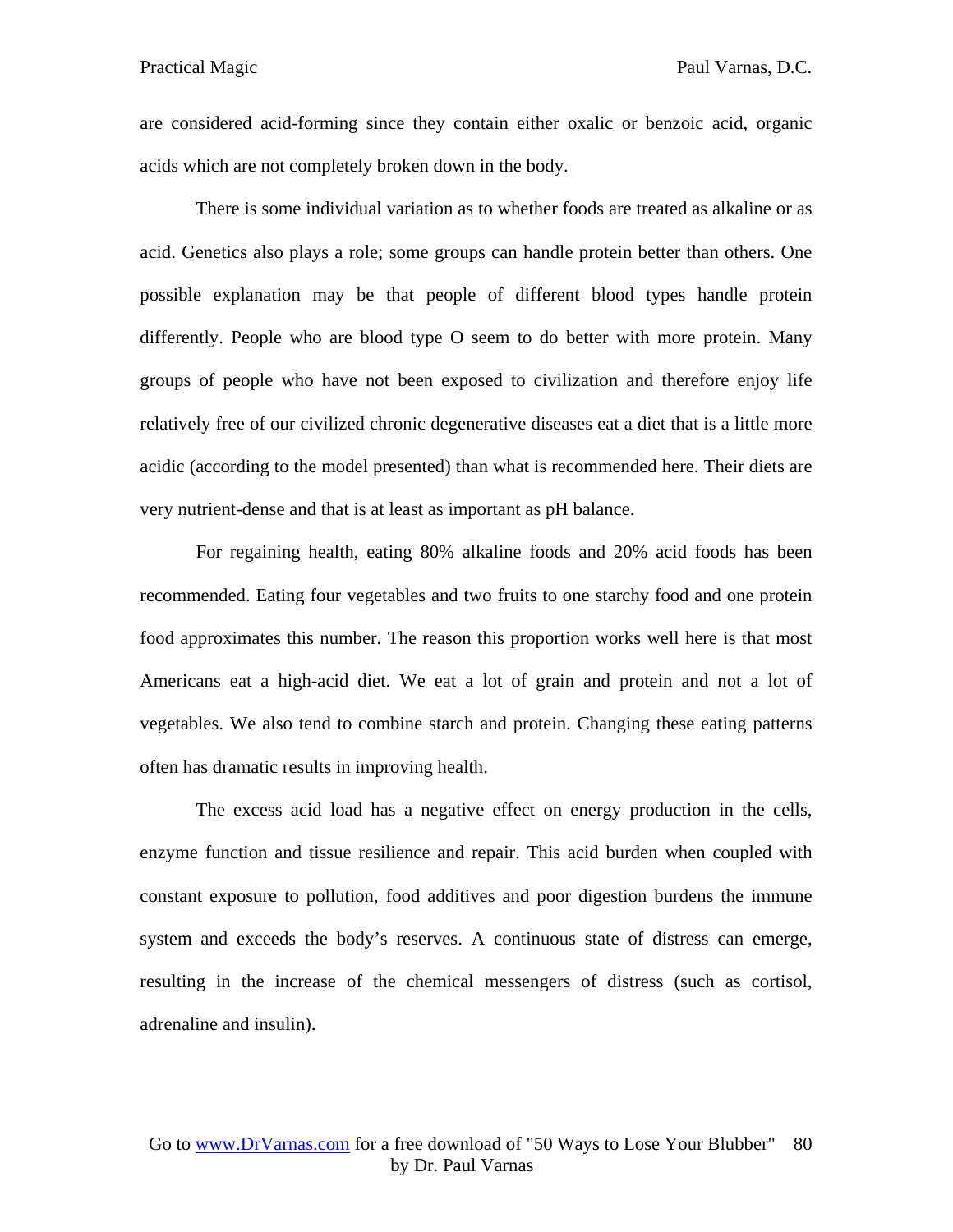Whether or not you believe in the effect that food can have on your systemic pH, the alkaline ash diet is a very healthy way to eat. In fact, the issue may be more about our capacity to buffer acids or alkaline foods. A diet that is too high in protein and refined foods may make it harder for you to regulate pH; it doesn't put you in acidosis. Blood never becomes acidic during life; the critics of this way of thinking are right about that. The diet is, however, effective for restoring health—for whatever reason. Increase the amount of alkaline foods and decrease the amount of acid foods to help to restore your health.

 There are those who have taken this information to mean that all acid foods are bad all of the time and that you should never eat animal products, and that all acidforming foods are akin to poison.

 There are some problems with this way of thinking; a diet in which these acid ash foods are absent can lead to deficiencies that undermine the body's ability to maintain the proper blood pH. Meat and other animal foods provide protein and vitamin  $B_{12}$ ; red meats provide zinc. Both are needed for the regulation of acid-base balance. Fat-soluble vitamins and protein found in organ meats, shellfish and meat in general help maintain the health of the lungs and kidneys. Good lung and kidney function is necessary for good acid-base regulation.

 The concept of alkaline and acid ash is a good one, but you also have to take into account the need to eat natural, nutrient-dense foods. Never forget that diet is individual and that one person's meat is another's poison. With that in mind, take a look at what kinds of foods improve alkalinity.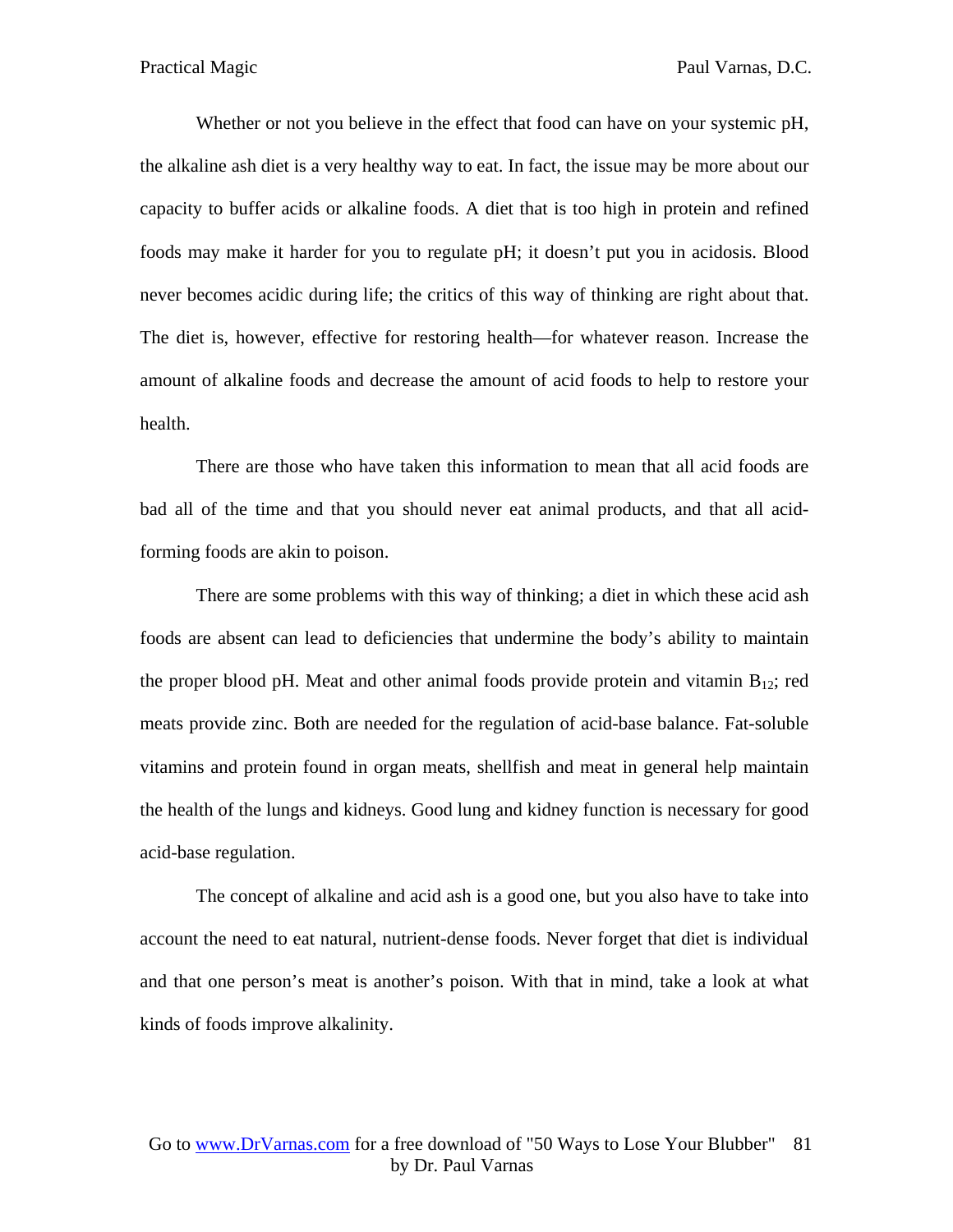*Alkaline foods:* Fruit (most), vegetables (except peas, beans), lentils (some consider lentil acid, others consider them alkaline), spices, herbs and seasonings, seeds and nuts.

*Acid foods:* Meat, fish, poultry, eggs, grains and legumes.

 This, of course, is a generality. Some grains, like wild rice, quinoa and oat are mildly alkaline. Quail eggs and duck eggs are mildly alkaline. Nuts are generally alkaline, but walnuts and Brazil nuts are acidic. There are books written on the alkaline diet, or you can ask your health care provider. In general, alkaline ash foods are those that contain large quantities of magnesium, calcium, potassium and/or sodium, minerals that form alkaline compounds. Most fruits and vegetables are considered alkaline. Acid ash foods are those that contain chloride, phosphorus or sulphur, minerals that form acid compounds. These acid ash foods include meat, fish, poultry, legumes and grains, which all contain high levels of phosphorus, and mustard and eggs, which contain sulphur.

 Many foods that seem acidic to us are actually alkaline. Foods like lemons, oranges, and tomatoes, for example, are considered alkaline.

 It must be stressed that these lists vary and sometimes it is best to follow the general rules: grains and proteins are acid, and fruits, nuts, seeds and vegetables are alkaline. The important thing to do is to eat a lot of produce and to eat whole and unprocessed foods (like the advice given in the Basic Diet).

 If you want to restore your health, about 80% of your diet should be alkaline foods. In more practical terms, the recommendation was four vegetables and two fruits to one starchy food and one protein food. This is the proportion of foods for the day. If, instance you have 3 oz. of protein one day, you need 12 oz. of vegetables and 8 oz. of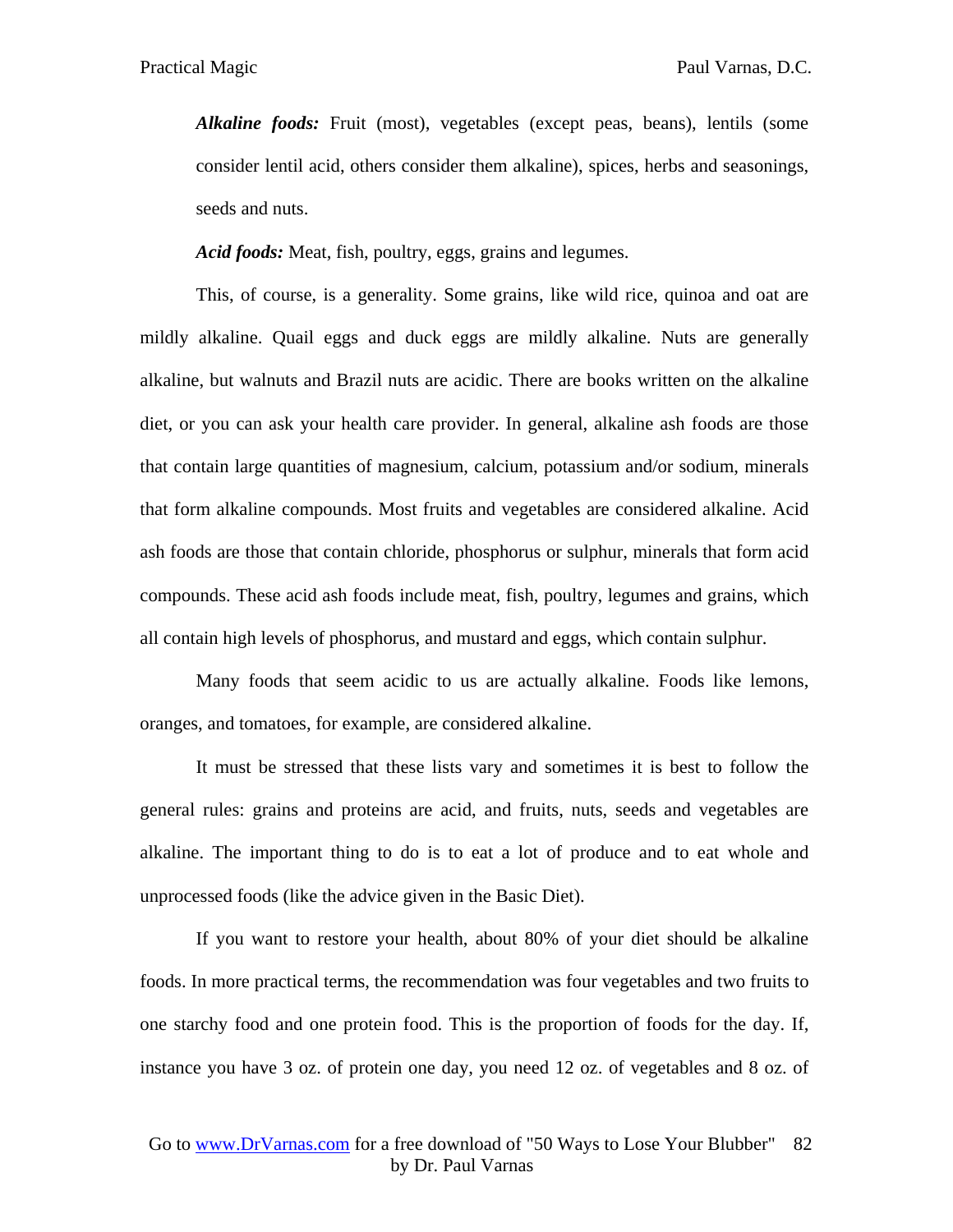fruit for the day. You are also allowed 3 oz. of grain, but it is not to be eaten with the meat.

Maintaining health is easier. If you do not have any major health problems, you need eat 60% alkaline foods to maintain your health. This translates to one protein, one starch, two vegetables and one fruit. If you have 6 oz. of protein, you then need 12 oz. of vegetable and 6 oz. of fruit for the day. You are also allowed 6 oz of grain—but it is not to be eaten with the meat. When you eat this way, fruits and vegetables will dominate your diet; if these are fresh and raw, so much the better. If you can get organic produce, that will remove the burden that pesticides place on your body. There is a fair amount of variation in what is considered alkaline and what is considered acid. For that reason, we are going to try to avoid all of the controversy and make it simpler.

 Animal products are on the list of acid foods, but you are allowed some of these—unlike those eating a strict vegetarian diet, you can have some meat. It's like following Thomas Jefferson's advice to use meat as a condiment, which may be healthier than a strict vegetarian diet.

 Grains are on the list of foods that should be minimally consumed. What do Americans eat? They eat sandwiches, chicken and rice, meat and potatoes and other combinations of meat and starch, in other words, an extremely acid-forming diet. Eat more alkaline foods and fewer acid foods and your energy will increase and your health will improve.

 Americans tend to eat a lot of grains. Grains are considered acidic and we probably eat more than are healthy for us. Limiting grain consumption may be a good idea. Many patients do better when they limit or eliminate grains.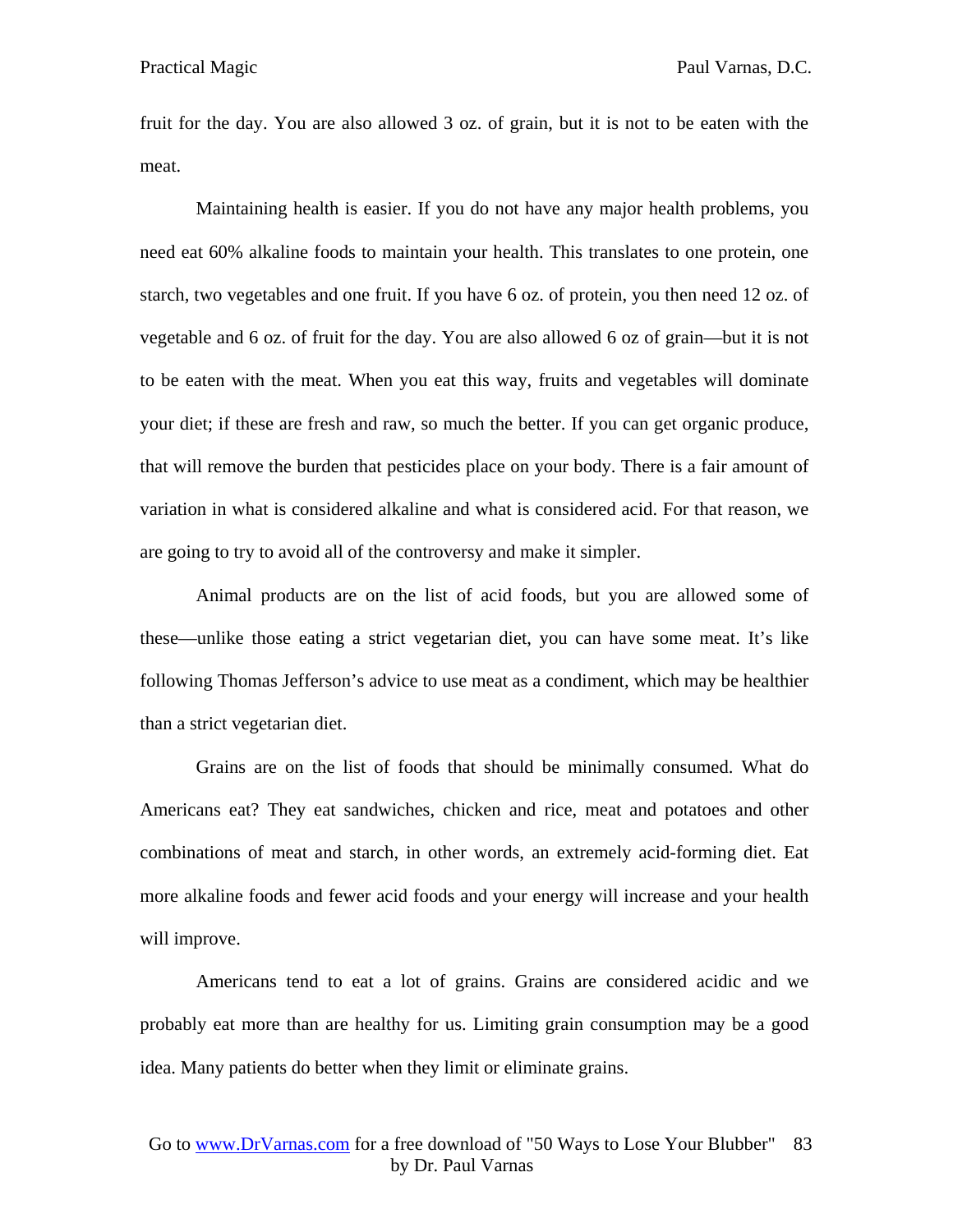If you need more energy or if you have *any* chronic health problem you need to follow the proceeding diet. Even though there is a lot of controversy about the alkaline ash diet (even among proponents who can't seem to agree on particulars), patients do very well when they follow it. There are a few controversial concepts added to the Basic Diet like food combining and alkaline ash eating, but try it. This diet does seem to help a lot of health problems.

## **HEALING DIET**

- 1. Drink at least eight 8ounce glasses of water each day.
- 2. Eat plenty of vegetables.
- 3. Avoid deep fried food, partially hydrogenated oil and hydrogenated oil.
- 4. Avoid refined sugar.
- 5. Avoid refined carbohydrates.
- 6. Avoid chemical additives.
- 7. Eat slowly, and chew your food thoroughly.
- 8. Never skip meals.
- 9. Follow the rules for more alkaline eating. These include the following:
- If you have any chronic health problems eat 80% alkaline ash foods and 20% acid ash foods. In more practical terms, eat four vegetables and two fruits to one starchy food and one protein food.
- If you enjoy good health, maintain it by eating 60% alkaline ash foods and 40% acid ash foods.
- Eat mostly *raw* produce. It is okay to eat cooked food, but we are going to follow Dr. Reams' idea that we don't live off the food that we eat, we live off the energy in the food we eat. It is better to eat live, raw foods than it is to eat cooked foods.

Go to www.DrVarnas.com for a free download of "50 Ways to Lose Your Blubber" by Dr. Paul Varnas 84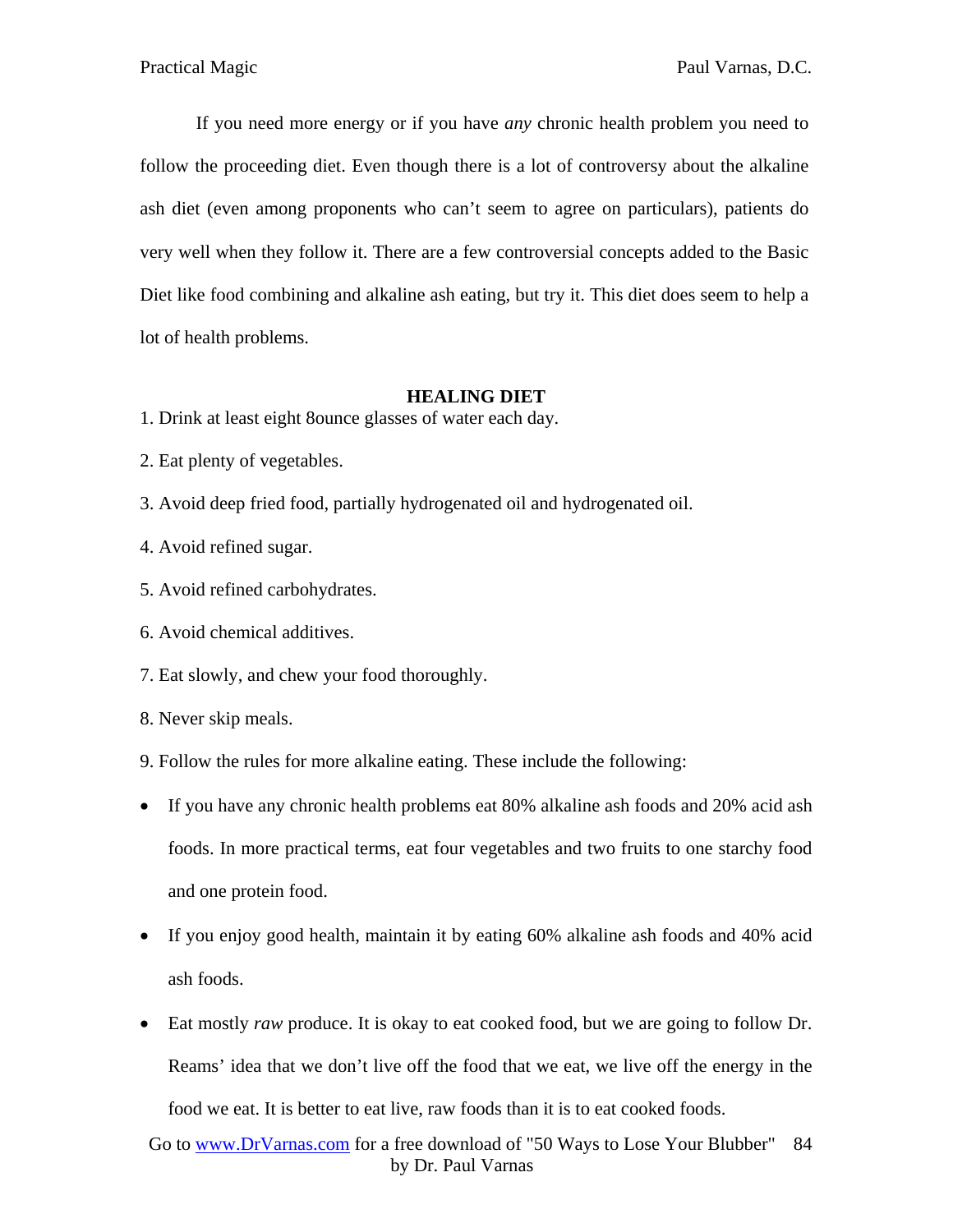- Do not eat protein and carbohydrate together—this acts to acidify the body.
- Do not eat fruit with grains or other foods—this acts to acidify the body.
- Realize that alcohol and caffeine are extremely acidic and should be limited.

When you follow the basic diet you are still able to follow familiar eating patterns. You can have meat and potatoes, a sandwich made with protein and a whole grain bread or fruit in your oatmeal. Adding the disciplines of the alkaline ash diet may make it so you have to change how you think about eating. You really have to just think of eating as providing your body with fuel and not about likes and dislikes. You will probably have to plan your meals in advance and not just grab food on the run. Try it very strictly for 30 days. Most people can do anything for 30 days. It will improve your health and energy and help you to see the connection between how you eat and how you feel.

| Day 1:    | <b>Breakfast</b> | Apple with almond butter                                        |
|-----------|------------------|-----------------------------------------------------------------|
|           | Lunch            | Tuna (mix it with olive oil chopped onion and celery); celery   |
|           |                  | stalks, carrot sticks or cucumber slices                        |
|           | Dinner           | Sweet potato (you can use some clarified butter, which is       |
|           |                  | alkaline), large green salad (oil and cider vinegar) and mixed, |
|           |                  | cooked vegetables.                                              |
|           | <b>Snacks</b>    | Any fruit, nuts or any vegetable                                |
| Day 2:    | <b>Breakfast</b> | Oatmeal                                                         |
|           | Lunch            | Turkey, large green salad                                       |
|           | Dinner           | Brown rice, cooked vegetables, large green salad                |
|           | <b>Snack</b>     | Any fruit, nuts or any vegetable                                |
| Day $3$ : | <b>Breakfast</b> | Quinoa                                                          |
|           | Lunch            | Chicken vegetable soup, large green salad                       |

Because eating this way is so different, here are some daily menu suggestions.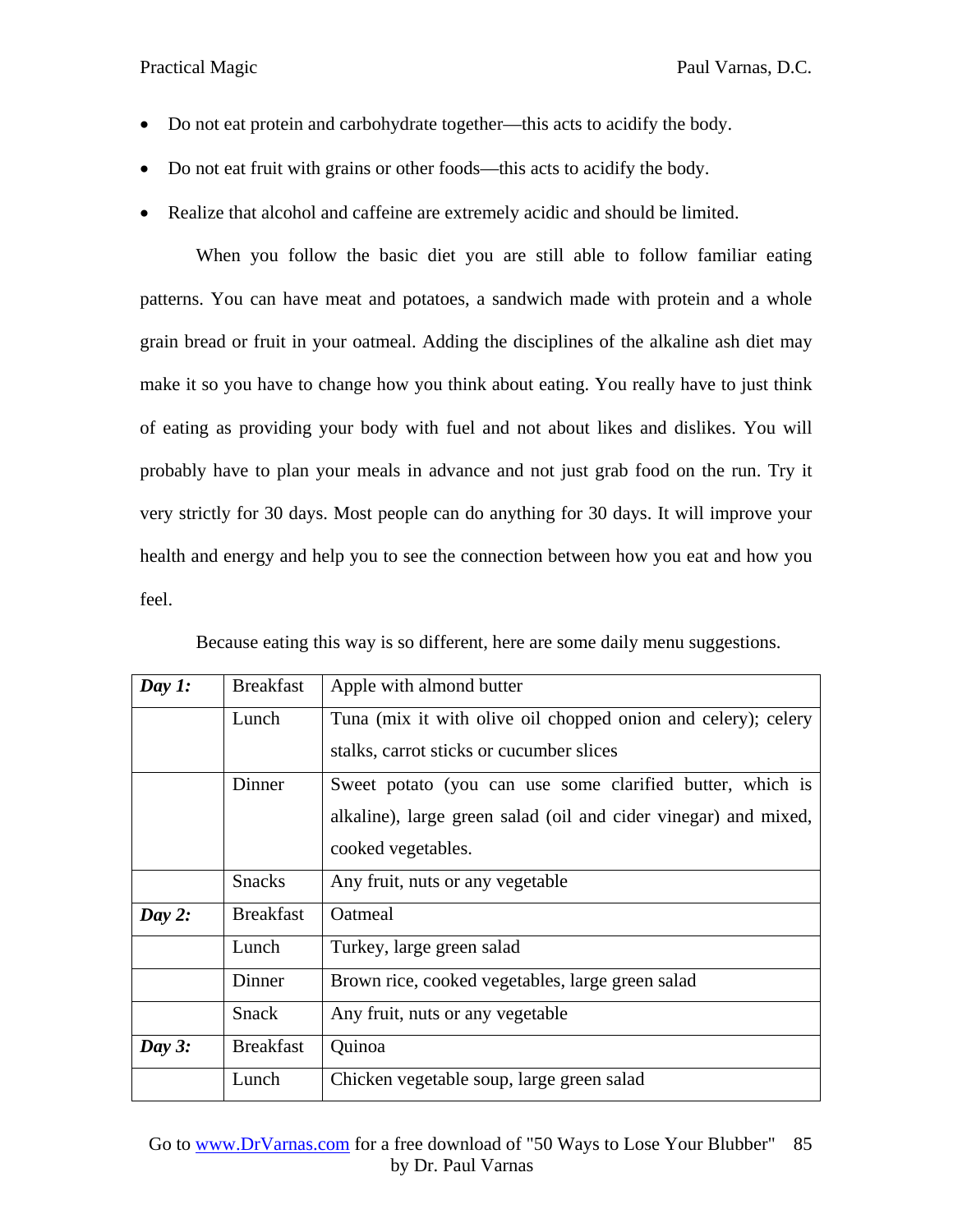|        | Dinner           | Chicken, large green salad, cooked vegetables                                                                       |
|--------|------------------|---------------------------------------------------------------------------------------------------------------------|
|        | <b>Snacks</b>    | Any fruit, nuts or any vegetable                                                                                    |
| Day 4: | <b>Breakfast</b> | Melon                                                                                                               |
|        | Lunch            | Hommus, taboule, goat feta cheese and cucumber slices                                                               |
|        | Dinner           | Beef vegetable soup, large green salad                                                                              |
|        | Snack            | Any fruit, nuts or any vegetable.                                                                                   |
| Day 5: | <b>Breakfast</b> | Vegetable omelet (chopped onion, spinach, tomatoes and bell<br>peppers [if nightshades are not a problem for you]). |
|        | Lunch            | Stir fried vegetables and brown rice                                                                                |
|        | Dinner           | Broiled salmon, avocado and a green salad                                                                           |

 See the appendix for recipes and ideas for soups, salads and juices. Try to dominate your diet with raw foods. If your meals have a lot of cooked food, snack on raw vegetables. Another way to get raw, alkaline food in the diet is to make fresh vegetable juice; see the appendix. If you are busy, simply eating protein with a lot of vegetables is a quick, easy way to make a meal. For example, you can broil a chicken breast, boil some broccoli and make a large salad. It's fast and it's fairly alkaline. Another strategy for busy people is to make stews or soups and eat them throughout the week. Just snack on raw vegetables to make sure that you get enough raw food.

 In restaurants it isn't that difficult to eat a relatively alkaline meal. In an Italian restaurant you can order chicken, fish or meat with cooked vegetables and a large salad. Even at McDonalds you can take the bun off of your quarter pounder and order a salad. McDonalds even has a salad with chicken in it. Many fast food restaurants now have salad bars. In a Mexican restaurant you can order fajitas without the tortilla. In a Chinese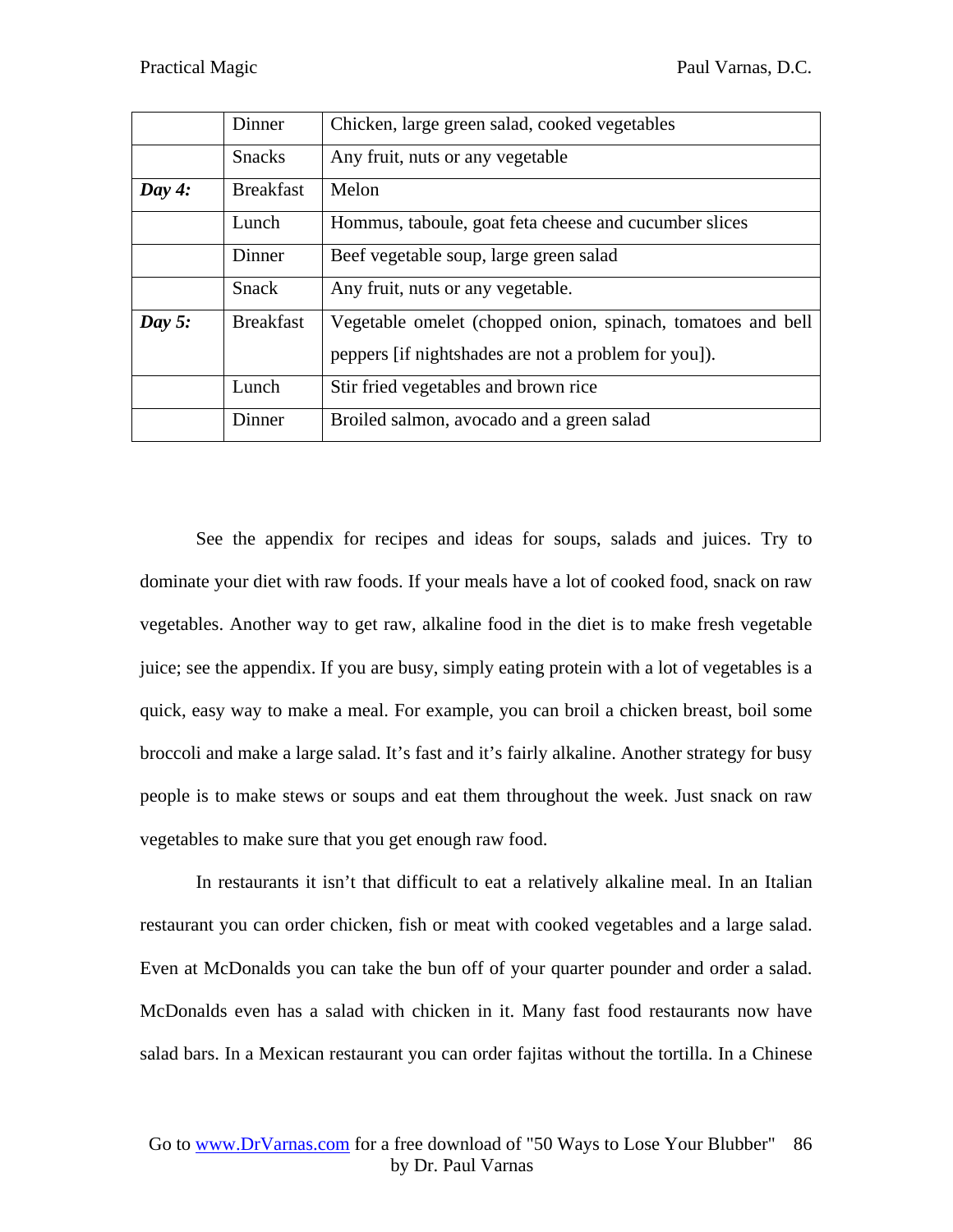or Thai restaurant you can get stir-fried vegetables with rice; you can also get a non-fried spring roll as an appetizer.

 Raw foods are very good for you. There may be some validity to the argument that we consume the energy from the food we eat. Raw foods have enzymes and higher levels of vitamins like folic acid and vitamin C. Some people, however have problems when they eat a lot of raw vegetables. If you are such a person, call this to the attention of your health care practitioner. You may need nutritional support for the gall bladder (Beta-TCP, by Biotics Research helps thin bile). If someone pokes you under the right side of the ribcage, does it hurt; this may be an indication of problems with the gall bladder. You may need bile salts or you may need pancreatic enzymes.

# **STRESS**

Hans Selye conducted some experiments that today may have gotten animal rights activists upset (or at least gotten him a visit from the *Soys in the 'Hood*). Selye's assistant, Gunter, is credited with much of Selye's success by exercising a little damage control. He wisely convinced Hans to use rats for his experiments, instead of Selye's first choice, baby seals, and saved the project from being beset upon by PETA.

 Thanks to Gunter, Selye conducted his experiments on rats, which hardly raised an eyebrow. No one seems to care if you experiment on an ugly animal. Of course it was the 1930s and this sort of thing was not as big of an issue as it is today.

 The experiments involved creating stress in rats. Hans' early attempts at subjecting them to IRS audits were not very successful. Being a lab rat doesn't pay very well, and most of the animals were using the short form. Gunter again suggested some changes and saved the experiment. The rats were made to tread water with their legs tied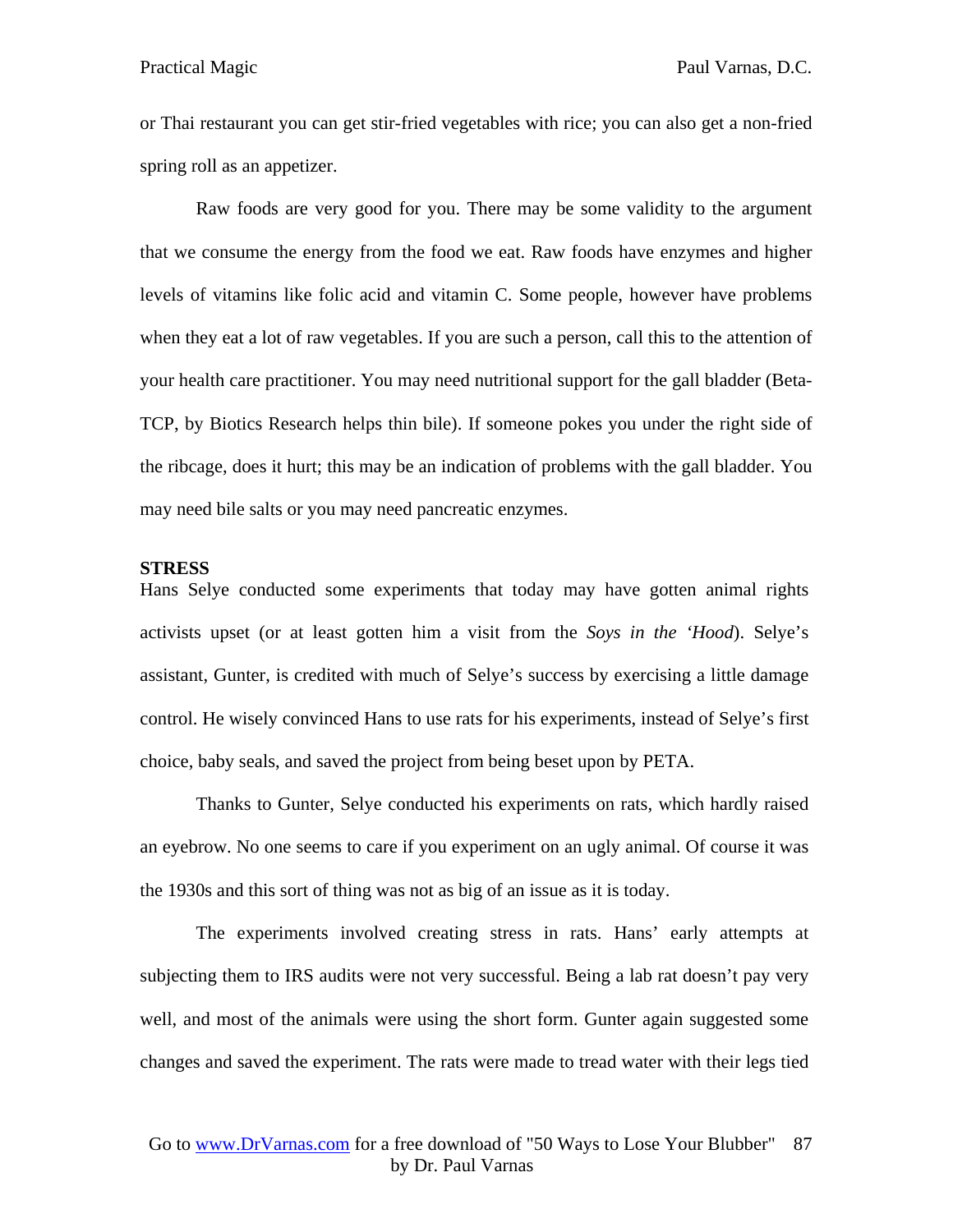until they became exhausted and died. Many humans would find this less stressful than dealing with the IRS, but it worked very well with the rats.

 Dr. Selye took the rats at various stages of their ordeal and dissected out their adrenal glands. He found that the adrenal glands responded to stress in three distinct stages. In the initial stage, the adrenal glands enlarge and the blood supply to them increases. As the stress continues, the adrenal glands begin to shrink. Eventually, if the stress continues, the adrenal glands reach the third stage, which is adrenal exhaustion.

 You may ask yourself, "What do rat adrenal glands have to do with me?" You may even be saying to yourself, "That's disgusting, what he did to the rats. How do I join the *Soys in the 'Hood*?" You may be thinking, "What's an adrenal gland?" You may even be thinking, "I'm tired. I think that I'll read this later."

 If you are tired, or have other health problems, it may well have to do with your adrenal glands. The adrenal glands produce their hormones in response to stress. They are responsible for the fight or flight response. In a stressful situation, they make your blood pressure increase, transfer blood from your intestines to your extremities, increase your heart rate, suppress your immune system and increase your blood's clotting ability.

There is some new research that indicates that women respond differently to stress than men. For a woman, stress creates a change in brain chemistry that makes her want to bond with other women and tend to her children. This is new research, but look for new information from the scientific community on the difference between how men and women respond to stress.

 The fight or flight response is meant to be short-lived. When primitive man walked through the forest, he'd see a saber-toothed tiger, which would really freak him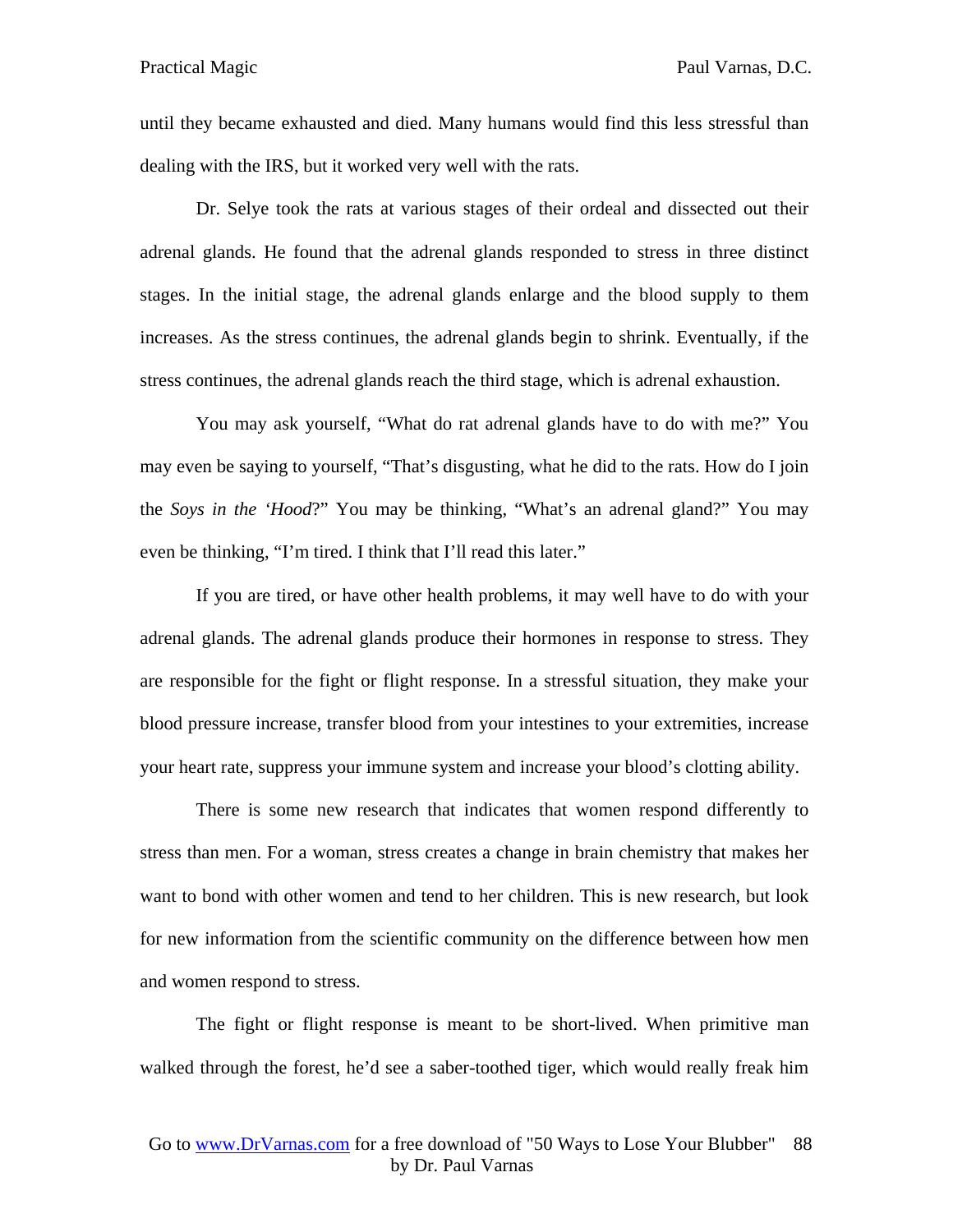out since saber-toothed tigers were supposed to have been extinct for thousands of years. His heart rate would increase; his pupils would dilate; his blood would go out of his digestive system and into his arms and legs; his blood-clotting ability would improve; he would become more aware and his blood pressure would rise. At that point he'd either pick up a stick and try to fight the animal or run like hell to go find a veterinary orthodontist (I guess the new research indicates that if a woman saw the tiger, she'd find another woman, have some tea and coffee cake and talk about it). The physiological changes brought on by the adrenal glands would make the body more efficient at doing either of those things. It is called the fight or flight response.

 If our primitive man survived the ordeal, chances are it would be a while before such a strain was put on the adrenal glands and the rest of his body. He would have an opportunity to relax, eat nuts and berries (and a little saber-toothed tiger steak, if he was lucky). His adrenal glands would have a chance to recover.

 Many people in modern society do not have the luxury of a recovery period for their overworked adrenal glands. The changes caused by the overproduction of adrenal hormones stay with them. Also, in a crowded society we get an alarm reaction over relatively minor incidents like traffic and social situations. The stimulation of the adrenal glands causes a decrease in the immune system function, so an individual under constant stress will tend to catch colds and have other immune system problems, including allergies. Blood flow to the digestive tract is decreased. Stress causes many digestive problems such as indigestion, colitis and irritable bowel. Adrenal hormones cause an increase in the blood's clotting ability, so prolonged stress can lead to arterial plaque and heart disease.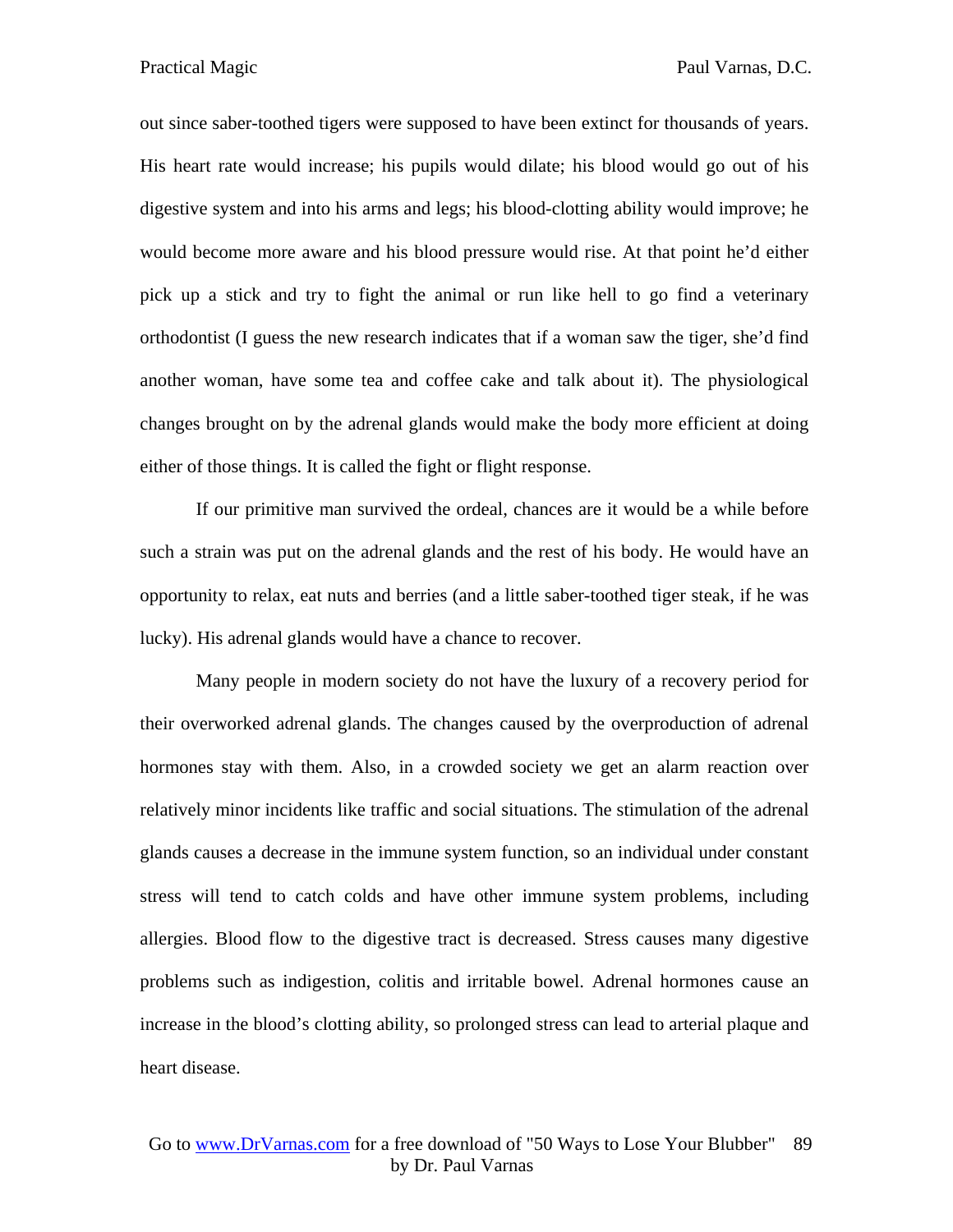Worrying makes your adrenal glands work. Relaxing and thinking peaceful thoughts enables them to rest and heal. That is why yoga and meditation are so good for you. You go a long way in preserving your health and energy if you do not fret about things over which you have no control. It's the amount of worry and not necessarily the size of the problem that stresses your adrenal glands.

 If you're sleeping late at night and you hear a noise in the house it can affect your adrenal glands. If you think it's just the wind and go back to sleep, there isn't much of an effect. If you think that someone is breaking in, you get a very strong adrenal response. You will have trouble getting back to sleep, even if you investigate and find out that the noise was indeed the wind. The stress comes from how you interpret the event, not the event itself.

If you worry a lot about little problems, you do as much damage to your adrenal glands as someone who really has a lot of stress. If you can control your worrying when under stress, you minimize the damage stress does to your health. A wise man once said that worry is interest paid in advance on money you haven't even borrowed yet.

 Selye described the progression of stress on the adrenal glands as the general adaptation syndrome. The first stage is called the alarm reaction. This is when someone (with healthy adrenal glands) can perform amazingly well when the need arises. The primitive man, seeing the saber-toothed tiger, was able to run faster than he ever dreamed possible during the alarm reaction. If the stress continues, the body moves into the resistance stage, during which the adrenals become enlarged. The individual is responding to the stress and handling it. He or she may feel keyed up. The person may have cold, clammy hands, rapid pulse or reduced appetite, but hasn't begun to feel any of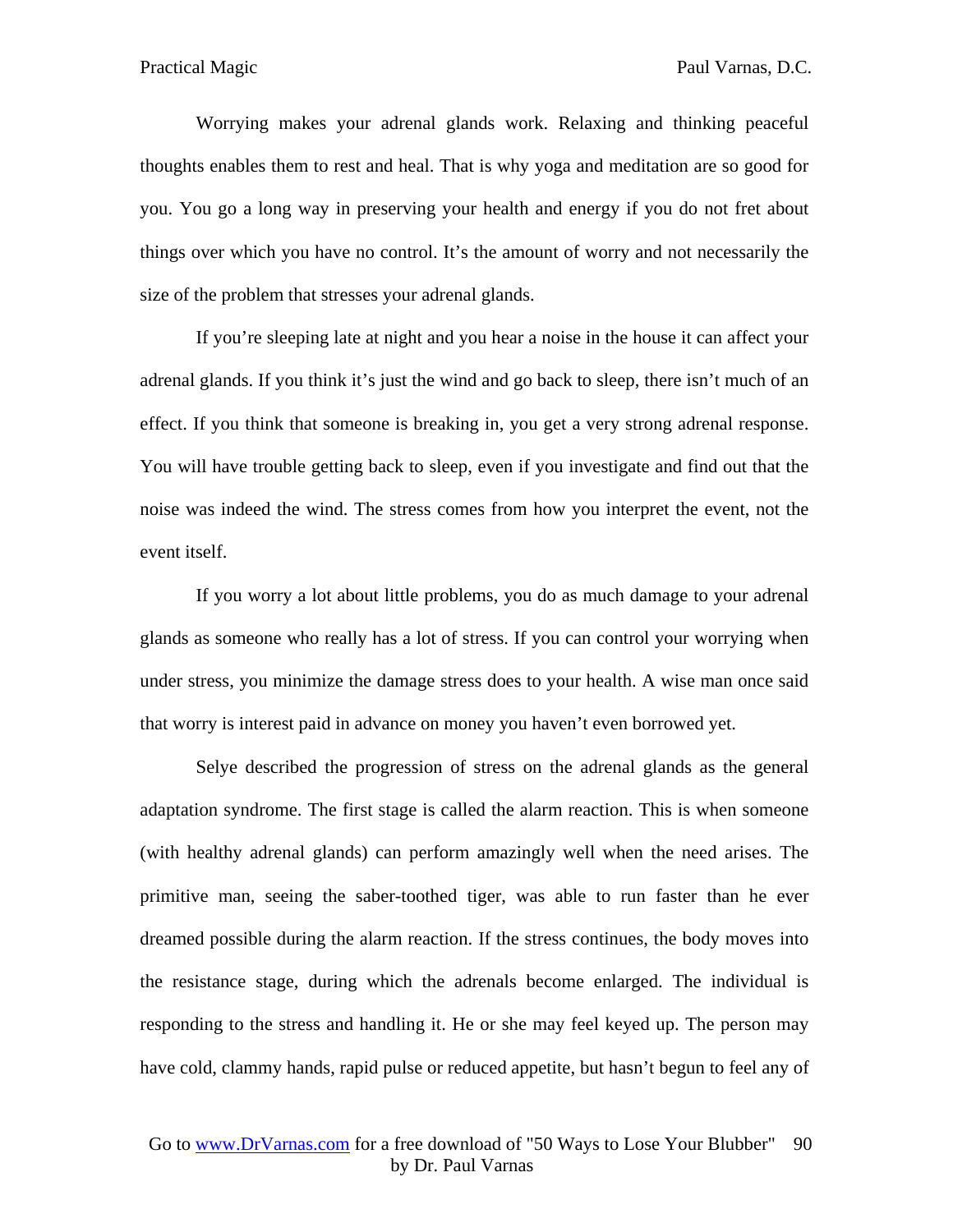the more serious symptoms of the next stage, During the exhaustion stage the adrenals begin to fail to meet the demands placed upon them. During this stage, the individual begins to have a variety of symptoms including fatigue, digestive problems, obesity, depression, dizziness, fainting, allergies and many other problems. Women may respond to stress differently, but women do seem to develop problems with their adrenal glands. Excess sugar consumption can stress the adrenal glands, and many people, including women tend to eat sugar when they are stressed.

 Traditional Western medicine does not recognize functional problems with the adrenal gland, unless Addison's disease (adrenal failure) is present. This is pretty amazing since medicine recognizes that the thyroid can function at various levels, including borderline hypothryoid. Traditional Western medicine has taken the view that the adrenals are either working, or they are not.

 Many physicians who deal in natural health care recognize hypoadrenia and hyperadrenia. One thing these doctors look for in a patient with this problem is postural hypotension. This is when the patient's blood pressure drops when he or she stands up from a reclining position. This is interesting, because researchers recently found that patients suffering from chronic fatigue syndrome would experience a drop in blood pressure when being raised from a supine position on a tilt table. Physicians using natural health care have known about this for years. They call it the Ragland test and have been using it to tell if there is a problem with the adrenal gland.

Frequently the patient with postural hypotension feels dizzy when getting up suddenly. There are other causes for such dizziness, such as blood pressure medication,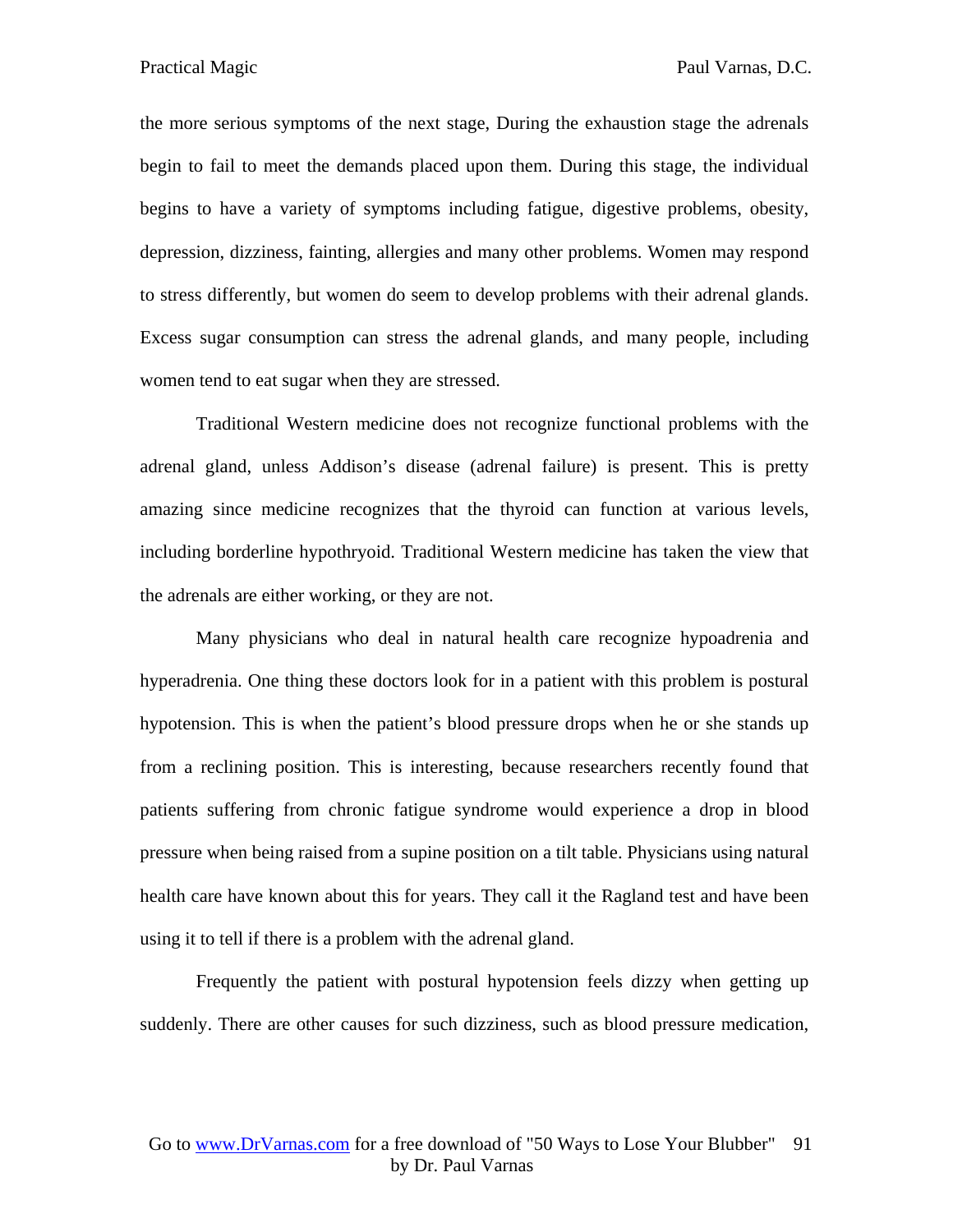hypoglycemia and central nervous system problems. Don't diagnose yourself. Get a physical examination.

 Another thing the physician may look for is a rebound pupil. Normally when a light is shined into the eye, the pupil tightly constricts. In a person with adrenal problems, the pupil will constrict and dilate again, sometimes oscillating. This is why strong light frequently bothers such a patient.

 People with weak adrenal glands frequently crave coffee and sugar, as well as salt. Sugar and caffeine stimulate the adrenal glands. It's as if your adrenal glands are two horses towing a wagon load of bricks up a mountain. Sugar or caffeine is the whip you use to get the horses to keep trying. What they need to get to the top of the mountain is nourishment and a rest period.

 In order to effectively treat the adrenal glands, you must eliminate as much stress from your life as possible. Emotional stress is the kind of stress most people think of when stress is mentioned, but there are many different kinds of stress. There is thermal stress from being exposed to extremes of temperature. There is physical stress, from heavy physical work, poor posture, structural misalignments, lack of sleep and being overweight. There is chemical stress from ingesting food additives, exposure to pollutants and consumption of sugar and alcohol. Changes in blood sugar are also a form of chemical stress. Skipping meals stresses the adrenal glands. Eating frequent, small meals is often very helpful, since people with adrenal problems are often hypoglycemic.

 Situations are not always controllable, but stress is. Stress is cumulative. Emotional stress, structural stress and chemical stress all affect the body the same way. Your adrenal glands do not know the difference between an IRS audit, treading water or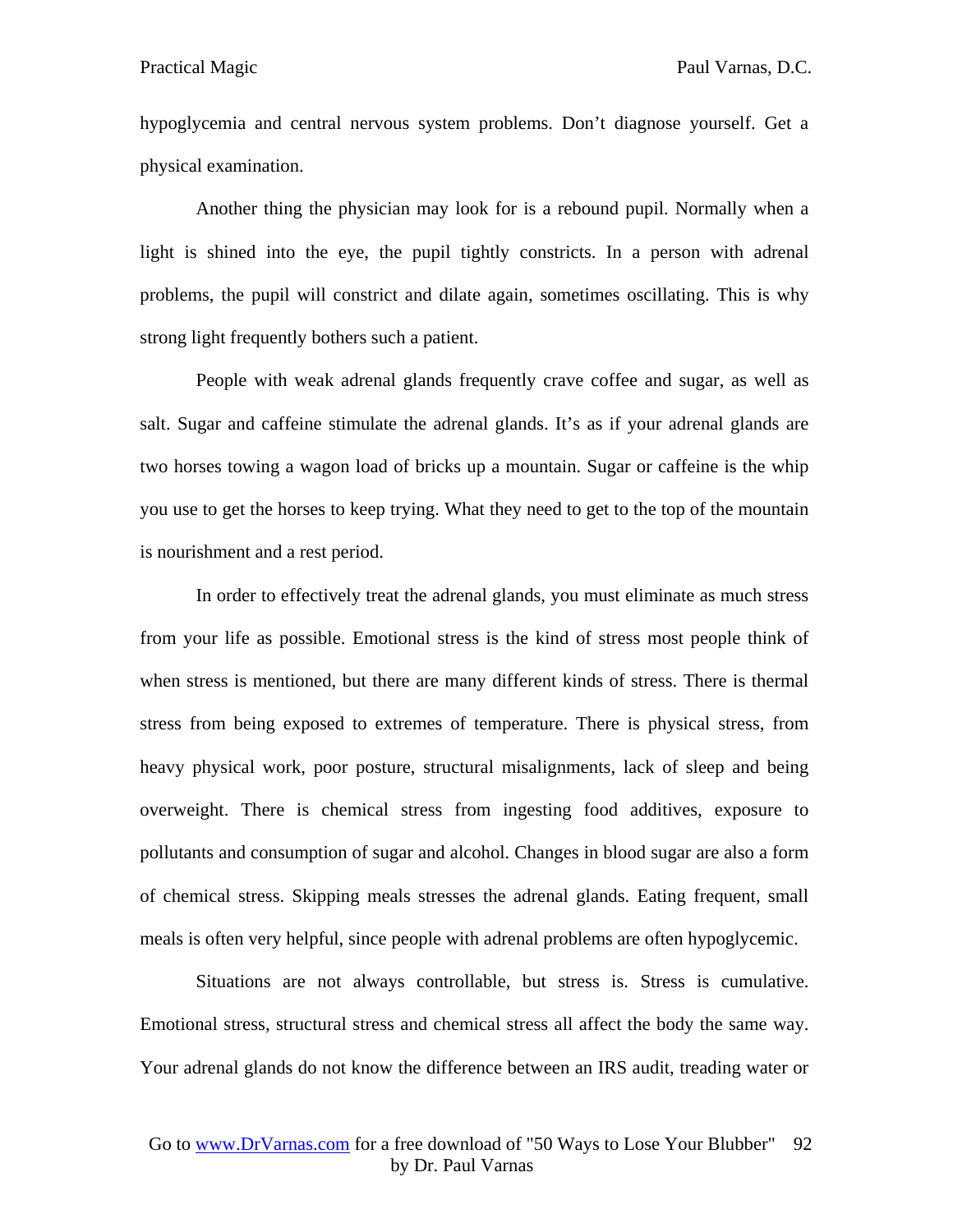excessive sugar consumption, and excess sugar consumption will add to the stress of the IRS audit.

 If you reduce the stress that you can control, stressful situations will not have as much of a physical effect on you. For instance, eating frequent meals and avoiding sugar will reduce stress on the adrenal glands. Changing how you think of stressful situations will also help preserve your health. So even if you can't do anything about Aunt Millie and Uncle Edgar coming to spend the summer, you can reduce your stress by controlling your diet. Also, how you think of the stress will make a difference in the health of your adrenal glands. Aunt Millie's handy tips on how you should raise your kids or clean your house, or Uncle Edgar's penchant for eating everything that isn't nailed down (without offering to pay for groceries) won't make you crazy if you don't focus on it.

 If there is a situation in your life that you can't control, reduce the stress in the areas of your life that you can control. Also, try to focus on the positive areas of your life and not the one or two things that really stress you out. If your job or your relationship situation is not exactly perfect, or not completely under your control, you can still reduce the effect stress has on your body and adrenal glands by reducing other forms of stress that you can control and by controlling what you focus your mind on.

 If you can't change your work situation, then improve your diet and get plenty of rest. Change how you think about your job situation. Focus on the positive: You have a job, and you are able to eat regular meals. (Much of the world doesn't.) Just do the best you can and think of the things you can't control in positive terms. Jesus says in Luke 12:25, "And which of you with taking thought can add to his stature one cubit?" Or, to quote my teacher and spiritual advisor, Yogi Babaganoush, "Chill out man." Think to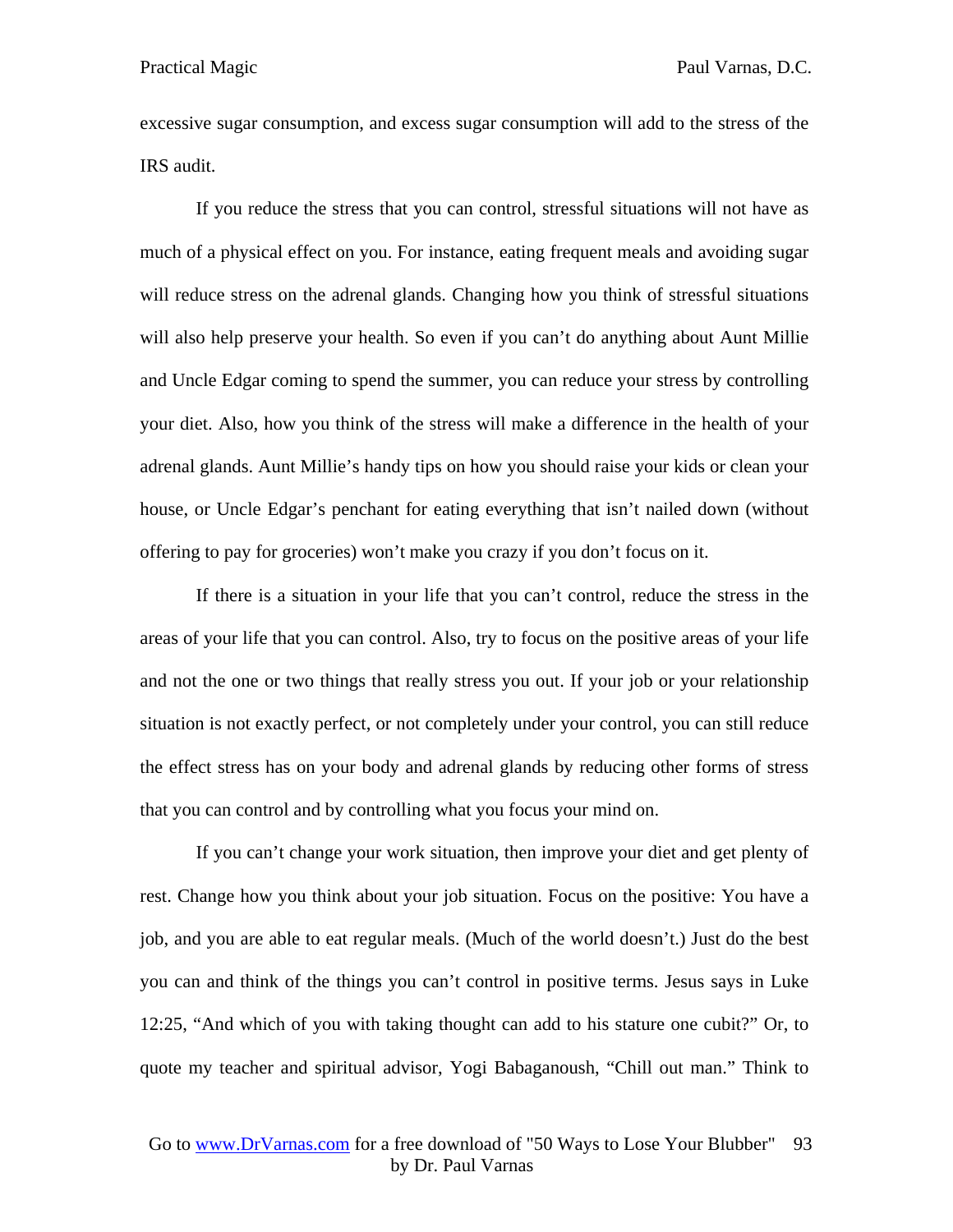yourself, "What could be good about this situation?" Then take a minute to really look for positive answers.

 Hanging on to anxiety over past situations is stressful. Thought has power. Worry gives you all of the physiologic responses of Selye's rats or the caveman facing the saber-toothed tiger. It's a waste of energy and it undermines your health. This is one reason so many religions stress forgiveness. Forgiveness doesn't let the person who offended you off of the hook—it lets you off of the hook.

 Your adrenal glands simply don't know the difference between imagined danger and real danger. This is why meditation and biofeedback have been so valuable in controlling stress. Doctors are beginning to find that laughter helps the prognosis of cancer patients. They even have patients watch sitcoms in the hospital: "Mr. Smith, it's time for your chemotherapy and *' I Love Lucy'* reruns."

 Minimizing chemical stress is also important. We have plenty of chemical stress today. Environmental pollution, food additives, sugar, alcohol and caffeine contribute stress to your adrenal glands. You must remove chemical stresses from your diet effortlessly and without putting yourself under pressure. Gradually improve your diet by removing chemical additives. Move toward a more organic way of eating. Enjoy the change without fretting over how your diet isn't perfect yet.

 Ironically, stress often makes you crave the foods that are bad for you. While under stress, it's hard to be diligent in keeping additives out of the diet. Patients often complain that they have no time and can't eat properly. Lack of time really isn't the problem because raw nuts, fruits and vegetables do not have to be cooked and take no time to prepare. If it was sex, and not food preparation, you'd find the time. Lack of time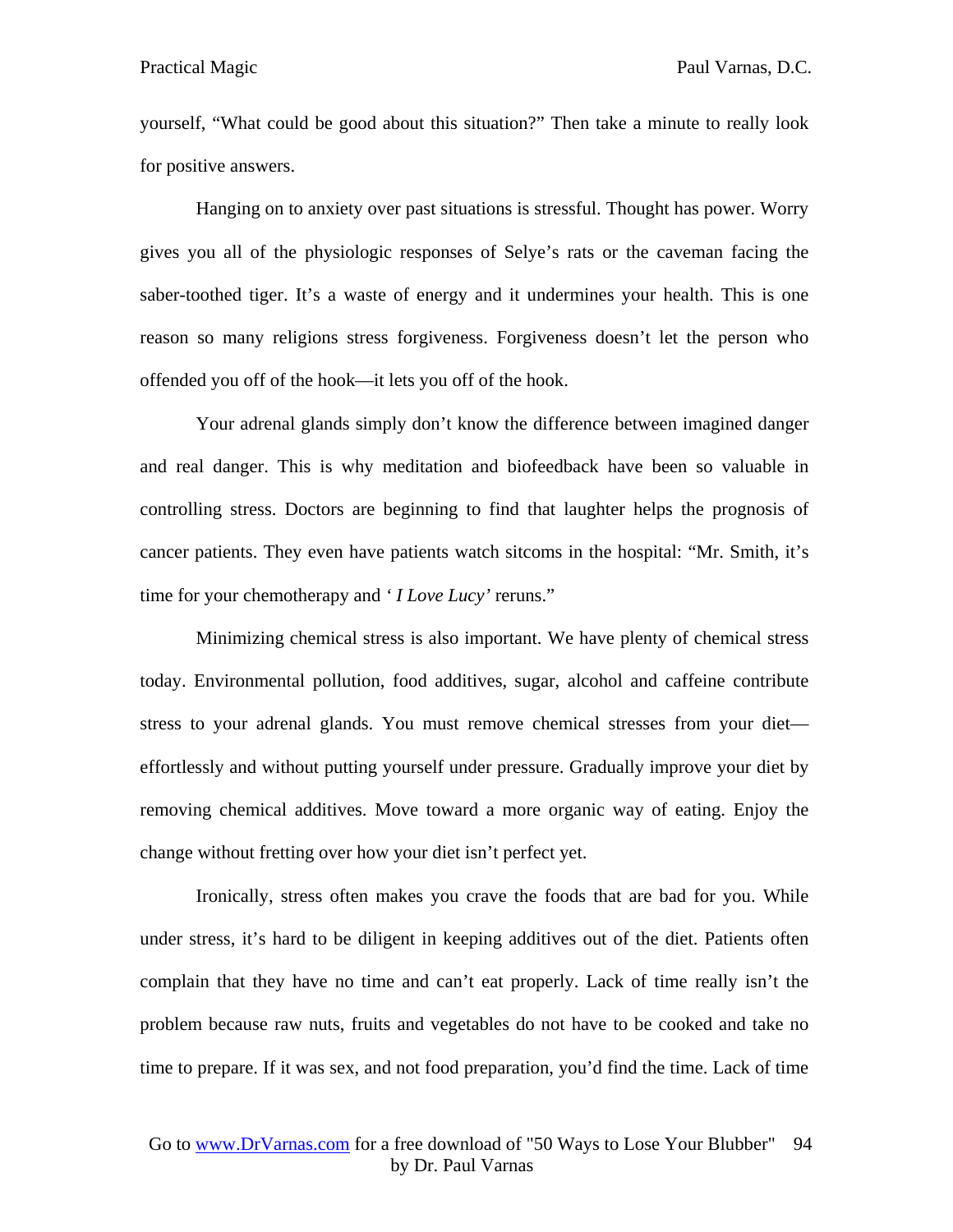is usually used as an excuse to give in to craving the wrong foods. Once you understand that, you can eat healthily with little effort.

 Eating sugar and skipping meals are two things that are especially stressful to the adrenal glands. Your adrenals work to keep your blood sugar level. Eating sugar causes a temporary increase in blood sugar, which soon drops. Skipping meals also causes the blood sugar to drop. The adrenals then have to work to increase the blood sugar. Hypoadrena and hypoglycemia (low blood sugar) usually exist together.

 There are other things you can do to treat the adrenal glands. In many natural health techniques there are several reflex points that will improve adrenal function when manually stimulated. Chiropractic adjustments, massage and other types of bodywork reduce stress. Vitamin supplements, such as vitamin C, vitamin B complex and other nutrients are often helpful.

 One form of treatment, which is rather controversial, is the use of glandular supplements. Many practitioners frequently give their patients a supplement made from the adrenal glands of a cow or a sheep (with the active hormone removed). Biotics Research uses neonatal bovine adrenal tissue to make its adrenal supplement (Cytozyme-AD). The neonatal source is a purer source than glandular tissue taken from adult animals. There is some evidence to support the value of these supplements. Radioactively labeled adrenal glandular substance has been found to go to the adrenal glands of the individual injected with adrenal substance. Biotics makes another adrenal supplement, ADHS, which has no glandular tissue.

A few years ago when doctors working with nutrition and natural health began to address problems with the adrenal glands, they called the problem functional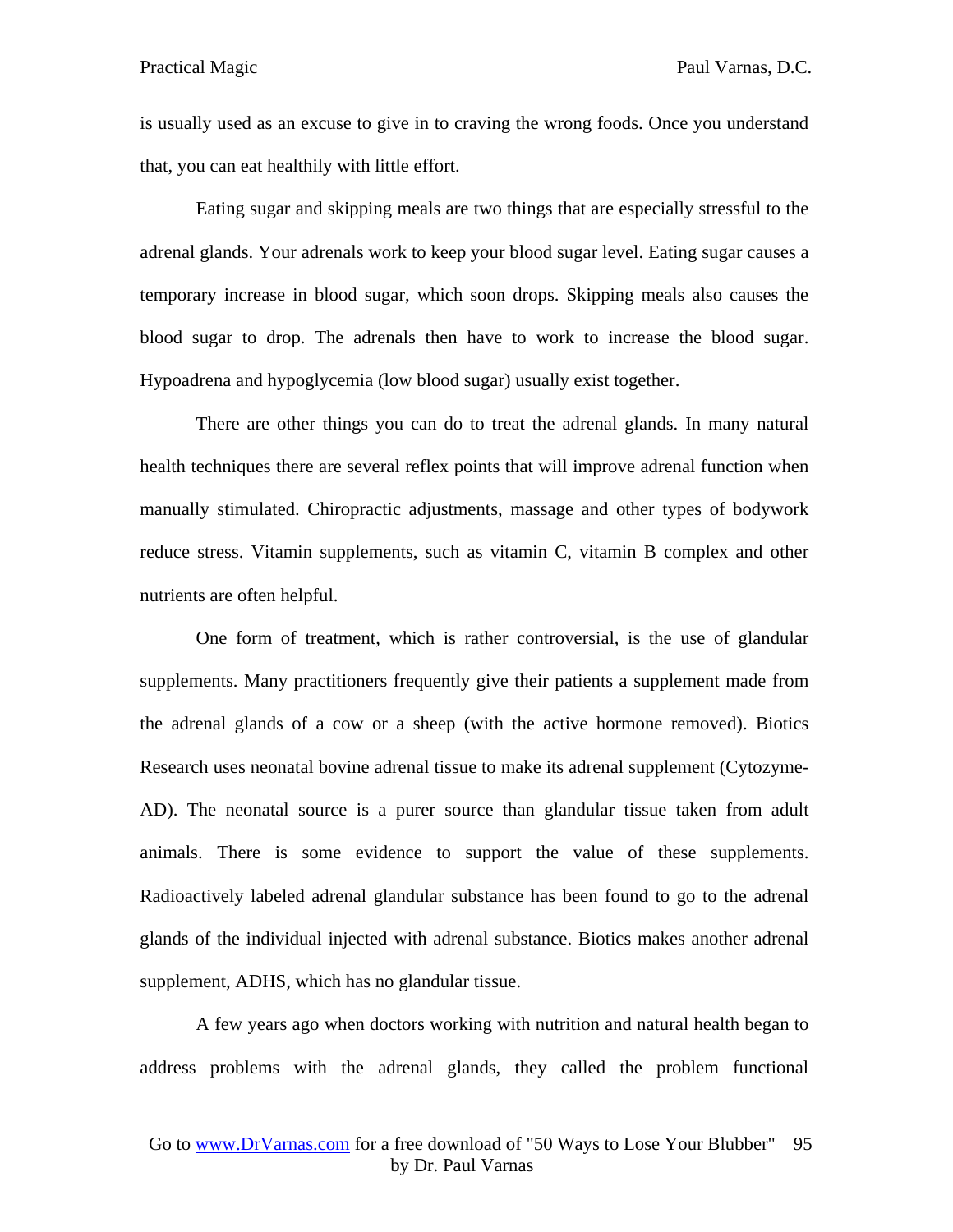hypoadrenia. Now that we can test adrenal hormone levels with salivary testing, we realize that hyperadrenia is often the problem. When the rats began to tread water, the adrenal glands hypertrophied and increased their production of hormones. This is actually the beginning of health problems. Sugar and salt cravings, back and knee pain, fatigue, hypoglycemia, poor immune function and many of the other problems we used to associate with hypoadrenia actually happen when there is too much adrenal output.

You may have heard about DHEA and of the findings that observe that DHEA levels drop as we age. This has prompted an increase in the sale of DHEA as an antiaging substance. Self-medicating with DHEA is not a good idea. DHEA comes from the same chemical that makes cortisol (an adrenal hormone). Stress causes the body to make cortisol instead of DHEA, so cortisol levels increase and DHEA levels decrease. One of the things ADHS (Biotics' nonglandular adrenal supplement) does is to correct this imbalance. In general, ADHS is given to support hyperadrenia and Cytozyme-AD is given to support hypoadrenia.

 One of the problems with some brands of glandular supplement is inconsistency in the potency and the quality of the products. It may even be possible, that in some brands, not all of the hormones are removed. If the hormone is not completely removed from the gland, it works like a drug and can create problems. This is one reason that you should seek the help of a health care provider trained in nutrition. He or she can help to make sure that the supplements you take are not only appropriate, but of acceptable quality. Also, other supplements like vitamins B complex and C, minerals and essential fatty acids can help to support the adrenal gland.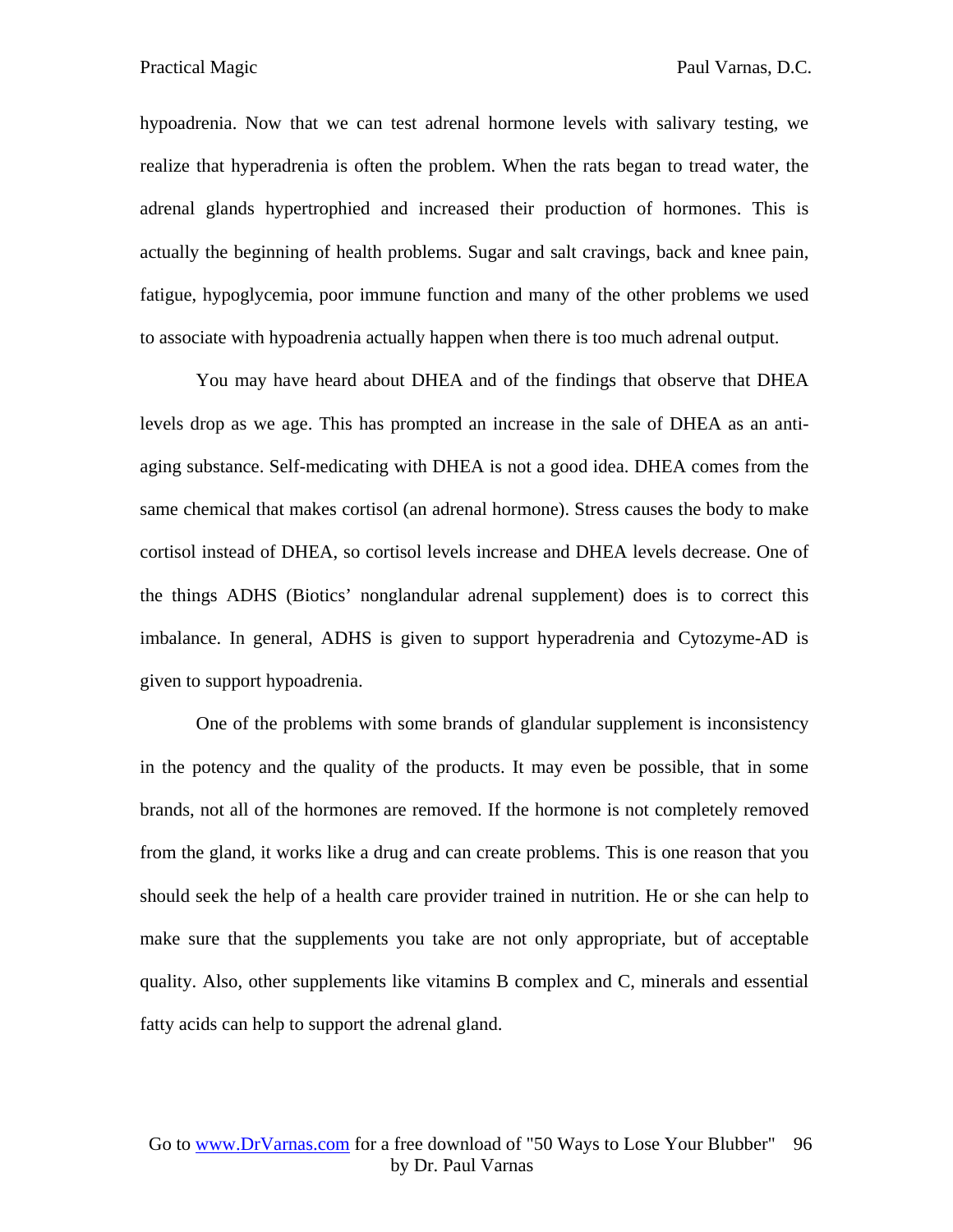Clinically, when a glandular substance is given to the patient who needs it, the results are often dramatic. Frequently patients suffering from adrenal insufficiency improve when they take an adrenal glandular. They sometimes improve when given a glandular made of thymus. Frequently the thymus improves the immune system of someone suffering from allergies.

 The intention here is not to get everyone to run out and take glandular substances. In fact, they can be harmful in some patients. This is only to inform you of some of the treatments available and that this is a subject that warrants further investigation. It would be interesting to see more research done on glandular substances. If this is something that you think you may want to try, get help from a physician who understands it. The issue of supplement quality alone makes it necessary to get professional expertise.

 Some herbs, like ephedra or mah wong stimulate the adrenals. Be careful with products like this; the herb stimulates the adrenals, it doesn't heal them or strengthen them. You initially feel great, but the herb is a stress to the adrenals. Ephedra is in a lot of weight loss formulas. Once again, don't treat yourself. You may end up like the unfortunate Mr. Needlebrain.

 You can improve your adrenal function without stressing the glands. The following steps will improve your health and help you to overcome the effects of stress.

 *Meditation:* Meditation, yoga, Tai Chi or simple deep breathing exercises can help you bring stress under control. Much of the damage that stress does to your health is not due to any external factors, but rather how your mind interprets those factors. Meditation and other techniques help to reduce the harm of stress by quieting the mind.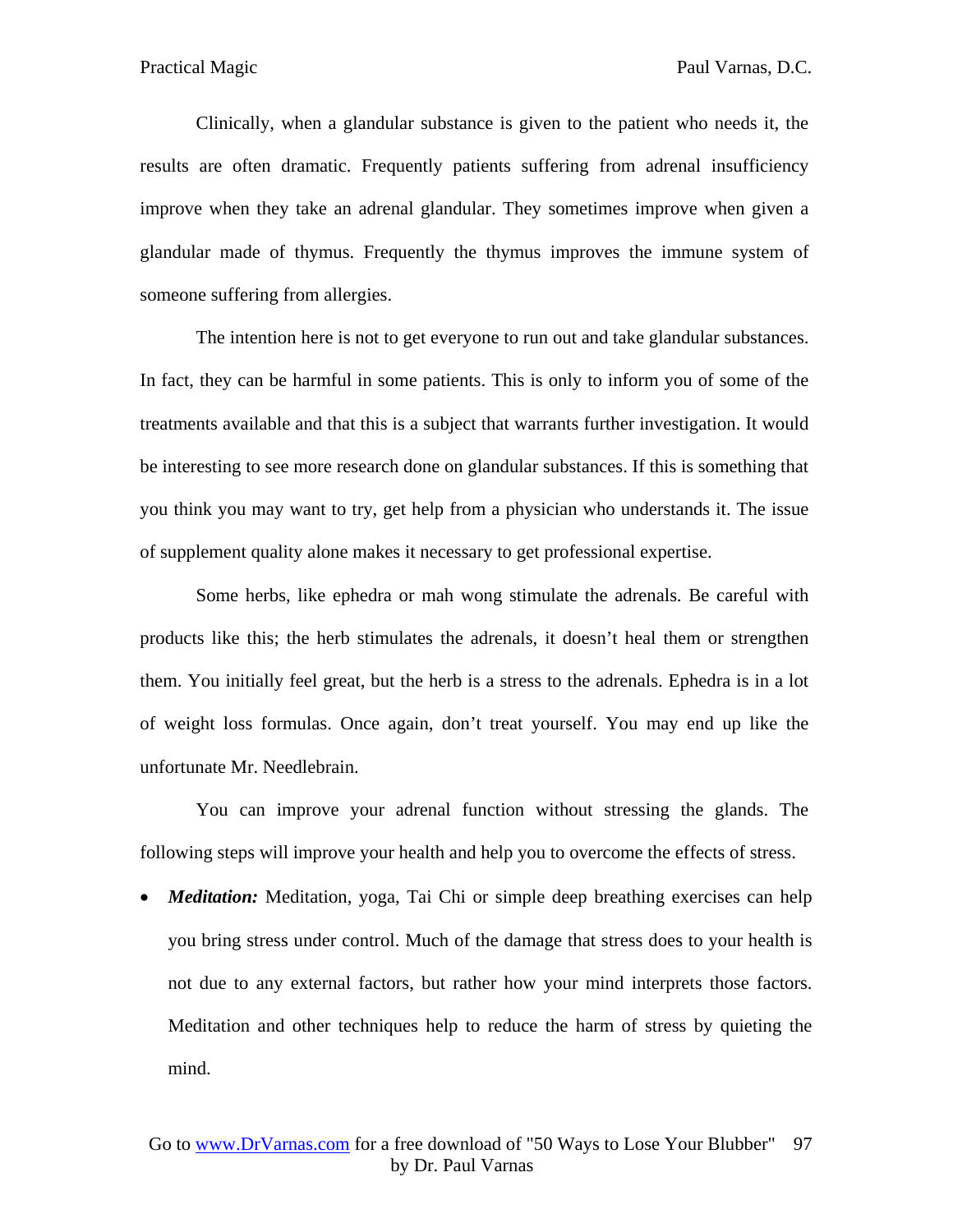- *Sports and hobbies:* Meditation and yoga may be a little "New Age" for some people. Hobbies are a good solution for these people. Most hobbies are relaxing; your mind has to focus on a simple task rather than on sources of stress.
- *Exercise:* Moderate aerobic exercise is good. This is exercise that uses large muscles repetitively and is mild enough that you can carry on a normal conversation during the activity. Anaerobic exercise (working so hard that you can't carry on a normal conversation) can be stressful and should limited while the adrenal glands are recovering.
- *Diet:* There are many types of stress. Chemical, physical, thermal and mental stresses can all cause harm to the body. Stress is cumulative. A stressful job situation is compounded by a poor diet. Eat small, frequent meals; avoid chemical additives and sugar, refined carbohydrates and hydrogenated oil. Eat plenty of vegetables and make sure that you get enough protein. At mealtime relax and focus on enjoying your food; don't eat on the run. Snack frequently and keep your blood sugar from dropping.
- **Supplementation:** We have already discussed glandulars and ADHS. Stress also depletes vitamins B and C. Stress causes you to excrete minerals (especially calcium and magnesium) into your urine. Your health care provider can help you with additional supplementation.

## **Structural Stress**

Poor posture, bad ergonomics and tight muscles can be stressful and drain your energy. A muscle that is in spasm uses the same amount of energy as a muscle doing work. Your body doesn't know the difference between physical work and having a muscle spasm. Those tight upper back muscles at the end of a day's work are the equivalent of lifting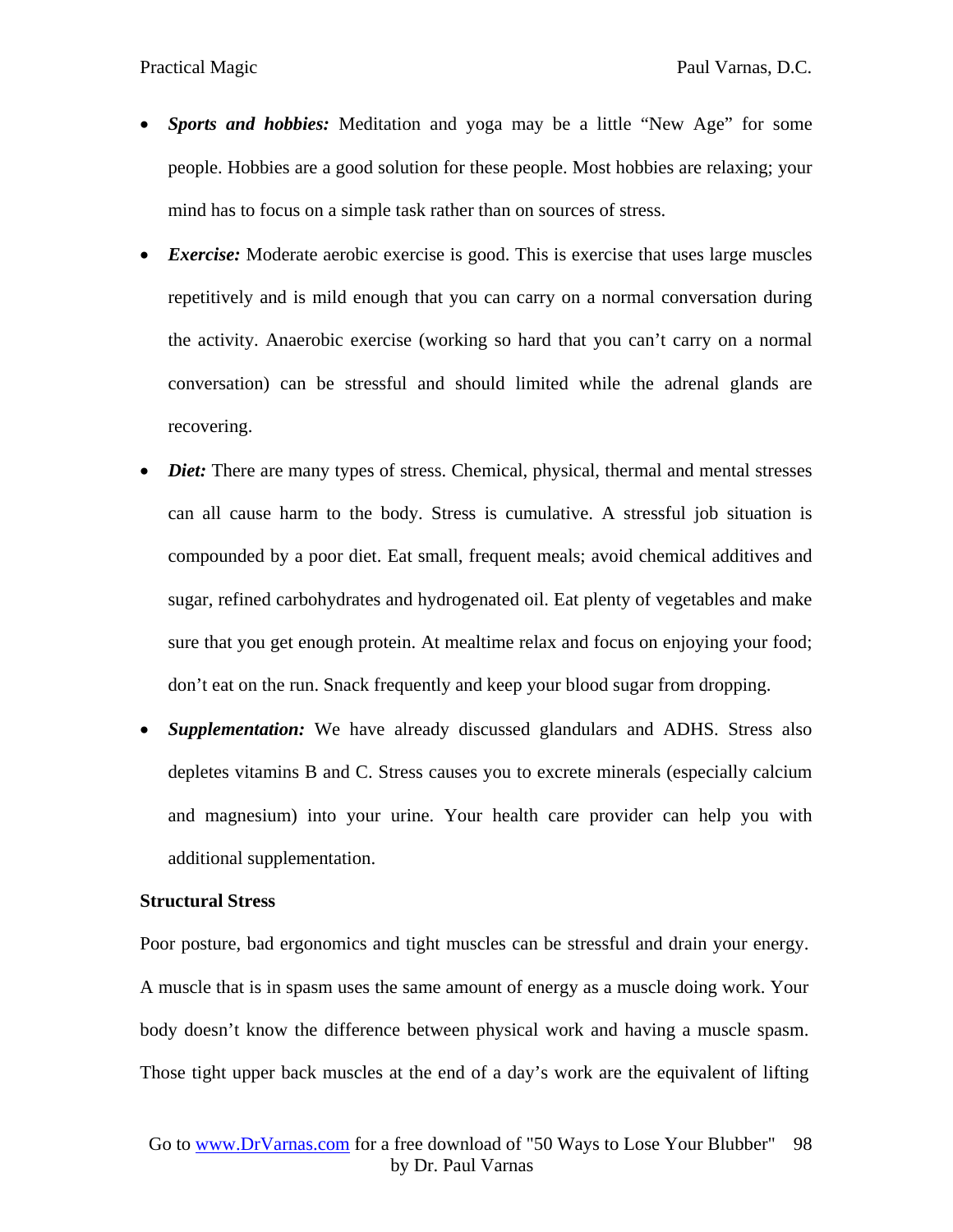something over and over again; the muscle uses energy and produces waste. It's doing work, but it's not accomplishing anything but making you tired and uncomfortable. It can be a major cause of fatigue.

 Poor posture can affect your breathing, muscle tone and ultimately your energy level. Holding your head forward makes the muscles in your upper back and neck work very hard. It can cause muscle spasm. Poor posture also causes you to breathe shallowly, reducing the amount of oxygen reaching the tissues and reducing the flow of the lymphatic system.

 Good posture when viewed from the front consists of having you head balanced over your pelvis, hips level, shoulders level and head level. If you look at your body from the side, the ears should be directly above the shoulders and hip joints. The ear, shoulder and hip joint should form a line that is perpendicular to the ground. The spine should be straight, allowing only for the normal curves of the spine (which are the lumbar and cervical lordosis and the thoracic kyphosis).

 Ergonomics literally means "laws of work" in Latin. It is the rules for posture, designing workstations, lifting and using proper body mechanics. In a job that is sedentary, involves staying in one position for a long time, or has repetitive motion, it is best to minimize the stress on the body. That is the purpose of ergonomics.

 If you sit, the chair should support your lumbar spine, and should have arm rests. The height of the chair should be adjustable to enable your thighs to be level and your feet to be level and on the ground.. Also, the chair should have wheels on it so you can get to other areas of your workstation without reaching. You should not have to reach higher than your shoulders or lower than your hips. If something is above your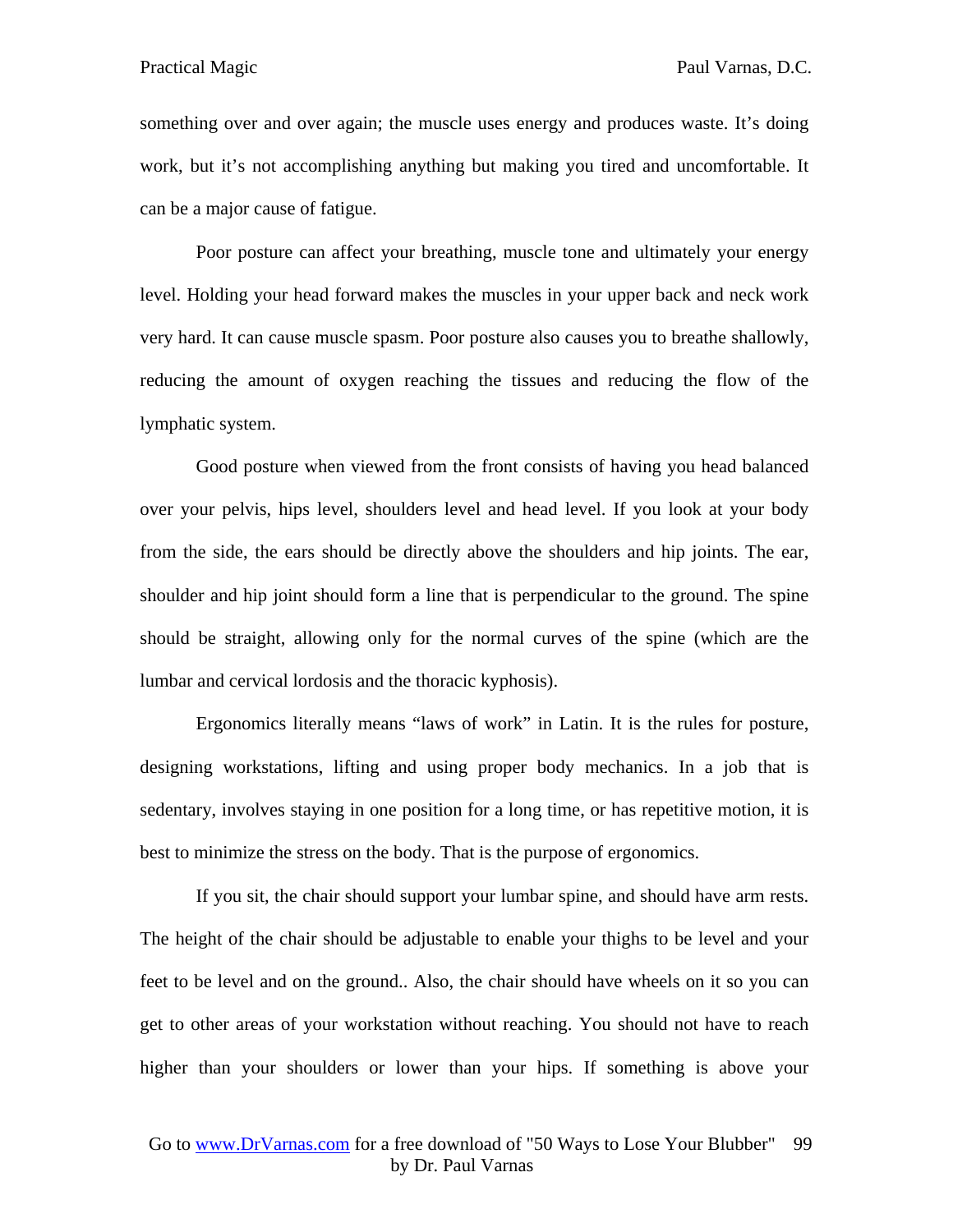shoulders, use a step stool to reach it. Things that you use frequently should be within easy reach and you should not spend the day bending down or reaching up.

 Working on a computer presents some unique ergonomic problems. Using proper ergonomics will help to make sure that you don't come down with "floppy disk" or other structural problems. Carpal tunnel syndrome is common in people who work on computers all day. Resting your wrists on a foam pad that sits at the base of your keyboard will help prevent carpal tunnel.

Carpal tunnel can be treated by correcting the alignment of the wrist bones. Another idea is that many "carpal tunnel" sufferers are actually suffering from a kind of compartment syndrome. This means that the muscles of the forearm swell a little with repetitive use and the swelling creates some of the nerve pressure. There is one method that is sometimes effective for relieving wrist, arm or hand pain caused by repetitive use. Massage the forearm with ice until it gets a little numb. (You can freeze water in a small paper cup and use it as an applicator.) Then rub your arm hard in straight lines from the elbow to the wrist, using your thumb. Do this all around the arm. This is called fascial flushing. It loosens the fascia around the muscles of the forearm, relieving some of the pressure. Supplementation with  $B_{12}$ , folic acid, magnesium and essential fatty acids often helps. Vitamin  $B_6$  has also been recommended for patients with carpal tunnel, and does provide relief for some.

 People working with computers tend to hold their head motionless for long periods of time. This is hard on your neck and upper back. Make absolutely sure that the screen is at eye level and that you don't hold your head forward, or look up or down for long periods of time. When working on a computer, do not go more than 10 minutes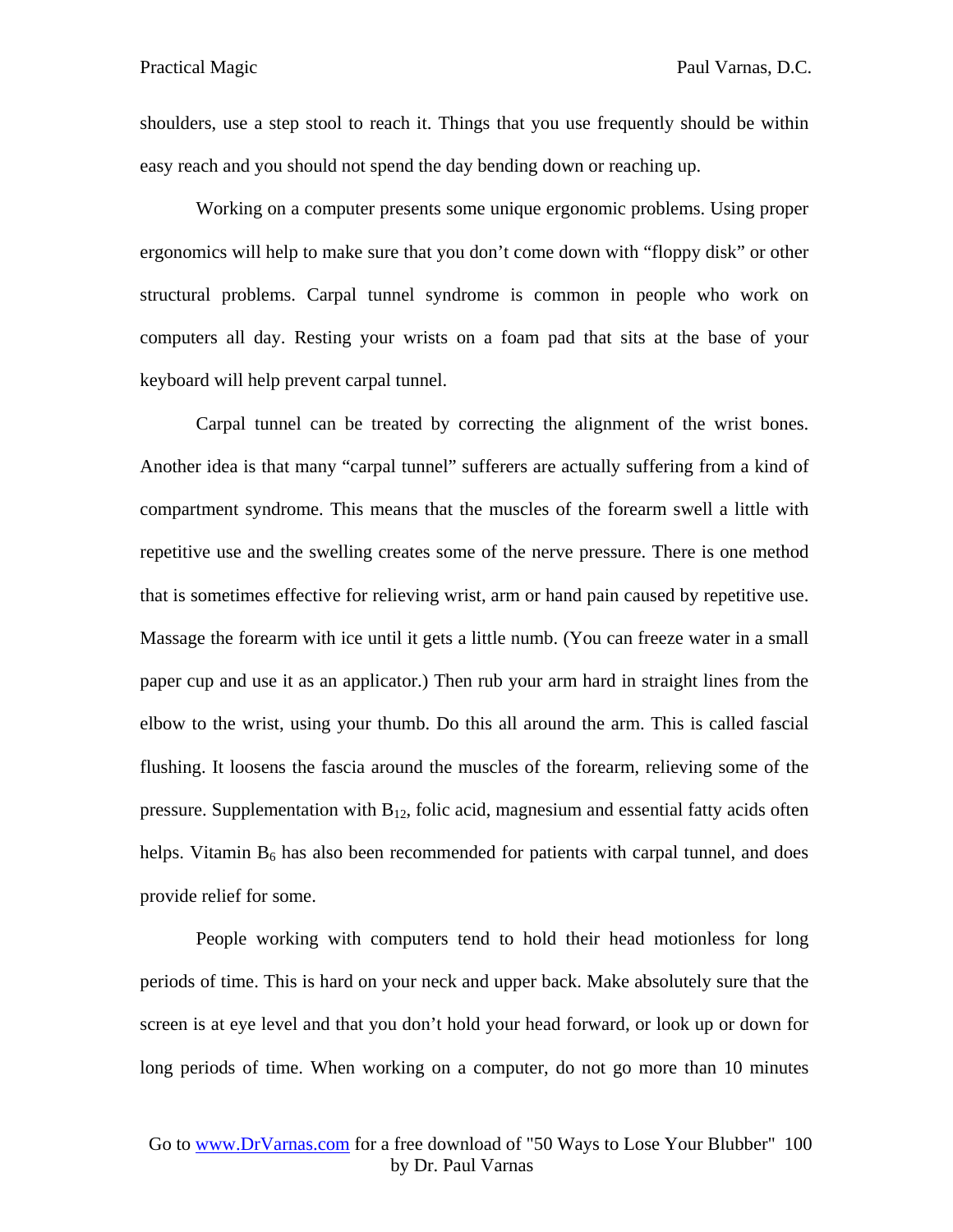without moving your neck and shoulders. Set a timer, and every 10 minutes stretch and rotate your neck. This will reduce fatigue and spasm in the neck and upper back. If muscles fatigue easily, then you may need essential fatty acids and supplementation with flax or fish oil may be beneficial. Also, people who are deficient in essential fatty acids should strictly avoid deep-fried foods, hydrogenated and partially hydrogenated oils.

 It is helpful if your monitor is capable of moving. Changing the monitor position throughout the day will help to reduce the strain on your neck and upper back.

 Laptop computers are very bad ergonomically. The monitor is low and the keyboard is small. Using one forces your head forward and down and you shoulders rounded. If you use a laptop, use a separate monitor and keyboard whenever possible.

 One of the absolutely worst things you can do while working on a computer is to sit for long periods of time, motionless, with your head turned. People doing word processing and copying documents frequently sit this way. It is a common source of neck pain.

 People who make their living talking on the telephone often suffer from neck pain and spasm. Many are in the habit of holding the receiver between their ear and shoulder. That is just asking for pain and muscle spasm. Use a headset if you spend a lot of time on the telephone.

 Try this exercise: Let your head (but only your head) hang as far forward as is comfortable. With your fingertips, press firmly just below the base of the skull. Use a comfortable pressure to make tiny circles from the center out to your ears and back again.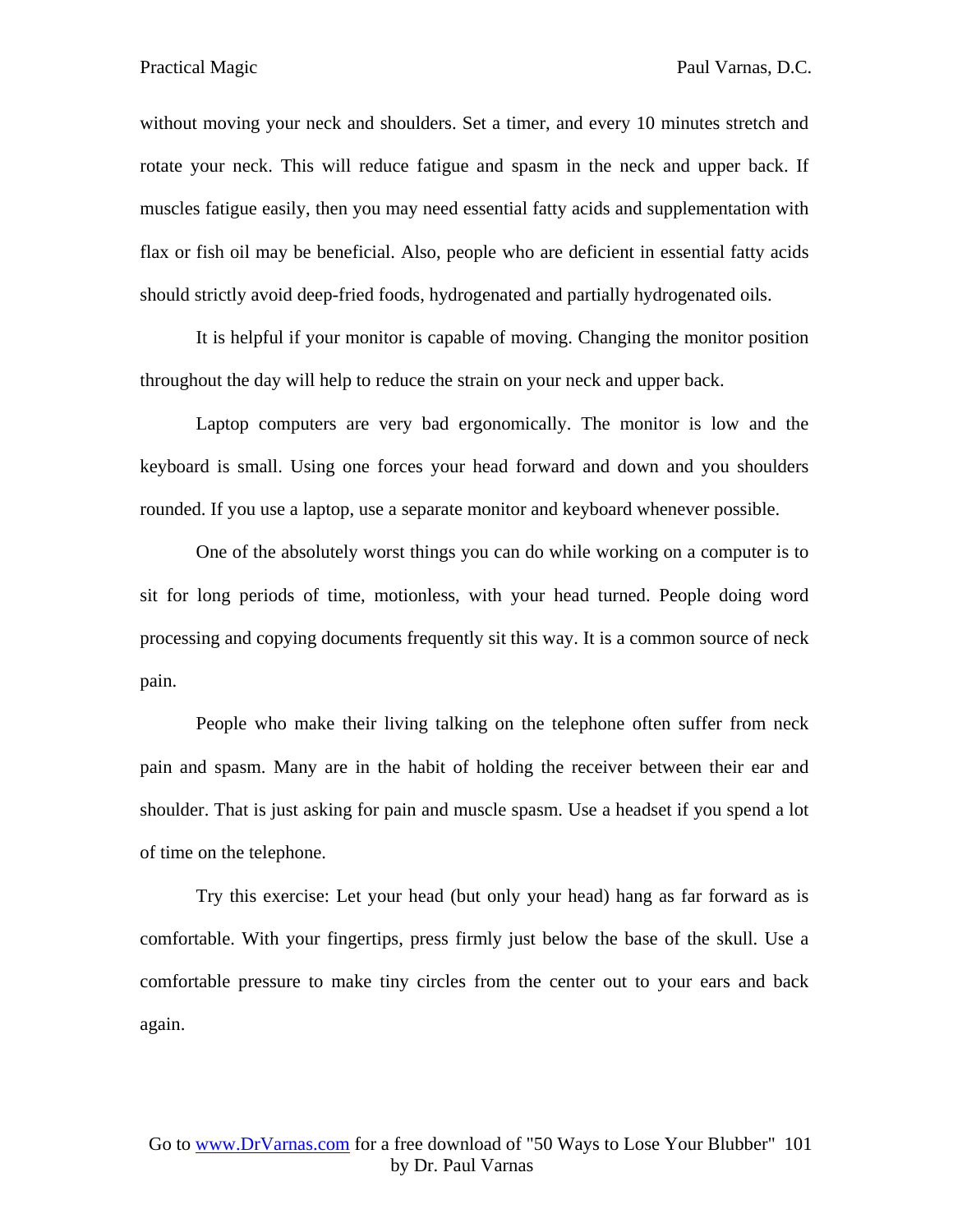Exercises to strengthen the muscles of your neck and those between your shoulder blades are also helpful. Sitting up straight and pinching your shoulder blades together will strengthen the muscles that hold your shoulders back. Hold it for 15 seconds. Neck retractions are also good for people who sit at a computer a lot, or who have chronic neck tightness. Extend your neck by moving your head backward. Keep your head perfectly level while doing this. Hold your head in this position for 15 seconds. Do 5--10 repetitions of each exercise each day.

 If you stand and work at a counter, it should be at a proper height so that you can work without bending. If you stand for long periods of time, it helps to put your foot on a small footrest about six inches in height. Change which foot is on the footrest from time to time.

 Lifting should be done without bending at the waist. Bend your knees to get close to what you are lifting. Keep your back straight and bring the item in as close to your body as you can get it. Lift even small objects properly. The combination of bending at the waist and twisting the spine is very stressful and can cause you to injure your low back.

 Even lifting something small off of the floor will cause a severe back injury if the person bends at the waist and twists to one side while bending. How often have you heard someone say, "I just picked up my pen (or the cap off the toothpaste, a nickel or my false teeth), and I got the worst pain in my back?"

 Ninety-eight percent of all Americans will have back pain at some point in their lives. There are specific back exercises that will help prevent back injury. If you are a sedentary individual, light exercise will generally help your posture, breathing and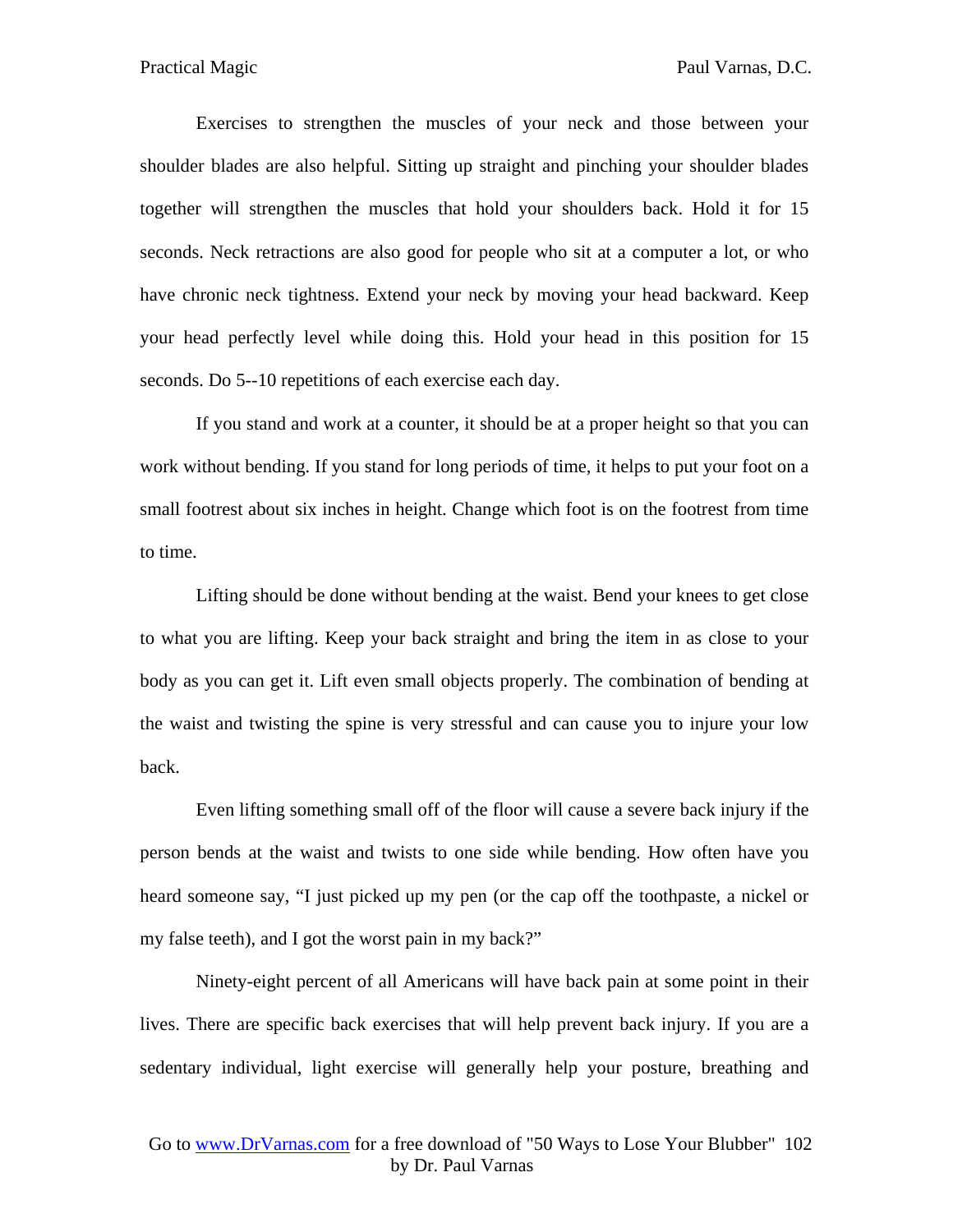muscle tone. Structural stress can be handled in several ways. Stretching, exercise, good posture and proper ergonomics will help prevent the fatigue caused by poor body mechanics. Often it is necessary to get outside help with your structural problems. Chiropractic, massage, Rolfing, and other types of bodywork will help you to feel better.

## **Muscle Tension and Subluxation**

Poor posture creates tension in the small muscles in the spine, called multifidi. These muscles are an inch or two long and connect individual vertebrae. Chronically poor posture creates spasms in these muscles, which in turn cause distortions in the alignment of individual vertebra. These misalignments are called subluxations. They can be caused by old injuries, poor body mechanics and even chemical stress.

Have you have ever had a cast on your arm, leg or other broken bone, and that cast kept a joint from moving? Remember how hard it was to move the joint when the cast was removed? The spine is dozens of joints and is meant to be highly mobile. Chronic subluxations and fixations create stiffness and lack of mobility similar to that of a joint that has been placed in a cast.

Virtually every nerve in the body passes through the spine. When the spine contains subluxations, fixations and muscle spasm, the nervous system is affected. The obvious manifestation of this is pain and discomfort, which are caused by stimulation (or irritation) of the nerves that emerge from the spine.

Sometimes the pain is severe; sometimes it is merely annoying. Pain is what brings most people to chiropractors. Chiropractors adjust (manipulate) subluxations and fixations to relieve pain and discomfort. It works very well. Chiropractic, as we know it, has been around for a hundred years. Spinal manipulation, however, has been practiced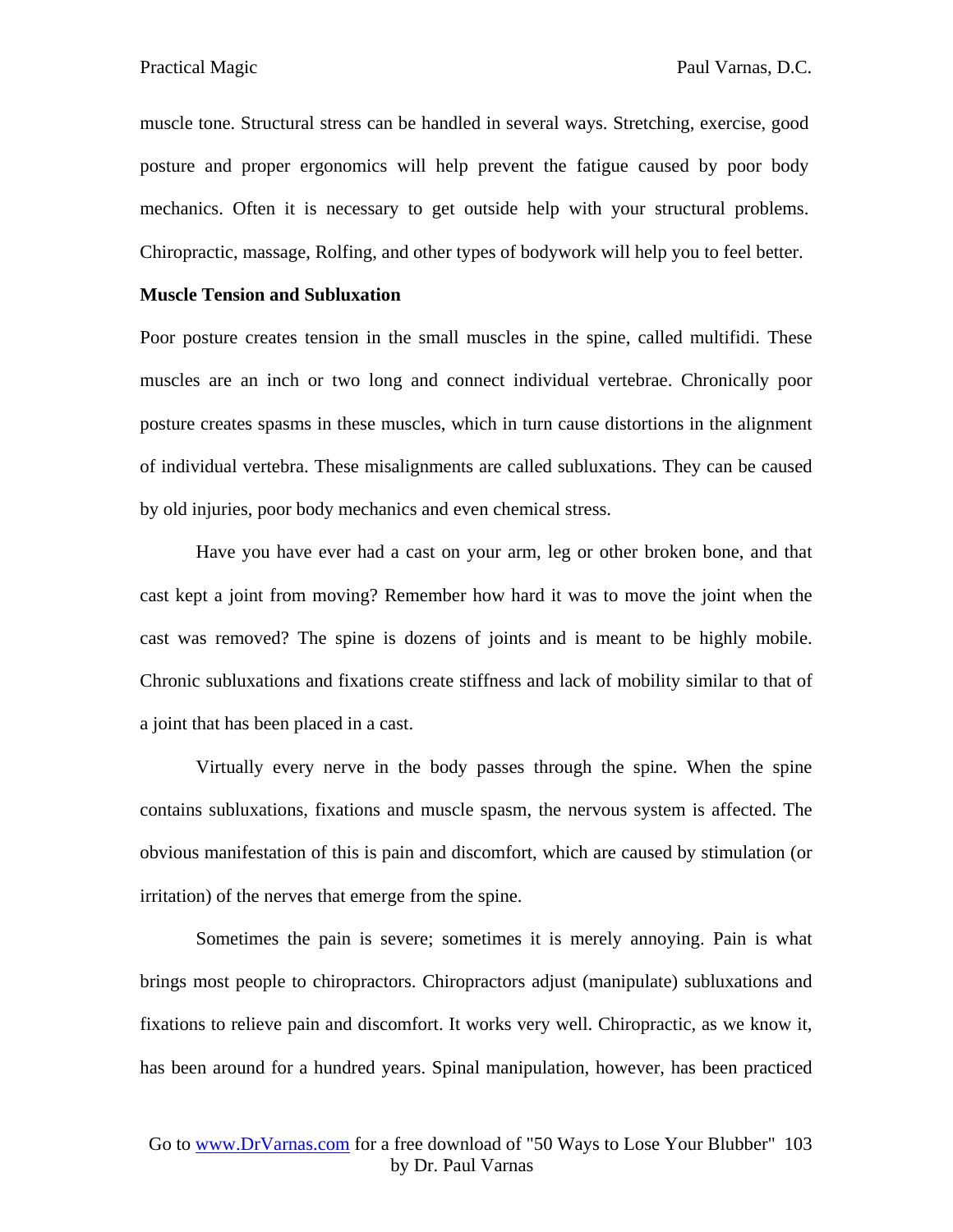since the time of the ancient Egyptians and has a pretty good track record of improving health and relieving pain.

Chiropractic has been pigeonholed into treating pain. This has more to do with the depth in which the insurance companies can understand chiropractic and the chiropractors' desire to become mainstream health providers than reality. Chiropractic adjustments affect the autonomic and central nervous systems. Originally chiropractic was used to get the nervous system to heal the body—not simple pain relief. Early chiropractors would probably not recognize the profession as it is.

The spinal nerves are responsible for feeling pain (and other sensations) and for the movement of muscles. They emerge from the spinal column and are responsible for feeling and movement throughout the body. Pain, weakness and other symptoms caused by irritation of spinal nerves are what usually bring people to chiropractors. To most people, the value of chiropractic is its ability to relieve neck, back and other musculoskeletal pain. Even chronic distortions of the spine, while taking a little more time, can be relieved through chiropractic care.

## **Chiropractic and the Nervous System**

While it is clear to many people that chiropractic is effective in treating neck, back and musculoskeletal pain, they may not fully realize that chiropractic helps the function of other parts of the nervous system, the autonomic nervous system and the central nervous system. In the autonomic nervous system there are clusters of nerves, called ganglia alongside of the spine. The ganglia handle automatic functions; that is, they work autonomously. When you eat, you don't have to tell your stomach to produce acid for digestion. When you run, you don't have to tell your heart to beat faster to supply blood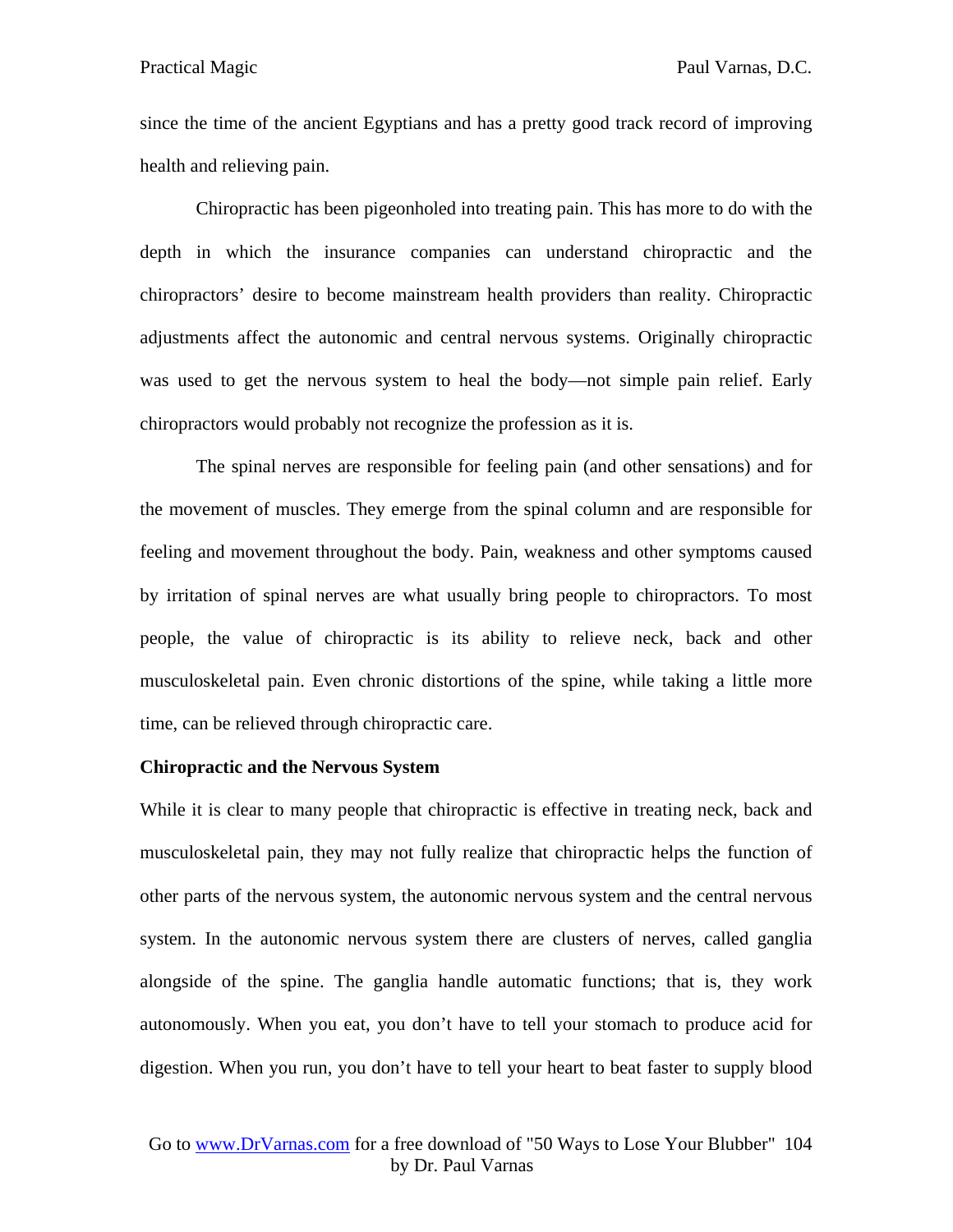and oxygen to your legs. These functions happen automatically. Think of the brain as the president of the company. The president isn't involved with every detail of the running of that company. There are heads of various departments, marketing, accounting, sales etc. These department heads are like the ganglia of the autonomic nervous system.

Actually the above explanation is way too simplistic, but this isn't a neurology text. For example, chiropractors have been successfully treating bed wetting in children for years. It doesn't work for every single child, but it works for enough children to make it worth a try. Some chiropractors have explained this by saying that they are affecting the nerve that goes from the spine to the bladder. Actually an area in the front of the brain is responsible for overriding the urge to urinate. In all likelihood the chiropractors are improving the function of the neurological pathways from that area of the brain. Indeed, proprioceptive input (a fancy name for joint stimulation) facilitates many neurological pathways.

People often think of chiropractors as treating bones, but in reality they treat the nervous system. If you take a rubber band and put it around your arm, your hand will become numb, tingle and then ache. You have interfered with the nerve and blood supply. Similarly, subluxations and fixations affect your body. Spinal nerves are affected, causing pain and weakness and the autonomic nervous system is affected causing dysfunction in various organs.

When you place a rubber band around your arm, the effects are felt in a few minutes. Pressure from subluxations and fixations, when chronic, are usually subtle and their effects are felt over time.

Relieving subluxations and fixations creates a sense of well-being and improves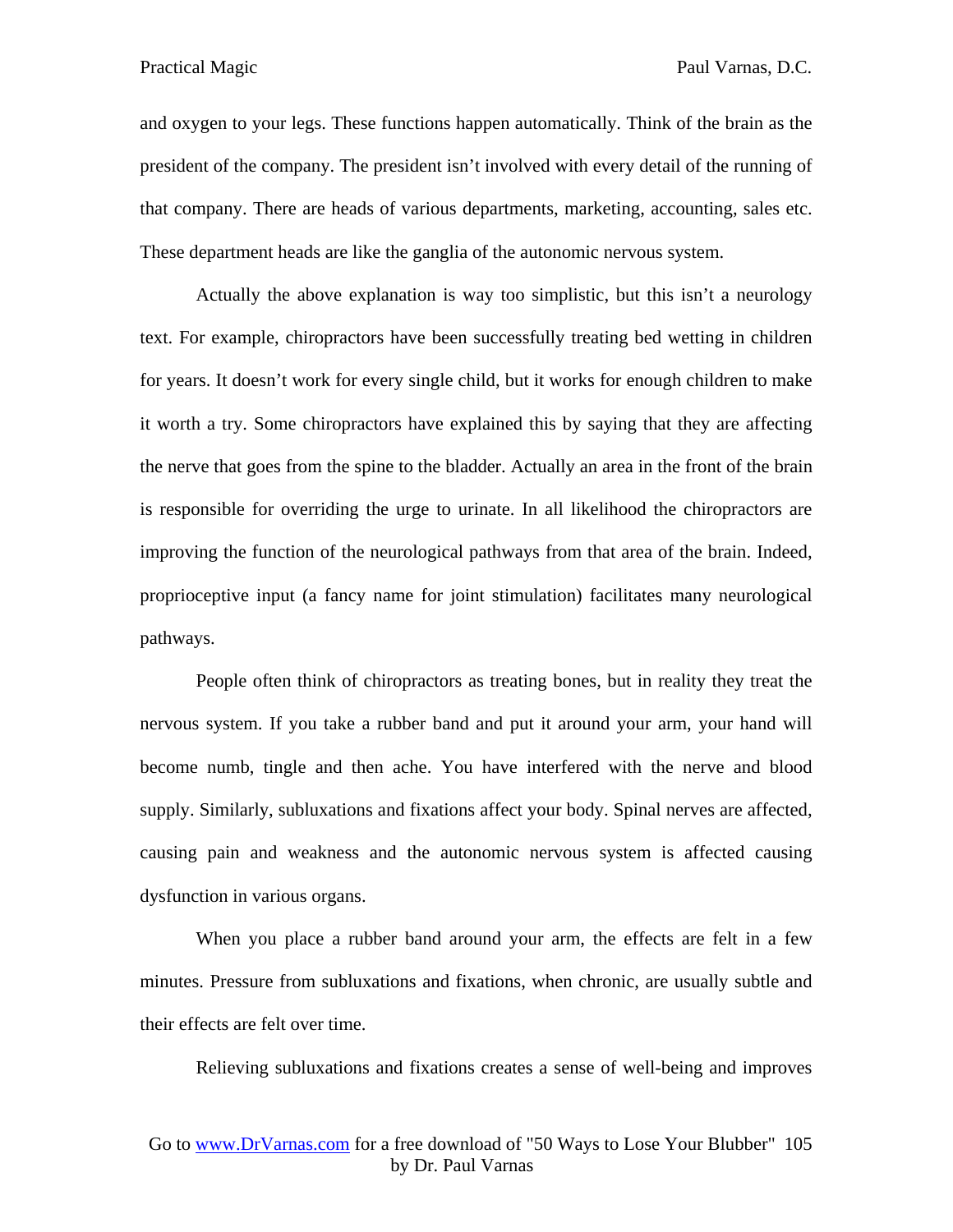health. Ask any person who has been going to a chiropractor how they feel after an adjustment. Chiropractic is effective for relieving pain, but its real strength lies in its ability to improve the health of the nervous system and the rest of the body. *Chiropractic is a holistic profession that helps to ensure a lifetime of good health.*

Chiropractic is a great way to improve your structural well-being. Frequently patients will notice that they feel much better after going to the chiropractor. Patients often report a sense of lightness and well-being that goes beyond the correction of the specific ache or pain that brought them to the chiropractor in the first place.

 Most people have structural problems, slight distortions in the spine, slight muscle imbalances and tightness that are not painful. The imbalances create a kind of epicritical pain, which the patient is probably not consciously aware of. It's like a loud fan; after a while you don't notice it. When the fan is turned off, you say to yourself, "Wow, that sounds better." A chiropractic adjustment removes these slight distortions. The patient feels better, even if he or she didn't have a specific pain.

 The following exercise will illustrate the importance of structural balance and how posture affects your mental attitude. Stand and breathe as if you are depressed; slump your shoulders, hang your head down and breathe shallowly. Notice how you feel. If you do the exercise, you really begin to feel depressed. Now, stand up straight, shoulder back and head held high; breathe deeply and put a silly grin on your face. You do it and begin to feel really happy and energetic.

 How you carry yourself affects your mood. There is a connection between structural balance and psychological well-being. The way you carry your body affects your mood and your energy level. Chiropractors and other body workers have known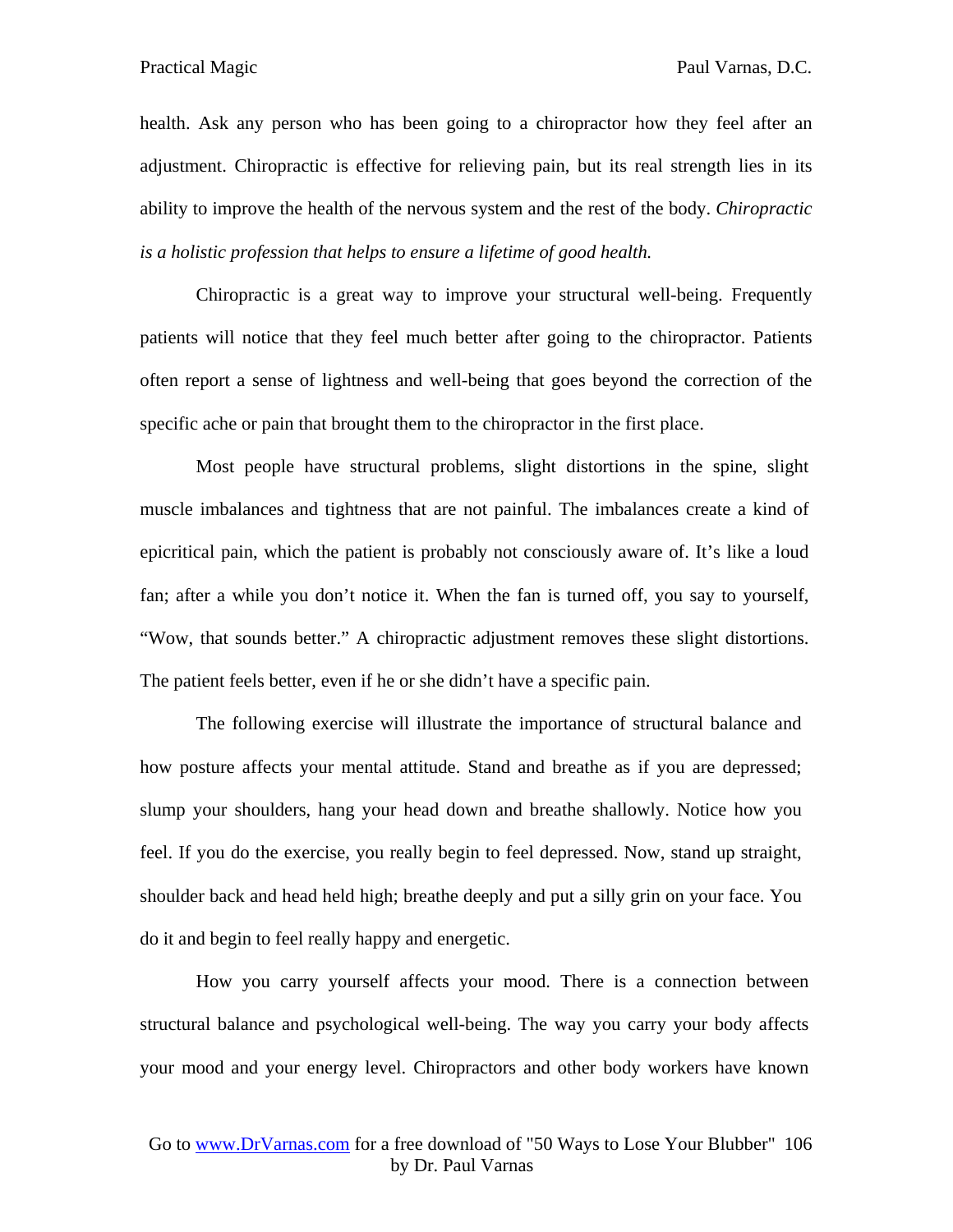this for years. To put yourself in a good mood and increase your energy, use your posture, breathing, facial expressions and body language. Simply stand straight, breathe deeply, look up and put a grin on your face. You can use your mental focus to improve the feeling. Remember a time when you felt wonderful (confident, energetic, happy whatever emotion you wish). Mentally take yourself back to that time. Model, or recreate every gesture. Model your posture, facial expression and mental feelings. Since your mind doesn't know the difference between something real or something imagined, you really do begin to feel the energy and confidence you had in the past. It's amazing; you can change your mood and energy level in an instant.

### **Exercise**

There are benefits to exercise other than the ones that are commonly discussed by fitness experts. Increased strength, endurance and cardiovascular fitness are only the beginning. Exercise also reduces structural stress by strengthening muscles and improving posture.

 Exercise actually increases serotonin production effectively and without the side effects of antidepressant drugs. One of the best treatments for depression is to simply get the body moving.

 Exercise improves tissue oxygenation. During exercise you breathe deeply and your heart rate increases, which increases the amount of oxygen the cells receive. Deep breathing and muscle movement during exercise also increase lymphatic circulation, improving the cells' ability to eliminate waste.

 You may be so tired that a nap is a lot more appealing to you than any kind of physical activity. If you are normally sedentary, exercise will actually increase your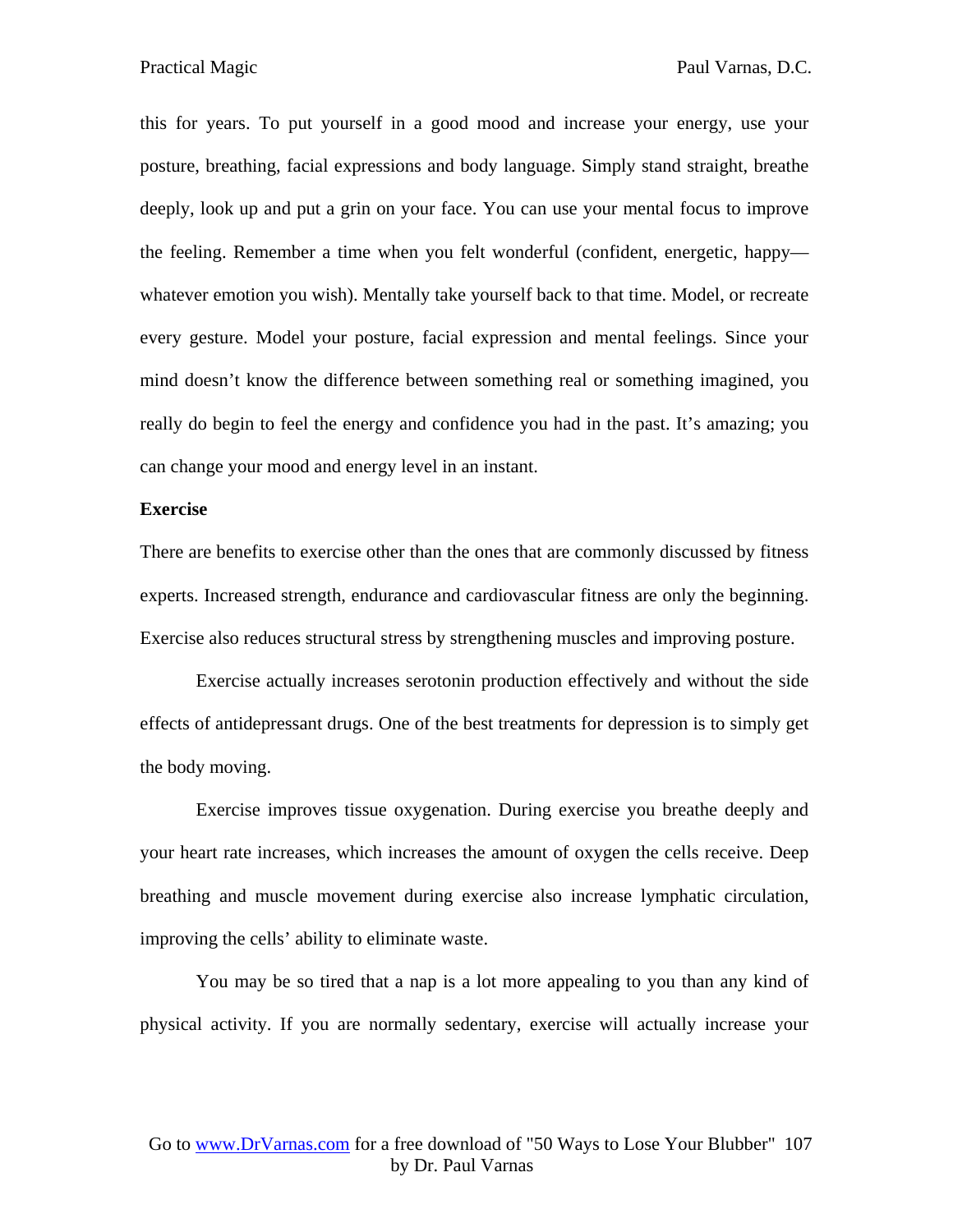energy. Stand up right now, and take a few deep breaths. Now, run in place for 30 seconds.

 You'll notice, after doing the exercise, that you have more energy than you had two paragraphs ago. Being sedentary is fatiguing. Shallow breathing and lack of muscle motion in the sedentary individual lead to poor lymphatic circulation, poor oxygenation and fatigue. Sedentary people sit there stewing in their own wastes, tired, but not ready for sleep. They may want some stimulation, but don't have the energy to do anything. What are the most likely forms of stimulus such an individual would choose? Food and television, of course. They provide diversion, without requiring any effort.

 Of course, using food and TV for diversion can make you have the dimensions of a marine mammal and be tired all of the time. You may have even created a little canyon on your end of the couch or may have an easy chair with the springs partially broken down. There is nothing quite as comfortable as a couch or chair that is contour-shaped to your rear end. The modern age is truly wonderful; you can perform less activity than a dead person and still be entertained.

 A few years ago I gained 45 pounds by becoming devoted to carry-out food and bad television. My wife was pregnant, and, as a sensitive husband, I was determined to gain weight with her, pound for pound. It's easy to gain weight and feel exhausted. TV and junk food really do the job.

 If you are not very active, exercise may be unthinkable. It was for me; until my landlord insisted that I lose weight or move to the first floor. He was afraid for the safety of the tenants living below me. It's a good thing we were in Chicago, because it was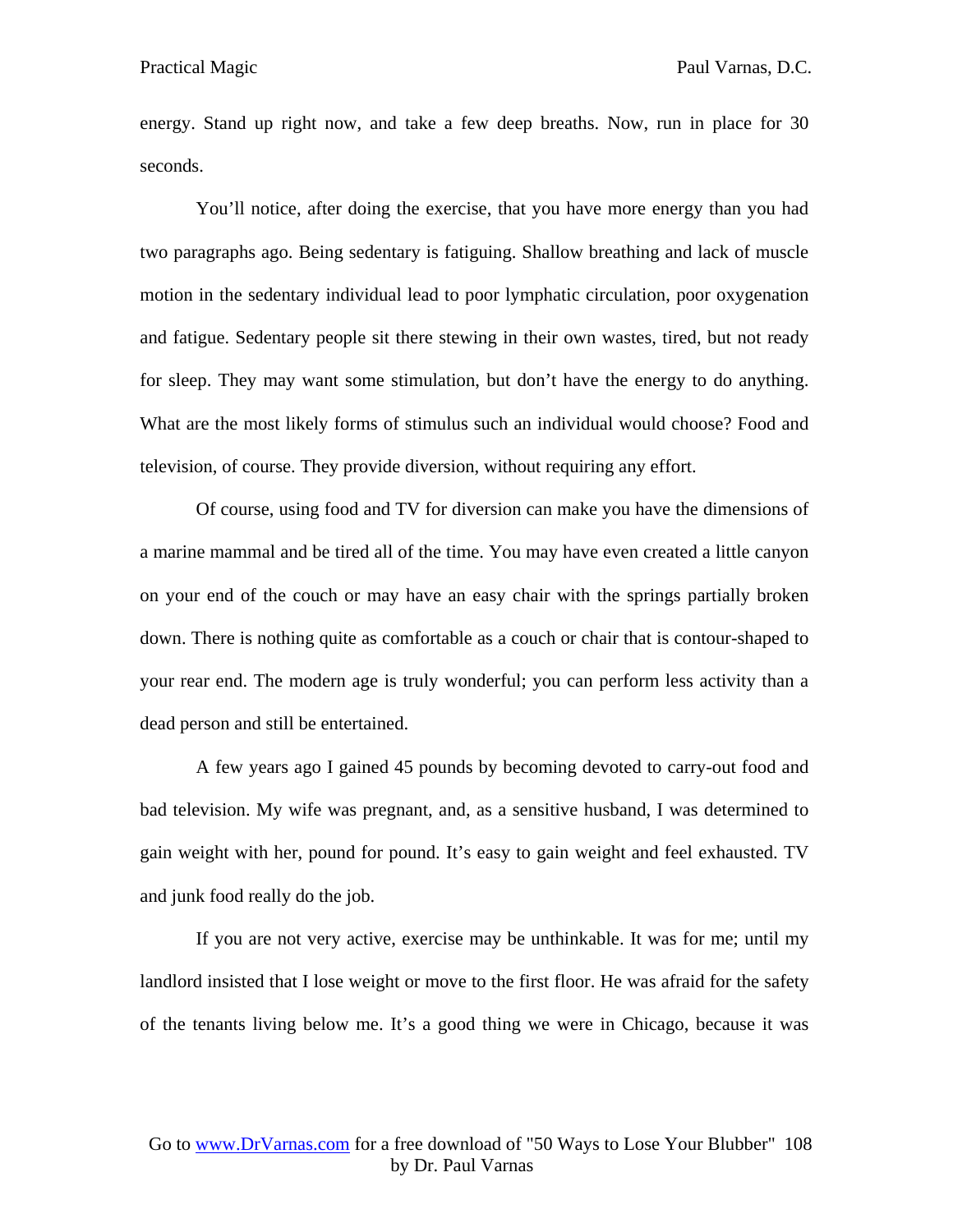possible to bribe the building inspectors and keep them from condemning the building from the structural stress caused by my weight gain.

 I began jogging until the department of streets and sanitation complained and threatened to have me pay for the increased repair needed to the streets and sidewalks in my neighborhood. One of the potholes I created attracted spelunkers from all over Illinois. The Illinois National Guard used it to practice rappelling. The city finally repaired the pothole after someone was injured while hang gliding across it. It made me sad to see it repaired because I had been making a nice living by selling donkey rides to the bottom.

 I switched to a stationary bicycle, which worked pretty well once we'd reinforced the seat and frame. It was surprising how much better I felt once I began exercising. I was still big enough to influence the tides when I walked near Lake Michigan, but I had a lot more energy.

Your exercise program will depend a lot on what kind of shape you are in and what your goals are. First of all, you should discuss this topic with your health care provider. If you have not exercised in a while or if you are overweight, you need to start easy.

A book worth getting is *In Fitness and in Health* by Dr. Phil Maffetone. He does a very good job at distinguishing aerobic exercise and anaerobic exercise and knowing which type of exercise you need. Think of a pyramid: Aerobic exercise is like the base. Aerobic exercise is easy movement of large muscle groups. If you are doing aerobic exercise, you can converse easily without being out of breath. Your heart rate is around 180 minus your age. This is to be distinguished from "aerobics" that people do in health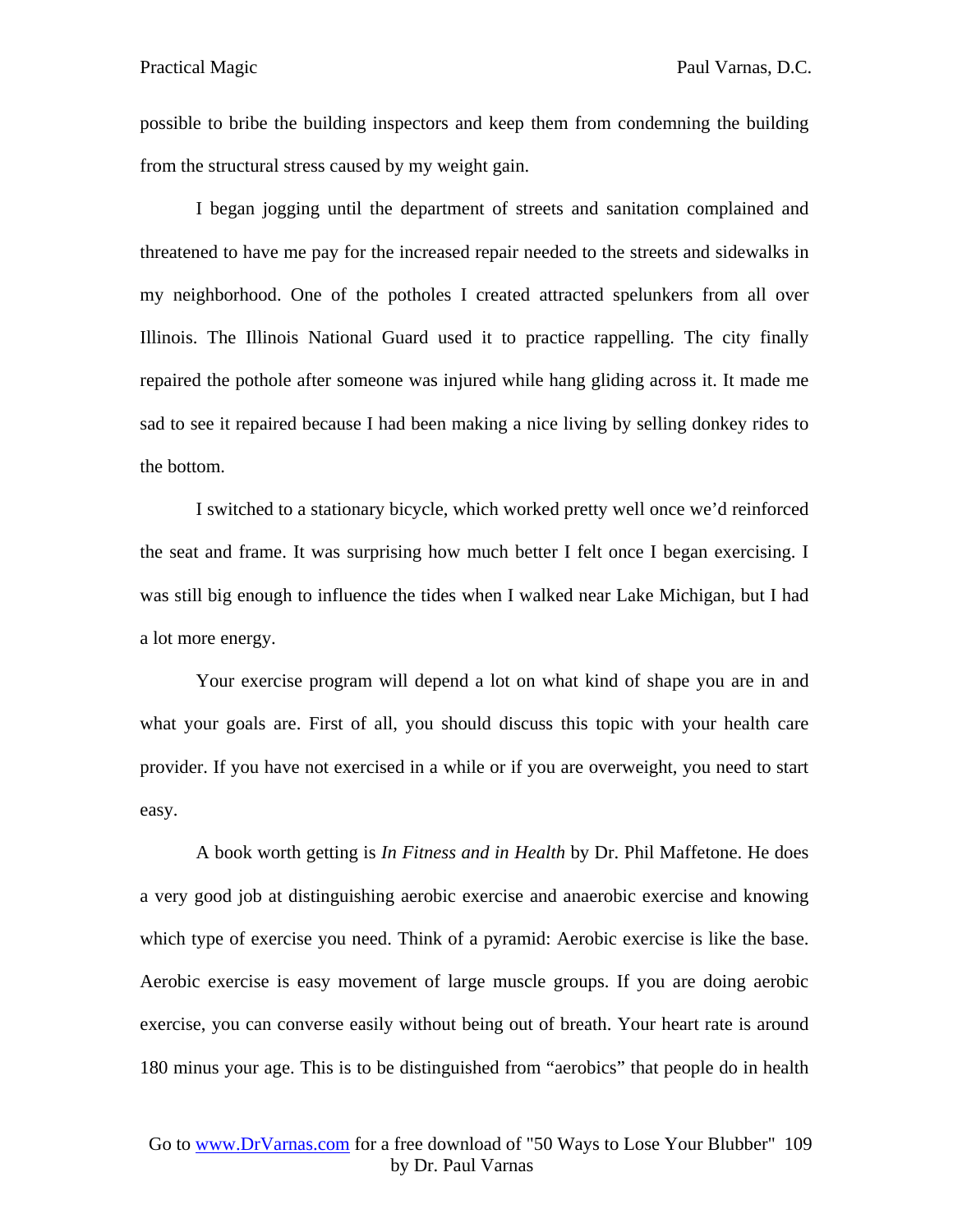clubs or with videotapes. These exercise programs usually include some anaerobic activity. Aerobic exercise means that the heart rate does not go higher than 180 minus your age and you do not get out of breath. If you get out of breath, you are doing anaerobic exercise.

Anaerobic exercise is analogous to the height of the pyramid. It is what increases your performance and helps you attain many of the goals of exercise like strength, speed and weight loss. You are doing anaerobic exercise when you are out of breath or can't talk normally while exercising.

If you are just doing aerobic exercise you won't progress much. Your weight loss will plateau and your strength and endurance will not increase. You see this a lot in people who are trying to lose weight. They do the same exercise like a treadmill or a stationary bicycle without pushing themselves much. They lose weight for a while and then just stop. Usually anaerobic activity will help these people to achieve their goals.

Some people overdo it with anaerobic activity. People who intensely train for sports, like marathon runners, tend to do too much anaerobic activity. People who push themselves to gain performance also seem to have more injuries. Too much anaerobic activity is a stress to the adrenal glands and can predispose the exerciser to injury or chronic pain. These are the runners with chronic knee pain, weight lifters with tendonitis, quarterbacks with chronic shoulder problems and so on. If you use the pyramid analogy, it's like having a very tall structure with a little tiny base. It isn't very stable.

People who want to train for performance will do well to pay attention to nutrition. Not eating hydrogenated oils and supplementing with essential fatty acids is a good start. Strictly avoiding refined sugar and refined white flour is also very important.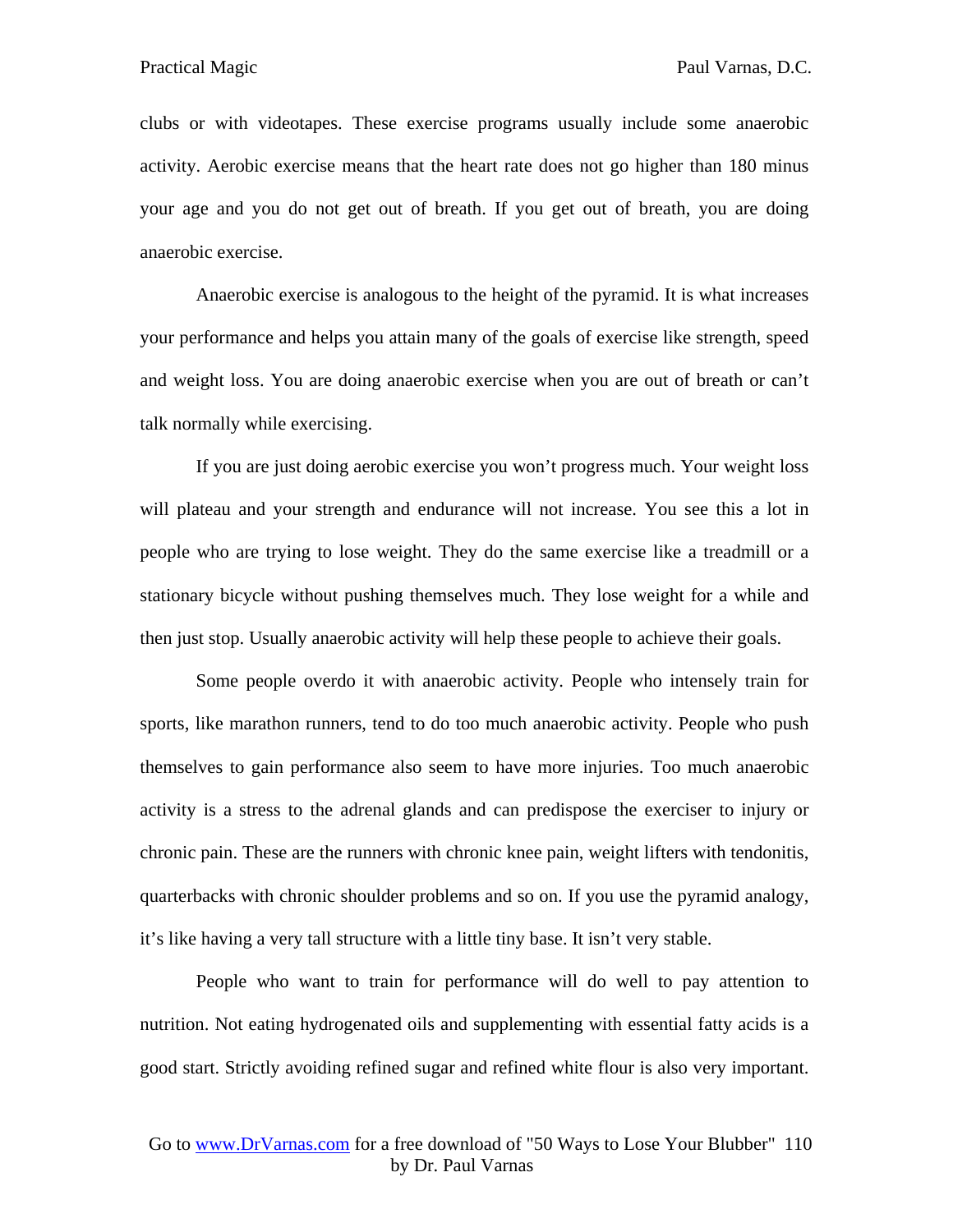Get the help of a professional to help you with supplementation—some of the advice going around gyms is questionable.

Another thing that is very important during exercise is to properly warm up, for at least 10 minutes at the beginning and to properly cool down at the end. The warm up increases blood flow to the muscles and increases flexibility. At the end of the exercise, cool down for at least 10 minutes, it helps to re-establish normal circulation and prevents blood from pooling in the muscles.

You need a balance of both aerobic and anaerobic exercise. If you are out of shape or new to an exercise regimen, you need to build an aerobic base. Spend a month or two just going on a treadmill or stationary bicycle. Later you can add weight lifting or more intense cardiovascular activity.

Dr. Maffetone shows you how to know how to balance aerobic and anaerobic activity in his book. The book shows you how to test yourself using a heart rate monitor while you exercise. It can give you more detailed information about exercise than is presented here.

 Your pulse can be taken at your radial or your carotid arteries. The bone of the forearm that is on the same side as the thumb is called the radius. The radial pulse is found just inside (medial to) the radius, near where the wrist bends. The carotid pulse is found on either side of your windpipe. The carotid pulse is a little stronger and will be easier to find than the radial pulse. Or, if you don't mind spending a few dollars, you can buy a heart monitor.

 If you still can't find your pulse, jump up and down a few times and try again. Now just count the number of beats for one minute. If you are lazy like I am, count the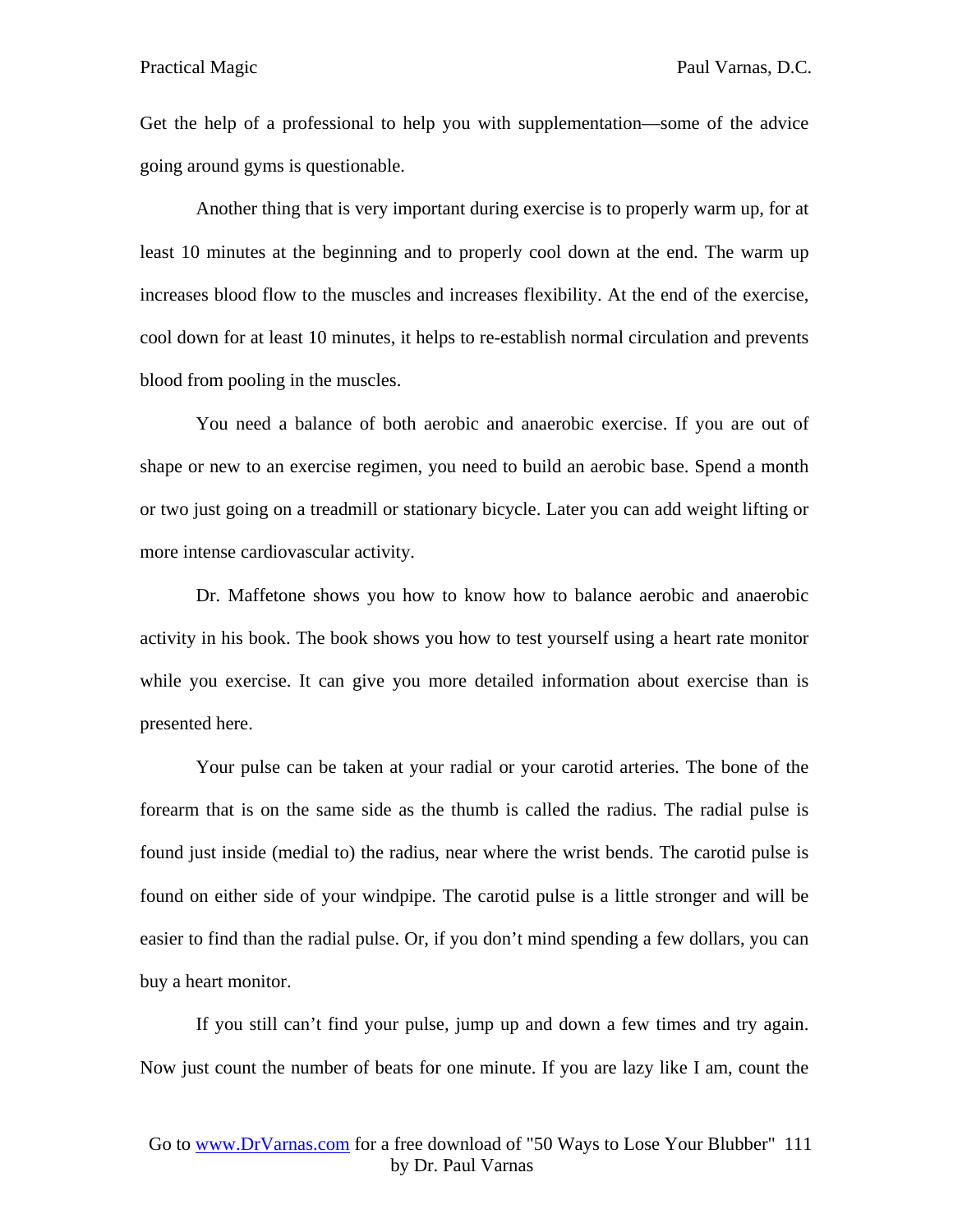beats for 15 seconds and multiply by 4. If you are really out of shape, you may be surprised at how little activity it takes to get your heart rate up.

### **Sleep**

I was sitting in my living room at 3:00 A.M. with my suddenly social six-month-old daughter, and two things occurred to me. First, until then, I'd managed to avoid talking about one of the most obvious causes of fatigue, which is not getting enough sleep. Secondly, we were once offered a lot of money for this lively infant by a band of infertile yuppies.

 Obviously, if you are going to have enough energy, you should get enough sleep. You may have other reasons, such as job obligations, a too active social life or a nocturnal neighbor who likes to play the saxophone (some folks in Harlem have reported having this problem), for not getting enough sleep. If lack of sleep is a problem for you, the best suggestion is to try to get more.

 For many, getting to sleep and staying asleep is a problem. If it is, please come over and watch my daughter. Actually, there are some things that you can do to help yourself to sleep. For years many people took tryptophan. That was before the FDA banned it because some people became sick from a bad batch. Tryptophan is a precursor for serotonin and melotonin; 5-hydroxy tryptophan is still available and it too is a precursor to serotonin and melotonin.

 People under stress, with overactive adrenal glands have trouble sleeping. Biotics Research makes a product called De-Stress that works very well for some people, especially if there is an adrenal component to their sleep problem. It is made from a protein found in milk. French researchers found that this protein can favorably affect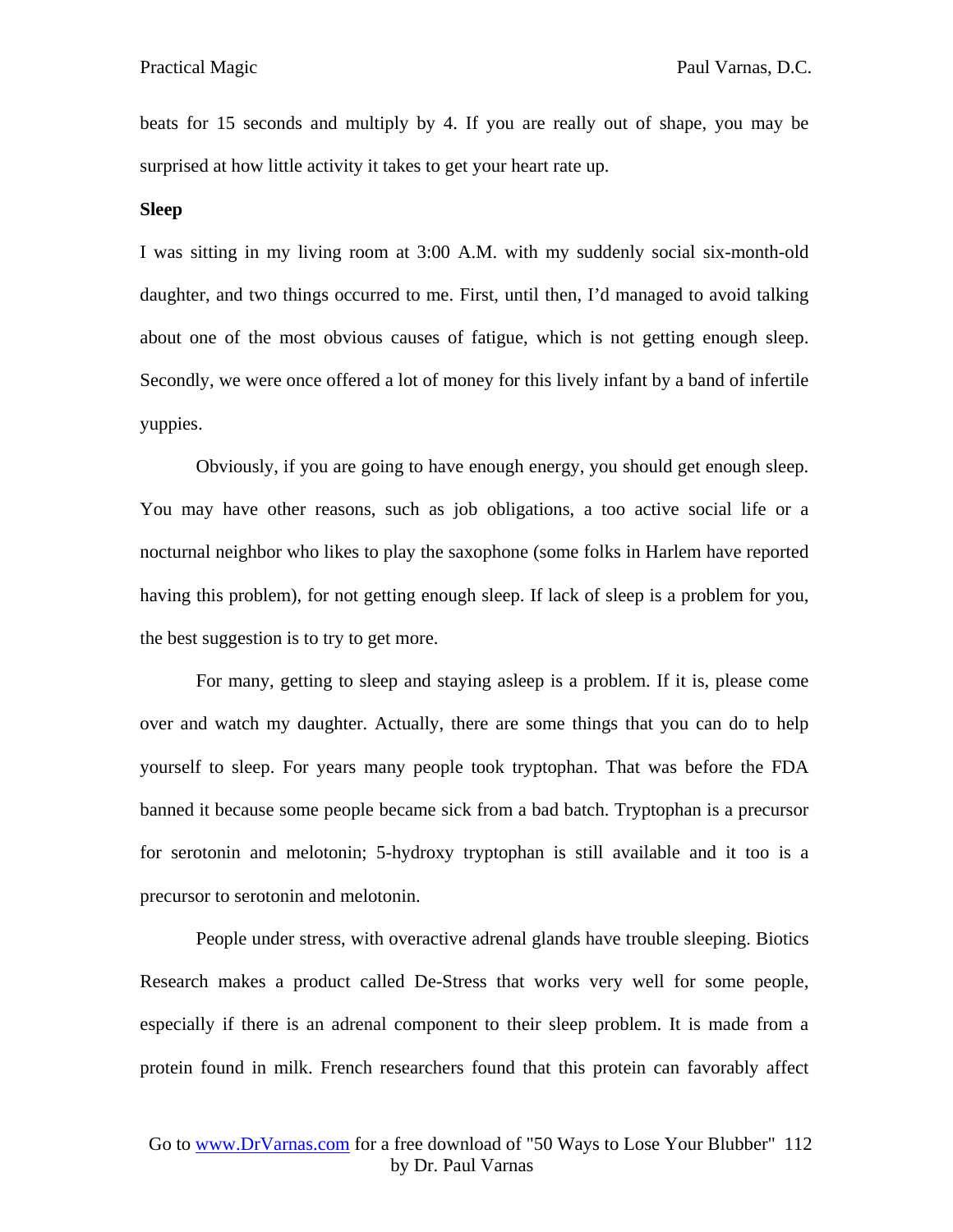sleep patterns. It can also calm the adrenal glands. When De-Stress works, it works well. It doesn't work for everyone, but some of the patients who take it simply stop having problems sleeping. Some patients continue to sleep well after discontinuing De-Stress. De-Stress is also a useful supplement for people who are keyed up and have trouble calming down.

 There is some evidence that magnesium supplementation will help some people get to sleep. Calcium works for some patients. Chewing five or six calcium/magnesium tablets right before going to sleep will often help you fall asleep.

 Low blood sugar often causes an individual to wake up and have trouble getting back to sleep. Many times eating a piece of fruit and going back to bed work. If you wake up after a few hours of sleep and have trouble going back to sleep you should stop eating refined sugar and refined carbohydrates. Snack frequently and make sure that you are eating enough protein. Patients with this problem are often deficient in B vitamins, especially thiamin. Often they have low blood pressure and fatigue. Biotics Research makes Bio 3B-G, it is a B complex with a little extra thiamin. It is a low-dose product. If you chew a tablet several times throughout the day, it will often help resolve this problem.

 Different nutrient deficiencies can be at the root of insomnia. Folic acid and magnesium both are important cofactors for producing serotonin and melotonin, contributing neurotransmitters that help you to calm down and get to sleep.

 Avoiding protein late at night helps some people to sleep. Protein contains tyrosine, an amino acid that can act as a stimulant to the nervous system. Eating a meal that is mostly carbohydrate late in the day will increase serotonin levels in the brain.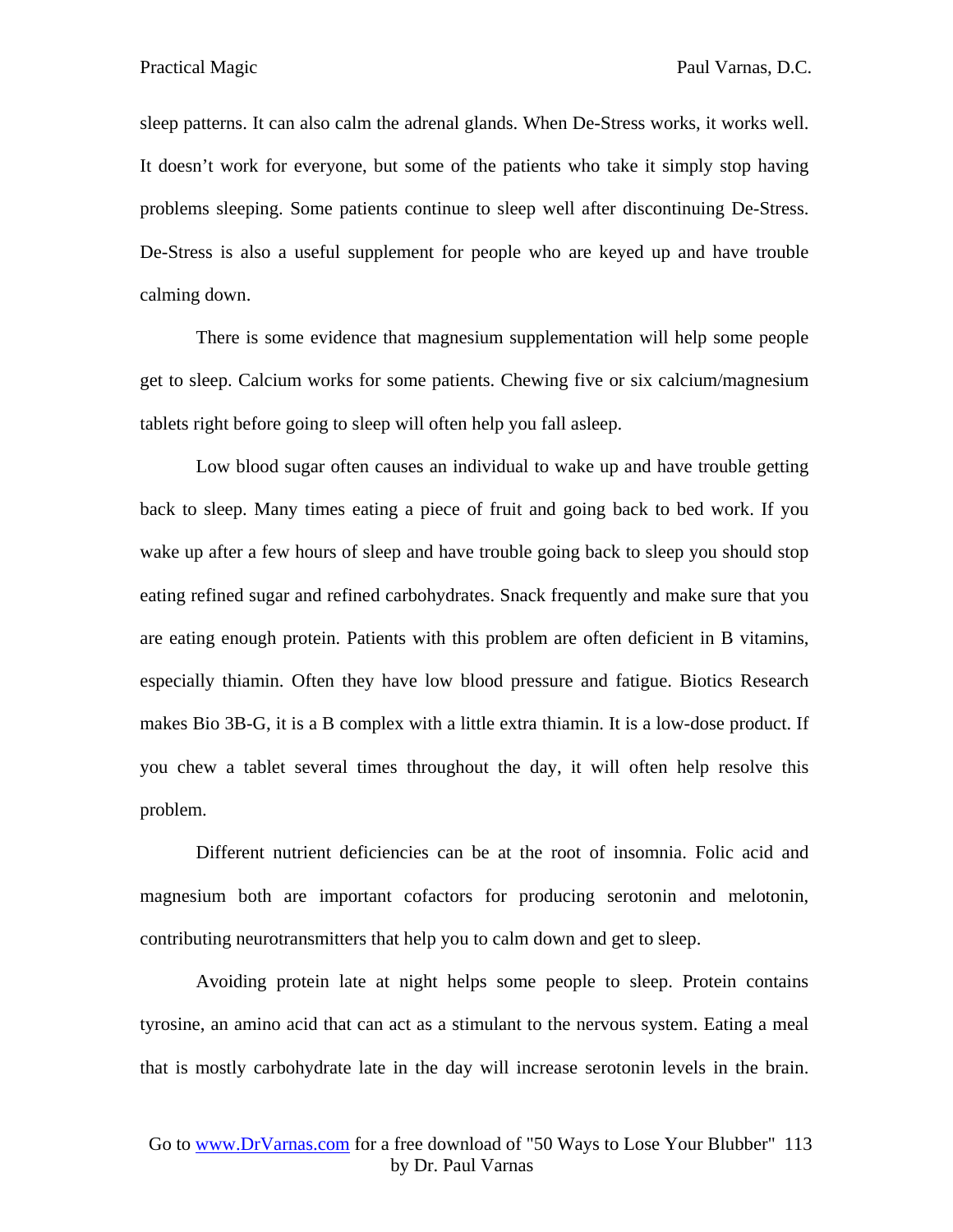Serotonin acts as a sedative. You don't want to go to bed too hungry or after having eaten too much.

 Problems with the digestive system can contribute to sleep patterns. Changing your diet for the better will help improve sleep. Supplementation with digestive enzymes or hydrochloric acid may also be helpful here.

 If you have trouble getting to sleep, don't just lie there and worry about how much sleep you're not getting. Get up and do something relaxing. Read or work on a puzzle. When you become sleepy, go back to bed (and tell your internal dialog to shut up).

 Other things you can do to improve your sleeping include avoiding stimulants such as caffeine and nicotine late in the day. If you can completely give them up, so much the better. Also give up alcohol. Exercise, but not too late in the day. There is evidence to suggest that people who exercise get a better quality sleep than those who do not. Exercise actually increases serotonin production. Also, don't take naps. Getting up at the same time every morning makes for better sleep patterns.

 Sometimes sleep apnea is a problem. People with sleep apnea are people who snorer and who stop breathing when they snore. When they stop breathing, it is very stressful on the cardiovascular system and it keeps the individual from having quality sleep. It's actually pretty dangerous. People with sleep apnea tend not to remember their dreams and feel sleepy, no matter how much sleep they get. Losing weight and getting in shape often helps. Some holistic doctors treat these patients for allergies. The medical approach involves using oxygen under slight pressure to keep the airway open. If you suspect this is a problem for you, talk to your doctor.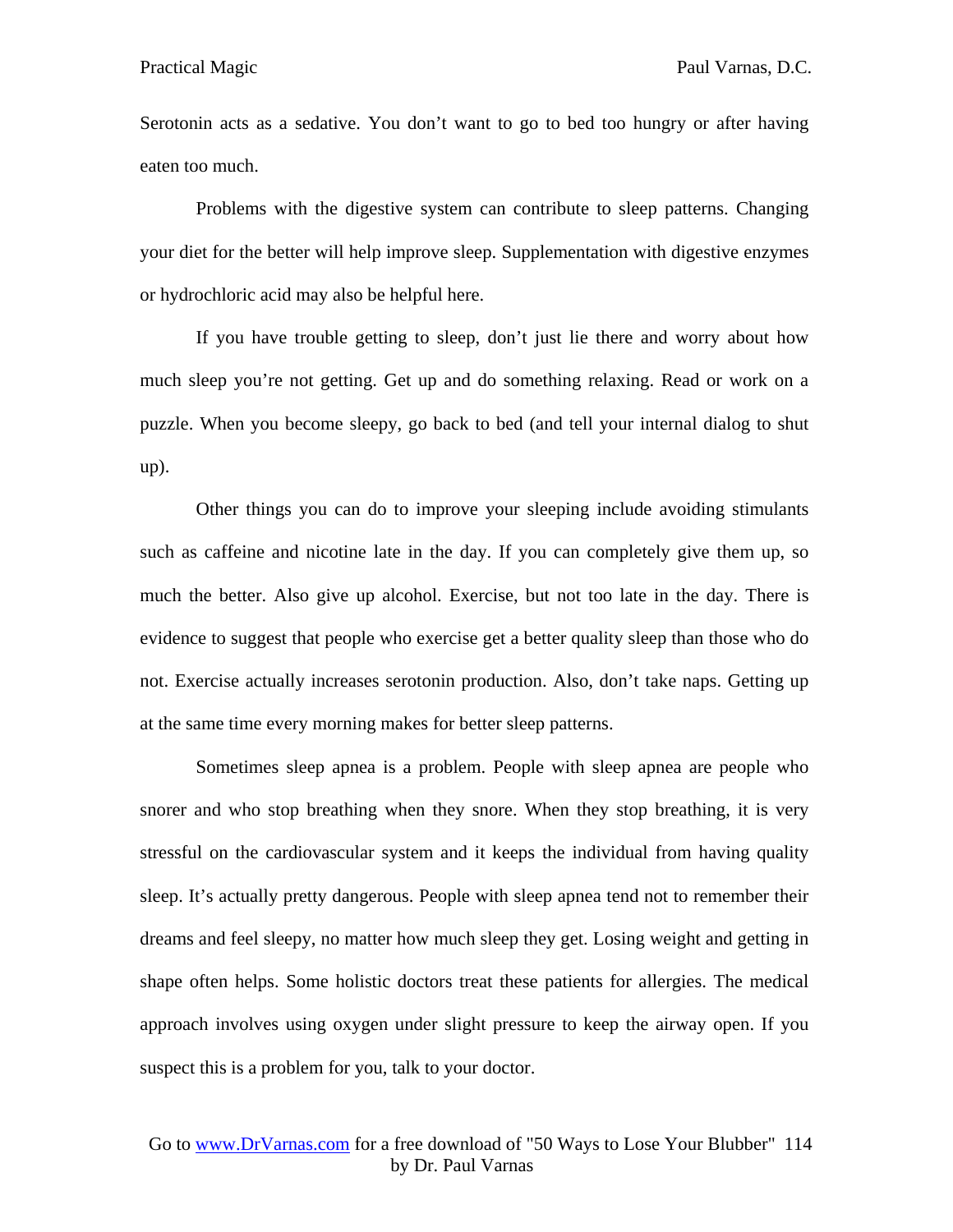## **OTHER HEALTH ISSUES**

Improving your diet and getting rid of bad habits like smoking and drinking alcohol will improve your health and energy. Some people need a little more help than lifestyle changes. There are people who have a much healthier lifestyle than their friends who have no symptoms, but they struggle with their health.

Let's go back to our automobile analogy. If your car doesn't start and you've checked the gas, made sure that it was in neutral, and made sure that the battery has a charge, the car still may not start. The problem may still be relatively easy to fix. You may need spark plugs, a new Bendix spring, a new solenoid or some other relatively inexpensive repair. Similarly, problems with digestion, the endocrine system, allergies or structural balance may interfere with you enjoying excellent health and energy.

## **Digestion**

If you were chronically ill and you could only choose one area of your body to treat, your best, first choice would be to treat the digestive system. Problems with digestion can be the root of fatigue, skin problems, allergies, arthritis and just about any chronic symptom that you can name.

 Digesting food takes a great deal of energy. Inefficient digestion wastes energy, causes fatigue after meals and can cause malabsorption of nutrients. You could be eating a nutrient-rich diet and still not be absorbing all of the vitamins and minerals. Incomplete digestion can also cause the creation of toxic waste products that are absorbed by the body. These toxins can irritate the lining of the GI tract, and place a burden on the kidneys and liver. They can cause fatigue, much the same way that a hangover causes fatigue. A hangover is merely a toxic state.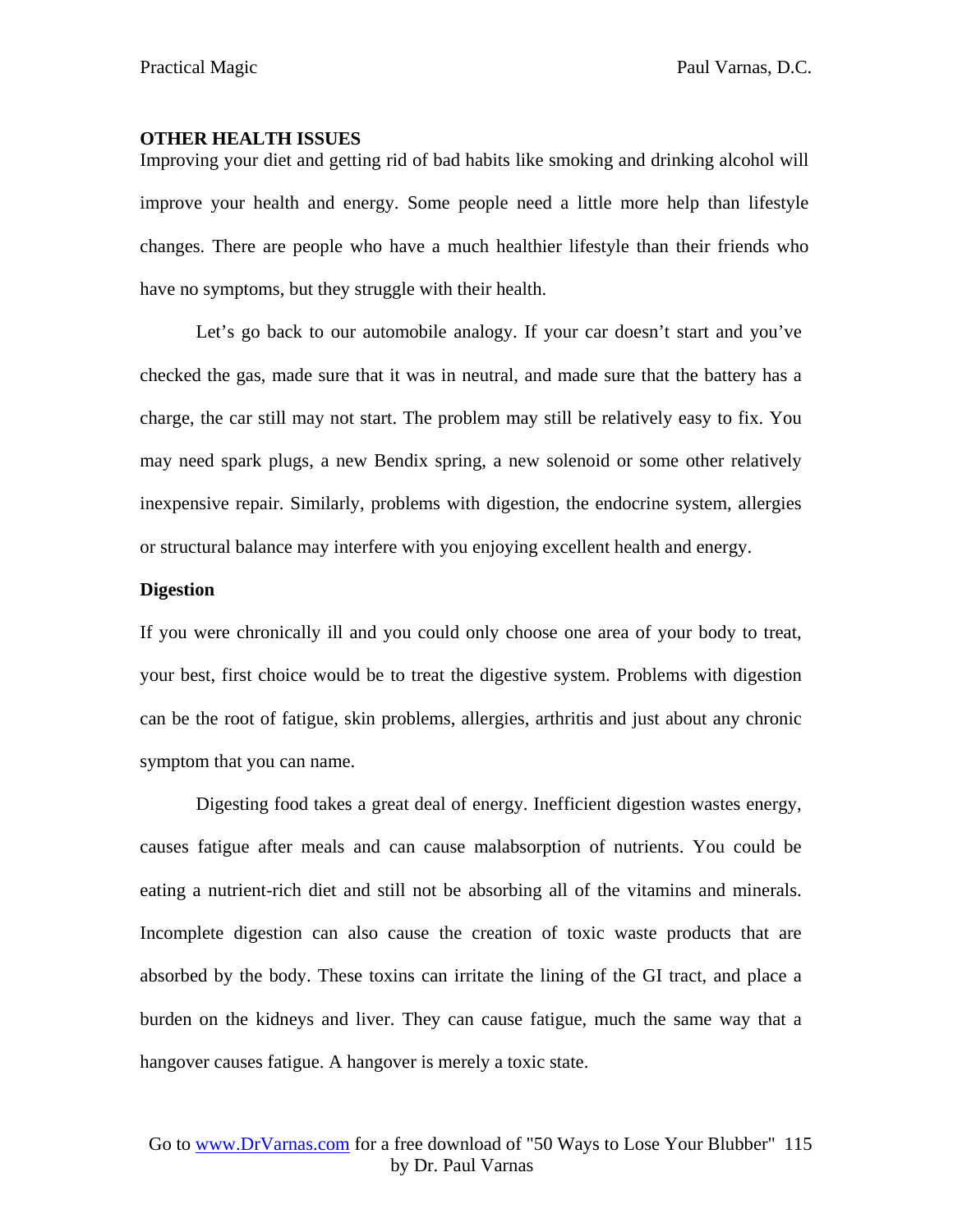Eating refined foods, taking drugs (prescription and otherwise), chemical additives, alcohol, environmental pollution, a diet that is deficient in fiber and nutrients, exposure to pathogenic organisms, eating too rapidly, and underproduction of hydrochloric acid and enzymes all can cause problems with digestion. Even having not been breastfed as an infant can cause future digestive problems.

 The GI tract is a muscular tube. Muscle fibers encircle it and muscle fibers run along it. The fibers can pinch together to move food through the tube. That movement is called peristalsis. It's like the movement you see in a cartoon when a snake swallows an animal.

 The tube runs from the mouth to the anus. Food inside the tube is still technically outside of the body. Cells lining the tube act as a barrier between the digesting food and the bloodstream. They produce enzymes to chemically break down the food. These cells also selectively absorb nutrients. The tube is in several sections. Each section is defined by the type of enzyme secreted and the type of absorption that takes place. The mouth, esophagus, stomach, small intestine, large intestine and rectum are all parts of the same tube.

 Thoroughly chewing your food will enable the stomach to work more efficiently. If you have a piece of iron that weighs one ounce, and you place it in a beaker of acid, it will dissolve much more slowly than an ounce of iron shavings. If you thoroughly chew your food, you will eat less, absorb more nutrient and place less stress on your digestive system than if you don't. The next part of the digestive tract, the stomach is an out pouching of the tube. The stomach produces hydrochloric acid and the enzyme, pepsin, which work to break down protein.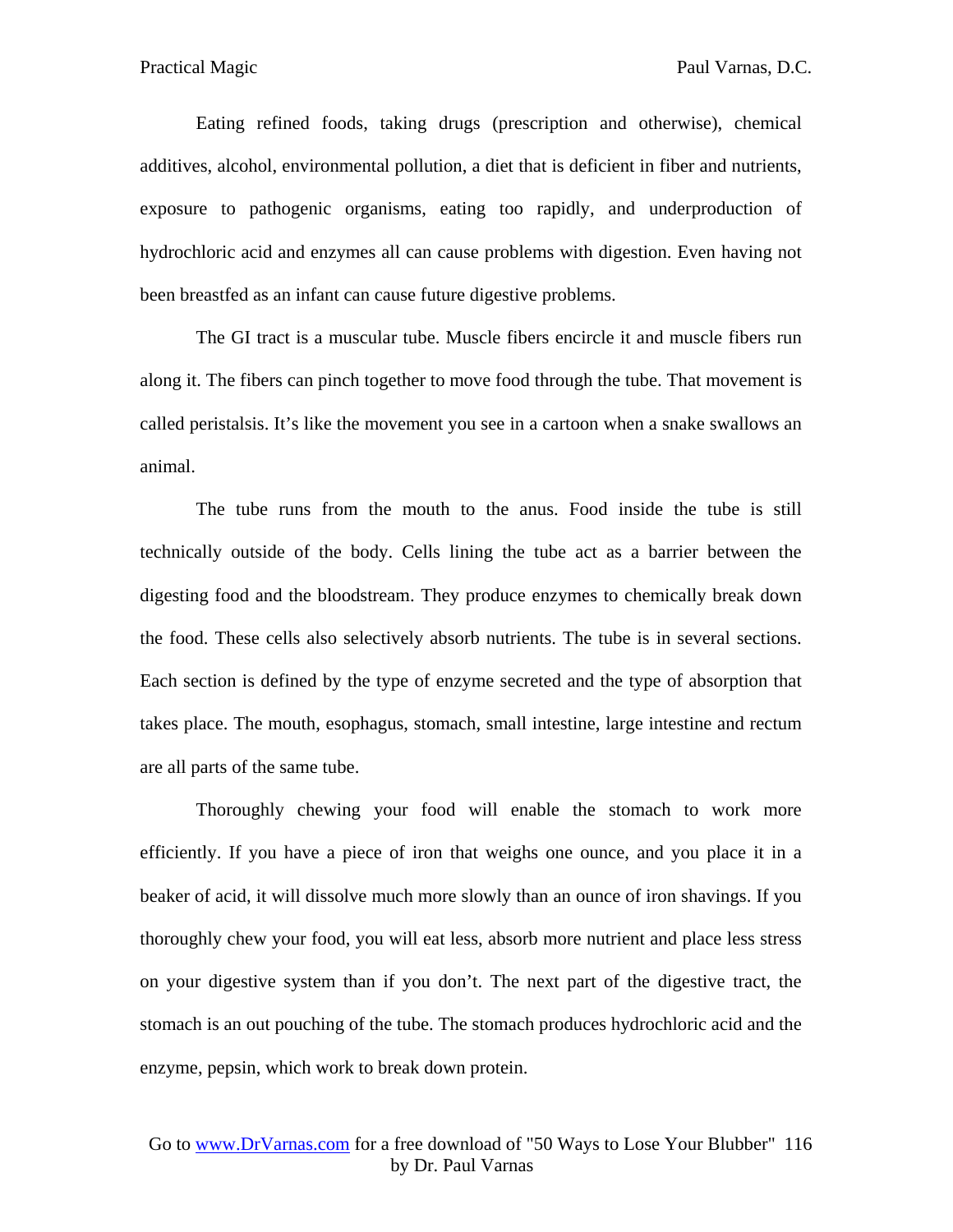After the food leaves the stomach through the pylorus it goes into the next part of the tube, the small intestine. The small intestine is about 20 feet long and about an inch in diameter. The inner surface is ridged, giving the interior an accordion shape. The lining of the small intestine is full of fingerlike projections, known as villi, which are about a millimeter long. Each individual cell on the villi has miniature projections known as microvilli. The design of the small intestine, with the increased surface area, enhances the absorption of nutrients. Of course, swallowing a battleship-sized lump of food will make absorption less efficient.

 The purpose of these projections, the villi and the microvilli, is to increase the surface area of the small intestine. If the small intestine was just a flat tube, it would have a four-square-yard area. With the added surface area of the ridges, villi and microvilli, the surface of the small intestine is more than 400 square yards, larger than a tennis court.

 Alcoholism, other diseases and even poor diet can lead to a situation known as villous atrophy. This is a flattening of the villi and the microvilli. The loss of surface area decreases the absorption of nutrients from the small intestine. This can happen from drug or alcohol use, infection or allergic reactions. In some patients, an allergy to wheat and other grains can cause irritation to the lining of the small intestine and villous atrophy. As much as half of the surface area of the small intestine can be lost, causing digestive disturbance, nutrient deficiencies and, of course, fatigue. Folic acid is one nutrient that is very important for keeping the villi intact and healthy.

 The first part of the small intestine is called the *duodenum*, which is Latin for 12. It is about 12 inches long (hence the name). This is where the pancreas adds its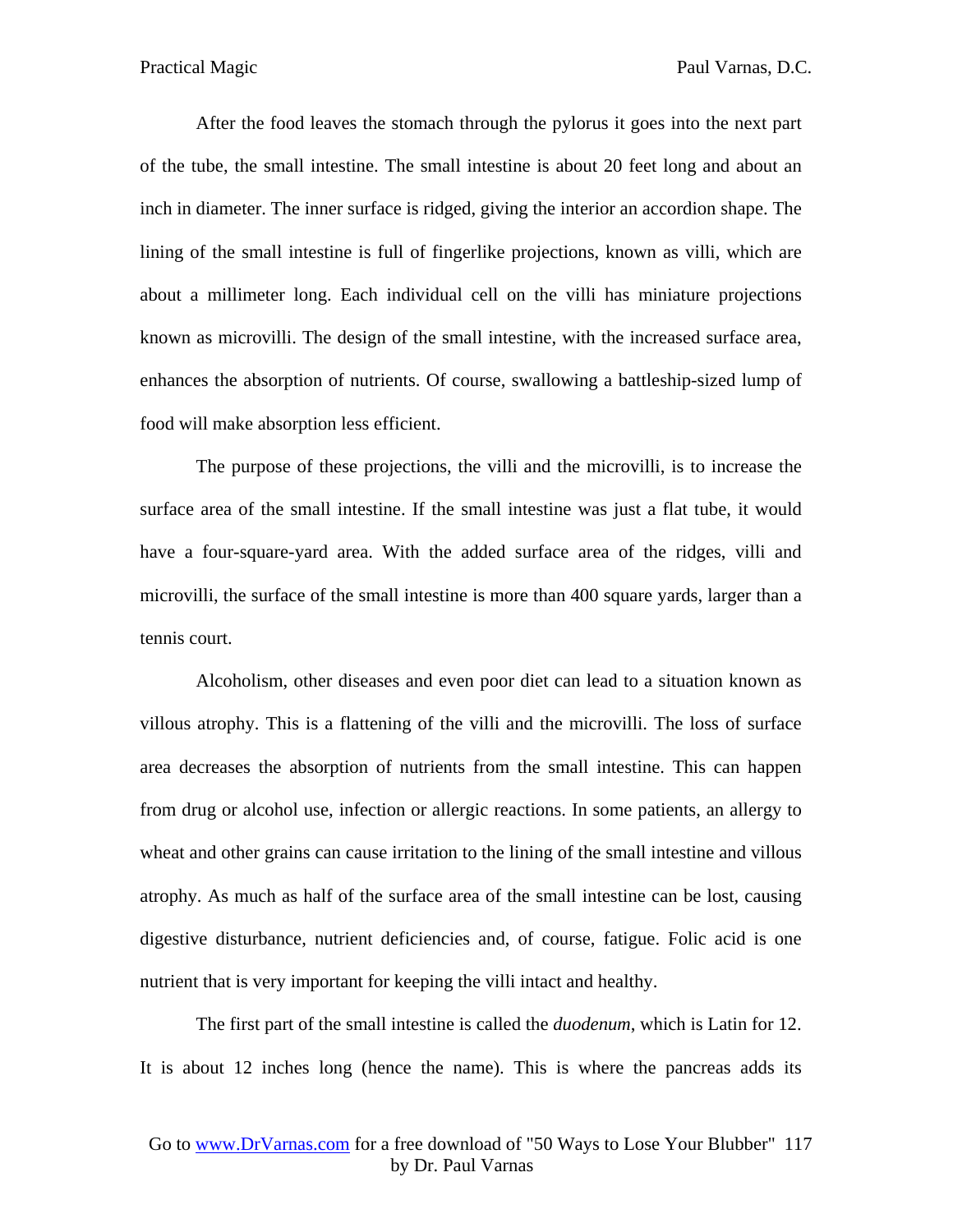digestive enzymes and liver adds bile. Protease, lipase and amylase are from the pancreas. These enzymes digest protein, fat and starch respectively. Bile from the liver helps to digest fat.

 The small intestine is about 20 feet long. Most of the nutrients from the meal are absorbed in the small intestine. There are three sections to the small intestine, the duodenum, just mentioned; the jejunum; and the ileum. The small intestine changes morphology over the course of its 20 feet. In the upper small intestine the villi are packed close together, and there is more surface area than in the lower small intestine. Most of the absorption of nutrients occurs in the small intestine. Carbohydrates, fats and proteins are broken down and absorbed there, as well as vitamins and minerals.

 The ileocecal valve separates the large and the small intestine. It prevents the backflow of fecal contents into the small intestines. Its function is a lot like keeping your septic tank from flowing into your well water.

 Although the practice is not generally recognized by medicine, certain natural health care practitioners work on the ileocecal valve, either opening or closing it. These practitioners believe that the valve can be stuck in the open position, allowing fecal backwash into the small intestine, creating toxicity symptoms. It can also be stuck in the closed position, allowing the digested food to ferment in the small intestine, also creating toxicity. The techniques do seem to help alleviate toxicity symptoms such as headache, muscle soreness and fatigue.

 The large intestine is only about five feet long, but it is much larger in diameter than the small intestine. The large intestine absorbs electrolytes and water. About half of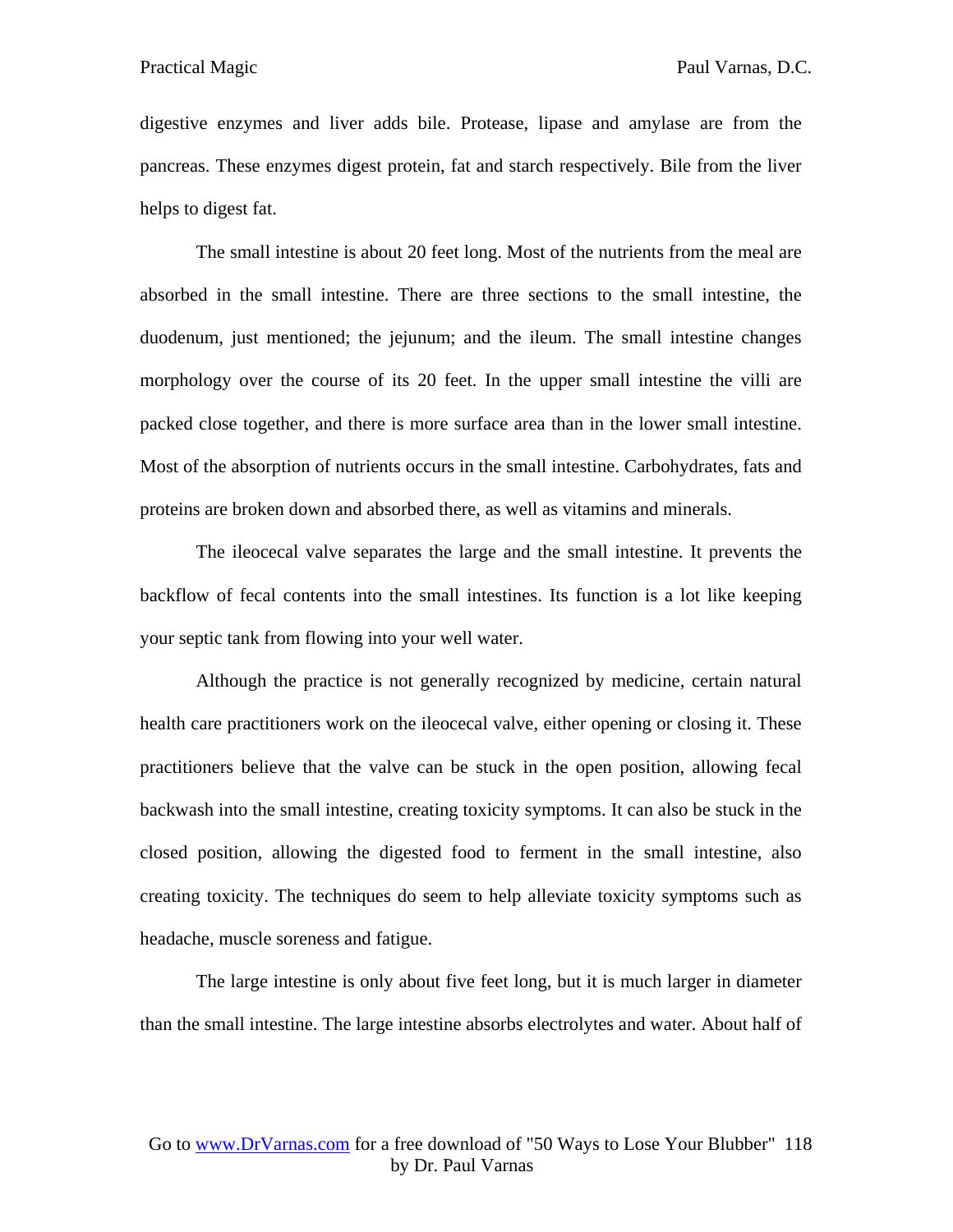the volume of stool consists of microorganisms. Bacteria in the large intestine produce vitamin K, which is important to blood coagulation, and vitamin  $B_{12}$ .

 Since everything you consume has to pass through the digestive tract, problems with it can cause other chronic or systemic problems. Good digestion is necessary to good health.

 Food begins its journey through the digestive tract in the mouth. Chewing is the first phase of digestion. The food is ground into small pieces and mixed with saliva, which lubricates the food. Saliva contains the enzyme, amylase, which digests carbohydrates. Chewing food thoroughly is vital to good digestion. If the food is not broken down by chewing and mixed with saliva, it will not be easy to digest.

 Eating in a hurry creates problems with digestion. Let's say that you have the bologna sandwich we talked about in the food additive section, and you're in a hurry. It's a nice soft food, easy to swallow. A couple of bites and you can get it down your throat before the mustard hits your lap, letting out the occasional snort to let some air in.

 The next part of the digestive tract is the esophagus. It has no enzymes, and does nothing to digest food, except to move it to the stomach. You can, however, have problems with your esophagus. Wolfing down that bologna sandwich can be the cause of some of those problems.

 The esophagus has a muscular valve that separates it from the contents of the stomach. The diaphragm also helps keep the esophagus separate from the stomach. The diaphragm is the muscle that spreads across the bottom of the chest cavity and enables you to breathe. It keeps the chest and abdominal cavities separate. The esophagus travels through the chest cavity and passes through an opening in the diaphragm called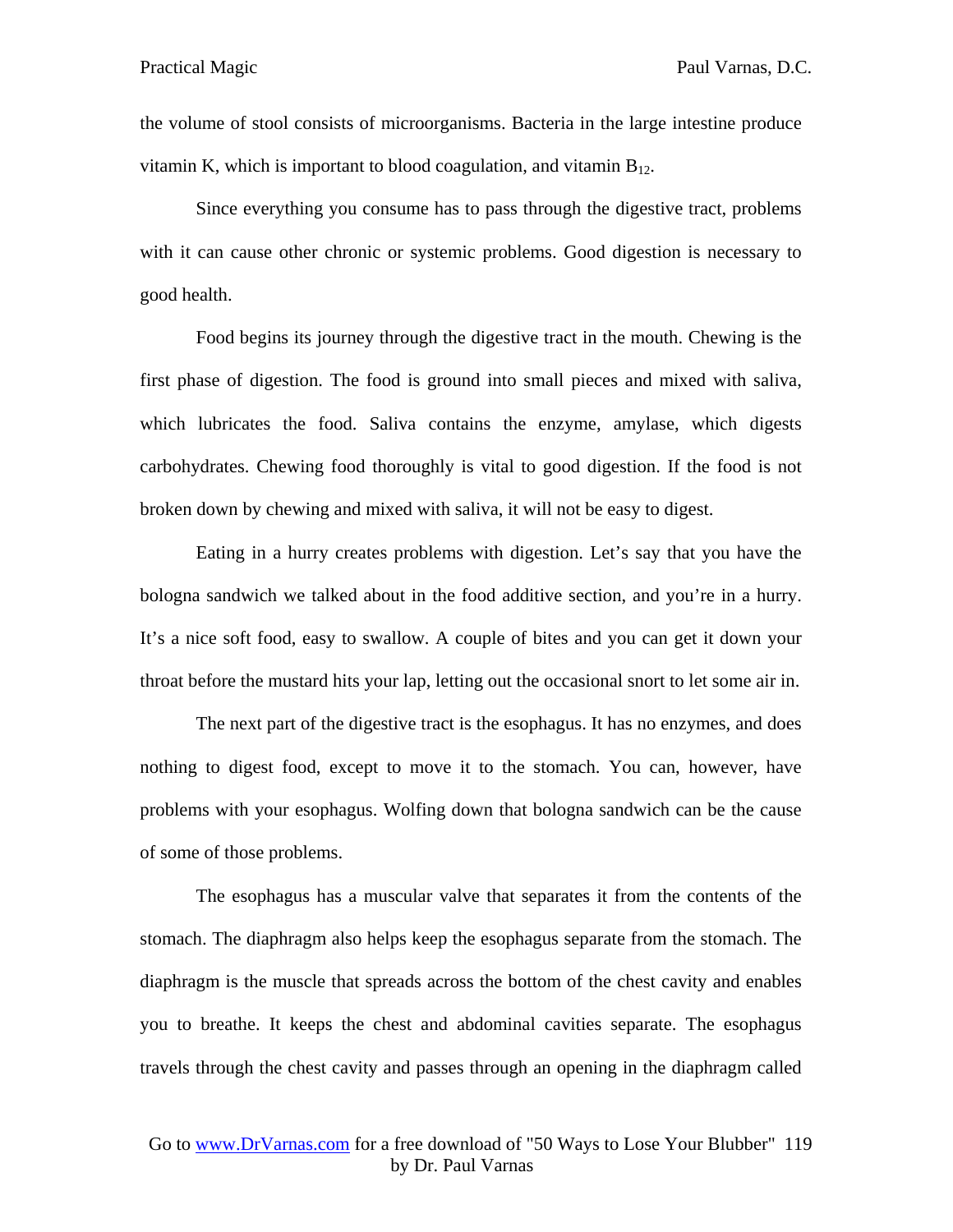the curia. It is meant to be tight around the bottom of the esophagus, keeping the stomach and esophagus separate. The separation of the esophagus from the stomach is important since the stomach contains extremely strong acid and the lining of the esophagus is not resistant to acid.

 Swallowing a bowling –ball-sized lump of white bread and bologna hurtles it down the esophagus toward the stomach like a boulder heading for the coyote in a "Roadrunner" cartoon. (Maybe it was Acme Bologna.) It hits the opening and squeezes through the crura, like John Madden trying to get into tight Lycra stretch pants.

 Eating rapidly and swallowing large chunks of food can cause the crura and the muscular valve to stop being an effective barrier between the stomach and esophagus. This causes gastric reflux, or acid in the esophagus. It causes burning and discomfort. The cells lining the esophagus are not resistant to the acid in the stomach.

 A hiatal hernia can also develop. This is a situation where the top part of the stomach is actually above the diaphragm, allowing stomach acid to enter the esophagus. It can cause burning and pain and can even mimic a heart attack.

 Acid from the stomach is irritating to the esophagus, causing a burning sensation. The burning seems to be caused by too much acid. After all, the TV has been telling you about acid indigestion for years, so you take an antacid. The ad says, "If you eat too well, demand Di-Gel." It should say, "If you eat like an idiot, demand Di-Gel." Or, how do you spell relief? "CHEW-YOUR-FOOD" or "USE-SOME-SENSE."

## **Hydrochloric Acid, Reflux and Nutrient Absorption**

Hypochlorhydra is a state where the stomach produces less hydrochloric acid than normal. Achlorhydra is the complete absence of stomach acid. Both conditions are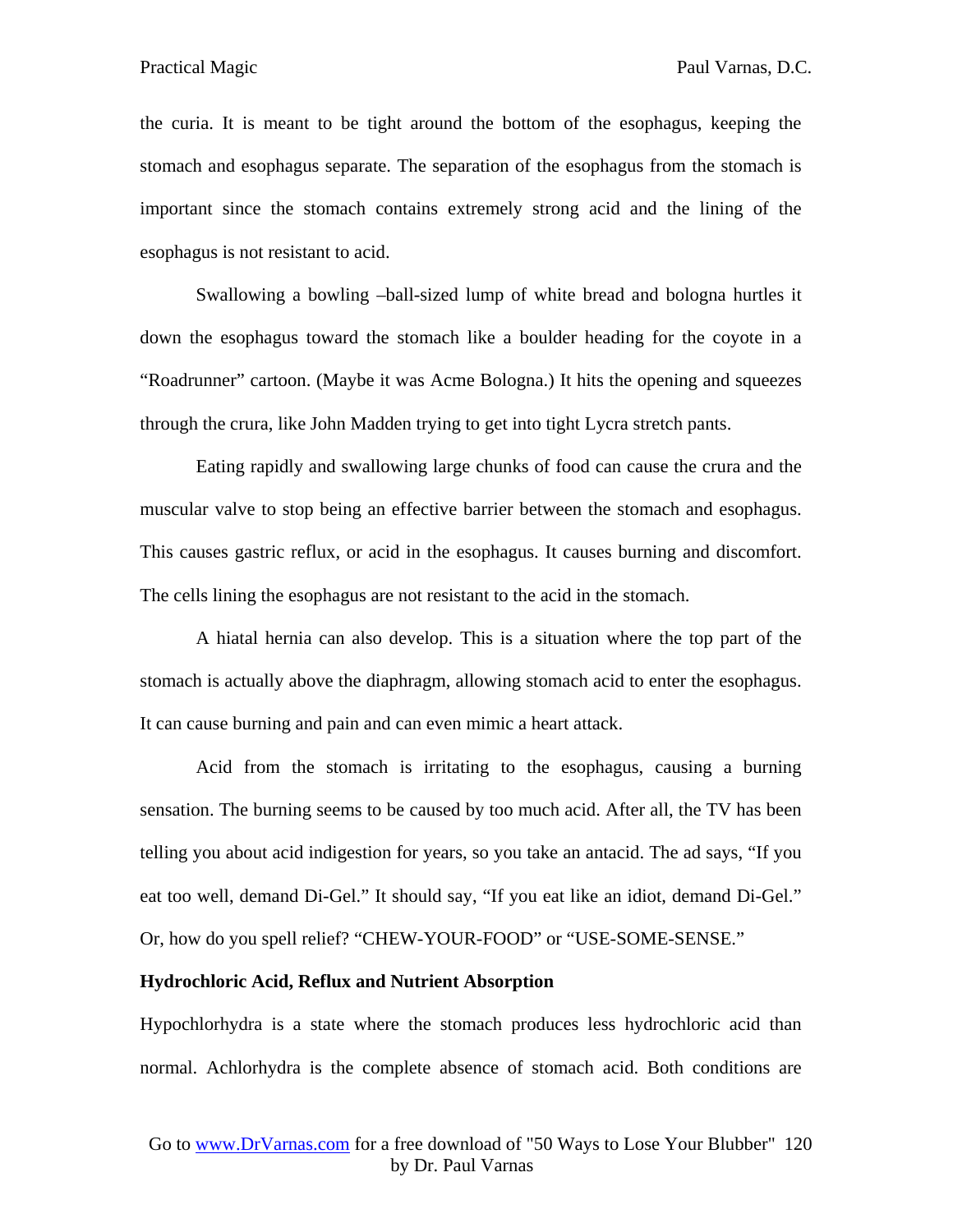recognized by medicine and described in standard physiology texts; however, the medical view is that even in the absence of stomach acid, the pancreas produces enough enzymes so that digestion is nearly normal.

 Most efforts by doctors to help digestion are to give substances to neutralize stomach acid. There are many antacids available over the counter. Doctors have commonly prescribed antacids in the past to patients suffering from ulcers, although it is now known that ulcers are often caused by a bacterium and are usually treated with a course of antibiotics.

 Hypochlorhydra is one of those things that is treated by doctors dealing in natural health care, but is not considered to be a problem by doctors who deal in sickness care. In this discussion, what follows is the view held by some doctors who are involved in natural health care. Just realize that not every doctor is going to agree with what is written here.

 Physicians dealing in natural health care view hypochlorhydra as a problem that leads to malabsorption of minerals, poor protein digestion, vitamin  $B_{12}$  deficiency and even problems with bowel flora. The problems caused by hypochlorhydra can lead to a number of subclinical complaints including gas, bloating, fatigue and even depression.

 Hypochlorhydra creates deficiencies in a number of nutrients. Your body needs acid in order to absorb iron, calcium and several other minerals Vitamin  $B_{12}$  and essential amino acids are common deficiencies that accompany hypochlorhydra. Taking antacids can make these deficiencies worse.

 People who do not produce enough stomach acid tend to dislike meat. Many vegetarians say that they feel better if they do not eat meat. A meal containing meat may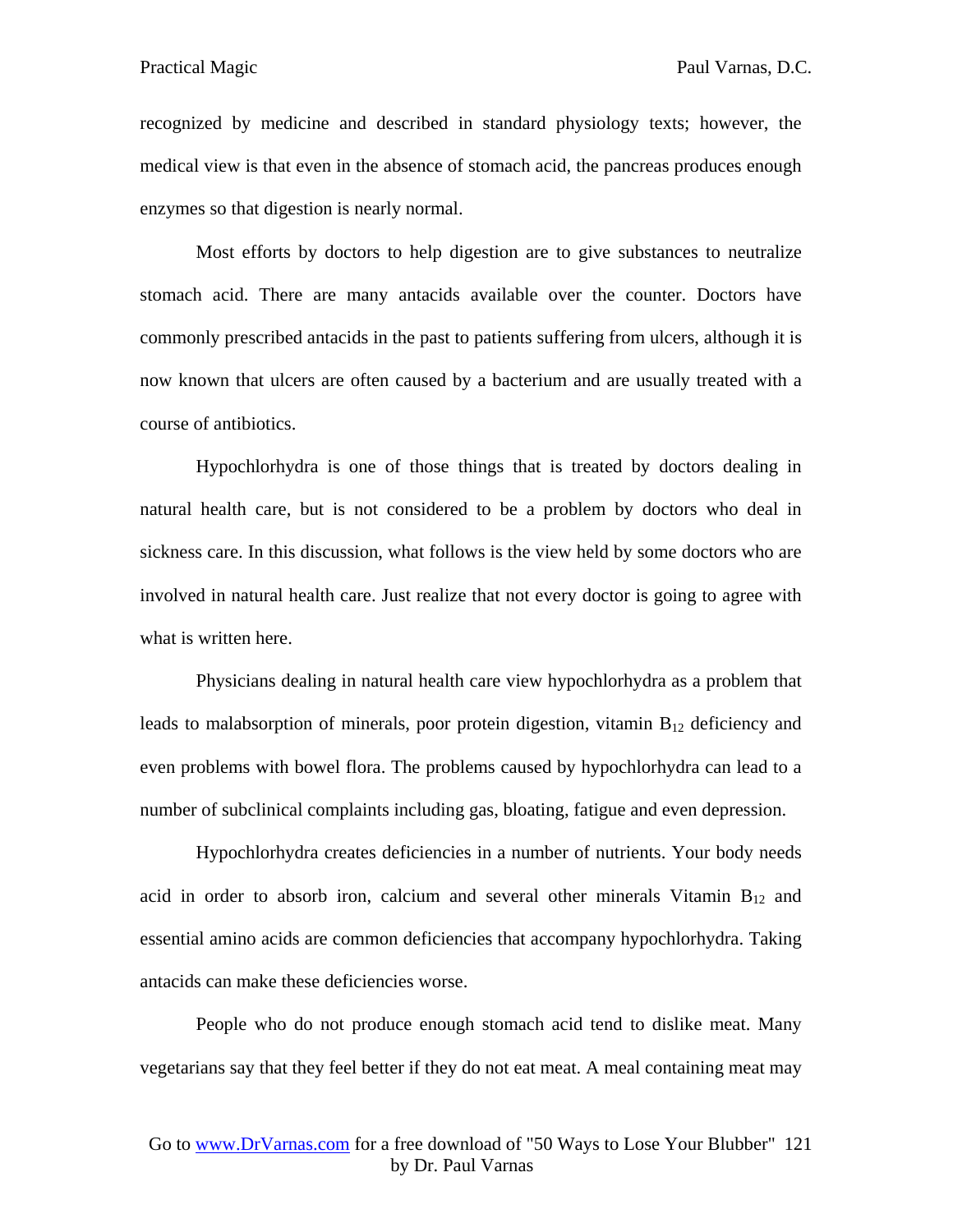cause them to have bloating, fatigue and even nausea. Chances are that these people are hypochlorhydic.

 Iron deficiency anemia is a common cause of fatigue. Many times iron deficiency anemia that is not responding to iron supplementation will improve if the patient takes betaine hydrochloride (hydrochloric acid supplementation) after meals, along with the iron.

 The medical model of hydrochloric acid production not being important to health and digestion is not entirely correct. There is some evidence that antacids decrease the amount of vitamin  $B_{12}$  that is absorbed. Also, research indicates that people who do not produce enough stomach acid have a greater tendency to be deficient in vitamin  $B_{12}$ . This is especially common in the elderly. Vitamin  $B_{12}$  deficiency can cause problems with poor memory, poor concentration, fatigue and even depression. There is a possibility that some patients diagnosed with having dementia or even Alzheimer's disease may actually be deficient in vitamin  $B_{12}$ .

 Hydrochloric acid and pepsin are necessary to break protein down into individual amino acids. Without sufficient acid, protein is not completely broken down and utilized by the body. Low stomach acid causes poor protein digestion and deficiencies in the eight essential amino acids. Amino acids are the building blocks of protein. If a protein is a freight train, the amino acids are the individual cars. Essential amino acids are those that the body can't produce for itself.

 The essential amino acids are very important because they are involved with the chemistry of the brain and in the endocrine system. Deficiencies in them can cause fatigue and even depression.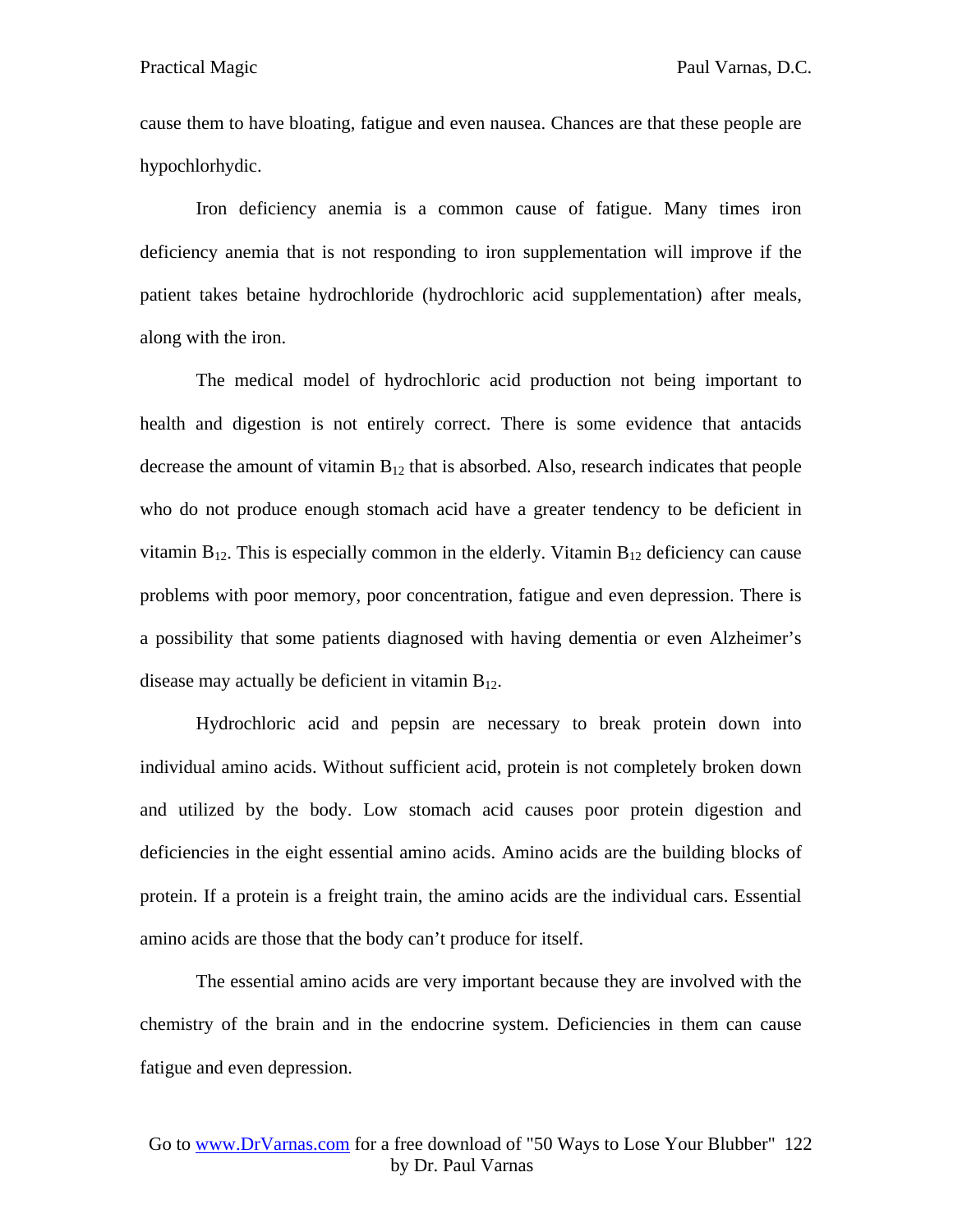Tyrosine is an essential amino acid that is necessary for the formation of both thyroid hormone and epinephrine (adrenal hormone). Both of these hormones are the body's "uppers." Without sufficient tyrosine, fatigue may be a problem.

 The thyroid is the body's thermostat. Thyroid hormones control the rate of metabolism, which is how fast you burn calories to produce energy. People suffering from hypothyroidism burn calories slowly. They are extremely fatigued, as well as having many other symptoms, including constipation, dry skin, brittle hair, frequent colds, obesity and trouble staying warm.

 Persons with underfunctioning adrenal glands are similarly very tired and may crave salt, have dizziness when standing up suddenly, will be bothered by strong light and will have other symptoms. They sometimes have low back and medial knee pain. It is possible for a lack of hydrochloric acid to affect the adrenal and thyroid glands

 Poor digestion of protein and minerals can cause people suffering from hypochlorhydra to have brittle nails and hair. It may even be responsible for hair loss. (Unfortunately, it is *not* the cause of male pattern baldness.)

 The treatment for hypochlorhyda is to take betaine hydrochloride and pepsin after meals. Do not try to diagnose hypochlorhydra on your own. Taking hydrochloric acid supplements can cause problems in certain patients. Betaine hydrochloride can make ulcer patients feel much worse. Also, if you are taking any anti-inflammatory medication, such as aspirin, Motrin, Advil or any other nonsteroidal anti-inflammatory drug (NSAID), the supplement can cause an unpleasant burning sensation. NSAIDS irritate the lining of the GI tract. If the lining of the digestive tract is eroded or inflamed,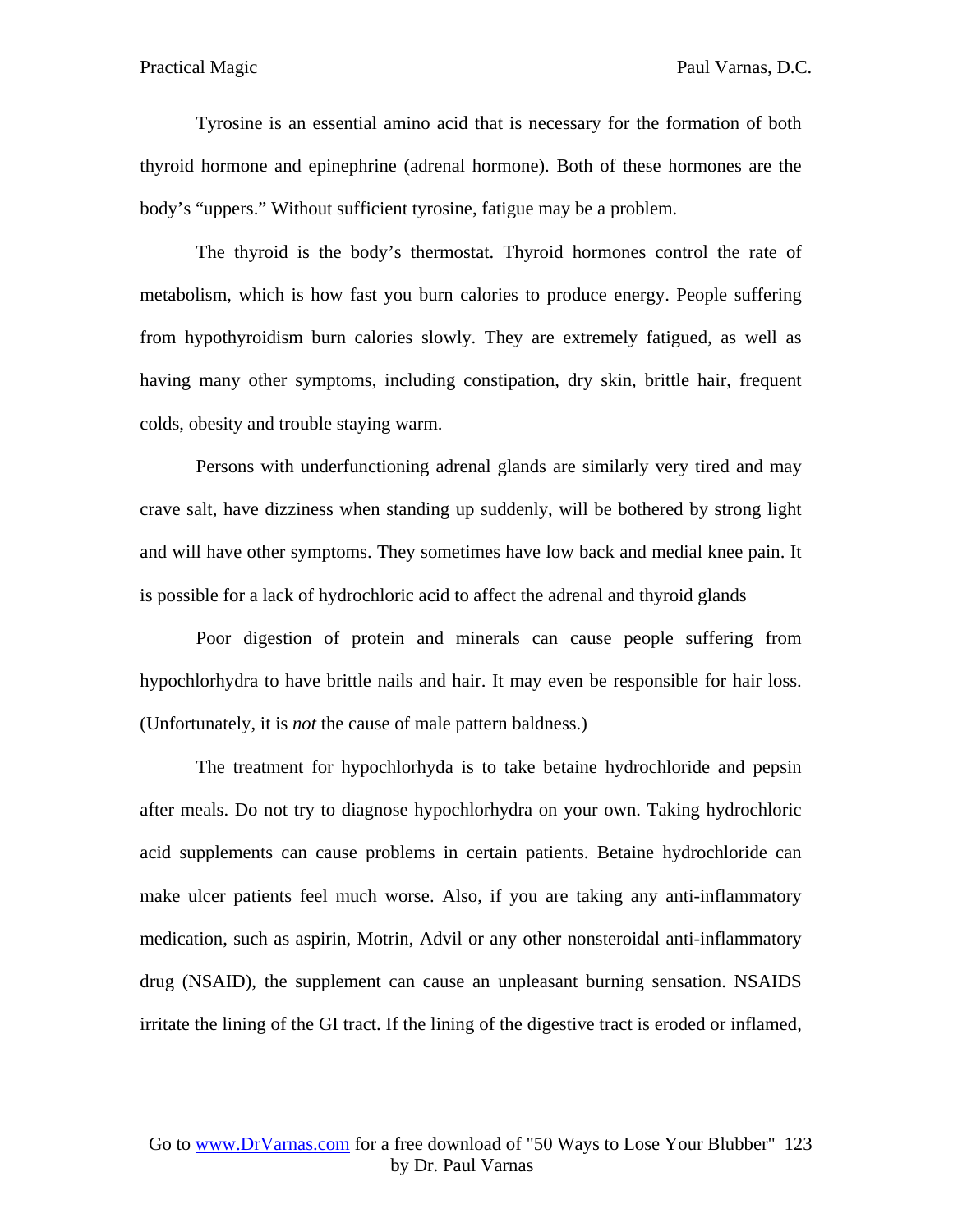from NSAID use or any other reason, hydrochloric acid supplements may cause irritation.

 People suffering from a hiatal hernia will often experience burning and irritation when they take betaine hydrochloride. Normally the diaphragm helps separate the stomach from the esophagus. A hiatal hernia is a condition where the stomach protrudes above the diaphragm. This allows the acid that is in the stomach to irritate the lining of the esophagus. Symptoms can include chronic acid indigestion, nausea and even chest pain. Sometimes the pain is so severe that it can mimic a heart attack. Betaine hydrochloride may increase the pain and burning in hiatal hernia patients.

 The irritation caused by betaine hydrochloride is unpleasant, but usually isn't serious. Discontinuing the supplement and taking antacids for a day or two will usually give relief. Also, just because the supplements cause irritation, doesn't mean that they are not necessary.

 Many of the drugs used for depression increase the function of neurotransmitters. Essential amino acids, especially tyrosine and tryptophan, are necessary to produce these neurotransmitters. Frequently someone who is hypochlorhydric will be depressed as well as fatigued. Supplementation with essential amino acids, along with hydrochloric acid supplementation sometimes helps these people.

 One test to measure hydrochloric acid production is done by injecting histamine into the stomach and then taking samples of stomach acid through a tube every 10 minutes. The acid strength of each sample is then measured. This is an extreme measure.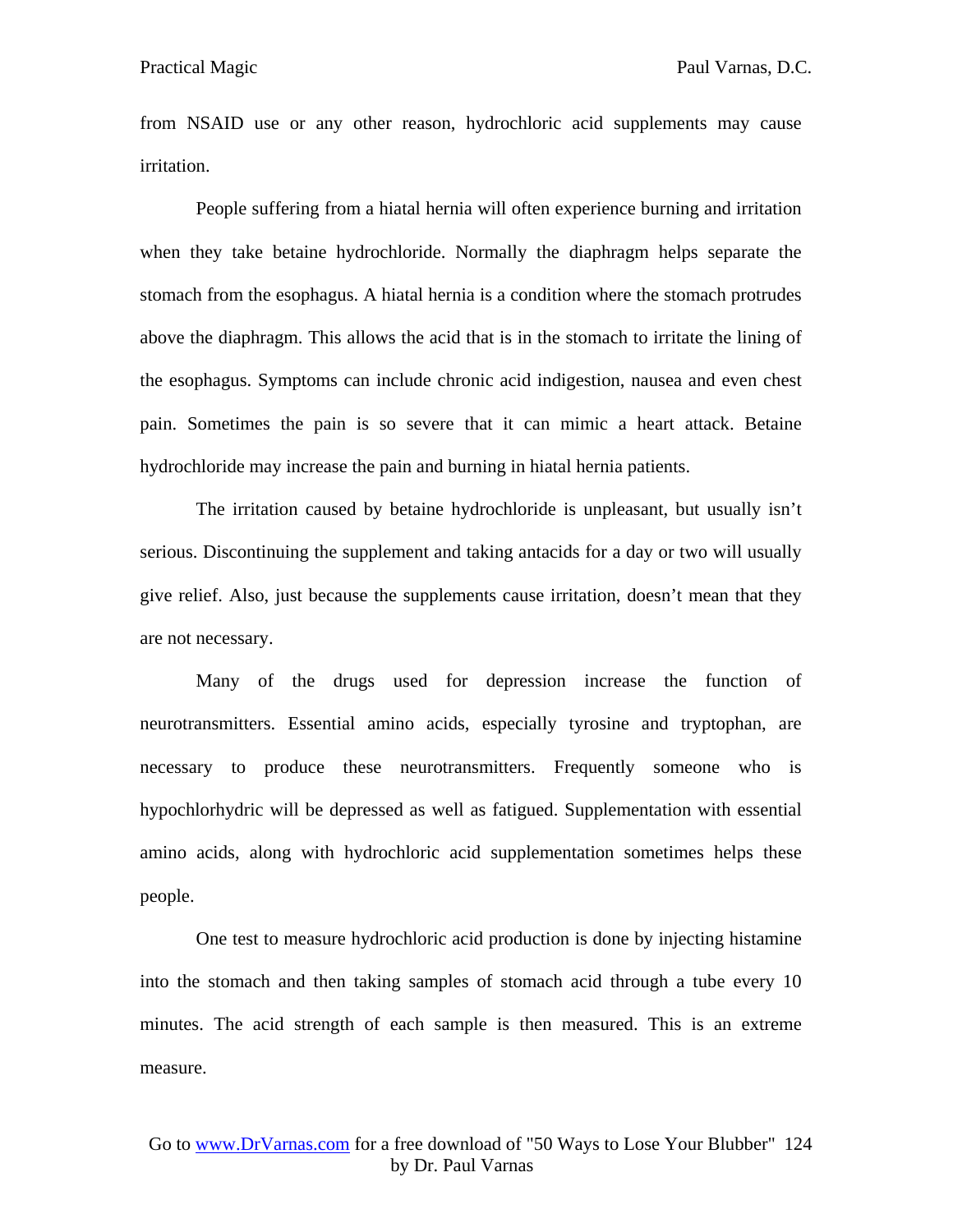There is also a machine that will test stomach acid levels, called a Heidleberg gastric analyzer. The test is easier on the patient and is usually performed right in the doctor's office. The patient swallows a capsule, which is a tiny radio transmitter. The transmitter measures the pH as it travels through the GI tract and sends the information to a receiver outside of the patient (easier for the technician to read that way).

 Hypochlorhydra is fairly common. Some physicians treat it without using either of the above tests. If the patient doesn't have an ulcer or hiatal hernia, or is not taking anti-inflammatory medication, betaine hydrochloride rarely causes any trouble. Even if an unpleasant burning sensation is caused by the betaine hydrochloride, discontinuing it will usually give relief.

 Hypochlorhydra can be at the root of other digestive problems. It can cause leaky gut, malabsorption and even dysbiosis.

It is worth saying a few things about patients who have gastric reflux. People are taking drugs that decrease stomach acid production. Lately the H2 receptor or histamine blockers have become available over the counter. Commercials for these products go so far as to suggest that you can take them in anticipation of eating like an idiot.

Even though these drugs are effective at reducing symptoms, they do so at a price. In patients using ranitidine (sold under the brand name Zantac) there have been cases of mental confusion, agitation, malaise, dizziness, somnolence, insomnia and vertigo. Depression and hallucinations have been reported, predominantly in severely ill elderly patients. There have been reports of arrhythmias such as tachycardia, bradycardia, atrioventricular block and premature ventricular beats. Some cases of reversible blurred vision suggestive of a change in accommodation have been reported. Rare reports of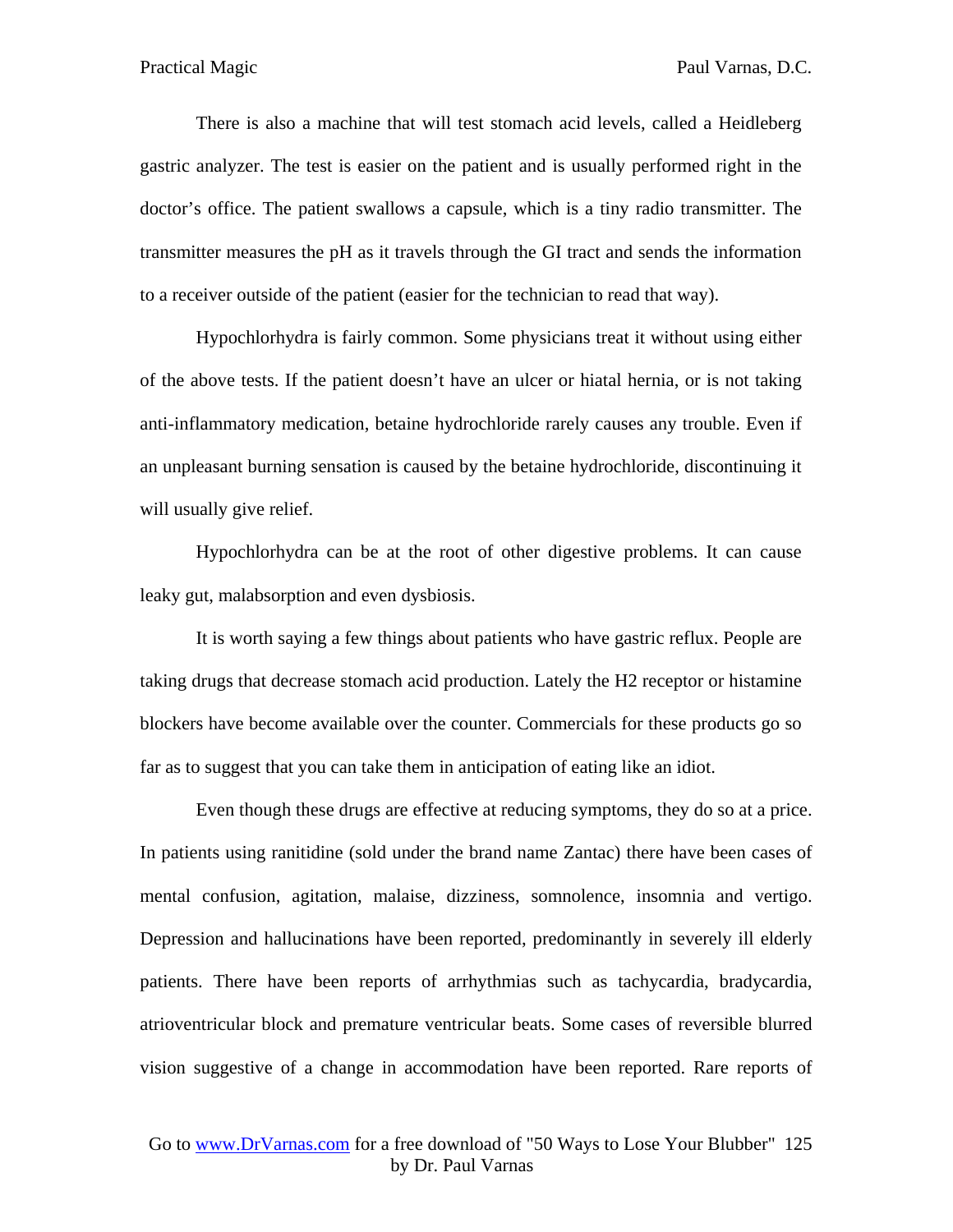reversible involuntary motor disturbances have been received. Some patients get constipation, diarrhea, nausea/vomiting, abdominal discomfort/pain and rare reports of pancreatitis. There have been reports of joint and muscle pain and occasional reports of hepatocellular, cholestatic or mixed hepatitis. Blood count changes (leukopenia, granulocytopenia and thrombocytopenia) have occurred in a few patients. These were usually reversible. Rare cases of agranulocytosis, pancytopenia, sometimes with marrow hypoplasia, and aplastic anemia and exceedingly rare cases of acquired immune hemolytic anemia have been reported. In other words, some potential serious health problems are possible from using ranitidine. This added to the fact that these drugs interfere with the absorption of nutrients mean that the decision to go on them should not be taken lightly.

 Many people who are taking antacids do not actually produce enough stomach acid. Antacids provide relief, but neutralizing stomach acid will interfere with the digestion and absorption of over 20 nutrients. This is compounded by the fact that people who inhale their food don't absorb as many nutrients as they would if they ate slowly. For years natural health care providers have been treating reflux by giving hydrochloric acid to aid digestion. It seems illogical that taking acid could relieve burning in the stomach. But these doctors realize that the patients feel a burning sensation, not because of excess acid, but because the acid is in the wrong place.

There are a few theories about why low acid can cause burning. One is that when food enters a stomach that does not produce enough acid, the food is not digested; it rots. This unnatural breakdown of the food produces nitric and sulfuric acids. The stomach lining can tolerate a very acidic pH, but these acids also irritate and oxidize the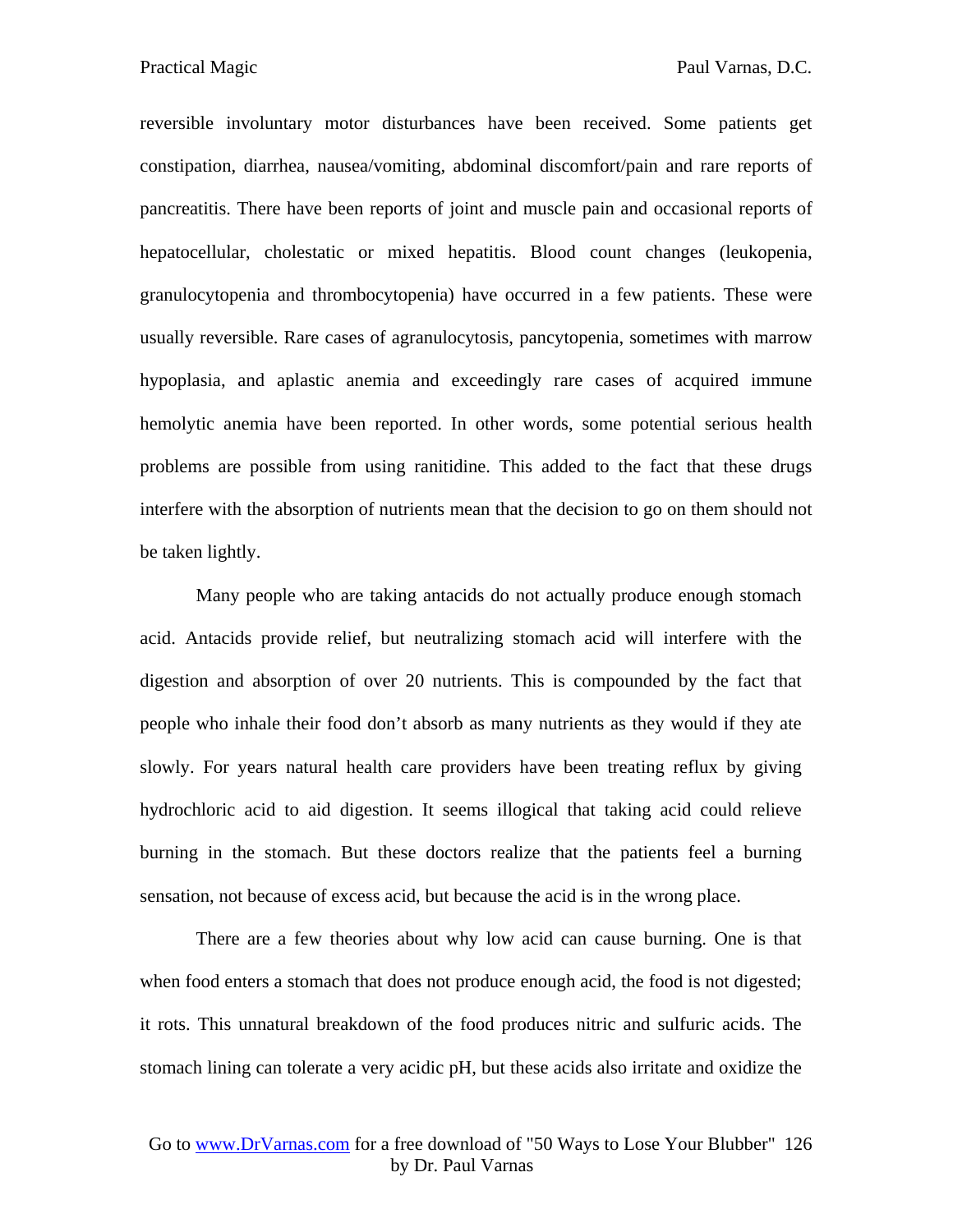lining—much more so than the hydrochloric acid produced by the stomach. This is not a bad idea, the normal pH of the stomach is 2; you can dissolve nails in a solution that has a pH of 2. It is very acidic; it is meant to be. The concept that people with gastric reflux produce too much acid is probably incorrect.

Another idea is that incomplete digestion creates gas and forces the acid up into the esophagus. There are two ends to the stomach, one is the esophagus and the other is the pylorus. The pylorus is the entry to the small intestine. It is a strong, muscular ring that can resist pressure much more effectively than the opening that keeps acid out of the esophagus. One theory is that the pylorus will not open unless the pH is low (acidic) enough. People who do not produce enough hydrochloric acid have trouble opening the pylorus and the contents of the stomach move back up into the esophagus.

Physicians trained in natural health care and nutrition tend to treat digestive problems like reflux by giving hydrochloric acid or digestive enzymes rather than by trying to suppress acid production. Clinically this works very well, even though there is not a lot of research to back this approach.

Occasionally a person suffering from reflux will be given hydrochloric acid and the supplement will really irritate his or her symptoms. Oddly enough, this does not mean that they do not need the acid, but rather that the lining of the esophagus and possibly the stomach is atrophied or irritated. These patients respond well when given supplementation to help heal the lining. Biotics Research makes two products that are useful for this. Gastrazyme is an extract made from cabbage; fresh cabbage juice is a traditional treatment to heal the digestive lining. In fact, if you suffer with epigastric burning, try some fresh cabbage juice, it may offer you some relief. Bio-HPF contains a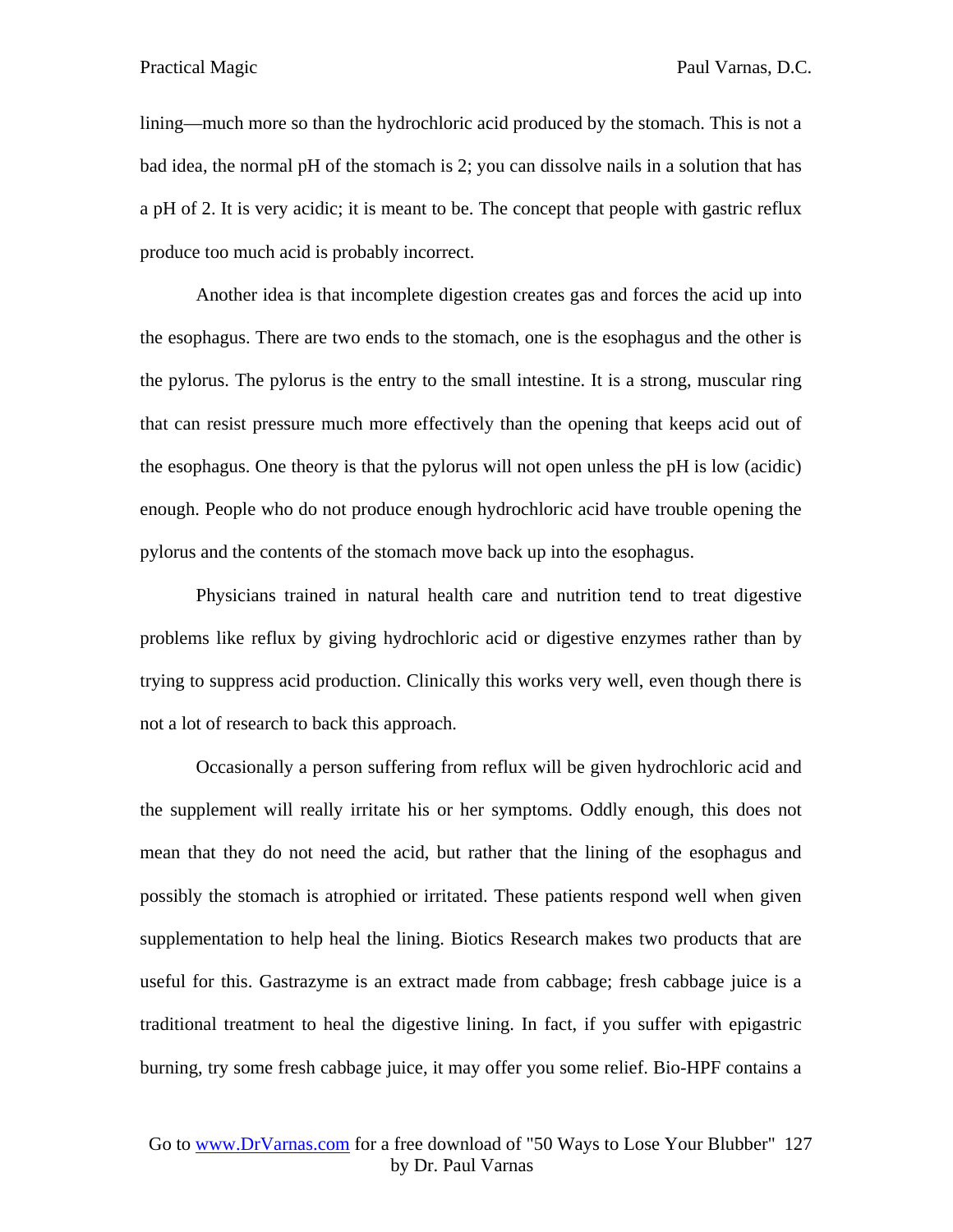number of herbs designed to keep undesirable bacteria (like heliobacter) in check, to increase mucus production, to protect the digestive lining and to heal the digestive lining.

After patients are given a supplement to promote healing, they frequently can tolerate hydrochloric acid supplements. Biotics makes a product called Hydrozyme, which has pancreatic enzymes and a very small amount of hydrochloric acid. It is a great product for gradually getting a patient used to taking hydrochloric acid supplements.

 If you eat a vitamin-deficient meal, and you inhale it, you don't get much nutritional value from your meal. Also eating too rapidly causes gas, bloating and fatigue after each meal. And you wonder why you're tired.

 Antacids can give relief to the problem of stomach acid irritating the esophageal lining, but they do not address the cause of the problem. Eating slowly and thoroughly chewing your food often solves the problem of acid indigestion. Often acid indigestion is triggered by certain foods. Sometimes a food allergy is involved. Identify problem foods by keeping a food diary, writing down everything that you eat. Make a note each time you get an attack of acid indigestion. If a certain food is causing the attack, you will see the pattern in your diary.

 There is a chiropractic technique for hiatal hernia. It really seems to work. In the past, I've had patients describe the technique to their medical doctors. They were all told that it was ridiculous and that it couldn't work. Nonetheless, many chiropractors have given hiatal hernia sufferers relief. Maybe it's the power of our dynamic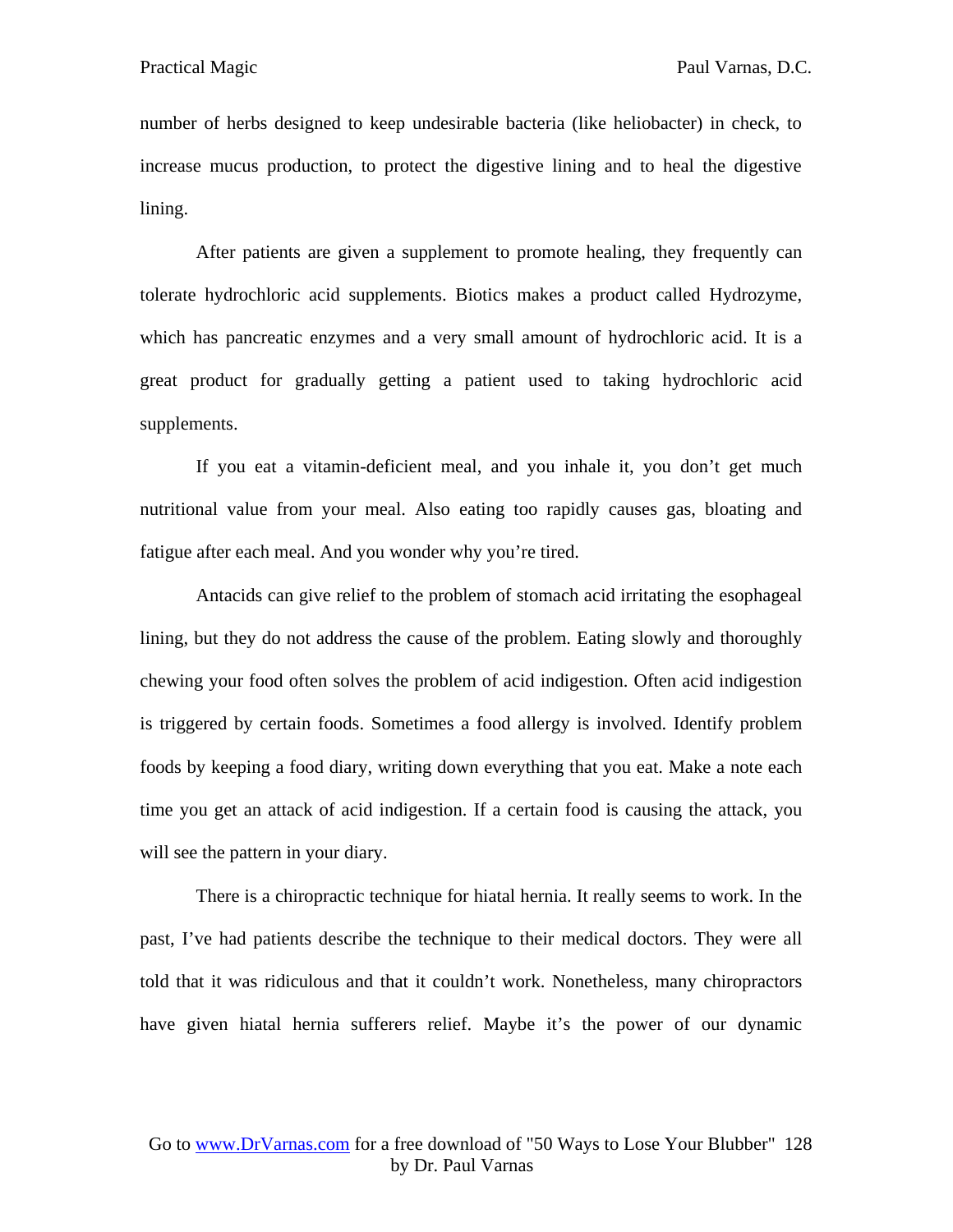personalities creating a placebo effect. Of course, if the patient experiences relief, who cares what did it?

 Patients suffering with ulcers often mistake them for acid indigestion (which is one reason you should be working with a doctor and not trying to diagnose yourself from a book). *Heliobacter pylori*, which irritates the digestive lining, is a common cause of ulcers. There is a lab test available for Heliobacter now. If Heliobacter is present, the ulcer can be treated with a course of antibiotics, or your doctor may take an herbal approach with a product like Bio-HPF.

### **Dysbiosis**

Residing in the large intestine are large numbers of microorganisms. Half of the volume of your stool consists of microorganisms. Some belong there and some do not. There are actually more bacterial cells in your colon than there are cells in your entire body. The bacteria belong there; they contribute to your health and well-being.

Dysbiosis refers to the absence of normal bacteria, overgrowth of pathogenic organisms or bacteria growing in an area of the digestive tract that normally has no bacteria. Perhaps the best-known form of dysbiosis is Candidiasis, which William Crook, MD, made famous in his book *The Yeast Connection.* An overgrowth of yeast, which produces toxins and undermines the health of the GI system and the immune system, is a form of dysbiosis.

 Normally there are between four and seven pounds of bacteria in the colon. When the bacteria are normal and in balance, they perform many beneficial functions. Beneficial bacteria do the following:

• Produce vitamins like folic acid and  $B_{12}$ .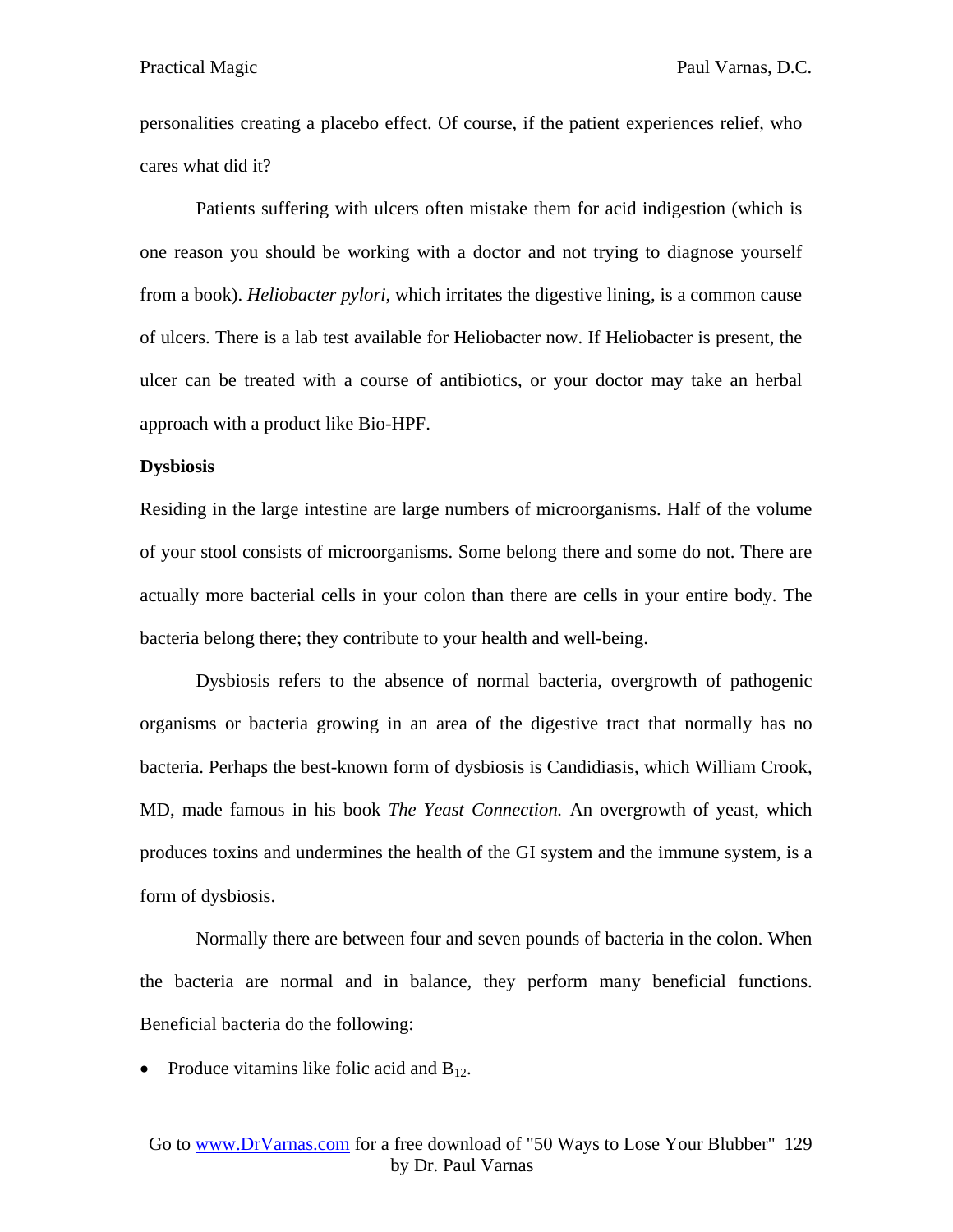- Nourish the lining of the colon by producing butyric acid. They do this by feeding on vegetable fiber. Adequate butyric acid levels reduce the chances for colon cancer.
- Inhibit harmful bacteria.
- Break down toxins.

 There are other bacteria and yeast that normally exist, but in smaller numbers. Think of the GI tract as an ecosystem, with a balance between beneficial and not-sobeneficial microorganisms. When the ecosystem is out of balance, as it is with Candidiasis, your health can be adversely affected. Harmful microorganisms do the following:

- Inhibit normal bacteria*,* creating deficiencies of nutrients and other problems.
- Produce toxins. Harmful bacteria create toxins and inhibit normal bacteria from detoxifying the bowel. Toxins can burden the liver and affect every function in the body.
- Hydrogenate polyunsaturated fatty acids.
- Damage the intestinal lining creating increased intestinal permeability. This eventually leads to allergies and many other chronic health problems.
- Deconjugate hormones (especially estrogen) that the liver packages up for disposal. When the body is done with hormones, they are excreted by the liver into the bile. Pathogenic bacteria put these hormones back into circulation. Often dysbiosis causes a patient to suffer from PMS because pathogenic bacteria are causing estrogen and estrogen-like compounds that the body is eliminating to go back into circulation. This can cause a hormone imbalance. Also, there are those who think that this may increase estrogen in the body and thereby increase the chances for getting breast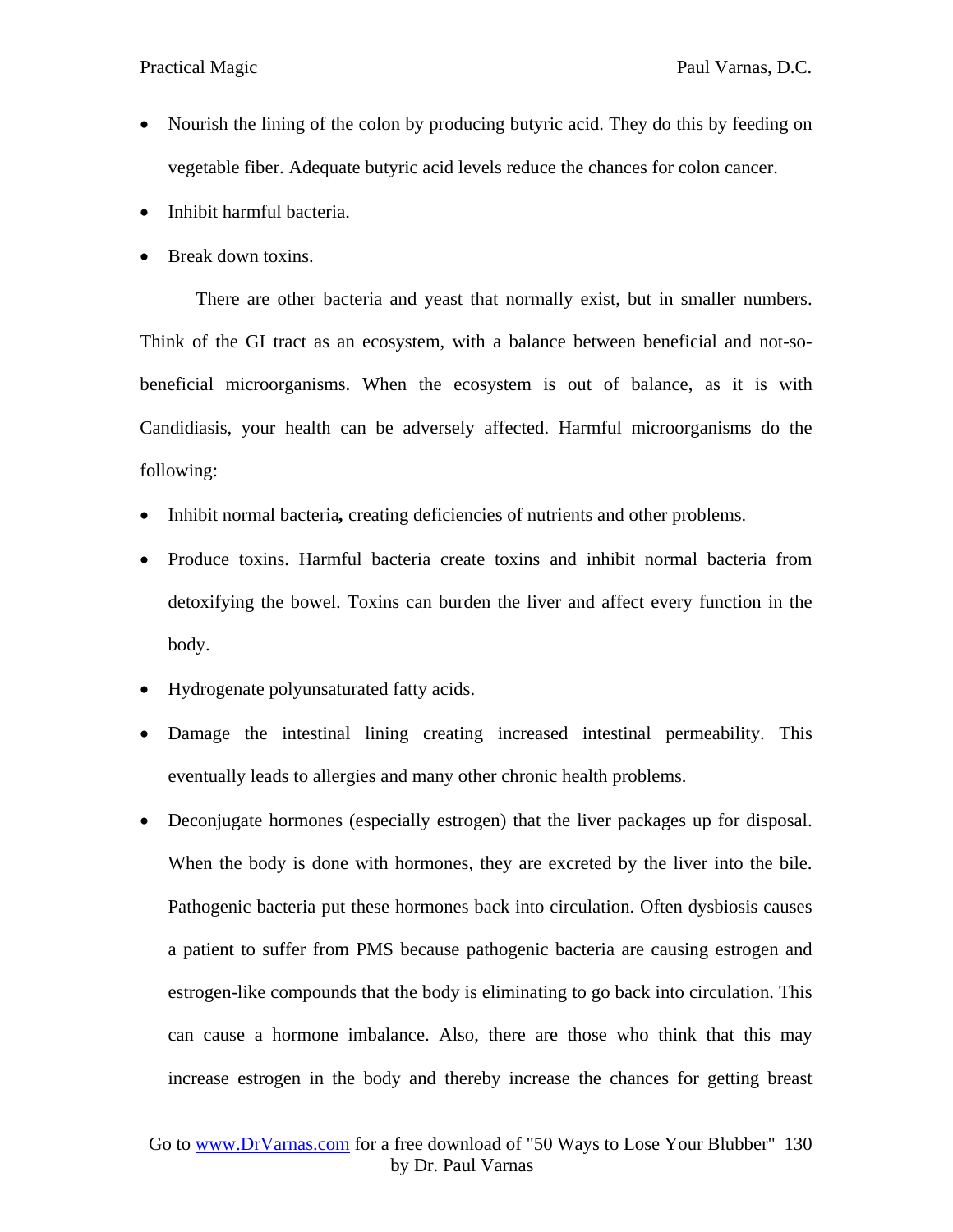cancer.

 Allergies, chemical sensitivities, fatigue, fibromyalgia, depression, digestive problems, skin problems, headaches, joint pain and virtually any chronic health problem can be caused by dysbiosis. These problems are the result of nutrient deficiencies, toxicity, GI irritation and challenges to the immune system.

 Dysbiosis can be caused by improper eating, exposure to toxins like chemicals and heavy metals, drug therapy, poor enzyme production, nutrient deficiency or poor immune function. The huge amounts of sugar and refined carbohydrates most people eat can definitely contribute to an overgrowth of yeast in the intestine. Treating dysbiosis is important, but you also have to address the underlying cause.

### **How to Determine the Presence of Dysbiosis**

Diagnosis of dysbiosis can be aided by a stool analysis. By analyzing a stool sample for enzymes, various chemical components and bacterial balance, you can have an idea of how well the GI system is functioning and whether or not dysbiosis is present. It is by no means a perfect test. Parasitic infestations are often missed (about 20% of the time); only bacteria that can live in open air (around 10% of normal bowel flora) are found; and many of the indicators of enzyme function and nutrient absorption are approximations. Still, it can be a useful test.

 A less expensive test is a parasite profile. It tests for yeast and parasites but does not test for enzymes and the other chemical components of the stool.

 A health history and general examination can give clues as to whether or not dysbiosis is a problem. Previous eating habits, drug therapies and chemical exposures can indicate a problem with dysbiosis.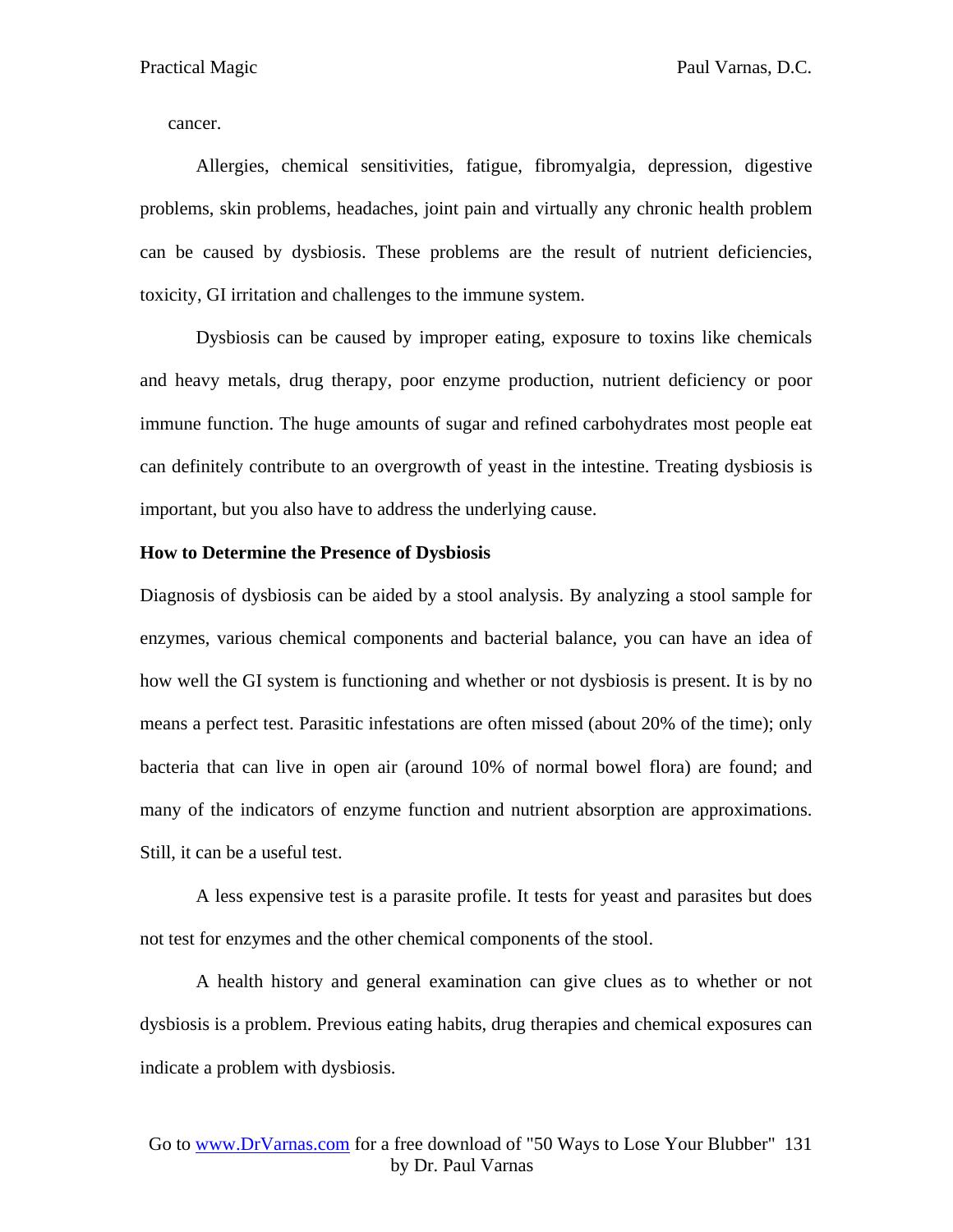Many people are familiar with dysbiosis from Dr. William Crook's book *The Yeast Connection.* Crook's idea is that people suffering from many chronic health problems, including allergies, headaches, fatigue, body aches, asthma and skin problems, and patients who are "just plain sick" have a problem with proliferation of yeast in their large intestine.

 Dysbiosis can also refer to parasites growing in the large intestine. Parasites can cause problems very similar to those that yeast causes. Because yeast is so much more common than parasites, often people go through regimens to get rid of yeast, when, in reality, their problems are caused by amoebas or other types of parasites.

 Microorganisms growing where they do not belong is also a form of dysbiosis. In a sense, the word *dysbiosis* can refer to ulcers caused by Heliobacter pylori. There is a theory that Crohn's disease is caused by overgrowth of normal bacteria in the small intestine. This is dysbiosis, since bacteria do not belong in the small intestine.

#### **Yeast**

Candidiasis is another word for yeast infestation in the bowel. To some extent, yeast exists in everyone's digestive tract. The normal bowel flora, bacteria that belong in the bowel, keep the yeast in check. If the normal bacteria die, yeast can proliferate, causing Candidiasis. It can lead to allergies, leaky gut and digestive disturbances. Generally Candidiasis undermines health. Patients are not only fatigued, but they may also have other symptoms such as headaches, hypoglycemia, sinus problems, irritable bowel, nausea and other digestive problems, joint pain, rashes, hives, and other skin problems. Smoke and fumes often bother them. They often suffer from the just-plain-sick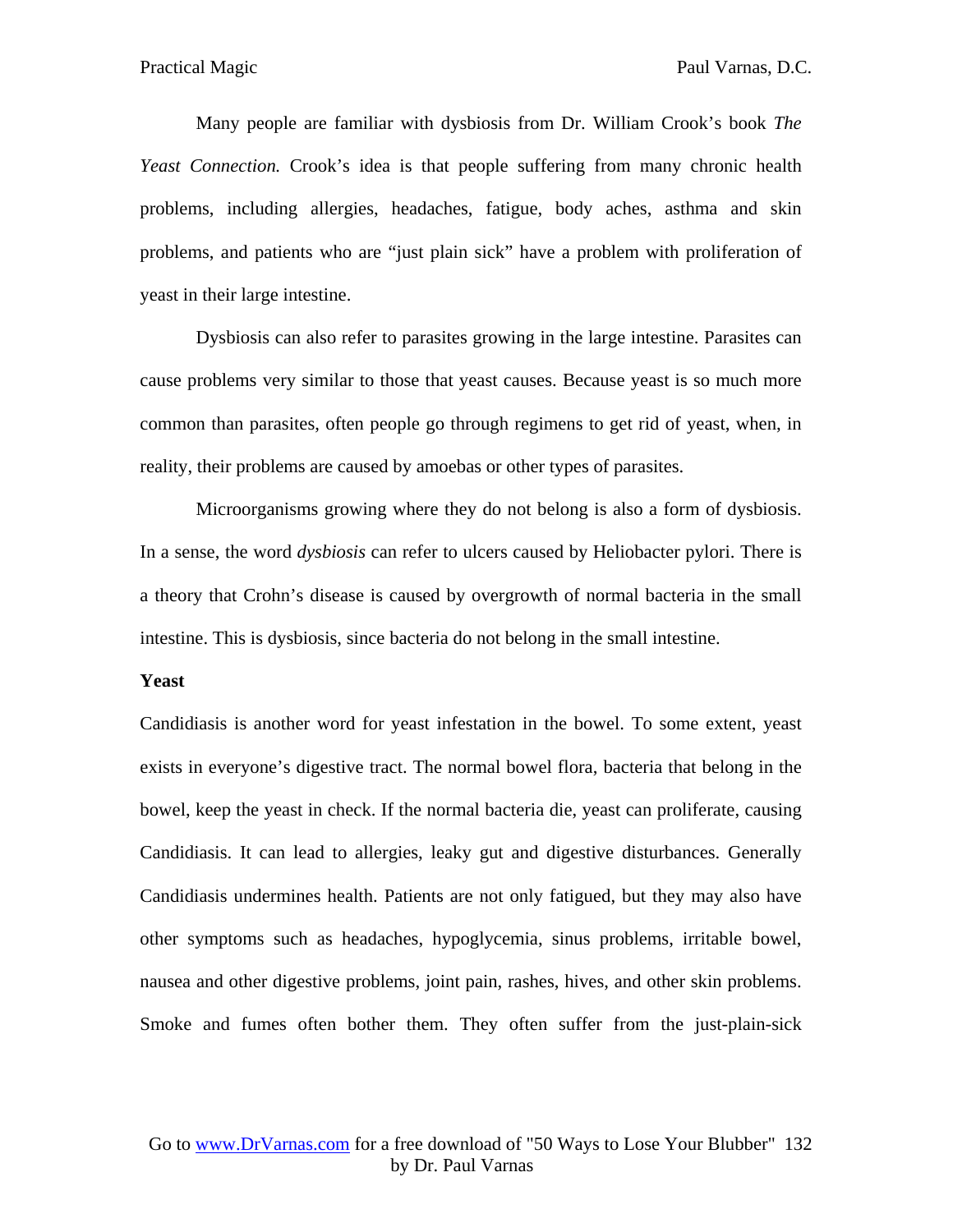syndrome—feeling miserable, but unable to get a definite diagnosis from allopathic physicians.

 Candida patients tend to feel worse in damp and dark places. This is because mold grows in moist dark places and Candida patients tend to be sensitive to mold. Also, smoke and perfume can cause a flare-up of symptoms. Many people who now have a problem with yeast and mold often have a history of eating a lot of refined food or frequent treatment with antibiotics. Eating a highly refined diet, with lots of sugar and refined white flour, nourishes the yeast and kills the normal bacteria. Frequent use of antibiotics can lead to yeast proliferation in the large intestine.

 Antibiotics kill normal bowel bacteria, but leave the yeast unmolested. Repeated ear infections as a child, antibiotic therapy for acne as a teenager, recurrent bladder or sinus infections or bouts of strep throat are common reasons for antibiotic therapy. Many people who do not now enjoy good health had a period in their life when they took a lot of antibiotics.

 The large intestine has wildlife in it, much like a forest or any other ecosystem. If the wolves are killed off, the forest becomes overgrown with deer and rabbits. In the intestine, if the normal bacteria are killed off, the intestine becomes overgrown with yeast and pathogenic bacteria.

 Also, repeated bouts of antibiotic therapy tend to create *super bugs*, or bacteria that are antibiotic resistant. Antibiotics, while curing the immediate problem, predispose patients to future infections by disturbing the normal floral balance and by creating antibiotic-resistant strains of bacteria. This is on top of the fact that frequent use of antibiotics can cause yeast overgrowth in the large intestine.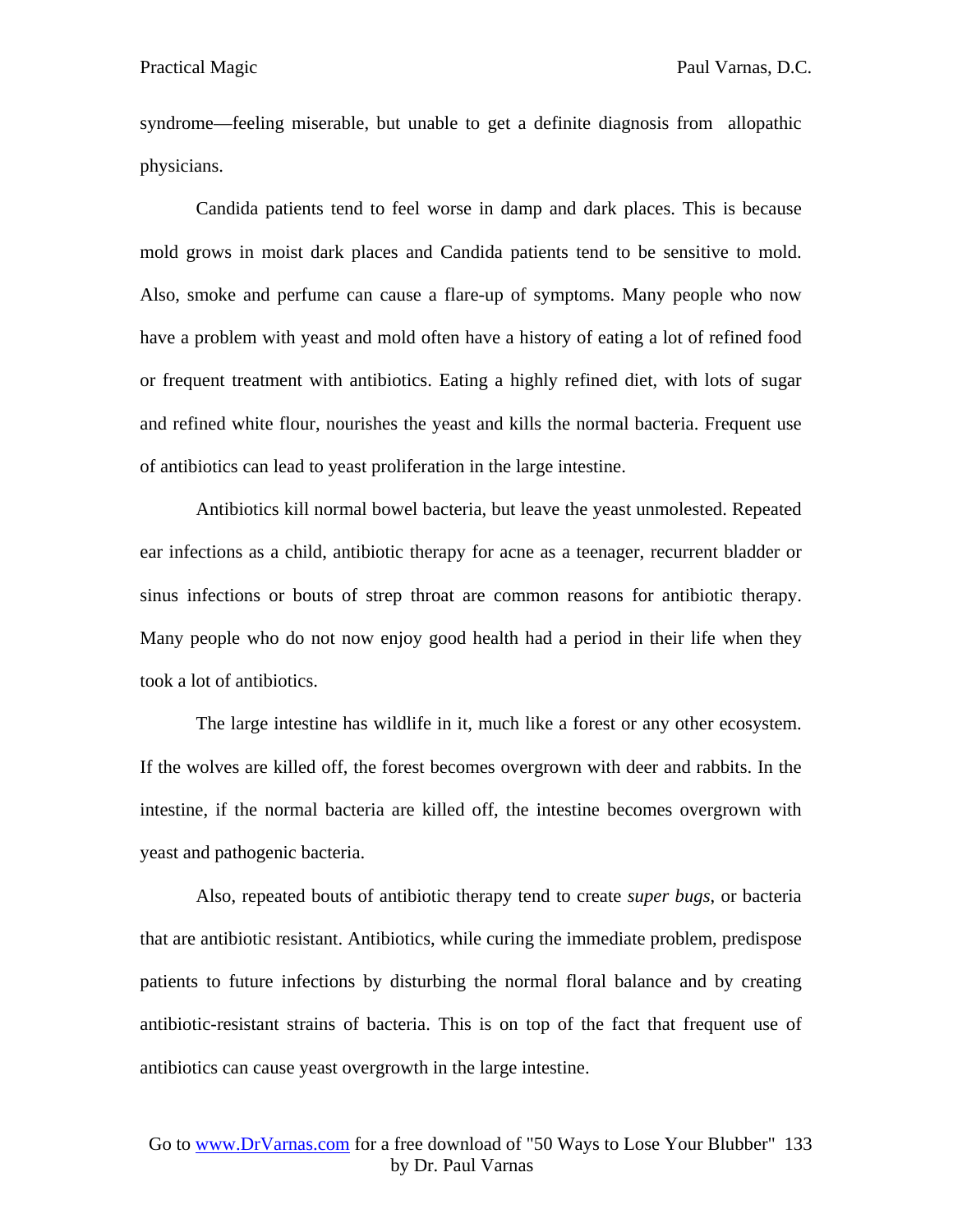Yeasts are one-celled organisms. They are like little chemical factories. They feed on carbohydrates, especially sugars. They release waste material, which contributes to the taste of foods like cheddar cheese, vinegar and beer. In the intestines, the waste products of the yeast can create problems. They irritate the intestinal lining and they kill normal bacteria, causing leaky gut and making dysbiosis worse. The chemical toxins from the yeast are also absorbed by the body and can cause intolerance for smoke, perfumes and other chemicals by overloading the body's mechanism to remove them. They burden the liver.

 Yeast and their chemical waste products eventually challenge the integrity of the intestinal wall leading to a condition known as leaky gut. This can cause allergies. In leaky gut, the intestine is not an effective barrier. Material in the intestines is technically outside of the body, with the intestinal wall acting as a barrier between it and the bloodstream. In leaky gut, the intestinal wall's effectiveness as a barrier is compromised and things that belong outside of the body are absorbed into the bloodstream.

 Much of the therapy for Candidiasis concentrates on killing the yeast. Some physicians merely have patients take Nystatin to kill the yeast; *and* they are on a very strict diet. Sometimes yeast proliferation can be brought under control without as heavyhanded an approach as some of the antiyeast programs. Taking Nystatin long-term is not usually necessary. In fact, many patients effectively handle their yeast problem without the use of drugs.

 One problem with taking Nystatin long-term is that not all strains of Candida are sensitive to it. Also, yeast can mutate and develop tolerance to antifungal substances. Anything that you take to kill yeast will eventually lose its effectiveness. Another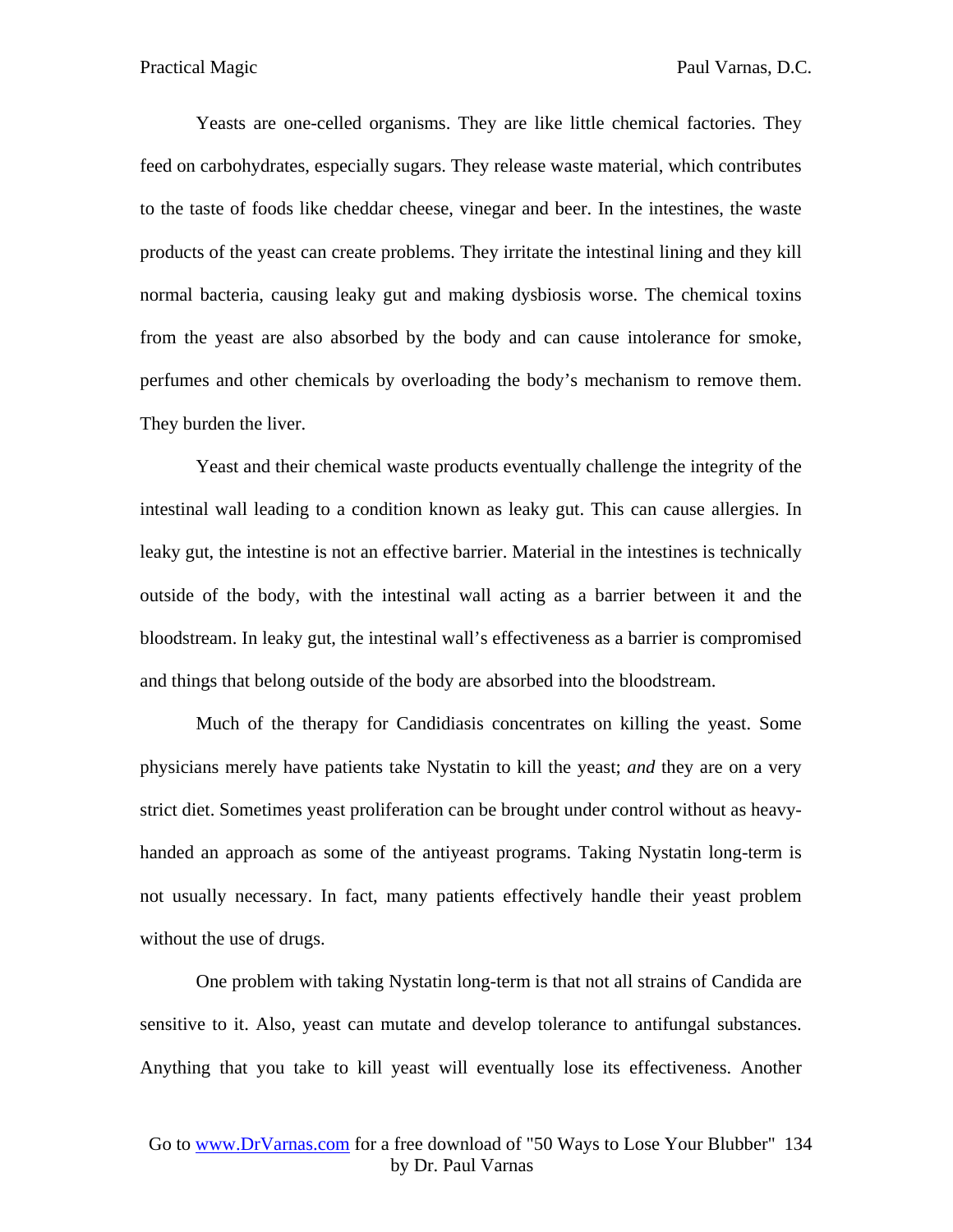reason that Nystatin is not always effective is the fact that yeast can exist in several forms, some of which are more virulent than others. In its more virulent state, yeast can invade the wall of the intestine, making it harder to treat. Nystatin, which does not get into the bloodstream, may not be effective. Nyzoral, a drug that does enter the blood stream is sometimes used to kill the more virulent form of yeast. There are herbs and other natural substances that will also kill the more tenacious form of yeast. These include caprillic acid, undecenoic acid, grapefruit seed extract and garlic.

 An effective strategy for bringing Candidiasis under control is to take one of these substances for about a month and then switch to another one. Garlic and undecenoic acid are also absorbed into the bloodstream and can kill the more virulent form of yeast.

 There is a product made from oregano, called ADP. It is manufactured by Biotics Research. Clinically, this substance seems to be a very effective antifungal. It also seems to kill much more than just yeast. It can kill pathogenic bacteria and some parasites.

 If you take ADP, as with any antiyeast regimen, replacing the normal bacteria is very important. Take acidophilus and bifidus bacteria for at least 60 days after you finish taking ADP. These substances nourish normal bacteria, without feeding yeast or pathogenic bacteria. Strictly avoid refined carbohydrates like sugar and white flour. Sugar and starch feed yeast and suppress the growth of normal bacteria.

 There are many people who are given a diagnosis of Candidiasis who are avoiding yeast. This isn't necessary unless they are also allergic to yeast. Yeast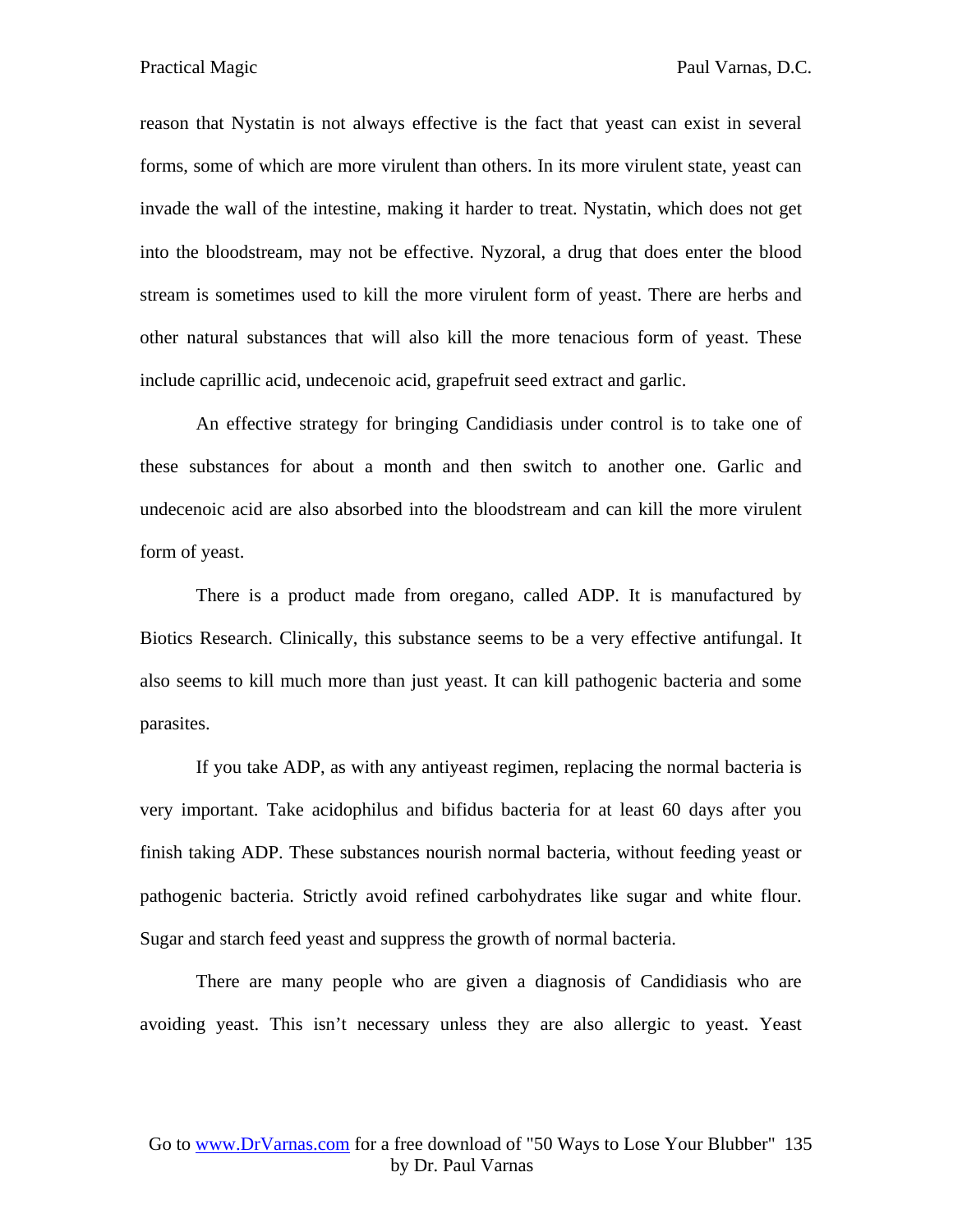overgrowth in the intestine and yeast allergy are not the same things; however, they can exist together.

 In treating Candidiasis, it is more important to treat the body that has the yeast, rather than just treating the yeast. Frequently patients undergoing treatment for Candida will still be experiencing symptoms and they will interpret those symptoms as, "The yeast is still there." In reality, the symptoms are from nutrient deficiencies, leaky gut or allergies. Dealing with all of the health issues is a much more effective way of treating Candidiasis patients than becoming obsessed with killing the yeast. Sometimes the patient responds to these antiyeast regimens, but the Candidiasis keeps coming back. These patients may have problems with heavy metals, adrenals, hypochlorhydra, the immune system or other underlying problem. Candida is both a cause and an effect: It can cause many symptoms, but it often is the result of some other health problem. It is much wiser to treat the patient who has the Candida rather than to treat the Candida that has the patient.

 In a healthy bowel, the normal bacteria keep the yeast in check. Taking lactobacillus and bifidus bacteria is helpful, but often these organisms don't survive in a yeast-infested gut. Changing the environment of the bowel will promote the growth of normal bacteria and keep the yeast in check.

 Something as simple as eating vegetables will help balance the bowel flora, eliminating yeast and nurturing the normal bacteria, which feed on vegetable fiber. Make a raw, chopped salad two or three times each day. Take any raw vegetables that you like and chop them in a food processor. You can season them with salt, pepper, oil and lemon. It is tasty and good for your digestion. The vegetable fiber helps nourish the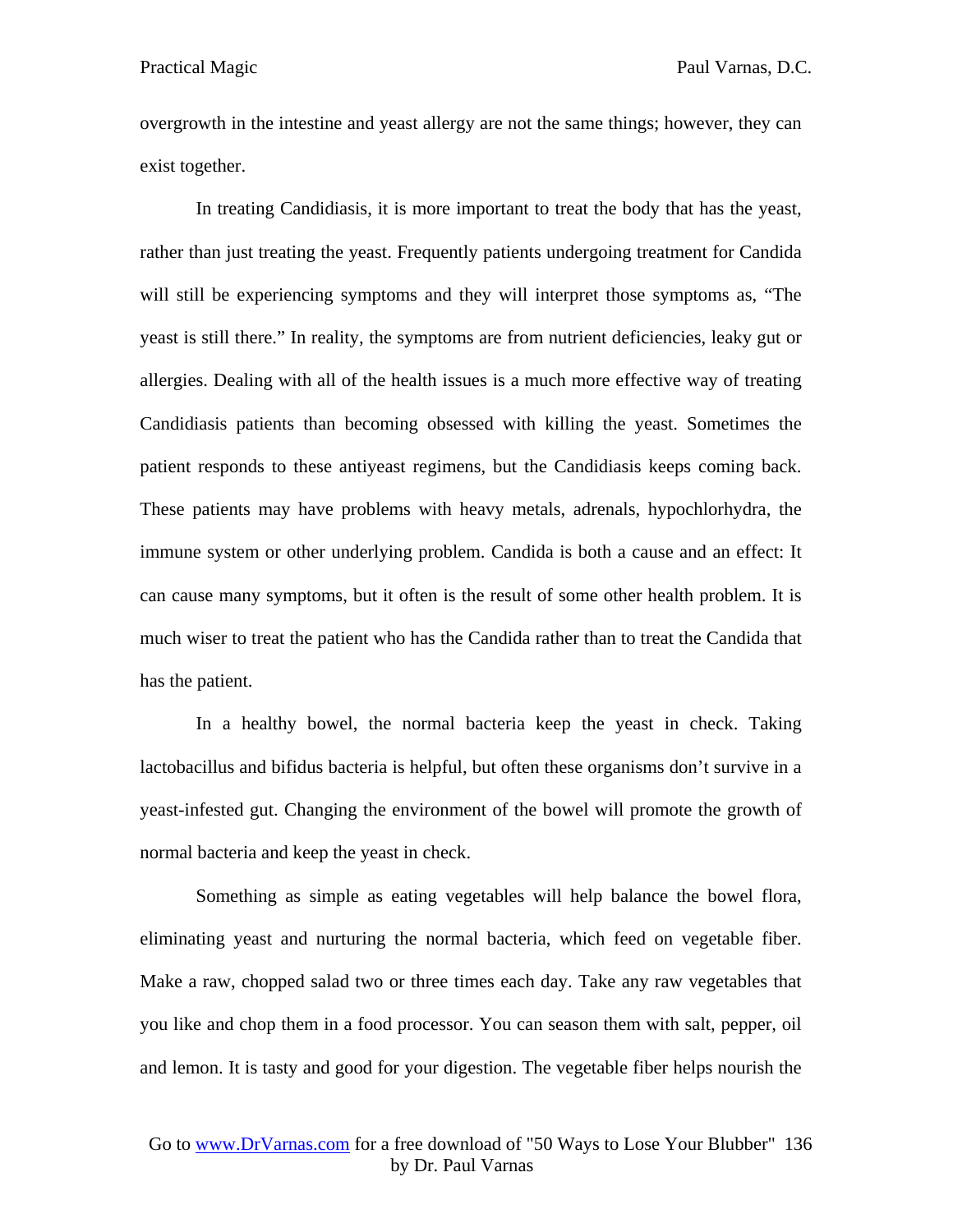healthful bacteria, the fiber will decrease absorption of toxins and the vegetables themselves contain phytochemicals, carotenes and folic acid that are all good for the health of the intestinal lining.

 Strictly avoid refined sugar and white flour. This is vital. If yeast is a problem, you will not return to health if you persist in eating refined foods. Yeast feeds on carbohydrate and really thrives on refined carbohydrate.

 Vitamin supplementation is also important, since many of the symptoms suffered by Candida patients are the result of nutrient deficiency. Everyone is unique. There is no single Candida nutrient program. A good multiple vitamin, some vitamin B complex and vitamin C are a good start. Biotin, a B vitamin, suppresses yeast growth and helps normal bacteria to grow. Trace minerals are especially important. Sensitivity to smoke and perfume is one of the more common symptoms of Candida patients. Taking a trace mineral, molybdenum, often alleviates this symptom; sometimes taking vitamin  $B_{12}$  also helps.

 Testing stool samples for yeast is a good way to monitor the efficacy of your treatment. Your health care provider trained in nutrition can help you to determine if you need to be tested. Testing can also keep you from persisting in taking herbs or even drugs unnecessarily.

 Candidiasis is a controversial subject. Many physicians don't believe that it even exists. A recent study in a respected medical journal had subjects suspected of suffering from Candidasis taking Nystatin. No other type of therapy, nutritional supplementation or diet was included in the study. The study concluded that Nystatin was of no value to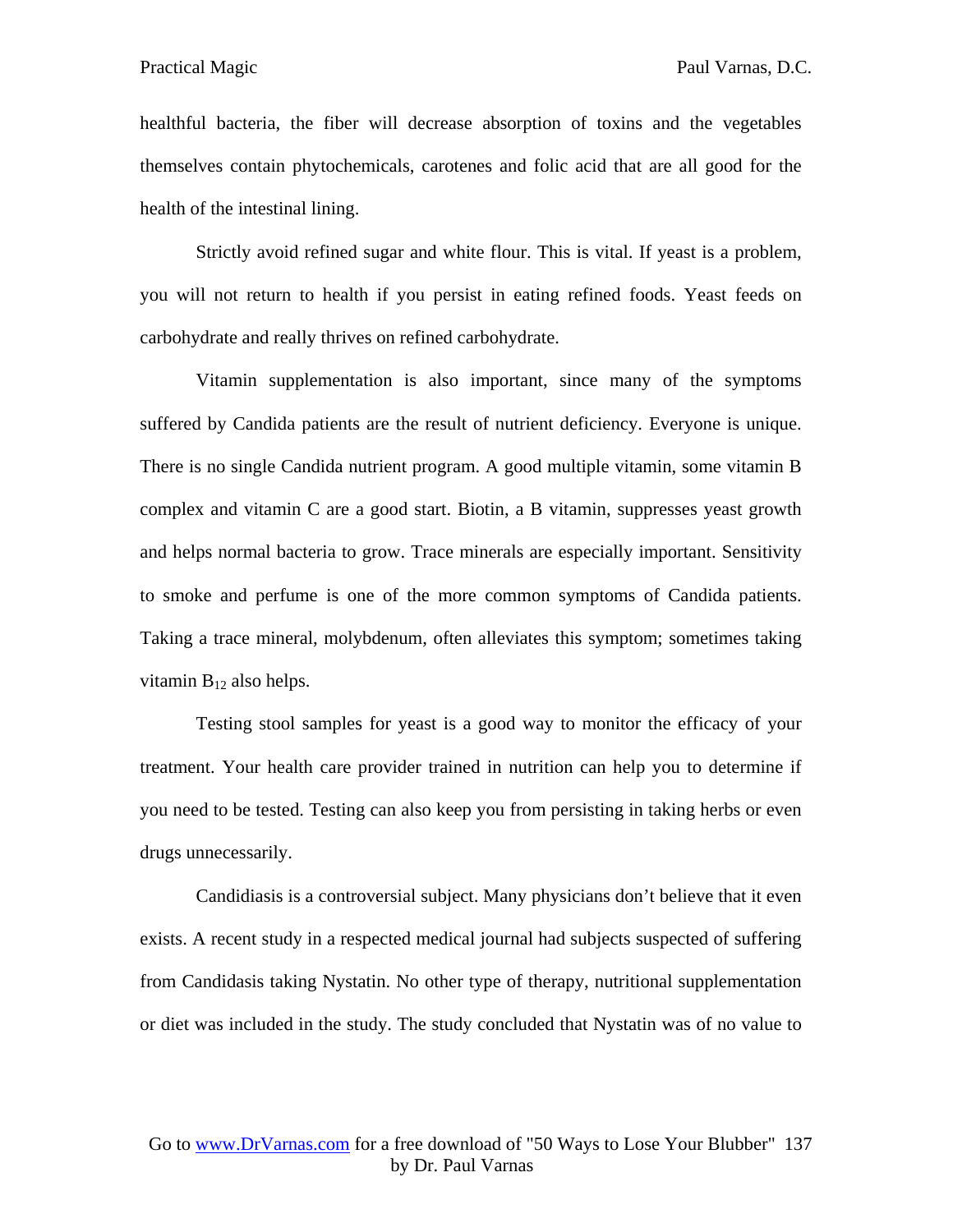these patients. Of course, the doctors who ran this study are now gearing up to study the phenomena of frogs that are hard of hearing and their inability to jump.

 Another controversy is how important is it to kill the yeast? Yeast is an opportunistic organism; in other words, it does not proliferate unless conditions are right. It may not be necessary to try to eliminate the yeast, but rather improve other aspects of the digestive and immune system. Sometimes it is best to treat digestive problems from the north to south; in other words, make sure there is adequate enzyme or hydrochloric acid production in the stomach before you worry about what is going on in the colon. Many times people who have a problem with Candida do so because of other health issues. Stress causes an individual to produce a lot of cortisol, which feeds yeast. Chemical and heavy metal toxicity can also be underlying causes of yeast overgrowth. Some doctors who deal in natural health will take the approach of simply changing the diet and fixing some of these other health issues, letting the Candidiasis resolve itself over time. Find a health care provider trained in nutrition and natural health care to help find the right approach to this problem.

 The following dietary advice will help bring Candida under control. Think of this as a start to balancing the flora in your digestive system.

### **Lifestyle Changes for Candida Patients**

- *Eat two, large chopped salads each day:* Normal flora feed on vegetable fiber. Eating the chopped salads will help normal, beneficial bacteria to thrive.
- *Avoid refined carbohydrates:* These feed yeast and will prolong treatment. Sometimes it is necessary to limit carbohydrates. Some practitioners limit carbohydrate consumption to 60–80 grams of carbohydrate per day. Others use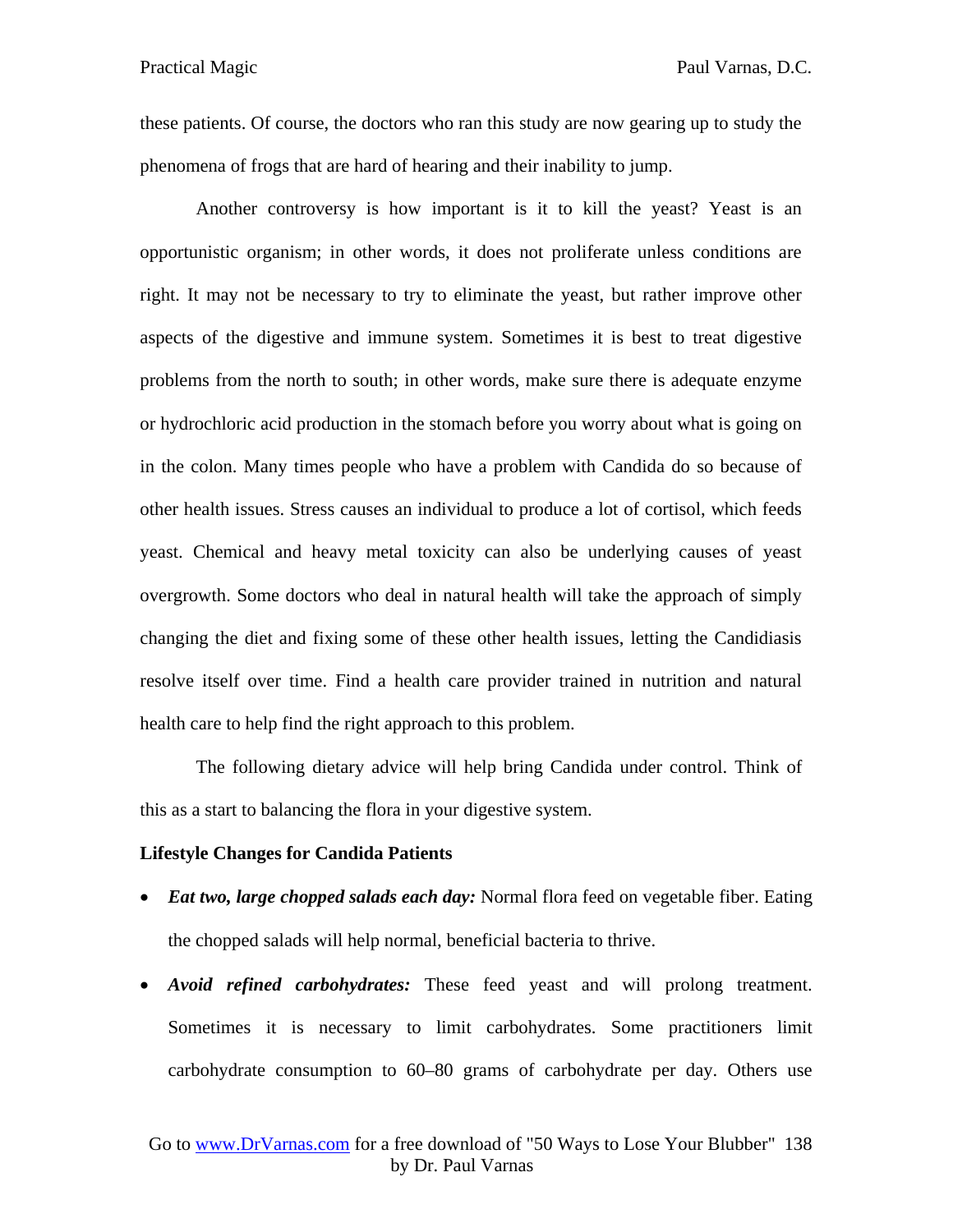allergy diets. Elaine Gottschall's Specific Carbohydrate Diet is actually a pretty good diet—even though it is not specifically for yeast.

- *Chew your food thoroughly:* This improves digestion, breaking down food particles and mixing them with salivary enzymes. The better your digestion, the easier it is to treat dysbiosis.
- *Don't eat a lot of meat:* You don't have to avoid it completely (unless allergies are at issue). Eating too much meat can feed certain species of undesirable bacteria. Your doctor will make specific dietary recommendations.
- *Avoid dairy products.*
- *Eat plenty of raw vegetables:* Raw foods contain enzymes and aid digestion. Vegetable fiber helps nourish normal bacteria. In fact, it is so important, it bears repeating: Make a large, finely chopped salad twice each day. (Oh yes, and eat it!)
- *Find and eliminate hidden food sensitivities:* Avoiding hidden allergens can reduce the burden on the immune system and make it easier for the body to resist dysbiotic organisms. Try the Healing Diet first. It is usually very good for keeping Candida under control; it is very nutrient-rich. It is just as important, if not more important, to consume nutrient-rich food as it is to avoid foods that aggravate the condition.

# *A complete program to control dysbiosis will address all of the following:*

- Treat the upper GI, making sure that the early phases of digestion are properly working (use of enzymes, hydrochloric acid etc.).
- Kill the offending organism. You don't necessarily need a drug here; an oregano extract (like ADP), garlic, caprillic acid or other substance that your health care provider recommends will do just fine.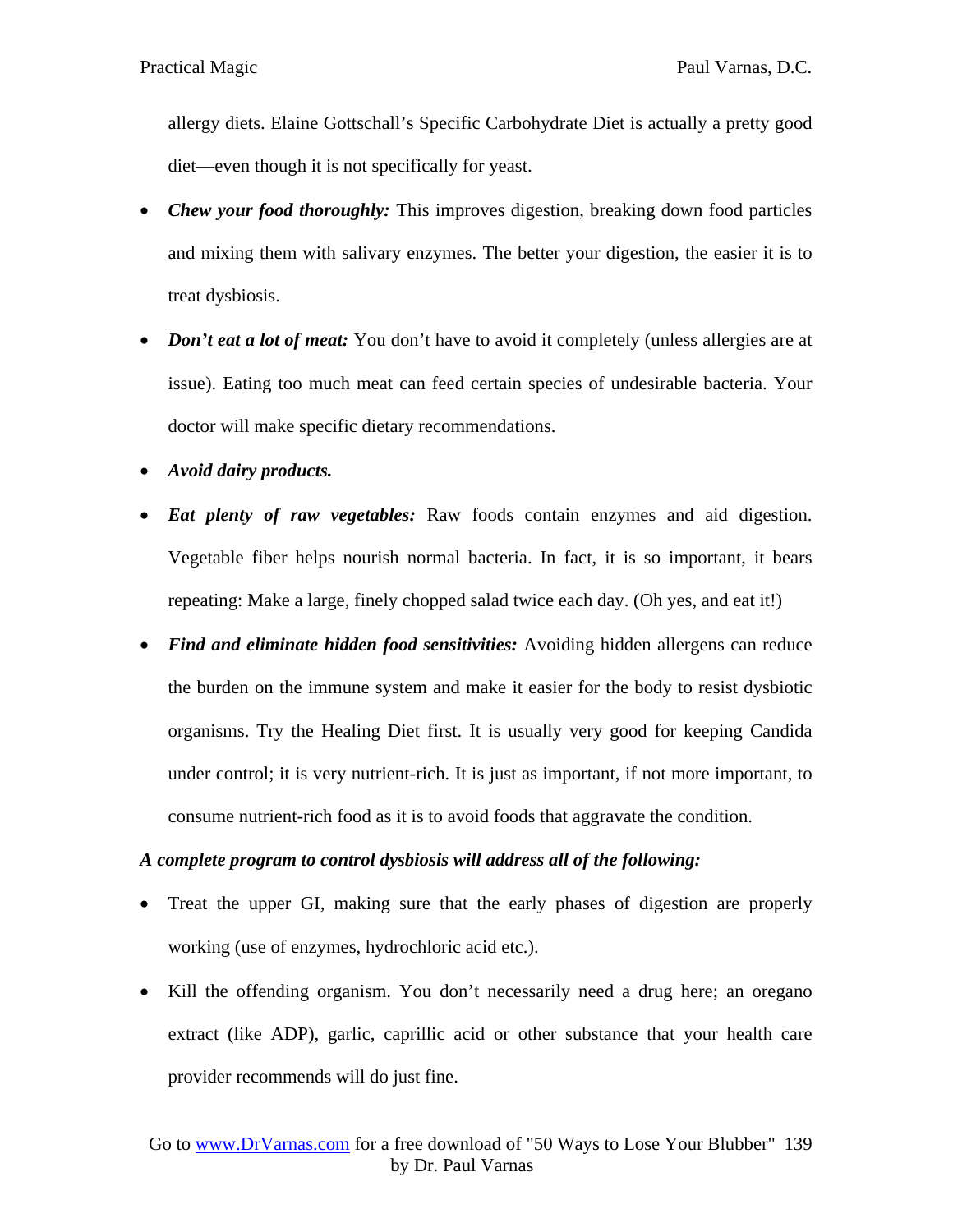- Heal the GI lining. Biotics Research makes a good product for this—IPS (stands for intestinal permeability support). Other things that will help to heal the GI tract include aloe vera, glutamine and folic acid.
- Replace the normal flora. Take acidophilus and bifidus; your health care provider can help you find a good product and select the right dosage.

 Effectively treating Candidiasis involves a multifaceted approach. Modern medicine, with its propensity toward single-element treatments, tends to disbelieve the idea that *Candida albicans* can cause systemic disease. Of course at one time, respected physicians thought that Pasteur's ideas were a lot of nonsense.

### **Parasites**

Parasitic infection can lead to the following symptoms: chronic fatigue, abdominal pain and cramps, anorexia, autoimmune disease, distention, fever, food allergy, gastritis, inflammatory bowel disease, leaky gut, irregular bowel movements, irritable bowel disease, low back pain, itching anus, rashes, hives, weight loss, arthritis, bloody stools, colitis, Crohn's disease, diarrhea, dysentery, flatulence, foul-smelling stools, headaches, malabsorption, vomiting and even depression. Many times patients who are suspected of having Cadidiasis actually have parasites.

 One of the most common misconceptions about parasites is the idea that they are extremely rare. They are much more common than most people realize. Many physicians think of parasitic infection as a disease of the tropics or of the third world. Although parasites are more common in the tropics, they also exist in the United States. We have truly become a world village. People from the tropics, and from the rest of the planet, live in the United States. We import produce from all around the world. People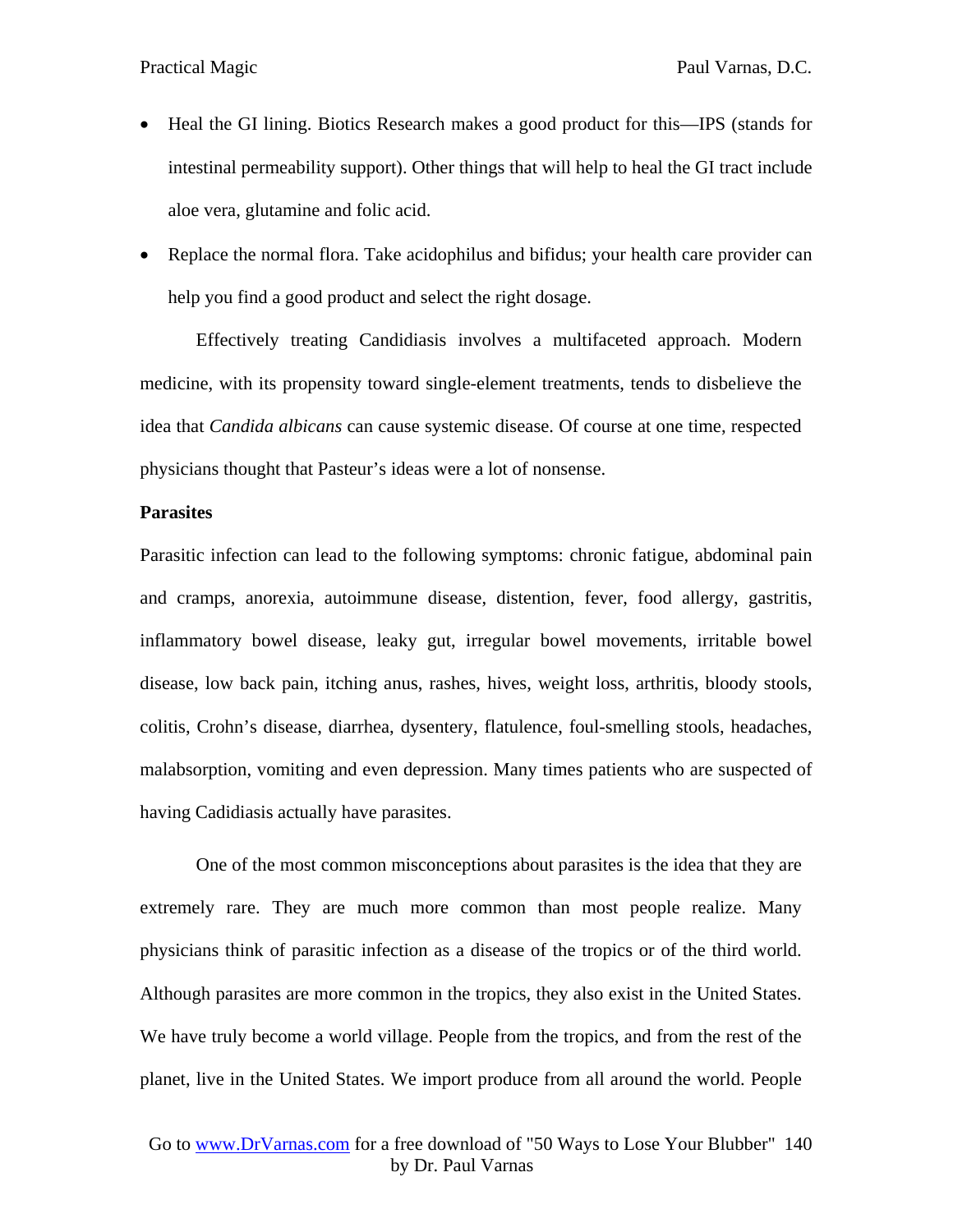can travel halfway around the world in a single day. People from the United States regularly go to the tropics. This blending of populations includes blending of microbial populations. We are no longer protected from parasitic infection by winter and distance.

 Estimates vary, but between 15% and 30% of Americans have a parasitic infection. Great Smokies Diagnostic Laboratory reports that 30% of the samples it tests contain parasites. This number may be higher than the general population since people tend to send samples to Great Smokies when they have gastrointestinal complaints.

 Parasites that infect the human intestinal tract are either protozoa (one-celled organisms) or helminths (worms). They are found by testing stool samples. Even laboratories that specialize in testing stool samples, like Meridian Labs, Doctor's Data and Great Smokies, can miss finding a parasite, although they do a better job than most hospitals. Frequently, several types of samples are used, including samples of regular bowel movements, bowel movements taken after using a laxative (purged stool sample) and by swabbing the area around the anus (to find eggs left by worms). Finding parasites is very difficult. The technician literally has to sort through poop to find something microscopic in size. (I don't know what these labs pay, but these guys can't be making enough money.)

 Most hospital labs do not take parasites very seriously. You may be asked if you've been to the tropics. You may tell them no, but you've been to Jamaica Joe's Cajun Sushi Bar on the West Side of Chicago and that you've had gas and diarrhea for the last eight months. Your vinyl upholstery is starting to crack and blister, and no one will sit in a car with you. In fact, on the way to the doctor, the cab driver paid you to get out. The lab may reluctantly agree to take your sample, since they've just gotten a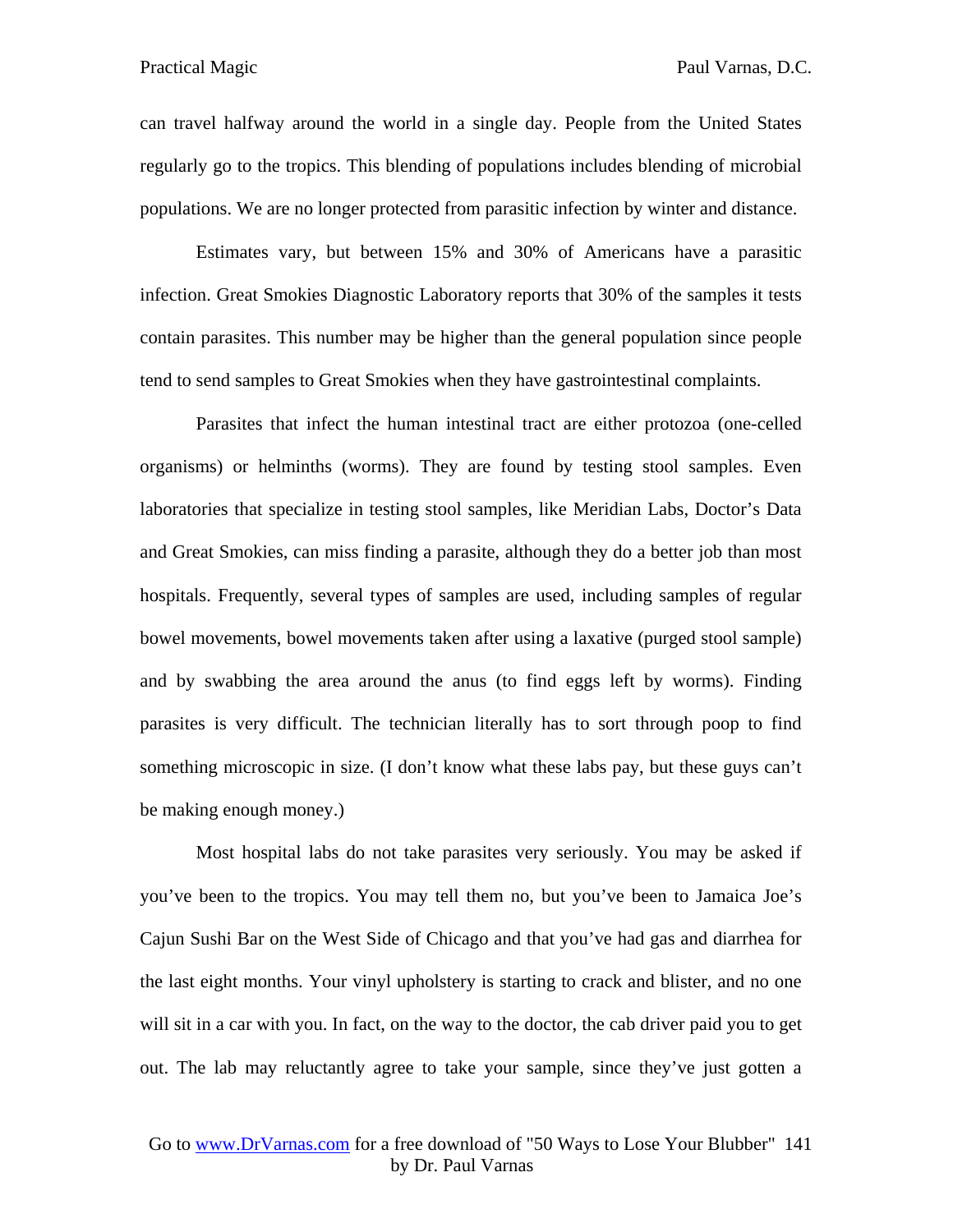patient from Jamaica Joe's who's been on IV fluids for the last three weeks. They test your stool, without a purged sample or a peri-anal swab, and it comes out negative. You are given some Kaopectate, a clothespin for your spouse's nose and the doctor's condolences.

 Just because a laboratory didn't find a parasite doesn't mean that one doesn't exist. There is a certain amount of skill required in preparing and reading the sample. Taking different types of stool samples is also very important. Sometimes several stool samples test negative before a parasite is actually found. It is best to use a laboratory that specializes in finding parasites and that takes parasitic infection seriously.

 While it is true that the most common symptoms of parasitic infection are abdominal pain, gas and diarrhea, it is possible to have a parasitic infection without these symptoms. A person infected with parasites may simply be fatigued or depressed. Sometimes the parasite only causes gastrointestinal problems at one stage of its life cycle, so that the patient only experiences gas, abdominal pain or diarrhea occasionally.

#### **BOWEL ECOLOGY**

Good bowel ecology is necessary if you are to have enough energy. Poor bowel ecology can lead not only to fatigue, but to many other health problems as well. Even diseases like rheumatoid arthritis, ankylosing spondylitis and other autoimmune diseases seem to be caused by bowel problems. Individuals with these diseases form antibodies to bacteria in the intestine. These antibodies attack the individual's own tissue, creating the autoimmune disease.

 Normal flora in the large intestine is necessary to keep yeast and pathogenic bacteria in check. Normal flora competes with yeast and pathogens for nutrients, and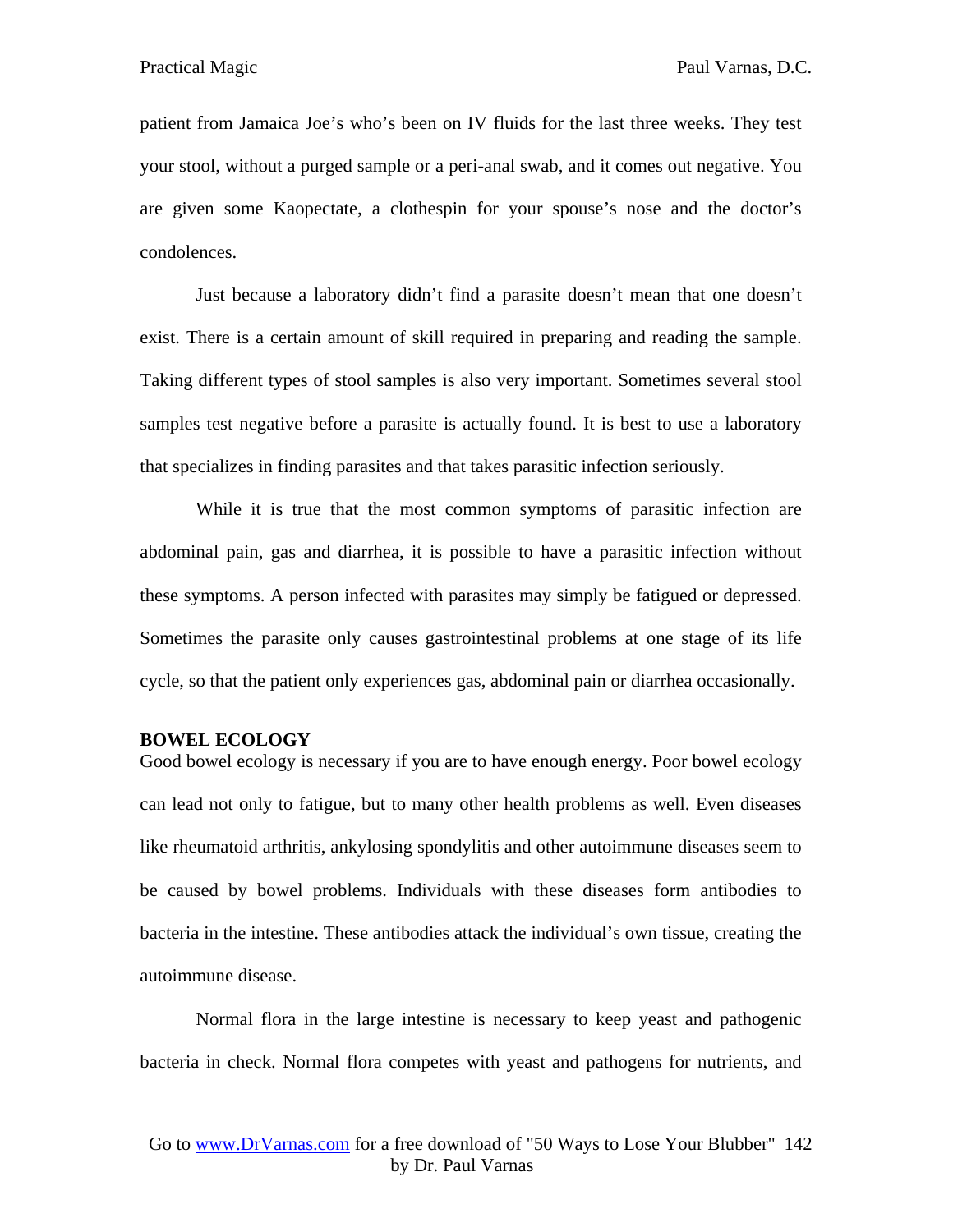normal flora produces natural antibiotics. Normal flora also breaks down toxins produced by the yeast and pathogens.

 The environment of the colon determines what kind of microorganisms will live there. The pH, fiber content, enzymes and cell integrity of the bowel are very important. Diets that are low in fiber and high in sugar and fat can also create an environment for dysbiosis. Yeast and pathogenic bacteria will thrive at the expense of normal bacteria. Drugs, especially antibiotics, steroids and alcohol can contribute to yeast overgrowth, as can stress, cortisol, excess bile production and heavy metals.

 Poor bowel ecology, or dysbiosis, causes an increase in toxic chemicals in the bowel, such as ammonia, phenols, amines, nitrites and aldehydes. The toxic chemicals of the pathogens further suppress the growth of normal bacteria and irritate the lining of the intestine. Pathogenic bacteria can even increase estrogen levels and thereby play a role in PMS and breast cancer.

 The loss of normal bacteria also causes a loss of nutrients that they produce, including vitamin  $B_{12}$ , vitamin K and other substances such as short-chain fatty acids. These are meant to nourish the lining of the large intestine. The result can be fatigue, anemia, neurological problems, easy bruising and leaky gut.

 In a dysbiotic bowel more ammonia is absorbed than in a normal bowel. Ammonia inhibits oxidative metabolism in the brain. Absorption of ammonia and other toxic chemicals can lead to a deep fatigue that many patients describe as being like a hangover. These patients are so fatigued, that no amount of sleep seems to make them feel better. They have a foggy feeling and poor concentration. Dr. Theron Randolph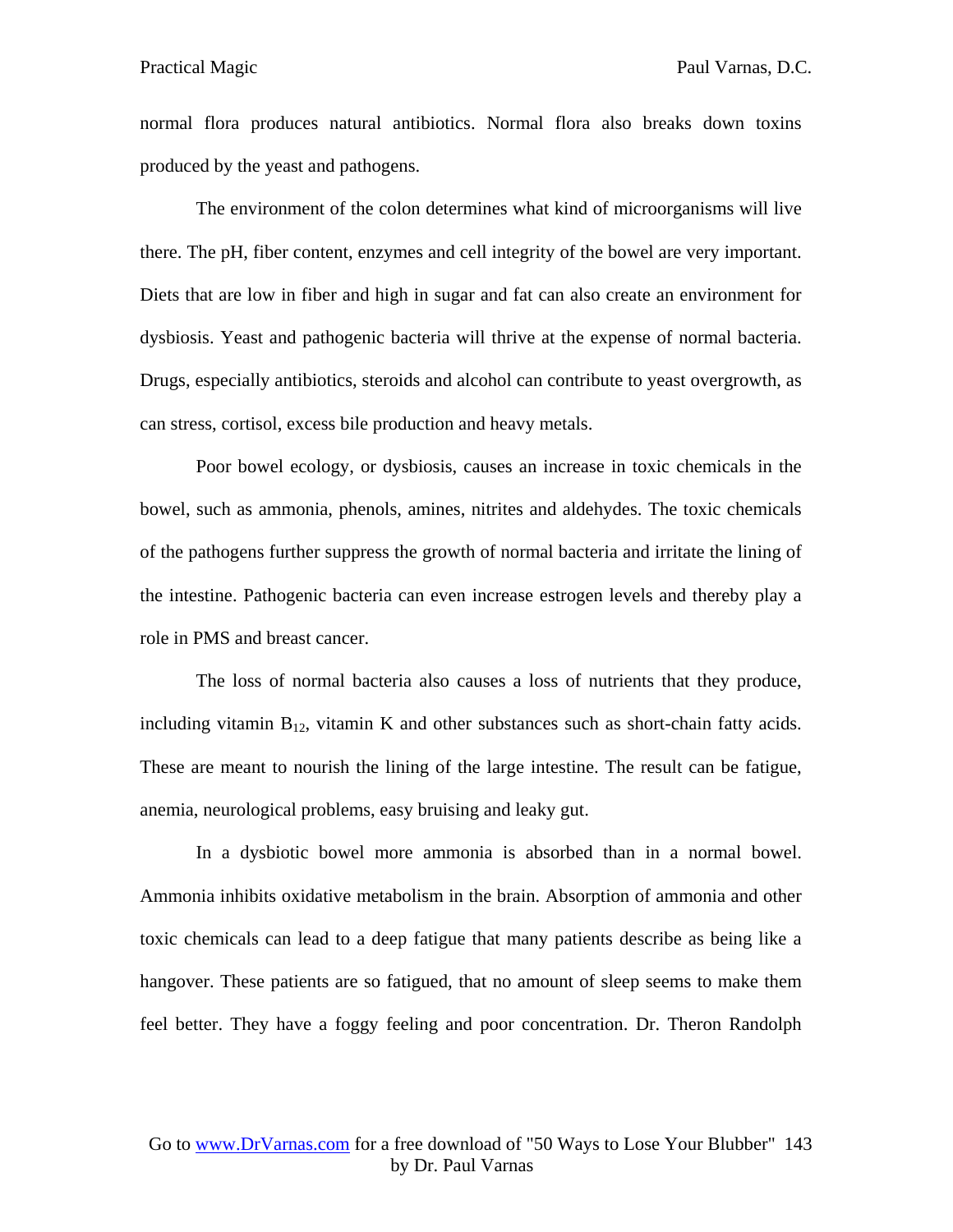coined the term *brain fag.* Dr. Randolph wasn't homophobic, *fag* is actually short for fatigue. To avoid confusion, some clinical ecologists use the term *brain fog*.

Brain fog is a common complaint of patients with food allergies, dysbiosis and chemical sensitivity. It is primarily caused by toxicity. Toxins from yeast, pathogenic bacteria, parasites, toxins absorbed from leaky gut and chemical debris from an overworked immune system can all cause brain fog. If you've ever had a bad hangover, you have a good idea of what brain fog feels like.

 Dysbiosis can also refer to normal bacteria living in the small intestine, where they don't belong. There is some speculation that Crohn's disease is caused by overgrowth of normal bacteria in the small intestine.

 Crohn's disease, or regional ileitis, is an inflammatory disease of the small intestine. Sections of the small intestine become irritated. As the inflammation persists, the intestine narrows and becomes hard. These patients often suffer from severe abdominal cramping and other bowel disturbances. Sometimes the bowel becomes so narrow and loses so much of its elasticity that sections of it must be removed surgically.

 Crohn's disease is very complicated. In some cases, mycobacterium have been involved. These patients also have increased intestinal permeability (leaky gut—see the next section). Their white blood cells often overreact to *Candida albicans* and to normal flora. They are often deficient in zinc, selenium, magnesium, and pretty near everything else. Supplementation is often beneficial to these patients.

 Crohn's patients often benefit from a diet that is low in sugars. Also, eating meals that consist of a single food is beneficial. Finding and avoiding food allergens helps to alleviate the symptoms of Crohn's disease. Gluten is a common allergen that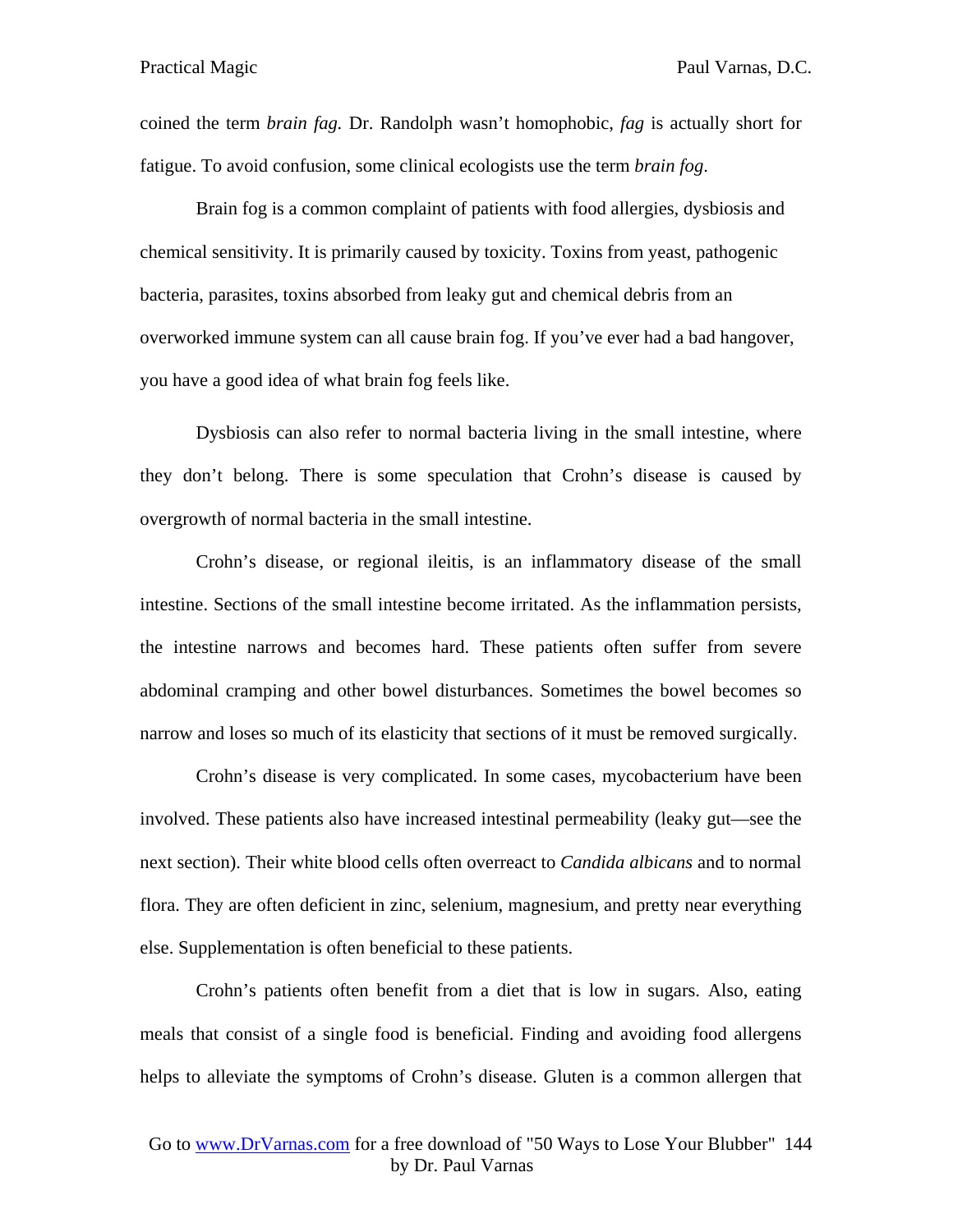Crohn's suffers react to. I remember one Crohn's patient that called and couldn't get into the office for a while. He asked what he could do for himself in the mean time. I told him to avoid wheat and refined sugar. I never saw him as a patient. I ran into him a few months later and he said that he never came into the office because his Crohn's went into remission. Obviously not every patient with Crohn's will get this kind of result just from giving up wheat and sugar, but it does happen.

 Refined sugar is an aggravating factor for Crohn's. One study that looked at the effect of refined sugar on Crohn's disease was canceled because the sugar exacerbated the symptoms of so many people participating in the study.

 Many Crohn's patients benefit from a diet known as the Specific Carbohydrate Diet, presented in Elaine Gottschall's book *Ending the Vicious Cycle*. The diet limits the type of carbohydrates patients can eat. They are allowed no complex carbohydrates (starches, including those in whole grain). Fruit is permissible, refined sugar is not. Its goal is to limit microbial growth in the intestine. No grains, potatoes, soybeans or chick peas are permitted. If you suffer from Crohn's disease or ulcerative colitis, this book is worth getting. The diet doesn't cure everyone, but those it does help often have a *permanent* remission of symptoms, without having to stay on the diet forever.

 Elaine Gottschall believes that the problem begins with eating too much complex carbohydrate too quickly. The enzymes from the pancreas do not do an adequate job of digesting these carbohydrates, so they pass into the intestine without being completely digested. Because they are not digested, they foster the growth of undesirable bacteria. The undesirable bacteria cause the food to rot in the intestine. The rotting food irritates the cells of the intestine, decreasing their enzyme output, further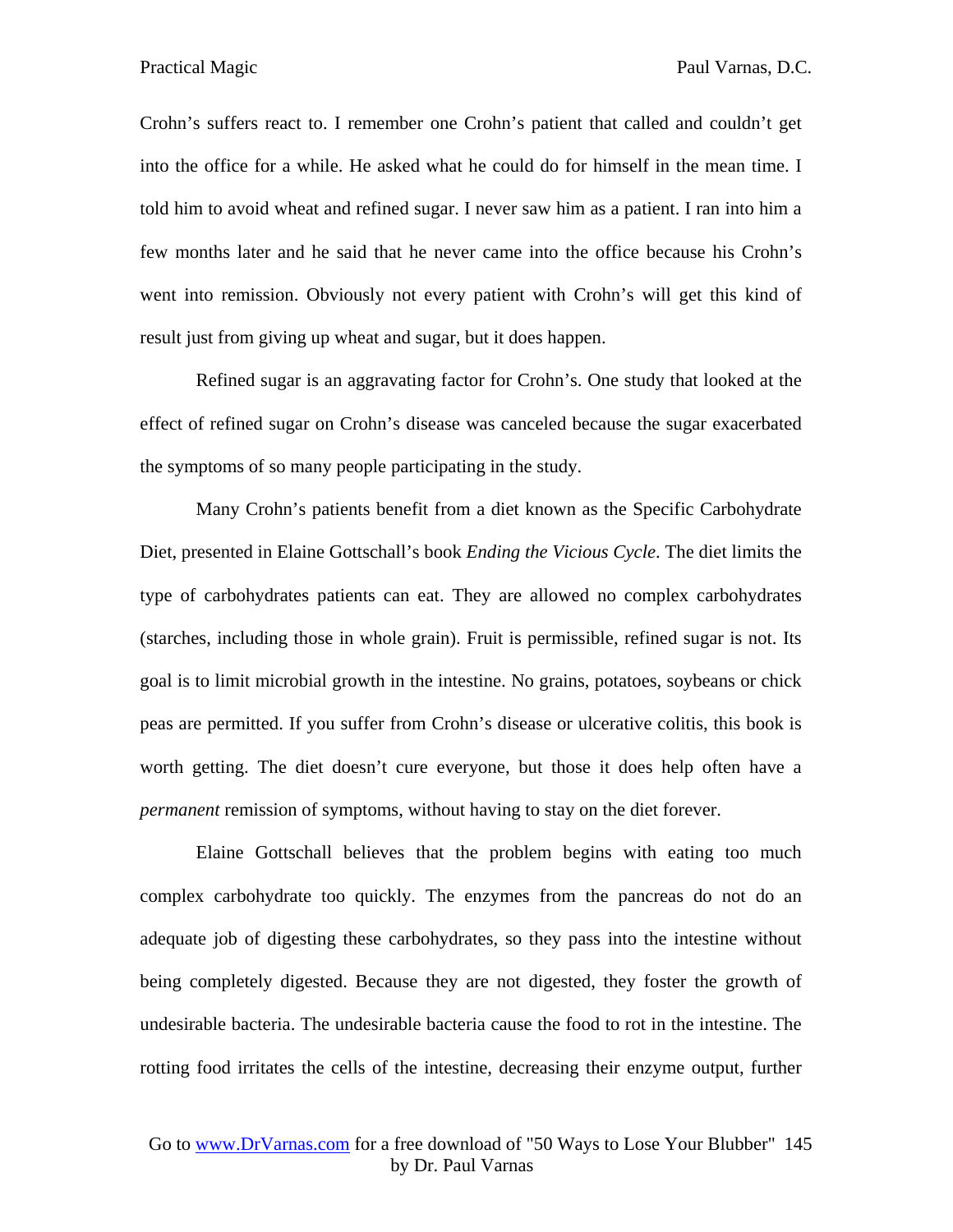increasing the amount of food available for the bacteria, causing them to grow, creating further irritation, less enzyme production etc. It creates a vicious cycle.

 The diet doesn't work on every case of Crohn's, but it works on some. Gottschall's program can be improved by taking enzymes with your meals, general nutrients and something to help the intestinal wall to heal (like IPS from Biotics Research).

 Ulcerative colitis is similar to Crohn's disease. Crohn's is a disease of the small intestine, while ulcerative colitis is a disease of the large intestine. These patients often have amoebic infection (parasites). Frequently, they will have had amoebic dysentery in the past. A pathogenic bacteria known as *Clostridium dificile* is often involved. Testing the stool for parasites or pathogenic bacteria is advisable. Patients often do well by giving up dairy products. High doses of fish oil sometimes help to control the inflammation of ulcerative colitis. Eighteen capsules per day of Max-EPA (fish oil) have been given in clinical trials with encouraging results.

 Another clinical trial involved treating ulcerative colitis patients by killing all of the bowel floras with massive doses of antibiotics. The patients were then given a mixture of normal bowel flora. Eighty-six percent of these patients went into remission. This is not a practical treatment, but it does show a definite connection between dysbiosis and ulcerative colitis.

 There may be a variety of causes for diseases like Crohn's and ulcerative colitis. The specific carbohydrate diet will help many of these patients, but not all. Finding allergies, balancing bowel flora, killing pathogens, and nutrient supplementation can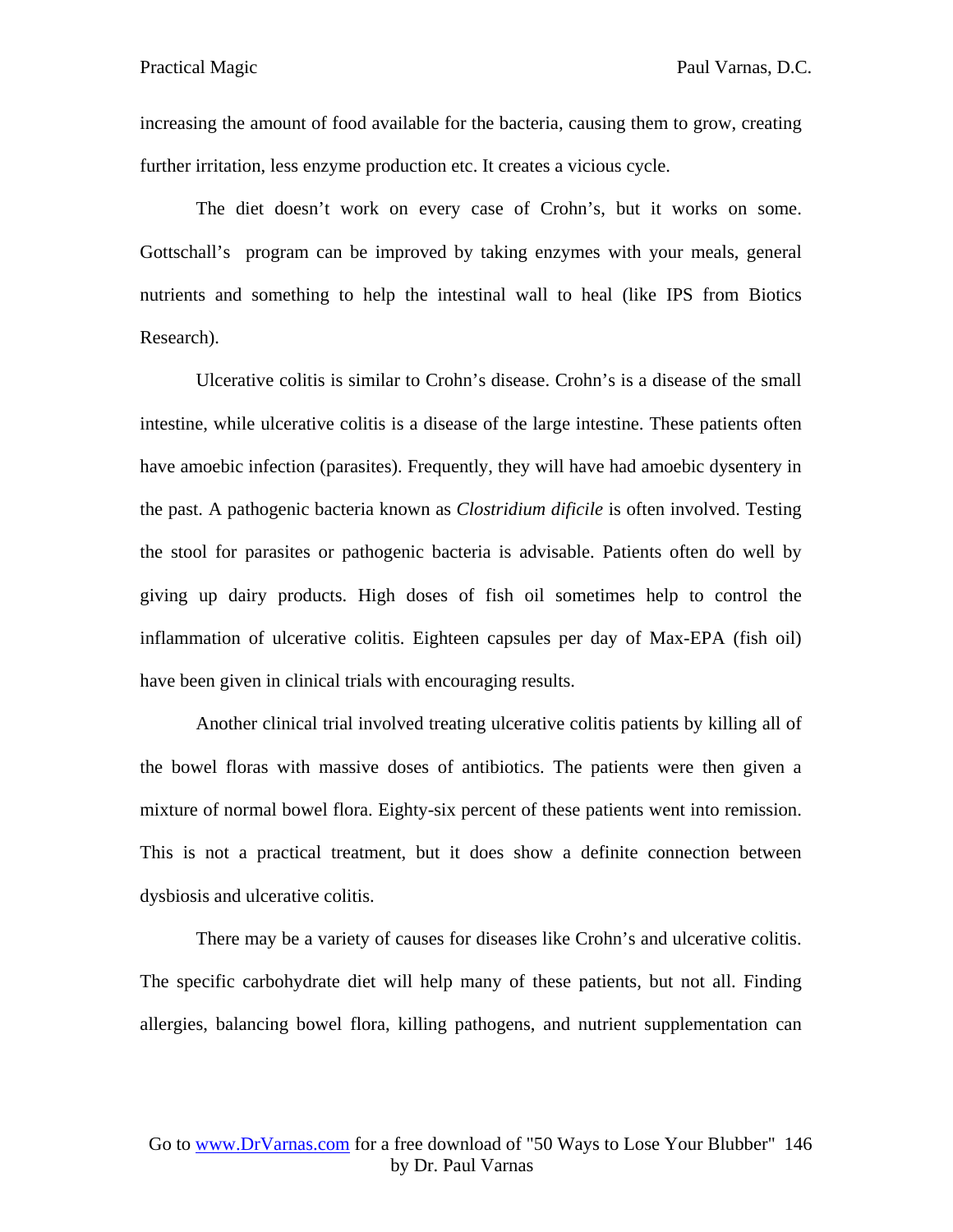improve the results gotten from the diet. Of course it is best to get help from a trained professional.

 Crohn's disease and ulcerative colitis are just two examples of diseases that may be caused by dysbiosis. There is evidence to show that psoriatic arthritis, ankylosing spondylitis, psoriasis, eczema and rheumatoid arthritis are also linked to dysbiosis.

 Problems with the gut flora can go beyond fatigue. Skin trouble, arthritis, digestive problems, autoimmune diseases, PMS and even cancer can be linked to dysbiosis.

#### **Leaky Gut**

Material in the digestive tract is still technically outside of the body. The cells lining the GI system break the material down and selectively absorb nutrients. These cells act as a barrier between the bloodstream and the digestive material. Alcohol, drugs, a highly refined diet, environmental poisons and toxins resulting from dysbiosis all irritate the cells lining the intestinal tract. Over time the cells become ineffective barriers against toxic molecules, undigested protein and even microorganisms. If the situation continues unchecked, large molecules, which would normally remain in the intestine, enter the bloodstream. Once in the bloodstream, these large molecules are not recognized as food, but as foreign invaders, triggering a response from the immune system. This is known as *leaky gut*.

 Protein is important to the immune system. Proteins are large molecules, much like a freight train. The train is made up of smaller molecules, analogous to the cars of the train. These smaller molecules are called amino acids. There are 22 of them. Eight of the 22 are essential; they have to be provided externally because the body can't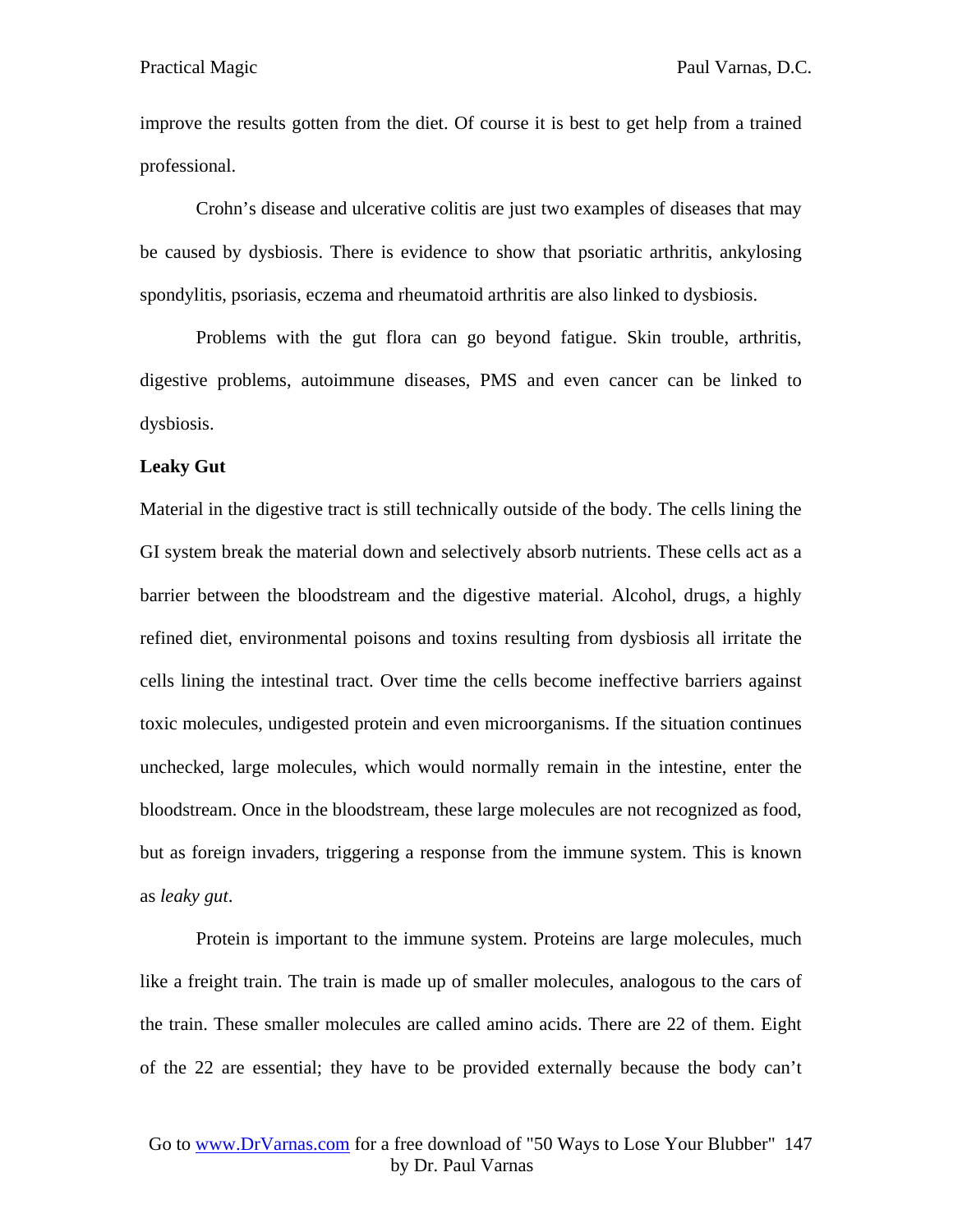manufacture them. In a healthy digestive system, any protein eaten is absorbed as individual amino acids. If it is not completely broken down, a healthy intestine will keep it out of the bloodstream. In leaky gut, incompletely digested protein, called peptides, are absorbed.

 Peptides are groups of amino acids linked together. They are large enough to be noticed by the immune system, which works by recognizing protein that doesn't belong in the body. Protein provides the structure of the cell; that is, its framework. It is very much like the 2 x 4 studs that make up the frame of a house.

 The structure of invading organisms, like viruses and bacteria, has its own protein frame. Your immune system recognizes the difference between the framework of your own cells and the framework of the invaders' cells.

 When an invader is recognized, the cells of the immune system attack it. They release chemicals, like histamines and kinins, to destroy the invaders. White blood cells, known as phagocytes, absorb the invaders. There is chemical warfare, producing free radicals. Symptoms experienced when the body is sick, such as fever, runny nose, muscle aches and other symptoms, are usually due to the actions of the immune system.

 When a peptide is absorbed by someone suffering from leaky gut the immune system doesn't know the difference between the peptide and an invading virus. Chemical warfare begins. The nose runs, sinuses fill up and the sufferer becomes fatigued. An allergy develops. If long-term exposure occurs, the individual may suffer from asthma, migraines, severe fatigue, colitis, immune suppression, frequent infections, eczema and other skin problems or just about any chronic health problem you can name.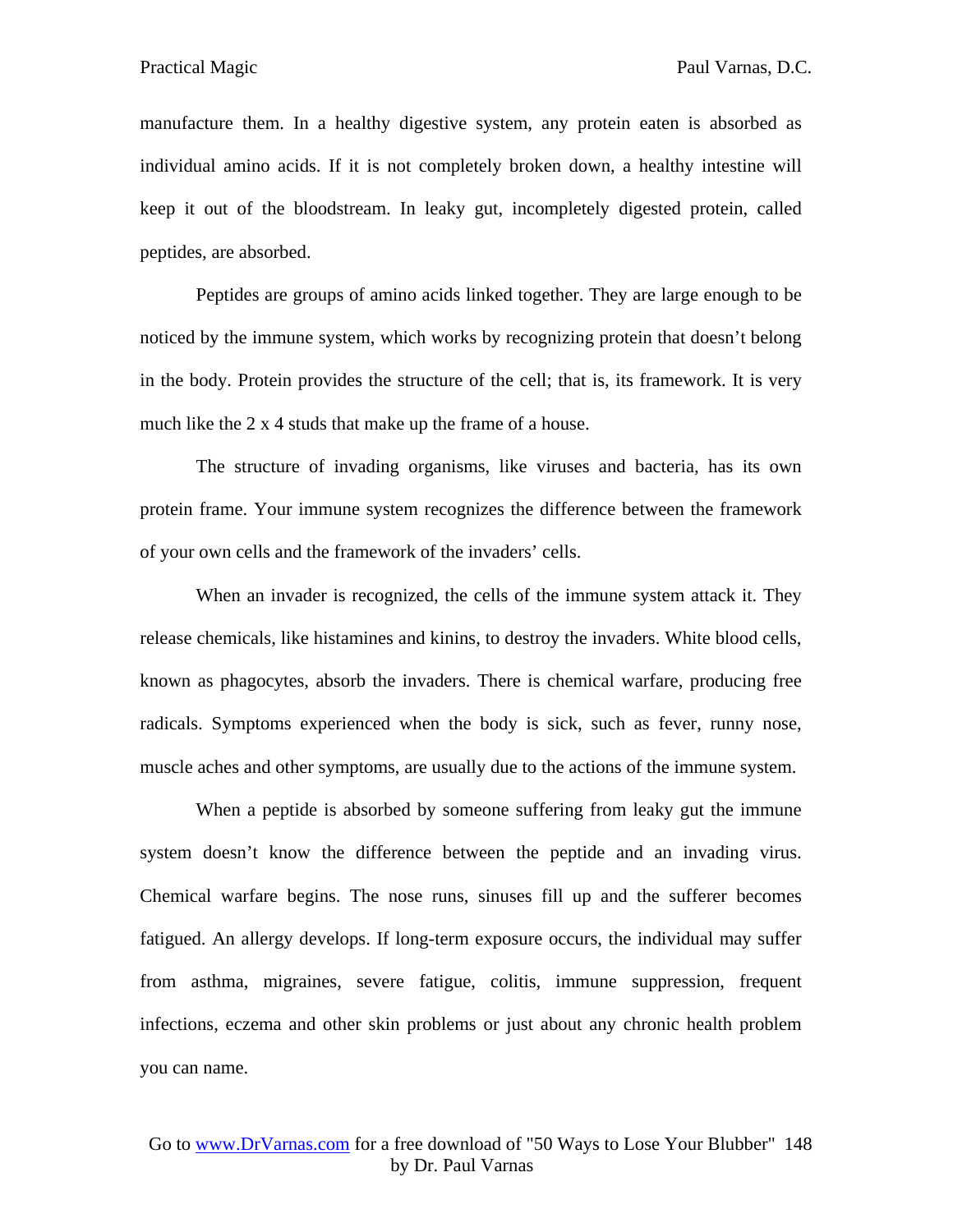People who suffer with these symptoms have many allergies. Some of the allergies they are aware of, others, they are not. Also, those who suffer from the justplain-sick syndrome usually have some kind of digestive problem. A combination of leaky gut and hypochlorhydra is very common. Hypochlorhydra causes incomplete protein digestion, thus forming many peptides. It can also cause an imbalance in the bacterial flora, leading to leaky gut. Leaky gut causes the peptides to be absorbed, putting the immune system in disarray.

 Leaky gut may partially explain the connection between autoimmune diseases and problems with the digestive tract. Autoimmune diseases often result from immune system responses that have gotten out of control and begun to attack the body's own cells. For instance, some evidence exists that some cases of rheumatoid arthritis are the result of the body being hypersensitive to a pathogen in the bowel. The immune system attacks the bacteria, but the bacteria have similarities to their own cartilage. The immune system then attacks the joint cartilage, resulting in red, swollen, painful and distorted joints.

## **A FEW FINAL WORDS ABOUT DIGESTION**

You can see how complicated finding and treating problems with digestion can be. It really is best to get professional help, but the more you know about these issues, the better. Knowing what the problem is enables you to make intelligent choices about your diet and begin to bring the problem under control. If supplementation is necessary, it is best to get the help of a trained professional.

*Is Hypochlorhydara a problem?* Ask yourself the following questions.

- Do your bloat or become fatigued within an hour of a meal?
- Do you have gas (belching) frequently?

Go to www.DrVarnas.com</u> for a free download of "50 Ways to Lose Your Blubber" 149 by Dr. Paul Varnas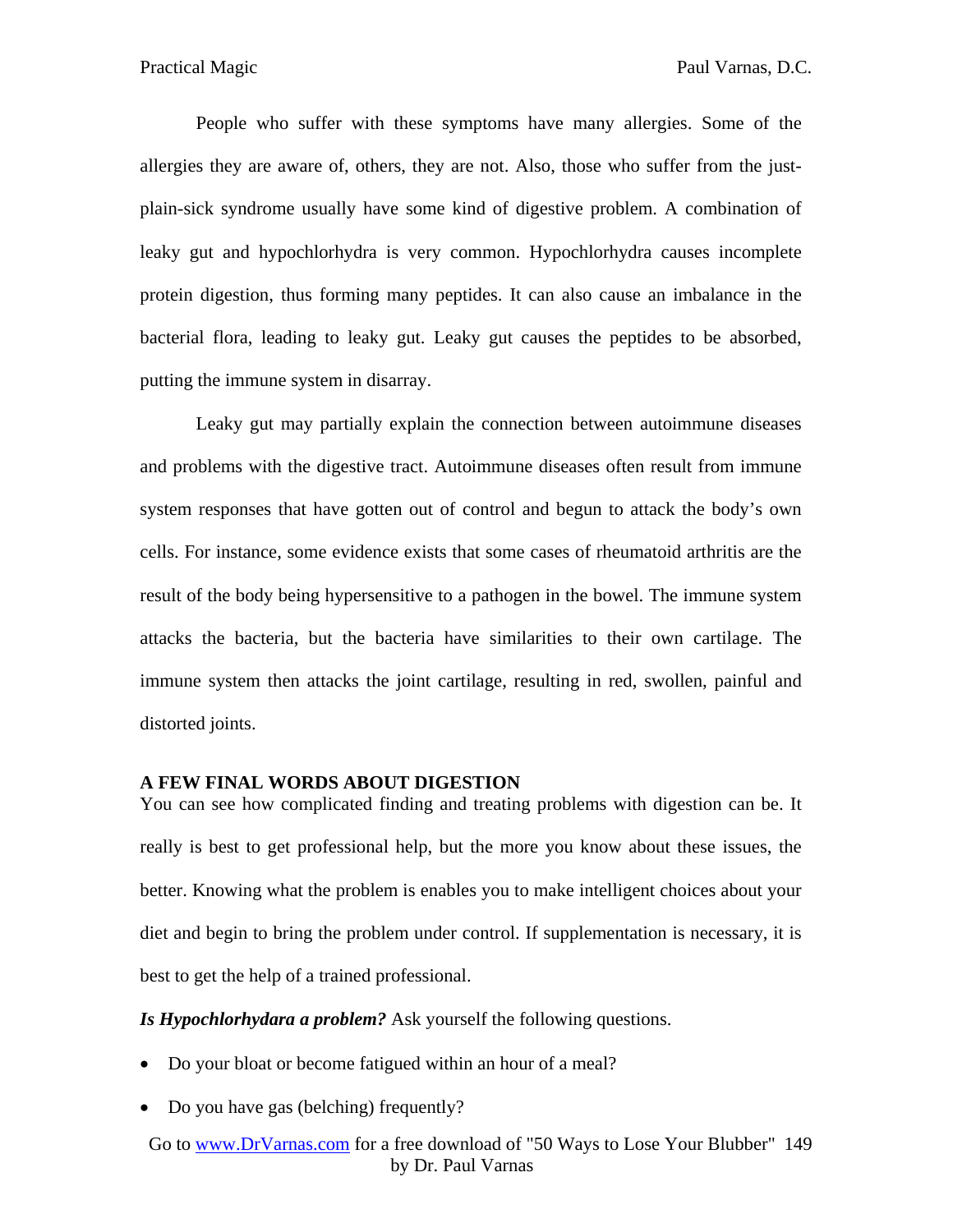- Do you have reflux symptoms more than twice each week?
- Do you dislike meat (or are a vegetarian for other than moral reasons)?
- Do you feel better if you do not eat a large meal?
- Do your fingernails break easily?
- Does taking vitamins upset your stomach?

If you answered yes to more than three of these questions, you may need betaine hydrochloride or pancreatic enzymes to help you to digest your meals. Other clues include the lack of desire to eat in the morning and bad breath. One way to distinguish if you need betaine hydrochloride instead of pancreatic enzymes is to use the Ridler reflexes. There are points on either side of the xiphoid process (the pointy bone at the tip of the sternum), right where the bottom of the rib cage meets the sternum. If the point on the right is tender, there is a likely need for pancreatic enzymes. If the point on the left is tender, there is a likely need for betaine hydrochloride.

A health care professional may use the Heidleberg gastric analyzer to measure stomach acid. This test uses a radio transmitter to measure the pH of the stomach. (The patient swallows a capsule that transmits to a receiver that the doctor reads.) Other practitioners may use muscle testing, neurolingual testing or even extrapolate results from a blood chemistry or a stool test.

#### *Is Candidiasis a problem?* Ask yourself the following questions.

- Do you eat refined sugar or starch at most meals?
- Have you had broad spectrum antibiotics more than once, or have you gone on tetracycline (e.g.,. acne treatment) or other antibiotic more than four times in you lifetime?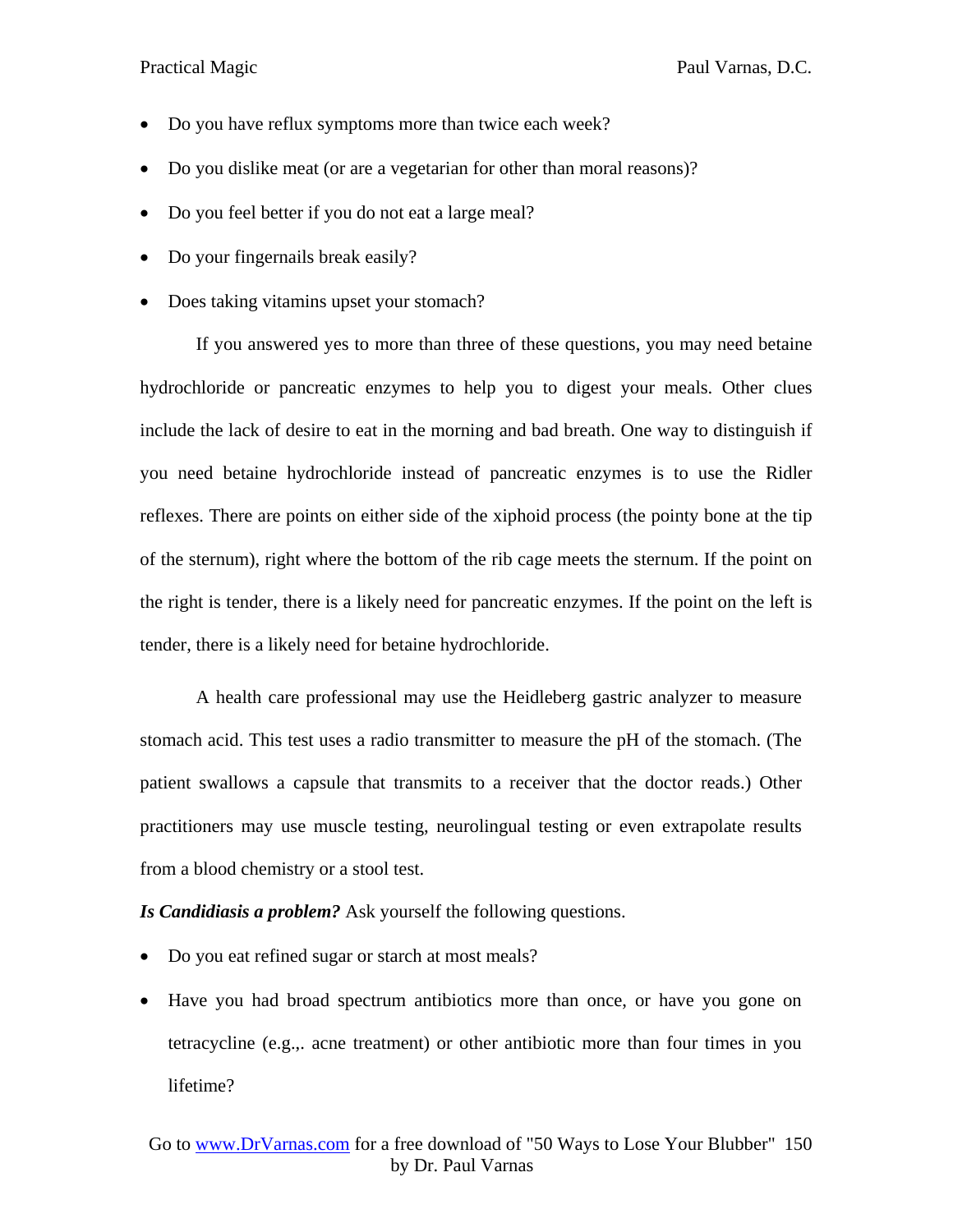- If you are a woman, do you get vaginal yeast infections?
- Do you have symptoms or feel worse when you are in a moldy or musty place?
- Does smoke or perfume bother you?
- Do you frequently get lower bowel gas?
- Do you have a lot of chronic health problems like eczema, digestive problems (gas, constipation, diarrhea), headaches, fatigue, allergies etc?

If you answered yes to three or more of these questions, there is a good chance that Candida is contributing to your health problems.

## **ALLERGIES**

An allergy is an inappropriate response to an innocuous substance. Most people think of an allergic reaction as being sudden and severe. You break out in hives after eating strawberries; you smell ragweed and have a sneezing fit; or your eyes itch and water when you're exposed to dust. Allergic responses, however, are not always so obvious.

 Allergic reactions are many and varied. The sudden onset of symptoms is only one way to react. If you are mildly allergic to something, it may take several exposures in a short period of time to evoke a response. For example, a milk allergy may give you sinus problems, but if you only have a little milk during the course of a week, you may not experience any symptoms. If, however, you have a lot of milk on a given day or have milk several days in a row, and your sinuses begin to fill up, you may never make the connection between your symptoms and the allergy.

 There is another type of allergic reaction, known as the addictive allergy. This is an allergic reaction where you crave the food to which you are allergic. You crave the substance like an alcoholic craves alcohol. In fact, Dr. Theron Randolph, a noted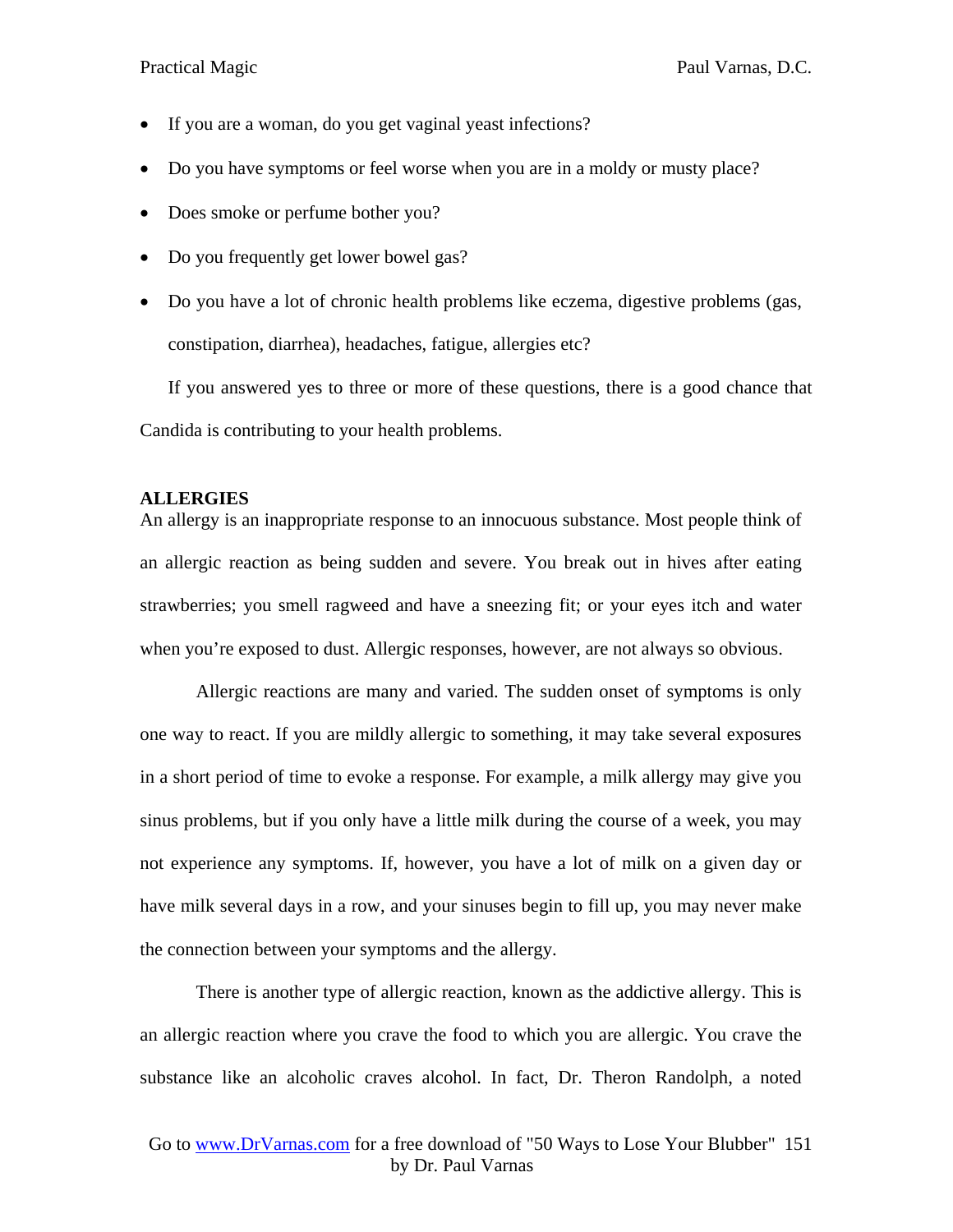allergist and pioneer in the field of environmental medicine, calls alcoholism the ultimate food allergy.

 Randolph was one of the first, if not the first doctor, to espouse the idea of an addictive allergy. He did so in the face of criticism from his colleagues. His contribution to health care and his courage should put his name among the likes of Pasteur in the history of medicine. One of Randolph's books, *An Alternative Approach to Allergies*, is particularly worth getting. It will cover the topic of allergies in much more depth than these few pages.

 People with addictive allergies eat the food that they are addicted to every day. They usually don't even know that they are allergic to that food. In fact, when told that they may be allergic to a favorite food, they are incredulous. "I can't be allergic to *that*, I eat it every day." The real tip-off to an addictive allergy is that the patient is very distressed at the idea of giving up that particular food, much the same way that an alcoholic is distressed at the idea of giving up alcohol.

 People with addictive allergies suffer from a wide variety of symptoms, including fatigue, obesity, overeating, chronic sinus problems, repeated infections, hives, rashes, acne or other skin problems, digestive problems, headaches, anxiety depression, joint pain or hypoglycemia. Even gallstones may be caused by allergies. Instead of having sudden and severe symptoms, people with addictive allergies have chronic problems that they seldom associate with their allergy.

 These are often patients who are just plain sick and go from doctor to doctor and receive little help. Frequently a doctor will tell them that it is all in their head. It is the ultimate medical ego trip, "If I can't fix you, you must be a hypochondriac." Along with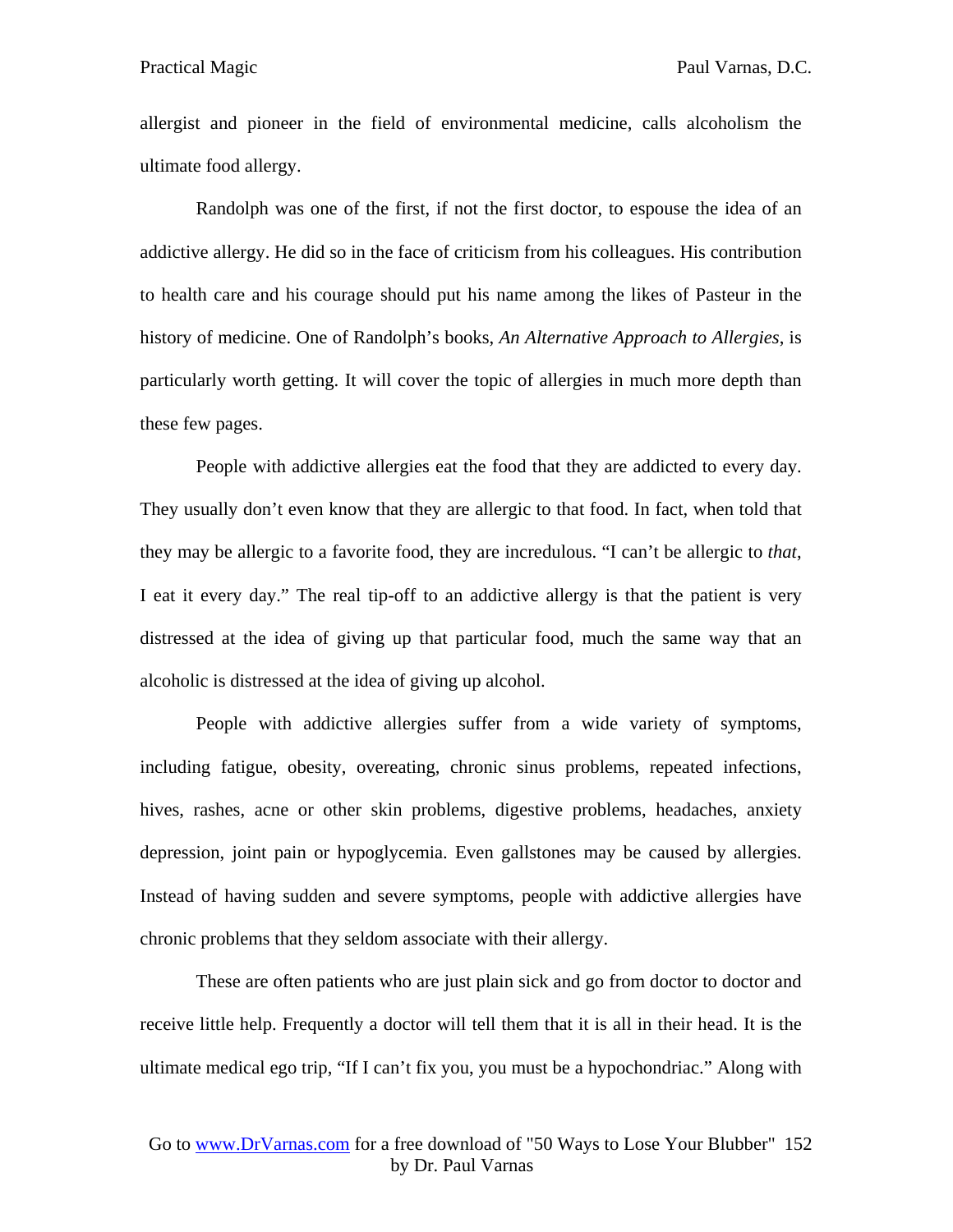all of the physical misery these patients suffer, sometimes they also begin to believe that they are crazy.

 There is a link between allergies and digestive problems. One clinical study showed that children with giardiasis (an amebic parasite) produced more allergic antigens than children who were not infected with the parasite. Leaky gut, which can cause allergies by allowing foreign material into the bloodstream, can be caused by parasites.

 Allergic reactions can also cause leaky gut. It's a chicken-and-egg situation. Which came first, the allergy or the digestive problem? Both problems need to be addressed. You need to know what your allergens are, and you need to address any digestive problems that are present.

 The concept of addictive allergy is still not widely accepted. Many allergists only believe in immediate allergic reactions. However, when an addictive allergy is identified, and that substance is avoided, the patient often improves dramatically.

 Some of the more common foods Americans are allergic to include the following: corn, dairy, wheat, yeast, eggs, citrus, nightshade vegetables (tomato, pepper, potato and eggplant), coffee, chocolate and soy. Finding foods that you have addictive allergies to may be tricky.

 The lab tests for allergies are far from perfect. The traditional scratch tests are very inaccurate. In fact, according to Dr. Marshal Mandell, they may be as much as 80% inaccurate. Blood tests for allergies are available. The RAST test, which is an acronym for radioallerosorbent test, is a one where the blood is exposed to an allergen and the immune response is noted. There are inaccuracies with RAST testing, and it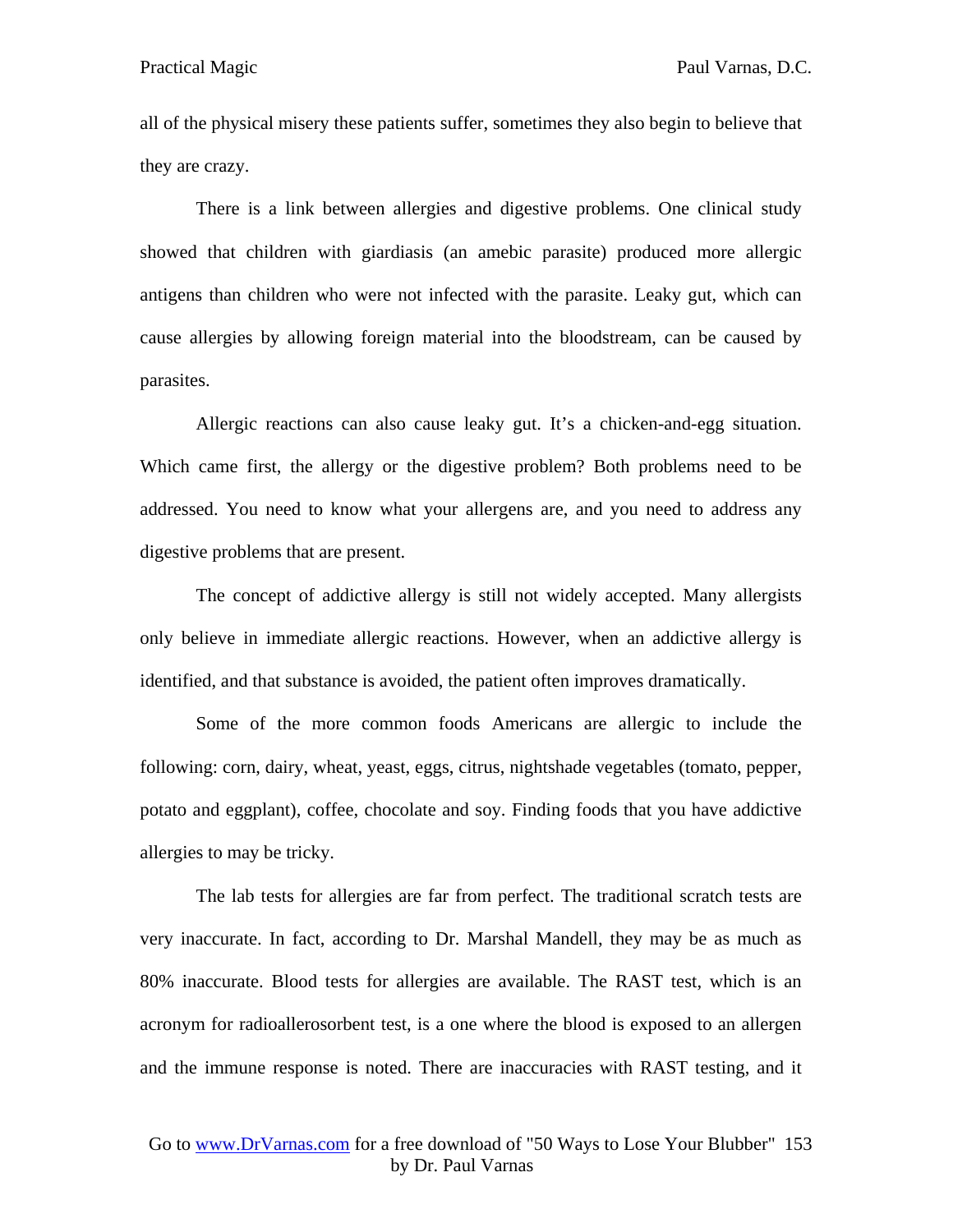also does not indicate the severity of the allergic response. This is a standard test performed by most hospital labs.

 One test worth mentioning here is the ELISA/ACT test. It does measure the severity of the immune response. It is advanced testing for delayed reactions (often called *hidden allergies*) to foods and chemicals. It can be done through testing of the body's immune reactive white cells (lymphocytes). ELISA/ACT tests all delayed pathways and can test for reactions to over 300 substances. This test was developed by Dr. Russell Jaffe and is available from Serammune Physician's Labs at 800-553-5472. You can call them and find a physician who uses their services.

 One of the most effective ways of finding allergies is to fast for four days. When you begin eating, introduce only one food each day and watch for a reaction. This approach should be taken only under a doctor's care. You'd be surprised how severely you can react to a food that you used to eat every day and thought was harmless. Another way to find hidden allergies is with the Cocoa Pulse Test.

## *Cocoa Pulse Test Procedure (To Find Hidden Food Sensitivities)*

- 1. Establish a baseline pulse by counting the pulse for a full minute before trying a particular food.
- 2. Put a food in the your mouth (on the tongue). It must not be swallowed. Taste it for at least one minute.
- 3. Retake the pulse while the food remains in your mouth. Take the pulse for a full minute. A change of four or more is considered a sensitive reaction. The greater the degree of allergenicity, the higher the pulse will be.
- 4. Spit out the tested ingredient (do not swallow it) and rinse your mouth with water;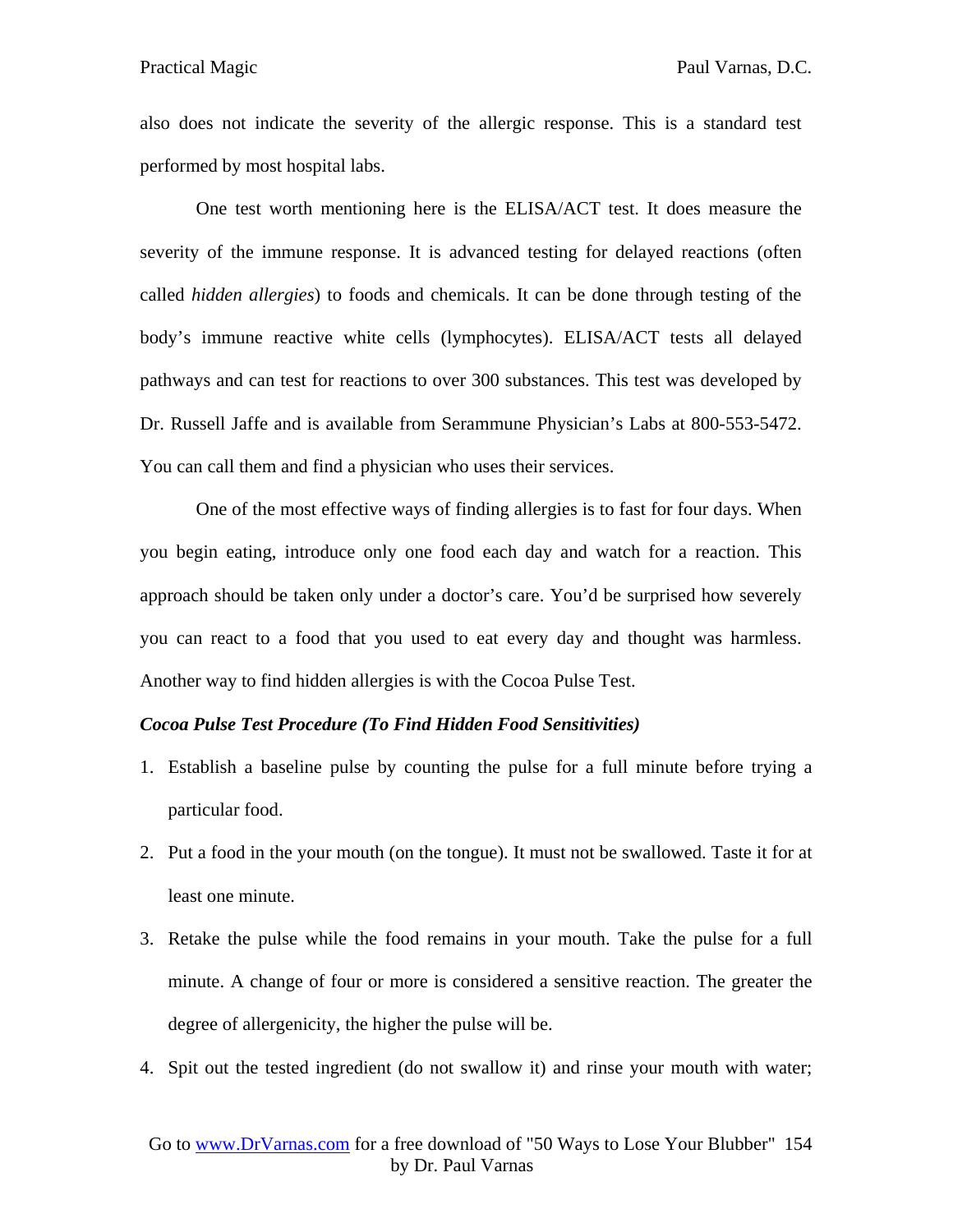retake the pulse. When it returns to baseline, another food can be tested. This test may not be valid if you are taking a drug that controls the heart rate, such as a calcium channel blocker or a beta-blocker.

There are several rules for accurate pulse testing.

- Because accuracy is important, the pulse must be measured for one full minute.
- If the pulse count when standing is greater than that when sitting, it is a positive indication of food or environmental sensitivity.
- If the pulse count is measured at least 14 times each day, and if the daily maximal pulse rate is constant (within one or two beats) for three days in succession, it indicates that all food sensitivities have been avoided on those days.
- If the ingestion of a frequently eaten food causes no acceleration of the pulse rate (at least six beats above your estimated normal maximum) that food can be tentatively considered nonsensitive.
- The pulse reaction to an inhaled allergen (particularly dust mites) is more likely to be of shorter duration than a reaction to a major food allergen.
- Pulse rates that are not more than six beats above the estimated normal daily maximum should not be blamed on a recently eaten food but on an inhalant or recurrent reaction.
- If the lowest pulse rate does not regularly occur before rising, after the night's rest, but at some other time in the day, it usually indicates sensitivity to dust, dust mites or something in the sleeping environment.

 One of the pioneers in the field of food allergy, Dr. Herbert Rinkel, discovered the hidden allergy phenomena quite by accident. Dr. Rinkel and his family ate eggs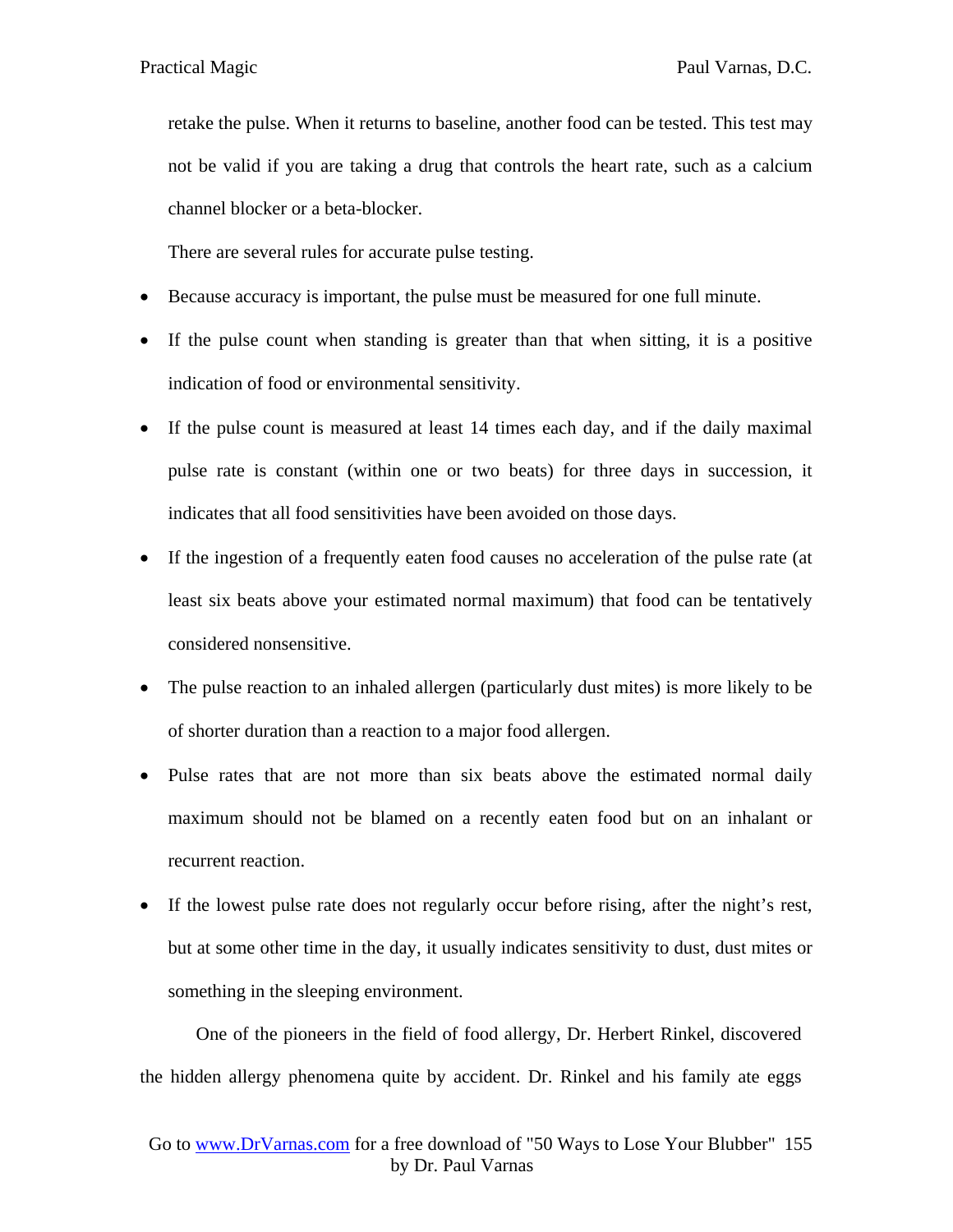every day when he was in medical school. His father, a Kansas farmer, sent him a gross of eggs each week to help him hold expenses down.

 Dr. Rinkel had a chronic runny nose, and had tried various changes in his diet to get rid of it. He did not consider eggs to be part of his problem because eating large numbers of eggs made no difference in his symptoms. Dr. Rinkel was at a party, and after having no eggs for five days, had a piece of cake. The cake was made with eggs and he immediately collapsed. This is exactly how people with addictive allergies react after removing a substance for several days and then reintroducing it.

 Dr. Rinkel's original attitude that the eggs were not part of his problem is the exact attitude most allergists take toward allergy, even today. Eating eggs while in the addictive state makes no changes in the symptoms; therefore, eggs are not the problem. This is the key to the controversy between clinical ecologists, who believe that many, if not most, chronic symptoms can be caused by allergies; and traditional Western-trained doctors, who believe that allergies result in sudden, definite reactions.

 If you suspect that you have food allergies, you could go to a doctor who is recommended by the American Academy of Environmental Medicine. These are doctors who understand the value of natural therapies and are familiar with the concept of addictive allergies. The Academy's number is 303-622-9755.

 Treatment for allergies includes inoculating small amounts of the antigen (substance that causes the allergy) into the body, or placing a dilute solution of the offending agent under the tongue. Simple avoidance is one approach; you find out what you are allergic to and avoid it. Avoidance becomes difficult if you are allergic to a great many things. Another approach to food allergies is to avoid the substances to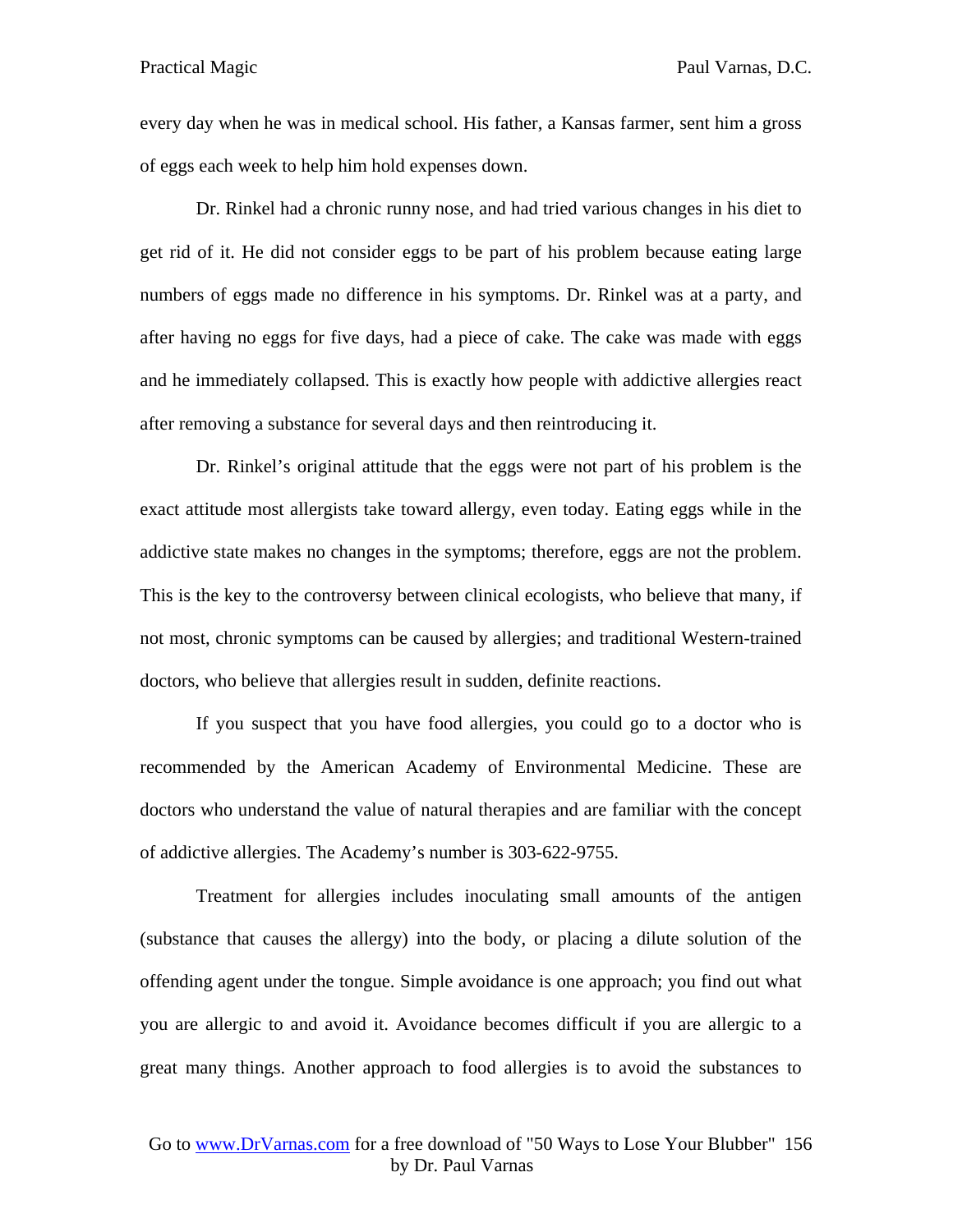which you are allergic and follow the rotary diversified diet, also called the rotation diet. The rotation diet is recommended because eating the same foods over and over again can create new allergies. Sometimes the food can be reintroduced into the diet after a six-week avoidance period. Sometimes patients have so many allergies that total avoidance is impossible. These patients need to follow the rotary diet and avoid the substances to which they react the most.

 If you have not identified your food allergies, you can still go on the rotation diet. In fact, it is a way to help your allergies without doing anything that may cause you harm.

 During the rotation diet, you may begin to discover which foods upset you. You may become fatigued or feel bloated after a meal containing allergens. You may really miss the allergic food on the three days that you don't eat it. Your pulse may speed up after eating a food that you are allergic to.

 Here is a sample of the rotary diversified diet. There is a bigger selection of foods available. This is just a sample to give you an idea how the diet works.

| Day           | <b>Breakfast</b>                     | Lunch                | <b>Dinner</b>       |  |  |  |  |  |  |  |
|---------------|--------------------------------------|----------------------|---------------------|--|--|--|--|--|--|--|
|               | <b>O</b> atmeal                      | Avocado, tuna        | Turkey, green beans |  |  |  |  |  |  |  |
| $\mathcal{D}$ | Melon                                | Pork, cabbage        | Halibut, carrots    |  |  |  |  |  |  |  |
| 3             | Eggs (omelet with<br>spinach, onion) | Lentils              | Salmon, spinach     |  |  |  |  |  |  |  |
| 4             | Ouinoa                               | Swordfish, asparagus | Beef, asparagus     |  |  |  |  |  |  |  |

 You can make the diet more alkaline by ensuring that the volume of fruit and vegetable is greater that that of meat or grain. Also avoid meat/grain combinations and fruit/grain combinations.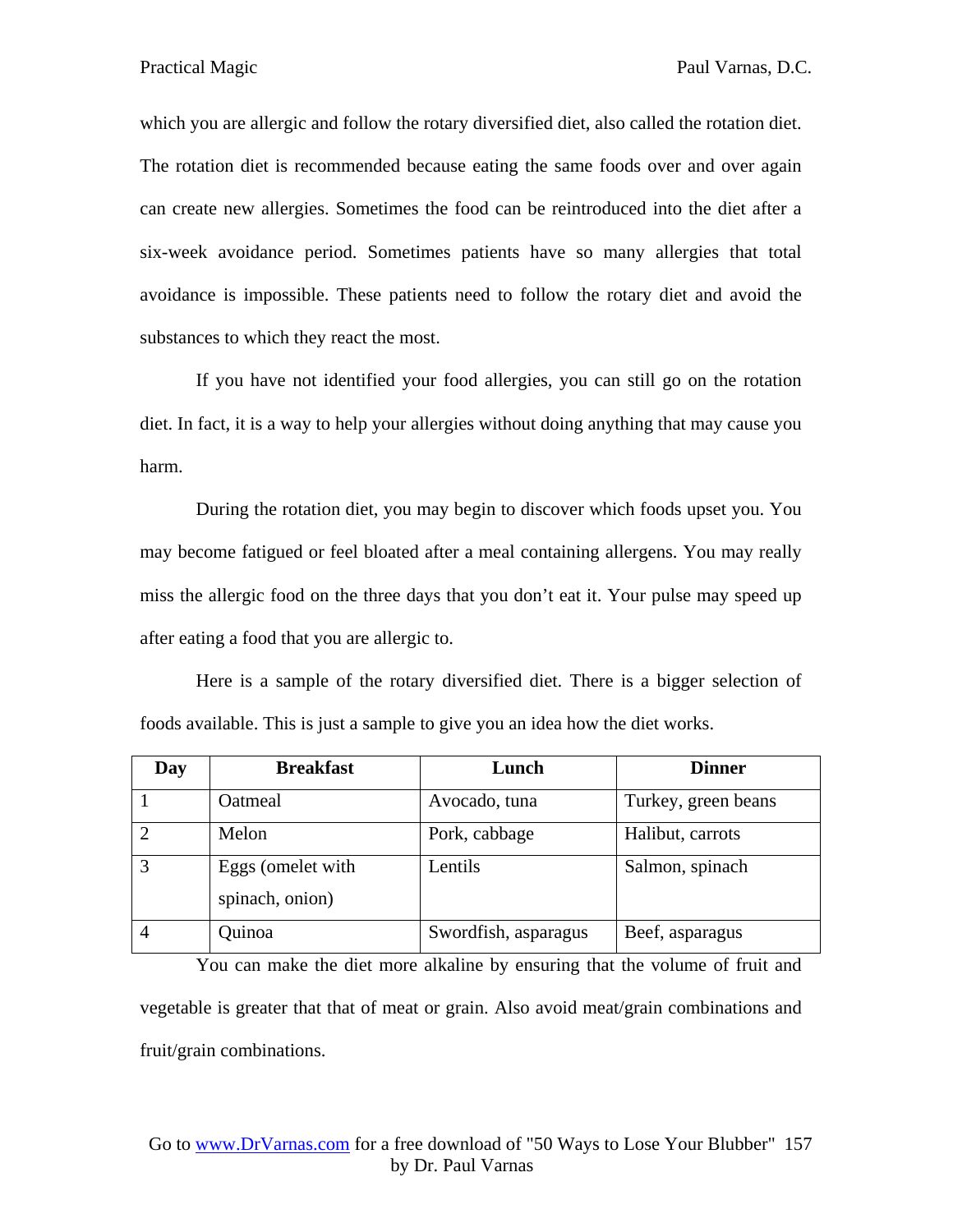In the rotary diet, no food can be eaten more than every four days. Foods in the same family cannot be eaten more than every two days. Onion and asparagus are both in the lily family. If you have onion on Monday, you can't have asparagus on Tuesday.

 Combination foods are a problem. Mayonnaise, for example, has dairy, eggs, yeast, soy and apple (from cider vinegar). You could not have beef, chicken, strawberries, beans or mushrooms the day after you had mayonnaise. Strawberries are related to apples; beans are related to soy; mushrooms are related to yeast (which is used to ferment the vinegar); chicken is related to egg; and beef is related to dairy.

 A partial list of food families is shown below. This is just to give you an idea of some of the relationships. The list is derived from the one in Theron Randolph's book *An Alternative Approach to Allergies.* The list in Randolph's book was originally printed in "Coping With Your Allergies" by Natalie Golos and Frances Golos Golbitz. These sources will give you a complete listing of the foods and their families.

**Fungi:** Yeasts and molds, citric acid (a yeast by-product), mushrooms.

**Grass:** Barley, corn, rice, oat, sugar cane, wheat.

**Lily:** Aloe, asparagus, chives, garlic, leek, onion.

**Goosefoot:** Beet, chard, spinach, sugar beet.

**Laurel:** Avocado, bay leaf, cinnamon, sassafras.

**Mustard:** Broccoli, Brussel sprouts, cabbage, cauliflower, collards, horseradish, kale, kohlrabi, mustard greens, mustard seed, radish, rutabaga, turnip, watercress.

**Rose:** Apple, pear, quince, rosehips, almond, apricot, cherry, peach, nectarine, plum, most berries (but not cranberries or blueberries).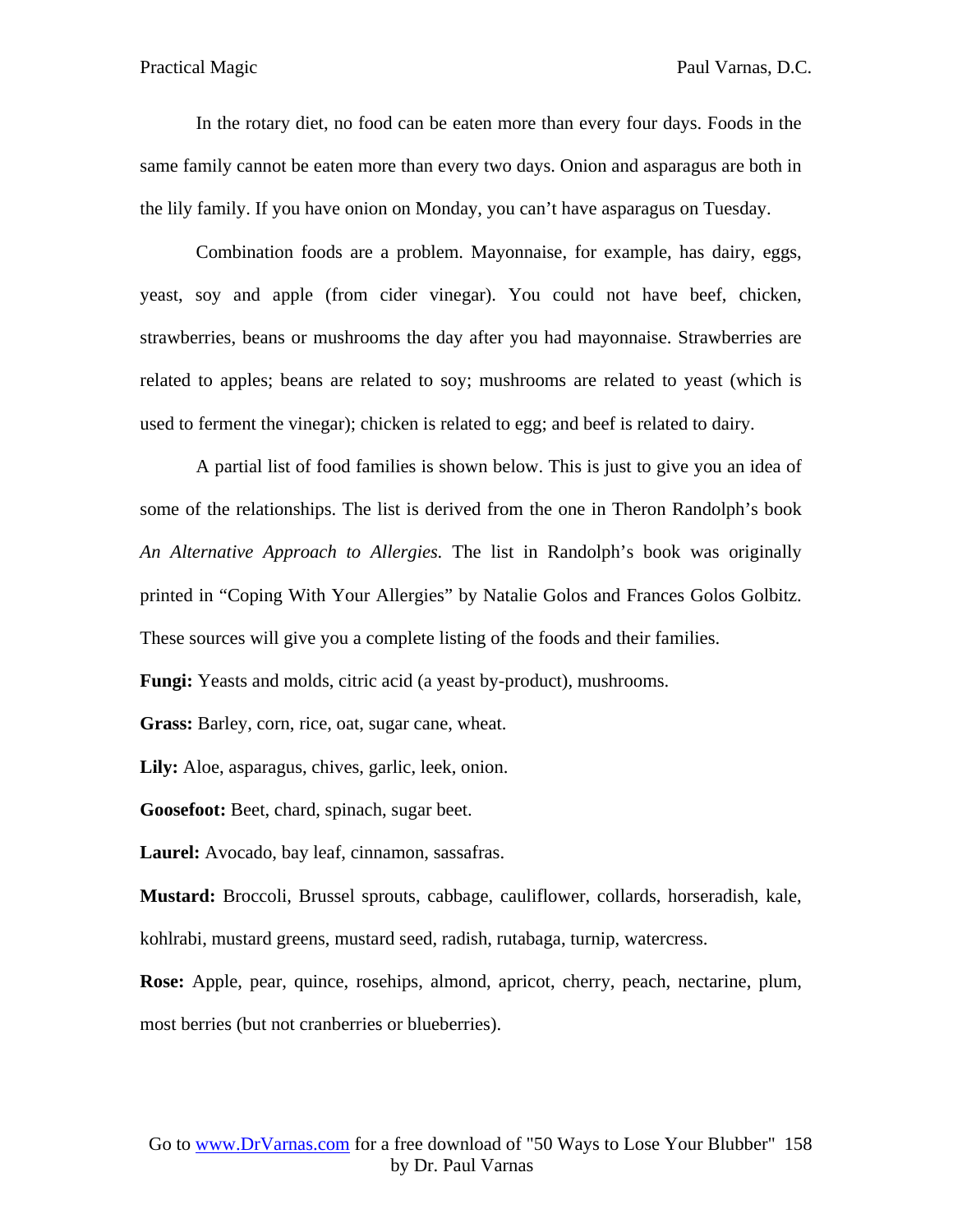**Legume:** Alfalfa, fava beans, lima beans, mung beans, navy beans, string beans, kidney beans, black-eyed peas, carob, lentil, pea, peanut, soybean.

**Carrot:** Carrot, anise, caraway, celery, coriander, cumin, dill, fennel, parsley, parsnip.

**Mint:** Basil, marjoram, oregano, peppermint, rosemary, sage, spearmint, thyme.

**Potato:** Eggplant, bell peppers, chili peppers, cayenne, paprika, potato, tomato, tobacco.

**Composite:** Chicory, dandelion, endive, escarole, globe artichoke, Jerusalem artichoke, lettuce, Romaine, safflower oil, sunflower, tarragon.

**Gourd:** Melons, cucumber, squashes, zucchini.

**Bovine:** Beef, dairy, buffalo, goat, sheep.

 The rotation diet is only one approach to food allergies. People suffering from allergies are not necessarily doomed to a life of avoidance. Since nutritional deficiency contributes to allergies, proper nutritional supplementation can help you to tolerate the things to which you are sensitive.

There are many well-documented cases of people who have been exposed to chemicals and developed many sensitivities. Physicians using natural health care are well aware of the fact that these patients respond to vitamin therapy. Vitamin C can reduce histamine levels. Trace minerals can support the liver in its effort to get rid of toxins. Supporting the adrenal gland and improving digestion are also useful strategies for bringing allergies under control. Companies like Biotics Research have developed special products to support the immune system and help bring allergies under control. General supplementation is good, but it is best to have a trained professional help you decide which supplementation is best for you.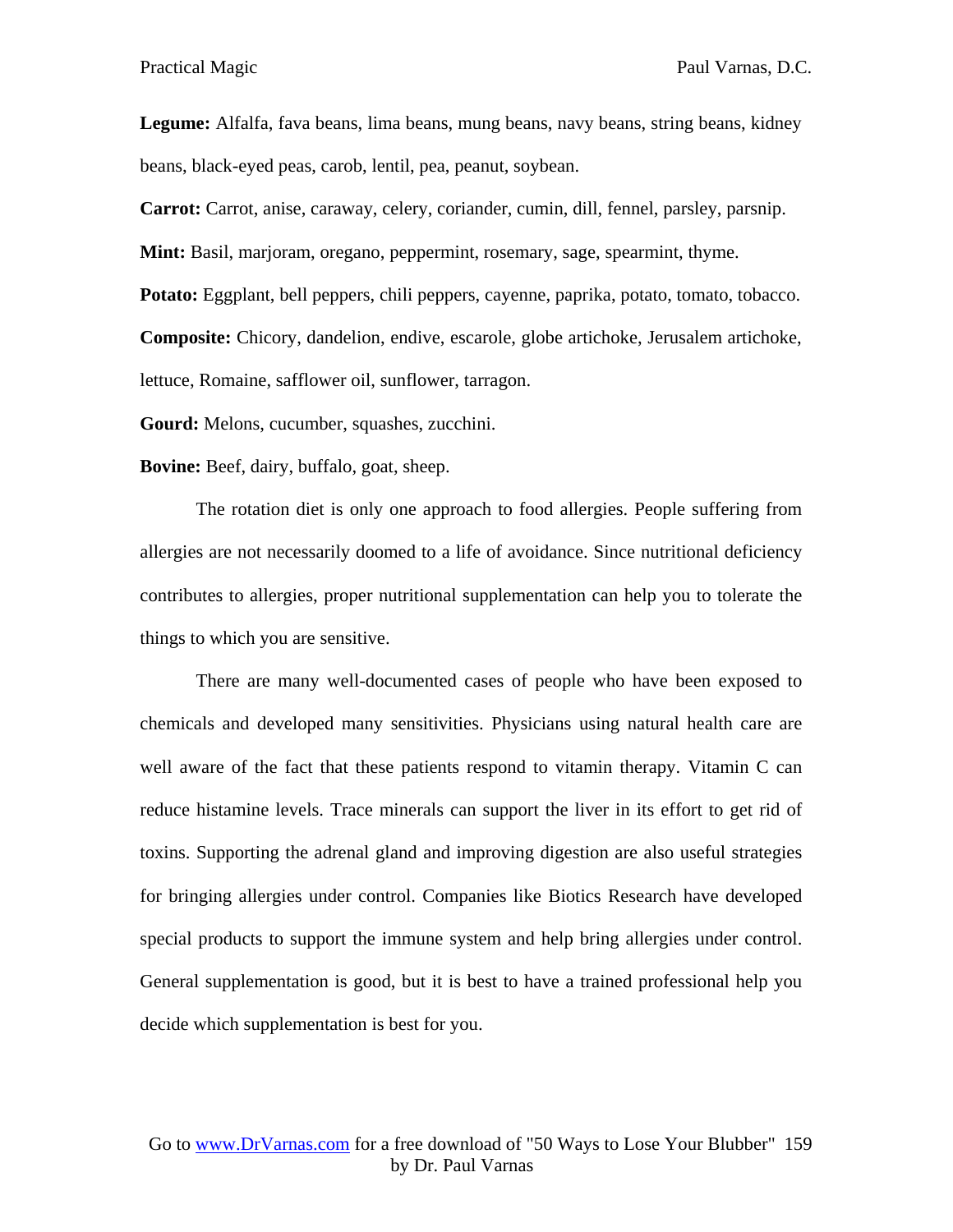Finding and avoiding allergic foods is still a good strategy, even if you are working on the digestion, liver or adrenal gland to completely fix the problem. Shortterm allergen avoidance will help to reduce stress on the body and enhance healing.

 In his book, *Brain Allergies: The Psychonutrient Connection Including Brain Allergies Today,* Dr. William Philpott has some case histories of patients with mental problems who, by removing food allergens from their diet, experienced great improvement in their psychological symptoms. Many of the patients could tolerate their allergic foods after vitamin supplementation.

 Chiropractic and other hands-on therapies are also helpful to allergy sufferers. Improving the function of the nervous system has a direct effect on the immune system. Many patients notice that their allergies improve after beginning treatment. Many chiropractors have patients whose allergies improved simply from chiropractic adjustments. It is not uncommon for a chiropractor to have a patient's allergies improve, even when they are being treated for neck pain or some other seemingly unrelated complaint.

 One common allergy is hay fever. It spoils an entire season for many Americans. They spend the spring, fall or both taking antihistamines and feeling drowsy. One very simple thing to do that improves the symptoms of hay fever is to go on a hypoglycemic diet. Simply avoid sugar and refined grains (white rice, white flour), and eat every two hours. Taking about 10,000 units of vitamin A each day for about a week can relieve the itching eyes of hay fever. Don't take large doses of vitamin A for long periods of time; it can be toxic.

Allergies are more common than most people realize. They are effectively treated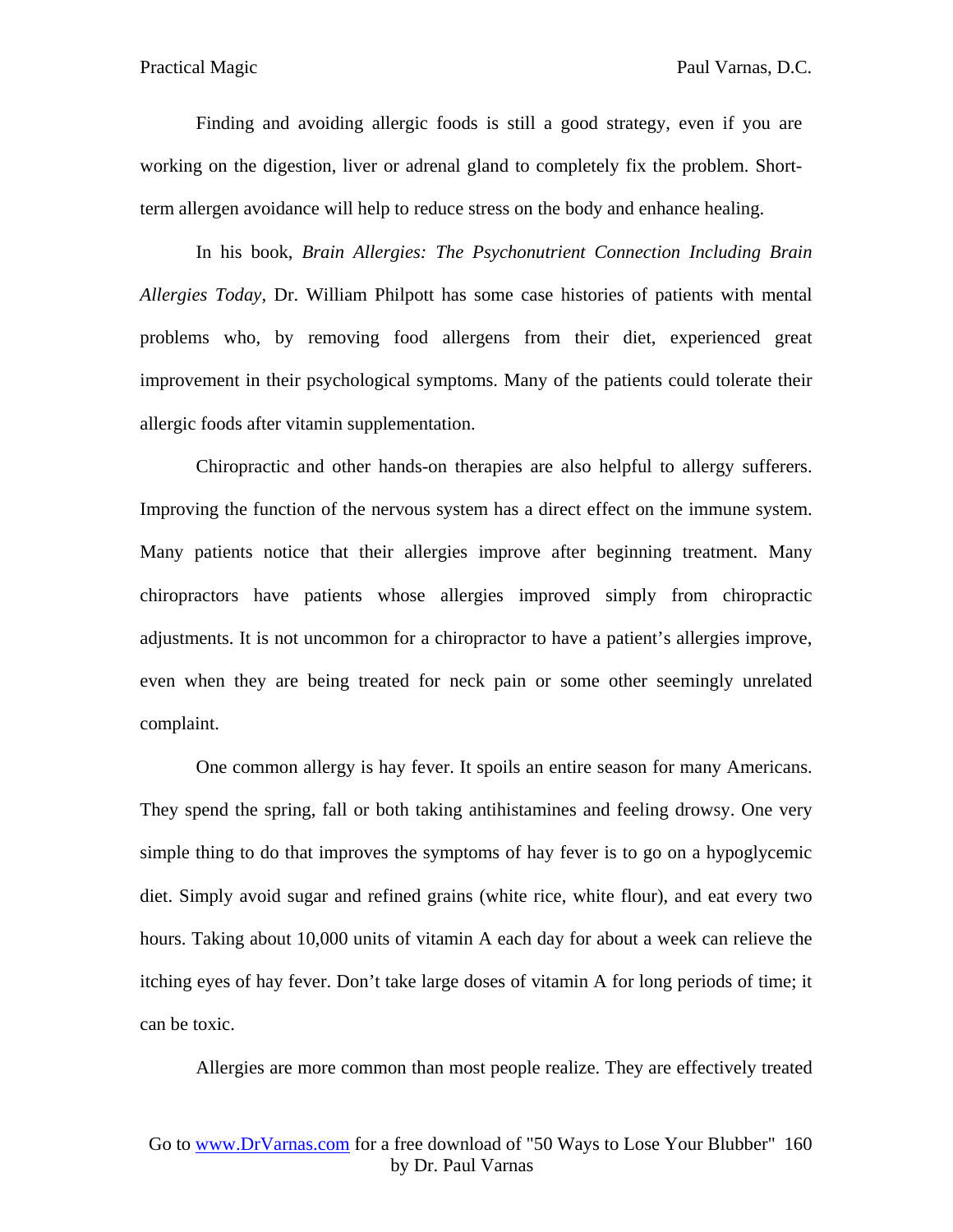by a wide variety of approaches. What works for allergies is the same philosophy that works for many other ailments: Treat the person who has the allergy and don't simply treat the allergy.

 Avoiding hidden allergens often produces miraculous results. It is not uncommon to take someone with chronic sinusitis, asthma or other chronic problem, remove a food like wheat or dairy from the diet, and have a remarkable improvement in symptoms.

 The good results from allergy diets can be potentiated if some negative eating patterns are changed. For example, someone who is allergic to wheat and is used to eating a sandwich for lunch every day will commonly switch to millet or rice bread and still have the sandwich. If that person expands his or her concept of good diet to include more alkaline eating and consumes something like turkey breast wrapped around asparagus stalks, the results are usually better than eating the turkey with some kind of gluten-free bread.

 Sometimes the allergy sufferer will cling to other bad habits like alcohol, caffeine, diet soda or sugar. Avoiding chemicals, refined foods and hydrogenated oil are still necessary. This should be obvious, but often an individual will improve so much from giving up wheat or dairy that he or she becomes lax in other areas.

#### **CHEMICAL EXPOSURE**

Chemical exposure can cause a wide variety of symptoms, including fatigue, headaches, skin problems, digestive problems, recurrent Candidiasis, allergies and even cancer. Some occupations that involve chemical exposure are farmers, hairdressers, photographers, refinery and factory workers, airline employees, truck drivers, auto mechanics, painters, doctors and x-ray technicians.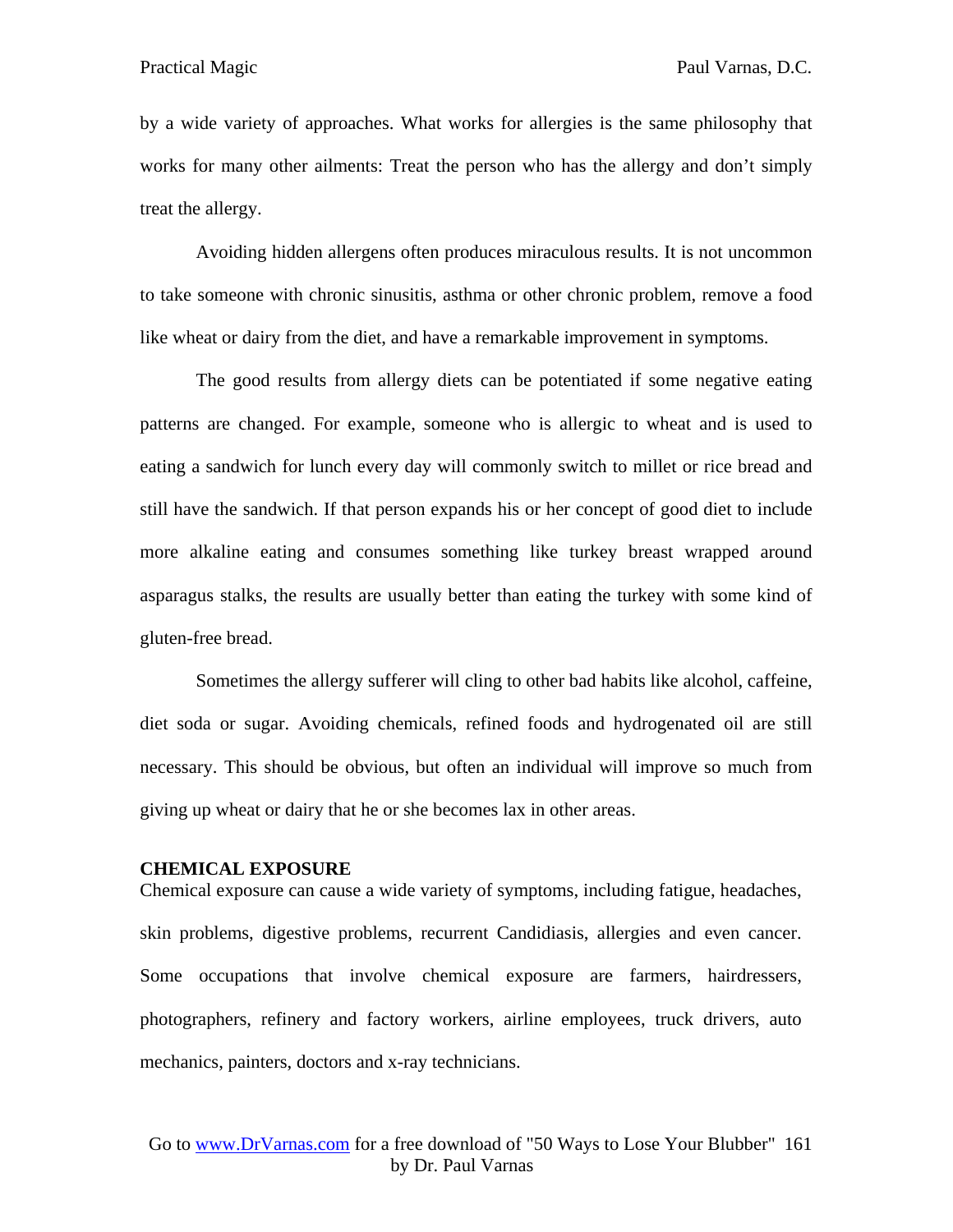Just living on Earth gives us a fair amount of chemical exposure. How close do you live to a highway or airport? Air pollution is concentrated in the cities, but exists throughout the country. Farmers use liberal amounts of pesticides on their crops and liberal amounts of antibiotics in their animals. The amount of chemical exposure Americans get is unprecedented in history. Cancers of the liver, kidney and lymphatic system are on the rise. For people who are chronically ill, people who have multiple symptoms, who may be described as "just plain sick," chemical toxicity is often one of their issues.

 In the midst of this chemical bath we all are taking are people who suffer from many symptoms; they are like canaries. Coal miners used to take canaries into the mines; if the canary died, the miners knew that there were dangerous gasses present in the mine. In our society we have people who are exposed to the same chemical burden we all are. They, however, suffer with headaches, digestive problems, sensitivity to smoke and perfume, fatigue, muscle pains, joint pains, asthma, eczema, dizziness, back pain, neck pain, edema, PMS and any number of other symptoms because they have trouble handling the chemical burden that we are all exposed to. They are like the canaries in the coal mine; they suffer before anyone else.

 In general, when you think of chemical toxicity, you think of liver, but there is more to it than liver function. Some doctors diagnose and treat chemical toxicity with almost unbelievable detail—to the point where you might wonder, "How did he come up with that?" Admittedly, some of the diagnostic techniques seem to be a little out there, but this isn't a discussion about what is or is not a valid diagnostic method. What are interesting are the descriptions of the patients' problems, the model of what might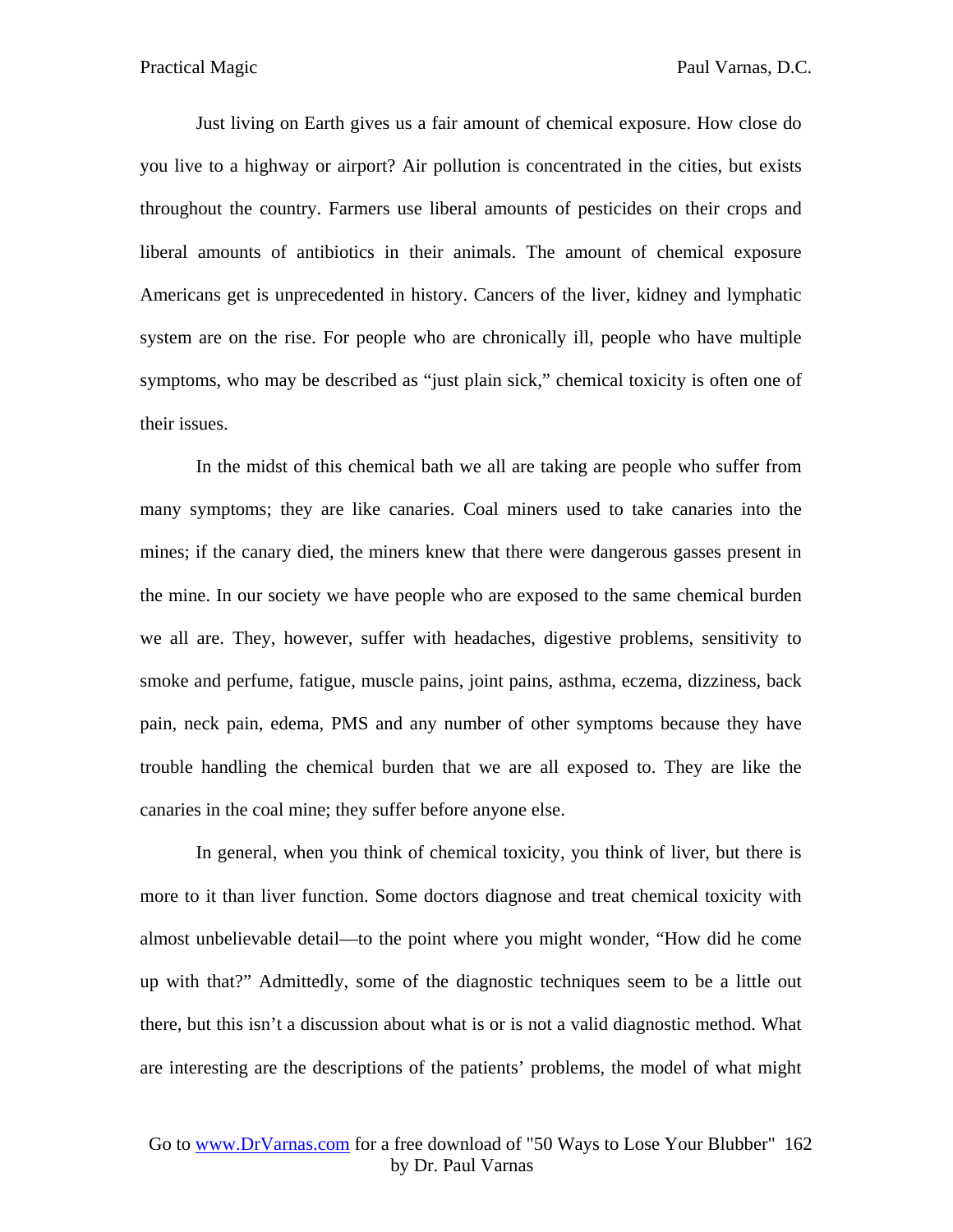be going on. For example, a patient may be told that he has xenobiotics (specifically pesticides), in the pituitary gland. The treatment will include a homeopathic of the pesticide and pituitary support—not necessarily liver support. In other words, the patient's problem is not that the liver has trouble removing the chemical, but rather the body can't get the chemical to the liver to get rid of it. This is another reason why you want someone trained in nutrition to help you with your health and not just do it yourself.

 Chemicals can bother you on a cellular level and the fats you consume can make the situation worse. Trans fats are produced when oil is hydrogenated. The food industry bubbles hydrogen through an oil, making it a sold fat. This makes the food have a longer shelf life and look more appealing. Have you ever made a meal that had a sauce? When it is stored in the refrigerator overnight, the sauce separates into oil and a solid material. This would happen to packaged food if the oil was not hydrogenated. Look at any bottled, creamy salad dressing; with few exceptions, they contain hydrogenated oil. Hydrogenated oils are in a lot of commercial baked goods as well. They are everywhere and you need to avoid them.

 Some think that the consumption of trans fats makes it harder for the body to get rid of chemicals. Cell membranes consist of a layer of lipid (fat) between two layers of protein. The theory is that if you eat a lot of trans fats, they become incorporated into your cell membranes. Because the molecules of the trans fats are shaped differently than those of natural fats, chemical toxins will adhere to them more readily. The cells are not only vulnerable to chemicals, but viruses and bacteria as well. One of the very first things someone who gets a lot of colds and infections should do is to get off of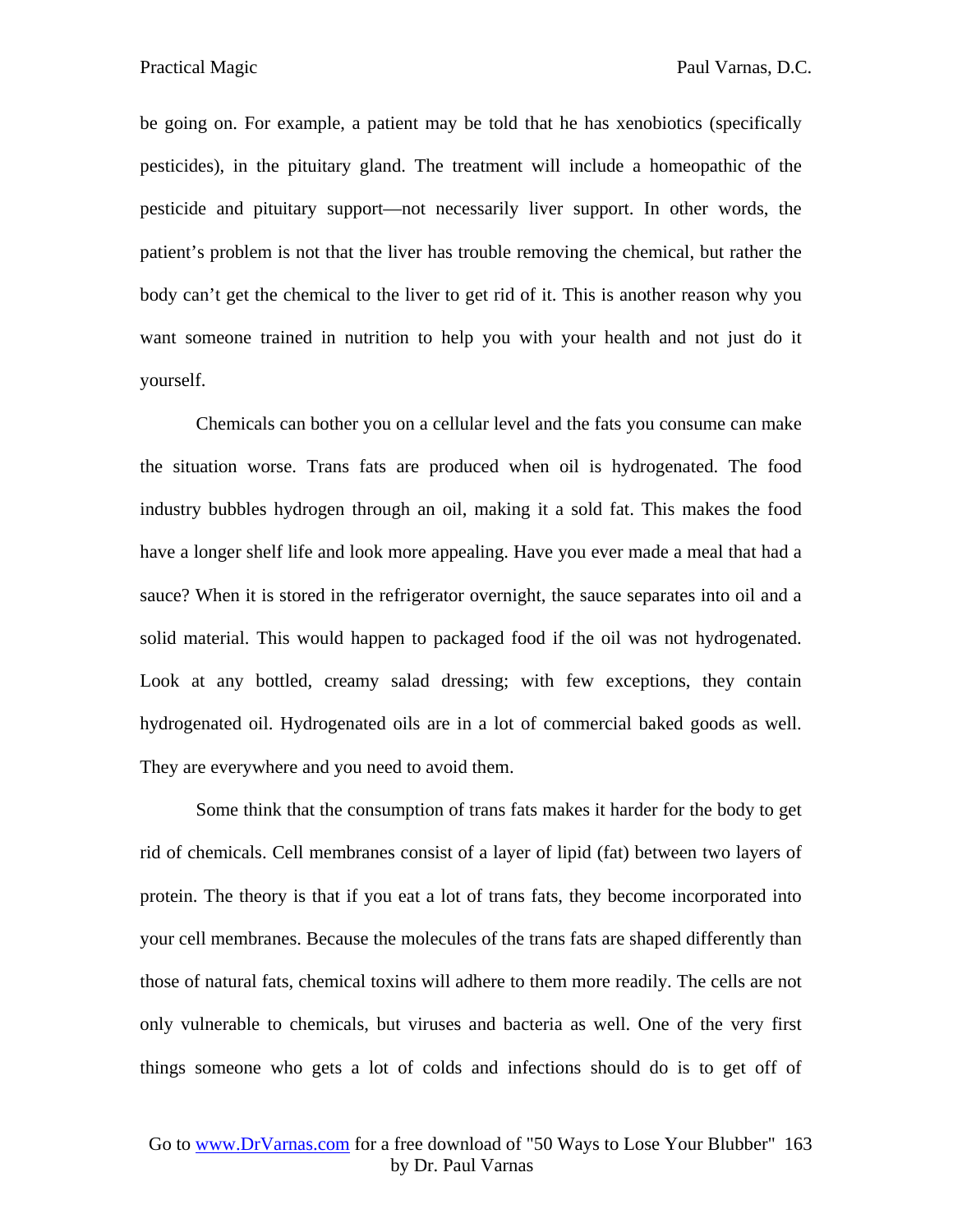hydrogenated oils and start taking the appropriate essential fatty acid. Some folks believe ADD, depression and anxiety as being at least partially caused by eating too many trans fats. Nerve cell membranes have a lot of lipid (fat) and eating trans fats not only affects their function, but also makes them vulnerable to chemicals, viruses and bacteria.

Another theory that is a little out there is that viruses in the brain are a lot more common than we think. These viruses may be responsible for depression, anxiety, Parkinson's disease and other neurological problems. This is only an idea that is being discussed, and not necessarily Gospel.

Usually when we think of chemical toxicity, we think of the liver. Sometimes the liver does become overburdened and can cause symptoms. Women suffering from PMS, for example, often respond to liver support because of the liver's role in eliminating hormones when they are no longer needed by the body. Symptoms such as headaches, mid-back pain, fatigue, arthritis, and even recurrent Candidiasis may be linked to the liver as well. Toxins eliminated in the bile can irritate the digestive tract, making it difficult to get rid of a Candida overgrowth.

The concept of liver congestion has been around for a number of years. An overburdened liver that is not doing a particularly good job can cause an increase in pressure in the venous system. Many think that this increased pressure is the cause of spider veins, varicose veins and hemorrhoids. Another thing that you see in someone who needs liver support is blanching between the shoulder blades. The skin is ruddy, and if you press your hand onto the back, you can see a white handprint for a few seconds.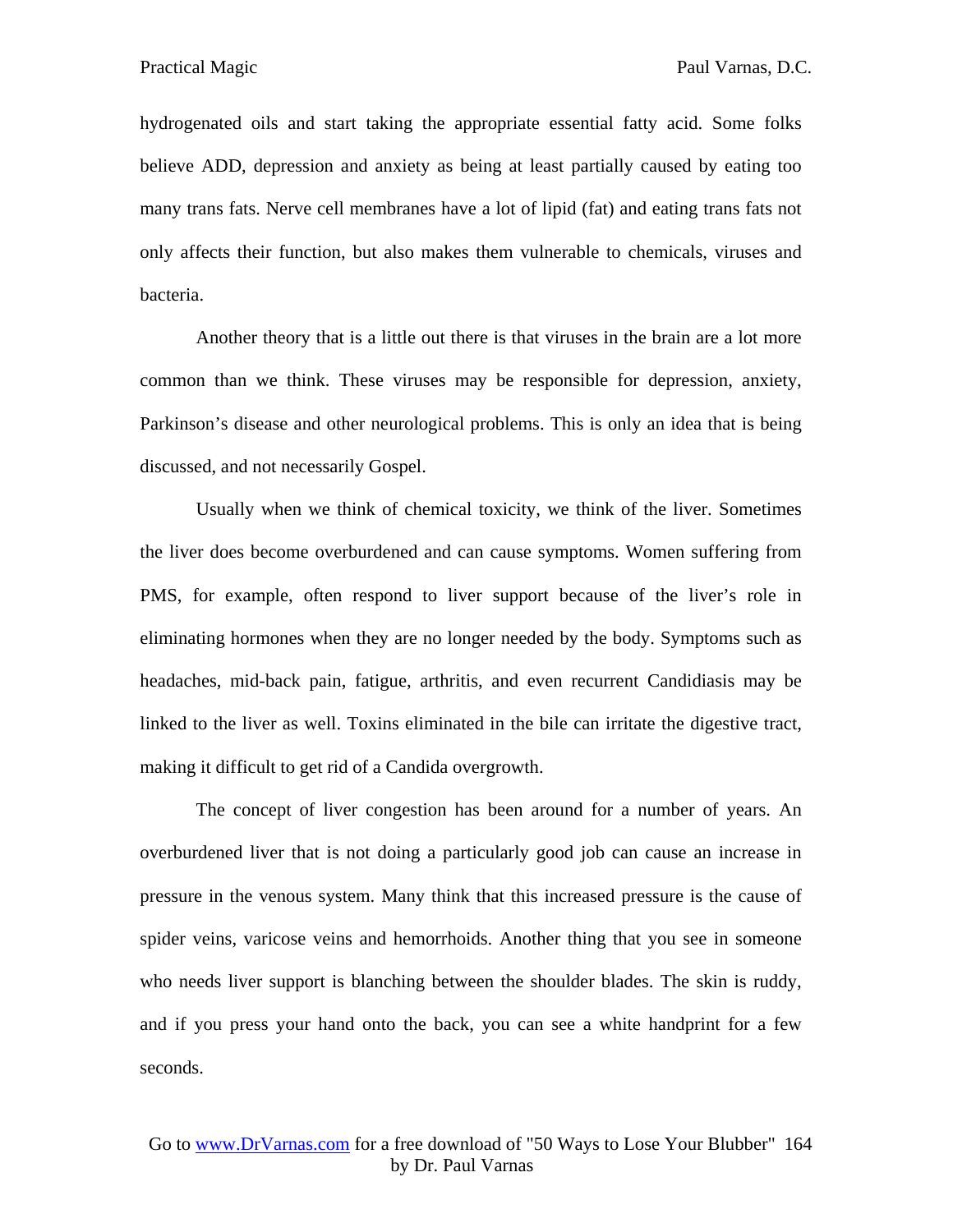Other signs that indicate liver problems are pain between the shoulder blades, pain under the bottom of the right rib cage (these can also be from the gall bladder), bizarre or surrealistic dreams, metallic taste in the mouth (also a gall bladder sign), poor tolerance of smoke, perfume or chemical fumes, peeling skin on the heels and tenderness when the middle of the front of the third rib is pressed.

 You need to reduce the amount of chemical exposure that you receive. If you are regularly exposed to chemicals, take steps to minimize your exposure. If your job provides protective clothing, wear it. Make sure that ventilation is adequate. See if there are nontoxic substitutes. Taking trace minerals, vitamin C and other antioxidants may mitigate the damage done by the chemicals. Substances like lipoic acid, dandelion root and milk thistle can help the liver to heal. Talk to your health care provider.

 Everyone is always being exposed to chemicals at some level. Air and water pollution exist everywhere on the planet. The problem is compounded by dumping poisons on lawns so they will be pretty and green and by using bug sprays, room deodorizers, certain cleaning agents, and other chemicals. This is chemical exposure that you can control. Tolerate a few more weeds and have an organic lawn, free of herbicides. Make compost and use it instead of chemical fertilizer. There are many companies that sell household products that are chemical free. Buy organically grown food and meats that are raised without the use of antibiotics or steroids. Look at the chemicals in your life and see which ones you can do without.

 If smoke, perfume or other chemicals bother you, or if you can't stand to be around new fabrics, in new cars or around building materials, you may have to take more extreme steps in order to feel better. Create a chemical-free sleeping space. Seal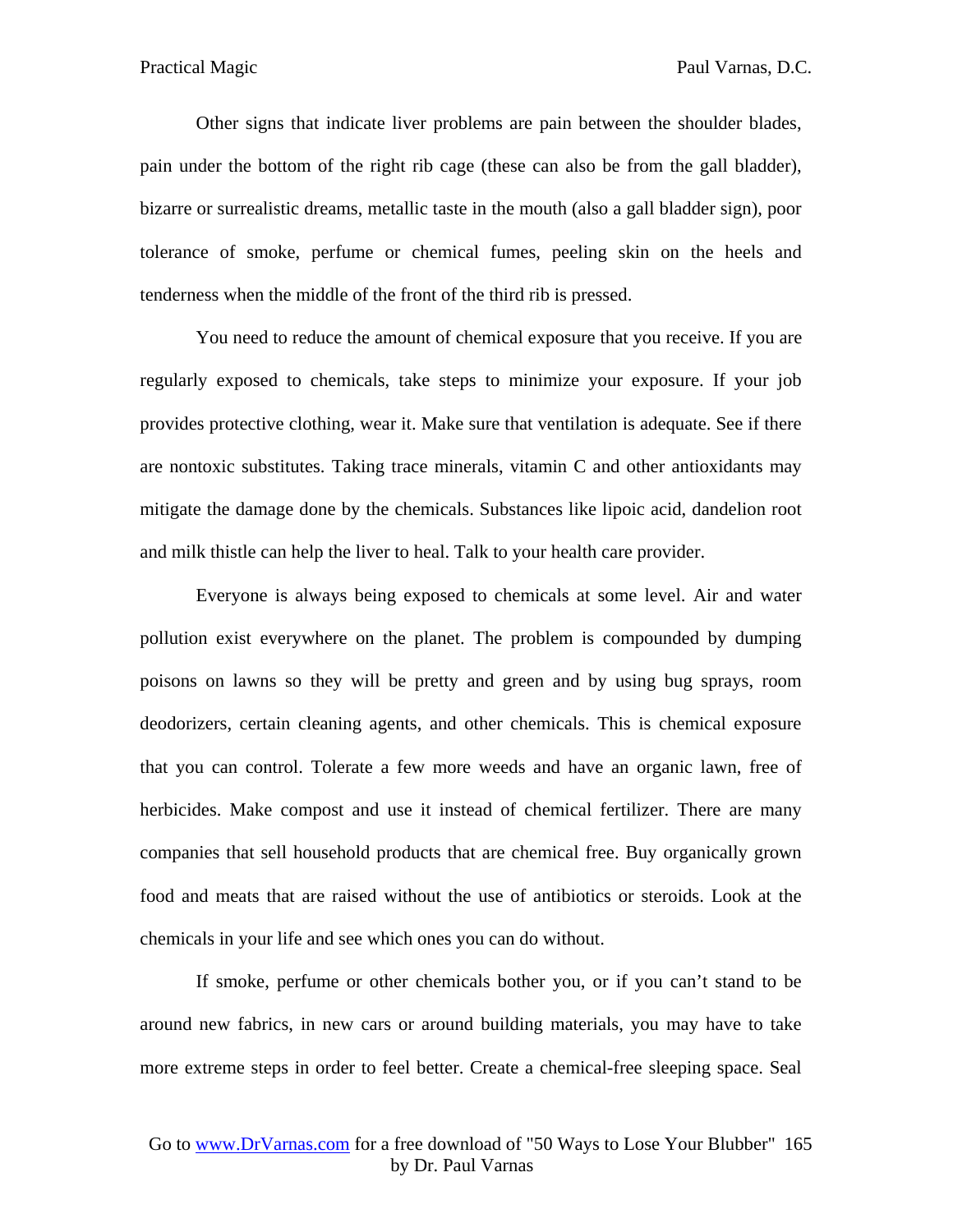off all heating ducts and make sure that the room is heated or cooled only with electricity. Seal all of the windows and the crack under the door. Don't store your clothes in this room. Have no carpeting or synthetic fabrics in the room. A HEPA filter will cut down on indoor air pollution. Use cotton for sheets and window coverings. The chemical-free sleeping area is a rather extreme step, but necessary for many people. Of course, if you get someone to help you find the appropriate nutrient supplementation, chemical sensitivity will be less of a problem.

One thing worth noting: A trace mineral molybdenum (sold as MO-Zyme by Biotics), is a co-factor (a chemical that makes an enzyme work) for the enzymes that help the body to get rid of aldehydes, sulfites and ketones. Molybdenum is an especially good supplement for people who are bothered by smoke and perfume. People who get terrible headaches when they drink wine may be sulfite sensitive and will improve with molybdenum supplementation.

Many treat the liver with extensive detoxification programs or fasts. Detoxification is an ongoing process; your body is always detoxifying. If you want to reduce the toxic burden, you can try to do it all at once, or you can gradually improve the capacity to detoxify while reducing the toxins consumed.

You can simply stop consuming hydrogenated oils, caffeine, alcohol, chemical additives, refined sugar, and refined starch and eat pesticide-free produce. Dark green bitter vegetables are especially good for the liver. Eating foods that are high in sulfur is also good (onions, garlic and cruciferous vegetables). The alkaline ash diet would be especially helpful here, but you do need adequate protein to effectively detoxify.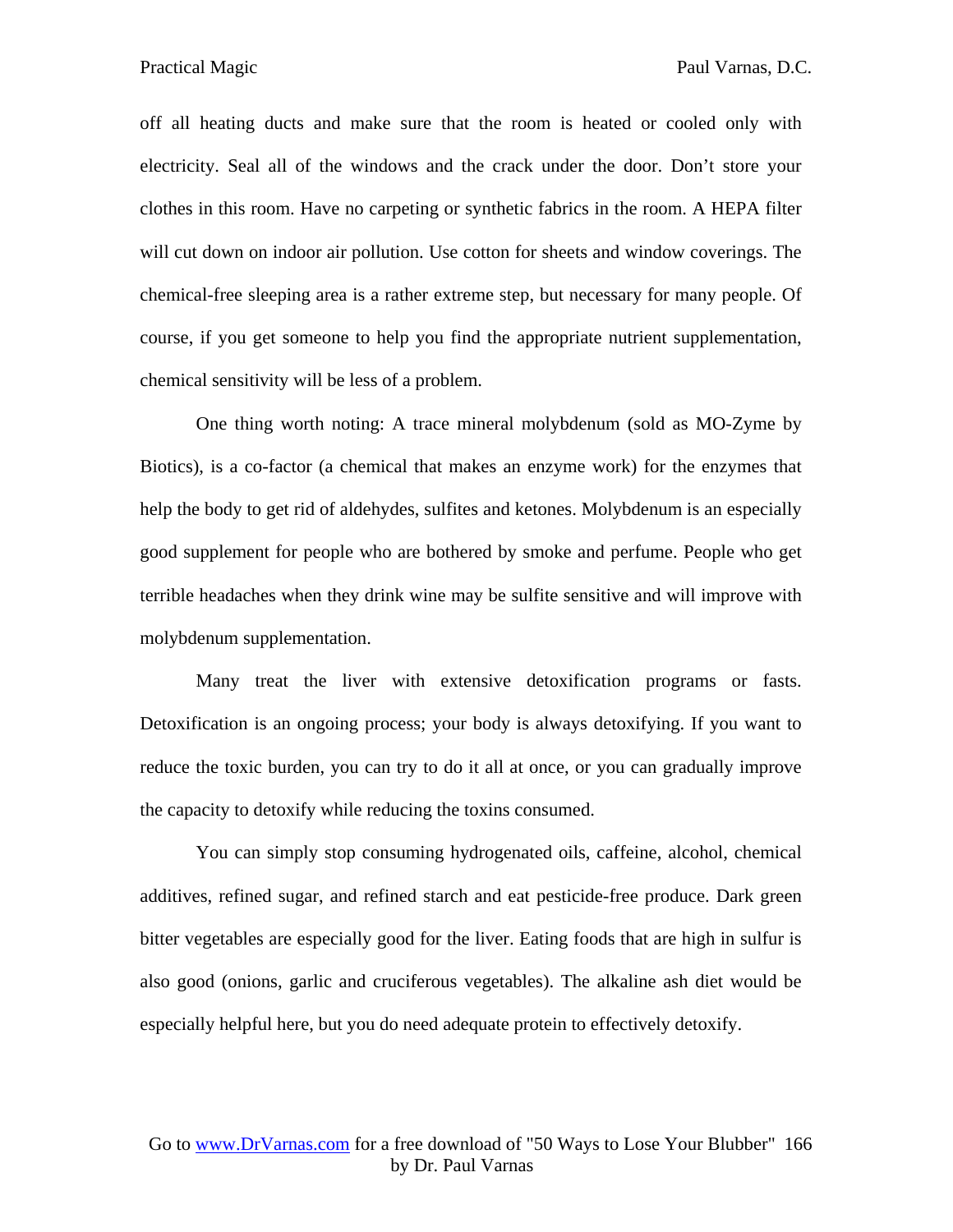Toxins are eliminated through the sweat. Exercising hard enough to break a sweat, and spending time in a sauna, are great ways to help you to eliminate toxins. Make sure that you drink plenty of pure water. You can supplement with trace minerals and products that support the liver. Biotics Research makes a product called MCS, which increases the effectiveness of phase II liver detoxification. (One of the ways the liver removes toxins is by binding them to a small, water-soluble molecule enabling it to be eliminated by the kidney. This is phase II detoxification.) Another product, Beta TCP, helps thin the bile, making it easier to eliminate toxins. Livotrit is general liver support. Get help from someone trained in nutrition. He or she can provide you with much more information than is written here, and can help you put together an effective program.

## **HEAVY METALS**

Megadeath and Van Halen don't have anything to do with health (other than their role in causing a little premature hearing loss). Heavy metals such as lead (without the Zeppelin), cadmium and mercury are deadly poisons. Heavy metal poisoning can occur from pesticides, water pipes, fish consumption and pollution. There has been a high incidence of lead poisoning among people rehabbing old buildings because of the lead in old paint.

 If you do take down walls or sand walls in a building built before 1970, the paint on those walls has lead in it. It is very common for someone to experience extreme fatigue, depression, pain (like fibromyalgia) or other symptoms after doing a rehab project in an old building. It is not unusual to see someone in the office who has been chronically ill for years, going from doctor to doctor, whose problems began within a year or two of fixing up an old house. If you have had a pregnant woman or a child in

Go to **www.DrVarnas.com** for a free download of "50 Ways to Lose Your Blubber" 167 by Dr. Paul Varnas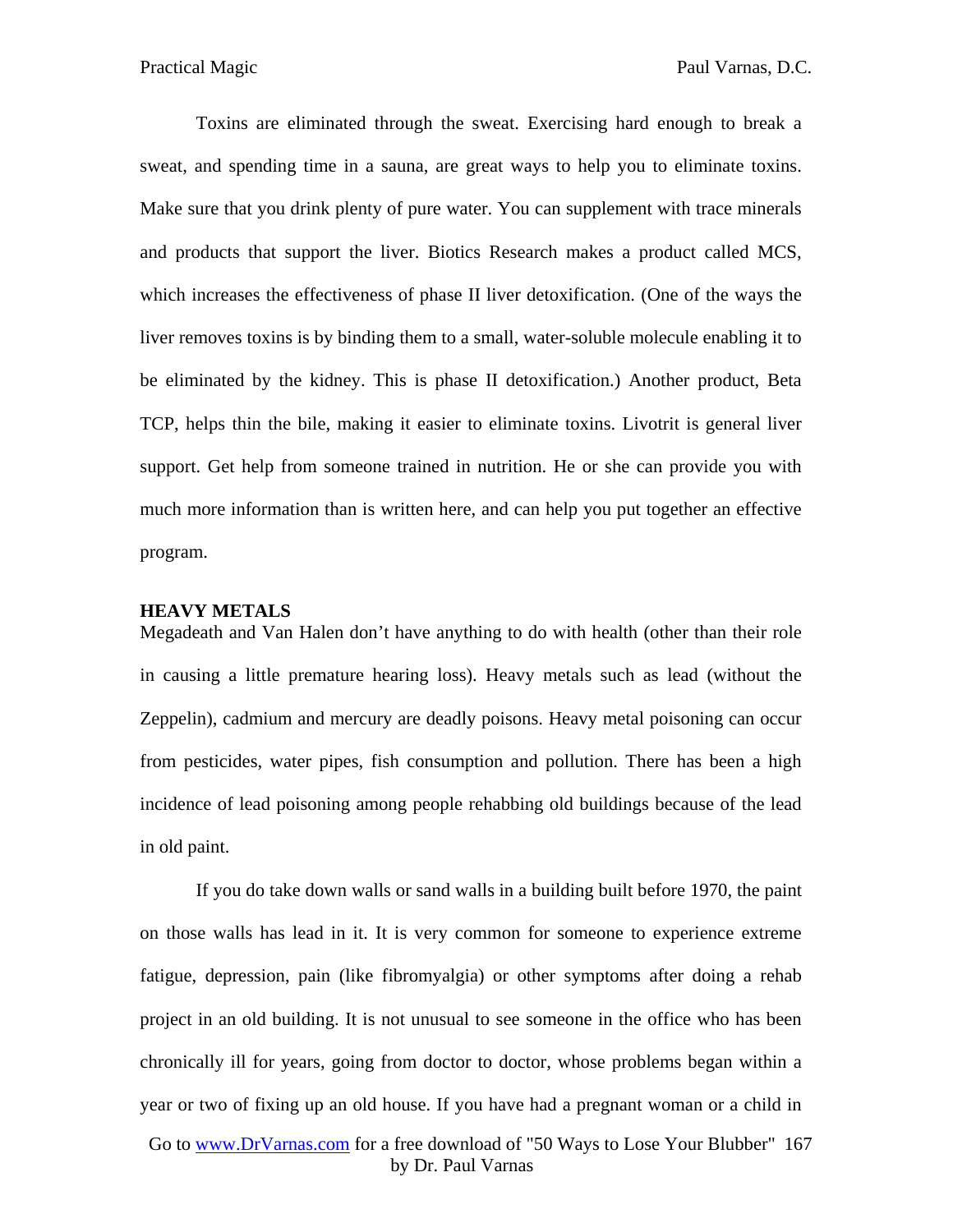the house when construction work was being done, have the child tested. Lead is particularly destructive to developing nervous systems.

 Claire Patterson, Ph.D., a geologist at the California Institute of Technology, is of the opinion that we are all subclinically lead poisoned. She postulates that people living today have approximately 1000 times the amount of lead in their bodies as people living 500 years ago. Subclinical lead poisoning is not something most doctors look for when trying to diagnose fatigue.

 Cadmium is a heavy metal that is particularly toxic to the immune system. One major source of cadmium is in cigarette smoke. It is also used to harden rubber, so it is found in tires and rubber-backed carpets. Incinerators often release cadmium into the air, since the metal is very volatile.

 Mercury poisoning may be another source of fatigue. Many dentists engage in the controversial practice of removing mercury amalgam fillings to treat fatigue and immune system problems. Removing fillings is a big decision, and may not be for everyone. When the fillings wear out and have to be replaced, do not replace them with mercury. Mercury is also found in many large, ocean-going fish. Eating tuna, lobster, swordfish and salmon on a regular basis may cause mercury toxicity in the body.

 One thing that mercury toxicity does is to interfere with the body's ability to get rid of heavy metals. The body has some ability to get rid of heavy metals, but if there is a significant mercury load a person can become an accumulator. In other words, the person has trouble detoxing from day-to-day metal exposure. One metal that will accumulate is aluminum, simply because it is the most abundant metal in the earth's crust. Aluminum is found, to some degree, in all of our foods.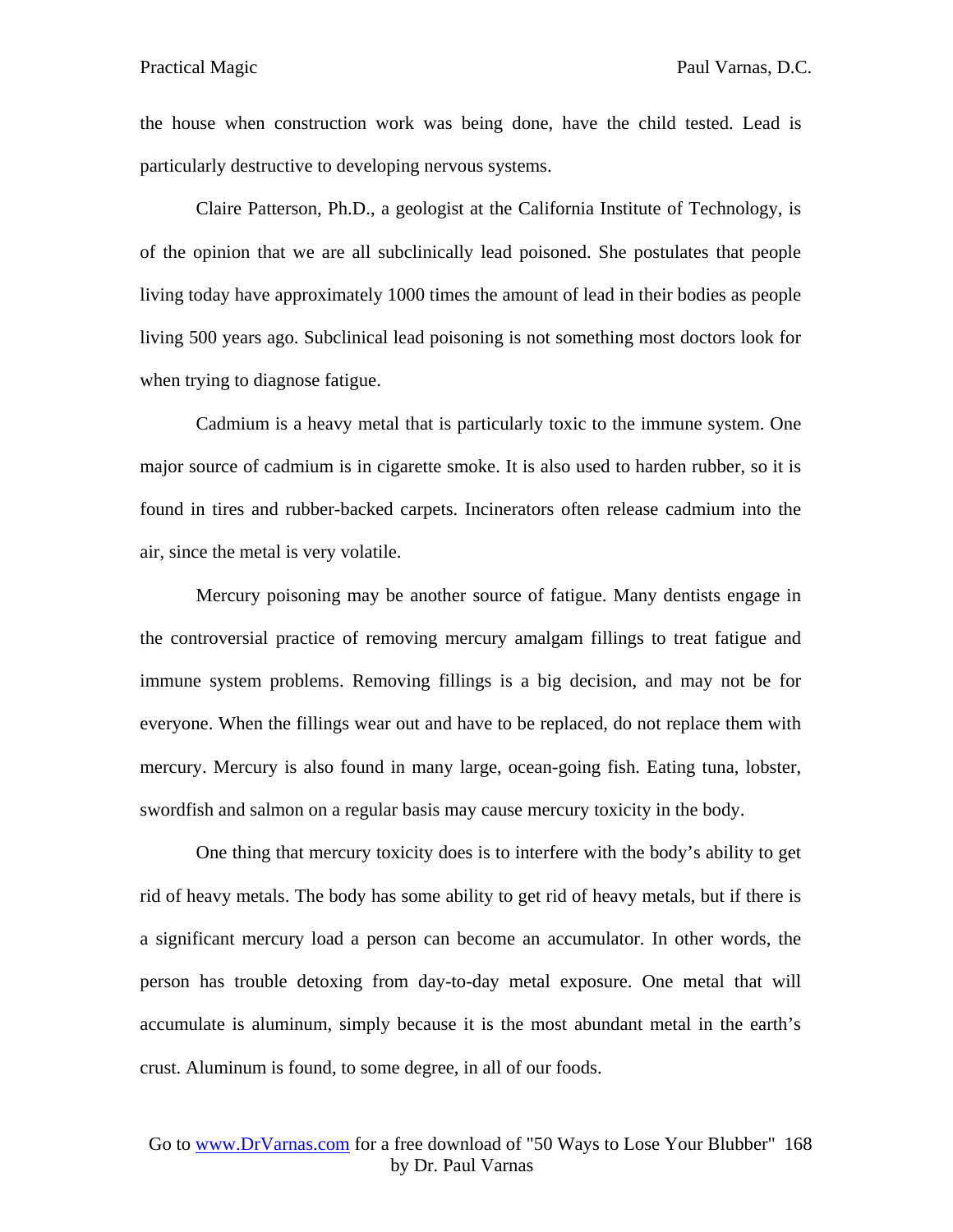Aluminum has been linked to Alzheimer's disease, amyotrophic lateral sclerosis (also called ALS or Lou Geherig's disease) and other neurological problems. You can get excess aluminum from table salt, many antacids and many deodorants. Many health experts discourage people from eating food cooked in aluminum pans.

 Detection of heavy metals in the body can be done by testing blood, urine or hair. In general, traditional, Western-trained doctors rely on blood tests to diagnose heavy metal poisoning. The problem is that heavy metals do not stay in circulation for long—they get stored in organs, bone and in the nervous system. Lead has a half-life of six weeks in the blood. This means that if you are exposed to lead, in six weeks only half of it is in circulation, in another six weeks half of that will be present (one-fourth of the original amount). Lead (or other heavy metal) will only show up if the exposure is huge, or if it is recent. Hair analysis is still rather controversial, but it is inexpensive and many physicians claim that it is a good screening tool for heavy metals.

 The best way to measure heavy metal burden is a chelation challenge. A chelating agent (a chemical that removes the heavy metal) is given; then the urine is gathered for 24 hours and tested for the amount of metal.

 Lead and mercury poisoning are well-described medical entities. In children, high lead levels can lower IQ, cognition and development. High lead levels have also been associated with antisocial behavior, attention-deficit disorder (ADD) and attentiondeficit/hyperactivity disorder (ADHD). Mercury poisoning can cause mental disturbances and neurological effects.

 Low levels of heavy metals may lead to depression, anxiety, fatigue, digestive problems (including yeast overgrowth), joint pain, high blood pressure, heart disease,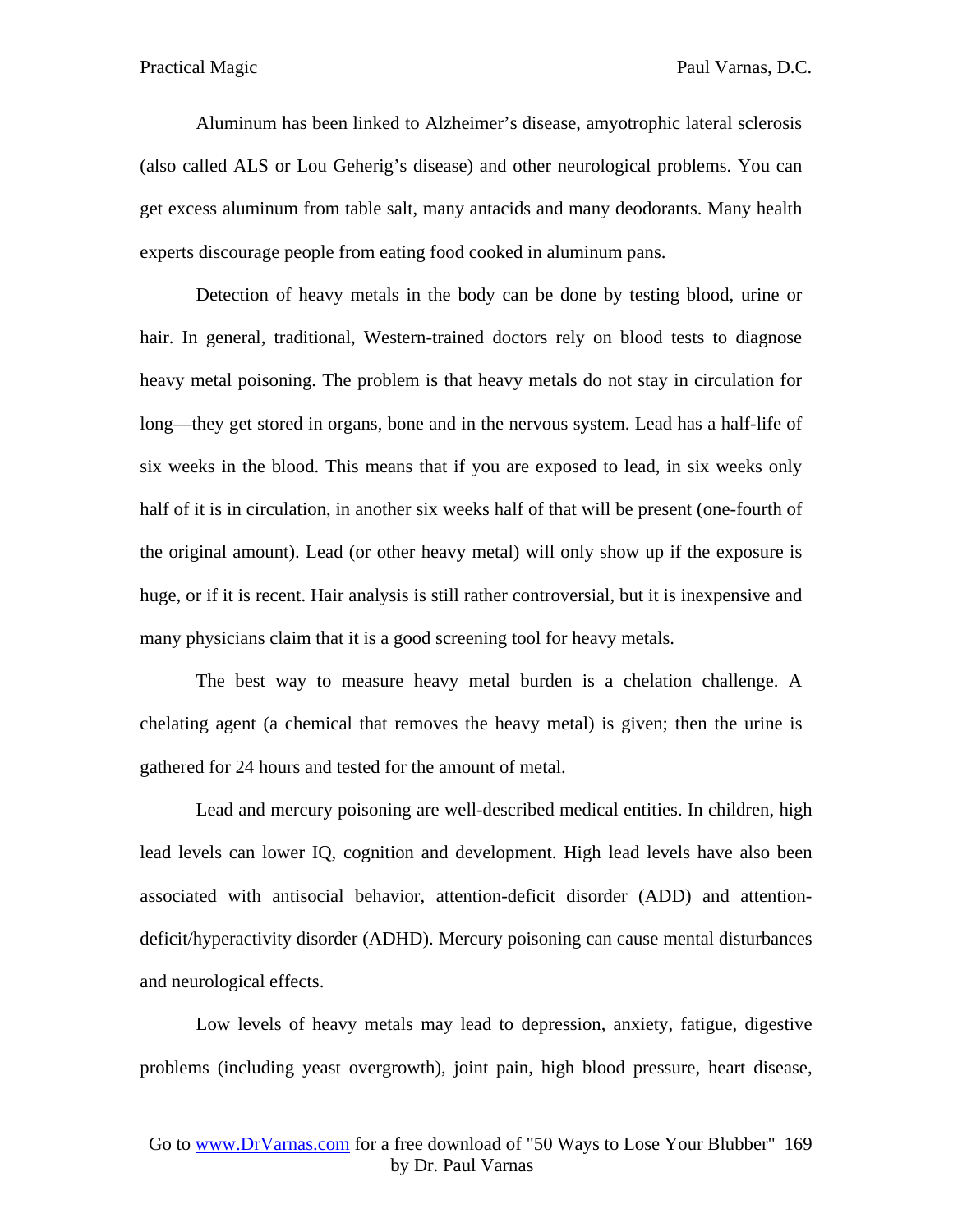kidney disease and a multitude of other symptoms. The metals create oxidative stress, burden the liver and even affect the immune system. Heavy metals decrease absorption of nutrients, replace calcium in bone, and interfere with normal detoxification. Heavy metal toxicity can also cause severe fatigue and poor concentration.

# **Where Do We Get Heavy Metal Toxicity?**

# *Lead*

- Lead was used in gasoline until the 1970s and is still found in diesel fumes.
- Lead was also present in paint prior to the 1970s. Living in a house built before 1970 can be a source of contamination, especially near wood windows. Opening and closing the painted wooden windows produce lead dust.
- Rehabilitating old houses is a major source of lead toxicity. Many patients have chronic symptoms that began with a rehabilitation project.
- Certain occupations like working in factories where batteries are produced, working with solder, working near diesel fumes, and so on are associated with lead poisoning.
- Some older homes have lead pipes, and lead is also found in the tap water. Hardware stores now sell kits for testing lead in tap water.
- Because it was prevalent in air pollution prior to 1970, lead is concentrated in the soil in some areas. It has turned up in produce.
- Some hair dyes and eye makeup contain lead.
- Some ceramic dyes contain lead, and food served on a cracked or chipped ceramic plate colored with lead dye may contain lead.
- Some calcium supplements are contaminated with lead, especially those derived from limestone (dolomite).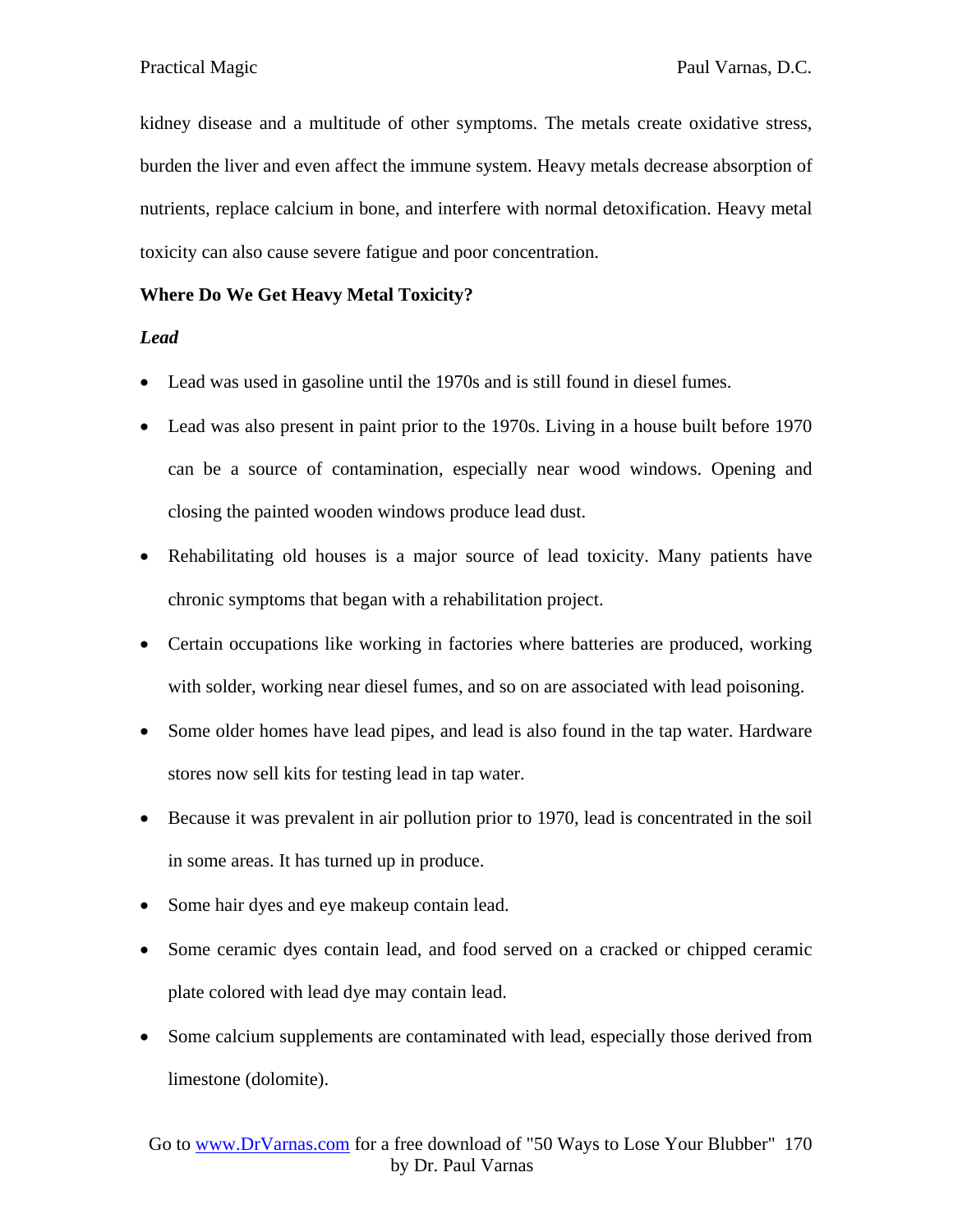# *Mercury*

- Dental amalgams are a major source of mercury in the body. This is a controversial subject, but the controversy does not center on whether or not the mercury is absorbed, but how much mercury contributes to health problems.
- Mercury is found in tuna and other seafood.
- Shark cartilage supplements are a source of mercury.

# *Cadmium*

- Cigarette smoke is a major source of cadmium.
- Workers in certain industries like battery production are exposed to cadmium.
- Cadmium is found in insecticides.

# **Finding Heavy Metal Toxicity**

*Blood Tests:* Children are routinely screened for lead with blood tests. This is a good practice because children are the ones who are most adversely affected by lead toxicity. Developing nervous systems are susceptible to lead. It decreases IQ, is linked to disruptive behavior, ADD and ADHD. It has been argued that blood tests for heavy metals are not entirely effective. The body tends to store heavy metals in the soft tissue, and blood tests are only good to demonstrate recent exposure or when very high levels of the heavy metal are present.

*Hair Analysis:* This is useful for finding heavy metals. Very often the presence of heavy metal in hair reflects the soft-tissue burden. Hair analysis is not the most accurate way to measure heavy metal toxicity, but it's a good screening tool. It is hard to tell how much metal is present from a hair analysis, but if metals are found in the hair, they are present in the body. Sometimes people have heavy metal toxicity, but the metal doesn't show in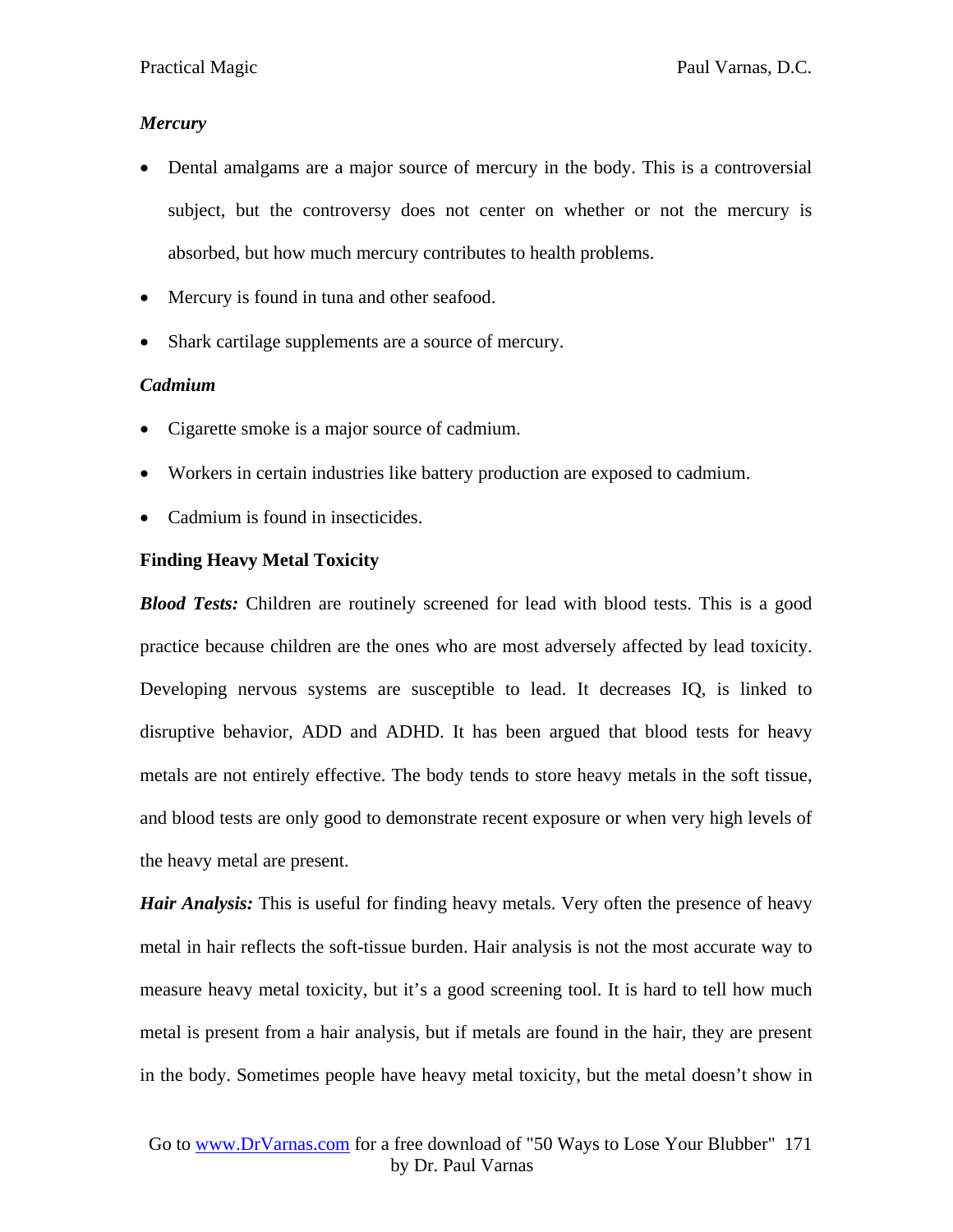the hair analysis. These are usually the sickest people; they have very poor ability to detoxify themselves from the metal. Hair analysis has received some bad publicity lately because some nutritionists use hair to determine nutritional status and diagnosing health issues like thyroid and adrenal problems—hair analysis is a very poor tool for that. Find a reputable laboratory; avoid labs that sell you supplements or that diagnose endocrine and other health problems based only on the results of a hair analysis. Doctor's Data in West Chicago, Illinois is a good lab for hair analysis.

*Chelation Challenge:* One of the most accurate ways to find heavy metals in the body is to take a chelating agent (a drug that binds to heavy metal) and measure the amount of heavy metal found in the urine over the next 24 hours. Unlike a blood test, this method will find metal that is stored in the body. Unlike hair analysis, a chelation challenge gives an idea of how much of the metal is present.

If heavy metals are found, chelation therapy is very effective at eliminating them. In chelation therapy, EDTA (or another chemical, depending on the metal), is injected into the bloodstream. (EDTA is the most commonly used for lead.) The EDTA binds to metals like lead or mercury and enables it to be eliminated from the bloodstream through the kidneys. EDTA also removes some beneficial minerals like magnesium, zinc, calcium, selenium and so on. Mineral supplementation is necessary while undergoing chelation. Another chelating agent, DMSA, has gained popularity because it is available over the counter and can be taken orally.

 Chelation, even with oral DMSA, is often unpleasant. Some physicians will use lifestyle changes and nutrients to help reduce the heavy metal burden. Here are some of the things that can be done to get rid of heavy metals.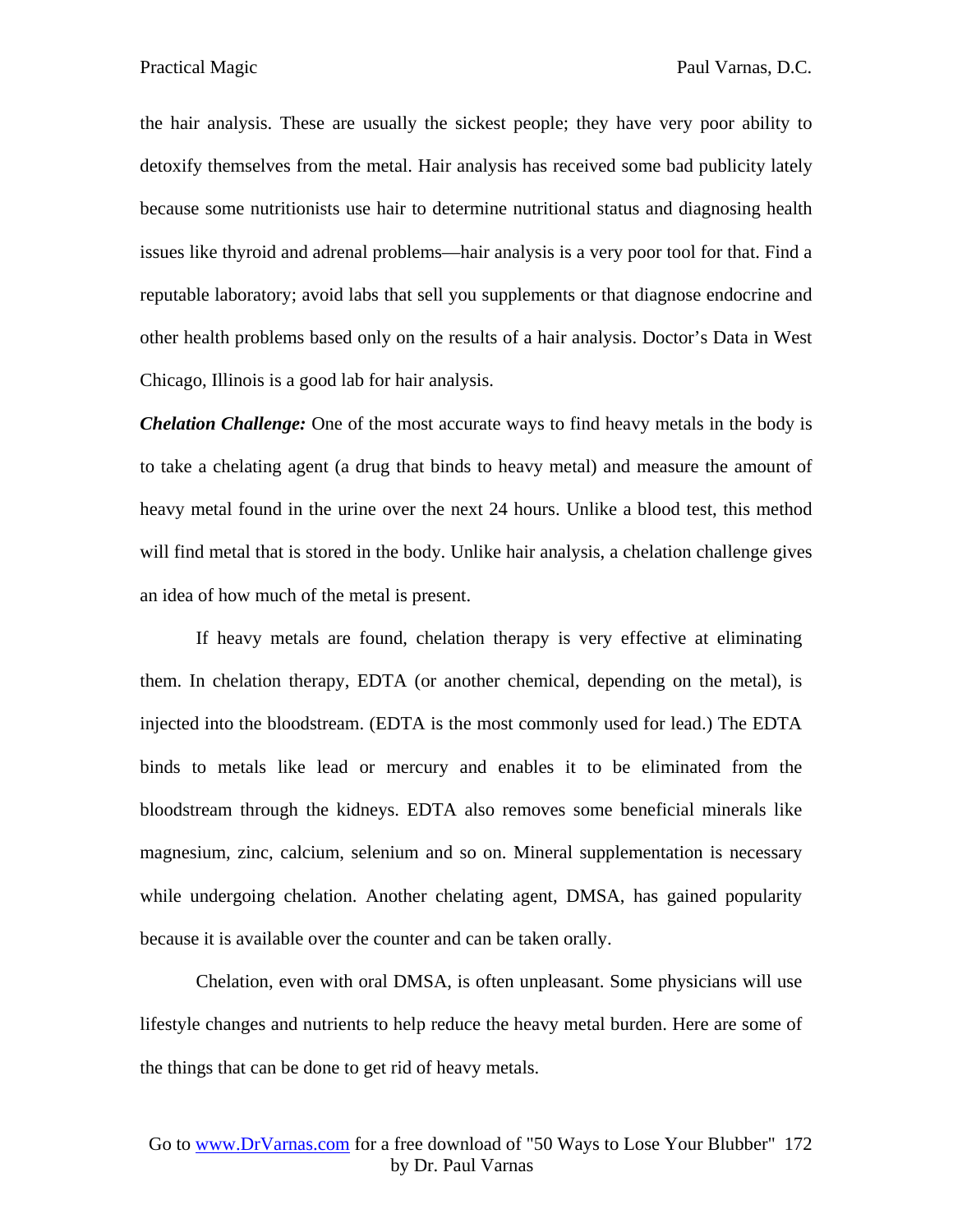- *Exercise:* Exercise increases movement, lymphatic drainage, tissue oxygenation and sweating, making the removal of heavy metals by the body much easier than when you are sedentary.
- *Sweat:* Use a sauna on a regular basis. Sweat is one avenue for the metal to leave your body.
- *Eat garlic and cilantro:* Both foods contain substances that bind to heavy metal. Cilantro is specifically useful for getting rid of mercury.
- *Eat plenty of vegetables:* Fiber helps to bind heavy metal and remove it from the GI tract.
- *Drink plenty of water:* Whenever elimination is an issue, water consumption is very important.
- *Eat sulfur-containing foods:* Cabbage, onions, garlic and other pungent foods contain sulfur, which is necessary for detoxification.

Nutrients to help remove heavy metals include the following:

- *Minerals of the Same Valence as the Toxic Mineral:* For instance, mercury has a valence of  $+2$ , so zinc and magnesium (also  $+2$  valence) are minerals of choice when trying to get mercury out of the system. Mg-Zyme and Zn-Zyme are useful supplements as part of a regimen to get mercury out of the body.
- *MSM:* This is methylsulfonylmethane. It is used as a connective tissue supplement. Sulfur compounds are important for helping the liver to remove toxins. Many people get relief from their arthritis symptoms by taking MSM. This product is especially useful for removing lead. (Both sulfur and lead each have a valence of 4.)
- *Glutathione:* This is a tri-peptide consisting of cysteine, glutamine and glycine. It is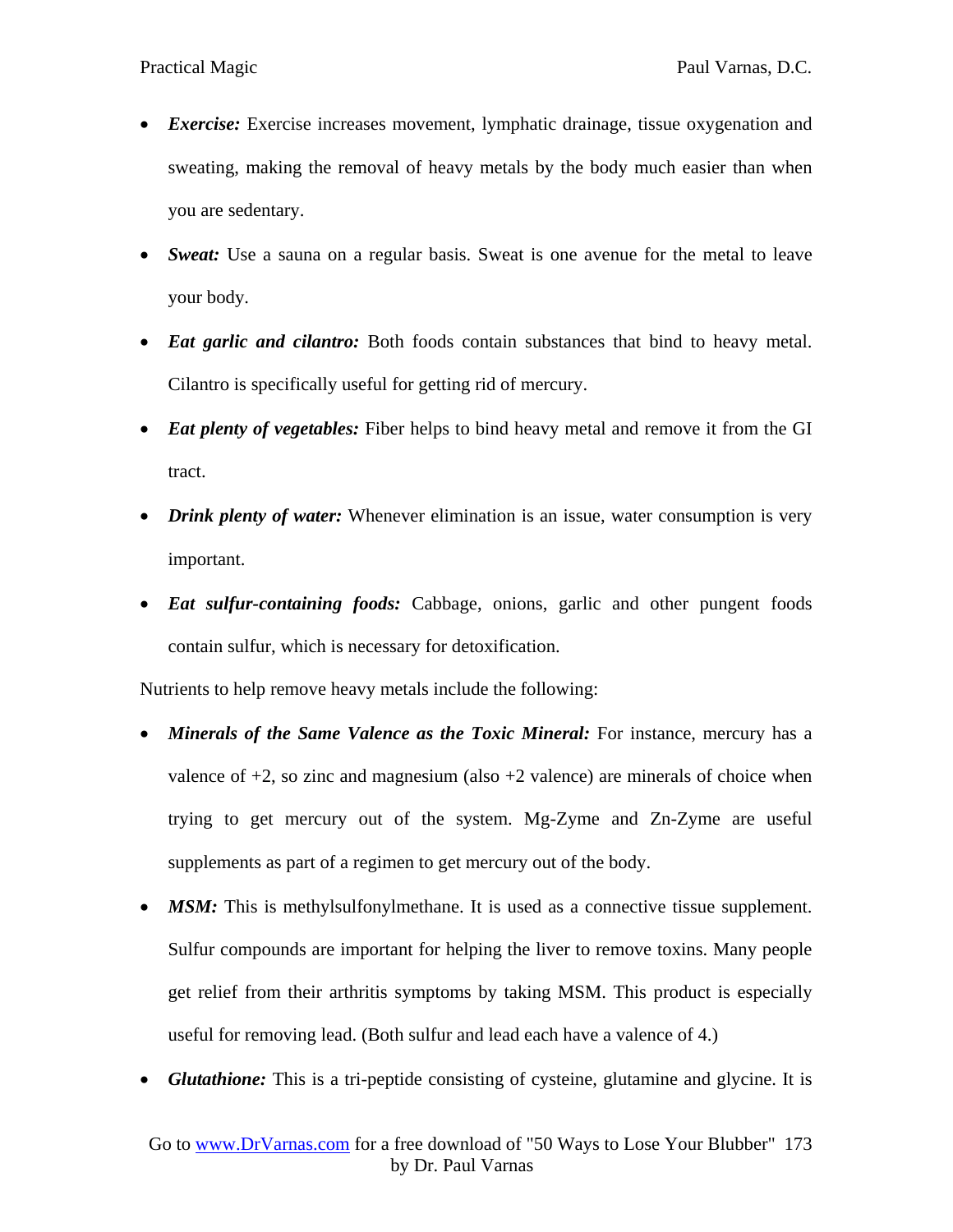found in GSH-Plus from Biotics Research. It is a water-soluble antioxidant and is used by the body to eliminate heavy metals and other toxins.

• *Vitamin C:* High doses of vitamin C, to bowel tolerance, are often useful in helping to body to eliminate heavy metal. Taking vitamin C also helps to increase glutathione levels. Vitamin C has been shown to reduce lead levels.

Other nutrients that you may have heard used for heavy metal removal include Nacetyl cysteine (NAC). NAC is expensive, and some researchers believe it may not be all that effective. Many practitioners prefer to give glutathione or vitamin C instead. If you do chelation, it is very important to take a multimineral. Chelating agents remove good minerals as well as the toxic ones. Some companies make an algae product that binds to heavy metals in the intestine. The algae is eliminated and not absorbed. This is a good product for children. Biotics Research makes a product called Porphyra-Zyme, which is a vegetable extract that some practitioners use to help the body get rid of heavy metal. Products that help the liver to get rid of toxins are also good to this end.

#### **Carbon Monoxide**

In recent years people have become more aware of the dangers of carbon monoxide poisoning. Carbon monoxide detectors have become common. What makes carbon monoxide so dangerous is the fact that it binds to hemoglobin. It has a greater affinity for hemoglobin than oxygen does. It is fairly common knowledge that carbon monoxide poisoning can cause death, literally suffocating its victims. What few people realize is that low-level exposure to it can cause fatigue, dizziness and nausea. There is a simple blood test for the levels of carbon monoxide levels in the blood.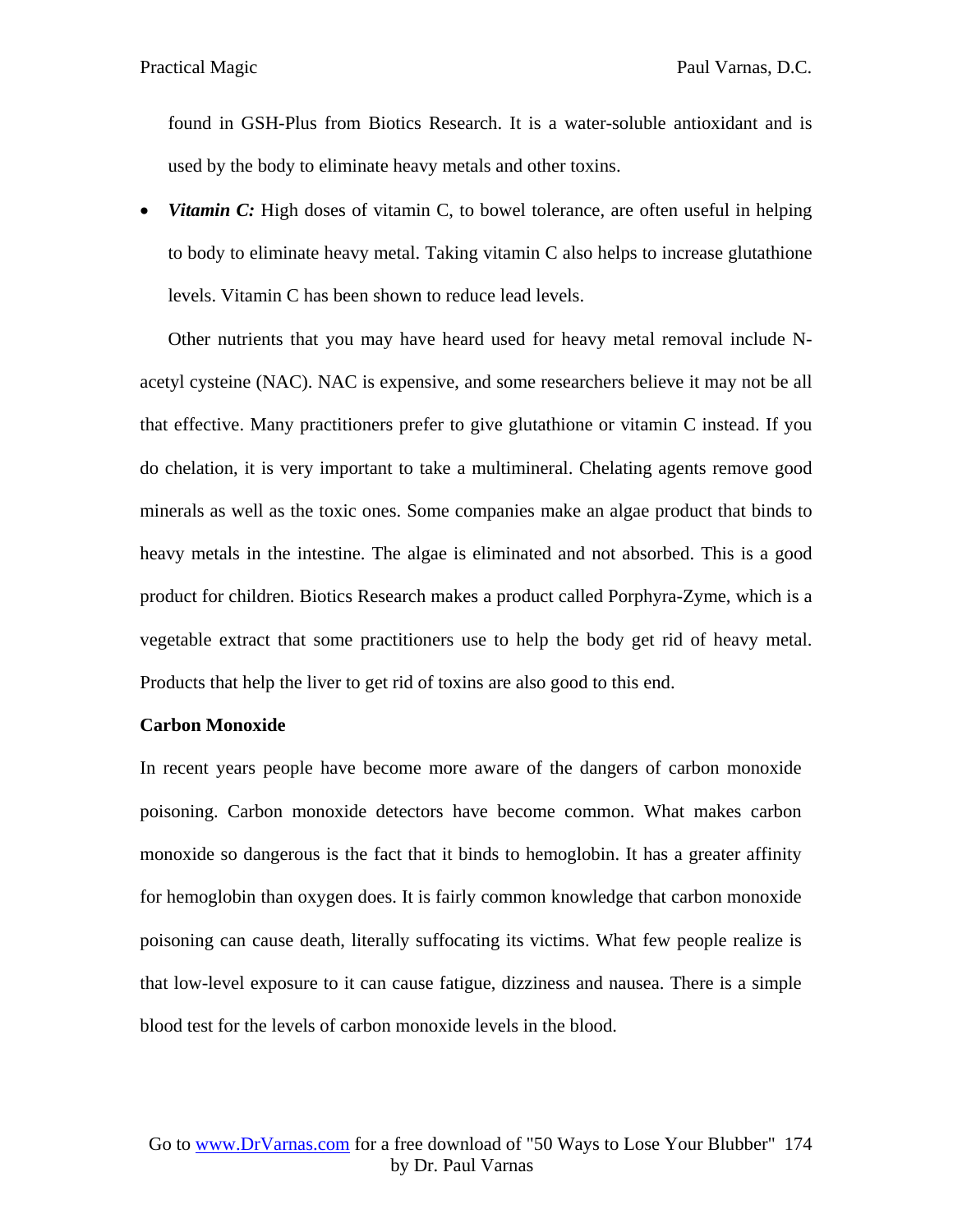### **THYROID**

Although controversial, many believe that hypothyroidism is underdiagnosed and that many people who have had blood tests indicating normal thyroid function may actually suffer from hypothyroidism. One possible explanation is that many patients with normal test results are producing some thyroid hormone that isn't active. In other words, there is enough hormone to make the test result appear normal even if the person is actually deficient in active hormone.

 One possible explanation for this is the existence of molecules of thyroid hormone that are the mirror image of the active hormone. Compare the active hormone to a lefthand glove and the inactive hormone to a right-hand glove. Only the left glove is useful, but the test counts the total number of gloves, both right and left. If you have a lot of right-hand gloves, the test will show that everything is normal when, in fact, it is not.

 Broda Barnes, MD came to the conclusion that many people suffering from chronic illness had underfunctioning thyroids. In his book, *Hypothyroidism, the Unsuspected Illness,* Barnes states that hidden hypothyroidism is responsible for many chronic health problems including heart disease, immune system problems and chronic fatigue. He also felt that laboratory tests miss many cases of hypothyroidism.

Barnes developed a way to screen for hypothyroidism using a basal body temperature. Basal body temperature is taken the very first thing in the morning, before there is any movement or activity. The thyroid is the body's thermostat, controlling metabolism. Body temperature is a reflection of that metabolic activity and people with underfunctioning thyroids tend to have low basal body temperatures. You can record your basal body temperature in the table on the following page. Then, bring it into your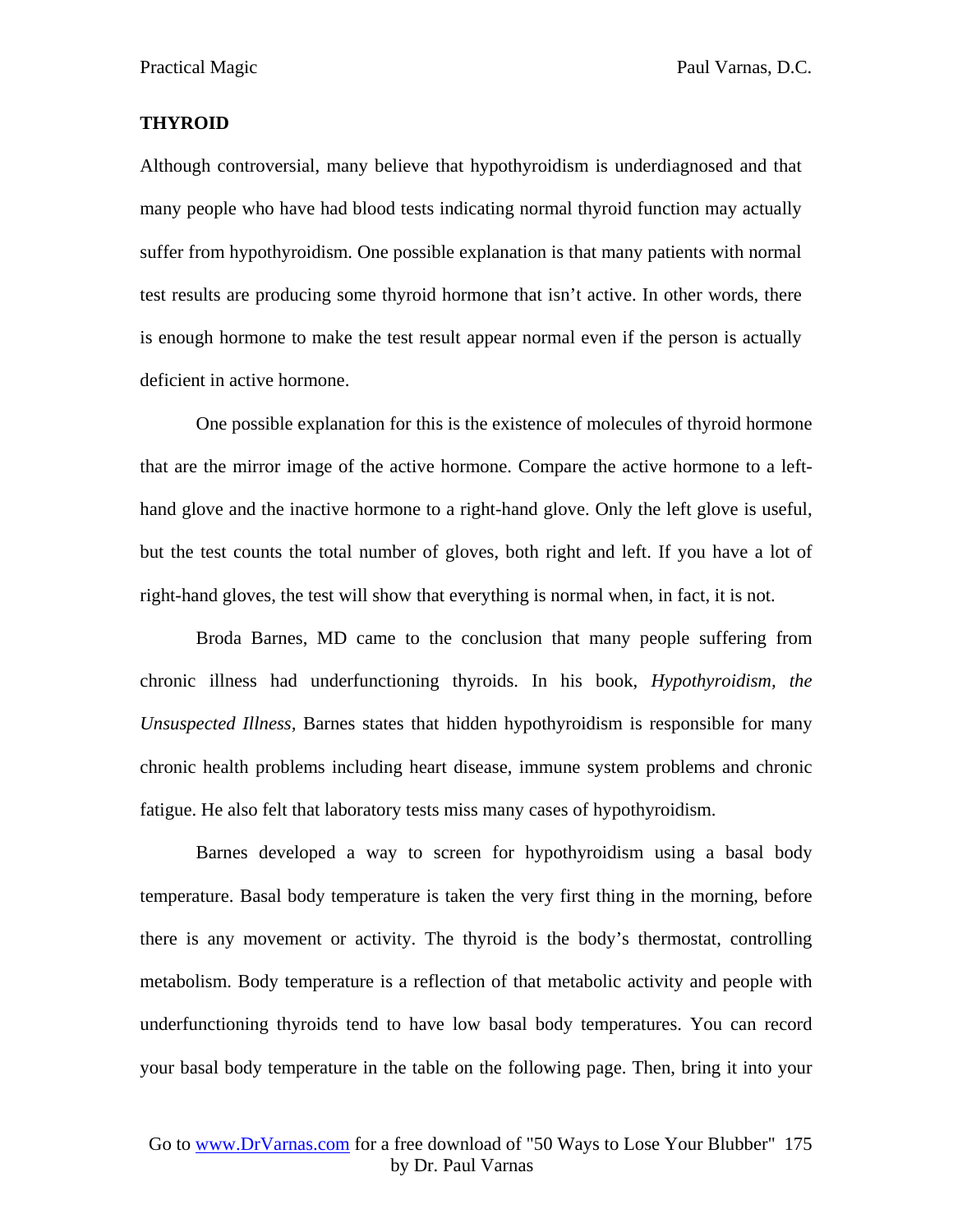health care provider's office for interpretation.

Combining the basal body temperature and information in a health history can provide valuable information about how well the thyroid is functioning. The following symptoms are evidence of poor thyroid function. The more symptoms present, the more likely that there is a thyroid problem.

- Low body temperature. Patient feels cold even when others do not.
- Fatigue.
- Lack of motivation. You're tired, but can get through your workday. Adding any extra activity is unthinkable. When you have free time, you tend to just rest or watch TV.
- Loss of interest in sex.
- High cholesterol.
- Sadness or crying for no reason. This can include women who have this symptom or experience mood swings at certain times during their menstrual cycle.
- Inability to lose weight.
- Puffiness under the eyes.
- Ankle swelling.
- Depression. Sometimes a patient is on antidepressant drugs, and what is really needed is thyroid support.
- Frequent colds.

Barnes states in his book that hypothyroidism is very common for a variety of reasons. Iodine deficiency is common, especially in the world's "goiter belts," or areas that are removed from the seashore (like the American Midwest). Adding iodine to salt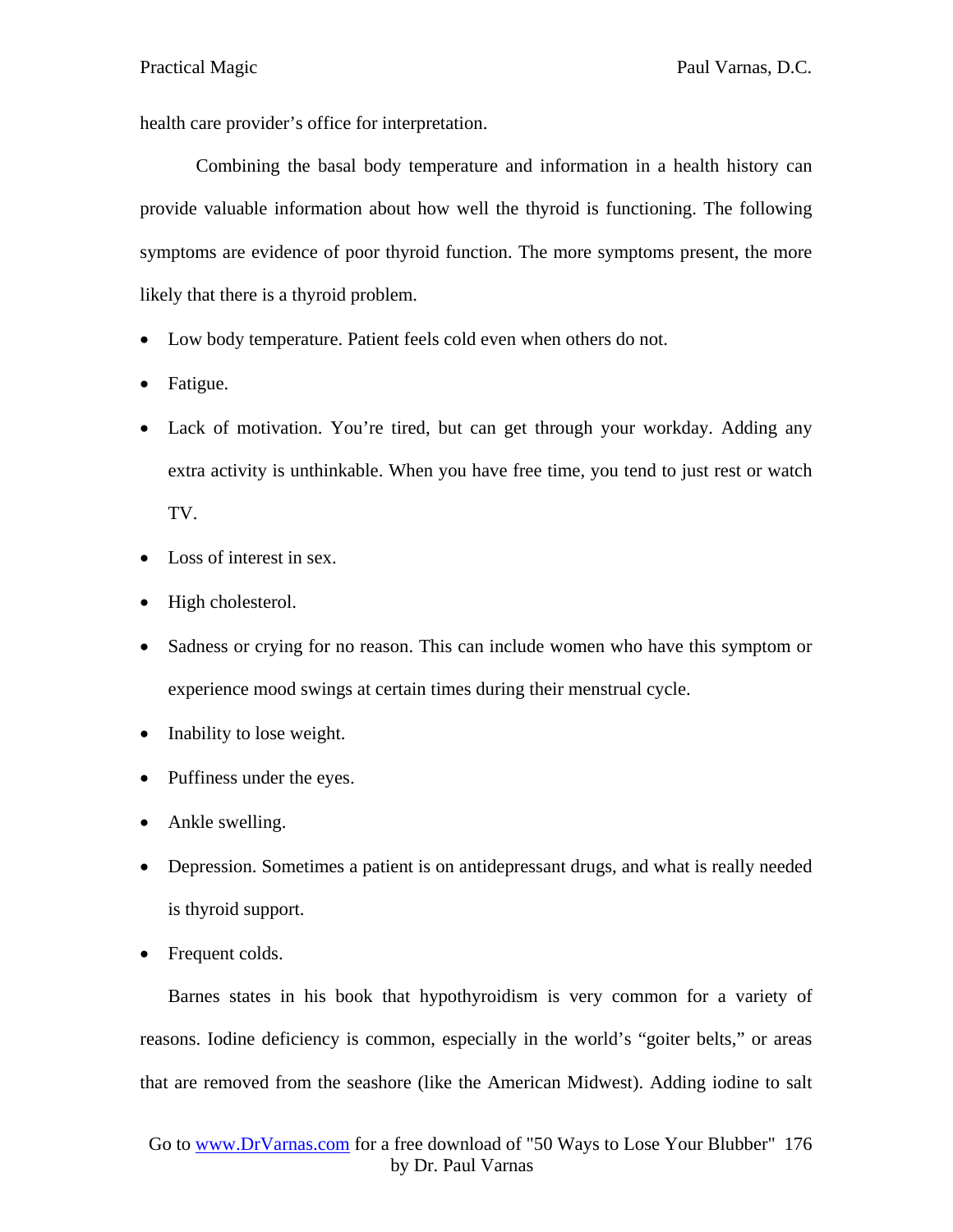has virtually eliminated the occurrence of goiters, but Barnes says the additional iodine is not enough to bring the other symptoms of hypothyroidism under control. Other nutrients like vitamin  $B_{12}$ , carnitine, vitamin A and tyrosine are also necessary for proper thyroid function.

Chemical pollution and heavy metal toxicity can also adversely affect the thyroid. This is one reason why dealing with liver function and improving the body's ability to remove toxins is so important. Nitrites added to packaged meats, certain sulfa drugs given to farm animals and even certain soft plastics used to hold drinks could be a source of chemicals that harm the thyroid. Poor digestion, especially poor protein digestion, may also be a source of this problem. Good protein digestion is needed to get tyrosine, the amino acid precursor to thyroid hormone.

 Barnes recommended the use of natural thyroid extract (also called Armor thyroid). He preferred the natural product to the usually prescribed synthetic hormone (called Synthroid) because although Armor thyroid is a drug that is available by prescription only, it is a whole product and contains all the components of thyroid hormone. Synthroid has to be converted by the body to the active hormone. Some patients on Synthroid still have some of their symptoms. These folks improve with supplementation that helps the body convert the hormone. Selenium is such a supplement. Biotics Research makes a product called Meda-stim that contains the nutrients that the body can use to create active hormone. Some patients can improve thyroid function with nutrient supplementation, exercise, dietary changes and addressing some of the other core health issues.

You can use the basal body temperature test to determine a possible problem with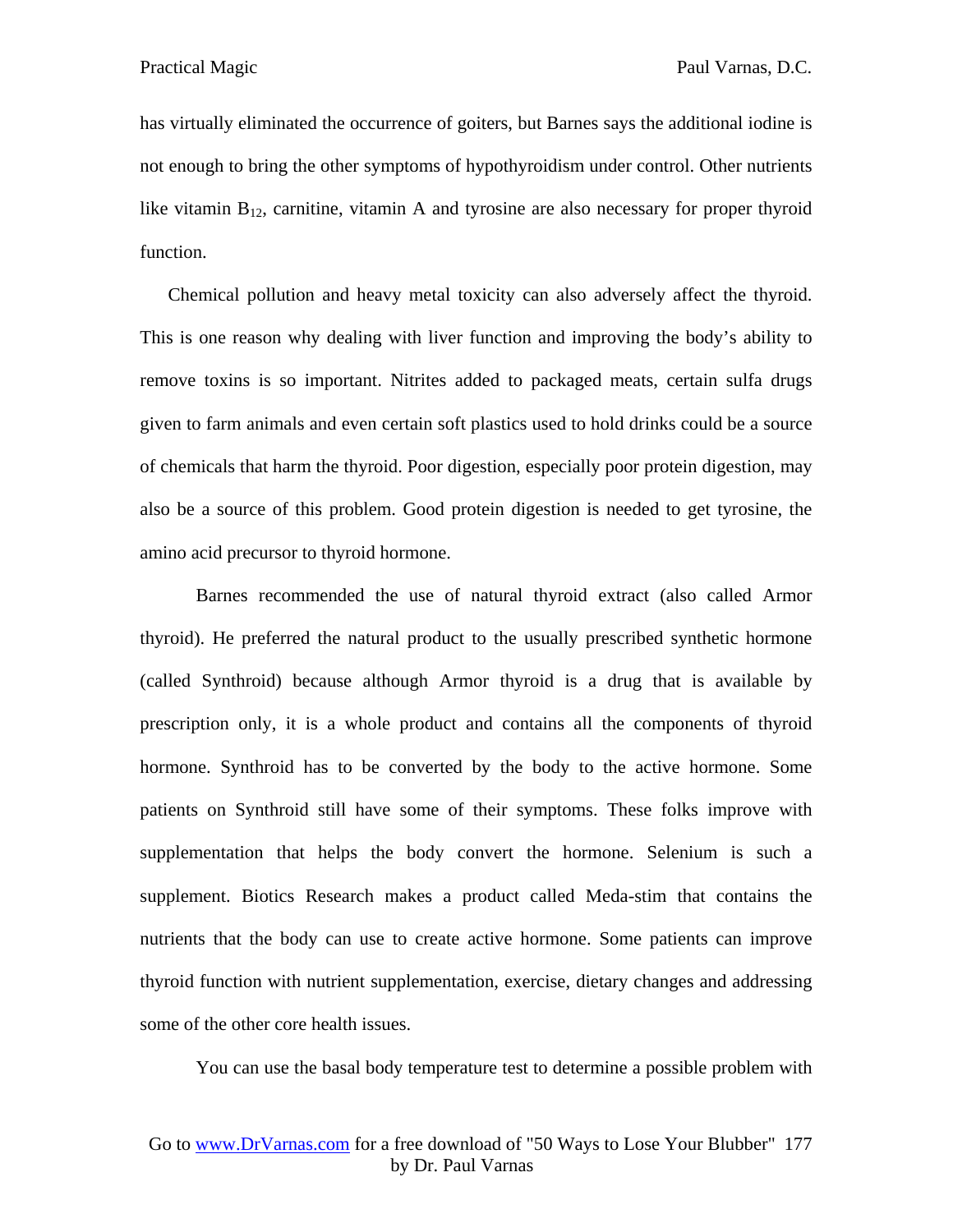the thyroid. Patients take their *axillary* temperature the very first thing in the morning before they get out of bed or even move around. They should even shake down the thermometer the night before (making sure that they use a mercury thermometer, not a digital one).

 If the thyroid is functioning properly, the *axillary* temperature (taken in the arm pit) should be between 97.8°F and 98.2°F. Basal body temperature is a useful tool. Patients taking thyroid medication can be screened to see if their temperature is too high from taking too much hormone. You can have a woman take her basal body temperature throughout her cycle and get an idea of estrogen and progesterone levels. If she has excess estrogen, her temperature will be normal at mid-cycle, but begin to drop as she approaches her period and stays low until a few days after her period stops. If she has low progesterone, the temperature will be higher as she approaches her period and will decrease during her period, approaching normal as the period ends.

## **Basal Body Temperature Chart**

- 1. Take your temperature the very first thing in the morning before you move around or get up. Make sure that you use a mercury thermometer and that you shake it down the night before.
- 2. Take the temperature in your armpit. Leave the thermometer there for 10 minutes.
- 3. Indicate the first day of your menstrual cycle by circling the point.
- 4. Indicate the end of your menstrual cycle by placing an "X" through the point.

#### DAY

|    |  |  |  | 2 3 4 5 6 7 8 9 10 11 12 13 14 15 16 17 18 19 20 21 22 23 24 25 26 27 28 29 30 31 |  |  |  |  |  |  |  |  |  |  |  |  |
|----|--|--|--|-----------------------------------------------------------------------------------|--|--|--|--|--|--|--|--|--|--|--|--|
| 99 |  |  |  |                                                                                   |  |  |  |  |  |  |  |  |  |  |  |  |
|    |  |  |  |                                                                                   |  |  |  |  |  |  |  |  |  |  |  |  |
|    |  |  |  |                                                                                   |  |  |  |  |  |  |  |  |  |  |  |  |
|    |  |  |  |                                                                                   |  |  |  |  |  |  |  |  |  |  |  |  |

Go to **www.DrVarnas.com** for a free download of "50 Ways to Lose Your Blubber" 178 by Dr. Paul Varnas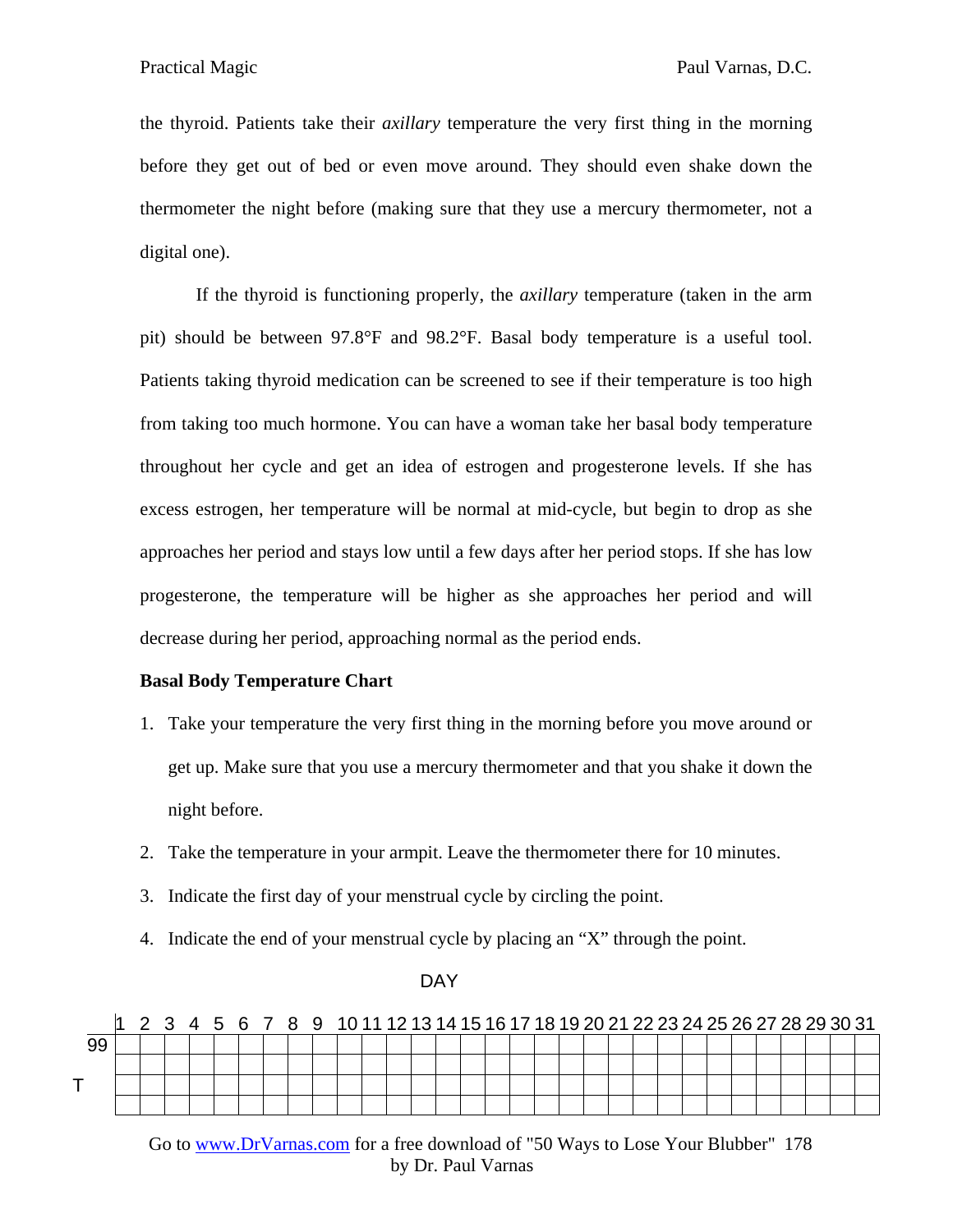

# **Testing for Hypothyroidism**

- *Basal body temperature:* See preceding discussion.
- *Symptom profile:* Some doctors will give thyroid support to patients who exhibit some of the following symptoms: fatigue, lack of motivation, weight gain or inability to lose weight, sadness or crying for no reason, lack of motivation, puffiness under the eyes, ankle swelling, depression or frequent colds. This is especially so if the patients have a low basal body temperature. Some doctors will treat the thyroid if these symptoms are present, regardless of what the blood tests show.
- Achilles tendon reflex: There is a device that will measure the speed of the Achilles tendon reflex. If the reflex is sluggish, it is an indication of low thyroid function.
- *Tenderness of the Chapman reflex:* The Chapman reflex for the thyroid is at the second intercostal space near the sternum.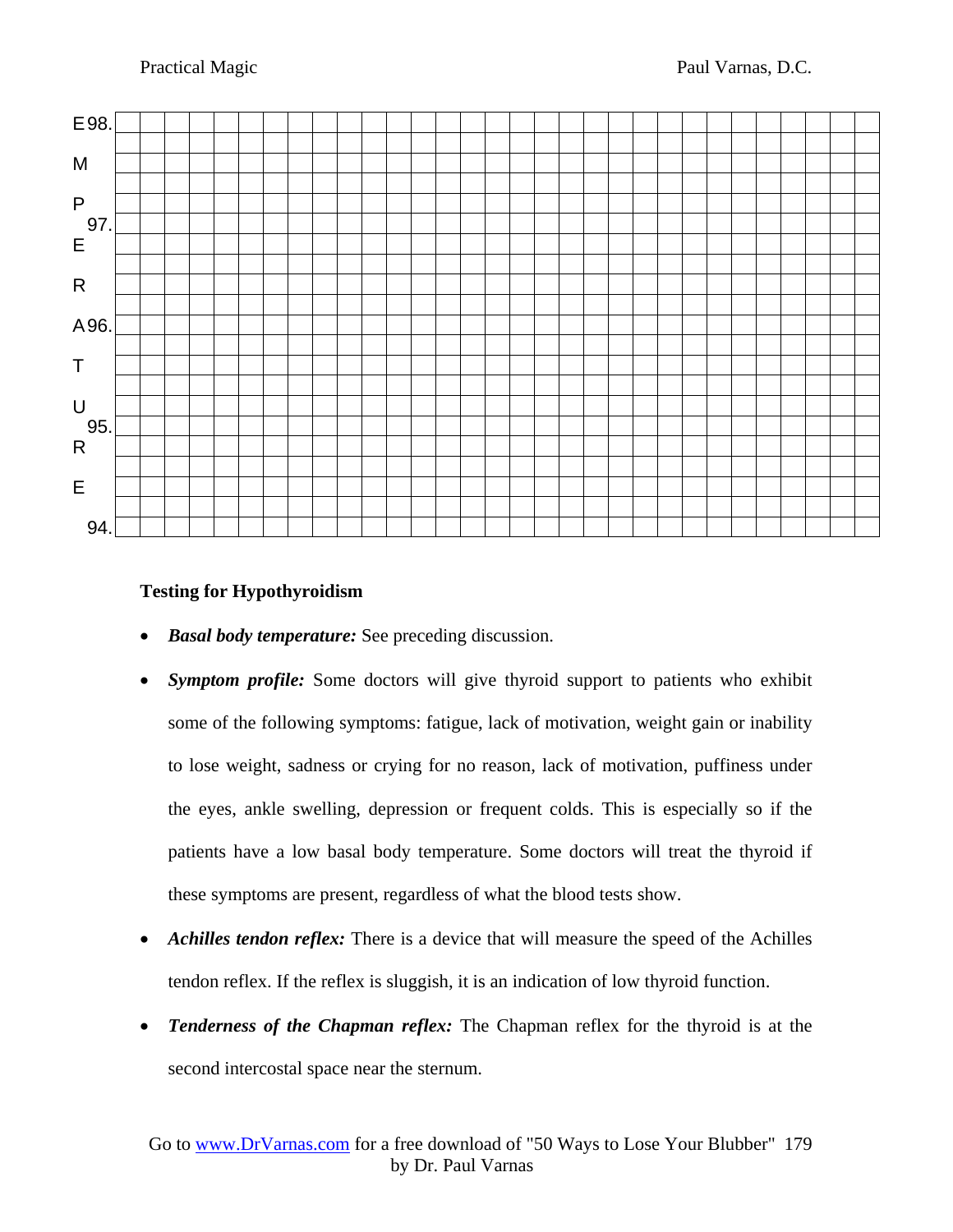- **Tenderness along the costal-sternal joints** (where the ribs meet the breast bone) is an indication of low thyroid function.
- *Laboratory tests:* Thyroid profile. Some laboratories offer an R-T<sub>3</sub> test for active hormone.

# **Supplements to Help with Thyroid Function**

- *Thyrostim:* This product supports both pituitary and thyroid function. It contains copper, manganese, rubidium, selenium, iodine, neonatal pituitary/hypothalmus complex, lactobacillus acidophilus, vitamin A, L-tyrosine, tyrosinase, superoxide dismutase and catalase.
- *Meda-Stim:* This product contains L-tyrosine, glutamic acid, aspartic acid, Lglutathione, sea kelp, magnesium, riboflavin, selenium, pyridoxine, thiamine, zinc and rubidium.
- *Liquid Iodine:* Contains 75 µg of potassium iodide per drop.
- *GTA:* This product contains 5 mg of thyroid glandular material that is processed to remove thyroxine.

# **APPROCHES TO SOME COMMON HEATLH COMPLAINTS**

This is not a very complete list of the kinds of complaints that can be addressed with natural health care. In reality, no matter what your health problem, you can address it with natural health care. Even diseases like cancer, held in the exclusive realm of the medical profession, can be addressed with diet and other lifestyle changes in cooperation with the medical treatment. Even if you are taking drugs or have surgery planned, eating healthily and taking supplements can improve your situation.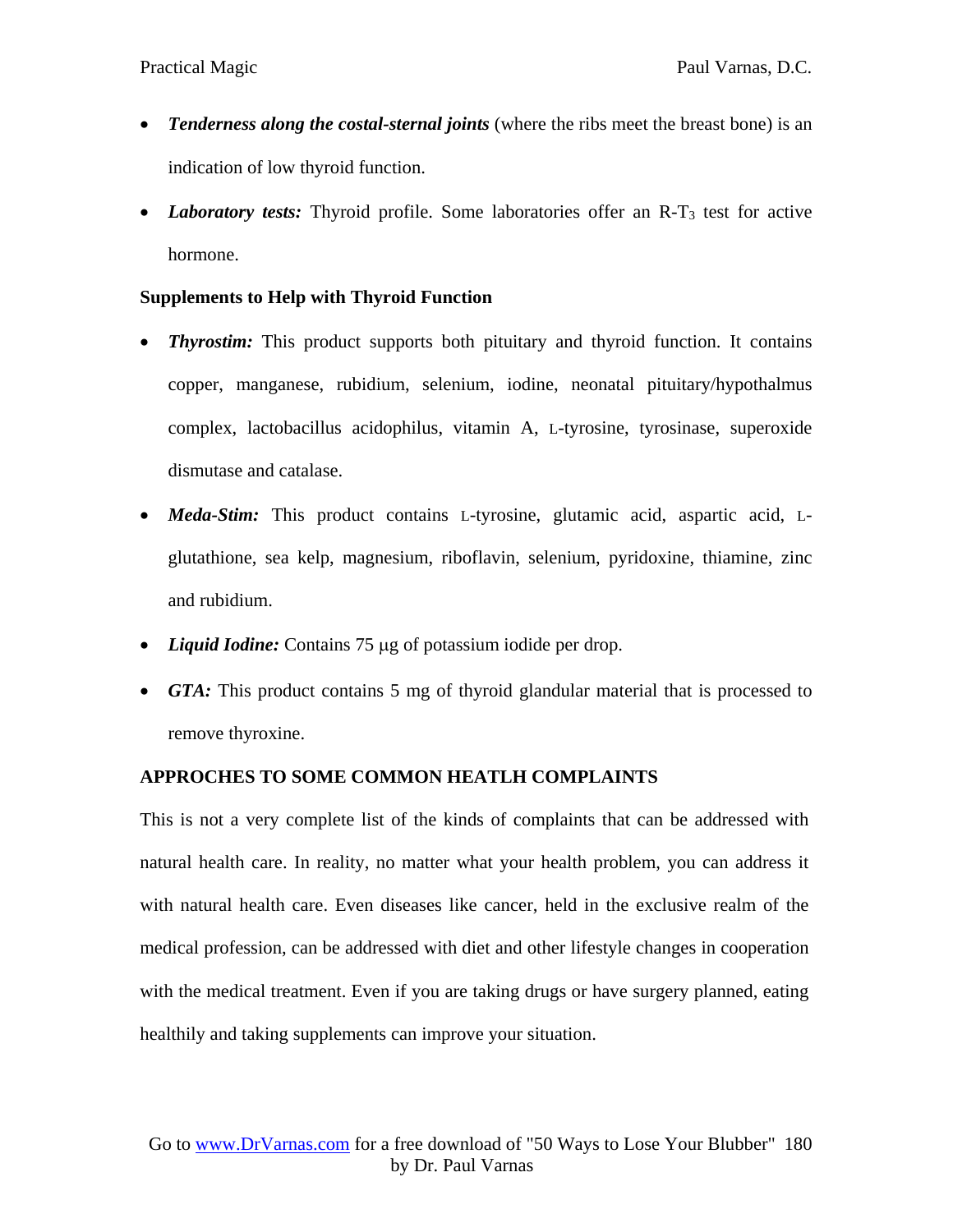Many conditions commonly treated with drugs or medical procedures actually improve when treated with natural health care instead of medicine. Traditional medicine's approach to disease is invasive. All drugs have side effects; and when medical doctors treat most chronic health complaints, additional problems are created. Take gastric reflux, for example. Earlier you read the side effects of the drugs used to treat this condition. Any natural health care practitioner can tell you that dietary change and digestive support will permanently improve this condition and do it without side effects.

 Medicine excels in treating acute and dangerous health problems. Skilled doctors in an emergency room can keep an asthmatic child from dying from an asthma attack. Their day-to-day management of the disease, however, leaves a lot to be desired. Improving the child's health with diet, chiropractic and lifestyle changes will produce better results than the drugs do. The beauty of natural health care is that it can be done in conjunction with any medical treatment. So if the child does not function well without the drugs, he or she can still make dietary and other changes until it is possible to wean from the drug therapy. Of course you usually can't do this by yourself; it usually takes the cooperation of a chiropractor or nutritionist with a holistically oriented medical doctor.

 High blood pressure is another example. If it is dangerously high, drugs will make a stroke less likely. Once again, medicine is good for preventing or dealing with disaster. Addressing the cause of the blood pressure problem may make the drugs unnecessary. A holistic medical doctor can help the patient to wean from the medication as the patient's general health improves.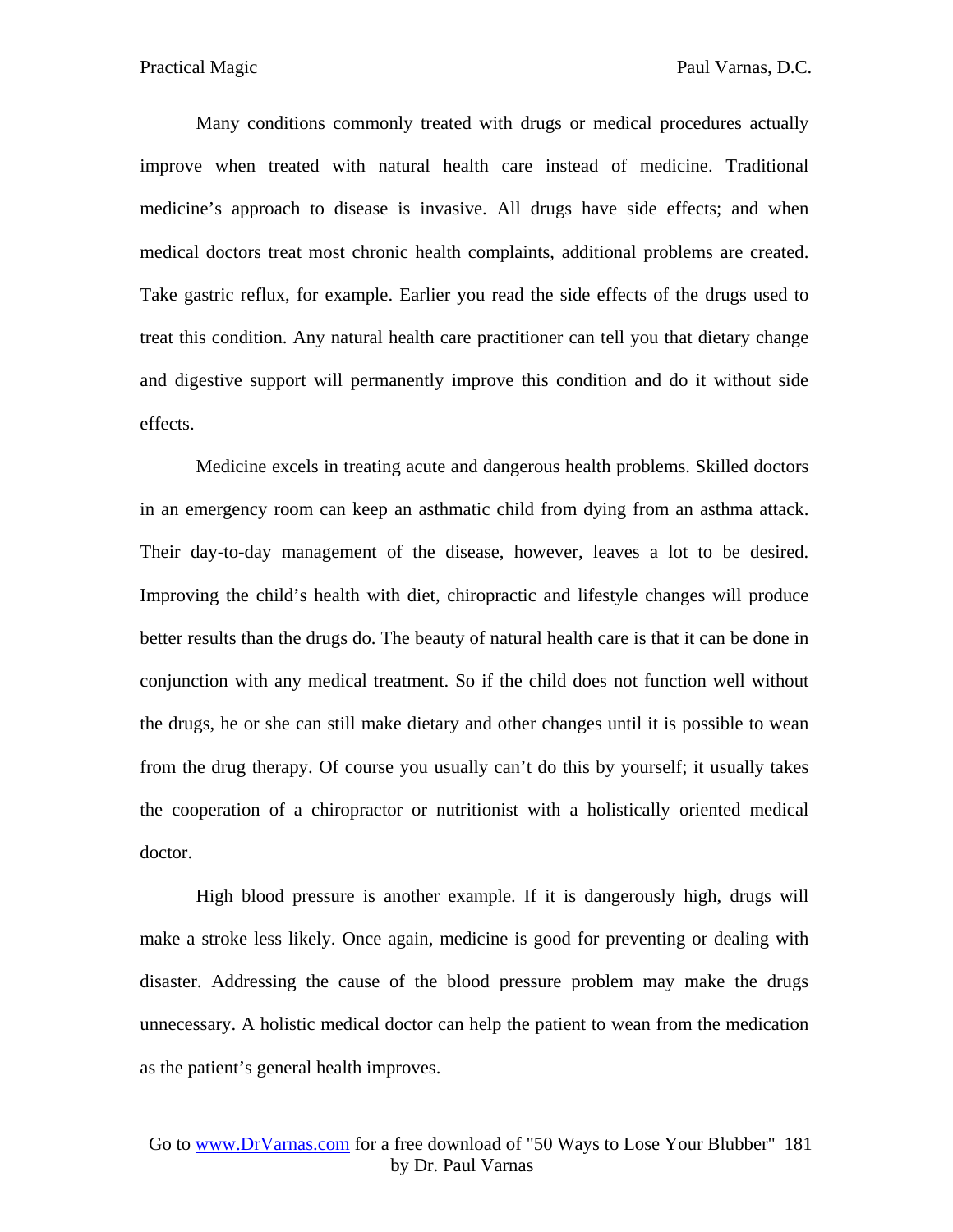What follows is by no means a complete list of health problems that can be addressed naturally. Some complex health problems will improve simply by addressing some of the issues that we have already discussed. Chronic fatigue syndrome and fibromyalgia are often a combination of problems with dysbiosis, the adrenal gland, thyroid, heavy metal toxicity and structural issues like cranial faults or subluxations.

#### **Pain**

NSAIDS (nonsteroidal anti-inflammatory drugs), include drugs like aspirin and ibuprofin, are commonly used to stop pain and inflammation. Painkillers like acetomenophin are used for pain, but are not much use against inflammation. Using drugs to control pain is effective in the short-term.

 NSAIDS, however, not only lose their effectiveness with prolonged use. They eventually cause problems. They demineralize bone and weaken cartilage. They actually set the stage for oxidative stress and inflammation; they act to prolong the symptoms that they are being used to treat.

Pain medications deplete glutathione—an important antioxidant and a substance that the liver uses to remove toxins. They irritate the GI lining, increasing intestinal permeability. Increased intestinal permeability creates more oxidative stress and increases inflammation. It also sets the stage for allergies and auto-immune diseases.

Fats and oils play an important role in inflammation. Essential oils are converted to substances called prostaglandins. (Aspirin and other NSAIDS are prostaglandin inhibitors.) Some prostaglandins are pro-inflammatory and some are anti-inflammatory. The type of fats and oils you eat helps determine the the kinds of prostaglandins you produce. Meat and dairy products contain arachadonic acid, which is converted to pro-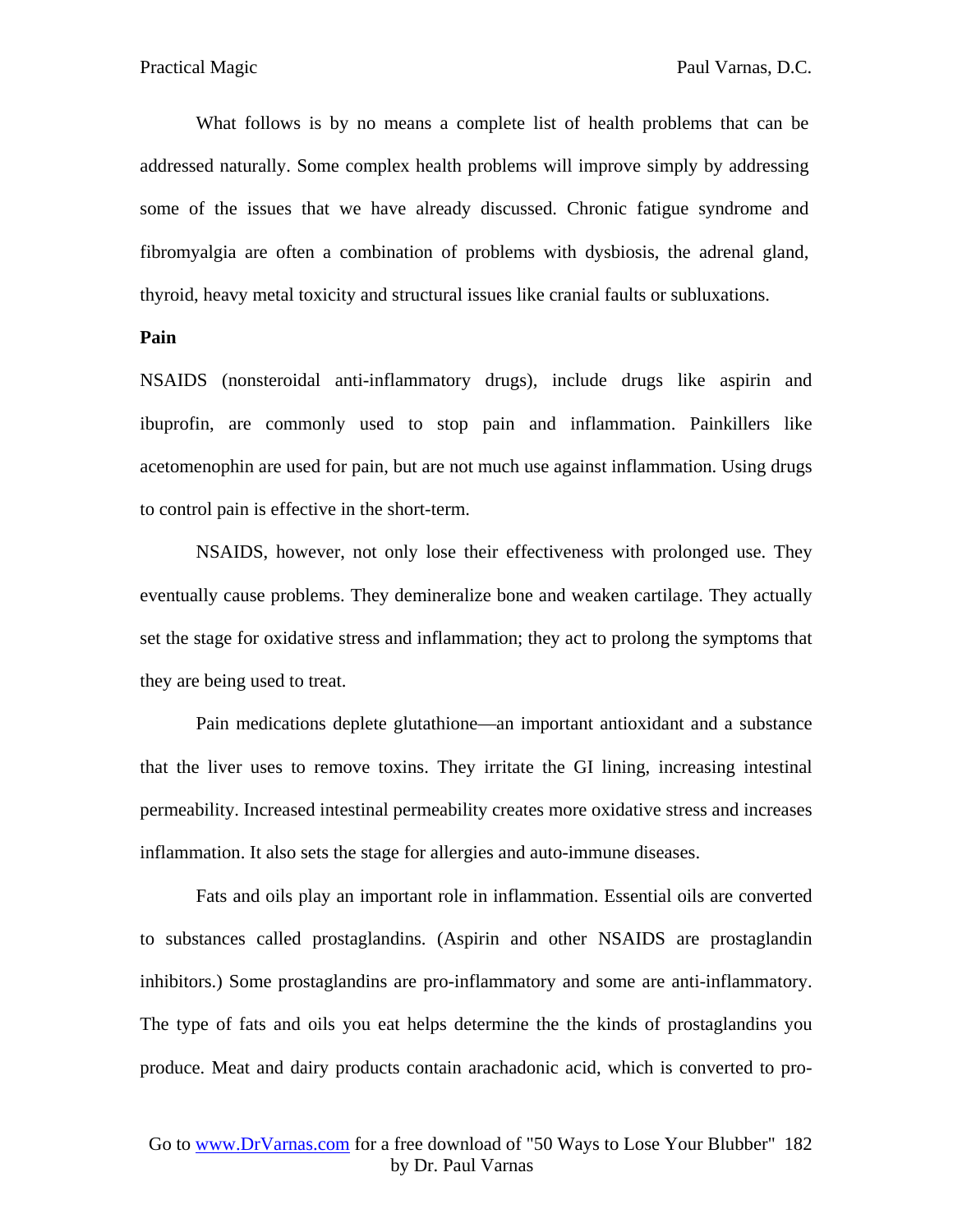inflammatory prostaglandidn (called PG2). Flax oil and fish oil are converted to the antiinflammatory prostaglandin (called PG3). Hydrogenated or partially hydrogenated oils block an enzyme that helps to produce anti-inflammatory prostaglandins. *Hydrogenated oils should be avoided at all costs***.** If the pain is severe, or especially chronic, animal products should be limited or eliminated.

Some herbs are useful for controlling pain. Feverfew does many of the same things that aspirin does. It does one thing effectively that aspirin does not. In many cases, feverfew is effective in treating migraine headaches. Ginger is a good painkiller as is curcumin (an extract of cumin).

Enzymes help to control pain and inflammation. Pancreatic enzymes and vegetable enzymes are most effective for pain control when they are taken on an empty stomach. Biotics Research makes Intenzyme Forte for this purpose. On an empty stomach, some of the enzyme is absorbed intact. The enzyme removes cellular debris associated with inflammation. It sort of cleans house, which reduces pain and inflammation. It is important to take the enzymes on an empty stomach. When taken with food they help your digestion, but not your pain.

Steps you can take to control pain naturally include the following:

- Absolutely avoid hydrogenated oil. Avoid other pro-inflammatory foods like animal products, refined sugar and chemical additives.
- Eat plenty of vegetables.
- Drink plenty of water.
- Take fish oil, flax oil or other essential fatty acid. (Your health care provider can tell which is best for you.)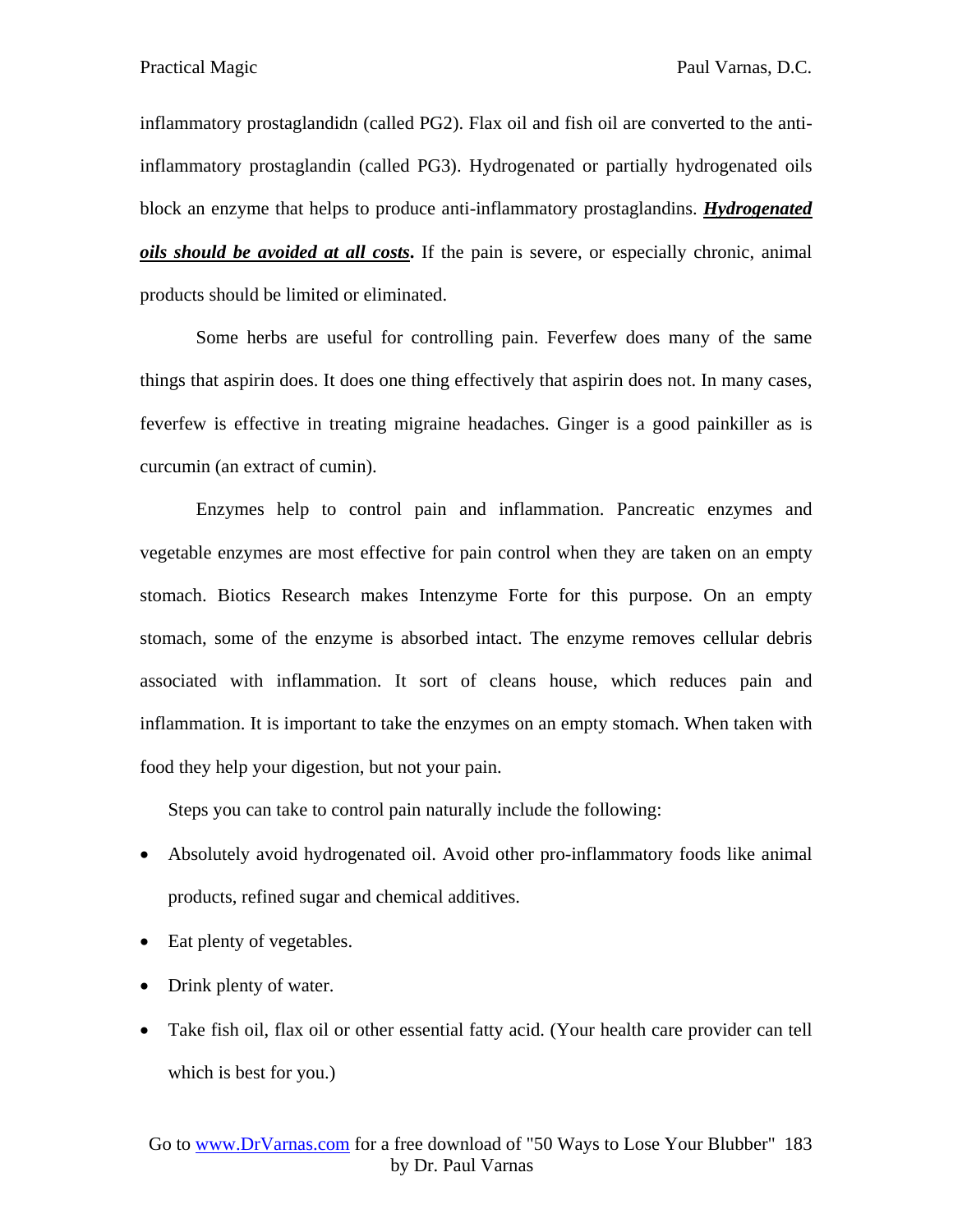Take enzymes on an empty stomach. (Again, a trained professional can help you to determine dosage and frequency.) Enzymes are especially effective for treating acute pain.

Many people are amazed at how well these simple changes work to eliminate pain.

# *Additional Help If You Have Been Taking NSAIDS or Other Pain Medication Long-Term*

If you have been taking drugs long-term, getting your pain under control is a little trickier. You have to undo the damage done by the drugs. There is also a rebound effect. In other words, symptoms will sometimes flare up when you suddenly stop taking the painkiller. You are not meant to self-medicate for a long time with these products. You may need to speak with a medical practitioner.

One strategy to get off medications is to slowly reduce the amount. Start by extending the time between doses. Drugs that are taken every four hours can often be taken every five or six hours. Extend the time to every eight or nine hours and so on. Do this while you are making the nutritional changes suggested earlier in this section. If the drugs are prescription drugs, discuss dosages with your doctor. Never change his or her recommendations on your own.

Nutritional support will help make the pain medication less necessary, and it will help to undo the damage done by the pain medication. Here are some additional nutritional suggestions.

 Heal the GI lining. These drugs have damaged it. You can take IPS, aloe vera juice, fresh cabbage juice, whey (made from goat's milk), glutamine, bioflavenoids or other substance to heal the intestinal lining.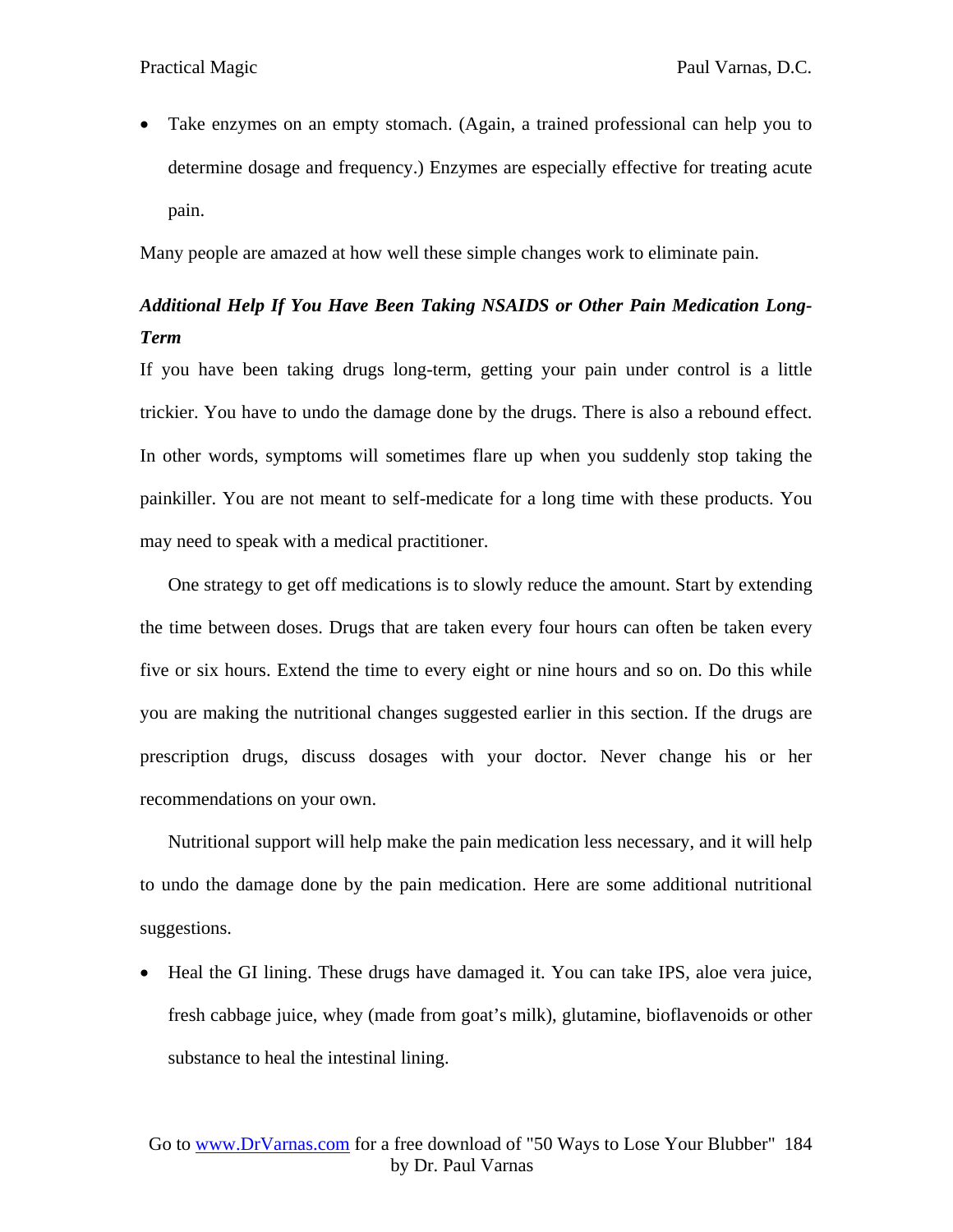- You may need to take a general antioxidant. BioProtect from Biotics Research is a good choice.
- You may need to take nutrients to support and heal your liver. Milk thistle, dandelion root, lipoic acid and glutathione are all useful.
- Take glutathione. Medications deplete the body's supply of glutathione.
- Balance the body's structure. Chiropractic and other hands-on techniques are effective in reducing nerve irritation and muscle spasm. In fact, many chiropractors get excellent results in eliminating pain without using any nutritional therapy. Of course, results improve when patients follow the nutritional rules of the Healing Diet. Techniques like craniosacral therapy and acupuncture are also useful for controlling pain.

We are all unique. Any treatment program should be individually tailored for best results. Chronic pain does respond very well to natural therapies.

# **Headaches**

Patients suffering from chronic headaches can sometimes alleviate the problem with some very simple lifestyle changes. It is a better strategy than treating the problem with analgesic drugs.

Taking pain medication on a regular basis actually perpetuates the problem. People who take pain medication to control chronic headaches often trigger a headache when they don't take their medication. In some cases the only cause of the headache is neglecting to take medication; it creates a "rebound" headache.

Taking pain medication undermines the health of the digestive system and liver, and actually makes the problem increasingly chronic. Paying attention to basic health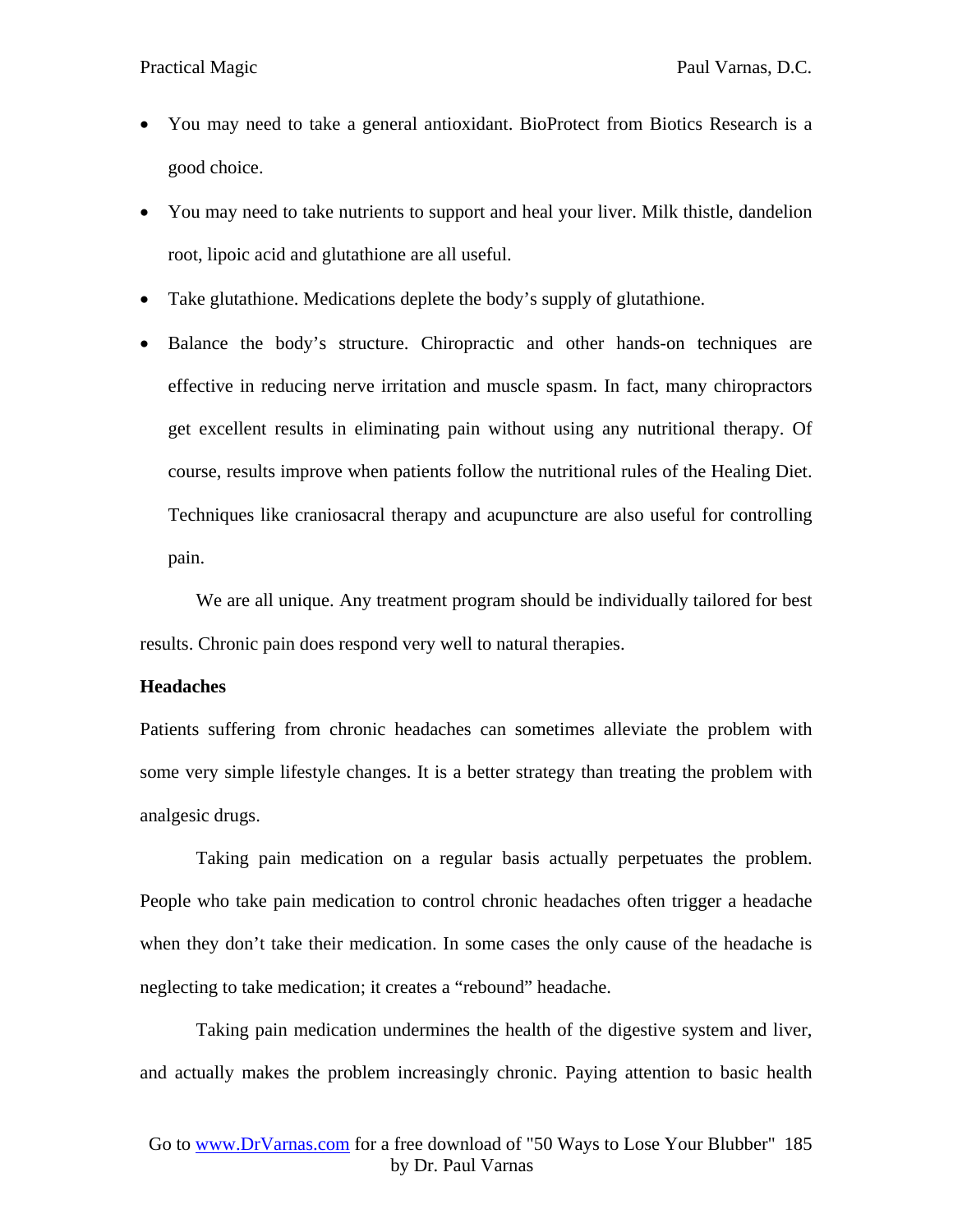issues, while not solving every health problem, will give good results to most patients, without the side effects of pain medication.

Patients suffering from headaches often don't realize how some of their habits can contribute to their symptoms. With that in mind, let's look at some of the simple, obvious things you can do to treat headaches.

- *Pay attention to blood sugar:* Hypoglycemia (low blood sugar) is one very common cause of headaches. People often notice that the headache comes when meals are delayed, or in the late afternoon before dinner. Some people, however, may not make the connection between blood sugar and headaches. People who skip breakfast, or who eat only refined carbohydrates for breakfast (donut, bagels, white toast etc.) often get headaches later in the day without making the connection between their eating habits and their headaches. Eating a lot of refined sugar (in the form of cookies, ice cream, candy, soda pop etc.) can cause blood sugar swings and contribute to headaches. In general, people suffering with headaches should eat something every 2–3 hours and strictly avoid refined sugar and refined carbohydrates.
- *B vitamin supplementation:* This is somewhat related to the blood sugar issue. People who eat a lot of refined food are generally B vitamin deficient. There have been some studies that have shown that high doses of riboflavin can prevent migraines in some patients.
- *Magnesium supplementation:* Magnesium supplementation is often effective in treating migraines and other types of headaches. It can also give relief to women suffering from menstrual headaches. A woman needing magnesium often has mood swings and/or her breasts become tender at certain times during her cycle.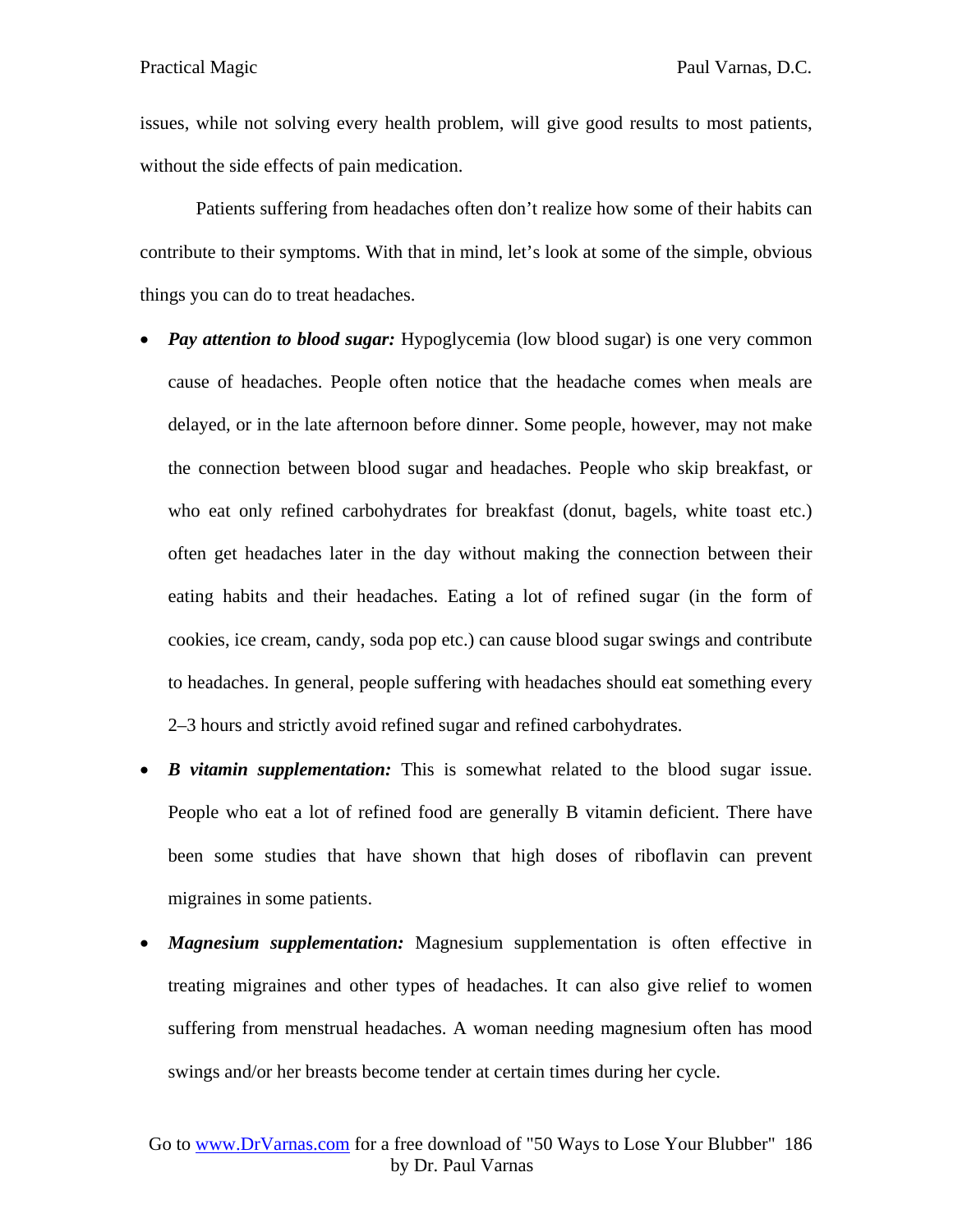- *Absolutely avoid chemical additives, especially aspartame (Nutrasweet):* Of course aspartame is a chemical additive, but it is so frequently the cause of headaches that it is worth mentioning separately. Also, people consume a lot of aspartame, and for some strange reason, many people believe it is healthy (go figure). Very commonly people who have frequent headaches consume aspartame (usually in the form of diet sodas) on a regular basis. When aspartame breaks down it releases methanol (commonly called wood alcohol—a neurotoxin). Many people are very sensitive to aspartame. In fact, if there is a mysterious neurological symptom that no one can diagnose, and aspartame is being consumed on a regular basis, it may be the source of the problem. Very often the symptoms do not occur right at the time of consumption; you don't necessarily get the headache right when you consume the aspartame.
- *Be concerned about the kinds of fats and oils you consume:* Strictly avoid hydrogenated and partially hydrogenated oil. These oils interfere with normal fat metabolism and, among other harmful things, cause the increase of inflammation. In fact, if you suffer from any kind of pain or inflammation, avoid hydrogenated oils; they will make your symptoms worse.
- *Try to be aware of foods that trigger the headache:* Common triggers include caffeine, chocolate, red wine and sharp cheeses. Sometimes the triggers are obvious. Sometimes a food is causing a problem, and it is not obvious (as in the case with hidden food allergies). Your health care provider can help you to identify problem foods.

Obviously, the cause of headaches needs to be found and treated. There are lifethreatening causes of headaches, like brain tumors. If the headache is unusual or has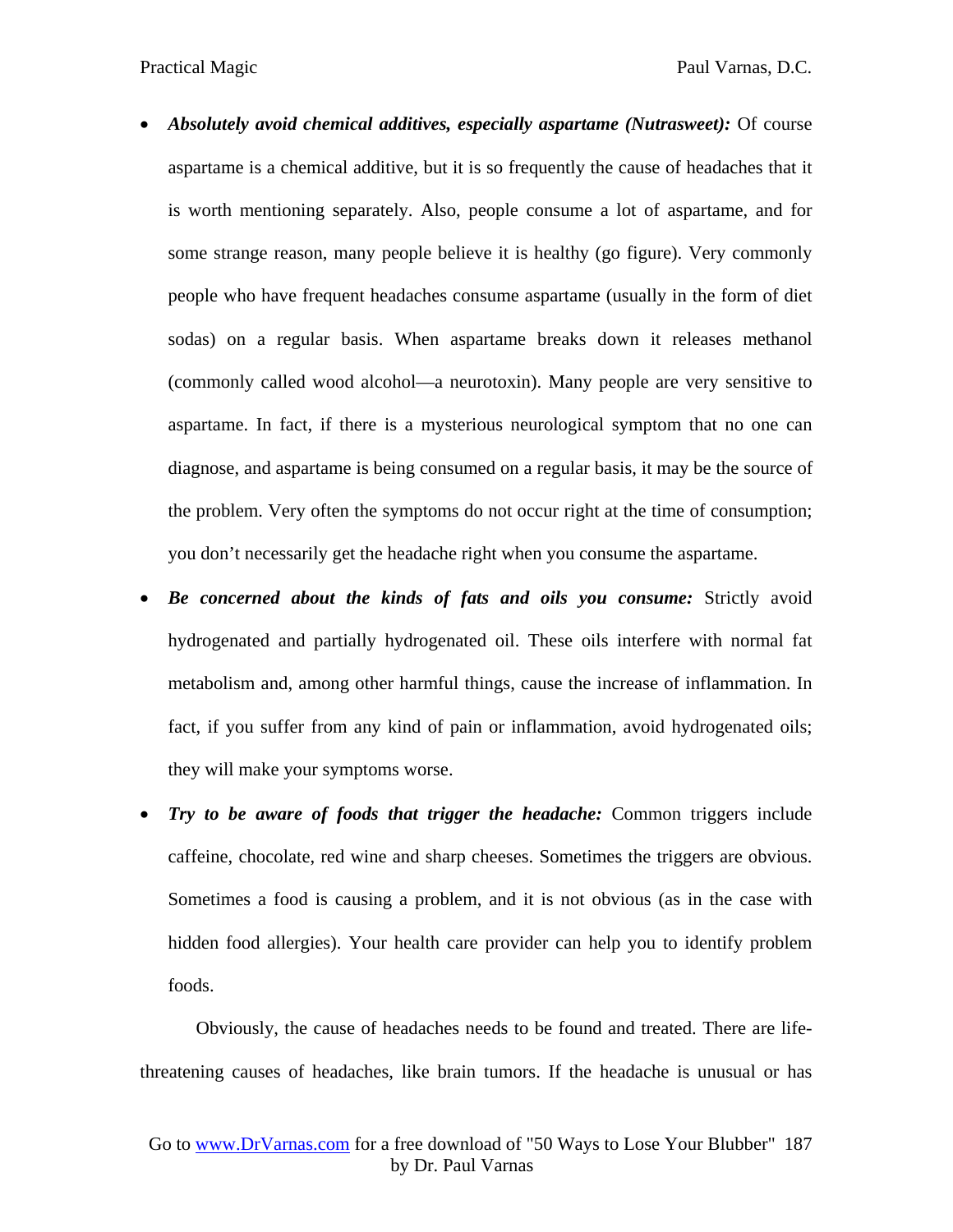additional symptoms like dizziness, nausea or loss of coordination, see your doctor. In general, it is best to rule out serious pathology first. Fortunately, most headaches have simple causes and some of the suggestions listed will help many patients. More often than not, once a traditional medical doctor rules out pathology, drugs are prescribed without looking into the cause any further. Treating general health issues, like blood sugar, fatty acid need and nutrient deficiency can get rid of the symptom by treating the cause.

 After pathology has been ruled out and the basic nutritional changes have been implemented, look into other aspects of treatment—especially if you still haven't gotten the desired result. Follow the Healing Diet. Balancing the body's structure, and enabling the nervous system to work optimally with chiropractic and other hands-on techniques, are usually very effective for eliminating the pain of headaches.

 Chiropractic patients who get relief from tension headaches but whose headaches keep returning, often respond to nutritional therapy. One common deficiency is essential fatty acids. People who keep getting tension headaches often need essential fatty acids.

Other nutritional issues may need to be addressed. Things like hidden allergies, digestive problems, bowel flora imbalance (like Candida or yeast overgrowth), heavy metal toxicity or chronic sinusitis can all cause headaches.

#### **ADD/ADHD**

ADD is attention deficit disorder. It is characterized by a poor or short attention span and impulsiveness inappropriate for the childn's age, with or without hyperactivity. (With hyperactivity, it is called ADHD.) Hyperactivity is a level of activity and excitement in a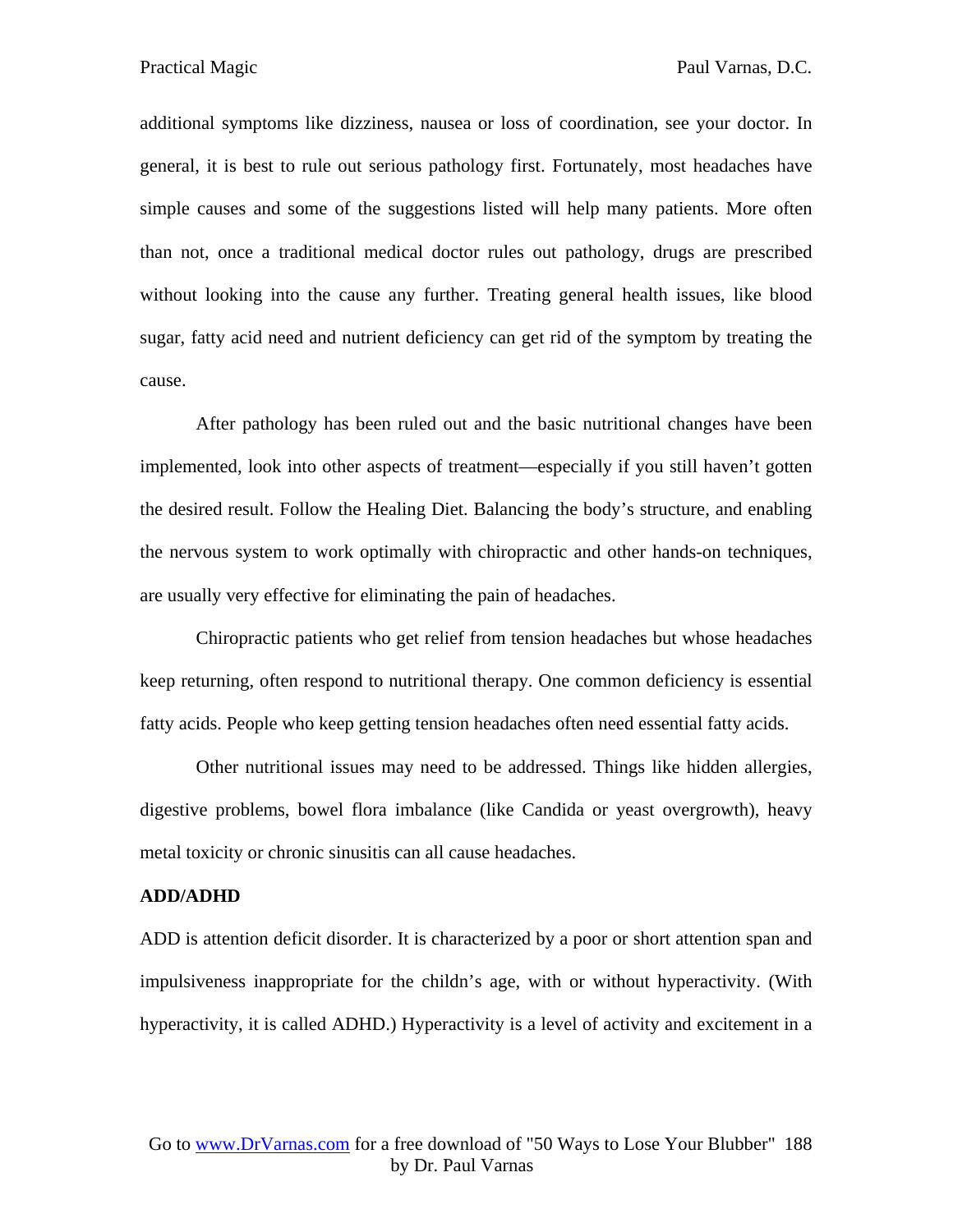child so high that it concerns the parents or caregivers. The diagnosis of ADD usually requires that the child display at least eight of the following symptoms.

- Often fidgets with hands or feet or squirms while sitting (restlessness).
- Has difficulty remaining seated when required to do so.
- Is easily distracted by extraneous stimuli.
- Has difficulty waiting for his or her turn in games or group situations.
- Has difficulty following instructions from others, even if the instructions are understood.
- Has difficulty sustaining attention in tasks or play activities.
- Often shifts from one uncompleted task to another.
- Often talks excessively.
- Often interrupts or intrudes on others.
- Often doesn't seem to listen to what's being said.
- Often loses things necessary for tasks or activities at school or at home.
- Often engages in physically dangerous activities without considering possible consequences.

Diagnosis is based on the number, frequency and severity of symptoms. Of course this "diagnosis" depends on the subjective opinion of the observer. The symptoms are not unique to a child with ADD and a child without ADD may have one or more of the symptoms.

#### **What is Ritalin?**

Ritalin is methphenidate hydrochloride. It is a central nervous system stimulant used to treat ADD. Side effects of the drug include nervousness and insomnia; hypersensitivity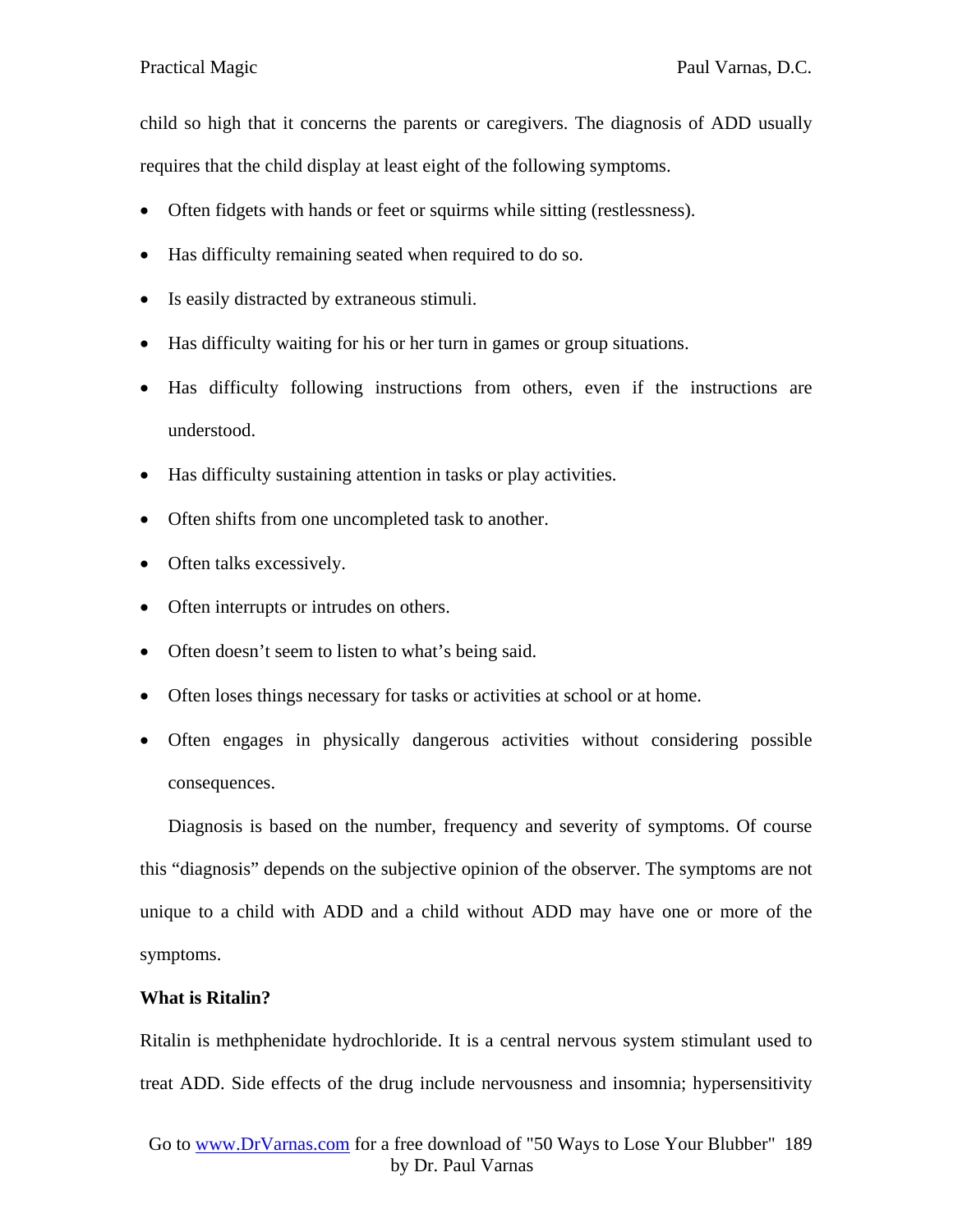(including skin rash, hives, fever, joint pain, dermatitis,); anorexia; nausea; dizziness; palpitations; headache; dyskinesia; drowsiness; blood pressure and pulse changes, both up and down; angina; cardiac arrhythmia; abdominal pain; and weight loss during prolonged therapy. There have been rare reports of Tourette's syndrome. Toxic psychosis has been reported. Instances of abnormal liver function, isolated cases of cerebral arteritis and/or occlusion; leukopenia and/or anemia; transient depressed mood; a few instances of scalp hair loss have also been reported.

 In children, loss of appetite, abdominal pain, weight loss during prolonged therapy, insomnia, and rapid heart rate may occur more frequently; however, any of the other adverse reactions listed above may also occur.

*Suppression of growth has been reported with the long-term use of stimulants in children.* Methylphenidate should not be used for severe depression. Methylphenidals should not be used for the prevention or treatment of normal fatigue states. There is some clinical evidence that methylphenidate may lower the convulsive threshold (that is, increase the likelihood of seizures) in patients with prior history of seizures, with prior EEG abnormalities in absence of seizures, and very rarely, in absence of history of seizures and no prior EEG evidence of seizures. Safe concomitant use of anticonvulsants and methylphenidate has not been established. *In the presence of seizures, the drug should be discontinued.*

 Visual disturbances have been encountered in rare cases. Difficulties with accommodation and blurring of vision have been reported. Marked anxiety, tension and agitation are contraindications to methylphenidate hydrochloride, since the drug may aggravate these symptoms.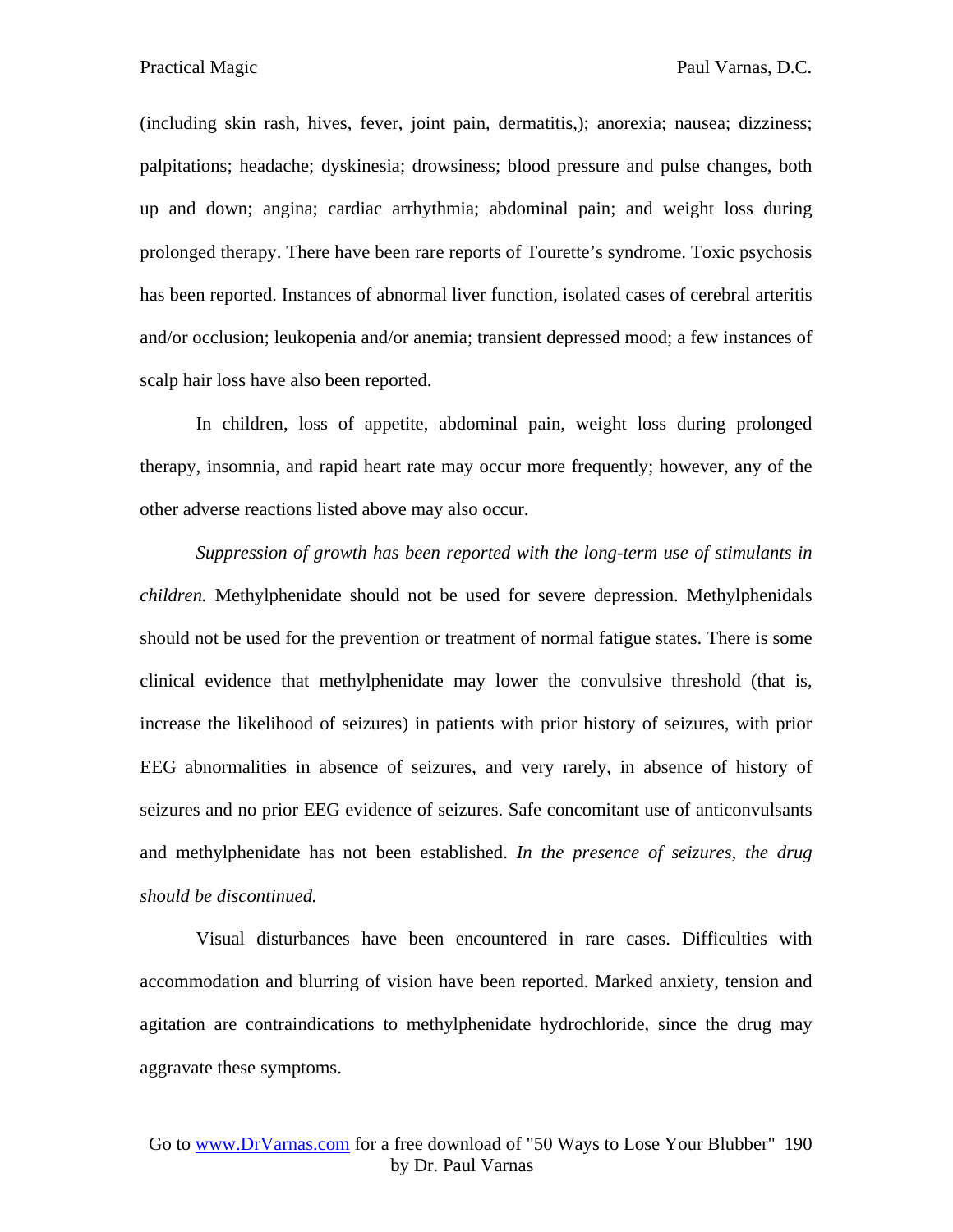Clearly the decision to take this drug should not be taken lightly. Unfortunately, many times children are placed on this drug based on their symptoms and without much of a medical examination. There are many reasons for a child to have problems concentrating, and there are even physical reasons for behavioral problems. Before a child is placed on a drug that so drastically affects the nervous system, some of these other health issues should at least be considered.

# **What Kind of Physical Exam Was Performed?**

Too often a diagnosis of ADD or ADHD is handed down without any physical exam or lab work. We are not even talking about "alternative" medicine here, just good oldfashioned traditional medical diagnosis. A few of the medical problems that can cause a child to have poor concentration are as follows:

- Anemia—Anemia can cause symptoms that may be mistaken for ADD. A simple, inexpensive blood test, called a CBC (complete blood count) should be taken.
- Low thyroid function—A child with an underfunctioning thyroid will have symptoms similar to ADD. A simple blood test can rule this out.
- Hypoglycemia—Low blood suger. This is determined with more extensive blood testing.
- Heavy metal toxicity—We have gotten better about screening children for lead. Children are not routinely screened for mercury or cadmium toxicity. Cadmium is found in cigarette smoke.

If a child is labeled with the ADD diagnosis, at the very minimum the doctor should have ruled out the above conditions.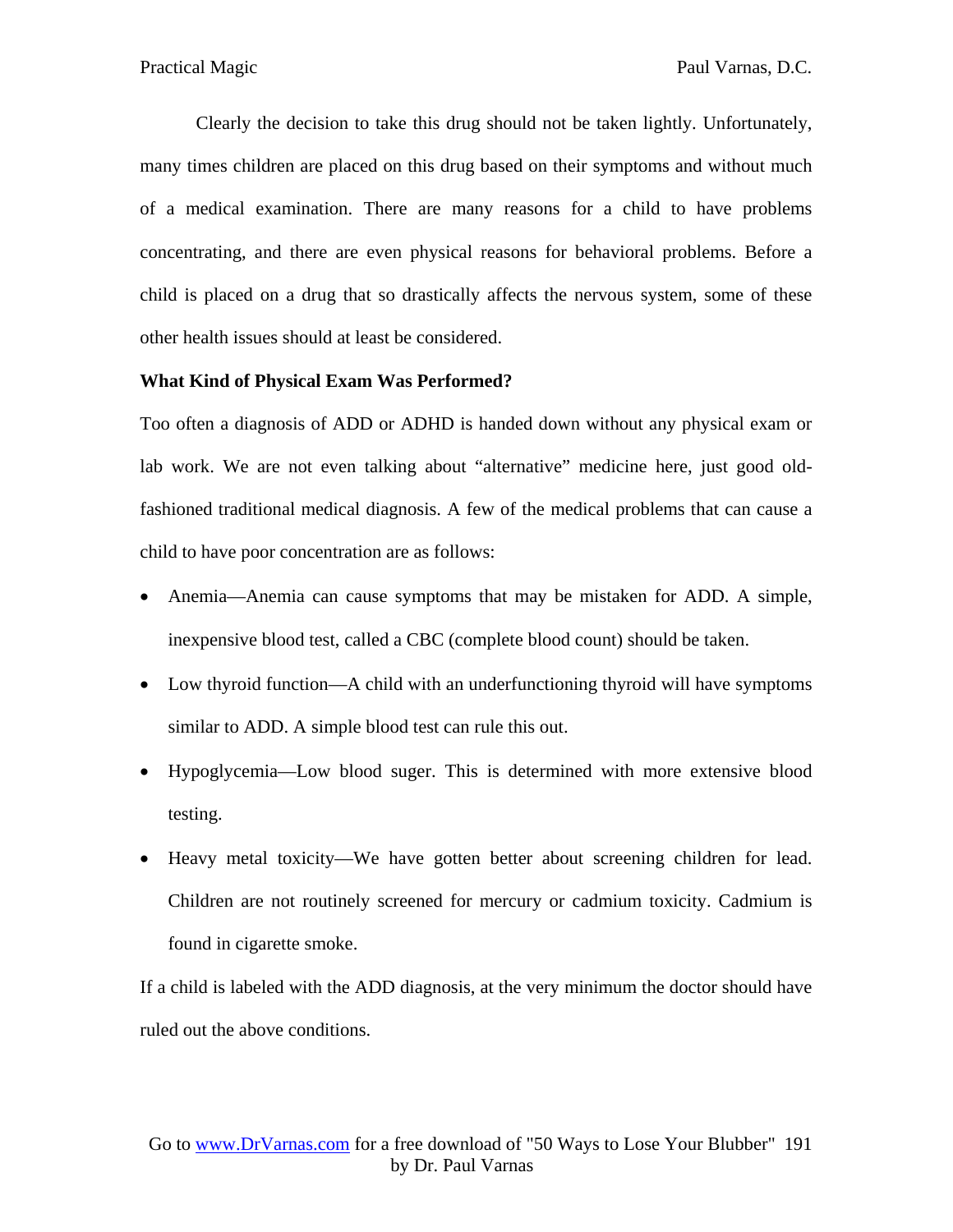# **Learning Disabilities**

A child may have problems with reading, and the reading problem may not become evident until fourth or fifth grade. Don't expect teachers or administrators to be well informed about this type of concern. Our daughter had a reading problem. In the mind of the teachers and administrators everything was fine because her grades were good and her standard test scores were within the normal range. She did, however, become increasingly apprehensive about going to school. The whole thing came to a head in the fourth grade.

 Between first and third grades most children learn to read. From fourth grade forward, children read to learn. A dyslexic child will rely on memory to get through school work, and since most students with dyslexia are of above average intelligence, this works for a while. In fourth grade this becomes almost impossible. This is when many students exhibit "symptoms" or behavior problems.

 Don't expect the teachers and administrators to be on top of this. Some are, others are not. When my wife and I began to suspect our daughter had a reading problem, the folks in our school system told us that she was fine—her scores said so. Her reading scores were just a little below her grade level. They checked everything but her reading. The school psychologist asked her about our family life; the principal watched her from the back of the room to see if he could notice any behavior problems; and they suggested that she just may be trying to get attention.

 She had trouble spatially recognizing letters and organizing them into sounds. In other words, the learning strategy that works for most everyone else does not work for her. When my wife and I discovered how easy it was to diagnose our daughter's learning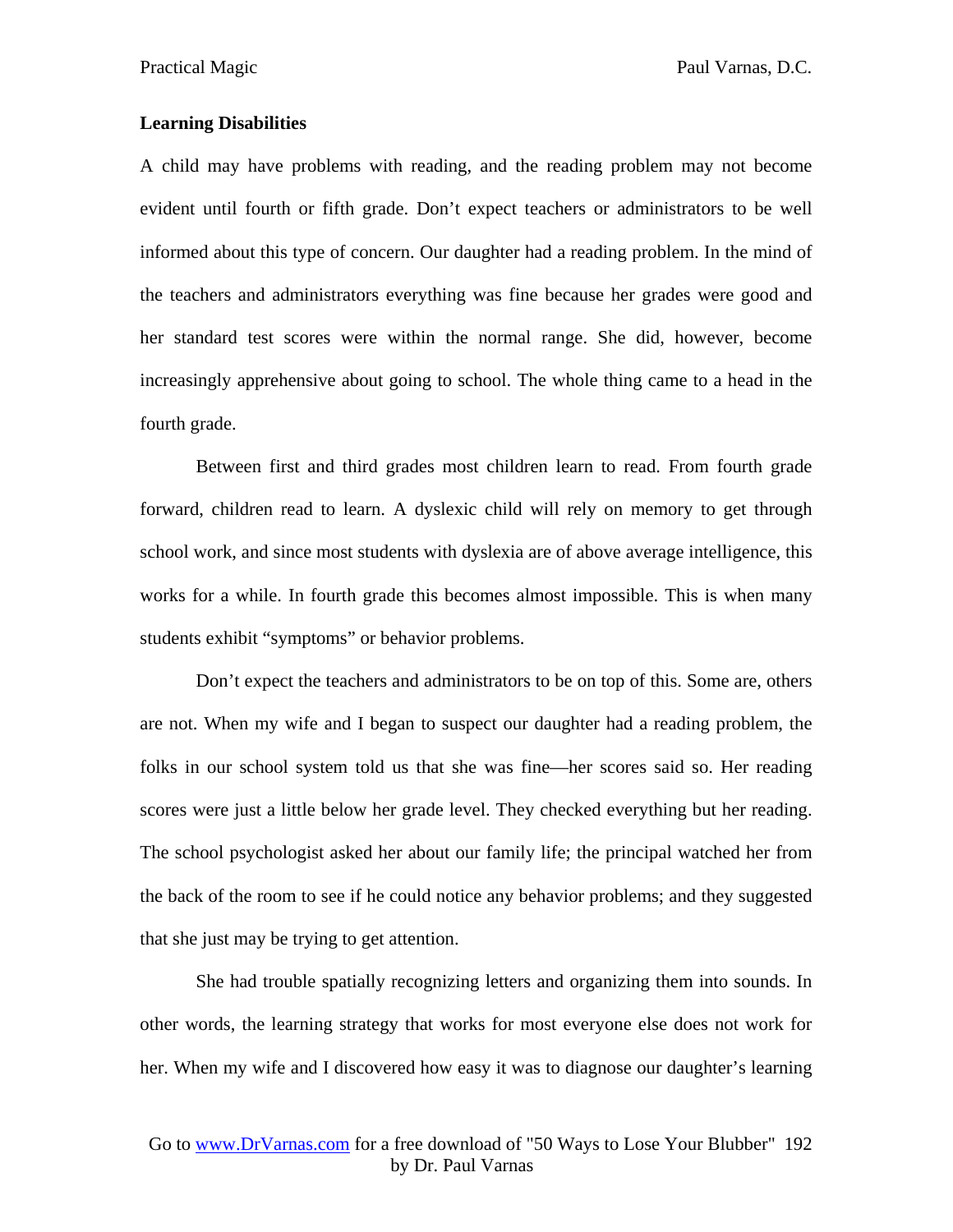problem, we were very annoyed with the school system for missing something so obvious. When she was learning to talk, we had a very hard time understanding her. She would omit syllables from words or she would insert her own syllables that didn't belong. We used to joke that we needed my wife to interpret what my daughter was saying.

 In preschool she could not rhyme words or tell right from left. In fact, at the age of 10 she had to look at a freckle on her right hand to tell the difference between right and left. This, along with the earlier language problem, were clues to her future reading problem.

 In fourth grade she was given practice spelling tests. Not only did she misspell the words, if no one told you, you would have no idea what word she was trying to spell. Usually when a child misspells a word you can tell what that word is. Often when a dyslexic child makes an attempt to spell a word that he or she hasn't memorized, it is very difficult to tell what the word is.

 If you suspect a reading problem, you can contact the International Dyslexia Association. It can provide you with information about testing for dyslexia and other learning problems. The association can also help you find a tutor. My wife and I hired a tutor for one day each week. She taught our daughter different learning strategies that were more appropriate for the way her brain worked. Within a year our daughter was a voracious reader.

Children with learning problems may develop behavior problems or simply let their minds wander. They can become poor students, and it is easy for them to get labeled as ADD or ADHD.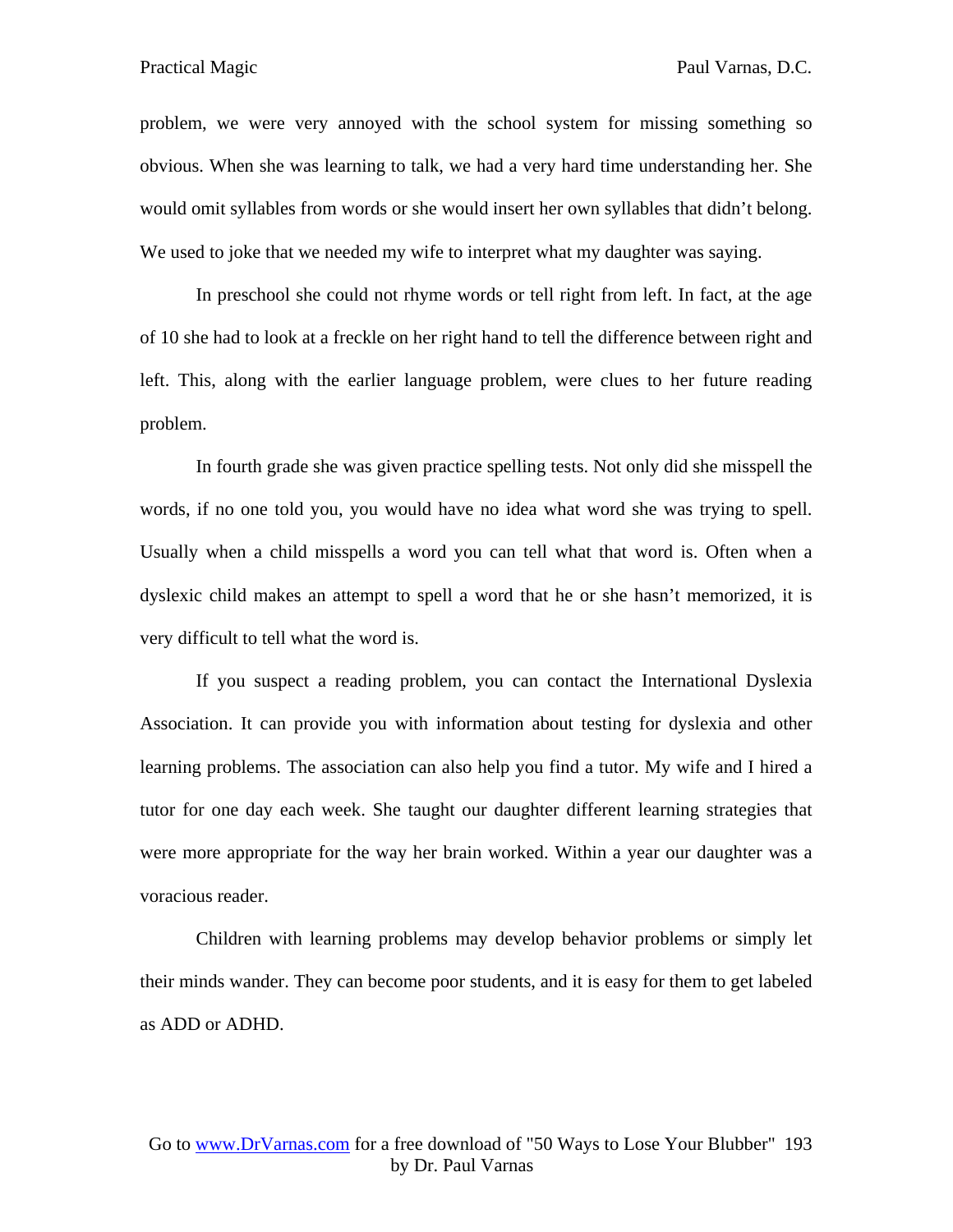# **Sensory Integration**

Children with sensory integration problems do not properly process information from the environment. It can lead to unusual, even bizarre behavior. A simple example would be a child having trouble paying attention in class because he is focused on his uncomfortable shoes. It is hard to give a complete picture of sensory integration problems in this short section. To read more about sensory integration, get a copy of *The Out-of-Sync Child* by Carol Stock Kranowitz, M.A. The following information is taken from that book. If you know a child who exhibits strange behavior, buy this book.

 A child may be oversensitive or undersensitive to a particular stimulus. Inappropriate processing of touch, movement, body position, sight, sound, smell and taste can all affect the behavior of the child.

#### *Touch*

*Oversensitive:* The child avoids touching. He or she may have a fight-or-flight response to getting dirty, textures of clothes or food, or another person's light touch.

*Undersensitive:* The child may be unaware of pain, temperature, or how things feel. He or she may wallow in mud, paw through toys purposelessly, chew on objects, rub against walls or furniture and bump into people.

#### *Movement*

*Oversensitive:* The child avoids moving or being unexpectedly moved, and may be anxious when tipped off balance. He or she may avoid running, climbing, sliding or swinging. He or she may feel seasick in cars or elevators.

*Undersensitive:* The child may crave fast and spinning movement. The child may move constantly, fidget, enjoy getting into upside-down positions and be a daredevil.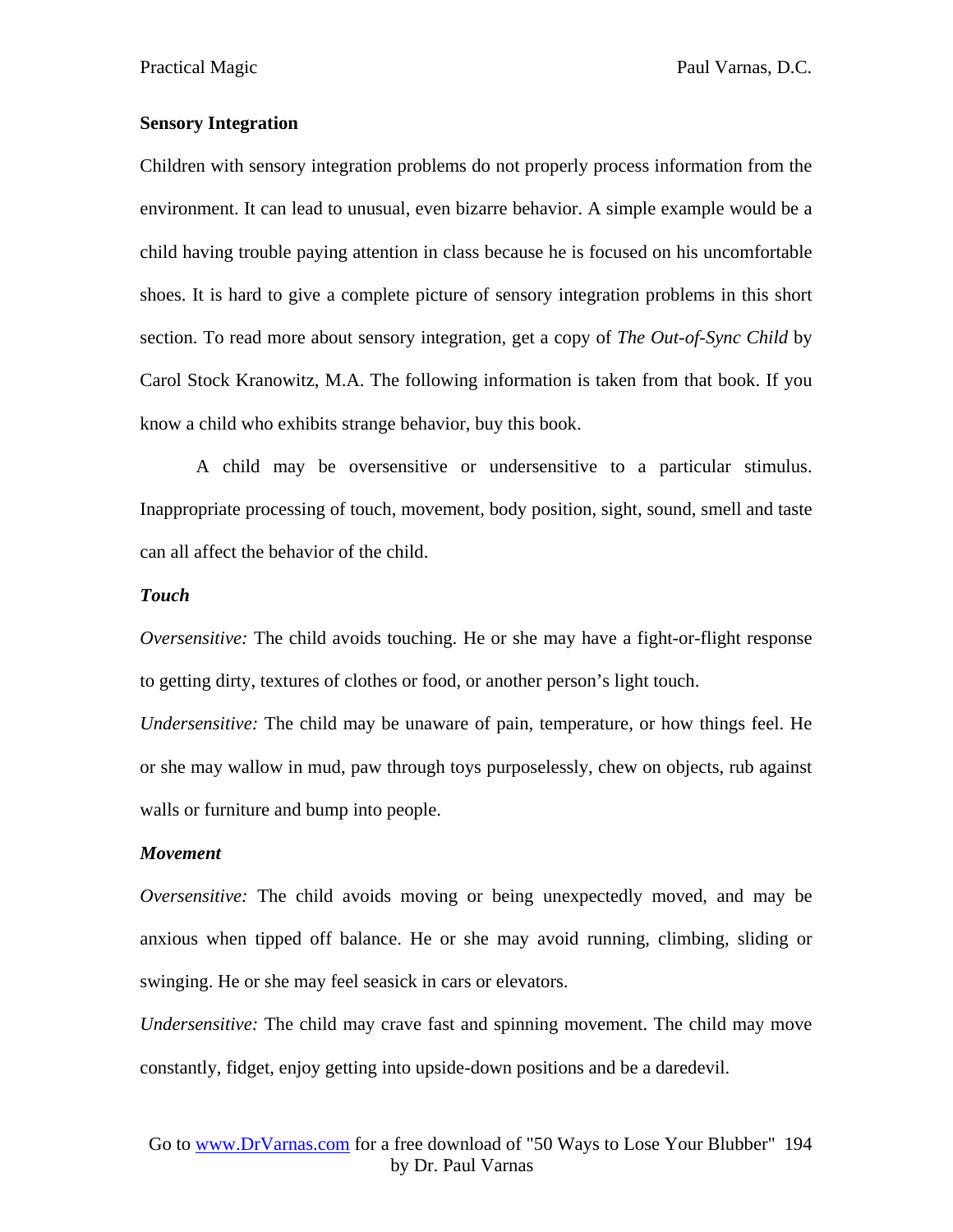# *Body Position*

*Oversensitive:* The child may be rigid, tense, stiff and uncoordinated. He or she may avoid playground activities that require good body awareness.

*Undersensitive:* The child may slump or slouch. His or her actions may be clumsy and inaccurate. He or she may bump into objects, stamp feet or twiddle fingers.

# *Sight*

*Oversensitive:* The child may be overexcited when there is too much to look at and may cover his or her eyes or have poor eye contact. He or she may be inattentive when drawing or doing deskwork, or overreact to bright light. He or she may be hypervigilant—on the alert and ever watchful.

*Undersensitive:* The child may touch everything to learn because vision is not sufficiently coordinated. He or she may miss important cues such as facial expressions, gestures, as well as signposts and written directions.

# *Sound*

*Oversensitive:* The child may cover ears to close out sounds or voices. He or she may complain about noises, such as vacuum cleaners and blenders.

*Undersensitive:* The child may ignore voices and have difficulty following verbal directions. The child may not listen well to his or herself and speak in a booming voice. He or she may want the TV or radio to be loud.

# *Smell*

*Oversensitive:* The child may object to odors, such as a ripe banana, that other children do not notice.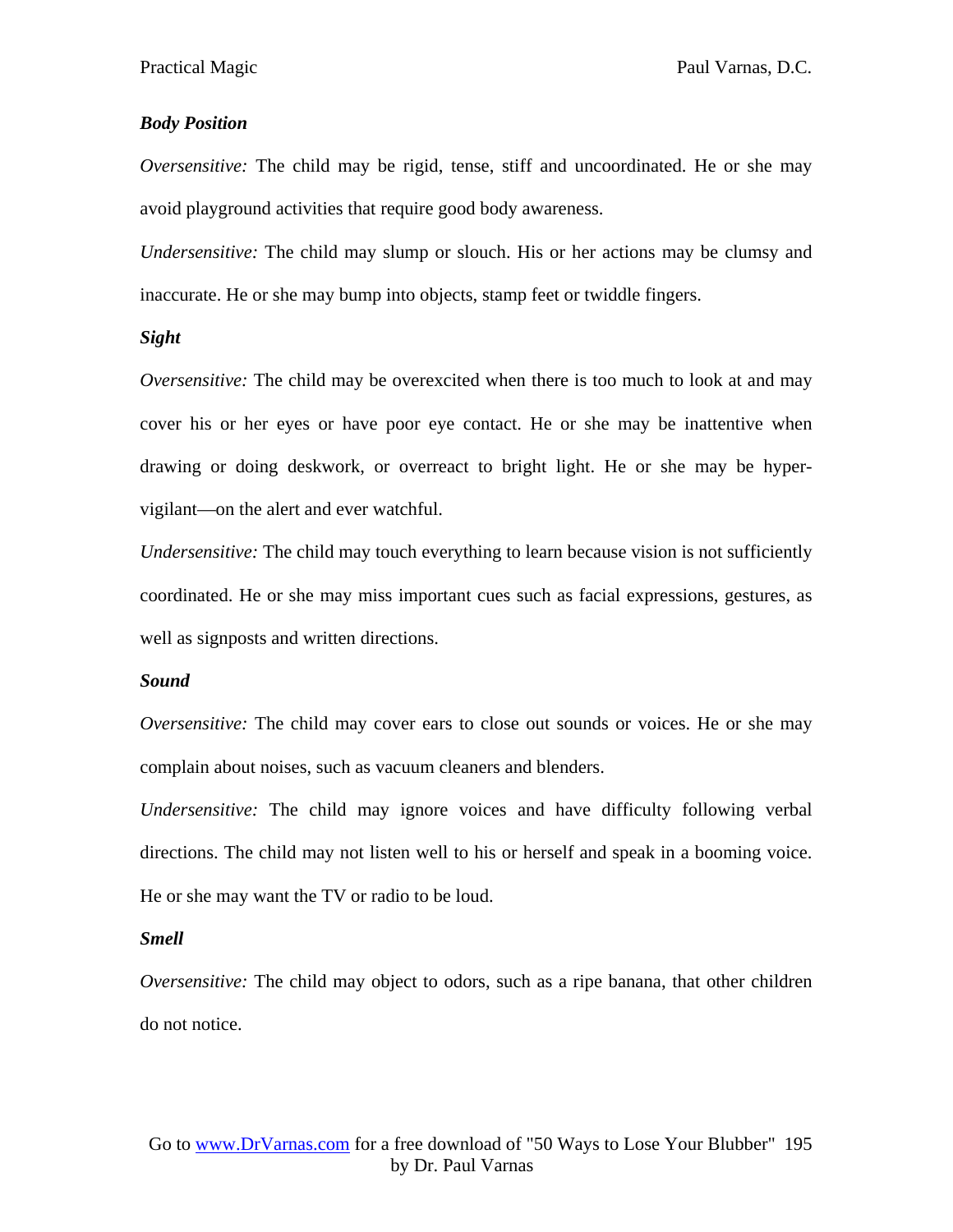*Undersensitive:* The child may ignore unpleasant odors like soiled diapers. He or she may sniff food, people or objects.

## *Taste*

*Oversensitive:* The child may strongly object to certain textures and temperatures of foods. He or she may often gag when eating.

*Undersensitive:* The child may lick or taste inedible objects like clay and toys. He or she may prefer very spicy or very hot foods.

*The Out-of-Sync Child* gives examples of the difficulty the children with the various sensory integration problems have. It explains instances of unusual behavior in school and in play. The book gives drug-free strategies for parents. It helps parents to understand their children and gives them ways to help. If you know any child with a behavior problem, difficulty learning, playing or fitting in, buy this book. You will recognize children that you know by the behavior described in this book.

 One thing worth noting: Sensory integration problems have been associated with low serotonin levels. Exercise increases serotonin. There are some doctors who think that we are seeing so much ADD (also possibly a serotonin problem) and sensory integration problems because children spend too much time in front of the TV, computers and video games and not enough time playing.

## **ALTERNATIVE THERAPIES**

Hypoglycemia, thyroid problems, anemia, learning disabilities and sensory integration problems may all be misdiagnosed as ADD or ADHD. So far, we have only discussed things that should be recognized by a traditional medical doctor (although sensory integration is not yet a recognized diagnosis). The message is that even if you do not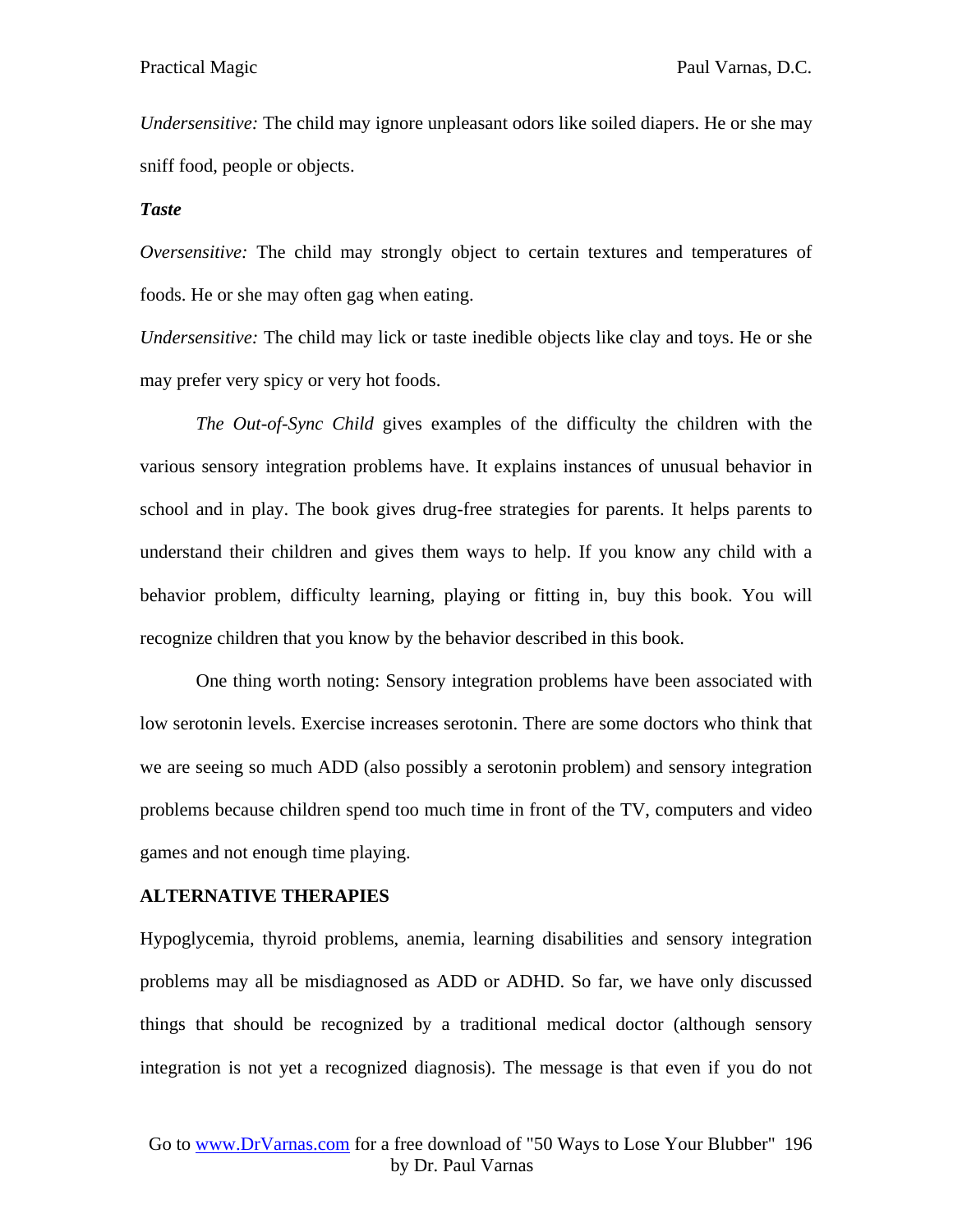believe in alternative therapies, at least do a thorough investigation of the child's problems before resorting to a mind-altering drug. Too often a drug is prescribed after a short interview, with no exam, no lab work and no investigation into the source of the child's problem. You do not have to believe in alternative medicine to know that this is not right. Ritalin may affect the behavior of the learning-disabled fifth grader, but not improve grades. Ritalin may have no effect on the child with a sensory integration problem. Sometimes Prozac or heavier drugs are used—this is sad and unnecessary.

 Alternative health care may offer some answers for children diagnosed with ADD or ADHD. Ritalin may offer symptomatic control—but no one knows why it works and it certainly does not address the cause. The idea of holistic care is to treat the patient, not the disease.

## **Nutrition**

It seems strange to think of nutrition as "alternative care," but many doctors see it that way. It is not uncommon to hear, "Vitamins do not cure disease," from medical doctors. In a sense, they are right. Vitamins do not cure disease, but there is one very important exception. Vitamins cure vitamin deficiency. What constitutes vitamin deficiency is where all the controversy lies.

 A recent survey conducted by the National Cancer Institute asked Americans about their diet from the previous day. Only 9% of those asked consumed three or more servings of vegetables or two or more servings of fruit on the previous day. One in nine surveyed had no servings of fruits or vegetables on the previous day.

 Clearly, such eating habits create nutrient deficiency. When a diagnosis of ADD or ADHD is handed down it is important to consider the child's diet. Don't think of it in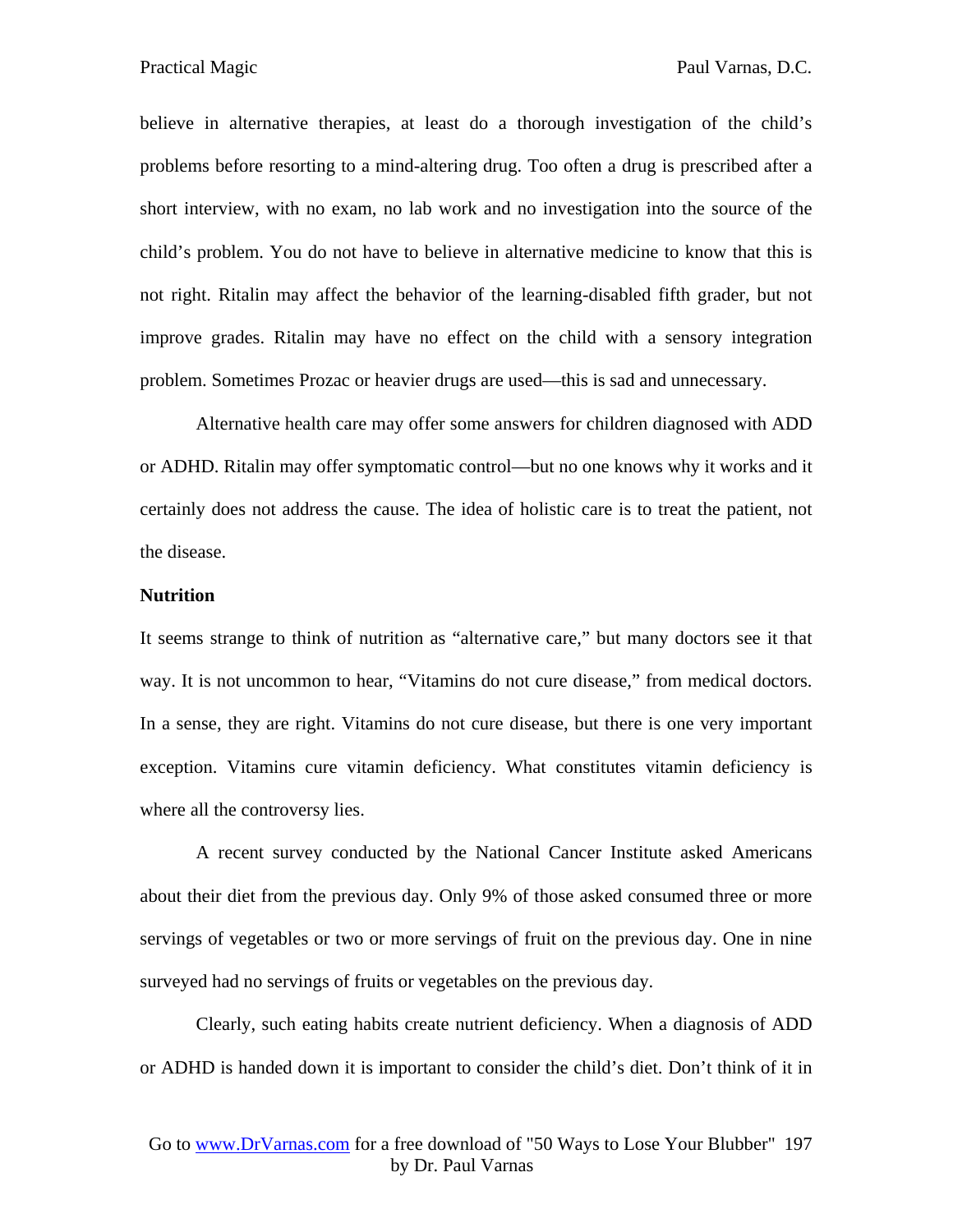an overly simplistic point of view, "He eats sugar, he gets wired." Think of it as a poor diet creating a health problem.

*Essential fatty acids:* Packaged food, fried food and junk foods are loaded with hydrogenated oils and partially hydrogenated oils. Cells, especially nerve cells, need oil (fat) for the integrity of the cell membrane. Hydrogenated oils contain trans fats that do not belong in the diet and do not resemble anything in nature. One idea nutritionists have about the cause of ADD is that the trans fats become incorporated into the nerve cells in the brain, making transmission of nerve impulses faulty. The trans fats may also be more permeable to chemical toxins and viruses. The solution is to give the child flax oil or DHA and remove all hydrogenated or partially hydrogenated oil from the diet. Even if the nerve cell theory is not true, this is an excellent suggestion for the health of your child.

*Sugar: The New England Journal of Medicine* recently published a flawed study that ostensibly disproved the link between hyperactive children and sugar consumption. This subject needs to be more closely examined. Children who eat a lot of sugar are vitamin deficient—especially in B vitamins and in minerals. A large percentage of their food is starch, which is turned to sugar by the body. Lots of parents think that bagels, English muffins, and sugar-free cereals are healthy. What they need to realize is that starch and sugar are essentially the same thing. Starch and sugar deplete B vitamins, vitamin C and minerals. Sugar also stresses the adrenal glands. Some holistic practitioners think that Ritalin mimics the output of the adrenal gland and if you give up sugar and support the adrenals, you will get a better result.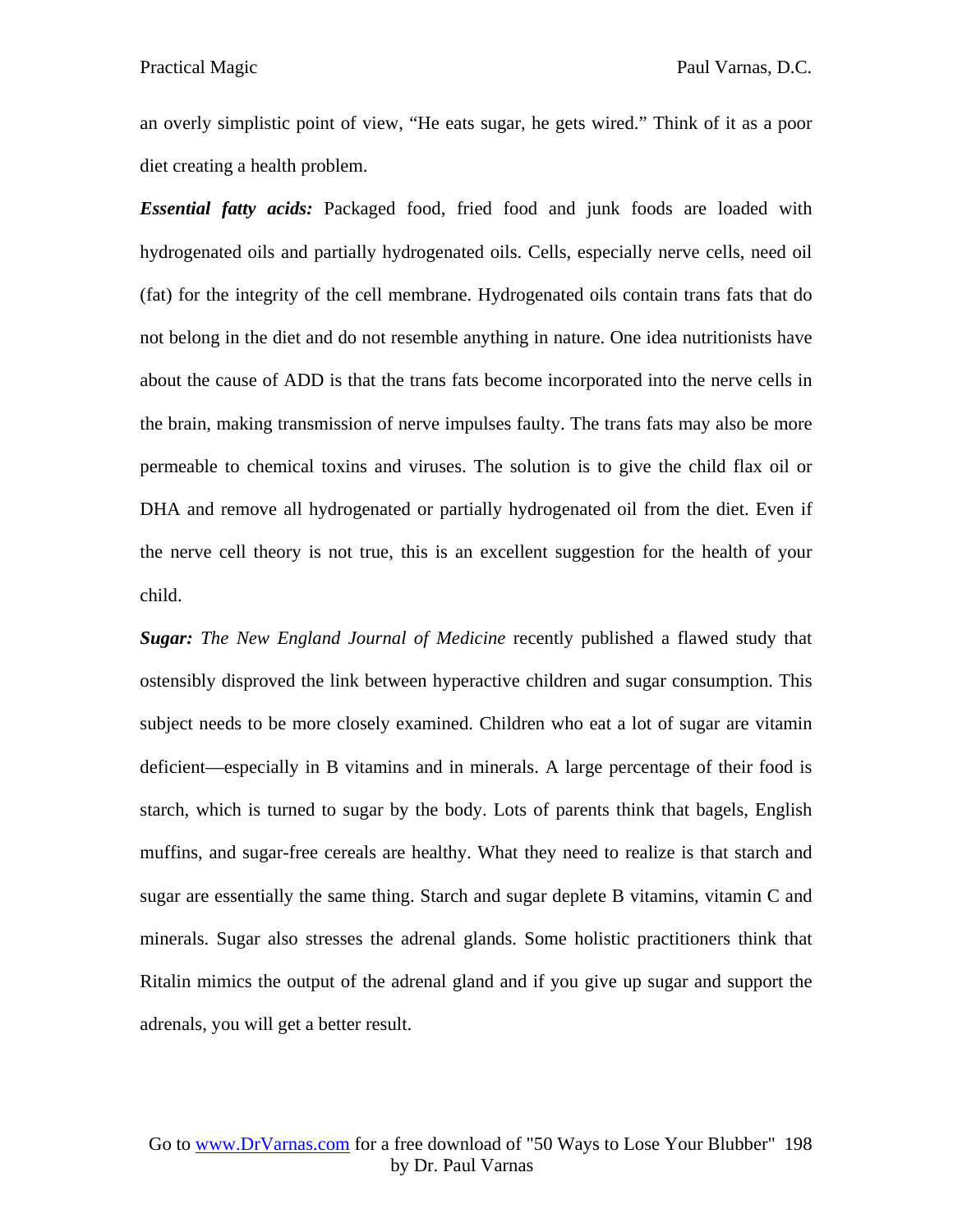*B* vitamins: Deficiency in B vitamins causes neurologic symptoms. Traditional medicine only recognizes a thiamine deficiency as beriberi or a niacin deficiency as pellagra. What about subclinical deficiencies? Nervousness, poor concentration, fatigue, depression, poor sleep, forgetfulness and other symptoms can all be caused by not having enough B vitamins. B vitamins are very important for mental function. Eating a lot of sugar and refined carbohydrate depletes B vitamins. One of the most common deficiencies is folic acid. Folic acid is necessary to produce serotonin and norepinephrin (important neurotransmitters, or brain chemicals). Folic acid is found in fresh green produce. How many children get enough green vegetables? We can get a liquid folic acid and a liquid multivitamin that can be placed in juice. Often the results are amazing. Of course nothing replaces a good diet, but that is sometimes difficult to accomplish.

*Chemical additives:* Read Ruth Winter's book on chemical additives. You will see that many of them cause poor concentration, fatigue and trouble with the nervous system. Aspartame, sold under the brand name Nutrasweet or Equal found in many sugar-free snacks, creates methanol (a neurotoxin) in the body.

*Minerals:* ADHD has been linked to zinc/copper imbalance. Trace mineral deficiency has been linked to allergies. Minerals are often the cofactors that enable enzymes to work.

*Amino acids:* Amino acids are the building blocks of protein. A diet high in junk food, poor digestion and vegetarianism can cause a deficiency of certain amino acids. There are lab tests to determine amino acid status.

*Hidden allergies, Candidiasis and heavy metal toxicity:* If you have gone to a nutritionist or an alternative health practitioner, you may have heard one or all of these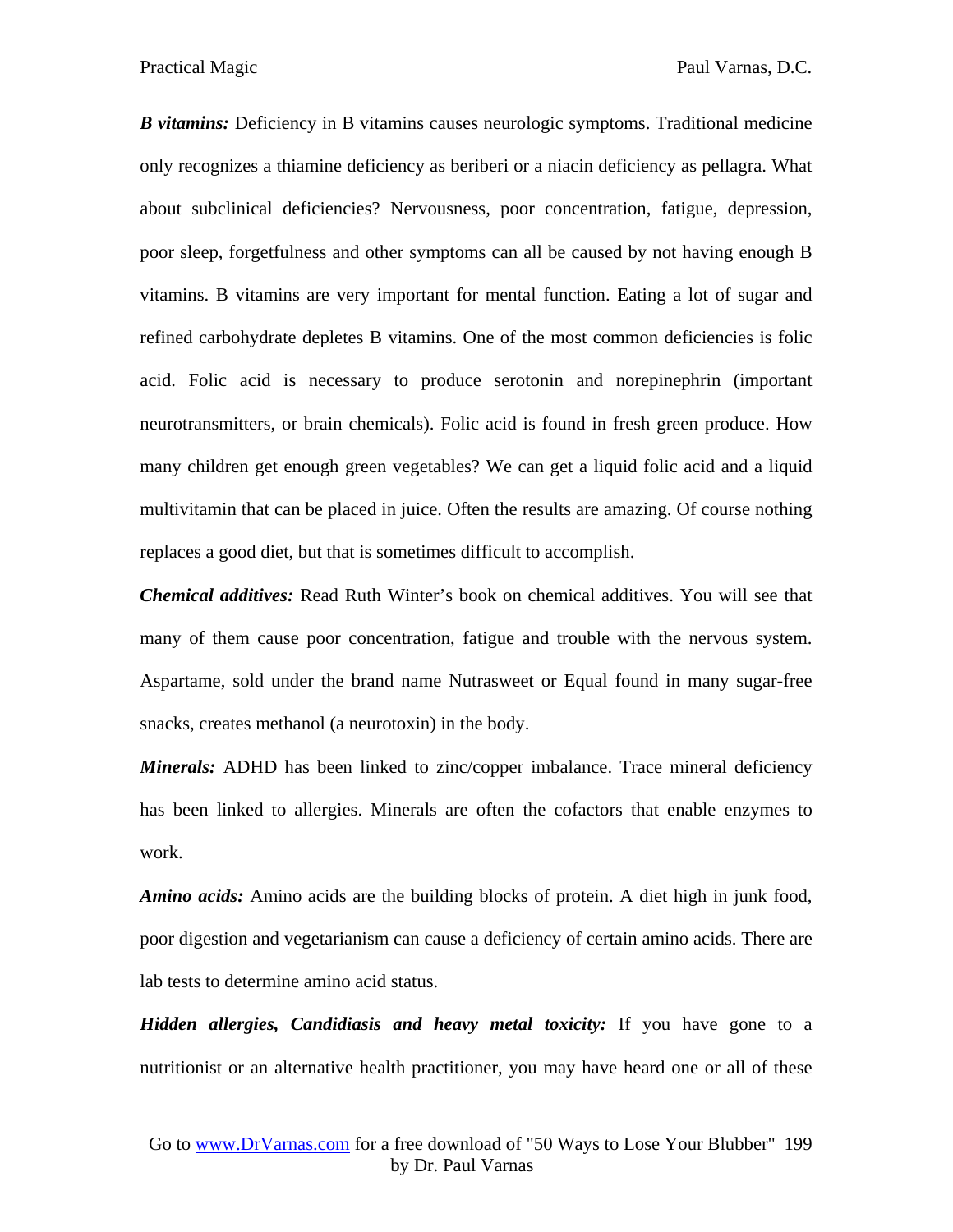terms. *Candida albicans* is a yeast that grows in the intestine. A diet high in sugar or heavy use of antibiotics can cause high levels of *Candida*, which causes nutritional deficiency and toxicity. The chemical toxins from the yeast can cause fatigue, nervousness and poor concentration (among a wide variety of symptoms). Hidden allergies can also be a problem. A favorite food, eaten every day, often is the culprit causing the ADD or ADHD. Great improvement is often achieved by following simple, basic nutritional rules, like those presented earlier in the book.

*Chiropractic:* Of course chiropractors treat ADD and ADHD; the nervous system is involved, isn't it? Many times jamming in the upper cervical spine affects the dura (a membrane covering the brain and spinal cord), affecting the entire nervous system. This can happen from the trauma of birth. Chiropractors treat this, often with great success.

*Craniosacral therapy:* The cranial bones move, much the same way that the gills of a fish move. This movement is vital to the correct function of the central nervous system. Birth trauma, head trauma or jaw dysfunction may interfere with this movement, creating the symptoms of ADD or ADHD. Babies who are born by Cesearean section are often in need of craniosacral therapy. The contractions of the birth canal serve to pump the craniosacral system during birth. Babies born by C-section do not have this benefit. Learn more about craniosacral therapy by going to www.upledger.com.

 Many times parents will try nutrition, put their child on a hypoallergenic diet or try some alternative therapy without getting the desired result. Then the parents are frustrated. The point is, *all* of the pertinent issues must be addressed. Giving a child who has a learning disability a dairy- and wheat-free diet may benefit his or her health, but it will not correct the learning disability. You can give vitamins to a child with sensory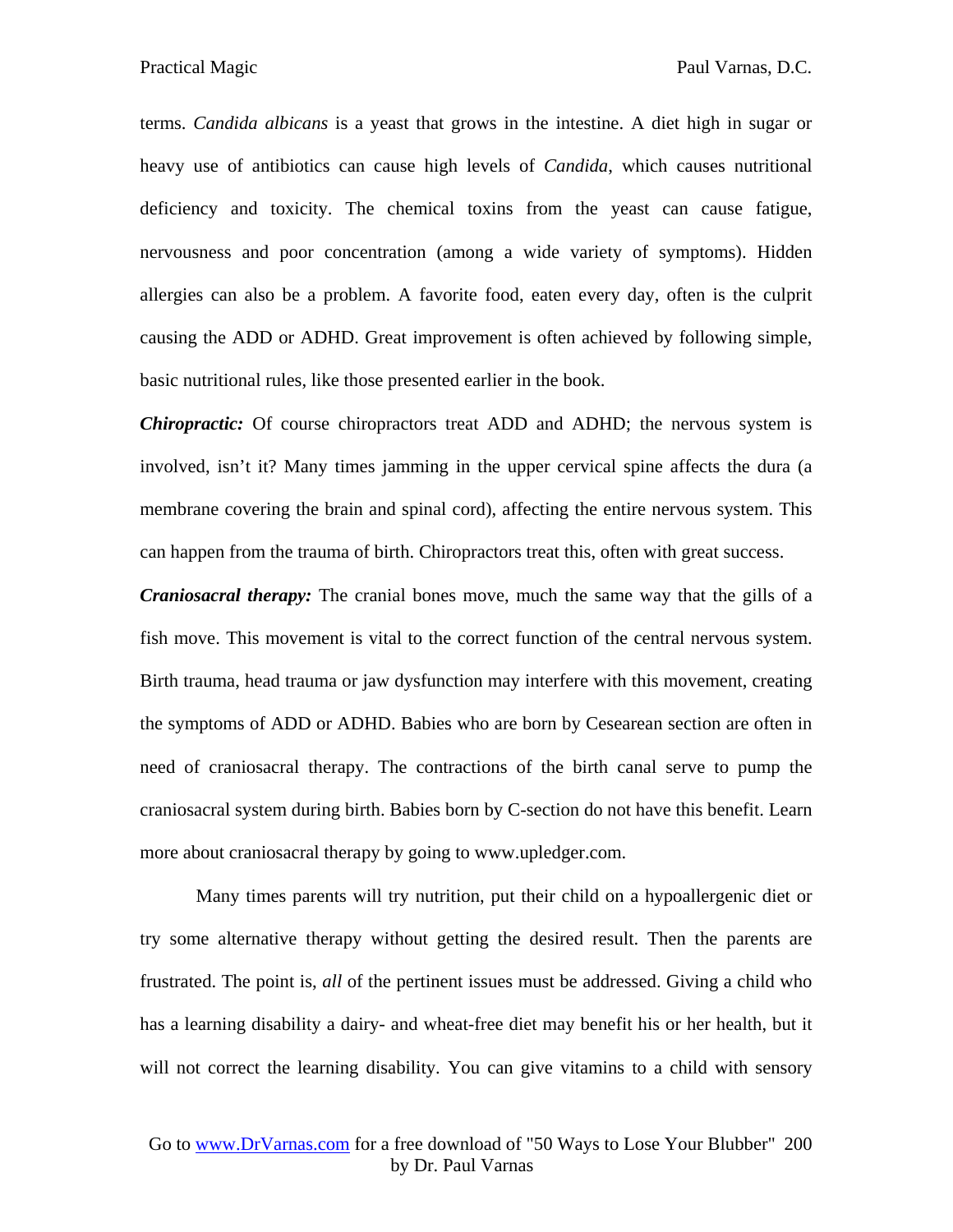integration issues and still not solve the problem. By all means, improve the health and nutrition of your child—there's a chance that it will improve the ADD. If not, there may be other issues that need to be addressed. The idea is not to treat ADD or ADHD, but rather treat the patient who has the condition. The goal is not merely to get rid of the symptom, but to find the cause and correct it. Health is not merely the absence of disease; health is optimal function.

# **ALCOHOLISM**

Alcohol is a toxin that damages every organ in your body. It damages the lining of the gastrointestinal tract. It can cause a condition known as leaky gut, which causes things that were never intended to get into the bloodstream to be absorbed from the digestive system. Leaky gut can cause allergies because the immune system works to defend the body against proteins and other materials that are inappropriately absorbed.

 Even moderate drinking is a problem if you suffer from fatigue. Alcohol is a toxic burden on your body, and it takes energy to detoxify from drinking.

 Nutrition is a much-neglected area in the treatment of alcoholics. Good nutrition and nutritional supplementation can be very helpful to recovering alcoholics.

 Because of problems with absorption, poor enzyme function, poor diet and destruction of cells, alcoholics are deficient in just about every nutrient there is. Alcoholics commonly suffer from depression, anxiety, tremors, fatigue and neuropathies. Many of the symptoms are directly due to the toxic effects of the alcohol; many are due to the chronic malnutrition common in alcoholics.

 Most standard nutritional texts discuss nutritional deficiencies in terms of the disease states caused by extreme deficiency. Even if a severe disease state does not exist,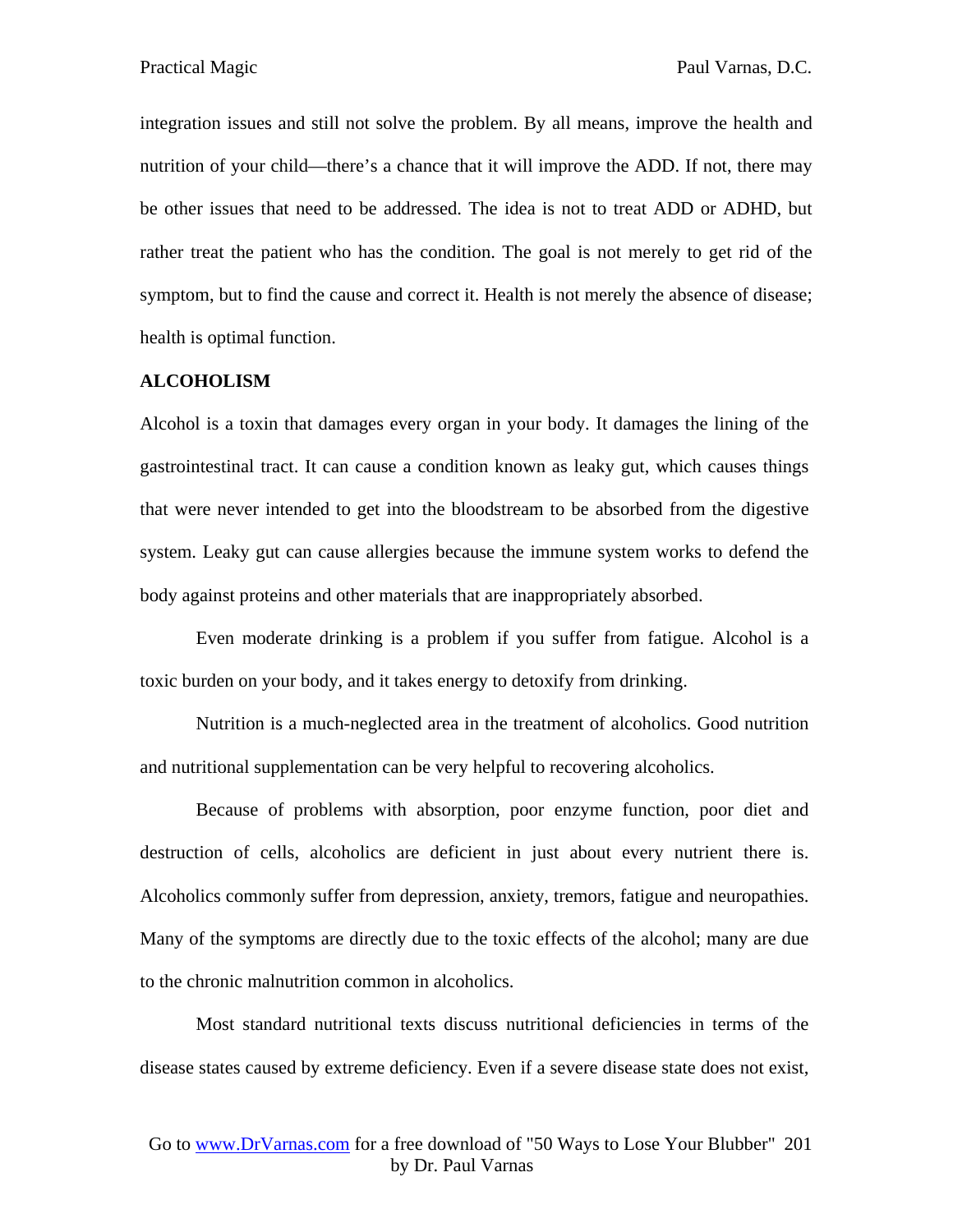a slight deficiency may cause slight symptoms. For instance, if an extreme deficiency causes delirium, perhaps a slight deficiency may cause poor concentration.

 Read the symptoms of the various vitamin deficiencies, you may notice that they are remarkably similar to the symptoms of alcoholism. Neurological changes, muscle wasting, skin problems, ulcerations, defects in mucous membranes, depression, anxiety, confusion and craving for alcohol are all symptoms associated with alcoholism, but they can be caused by nutrient deficiency.

 The symptoms of alcoholism are largely due to the fact that it leads to deficiencies in virtually every vitamin and mineral. It is obvious that these nutrients need to be replaced in the recovering alcoholic. Recovery is so much easier when good nutrition and vitamin supplementation are part of the regimen than it is when good nutrition is ignored.

Deficiency of vitamin A can lead to night blindness, sexual dysfunction, dryness of the eyes, skin problems and problems with the integrity of the mucosa. (Mucosa is the tissue that lines the inside of the nose, mouth and other areas inside of the body.) A lack of vitamin A and zinc can also diminish the sense of taste and smell. An alcoholic who is still drinking, and who supplements with vitamin A, however, will hasten the damage to his or her liver.

A study published in the *British Journal of Addiction*, in 1977, showed that rats deficient in vitamin B complex were more likely to choose alcohol than water. Alcoholics tend to be deficient in vitamin B complex because of poor absorption or an inadequate diet. Thiamine  $(B_1)$  is water soluble and nontoxic even in very large doses. The disease beriberi is caused by a thiamine deficiency. The symptoms are fatigue,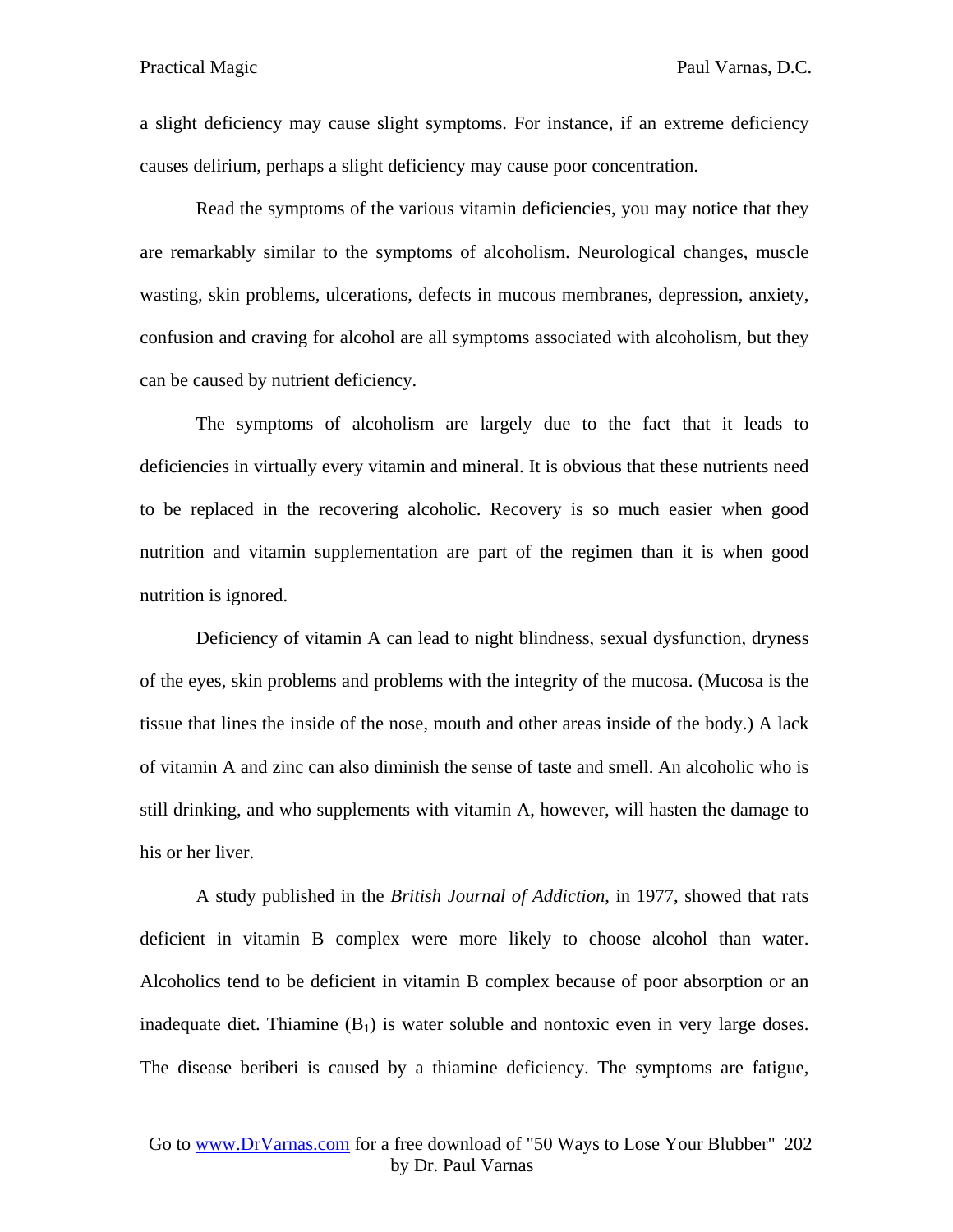anorexia, weight loss, GI disorders and weakness. The muscles also become tender and atrophied. Another study was published in the *British Journal of Nutrition* in 1980. Rats were given alcohol as their only fluid for one week. The rats also had varying levels of thiamine in their diet. In the following weeks they were allowed to choose between alcohol and water. Rats on a high-thiamine diet  $(20 \text{ mg/kg})$  drank only one-fifth as much alcohol as rats fed a low-thiamine diet (4 mg/kg). Rats fed a thiamine-deficient diet showed a tendency to increase alcohol drinking when intake was expressed relative to total energy intake.

 Wernike's Syndrome, whose sufferers have neurological symptoms varying from mild confusion to coma, may be caused by a thiamine deficiency. If the thiamine deficiency persists, it leads to Korsakoff's psychosis, in which the neurological damage is permanent. Treatment with thiamine has been shown to improve alcoholic neuropathy. In fact, alcoholics who discontinue drinking, but were fed a thiamine-deficient diet had no improvement in their neuropathy. When thiamine was introduced to the diet, all of the subjects improved.

Riboflavin deficiency can lead to bloodshot, itching and burning eyes that are sensitive to light. It can also lead to stoamtitis and glossitis—red, smooth tongue and cracks at the corner of the mouth. Deficiency can also lead to skin lesions. Deficiency is rare in isolation, and often exists in conjunction with deficiencies in other B vitamins. Extreme niacin deficiency leads to pellagra, which has symptoms known as the three Ds: dermatitis, diarrhea and dementia. All parts of the digestive tract are affected. The mouth may be severely inflamed. The tongue is swollen, corroded and bright red. Diarrhea may be accompanied by vomiting. The patient may become achlorhydric (completely lacking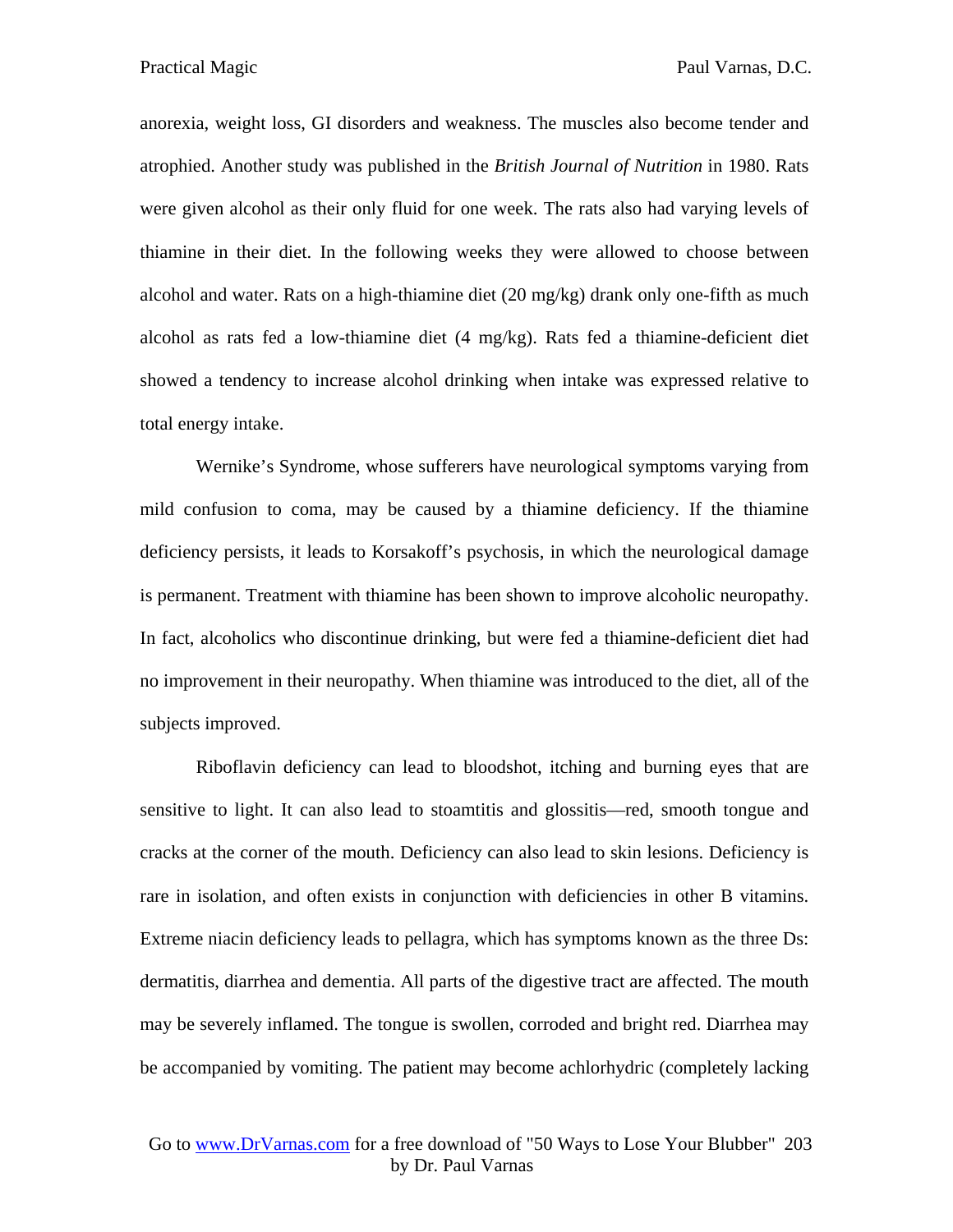stomach acid). Achlorhydra will cause widespread vitamin deficiencies due to lack of absorption. The achlorhydra also may lead to intestinal infection. Lack of niacin also leads to nervous system disorders including irritability, headache, insomnia, memory loss and emotional instability. In advanced stages, delirium and catatonia may develop then convulsions, coma and death.

 As with the other B vitamins, niacin deficiency doesn't usually exist alone. Also, like other B vitamins, niacin is water soluble and is nontoxic. However, large doses of niacin will produce an unpleasant flushing and itching of the skin. Prolonged and excessive doses may produce liver damage and GI irritation.

 Niacin has been used to control alcohol craving. An experimental study, published in 1961, showed that alcoholics in withdrawal noted immediate abolition of almost all physical withdrawal symptoms while intravenously receiving up to 1 gram daily of diphosphopyridine nucleotide (NAD), a form of niacin, for four days. Also, an article written in the *Journal of the American Medical Association* showed that nicotinic acid (the coenzyme form of niacin), reduced mortality from 90% to 14% in a large series of patients who were admitted with severe impairment of consciousness or delirium.

Vitamin  $B_6$  deficiency may produce mental confusion, weakness, irritability and nervousness. In alcoholics, there is commonly a functional deficiency due to their inability to convert dietary  $B_6$  to the active form, pyridoxyl 5 phosphate, used by the body. This functional deficiency affects the neurotransmitters (chemicals that cause the nervous system to function).  $B_6$  deficiency can also lead to low blood sugar and poor glucose tolerance.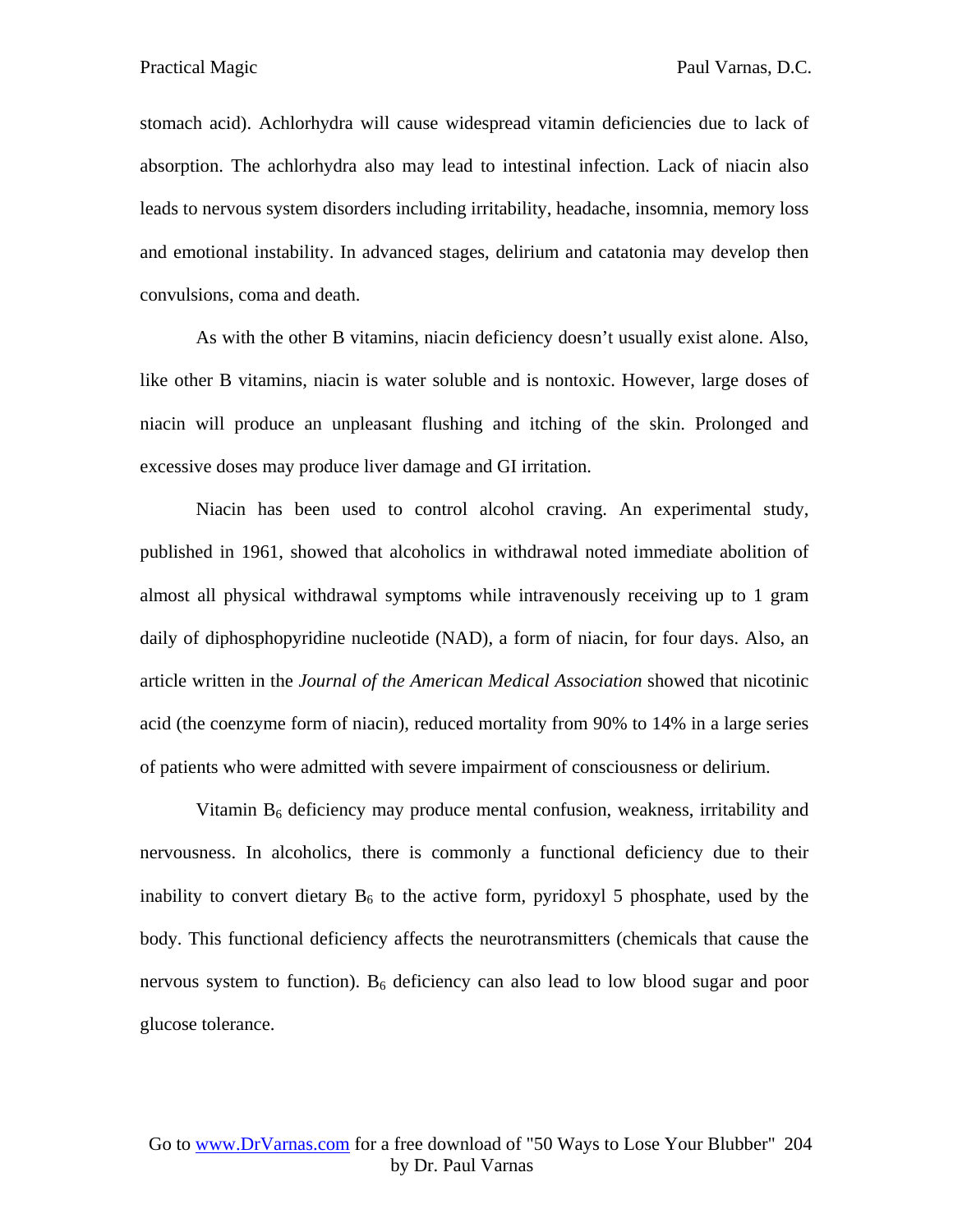Folic acid is one of the most common deficiencies. Anemia, weight loss, apathy, anorexia, dyspnea, sore tongue, headache, palpitations, forgetfulness, paranoia, GI disturbances and diarrhea are all symptoms of folic acid deficiency. Alcohol intake reduces folic acid absorption and increases urinary excretion of folate. The *British Journal of Psychiatry* published a study that demonstrated the connection between low folate levels and depression, although researchers did not find any severity of alcohol dependence and folate levels.

Vitamin  $B_{12}$  deficiency symptoms include inflammation of the tongue, degeneration of the spinal cord, loss of appetite, GI disturbances, fatigue, pallor, dizziness, disorientation, numbness, tingling, ataxia, moodiness, confusion, agitation, dimmed vision, delusions, hallucinations and eventually, psychosis.  $B_{12}$  is only found in animal products. Vegetarians who consume no  $B_{12}$  have an adequate supply, because the vitamin is produced by intestinal microorganisms (microbial synthesis). A healthy digestive tract and normal bowel flora are necessary for vegetarians to produce vitamin  $B_{12}$ . If they do not have normal bowel flora, they may become deficient. You don't need much  $B_{12}$ , only a couple of micrograms per day. It's water soluble and nontoxic, even in large amounts. Alcoholics often have trouble with digestion, bowel flora and  $B_{12}$ absorption and may need supplementation.

Vitamin C plays an important role in collagen formation. Connective tissue, cartilage and ligaments are made up of collagen. The symptoms of scurvy, the disease associated with vitamin C deficiency, involve connective tissue. The symptoms include anemia, joint tenderness and swelling, poor wound healing, gingivitis and lost teeth. Vitamin C has been shown to improve the body's clearance of alcohol. It is also possible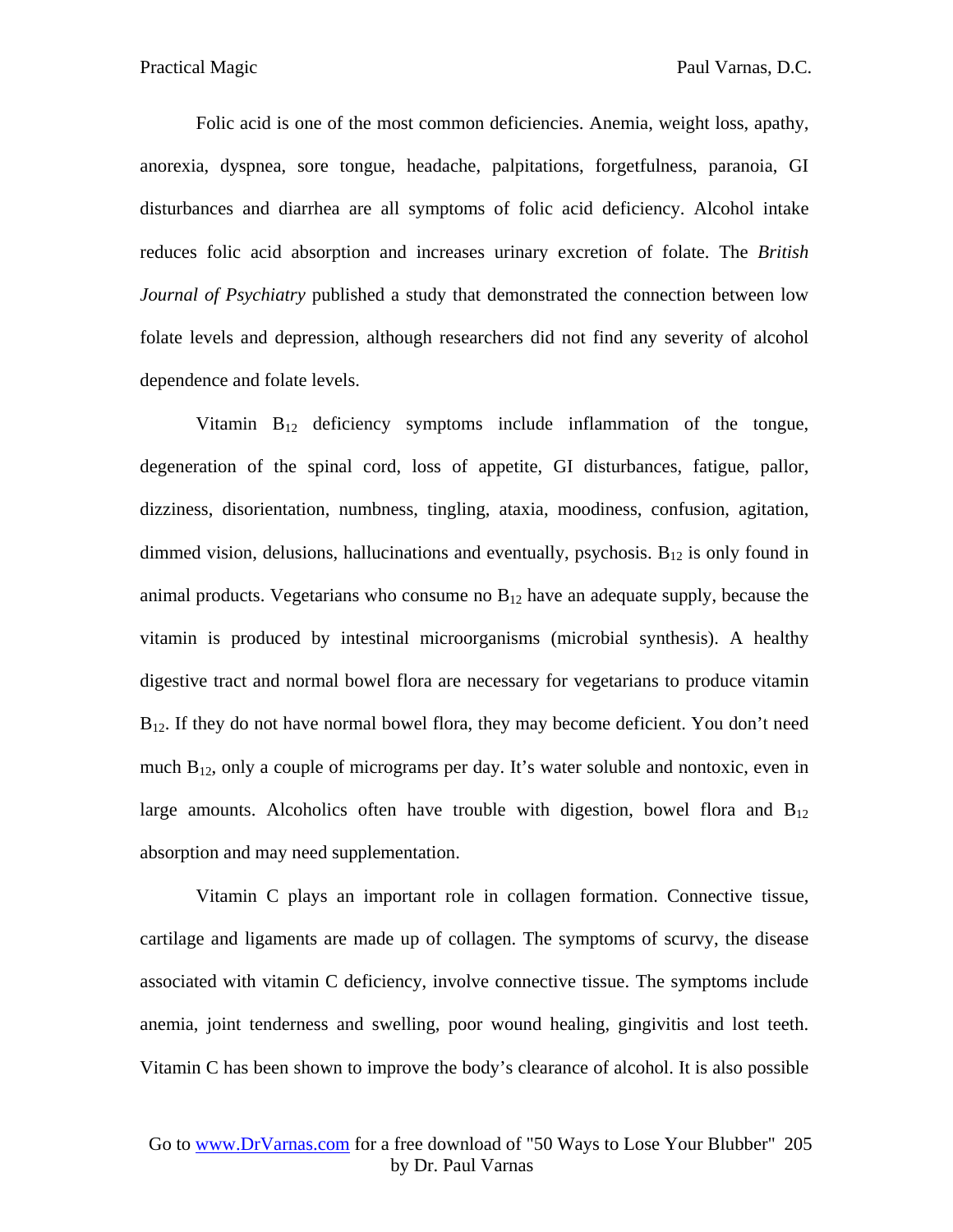that vitamin C may prevent fatty degeneration of the liver. It is helpful in stimulating the immune system and tissue repair.

Vitamin E protects membranes against free radical damage, helps to prevent tumor growth, and protects vitamin A in the body. A deficiency can affect the reproductive system, the muscular system and the nervous system. Two-thirds of all chronic alcoholics suffer from muscle atrophy. It has been observed that alcoholics suffering from muscle atrophy also have lower serum levels of vitamin E.

 Deficiencies in minerals are also present in alcoholics. Magnesium deficiency has been recognized in hospitalized alcoholics. It can lead to heart, kidney and GI disorders, as well as weakness and confusion. Phosphorus deficiency can lead to symptoms similar to delirium tremens. Selenium, when taken with other antioxidants, can protect the liver from damage. Chronic alcohol consumption has been associated with zinc deficiency. Zinc is important in thousands of enzyme systems, including alcohol dehydrogenase, the enzyme that helps the body to break down alcohol. Zinc is partially responsible for detoxifying the body from alcohol. The more alcohol you drink, the less ability you have to break it down.

 Amino acids are the building blocks of protein. The eight essential amino acids are those that the body cannot manufacture for itself. They must be supplied by the diet. They are often deficient in alcoholics. Amino acids are commonly precursors to neurotransmitters, which are chemicals that help the brain and nervous system to function. A precursor is the chemical that is converted into the neurotransmitter. For instance, a block of granite is a precursor to a statue.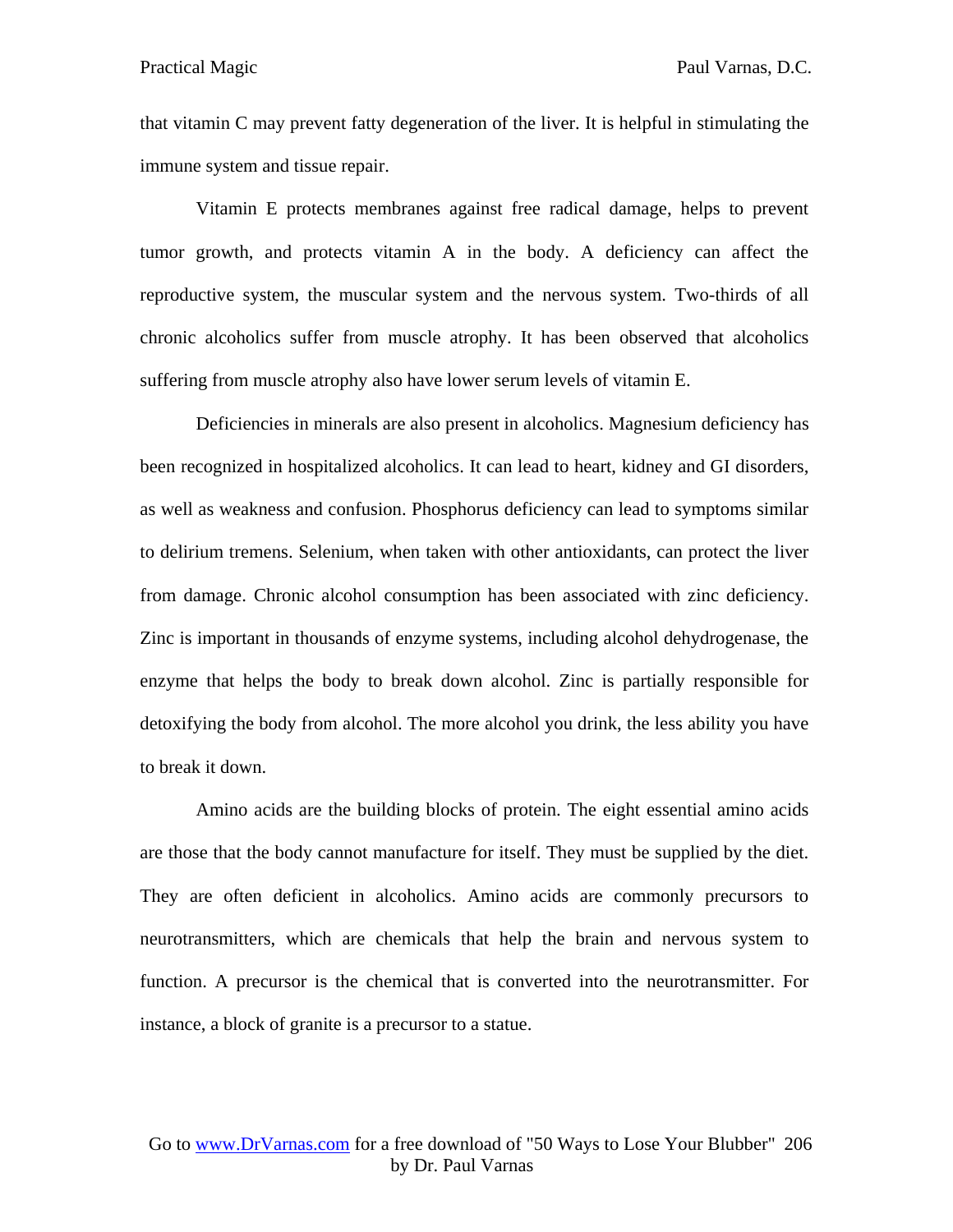A common outcome of essential amino acids deficiency is depression. In fact, many psychotropic drugs mimic amino acids and other vitamin supplements. Drugs have been used more commonly than nutrients to treat depression because drug companies can own patents on drugs, but not on nutrients. In other words, there's a lot less money to be made on nutrient therapy than on drug therapy.

 A body abused by alcohol (or any other drug), is like a 1933 Duesenberg that's been left rusting out in a field. Giving up alcohol is like putting in a new set of plugs and some fresh gasoline. It's a very well-made car, and you're amazed to find that it still runs. It may belch smoke and stall at stop signs, but it works.

 Good nutrition and vitamin supplementation are like putting a little more effort into restoring the car to make a nice automobile that runs well. It's like giving the car an engine overhaul and a paint job. Alcoholism is an organic disease, and good nutrition is one of the best treatments.

 Alcoholics Anonymous has an impressive record for helping people maintain sobriety, but results would improve with an understanding of basic nutrition. Good nutrition will not interfere with a 12-step program. On the contrary, taking time and effort to develop healthy habits will make the whole process easier.

 One of the easiest things to do is to take a good quality multiple vitamin. Not all vitamins are created equal. Bio-Multi Plus, by Biotics Research, is a good product. There are other companies that make a good quality multiple. Many good supplement companies only sell directly to physicians, but if you have a doctor that is familiar with natural health care and nutrition, have him or her order some vitamins from one of these companies.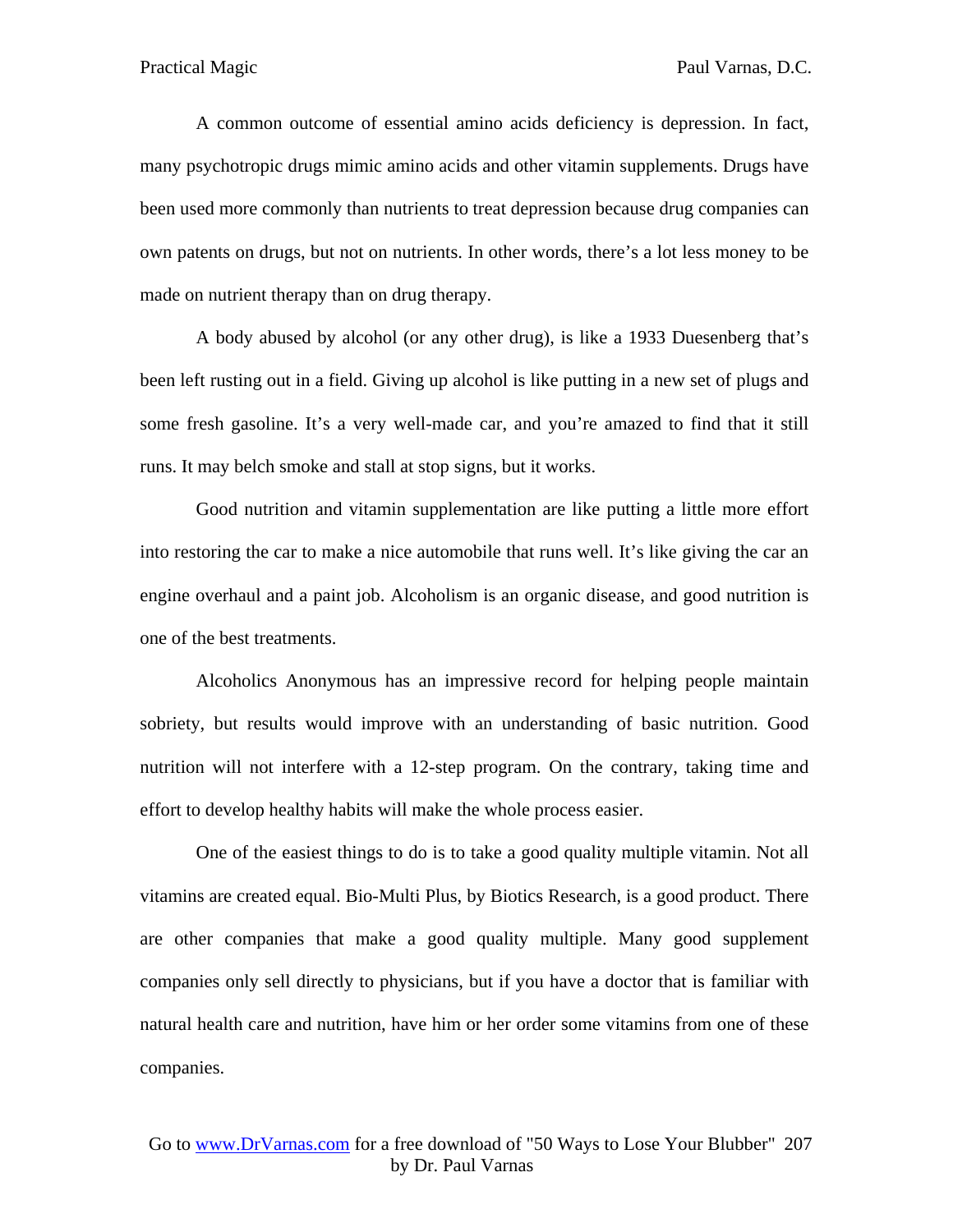Multiple vitamins produced by some companies are in a capsule, so there are no binders or tableting agents contained in them. Biotics' multiple vitamin is in a tablet form, but it is tableted with vegetable material and it is easily broken down by the digestive system. A lot of commercially available vitamins are tableted with inert ingredients that interfere with absorption. Products made by Biotics Research and other quality vitamin companies are easier to absorb than most vitamins you find in drug stores.

 Vitamins are not a substitute for proper diet. Horse manure and a multiple vitamin do not make a healthy body. You need to eat properly. On the other hand, if you eat horse manure without a multiple vitamin, you are probably worse off than if you take vitamins with your horse manure. Even if you do nothing else for yourself, take a good multiple vitamin.

 A recovering alcoholic should take extra vitamin B complex with the multiple vitamin. Discuss dosages with your health care provider. The deficiencies of the various B vitamins parallel the symptoms of alcoholism itself. Taking extra vitamin C, zinc and a multiple mineral is also helpful. If any of the deficiency symptoms are present (as listed earlier in this section), more of the vitamin that is lacking should be taken. If skin problems are present, vitamin A and zinc may be of value. If muscle tone and sexual function are problem areas, extra vitamin E may be needed. (No, taking four pounds of vitamin E each day will not turn you into the "love machine." Vitamins are helpful, but they have their limits.)

 Get expert advice on which vitamins are the best for you. Every individual is different, and it is difficult to create a one-size-fits-all nutritional regimen.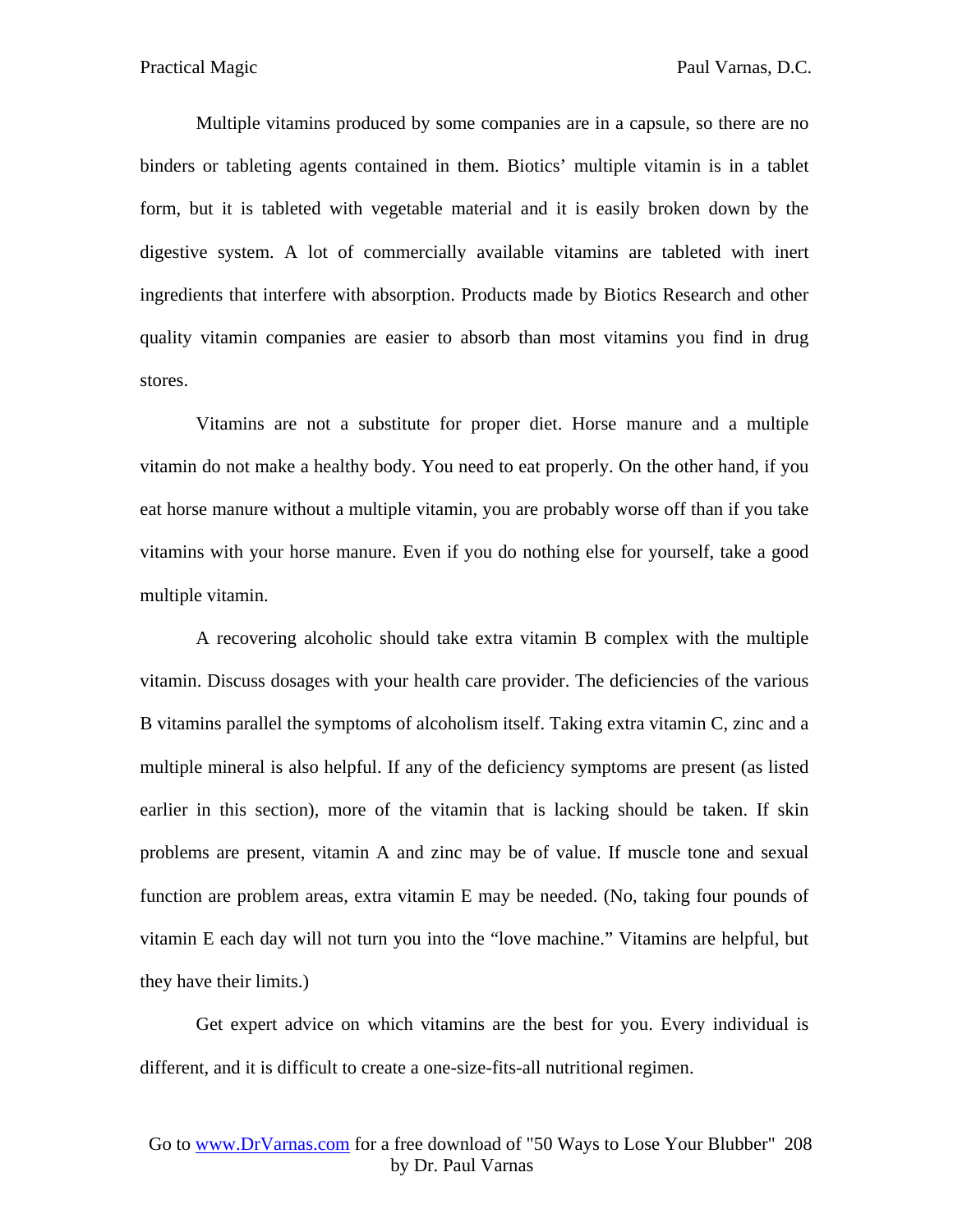# **Sugar and the Recovering Alcoholic**

Hypoglycemia is a big problem for recovering alcoholics because the body responds to alcohol much the same way that it responds to sugar. Many recovering alcoholics substitute sugar for alcohol. Alcohol is absorbed very quickly, just like sugar. It has virtually no food value, just like sugar. It's addictive, just like sugar.

Here are some of the symptoms of hypoglycemia.

- Depression
- Dizziness
- Fatigue
- Feeling weak and shaky
- Headache

Most recovering alcoholics will easily interpret these symptoms and feel the need for a drink. The symptoms of hypoglycemia are easily—albeit temporarily—relieved by a drink of alcohol.

 Consuming sugar, also temporarily relieves hypoglycemia, or low blood sugar. Unfortunately, the consumption of sugar sets up a series of events that eventually bring back the hypoglycemia. When you eat sugar, it is rapidly absorbed, much the same way the alcohol is absorbed. The sugar is absorbed so rapidly, that the body overreacts. Insulin production far outstrips the sugar absorption, creating another hypoglycemic state within a few hours.

 After giving up alcohol, many alcoholics develop a sweet tooth. They eat donuts and other sweets. Many consume soda pop at the same rate that they once consumed alcohol. There always seems to be plenty of donuts at AA meetings. Sugar can keep the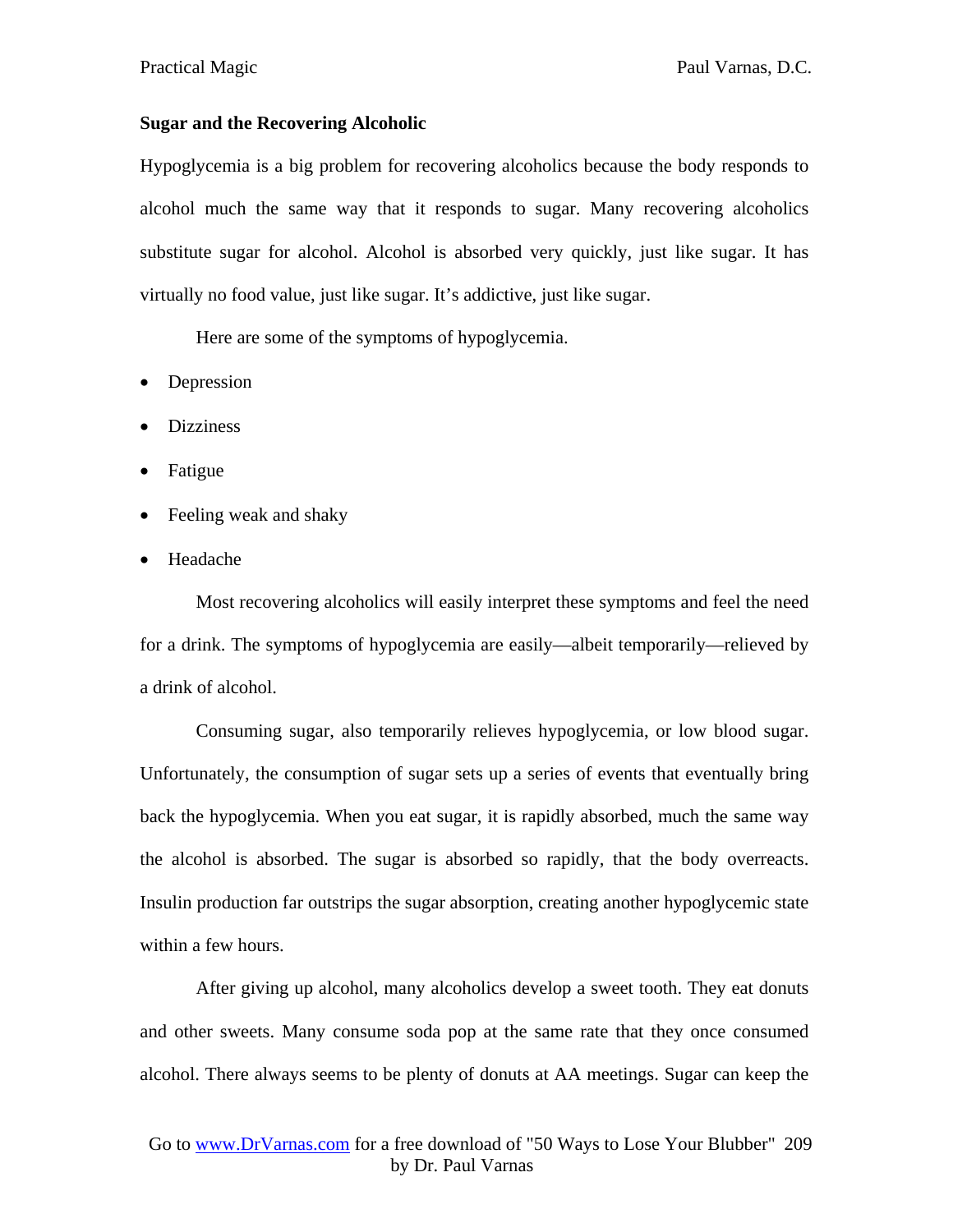recovering alcoholic on the same neurological roller coaster as the alcohol. Although it is not as deadly as alcohol, sugar can create a number of health problems as well as make recovery more difficult. It is a safer roller coaster ride of highs and lows than is alcohol consumption, but that doesn't make it a good thing.

 Ironically, sugar perpetuates the hypoglycemia that it temporarily relieves. Sugar can also cause changes in bowel pH, causing imbalances in bowel flora. This can lead to problems with nutrient absorption or leaky gut and create allergies. Sugar consumption can also cause deficiencies in vitamin B and vitamin C. It perpetuates many of the health problems caused by years of consuming alcohol.

 Eating sugar may seem like a safe indulgence. In many ways it seems that sugar is an acceptable crutch that doesn't threaten your health and well-being the way that alcohol did. Many recovering alcoholics perceive that sugar consumption is making it a little easier to keep from drinking, and it is a safe substitute for alcohol.

 Sugar actually makes it more difficult to stop desiring a drink. It causes blood sugar highs and lows. During the lows (that is, a hypoglycemic state), a drink can be awful appealing. The sugar roller coaster is hard on your moods, your resolve and your health. Sugar consumption can also lead to nutrient deficiency and allergies. It makes the battle to stay away from alcohol very difficult. It is a lot like denying someone sleep and trying to get him or her to solve difficult calculus equations.

 Sugar cravings can be controlled. Chewing your food thoroughly will help. Eating every two hours and snacking on fruit or nuts between meals usually will eliminate the desire for sugar. Vitamin supplementation and eating a healthier diet will help you to control sugar cravings much easier. Getting healthy makes recovery easier.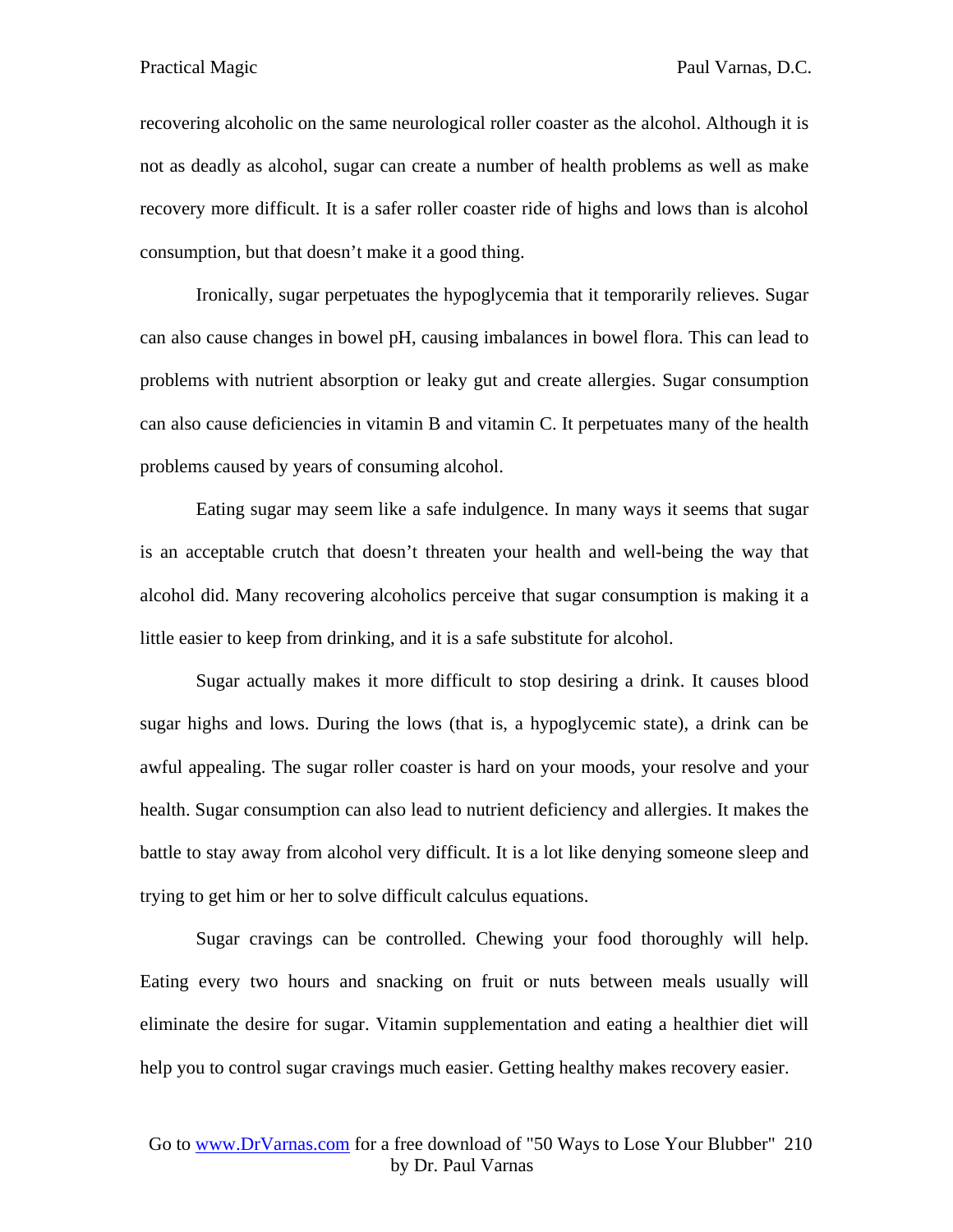# **WEIGHT LOSS**

This is an area where this is a lot of hype and bad advice. People routinely peddle misinformation to separate you from your hard-earned dollars. They create the illusion that there is a simple, effortless way to do it and all you have to do is send money to get the special exercise machine, energy shake, video set, vitamins or whatever, and you too can be thin and happy.

The type of exercise machine or video routine is not as important as paying attention to good rules about exercising—proper warm-up and cool down, and balancing aerobic and anaerobic activity. You need to know that dieting and limiting the amount of food you eat don't work; you actually need to eat enough to ensure that your metabolism doesn't slow down.

If you exercise and follow the Healing Diet, weight loss should be no problem. Of course there are those who will read this and desire to eat more "normally." *Sugar Busters* is a diet that is for the most part "normal," in that you can eat in a restaurant without giving the waiter a lot of special instructions. You can shop in a regular grocery store and get all the food that is necessary. It is mainly designed to get you to produce less insulin. Most Americans who are overweight owe their condition to refined carbohydrates and insulin production. This explains the popularity of the Atkins Diet. It's not a particularly healthy diet, but people lose weight because it reduces insulin production and kills yeast.

 Insulin is necessary to remove sugar from the blood and put it into the cells. Few people know that insulin also helps the body to store fat. The average American eats 150 pounds of refined sugar each year and gets 50% of his or her calories from refined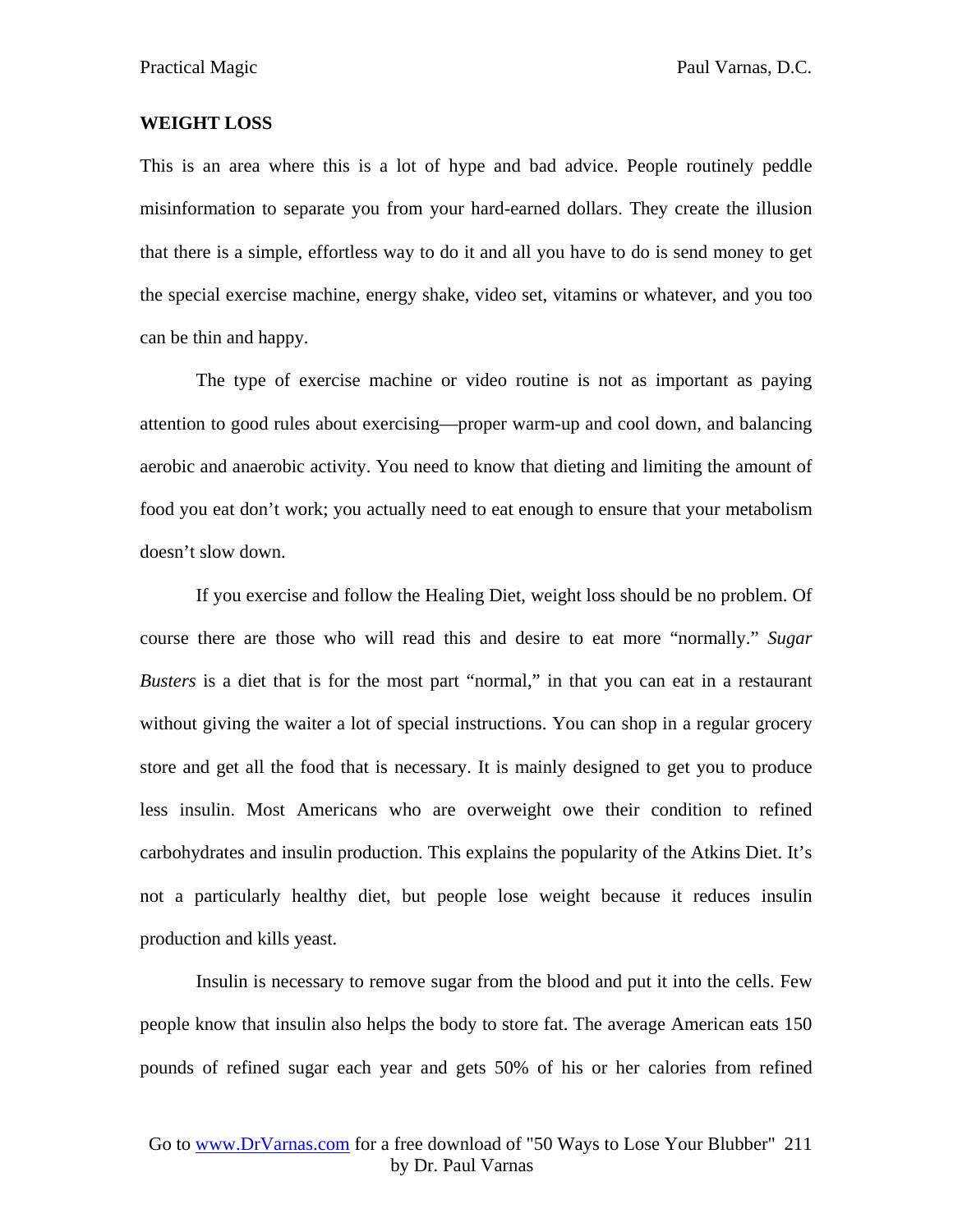carbohydrate. They are forcing themselves to make a lot of insulin and creating a weight problem. *Sugar Busters* forbids foods that have a high glycemic index (that is, cause insulin production). Not only are things like candy, soda pop, cookies and other refined sugar sources forbidden, no refined starch can be eaten. Foods like white rice, refined noodles, and white bread are not allowed. The diet also does not allow you to have white potatoes (although sweet potatoes are allowed). Fruits that are very high in sugar like bananas and raisons are also not allowed. You can eat wheat and rice, but it must be the whole grain. You are better off if you can follow the Healing Diet.

 The Healing Diet does not limit total food consumption, except to say that you should eat all three meals and that one plate full of food is enough. Limiting calories is a poor strategy for losing weight. It tends to slow your metabolism down. When you deny your body food, it gets more efficient at getting by with less food. You begin to burn fewer calories. The Nazis kept very accurate records in the concentration camps. The prisoners kept on a starvation diet of less than 800 calories lost only a pound or two each week.

 If you want to lose weight, you need to speed up your metabolism. Eat enough food—don't overeat, but don't starve yourself either. Get plenty of good quality protein and exercise.

 When you begin an exercise program to lose weight, build an aerobic base like Dr. Maffetone suggests. Aerobic activity means that the muscles are supplied with oxygen directly by the blood. You should not get out of breath; that is a sign that the muscles are working anaerobically. You should be able to converse normally when doing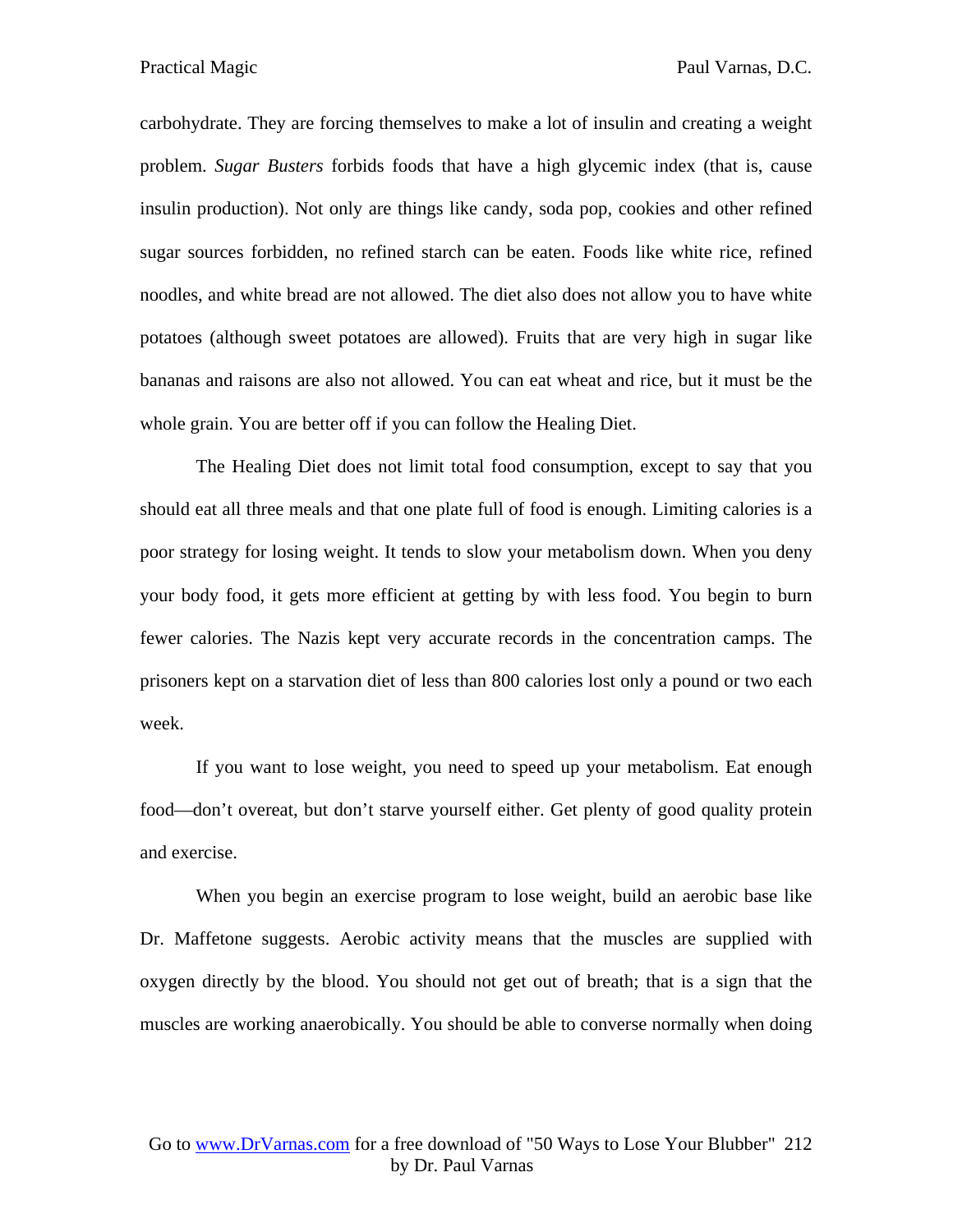aerobic exercise. Do exercises like walking, biking or swimming. Get your heart rate to 180 minus your age—no more. Do this for a month or two.

 You can't stay with aerobic activity indefinitely. You've seen people begin to do easy exercise by walking on a treadmill. They start to watch their diet. They lose weight at first, but eventually plateau. If they stay with the easy aerobic exercise, they can't help but plateau. After time, it is necessary to add anaerobic activity.

 During anaerobic activity, you do breathe hard because the normal blood flow cannot supply enough oxygen. Fortunately the muscles have a mechanism to perform during an oxygen-deficit period; otherwise instead of getting out of breath during hard exercise your muscles would just stop working. Read Dr. Phil Maffetone's book *In Fitness and in Health* for more information about balancing aerobic and anaerobic activity.

 Remember, follow a program like the one below only after establishing a good aerobic base. Also, it is necessary to back off of doing anaerobic activity. After a month of doing the following workout, go back to simply using a treadmill or exercise bicycle, keeping your heart rate at 180 minus your age. Better yet, get a copy of *In Fitness and in Health* by Dr. Maffetone and learn how to tell if you need aerobic or anaerobic activity. Exercise six days each week for at least 30 minutes. Make sure that you warm up for 10 minutes before and cool down for 10 minutes after working out. Do three days of cardiovascular and three days of weight lifting on alternating days. A sample two-week schedule would look like this.

- Monday: Cardiovascular
- Tuesday: Weights (upper body—bicep, tricep, pectoralis, latissimus dorsi, deltoids)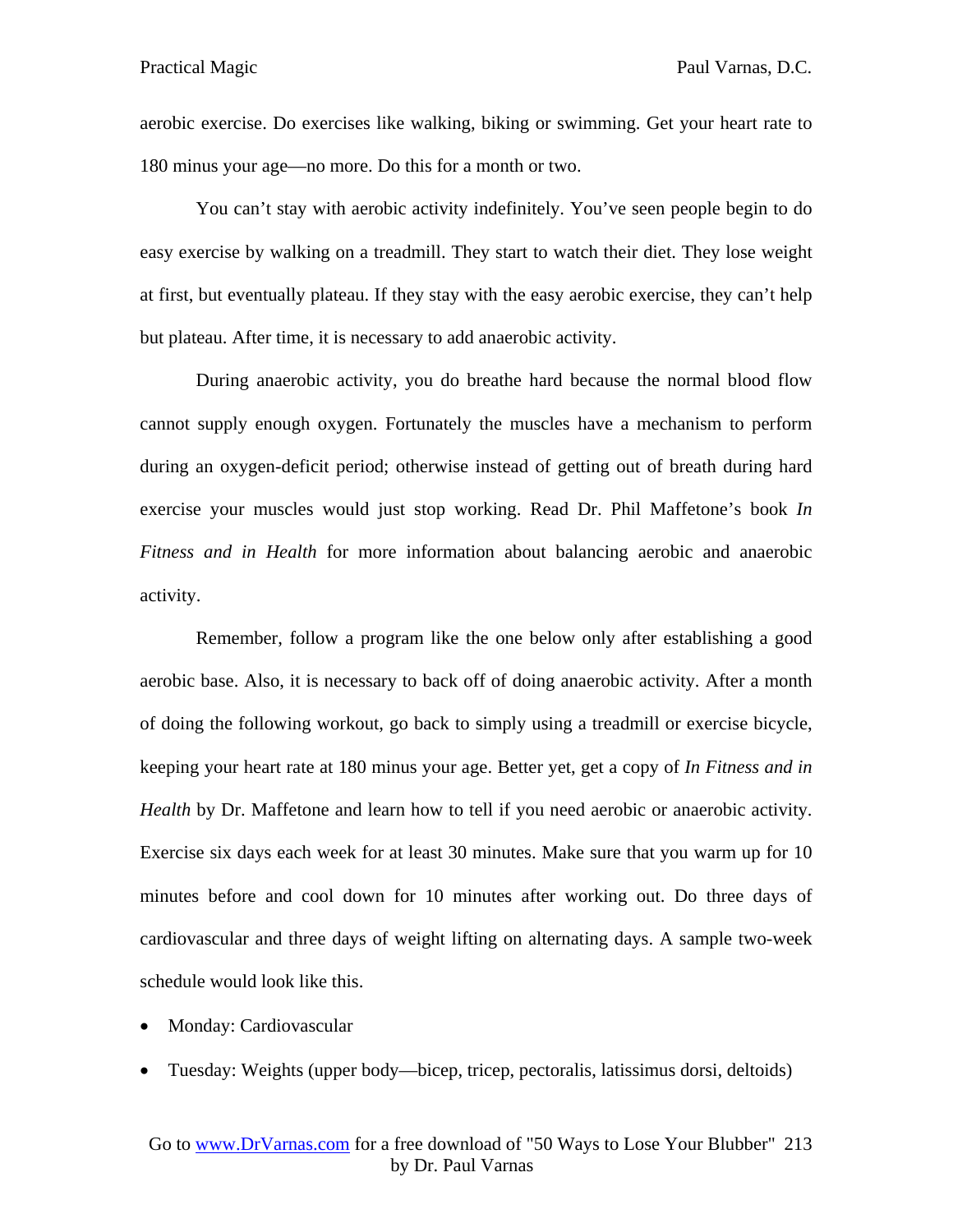- Wednesday: Cardiovascular
- Thursday: Weights (lower body—quadraceps, hamstrings, gluteals, abdominals)
- Friday: Cardiovascular
- Saturday: Weights (upper body)
- Sunday: Off
- Monday: Cardiovascular
- Tuesday: Weights (lower body)
- Wednesday: Cardiovascular
- Thursday: Weights (upper body)
- Friday: Cardiovascular
- Saturday: Weights (lower body)
- Sunday: Off

 Do interval training during your anaerobic cardiovascular activity. Spend one minute doing the activity at an easy pace, the next minute work a little harder and so on. By the time you get to the fifth or sixth minute, you should be working at near-peak capacity. After that go back to the easy pace of the first minute and do the whole sequence again. Spend about 20 minutes (four cycles) exercising. Spend about five minutes cooling down, do the exercise at an easy pace. To maximize weight loss, do this first thing in the morning and don't eat for at least an hour after exercising.

 Increasing muscle mass by working hard on the weight lifting will increase your muscle mass, speeding up your metabolism. Not everyone wishes to bulk up; individual goals will vary. In general, if you lift heavy weights with fewer repetitions, the size of the muscles will increase. If you do not wish to bulk up a lot, do more repetitions with lighter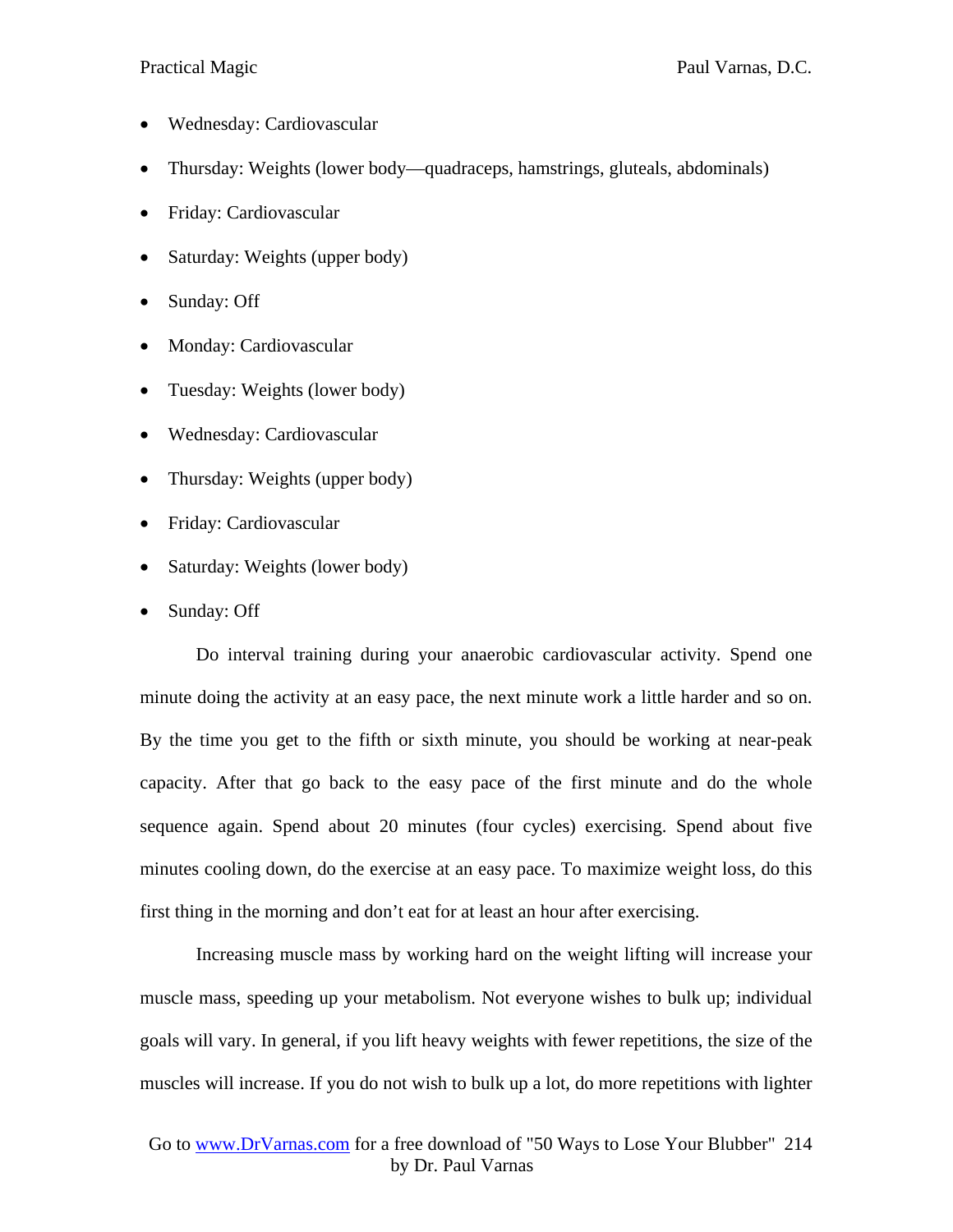weights. It is better to use free weights rather than machines. Free weights force you to use muscles that stabilize the joint during the exercise, giving you a more balanced workout. Free weights give a much better workout than weight machines.

 If you wish to increase your muscle mass do four sets of eight to ten repetitions. Gradually increase the weight with each set so that your first set is relatively easy and you are working very hard on the last set. After doing the last repetition on the last set, you should really feel that you couldn't lift one more thing with that muscle.

 Most people, however, do not want to bulk up. A great way to increase strength and endurance without bulking up is the "Body Electric" workouts. "Body Electric" can be seen on a lot of public television stations. Margaret Richard created the series and runs the exercise sessions. She stresses form and gives good advice for preventing injury. She also is a breath of fresh air in the health and fitness field. She doesn't hype herself or pretend to be "THE ANSWER" to everyone's health and weight-loss problems. She will tell you during her workouts that if you want to lose weight, you still need to do cardiovascular exercise and watch your diet. Her thing is muscle tone and strength and she does a very good job at it. You can get her videos online at www.bodyelectrictv.com.

 You need to get the advice of your doctor before beginning any exercise program. You need to properly balance aerobic and activity. If you do not seem to be progressing, it may mean that you need anaerobic activity. If you are injuring yourself frequently, or developing problems like tendonitis, you may be doing too much anaerobic activity. Be especially careful about doing too much anaerobic activity. If your adrenal glands are not functioning well, anaerobic activity is just further stress to them (see the section on stress and adrenals) A lot of the recommended programs sold with exercise machines and a lot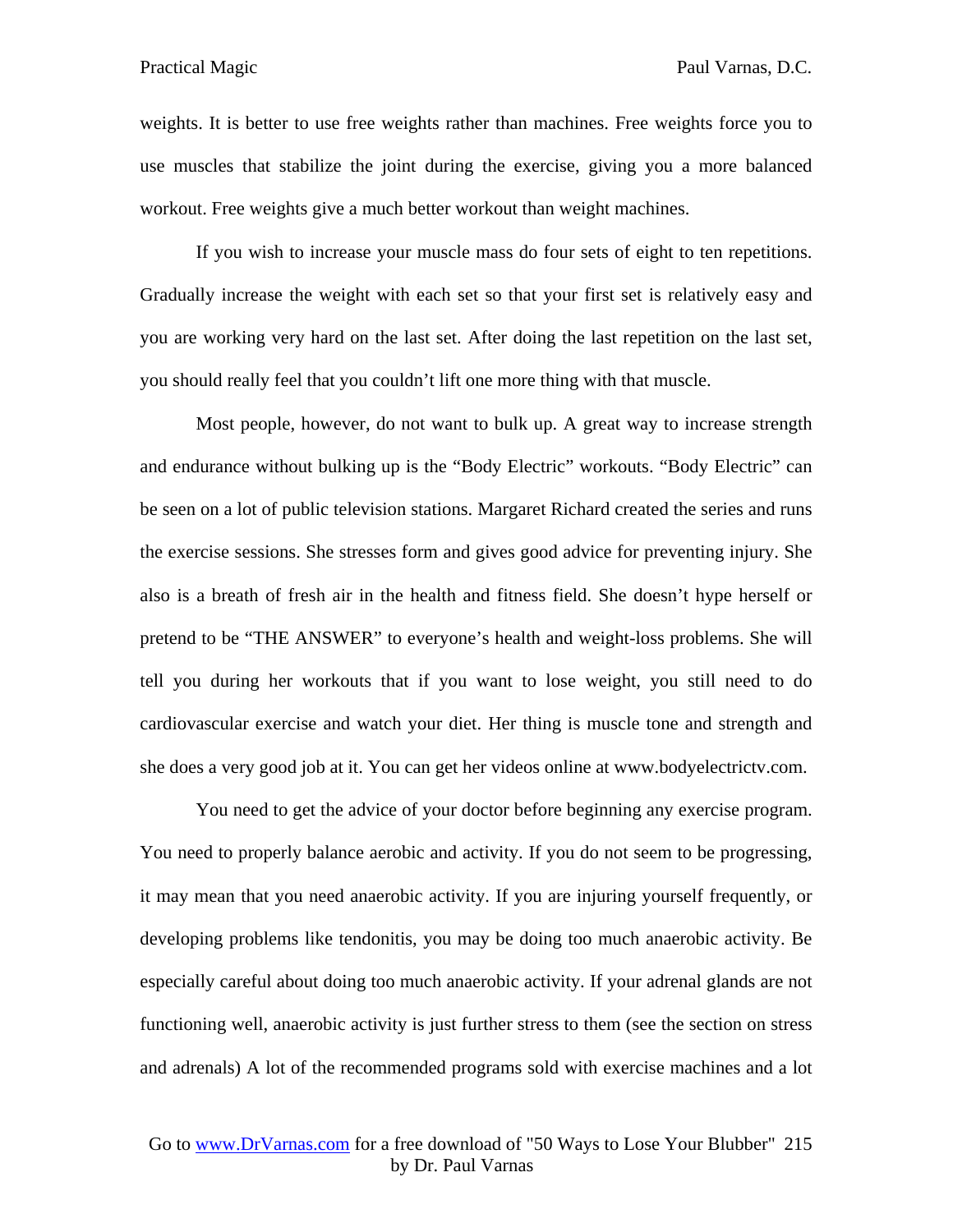of the exercise videos recommend too much anaerobic activity. This section exists to give you some general concepts about diet and exercise and how to apply them to your weight-loss program. The recommendations in this book do not take the place of the advice of a health care practitioner who knows you and your physical condition. Doing interval training and lifting heavy weights are not for everyone. Your current physical condition, your cardiovascular health, your age and your weight will have a lot to do with your individual program. You may need to spend more time building an aerobic base or make some other modification in what is written here. Listen to your doctor.

 Just understand that foods that trigger insulin release encourage weight gain. Denying yourself adequate food will not effectively help you to lose weight; dieting does not work. You need to balance aerobic and anaerobic activity (think of the program here as an example of how to do this—not necessarily the ideal program for you); read Dr. Maffetone's book, *In Fitness and in Health.* Cardiovascular exercise done in the morning on an empty stomach will enhance your weight loss, and increasing muscle mass increases metabolism (that is, causes you to burn calories faster). Use these facts and the advice from your doctor to put together an effective weight-loss program.

#### **DEPRESSION**

In the 1960s people took hallucinogens to make the world look a little stranger, now they take Prozac to make it look more normal. Although the drugs improve depression for some patients, it is useful to look into why they work and why chemical imbalances exist. Obviously, if a person is a danger to his or herself, the drugs are necessary.

Lifestyle and core health issues have a lot to do with depression. Smoking, drinking alcohol, drug abuse, prescription medications, nutritional deficiencies and even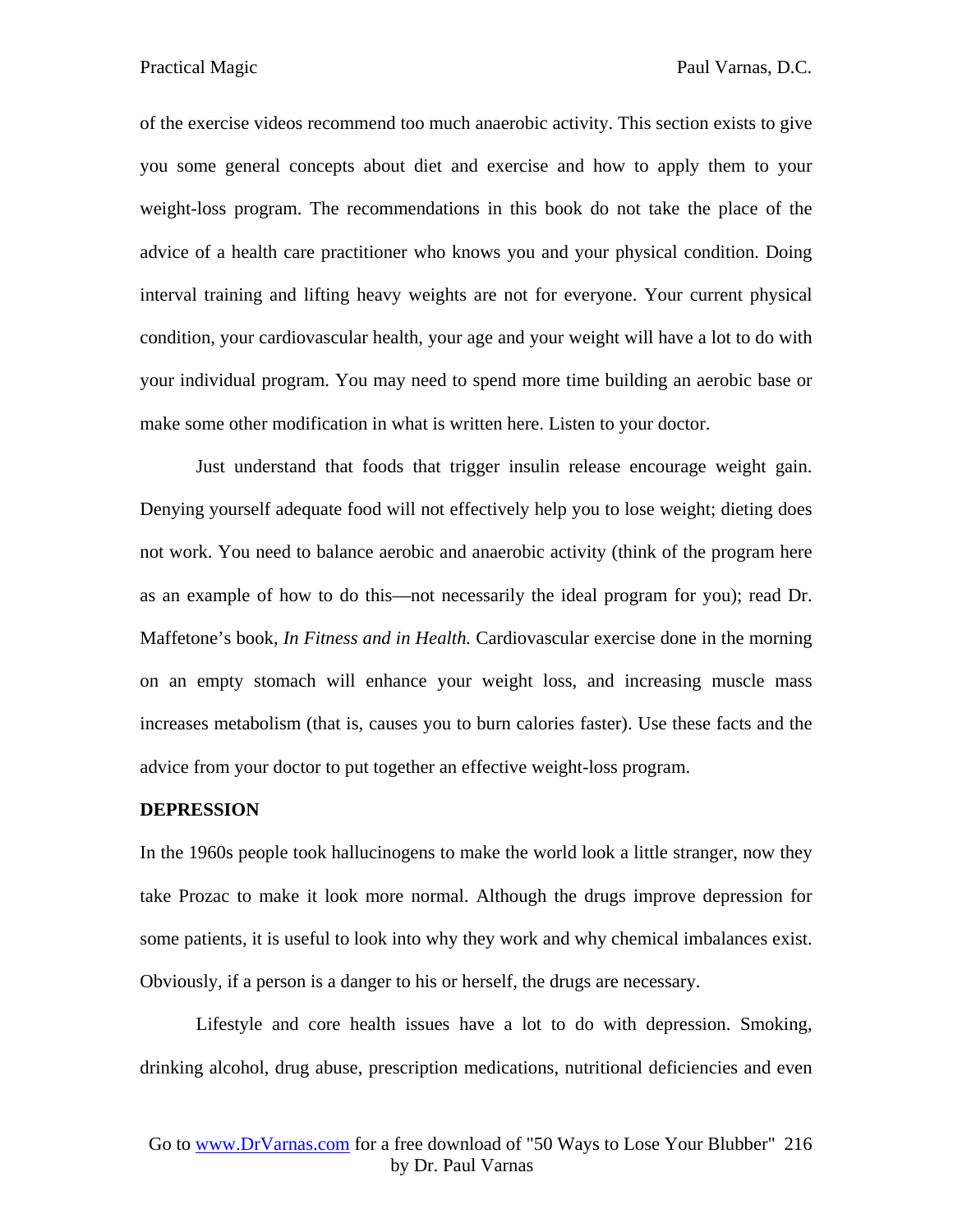caffeine use can contribute to depression. Eating a lot of refined food is also a major contributing factor. One of the easiest and, often, most effective treatments for depression is to exercise and eat properly. In other words, making the kinds of lifestyle changes we have been talking about throughout the book may well be the key to getting depression under control.

 The common medical approach to depression is to take medications that increase the activity of various neurotransmitters. You hear a lot of talk about "chemical imbalance" in the brain. Nutritional approaches can often accomplish the same results as the drug therapy that addresses depression and anxiety. Medication is, of course, necessary if there is a danger of the patient harming him or herself.

 The two neurotransmitters on which antidepressant drugs act are norepinephrine and serotonin. The newer drugs prevent re-uptake (recycling) of the neurotransmitters, keeping them in the synapse longer. Patients who need norepinephrine tend to sleep a lot, cry, stay in bed and can't function. They are tired, and they can't get motivated. Patients needing serotonin tend to be angry or agitated. They don't sleep well.

 Norepinephrine has the amino acid tryrosine as a base. Vitamins necessary to create norepinephrine from tyrosine include niacin,  $B<sub>6</sub>$ , folic acid, vitamin C and copper. An individual who does not digest protein well (hypochlorhydra, for example), may not be getting enough tyrosine. A highly refined diet will be deficient in the other nutrients.

 Serotonin has the amino acid tyrptophan as a base. Poor digestion can be one cause of inadequate tryptophan. Some people supplement with 5 hydroxy tryptophan (5HTP) to help with depression. It is a precursor to serotonin. Niacin,  $B_6$ , folic acid, vitamin C and copper are also necessary for serotonin production.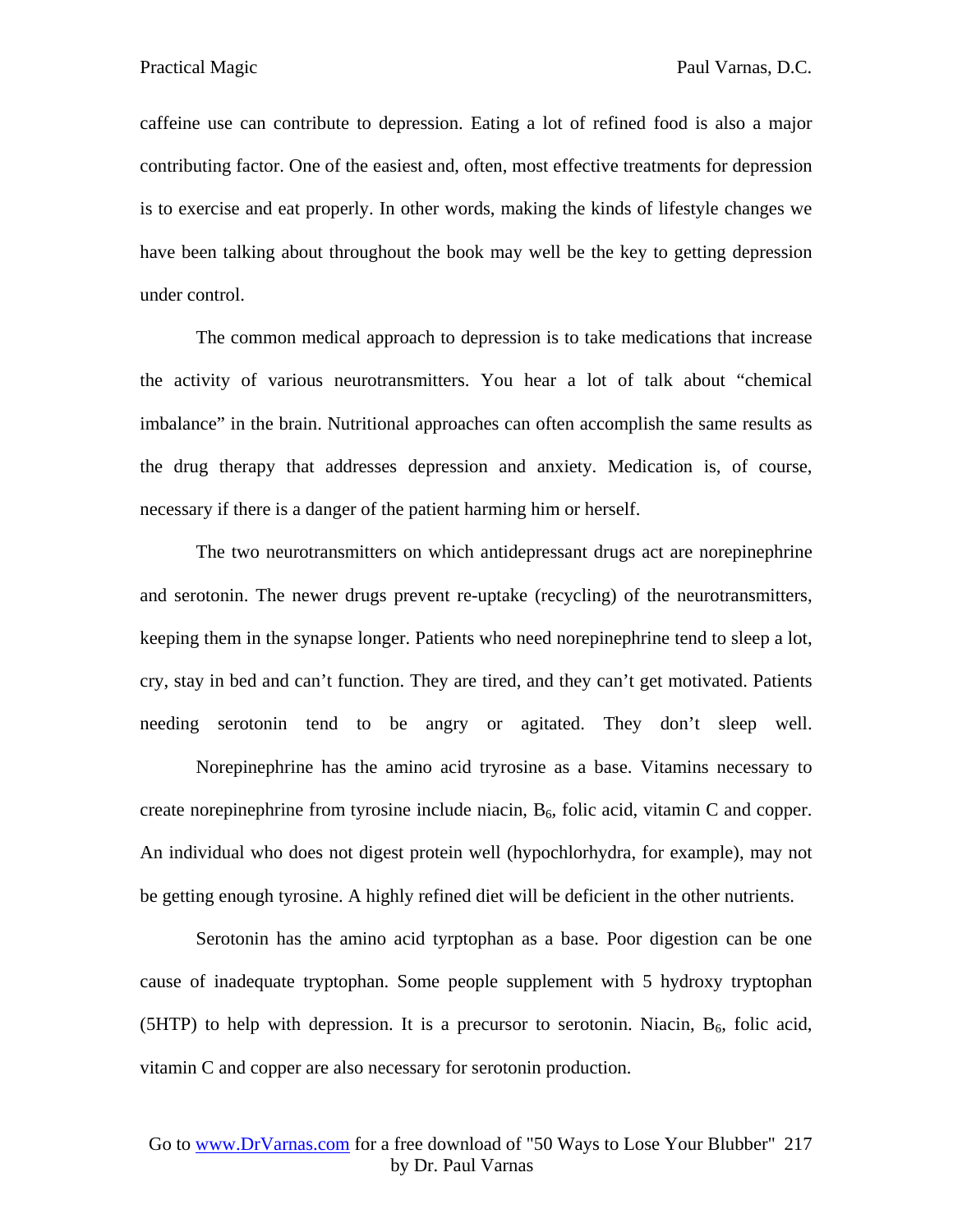One problem with taking antidepressant drugs is the fact the body has ways of dealing with what it might consider to be an excess of a neurotransmitter. The receptors for the neurotransmitter become less effective, so over time the drugs become less effective. This is one reason the doctors must change dosages and drugs repeatedly.

 The point is, if a drug that increases a neurotransmitter (like serotonin or norepinepherine) works, why wasn't there enough of the neurotransmitter in the first place? Supplementing with amino acids may help; improving digestion may help.

 It is worth repeating here that physical activity can help to increase serotonin levels. Regular exercise is often one of the most effective treatments for depression.

 Dysbiosis can produce toxins that affect the brain chemistry. Also, unfriendly bacteria or yeast can degrade nutrients, creating deficiencies. People with unhealthy digestive tracts are commonly fatigued and depressed.

 Poor thyroid or adrenal function can also cause depression. Adequate tyrosine is necessary for the production of these two hormones. A simple basal body temperature test can tell you if your thyroid is involved.

 $B_{12}$  deficiency is one very common cause of depression in older people. Severe deficiency has can cause fatigue, confusion and even dementia. Mark Goodman, PhD has been working with people who have been diagnosed with Alzheimer's disease, but who had intact frontal lobes. He further found that these patients improved when given  $B_{12}$ , even though they had normal or low-normal blood levels of  $B_{12}$ .

 Many people who are depressed simply are eating too many refined carbohydrates and not enough protein and vegetables.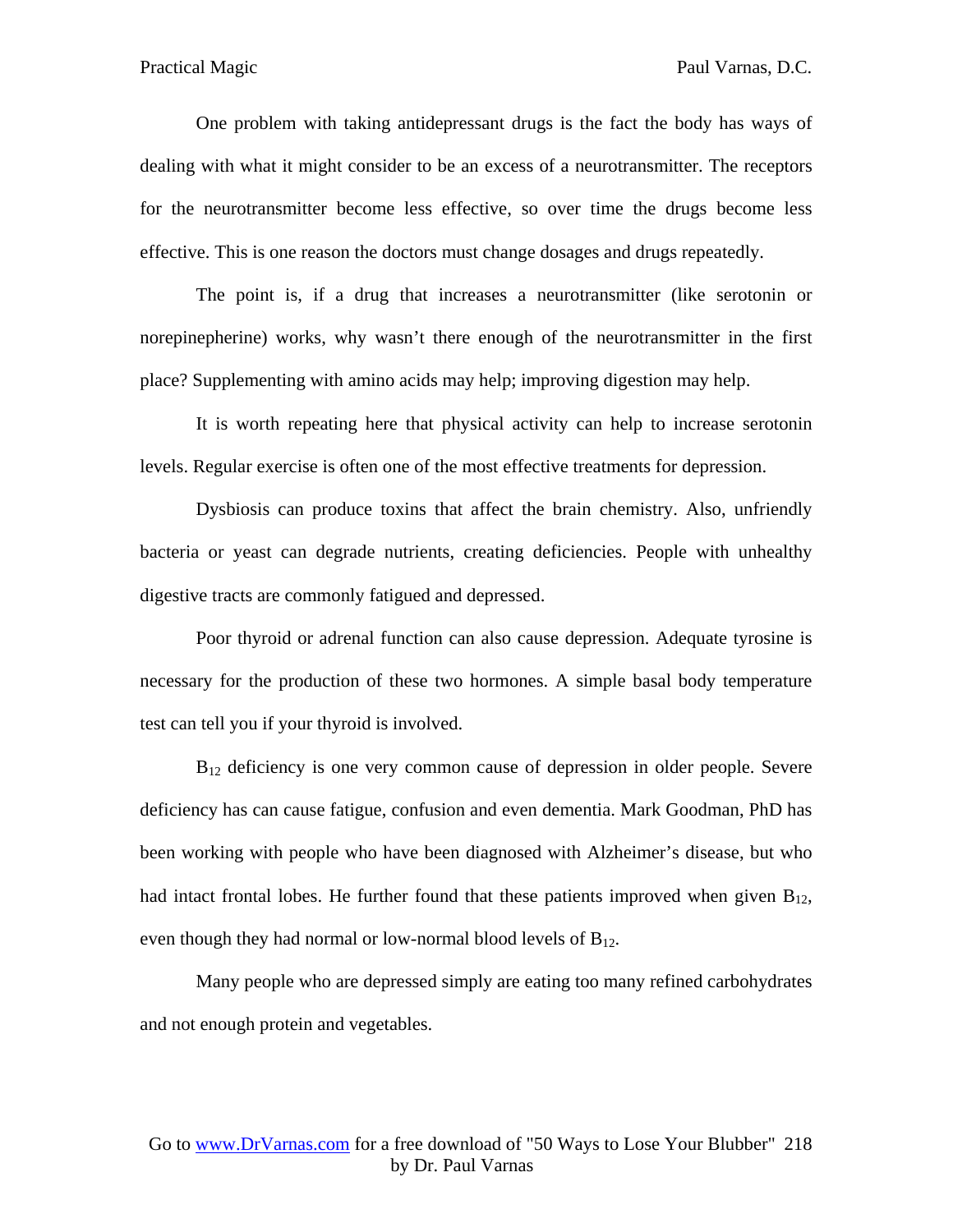#### **ANXIETY**

Anxiety is treated with tranquilizers, which work by activating gamma amino butyric acid (GABA) neurons. GABA is an inhibitory neurotransmitter. When it is in short supply, it creates anxiety.

 The Kreb's cycle is a series of chemical reactions that metabolize carbohydrates to turn them into energy. It must be working well to produce GABA. People with poor Krebs cycle performance often eat a lot of carbohydrates, trying to get the energy from them. They often cannot get their sugar cravings under control. One sign of heavy metal toxicity is sugar cravings that do not come under control with reasonable methods. Alpha-ketoglutaric acid from the Kreb's cycle is the precursor for GABA. It needs  $B<sub>6</sub>$  and niacin as cofactors to be converted to glutamic acid. Glutamic acid needs  $B_6$  as a cofactor to be converted to GABA.

Ammonia interferes with the production of GABA. One common cause of too much ammonia is dybiosis; pathologic bacteria and yeast can also produce too much ammonia. Biotin can inhibit yeast and decrease ammonia.

Sometimes a patient with anxiety that's due to poor Krebs cycle activity needs the cofactors for the various steps in the Krebs cycle. These include vitamins  $B_1$ ,  $B_2$ ,  $B_3$ ,  $B_5$ , manganese and magnesium.

 Animal studies have shown that valerian inhibits the uptake and stimulates the release of GABA. Clinical studies have shown it to improve sleeping in test subjects. St. John's Wort has gotten a lot of press. It has been tested in patients suffering from mild depression. The patient usually has to be taking the herb for six weeks before there are any results. It has been proposed that St. John's Wort acts on monoamine oxidase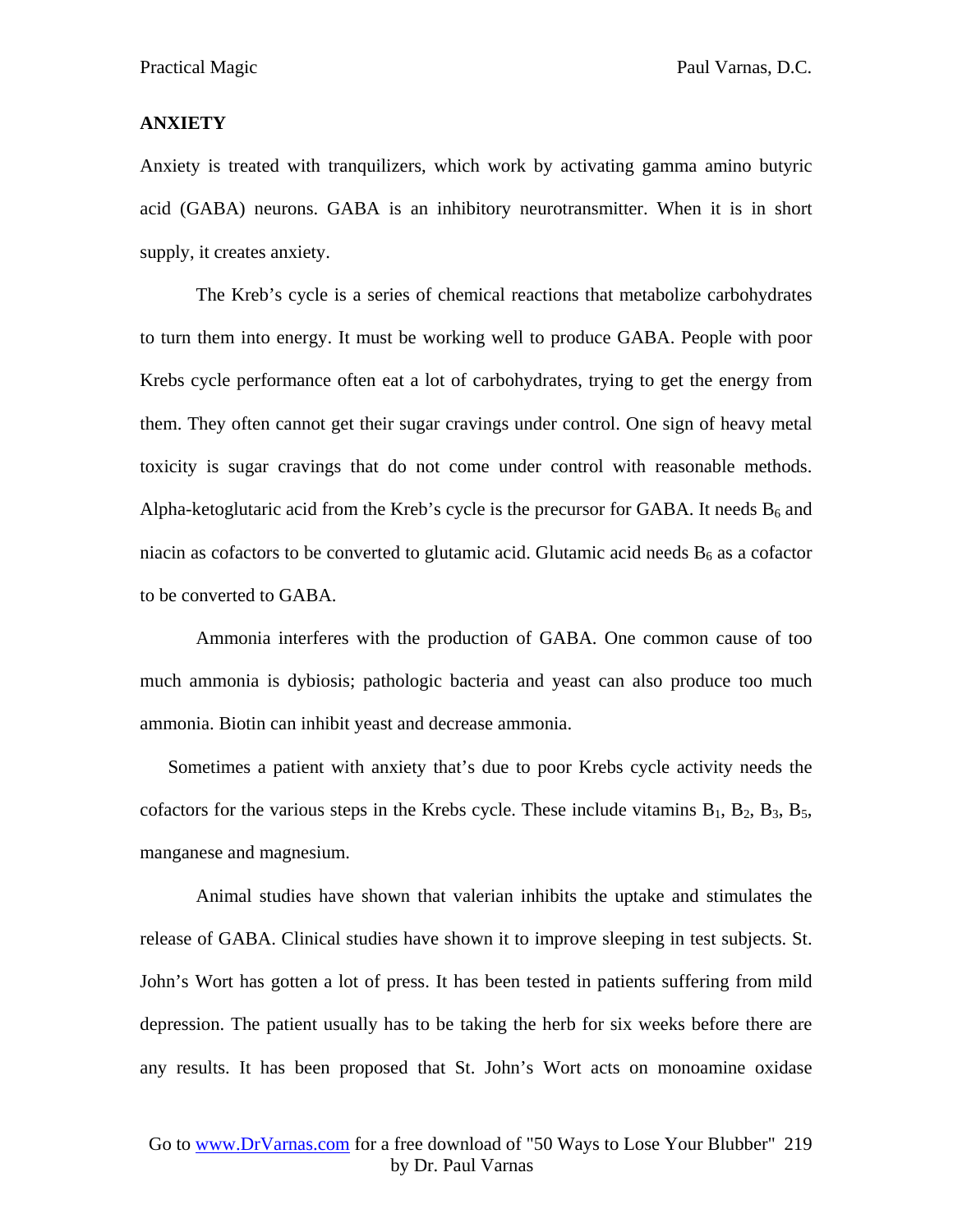(MAO). It has not been shown to be effective in individuals with severe depression. One interesting sidelight is that St. John's Wort does have some antiviral activity. It does seem to help some patients, but in general it is better to address basic health issues rather than replace a drug with an herb.

Another interesting note is that there may be a viral connection to depression, ADD and Parkinson's disease. Research from Germany has shown antiviral drugs help patients with Parkinson's disease. This is an area that needs more research. One mechanism that has been proposed is that organisms find their way into the body from an unhealthy, permeable intestine. There may be something to this idea. There is now some evidence that heart disease may be caused by a microorganism.

Depression and anxiety are, of course, very complicated subjects. Events from the past may play a role. The body's chemistry may play a role. Thyroid, adrenal or digestive function may be involved. Simply being sedentary can cause depression. Exercise is often a very effective way to get rid of depression. This is one area where you may need the help of more than one professional. Addressing nutrition and lifestyle will enhance the effectiveness of any counseling you may be getting. One very common cause of depression in the elderly is  $B_{12}$  deficiency. A deficiency can exist even when the blood levels of  $B_{12}$  are normal.

#### **SINUSES**

Air pollution has created an explosion in the number of cases of sinusitis, which is the most common disease in America. There are over 34 million sufferers nationwide.

 Sinuses are air pockets within the skull. It is believed that they exist to help control air pressure. Each sinus is connected to the nasal passage by a narrow canal called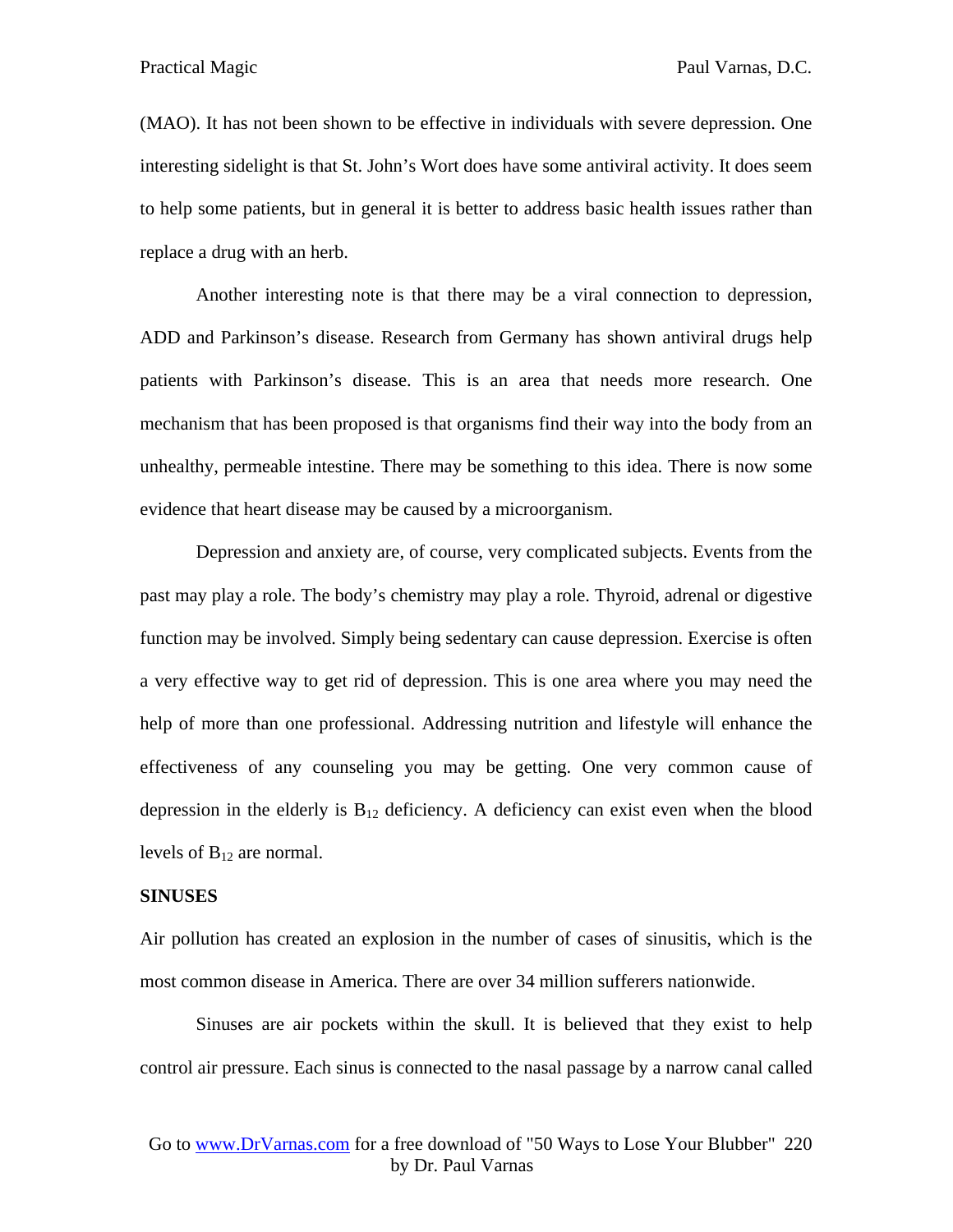an ostium. The canals are about the width of a pencil lead. Each ostium is lined with a mucous membrane, which is tissue similar to the lining of the inside of the nose and mouth. The ostea are the connections between the sinuses and the outside.

 Air pollution, allergies and smoking can irritate the ostea and cause the mucous membranes lining the canals to swell, closing the ostea. When the ostea are closed, pressure cannot be released from the sinus, creating a stuffy feeling and even sinus headache.

 Sinus infections become common because the sinuses frequently become full of mucous and become a breeding ground for bacteria. Often sufferers don't even know they have a sinus infection. They believe that it is a cold that simply won't go away or a series of colds. ("I can't believe that I *caught* six colds last winter.")

 One of the secondary symptoms of chronic sinusitis is fatigue. Pressure from the sinuses cause cranial faults. Frequent infections cause the immune system to be overworked, which is very fatiguing. Also, sinusitis is a symptom of other things that have gone wrong with your physiology. It can be the result of allergies, poor diet, poor hydration, or chemical toxicity—all of which can cause fatigue.

 You need to keep your sinuses clear and your ostea open. Antibiotics for sinus infections don't address the cause of the problem. It's a lot like having a pile of open garbage and a problem with flies. If you spray insecticide, you'll kill the flies, but they always return, because the garbage is still there and flies like garbage. The spray will eventually wear off and succeeding generations of flies will be more immune to your spray. If you want to be rid of the flies, you have to get rid of the garbage. The same is true if you take antibiotics for your sinus infections. But if your sinuses stay full, you'll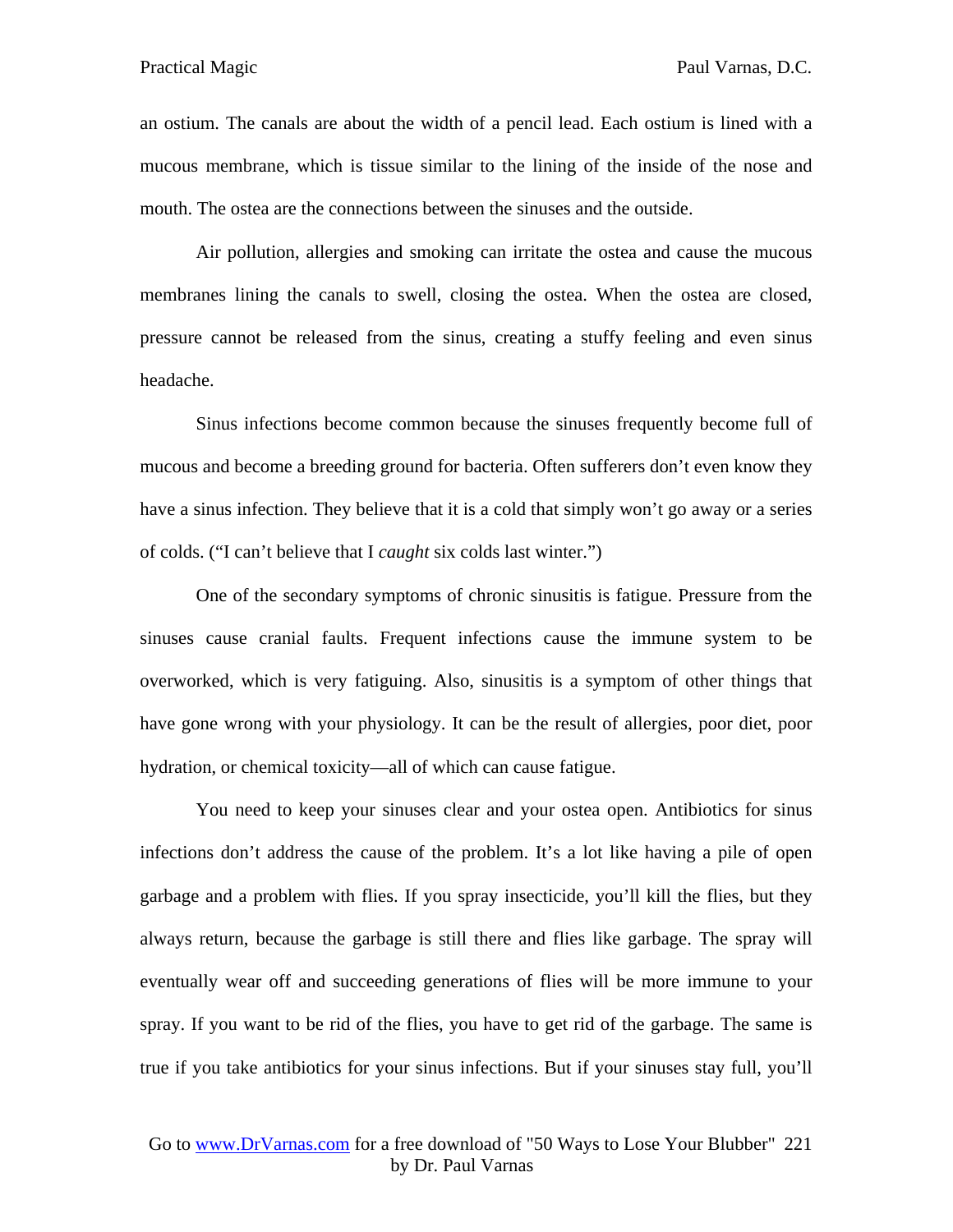keep getting infections. The bacteria will become increasingly resistant to the antibiotics; thus, getting rid of each succeeding infection will become more difficult. You have to clear the mucous from the sinuses.

 Another problem with using antibiotics is that in many cases, the problem is caused by yeast or mold. The antibiotics are not only useless, they also ultimately make the problem worse.

 Sinuses that are full of mucus are not well protected by the immune system. They are warm and moist, and they have plenty of nutrients for microorganisms to feed on. The blood stream and its immune defenses do not reach the material in the packed sinuses. Bacteria grow very easily in them. It's a lot like having a petri dish up your nose.

 Repeated bouts of antibiotic therapy for sinusitis can undermine your health. You may develop problems with yeast, allergies, poor digestion and repeated infections.

 Saline irrigation can reduce pain and swelling in the sinuses and nasal passages. Mix one cup of lukewarm water with  $\frac{1}{4}$  to  $\frac{1}{2}$  teaspoon of sea salt and a pinch of baking soda. Use ½ cup of the mixture for each nostril. Pour a little of the solution into the palm of one hand. Pinch one nostril shut and sniff the solution into your nose, one nostril at a time. The solution will run out of both nostrils and out of your mouth. This is not a lot of fun, but it will help your sinuses. Finish by blowing your nose. Irrigation is unpleasant, but it will help unplug the ostea and allow the sinuses to drain, reducing pressure and improving resistance to infection.

 Nasal sprays produced by drug companies to clear sinuses actually make the problem worse. They open up the ostea, but irritate the membranes, causing the passages to close. This creates a viscous cycle; the more you use the spray, the more your sinuses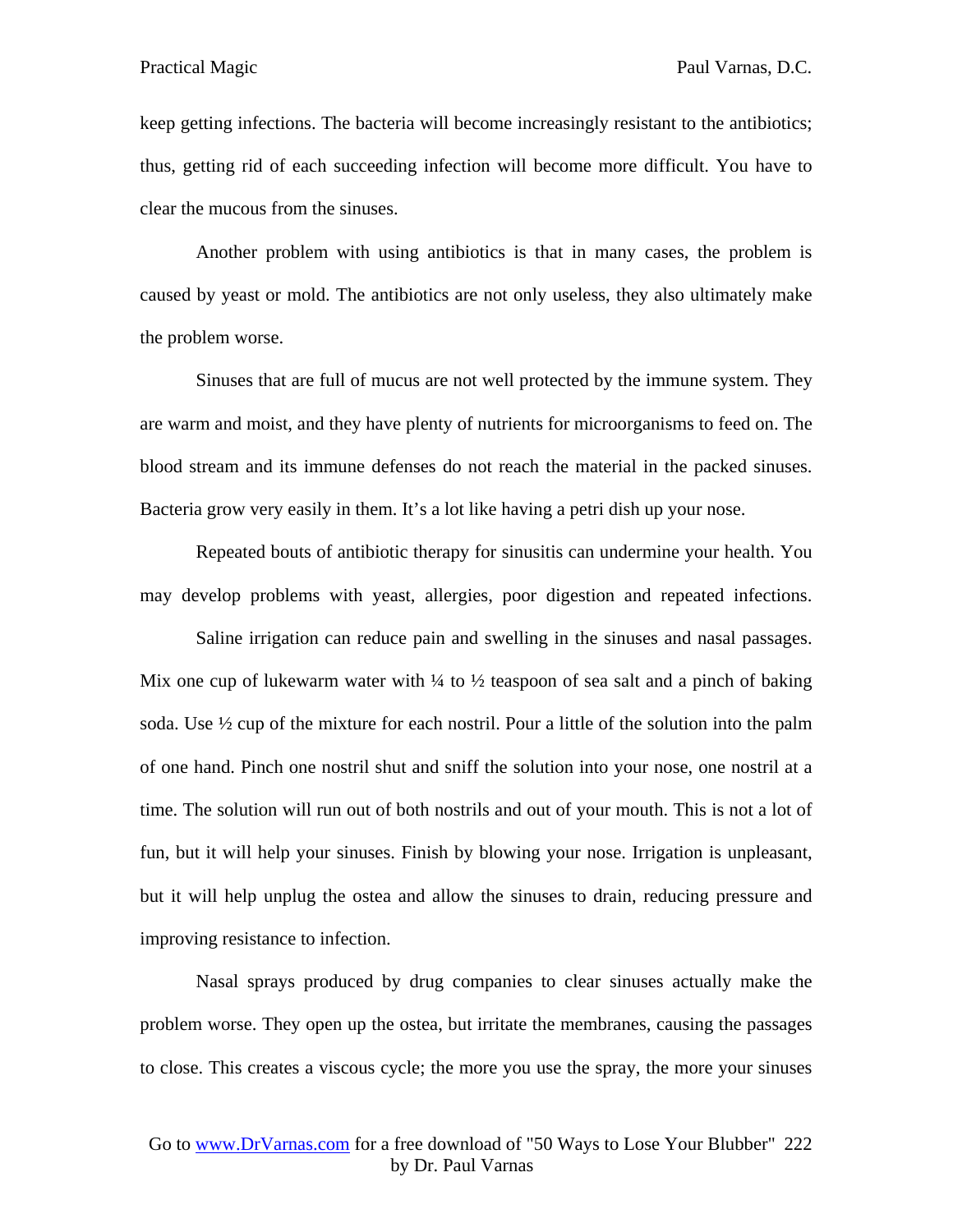become plugged. There is, however, a way to make a spray that will not irritate the membranes. Take a drop of glycerine (available in most drugstores, in the cosmetics department), two droppers full of Liquid Iodine (not the antiseptic; this is a nutritional iodine available from Biotics Research) and an ounce or two of water. Put the ingredients into a nasal sprayer (like an old Affrin container). The glycerine helps the solution stay in contact with the ostea. The iodine helps to thin the mucus. This spray is very effective for opening clogged sinuses and it does not irritate the mucus membranes.

 Sinuses are often worse in winter when they are exposed to hot, dry, indoor heat. Using a room humidifier will help keep sinuses moist and healthy. Make absolutely certain that you clean the humidifier and change the water twice each week. If you do not clean it, the humidifier may become a breeding ground for mold and you will become much, much worse.

 Steam is very helpful to sinusitis sufferers. Long, hot showers, going into a steam bath or simply boiling water and inhaling the vapor through your nose will help the sinuses to drain.

 Drinking plenty of water is also important. Sinuses are auxiliary elimination organs. Wastes that cannot get out of your body through the kidney or bowel will seep through mucous membranes. Drinking plenty of water will help you to eliminate waste efficiently, without plugging up your sinuses. You should have eight, eight-ounce glasses of water each day. Many sinus sufferers improve simply by drinking more water.

 It would be worth your while to purchase a HEPA filter. HEPA is an acronym for high efficiency particulate arrestor. This is a freestanding air filter that will filter particles as small as 0.1 microns. It will also filter nearly 95% of all particles larger than 0.3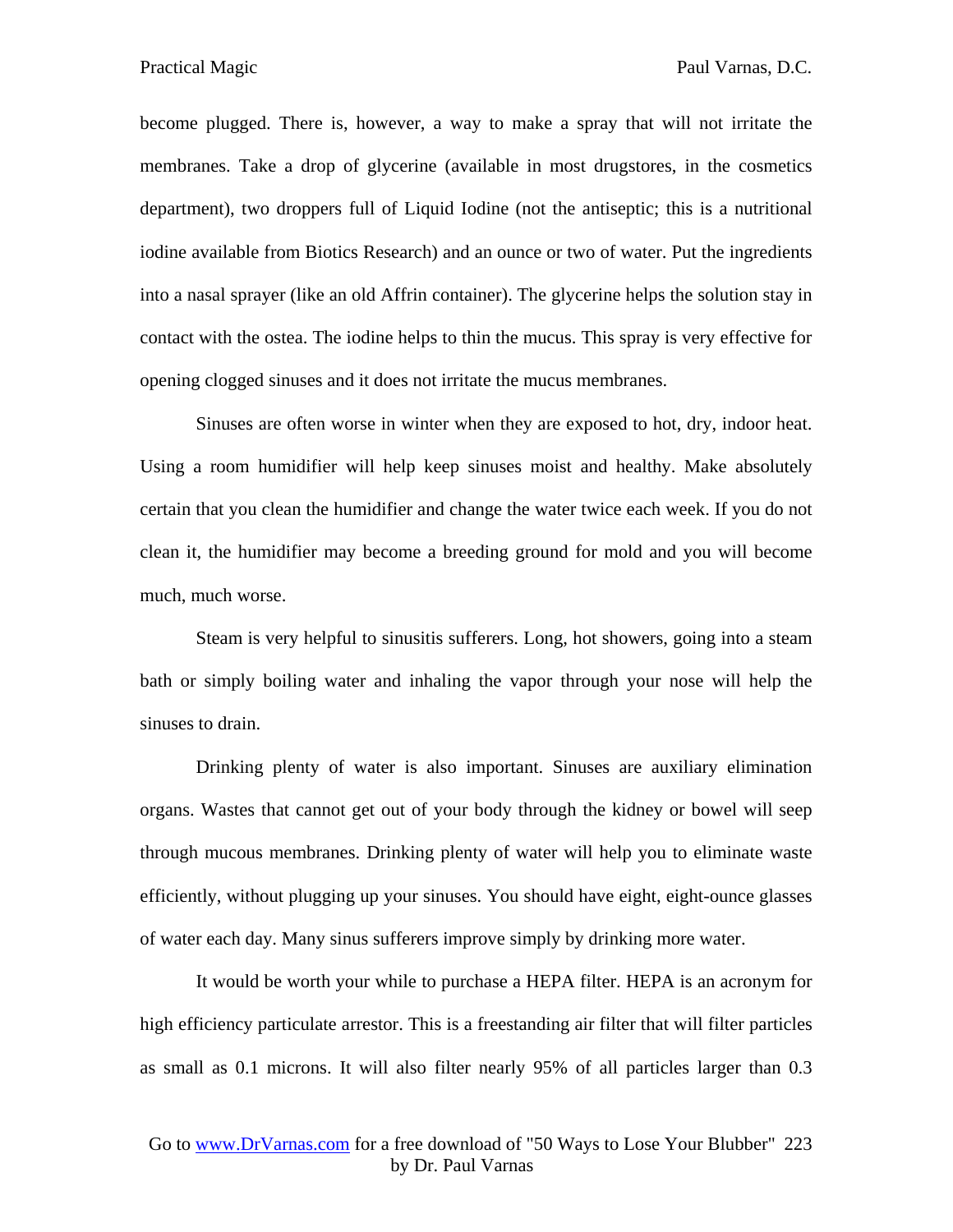microns. Dust, mold and pollen particles are all larger than 0.3 microns. A HEPA filter will take a lot of the pollution, allergens and particulate matter out of the air, making the air cleaner and less irritating to the sinuses.

 If you have forced-air heating, you may consider having the ducts cleaned. You'll be surprised at what comes out of your ductwork. Dust, mold and mites, all of which contribute to sinus problems and allergies, can be removed by cleaning the ducts. This is especially important if you have central air-conditioning. Mold frequently grows in the ducts of buildings with central air-conditioning.

 Often a person will catch a cold every fall. The cause of these colds may be the dust and mold in the ductwork. Air-conditioning has been used all summer long. When fall comes, the air-conditioning isn't used, but it is warm enough to keep the windows open and the furnace isn't being used. As soon as it gets cold enough, the heat is turned on, blowing dust and mold through the house. The person who catches a cold every fall may actually have an allergy to dust or mold.

 Never sniff mucous back into your nose. Always blow it out. Sniffing plugs the ostea and increases your sinus pressure. Also, if you smoke, quit. Smokers are much more prone to sinus trouble than nonsmokers.

#### **Nutritional Support and Other Considerations for Sinus (and Other) Infections**

A doctor trained in holistic care and nutritional therapy can help you to bring your chronic sinusitis under control. Your doctor will know which therapy is best for you, but it is sometimes helpful for you to know the kinds of things that can be done.

• *Iodine*: Taking iodine helps to thin the mucus. This is liquid nutritional iodine made by Biotics Research—not the antiseptic iodine sold in drugstores. One common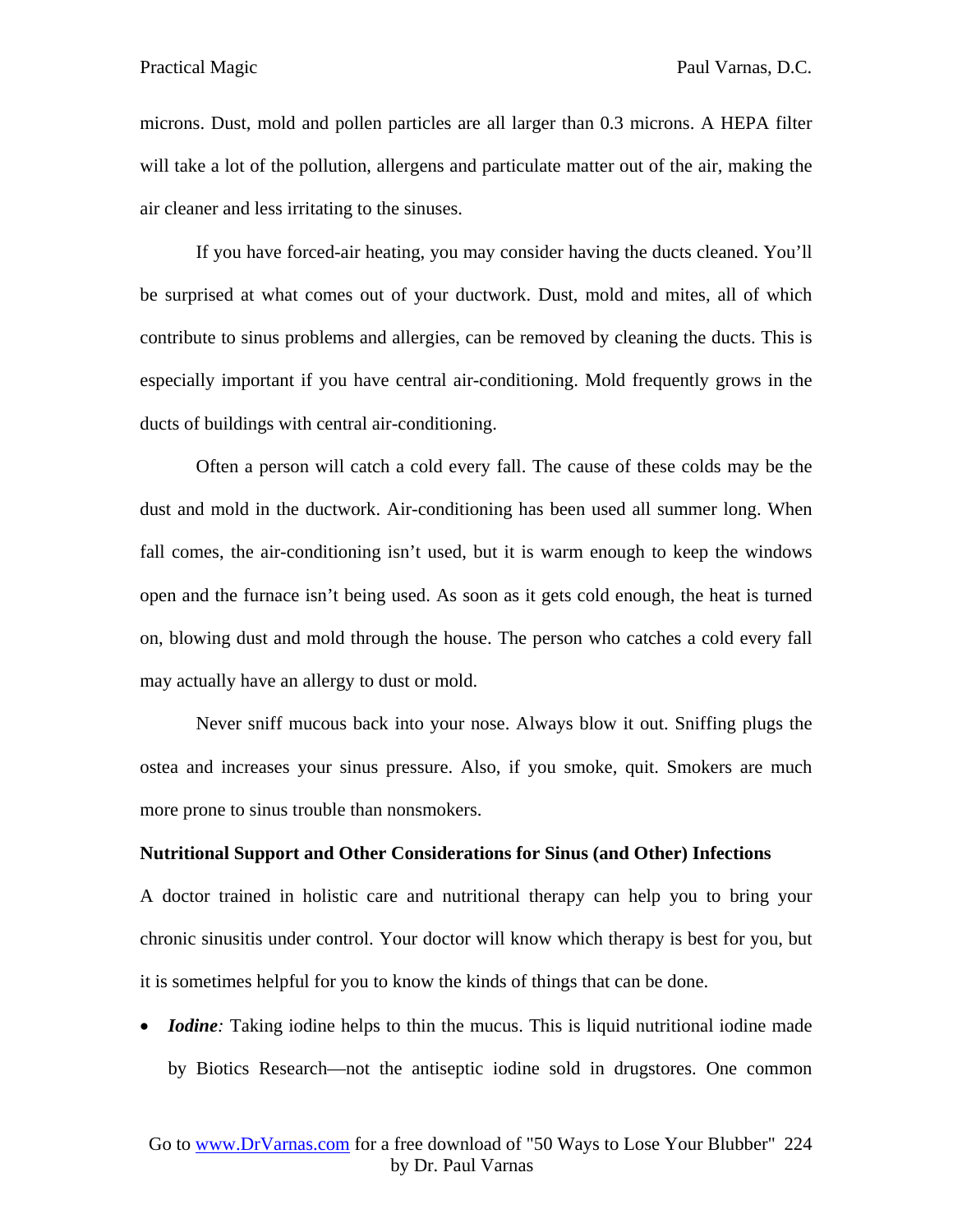nutritional protocol for people with stuffy sinuses or chronic infection is to take a combination of neonatal thymus tissue, vitamin A and iodine.

- *Vitamin A*: Vitamin A is often neglected when choosing immune system support, yet it is one of the most useful nutrients for the immune system. When fighting an infection or when exposed to toxic chemicals, an individual's vitamin A levels decrease. Vitamin A-deficient individuals are much more susceptible to infection than individuals who are not deficient. Adequate vitamin A levels help to protect membranes (like the lining of the sinuses and ostea).
- *IAG:* IAG is another Biotics Research product. It is arabinogalactan powder. Arabinogalactan is an active ingredient in Echinacea. It is a great immune booster, increasing the activity of white blood cells and is very good for helping sufferers of chronic infections to get their symptoms under control. IAG is obtained from larch trees, which yield much more arabinogalactan than Echinacea, enabling you to take a much higher dose of this immune-boosting material.
- *Vitamin C*: Vitamin C is an antioxidant; it is antiviral, and helps to reduce histamine levels and boosts the immune system.
- *Cytozyme-THY*: This is neonatal thymus tissue. It is useful for infections, immune insufficiency, allergies, and other immune problems. Do not use thymus tissue for autoimmune diseases; you may aggravate the symptoms.
- *Allergies:* Sinus sufferers are often allergic to mold or dust. Another consideration is hidden food allergies.

 There are many other products for the immune system. We haven't even gotten into a discussion about homeopathics. I have a background in chemistry and the idea of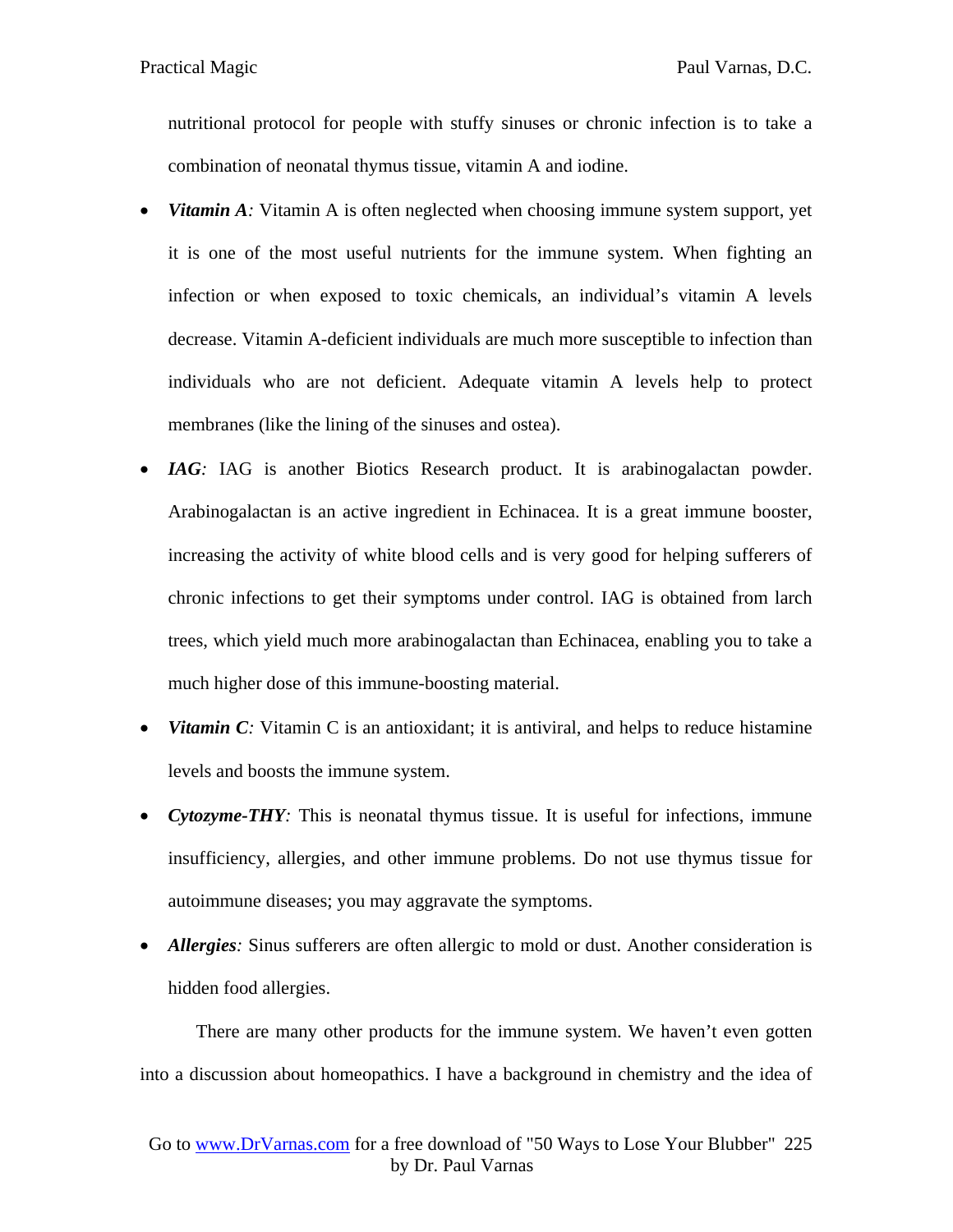taking something that has a dilution of one part in 10,000 is hard for me to believe. But my wife and I take our children to a homeopath who gets very good results. It makes me feel a little like an atheist at Lourdes. Herbs like astagalus and Echinacea are useful. No one thinks of vitamin  $B_{12}$  or folic acid as vitamins for the immune system, but they are necessary for an adequate amount of white blood cells. Folic acid and  $B_{12}$  deficiencies can result in shrinkage of the thymus and lymph nodes and impair the ability of white blood cells to engulf and destroy infecting organisms.

 Chronic infections other than sinus infections also respond to natural health care. It is a very good idea to use good nutrition and proper supplementation to try to bring this problem under control.

 Using antibiotics as the only treatment for repeated infections can cause Candida overgrowth, and it can create resistant strains of bacteria and other problems. Antibiotics are frequently prescribed without testing to see if they are appropriate for the organism causing the infection. Sinus infections, for example, are sometimes caused by yeast. Taking antibiotics can give temporary relief but ultimately make the problem worse.

 Diet and immune system support can help to break the cycle of antibiotic treatment and re-infection. There is a tendency to think that the presence of a bacteria or virus leads to infection. Host resistance, of course, has a lot to do with whether a person gets sick or not. Avoiding sugar and hydrogenated oils is especially important.

 One supplement that women with repeated bladder infections should take is vitamin A. (Get the help of a practitioner here—too much vitamin A can be toxic.) Vitamin A plays an essential role in maintaining skin and mucus membranes. Repeated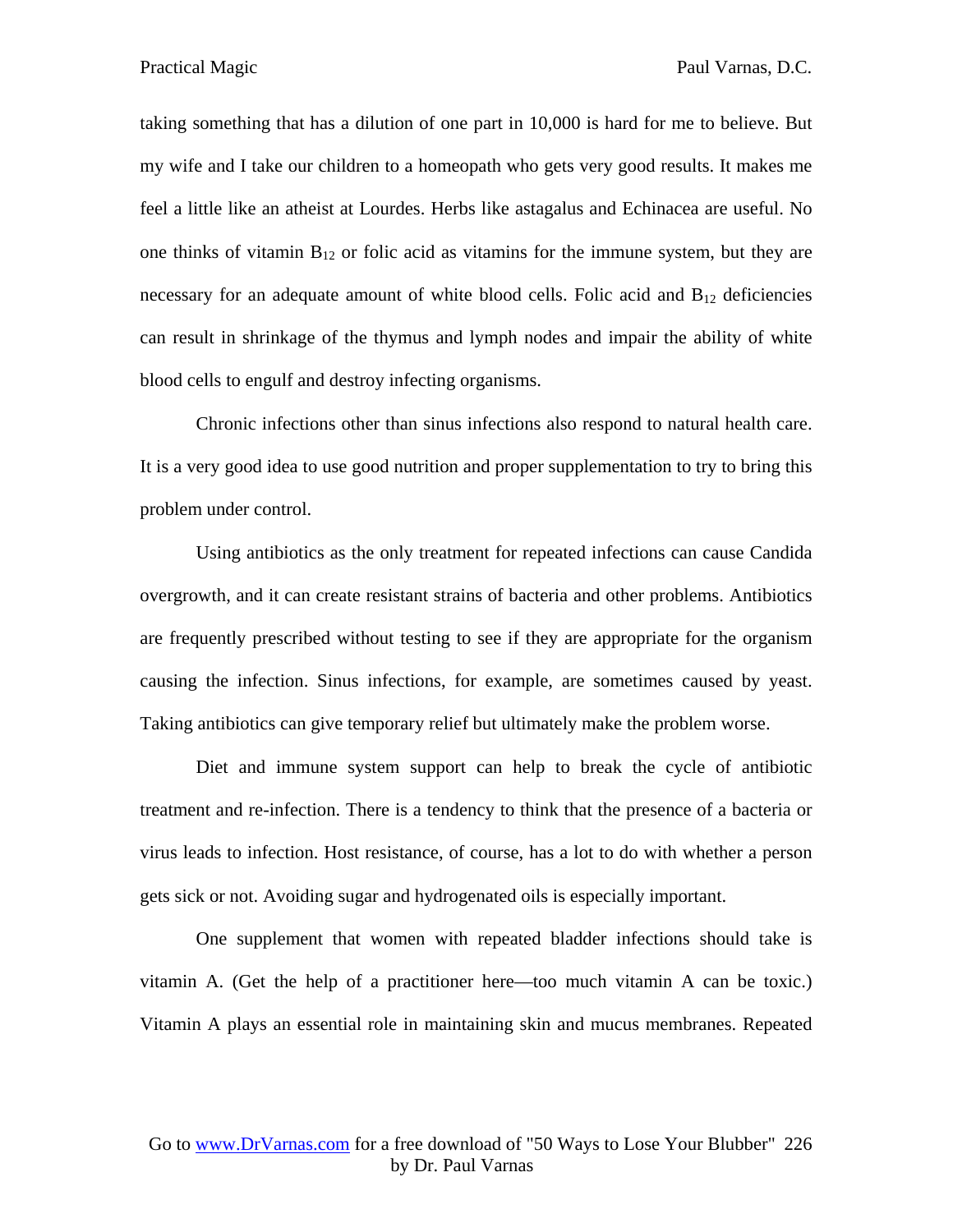infections can make a smooth surface like the mucosa of the bladder very irregular, full of nooks and crannies for bacteria to hide in.

 Children who get repeated ear infections often respond to craniosacral or chiropractic care. Our medical doctor (who practices homeopathy) is a genius with home remedies. She had us heat onions for our daughter's ear infection (no oil—just put them in a pan and get them warm). The onions were then wrapped in gauze and held over the ears by a hat with earflaps. Strange as this sounds, it actually worked. We also use homeopathic eardrops that seem to help the pain. I know one chiropractor that puts a few drops of vodka in the child's ear and claims that it is very effective.

 Our doctor has shown us a very effective treatment for conjunctivitis (pink eye). Make a tea with fennel and let it cool down. Soak a clean cloth or some gauze with the tea and dab it on the eye. It will usually clear up the problem the same day.

 A doctor trained in nutrition and holistic care may address other issues when dealing with a patient suffering with sinus problems or other chronic infections. Remember, he or she is treating the whole person and the cause of the disease, not merely the symptoms. Digestive problems, dysbiosis, and adrenal problems can all be part of the patient's symptom picture.

#### **ASTHMA**

Asthma cases are increasing in the United States. Four to five percent of the U.S. population has asthma. The number of cases has increased 60% over the last 10 years. Deaths from asthma have increased from 0.6 per 100,000 in 1977 to 1.5 per 100,000 in 1991.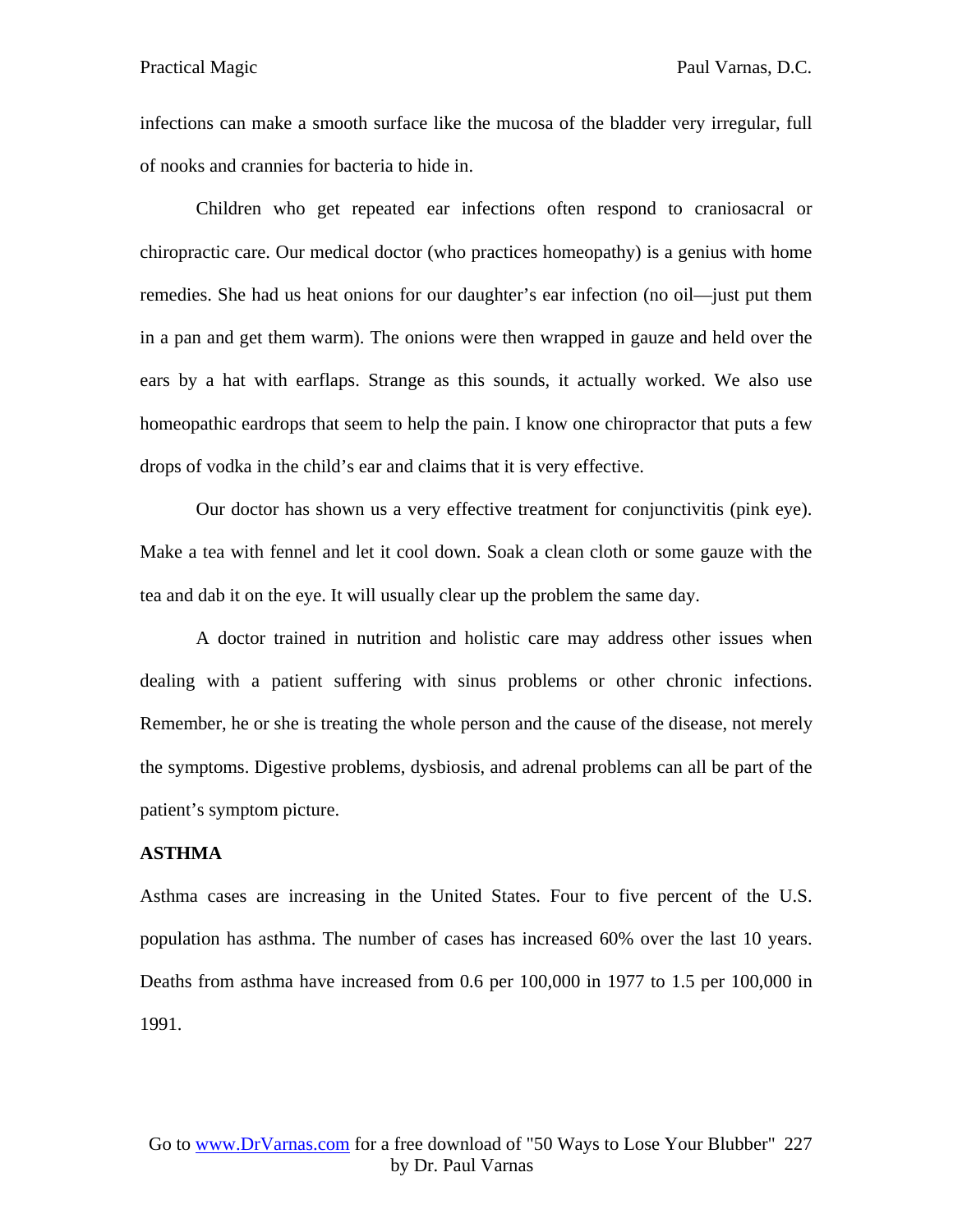There is an important role for doctors using nutritional and other natural therapies to help these patients. Traditional medical therapies focus on opening the airways chemically or controlling the asthma attack once it has already happened. Natural health care can be used to improve the infrastructure of the patient's health and make the traditional therapies less necessary.

 There is such a strong connection between asthma and sensitivity to airborne allergens, including dust mites and mold that perhaps the simplest and most effective thing to do for the asthmatic patient is to reduce the allergic burden. The value of reducing the allergic burden is well supported by research and will absolutely not interfere with traditional medical therapy. Use of protective, hypoallergenic coverings on mattresses and pillows is sometimes helpful. Reducing humidity helps to reduce the dust mite population since they do not thrive in a dry environment.

Choosing hardwood or tile floors over carpeting is another good strategy. If possible, create a low-allergen sleeping space. Do not store clothing or papers in the bedroom. If the room has gas, forced-air heating, close the air ducts and use a space heater. Use hypoallergenic coverings on the mattress and pillows. Use a HEPA filter to remove pollutants and airborne allergens.

Some doctors use homeopathic dilutions of offending allergens. Using them is a good strategy if you are allergic to a pet that you want to keep.

Go on a caveman diet. If the food comes in a bottle, box or a can, it should be avoided. Processed foods are a source of unwanted chemicals, many of which can trigger an asthma attack. Avoid sugar and refined white flour.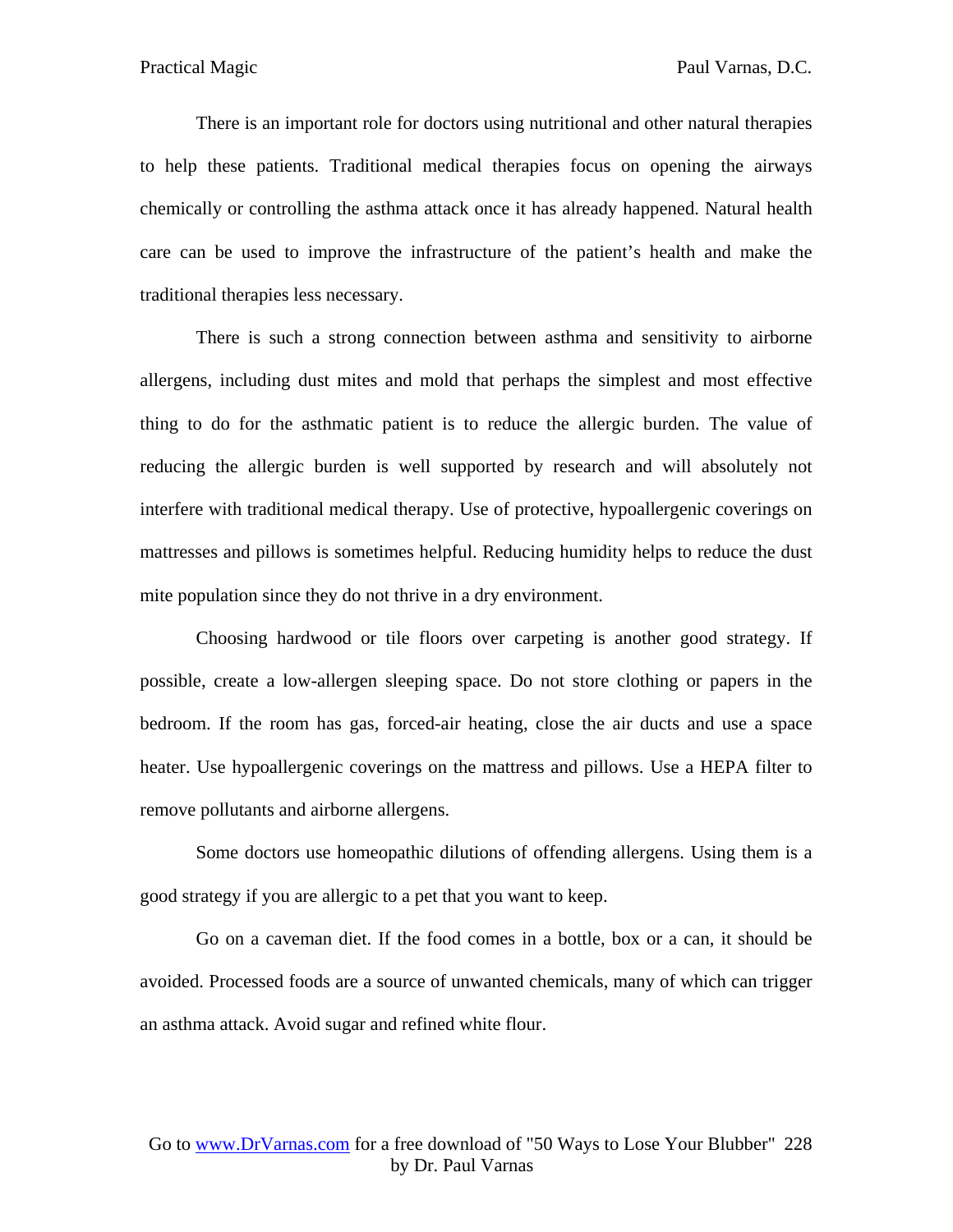Taking omega-3 fatty acids is sometimes helpful. Eicosapentaenoic acid from fish oil appears to be a competitive substrate for arachidonic acid and helps reduce inflammation. Hydrogenated and partially hydrogenated oils need to be avoided; they promote inflammation. Too much animal fat can also be pro-inflammatory. This makes the alkaline ash diet look like a good choice. Follow the Healing Diet presented earlier in the book.

Asthma is a disease of oxidative stress. This means that pollutants and allergens can trigger attacks. Certain chemicals that have electrons, which are easily transferred, cause oxidative stress. In the case of allergens, they cause the body to produce stressful chemicals. The electrons from these oxidative stressors act like little chemical bullets. Antioxidants are nutrients that act like little chemical bulletproof vests. Patients who take antioxidants tend to have milder symptoms than those who do not.

Vitamin C is an especially useful antioxidant for asthma patients. Low vitamin C levels are associated with the frequency and the severity of the disease. An adult dosage of 1000–2000 mg/day has been effective in some patients. Your health care provider can help you determine if taking vitamin C is right for you and what your ideal dosage is.

Dietary changes are more important than supplementation. With Americans consuming 150 pounds of refined sugar a year, and 50% of the American diet consisting of refined carbohydrates, vitamin C, antioxidants and trace nutrients are simply not being consumed in adequate quantity to ensure health. Also, eating sugar and refined carbohydrates actually depletes vitamin C, vitamin B and many minerals. A highly refined diet creates oxidative stress and inflammation.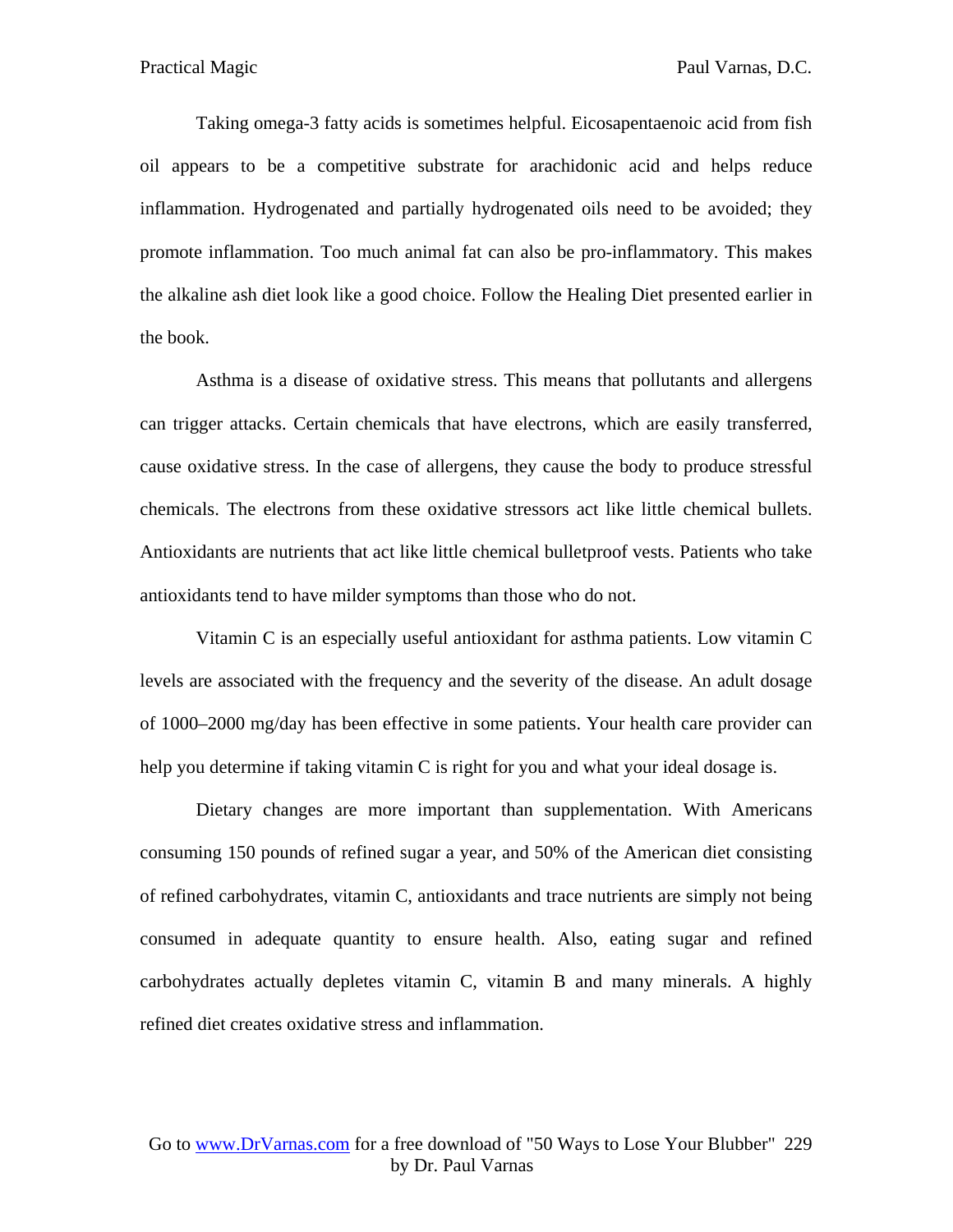Vitamin C and other antioxidants are contained in produce. Patients should consume dark-colored produce. Plants are high in phytochemicals and antioxidants. Plants produce energy through a process called photosynthesis. Photosynthesis produces a lot of oxidative stress for the plant. To protect itself, the plant produces antioxidants. Quercitin, leutin, billberry and other plant antioxidants (known as flavonoids) are sold as supplements and are valuable for protecting our cells. We can receive the benefits of these plant antioxidants by eating more dark green, orange, and dark purple produce.

Other nutrients can be valuable in bringing asthma symptoms under control. Vitamin  $B_{12}$  has been shown to reduce symptoms in asthmatics that are sulfite sensitive. In one study the oxidative action of vitamin  $B_{12}$  was able to block a sulfite-induced bronchospasm in four out of five asthmatic children. Another nutrient that is valuable for sulfite-sensitive asthmatics is molybdenum. Taking vitamin  $B_6$  has many benefits for asthmatics. Many of the dyes and chemicals in the environment and found in a diet high in processed food are  $B_6$  antagonists. In fact,  $B_6$  supplementation has been shown to improve symptoms dramatically.

Magnesium is also an important nutrient for keeping asthmatic symptoms under control. Most of the studies with magnesium have to do with it being given intravenously to stop an attack. Logically, if magnesium can stop an asthmatic attack, it is likely that the asthma sufferer is deficient in magnesium. Since magnesium is inexpensive and most Americans are magnesium deficient, supplementation is not unreasonable. This is a very high-gain, low-risk therapy.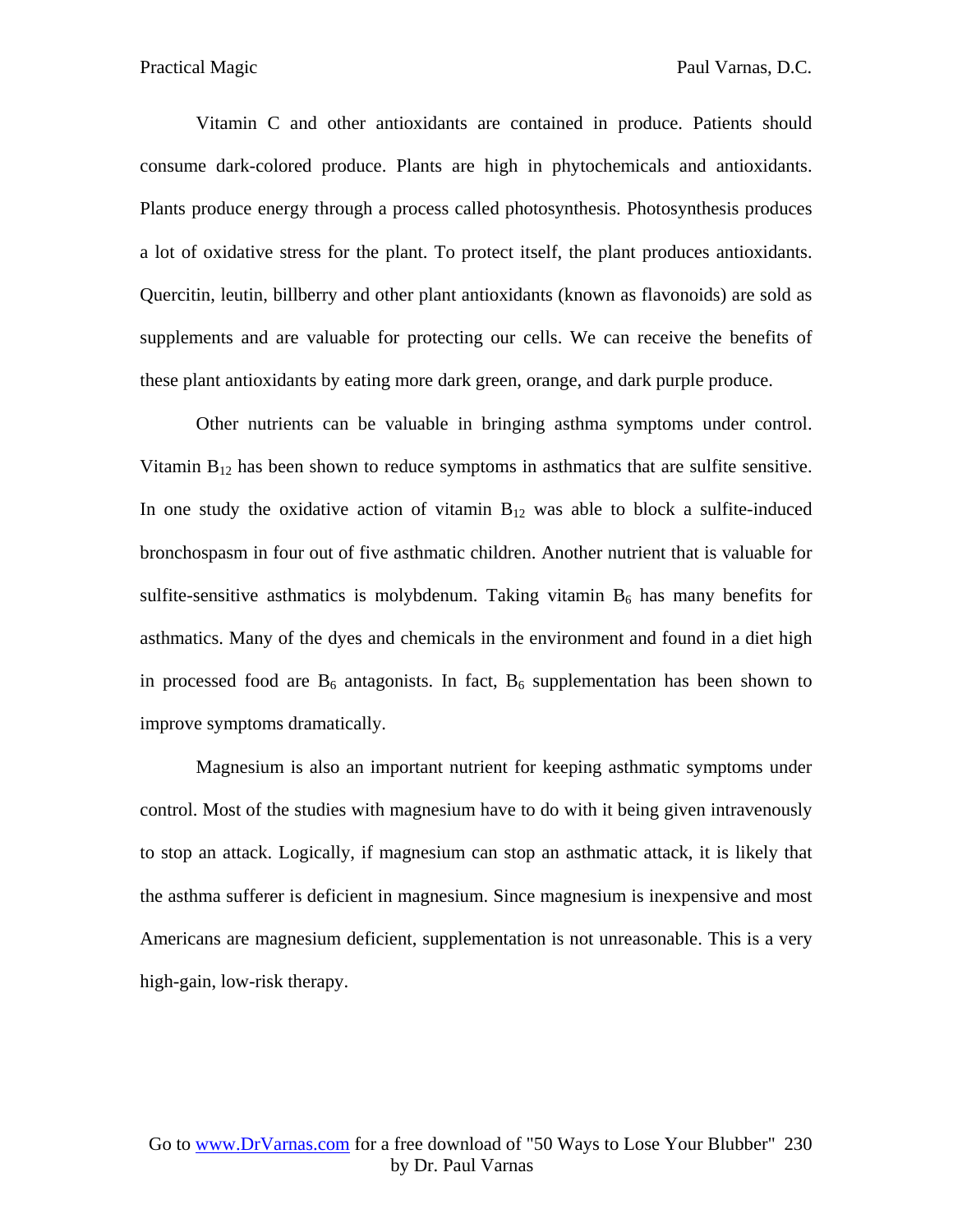Herbal therapies have been used in treating asthmatics. Some studies have shown that ginkgo biloba has the capacity to open airways. Less conclusively, forskolin extract has been used for asthma.

The same kinds of health issues that apply to most chronic illness apply to asthma. Finding and eliminating hidden food allergies often helps asthmatics. Treating hypochlorhydra and dysbiosis is often of value. Chiropractic adjustments are particularly helpful to asthmatics. Many chiropractors have successfully treated asthmatics simply by adjusting them.

#### **OTHER HEALTH PROBLEMS**

It really would be impossible to cover all of the health issues that can be addressed with natural health care. There are just a few conditions listed to help you change your paradigm, to help you to look outside the medical model of sickness care.

In general, traditional medicine performs best with emergencies. Chronic problems do better when treated naturally.

Drugs treat depression, pain reflux, high blood pressure, high cholesterol, headaches, allergies and other complaints, but at a cost. Drugs have side effects and do not address the cause of these problems.

Getting help from someone trained in natural health care can help you make intelligent choices even if drug therapy is necessary. A good example of this is hormone replacement therapy (HRT). We recently heard about research that links HRT to cancer and heart disease. Natural health practitioners have been providing women with safe alternatives to HRT for years, using things like black cohosh, essential fatty acids, adrenal support, progesterone cream and a variety of other safe, natural therapies.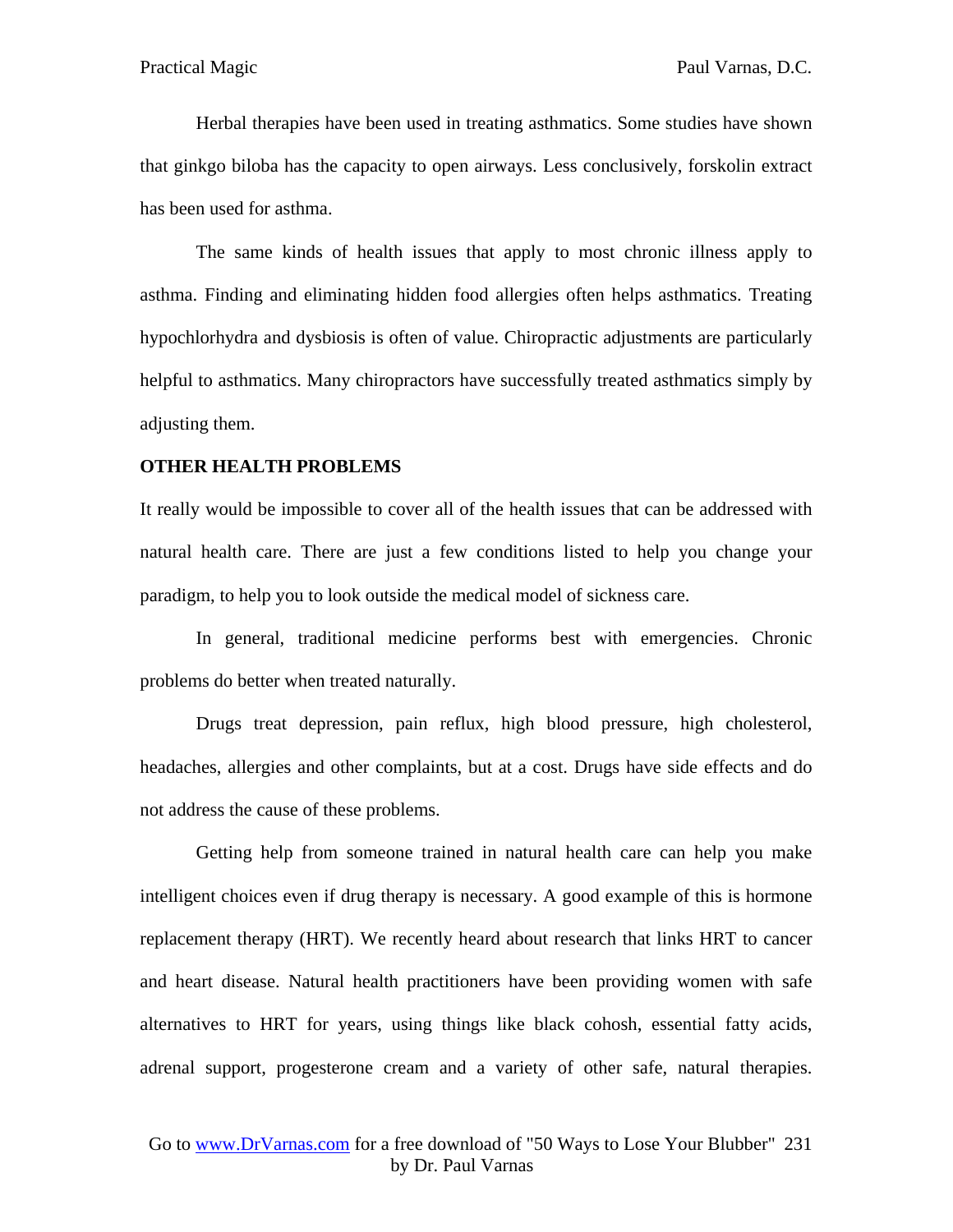Menopause really shouldn't be considered a disease. If, however, a drug is the treatment of choice, most natural health care practitioners understand that what is usually given to women as hormone replacement therapy are chemicals that are not exactly the same as the hormones that humans naturally produce. They can help these women make more intelligent choices with regard to their drug therapy.

The natural hormones are available, but they are not given. The reason for this is that the natural hormones are not patentable—the drug companies cannot make a profit from them. So they make analogs—chemicals that are foreign to the body and cause side effects. Women who do make the decision to take hormones and who go to natural health practitioners usually know to go to a compounding pharmacist to get the exact same molecules their own bodies have been producing—not some ersatz version created by a drug company chemist. These women are further taught about diet and treating the whole body. It is a much saner approach than taking a synthetic drug to treat the "disease" of menopause.

#### **NOW WHAT?**

The changes you make in your diet and lifestyle will depend on two things: your general health and how much you are willing to do to improve it. Some who read this may not have many health problems and may just desire to lose a few pounds and to have a little more energy. Others have severe or chronic health problems.

 Simply returning to healthy habits and using your mind to focus on having energy will work miracles. If you ever saw the movie *The Karate Kid*, you'll remember that the character played by Ralph Moccaicio prepared for the tournament at the end of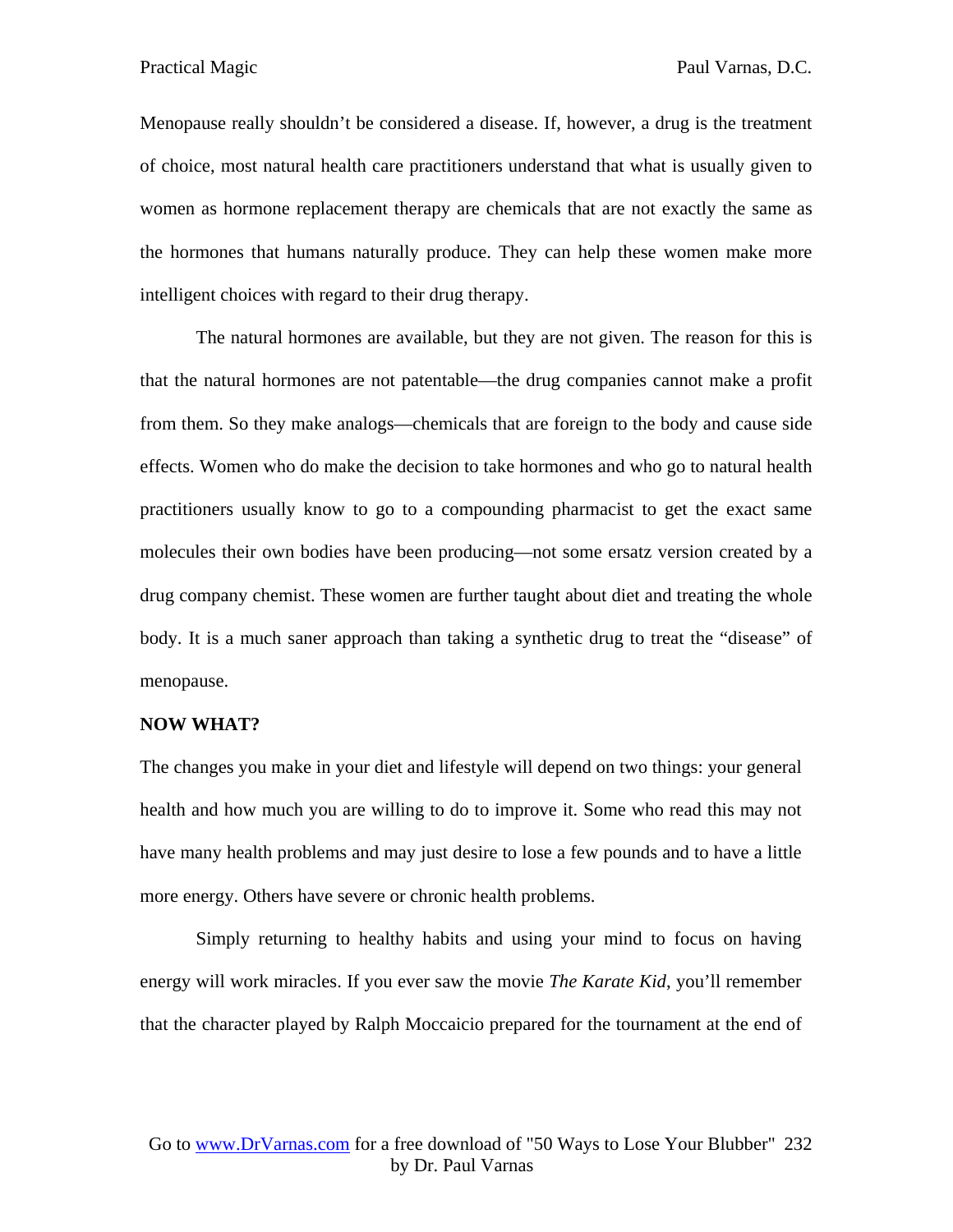the movie by learning four very basic moves, but he did them flawlessly. The four basic moves to having energy are to get optimum food, air, water and thought.

 Consider the two lunches listed earlier in the book. The nutritional difference between them is phenomenal. The lunch with the turkey on whole wheat had six times as much folic acid, and that's only one nutrient. Every day, each decision that you make about your food either moves you toward health or away from it. On a daily basis, eating nutrient-rich, chemical-free food will make a tremendous difference in how you feel. It's simple, like "wax on, wax off," but it works.

 Bad diet is engrained in our society to the point where we think of food in a very perverse way ("Add chips and a drink to make a meal.") Our local high school has a McDonalds in it. I have told patients to avoid hydrogenated oils as their only piece of dietary advice and had them return saying, "I can't find anything to eat." Sugar is addictive and many patients have a hard time giving up refined sugar and starch. As a result, some people may have trouble following the Healing Diet. If this is your problem, make one change at a time and set goals to gradually start toward a healthier diet.

Another good strategy is to strictly adopt the Healing Diet for 30 days. If you have someone to help you identify any hidden food sensitivities, avoid those foods for the 30 days. Most people can do anything for 30 days. The change in your health and energy will help you to understand the connection between your habits and how you feel. After the 30 days is over, instead of going back to your old habits follow the diet for six days each week and then give yourself a day off. This works well for most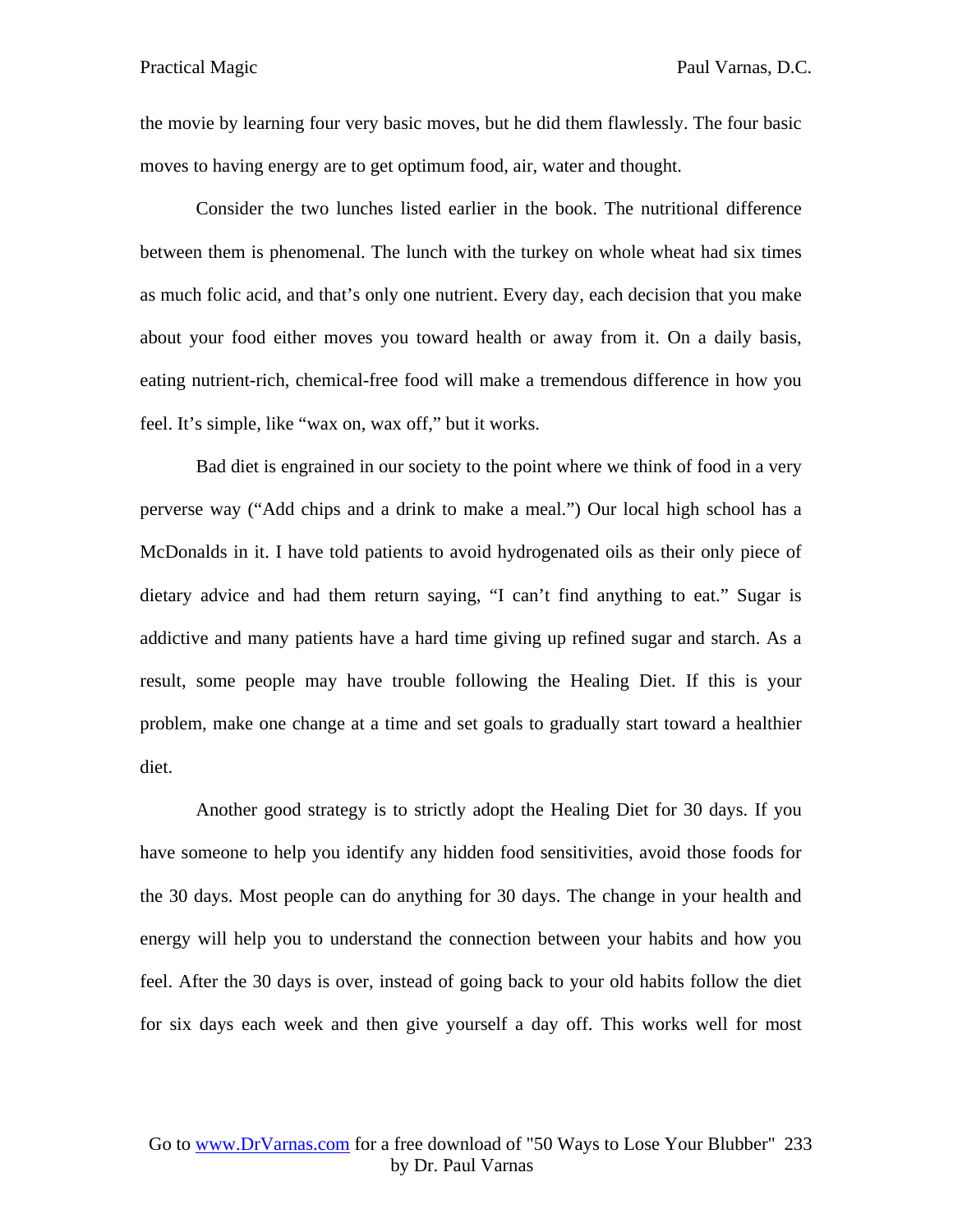people. Try as hard as you can to follow the program, but be kind to yourself if you do not follow it perfectly.

 Also, if you are sedentary, begin to exercise. A good amount would be 30 minutes each day. Give yourself one day off each week.

#### **CONCLUSION**

The goal of health care is to die young as late in life as possible. You want to live a long time, but you want to feel good, even late in life. Your goal is to have a good quality of life. It is very easy to come up with a program that will ensure your physical health. Little controversies notwithstanding, we know what good diet is and the importance of exercise. Whatever your health goal, it is easy to come up with the best possible lifestyle changes to move you toward it. Genetics and permanent injuries can limit results in some cases, but most of the time good health is attainable.

 What constitutes quality of life is different for different people. Most of us eat for reasons other than supplying fuel and trace nutrients to make our bodies run optimally. We eat for social reasons; we get together and converse over food that is really bad for us. We eat for convenience; we eat what we can get quickly. We grab sandwiches and burgers and eat them on the run. We eat for comfort and solace. We eat out of habit. Eating to simply fill a biochemical need is not part of most people's reality. Some of the things necessary to eat for ideal health run contrary to our idea of what a meal is. For some, the effort necessary to eat healthily will harm their quality of life. They cannot enjoy themselves if they cannot indulge in some of their favorite dietary indiscretions.

 Everyone reacts to this information differently. Some are excited to know how to have more health and energy; others can't get over the fact that they shouldn't eat a lot of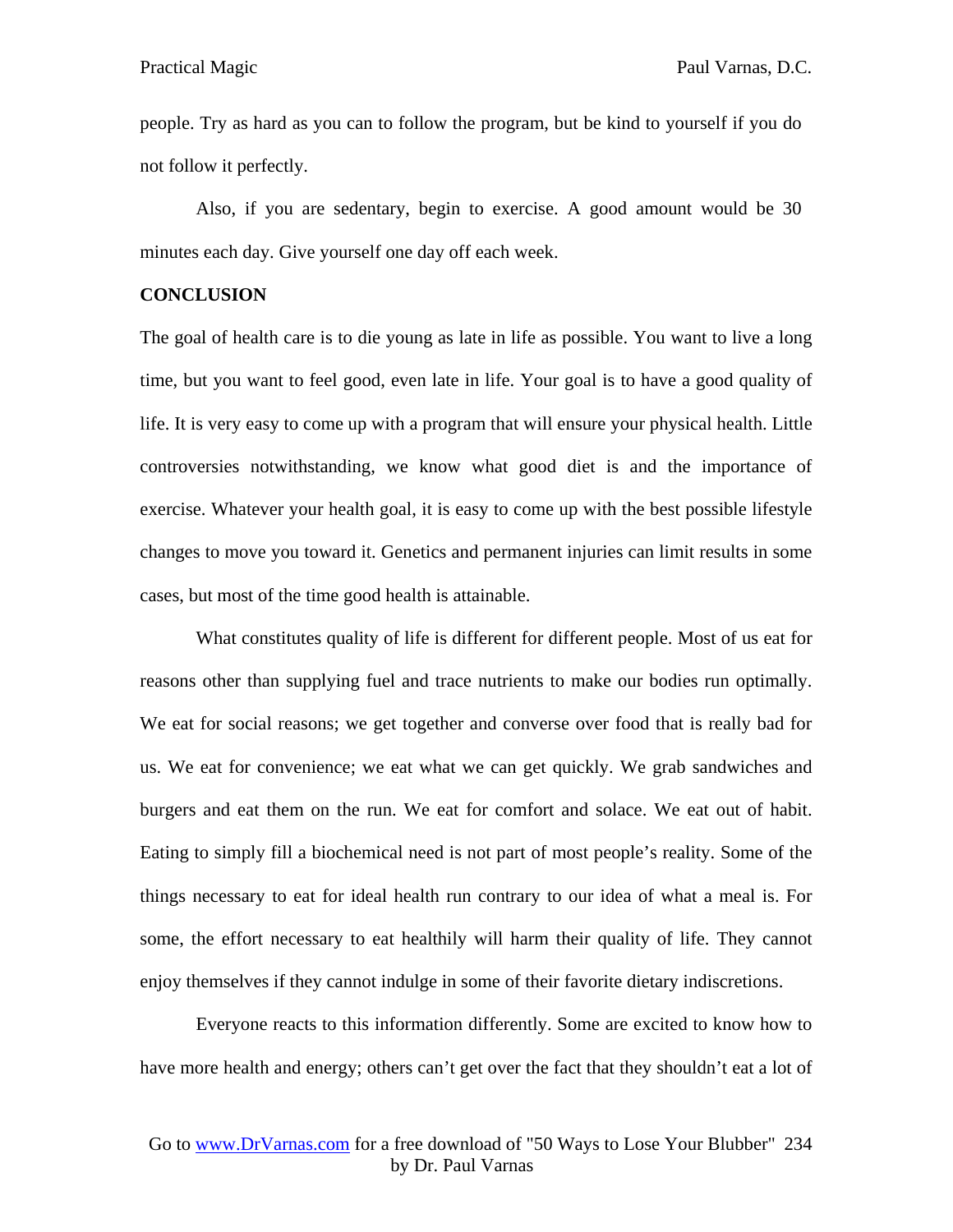pasta. "But I'm Italian—I can't *not* eat pasta." "I just love French bread." "I'll never give up chocolate." "I just like a beer at the end of the day." To some people giving up dearly loved habits will negatively affect the quality of life. To some eating healthily means sacrifice and never enjoying a meal again. Turning down the slice of cake at a neighbor's house seems unsociable.

 I remember seeing a man in his eighties. He was a war hero and had built a very successful business in civilian life. His wife has sent him in because he had just had an operation to open up occluded carotid arteries. She made him come in for some nutritional counseling. I recommended some supplements and gave him dietary advice. He didn't say a word the whole time I talked. When I finished there was a silence that bordered on uncomfortable and he finally said, "Doc, you're telling me that I can't have bacon." I told him yes, that he should give up bacon among other things. He said, "I really like bacon. I'm eighty-four years old; so if I give up bacon I'll live what, an extra two weeks?" He felt improving his diet meant the sacrifice would outweigh the health benefits. To him giving up bacon would give him a lower quality of life than to continue to eat bacon.

 I had a patient with AIDS who followed a macrobiotic diet but refused to give up smoking. To him the stress of giving up smoking outweighed the health benefits. The rules of good health don't change, but how we approach the rules do. If you can't give up pasta, for instance, and you don't like your current weight, you have two choices. Give up the pasta (or drastically reduce it), follow the Healing Diet and lose the weight, or eat the pasta and learn to love your body as it is.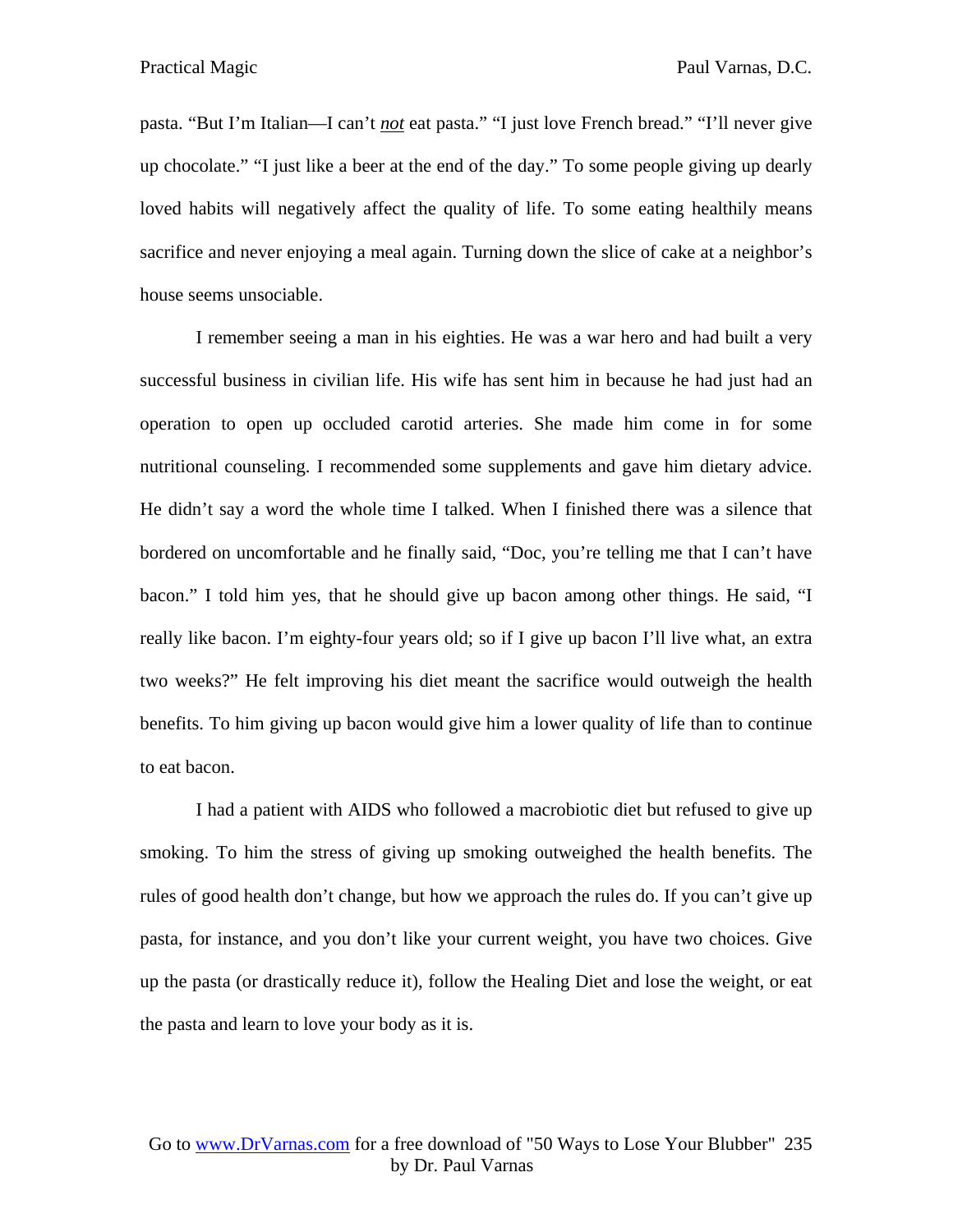No one way of living is right or wrong, but the diet and lifestyle you choose does have consequences. Life is a short ride, choose what will make you happy. If you have chronic health problems like severe fatigue, migraine headaches or asthma you have to decide if your love of your bad habits is worth the suffering. You can change your habits and improve your health—or not.

 Of course if a patient can't follow the dietary advice he or she can still be helped. You will notice that various supplements have been mentioned. People who have trouble following the dietary advice can be treated by using more supplements and more handson treatments. Some chiropractors have gotten wonderful results with many chronically ill patients without offering a shred of nutritional advice.

 Obviously if the patient is not undoing the treatment with poor diet, the treatment is more successful. But the idea is not to be a food nazi and tell people that they absolutely have to exactly follow a certain program. There is far too much absolutism in natural health care. Do what you can, but if you do not like the results, you will have to try a little harder.

 A good health care provider is like a mountain guide. He or she can show you the way to get to the top of the mountain, but cannot carry you up. There are several ways to get to the top of the mountain, some easier than others. Some people will get to the first campsite halfway up the mountain and decide that they like the view from there and go no farther. They may make the rest of the climb later—or not at all.

 Find a trained professional to help you to reclaim your health and energy. This book has not even scratched the surface of what is available with natural health care. We haven't gotten into acupuncture or Chinese medicine, Aruvedic medicine, or the various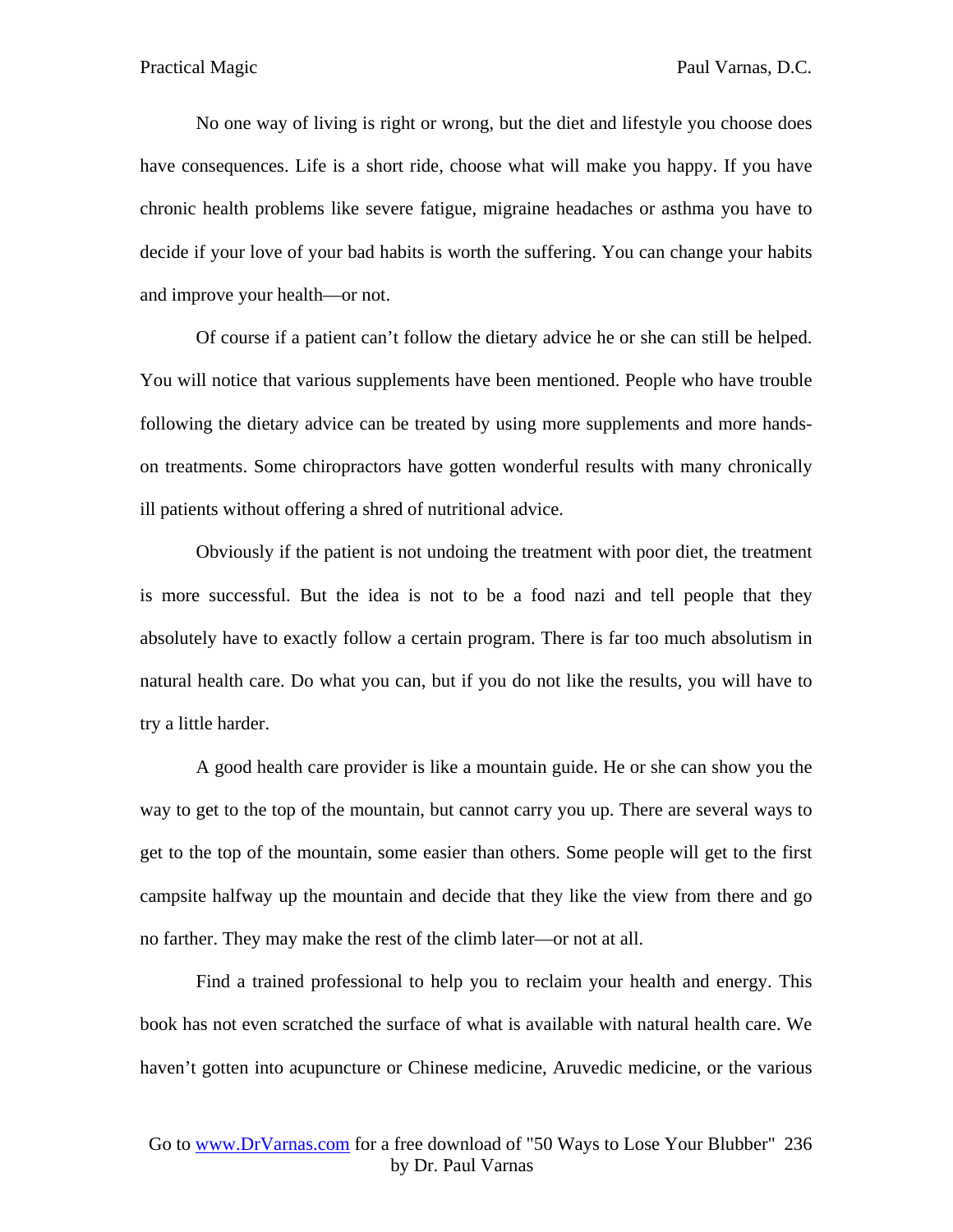kinds of energy work. There is a lot of information that is not here. Also, the information presented here about health and nutrition is very simple and basic. Think of this book as an introduction to some new ideas.

 This book's purpose is to help you to get away from the medical model of sickness care and to begin to consider the possibilities for your own health. It is my sincere wish that this book helps you to begin to improve the quality and length of your life.

#### **APPENDIX: RECIPES**

Eating a diet that is 80% alkaline may be difficult for some people, not because the food isn't good, but because our habits are so engrained. Many find breaking the habit of eating grains and proteins together difficult. Others may find it difficult to incorporate vegetables into their diet. Often when people are faced with new dietary disciplines, they think in terms of what they cannot do and begin to look at eating as a chore. Frequently they end up with a very boring diet, eating plain foods and having the same things over and over. Here are some menu suggestions that may make this process easier.

Many of these recipes are cooked. You should still try to get plenty of raw food in your diet. There are some salad recipes here so you can add a little variety to your raw food. At the end of this section are some suggestions for fresh vegetable juices. Juicing is a great way to increase the raw foods in your diet and get vitamins, minerals, phytochemicals and enzymes. Regularly drinking fresh vegetable juice will dramatically increase your health and energy.

#### **Baba Ghanoush**

3 large eggplants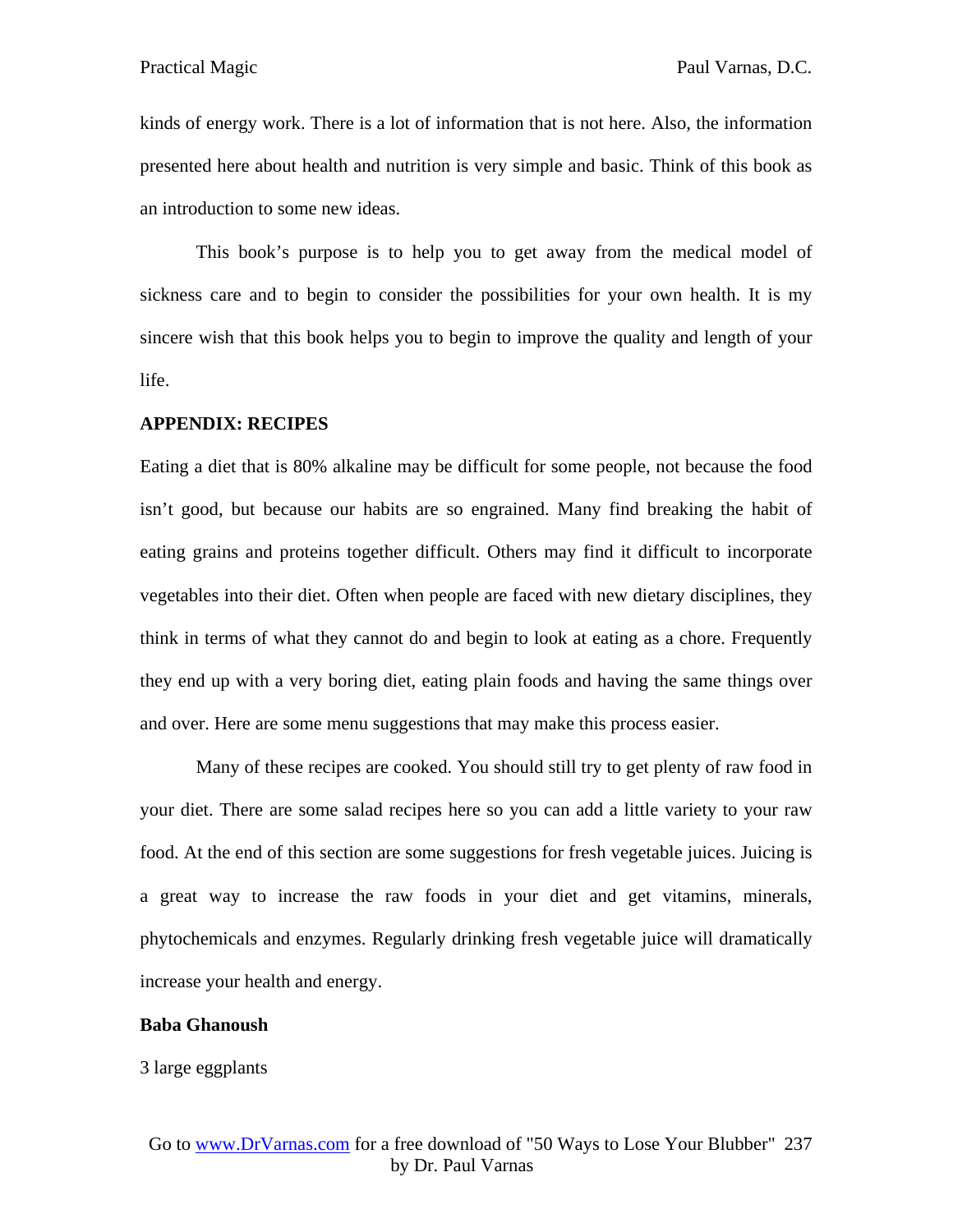3 cloves of garlic, crushed

 $\frac{1}{2}$  cup tahinni

juice of 3 lemons

Broil the eggplants until the skin blisters. Peel off the skin or rub it off under cold tap water. Squeeze out as much of the bitter juice as possible and remove the seeds. The idea is to use the white pulpy part of the eggplant. Place the eggplant in a food processor, add the tahanni, lemon juice and the garlic (crushed in a garlic press). Blend everything into a fine puree. You can eat it with cucumber slice

#### **Hommus**

Okay, okay, chickpeas are acidic, but we can offset that with cucumber slices. The tahinni and lemon are considered alkaline.

1 cup chickpeas juice of 2 lemons 2 cloves of garlic (crushed)  $\frac{1}{2}$  cup tahinni

Soak the chickpeas overnight and boil them until tender (about an hour). Place them in a food processor and add the lemon juice and garlic (crushed in a garlic press). Add the tahinni. Puree in a food processor. Eat it with cucumber slices

#### **Veggie Burgers**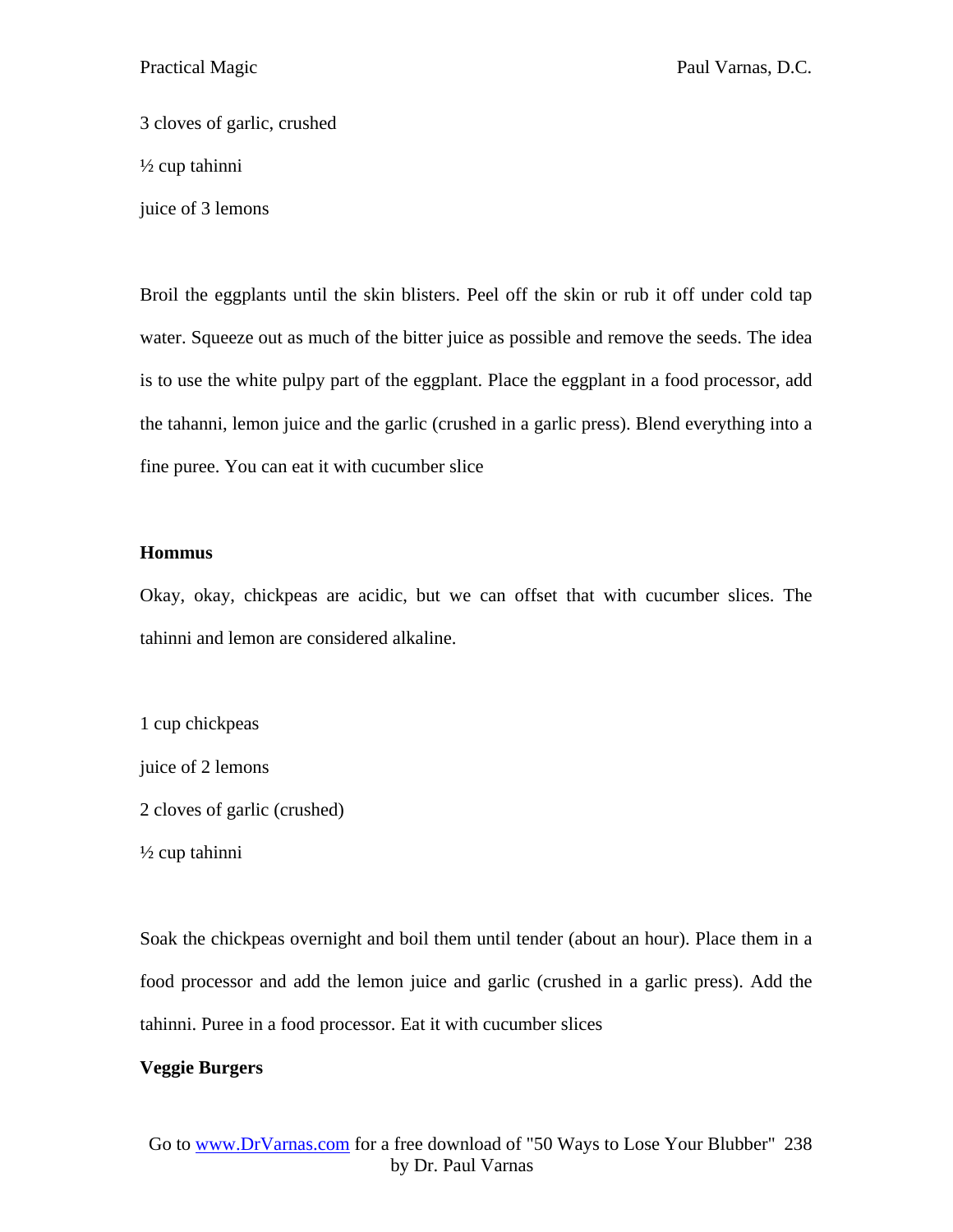1/3 cup each of finely chopped red pepper, celery and carrots (you can use a food processor)

2 Tbsp. finely chopped onions 3 black olives, finely chopped 1 egg beaten 2 Tbsp. olive oil

¼ cup tomato sauce

1 cup ground, raw sunflower seeds

salt and pepper to taste.

Mix all of the ingredients thoroughly in a bowl. Make into 4 patties and place them in a greased baking dish. Bake at 350 degrees (until brown). Turn patties over and bake another 15 minutes.

#### **Indonesian Salad**

1 Tbsp. peanut oil

¼ cup vinegar

1 tsp. paprika

1 tsp. soy sauce

¼ tsp. cayenne

2 Tbsp. honey

1 cup bean sprouts

2 green onions thinly sliced

1 cucumber thinly sliced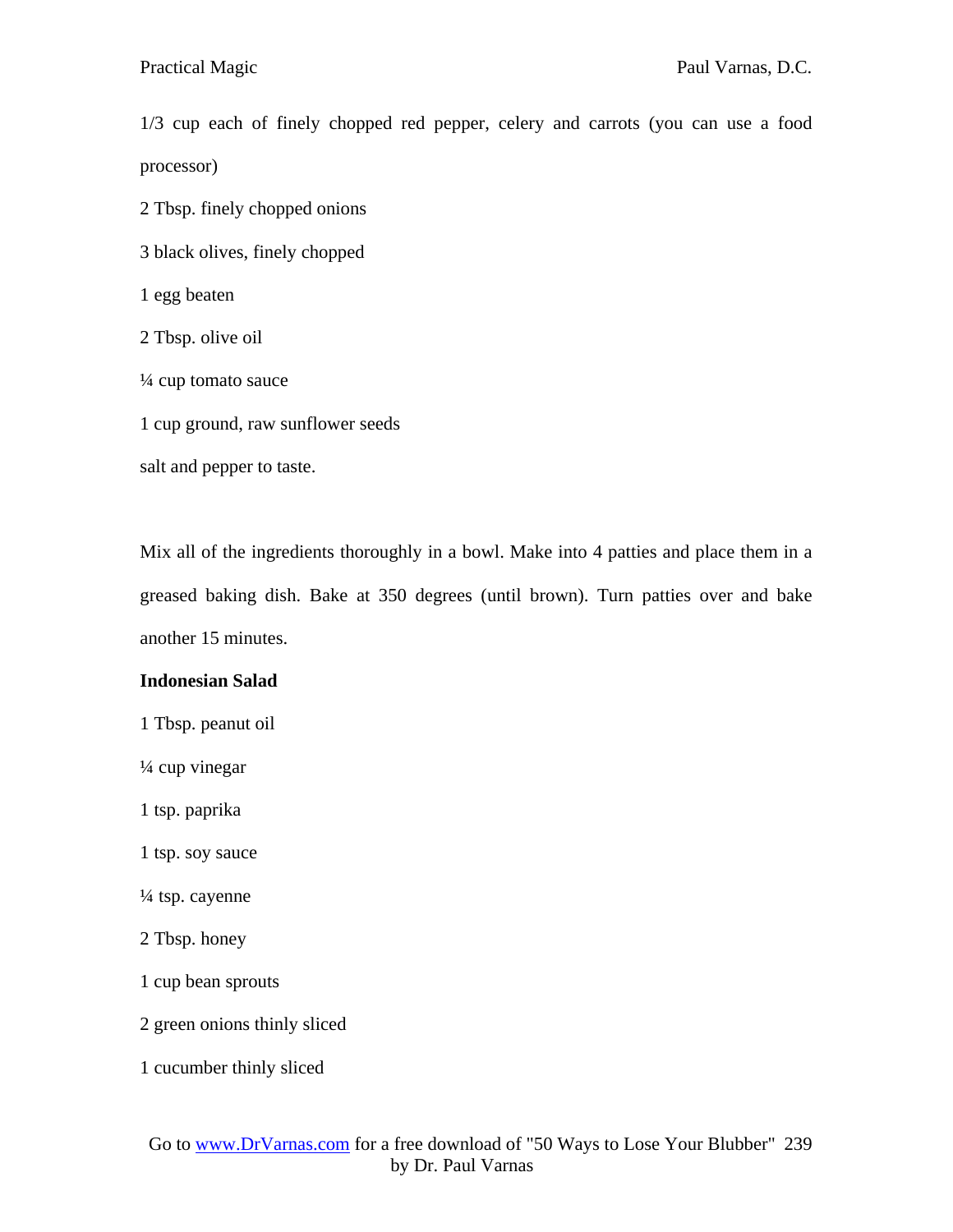3 thin slices of fresh ginger

½ cup chopped peanuts

Heat oil, add paprika and ginger—sauté.

Add vinegar, red pepper, honey and soy sauce.

Bring to a boil and allow it to cool. Mix onion, cucumber and bean sprouts in a bowl, toss with dressing. Top with chopped peanuts.

## **Lentil Salad**

Lentils, on many of the alkaline/acid lists are considered to be alkaline. This can be a very satisfying dish to someone who is limiting grains and other legumes.

1 cup lentils (soak overnight if necessary) 4 Tbsp. of finely chopped parsley 1 tomato, chopped

1 small onion, chopped

salt and pepper

Dressing: ¼ cup of olive oil, juice of 2 lemons, 2 cloves of garlic (crushed in a garlic press).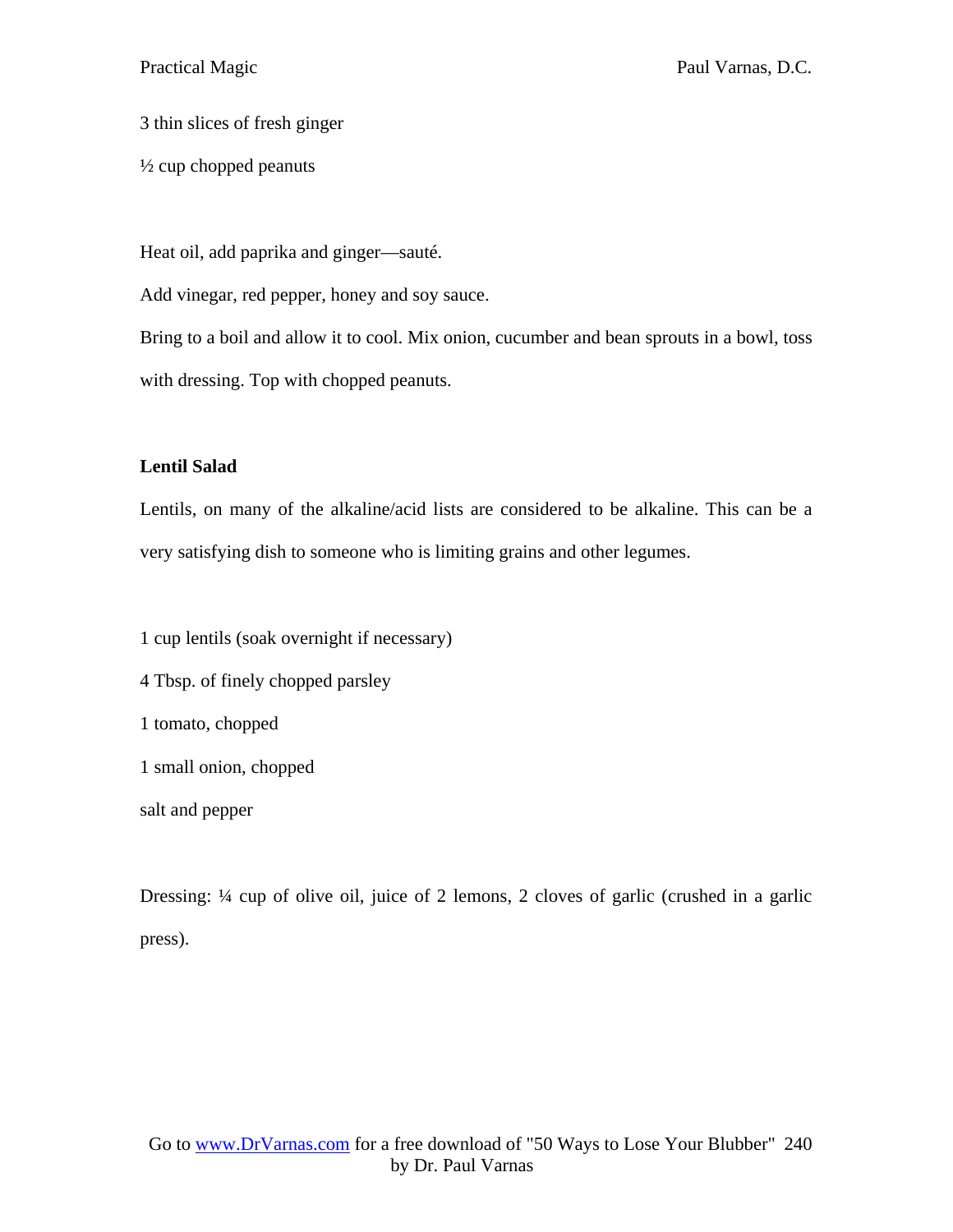Drain the lentils and boil until they are tender  $(1-1 \frac{1}{2})$  hours). Sauté onion until tender; add tomato. Salt and pepper to taste. Mix the dressing. Add dressing, onion and tomato to lentils. Top with parsley. Mix everything together.

#### **Mixed Vegetable Salad**

Use the same dressing as the lentil salad.

- 1 bunch of romaine lettuce or two small bunches of Boston bib lettuce—chopped
- 2 cucumbers—chopped
- 1 sweet onion (like Walla Walla or Vidalia)—chopped
- 3 tomatoes—chopped
- 5 Tbsp. finely chopped parsley
- 2 Tbsp. finely chopped dill

Toss all ingredients with dressing. Serve. Give the salad a Mexican flavor by replacing the dill with cilantro.

#### **Salad Dressing #1**

- 2 Tbsp. Dijon mustard
- 2 tsp. whole wheat flour
- ¼ cup water
- 3 Tbsp. vinegar
- 2 cloves garlic (crushed in a press)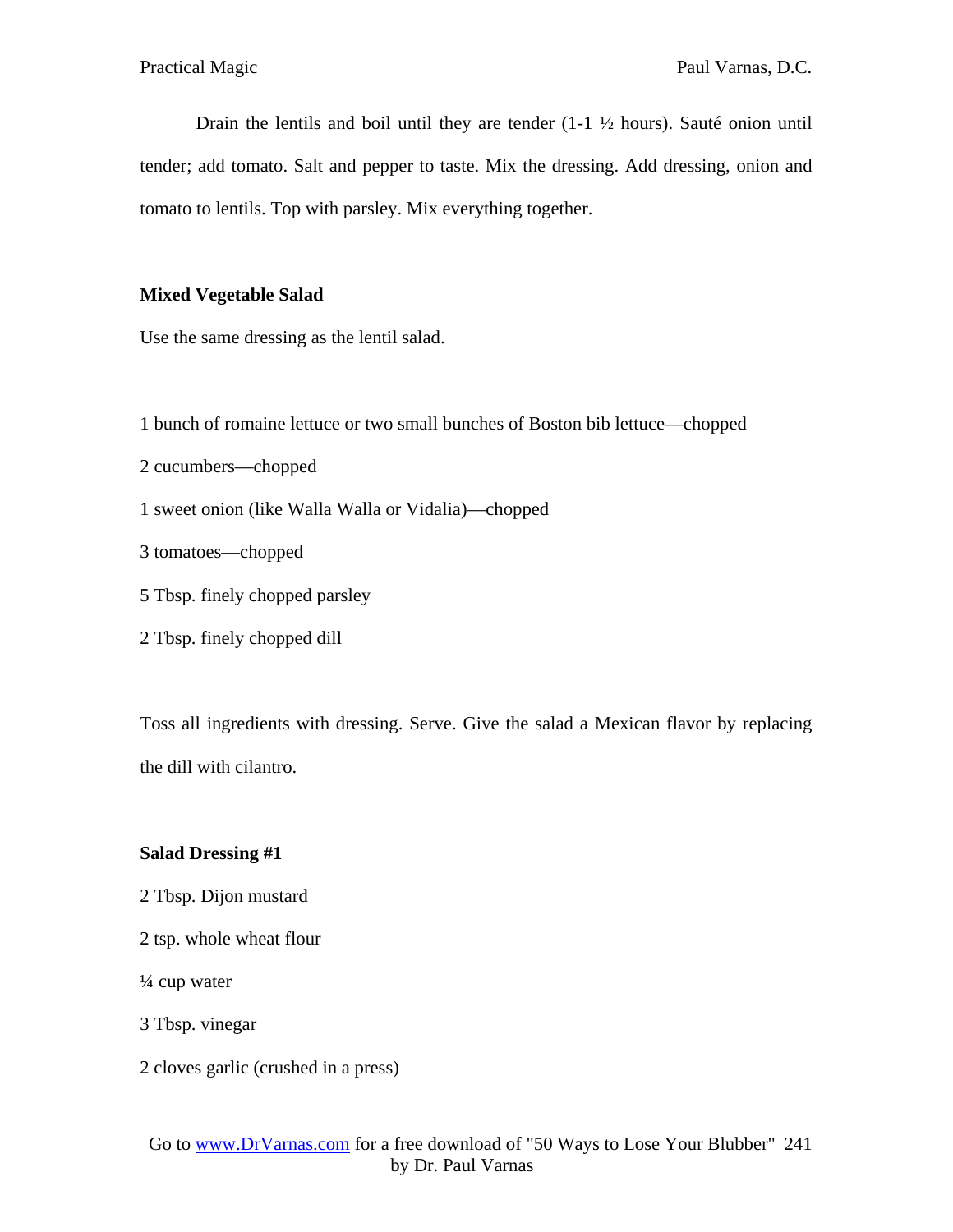1 Tbsp. honey

¼ cup olive oil

Blend mustard, flour and water in a small saucepan over a low flame. Blend it until it is the consistency of paste. Add remaining ingredients and mix well. Cook and stir constantly until thickened. Allow to cool.

#### **Salad Dressing #2**

 $\frac{1}{2}$  cup olive oil

4 Tbsp. vinegar

1 tsp. finely chopped fresh basil

2 tsp. finely chopped oregano

1 clove garlic (crushed in a press)

Combine ingredients

#### **Salad Dressing #3**

 $\frac{1}{2}$  cup peanut oil

- 2 Tbsp. sesame oil
- 4 Tbsp. vinegar
- 2 Tbsp. pineapple juice
- $\frac{1}{2}$  tsp. peeled, grated fresh ginger
- 1 clove garlic (crushed in a press)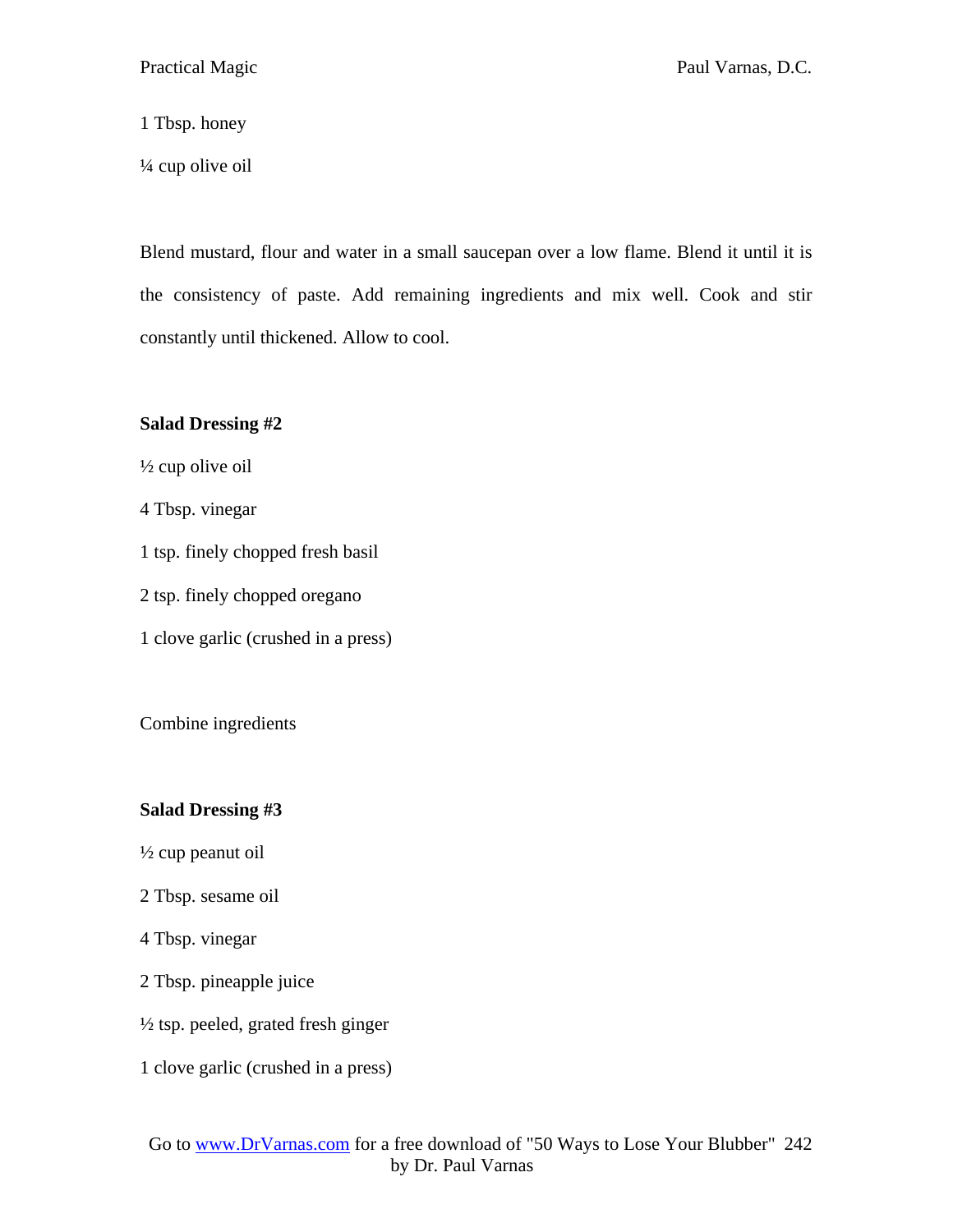Combine ingredients. Try this is a green salad topped with chicken breast. (You can marinate the chicken breast in teriyaki sauce.)

#### **Salad Dressing # 3**

½ cup plain yogurt

2 Tbsp. honey

1 tsp. vinegar

1 cup finely chopped cucumber

2 Tbsp. minced scallions

Salt and pepper

Mix yogurt, honey, and vinegar in a blender. Place in bowl after blending. Drain cucumbers, squeezing in paper towel to remove water. Mix scallions and cucumber into the dressing.

#### **Wilted Spinach Salad**

1 Tbsp. olive oil

1 cup sliced mushrooms

1 small onion, minced

1 pound of fresh spinach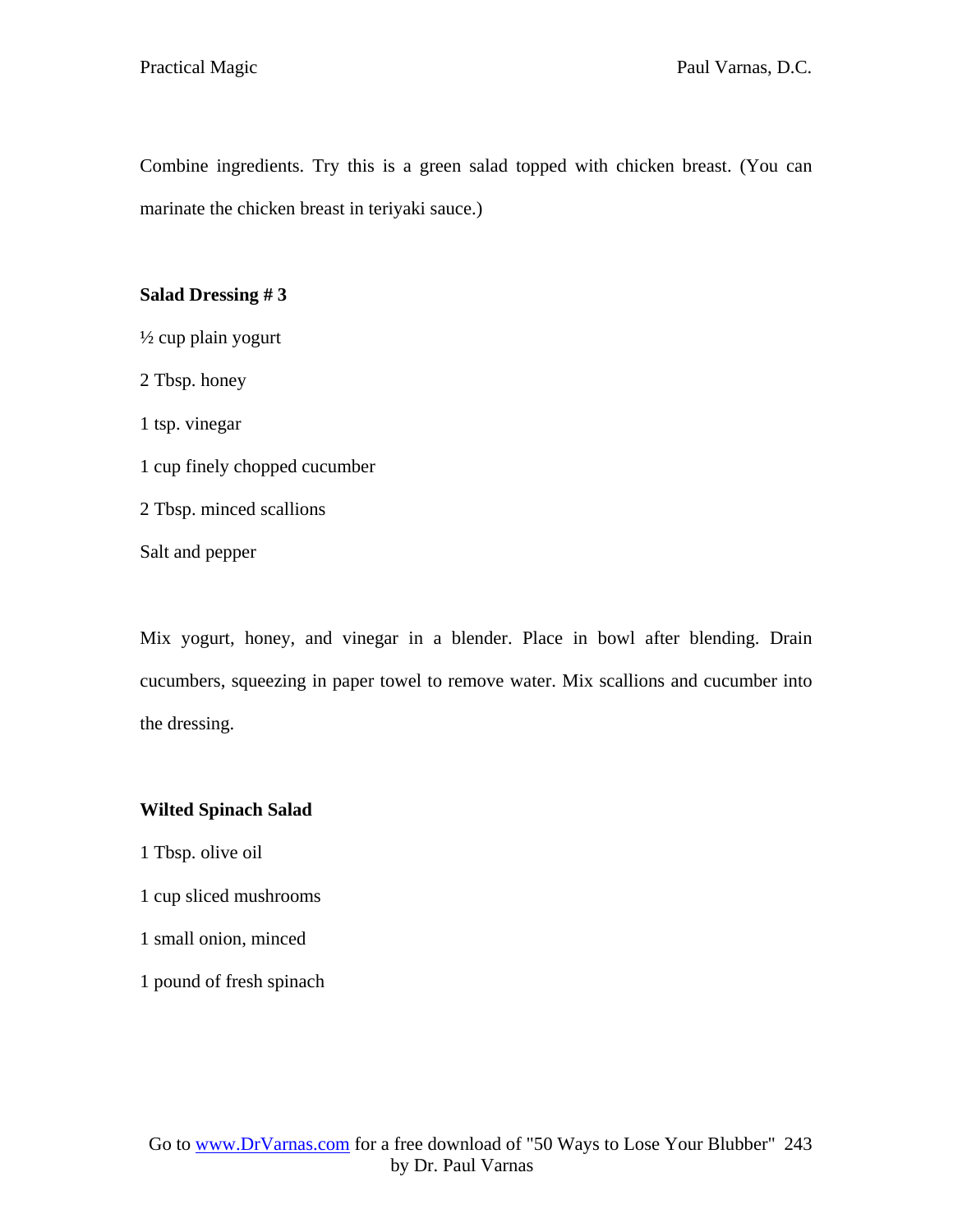In a large skillet sauté onions and mushrooms with oil until tender. Add spinach, cover. Heat until the spinach slightly wilts. Toss with Dressing #3. You can add slices of hardboiled egg for some extra protein.

#### **Bean Salad**

 $\frac{1}{2}$  cup of olive oil (keep 2 Tbsp. aside)

¼ cup balsamic vinegar

3 cloves garlic (crushed in a press)

 $\frac{1}{2}$  tsp. fresh oregano (chopped fine)

 $\frac{1}{2}$  tsp. fresh basil (chopped fine)

1 cup chickpeas

1 cup fresh green beans

1cup fresh wax beans

1 large sweet onion (like Walla Walla or Vidalia), diced

2 stalks celery (thinly sliced)

Soak chickpeas overnight and boil until tender. Cut wax beans and green beans into 1 inch pieces. Steam them for 5–10 minutes. Mix oil, vinegar, garlic, basil, oregano in a bowl and pour over the combined beans. Cover and chill overnight in a refrigerator. Next day, top with celery and onions salt and pepper to taste.

#### **Taboulie**

3cups chopped, fresh parsley

 $\frac{1}{2}$  cup chopped fresh mint

1 small chopped tomato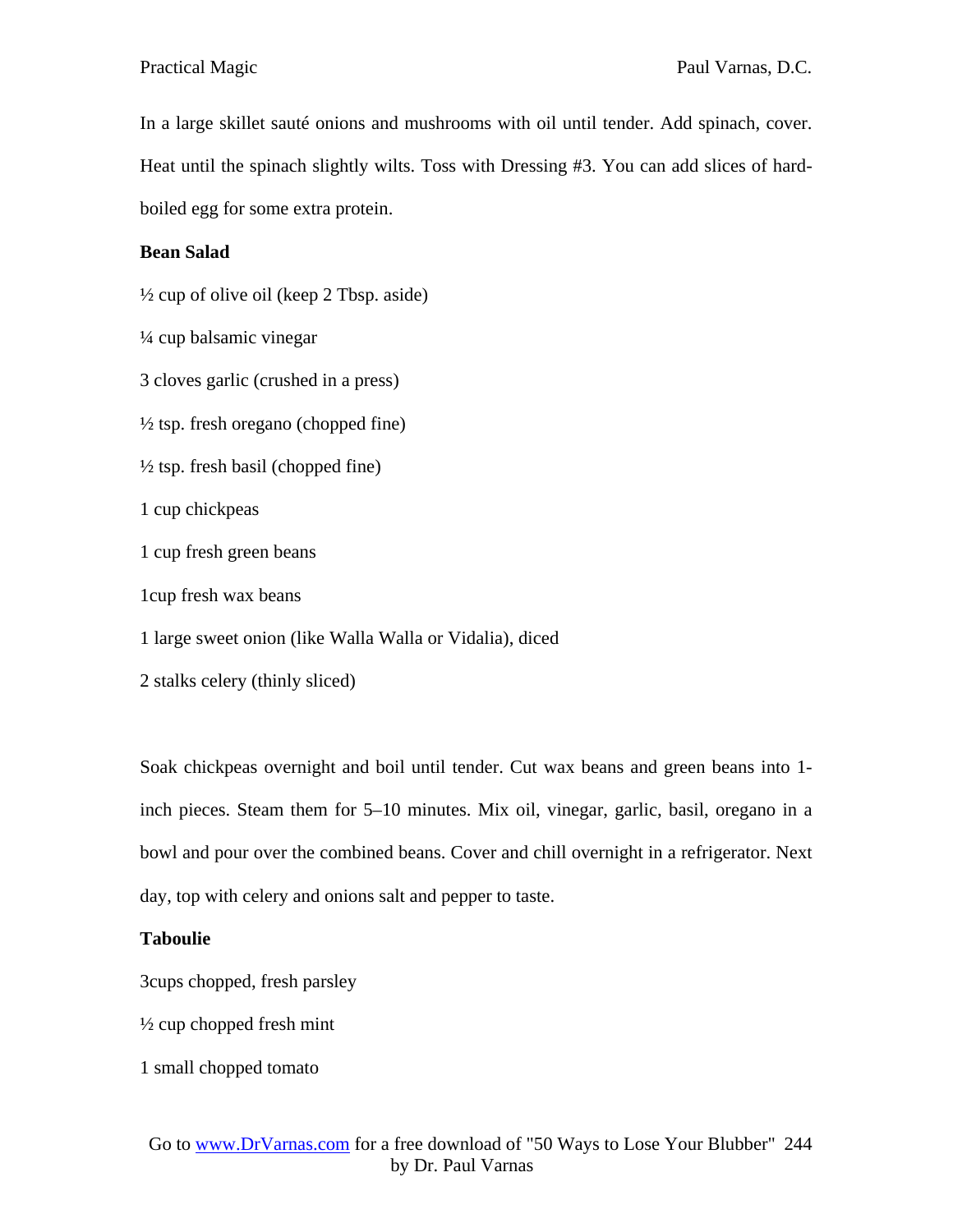½ onion chopped

 $\frac{1}{2}$  cup bulgar

juice of 2 lemons

3 Tbsp. olive oil

Combine the ingredients in a bowl. Serve.

#### **Vegetable Stir Fry**

6 large, sliced fresh mushrooms

2 Tbsp. sesame oil

2 cups chopped bok choy

2 cups fresh pea pods

½ cup sliced water chestnuts

1 cup fresh bean sprouts

½ cup chicken broth

2 Tbsp. sweet sherry

2 Tbsp. soy sauce

1 Tbsp. arrowroot

Heat oil in wok. Stir-fry mushrooms, bok choy, pea pods, bean sprouts and water chestnuts in hot oil for 2 minutes. Add chicken broth and soy sauce. Cover and cook for 5 minutes. Mix arrowroot into sherry and stir into vegetables. Cook and stir until thickened. Serve at once with brown rice.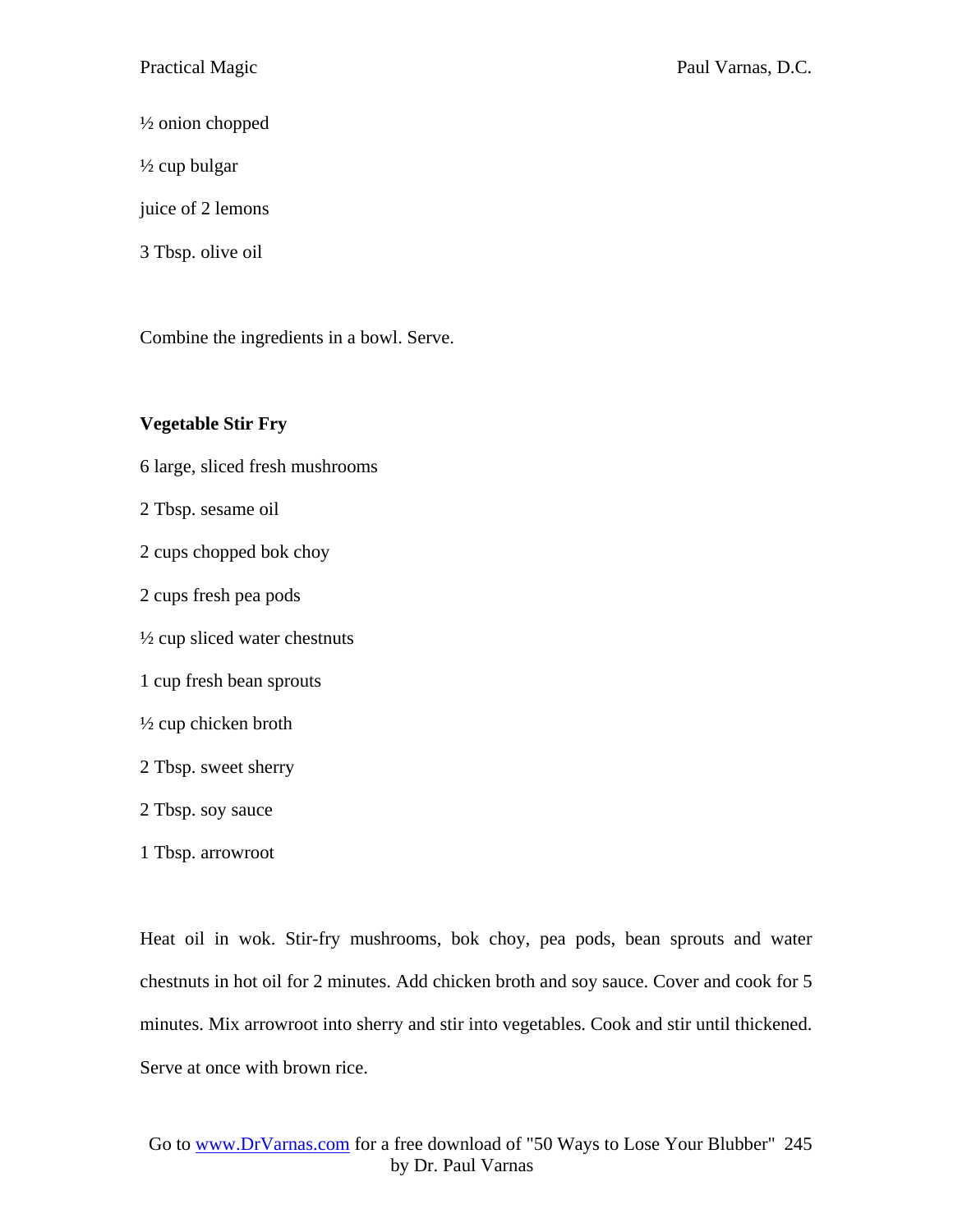#### **Sautéed Spinach**

3 Tbsp. olive oil 1 clove garlic (crushed in a press) ¼ tsp. cayenne pepper  $\frac{1}{2}$  cup pine nuts ¼ cup sesame seeds 1 pound spinach ¼ cup water juice of ½ lemon

Heat oil in a large skillet; add garlic and cayenne. Add pine nuts and sesame seeds, lightly toast (one or two minutes). Add spinach and water. Cover and heat until spinach wilts (toss occasionally). Place in bowl and squeeze lemon over top.

#### **Okra**

3 Tbsp. olive oil

- 1 chopped green pepper
- 2 stalks celery, chopped
- 1 onion chopped
- 2 cloves garlic (crushed in a press)

¾ cup chicken stock (or water, if not available)

1 cup sliced okra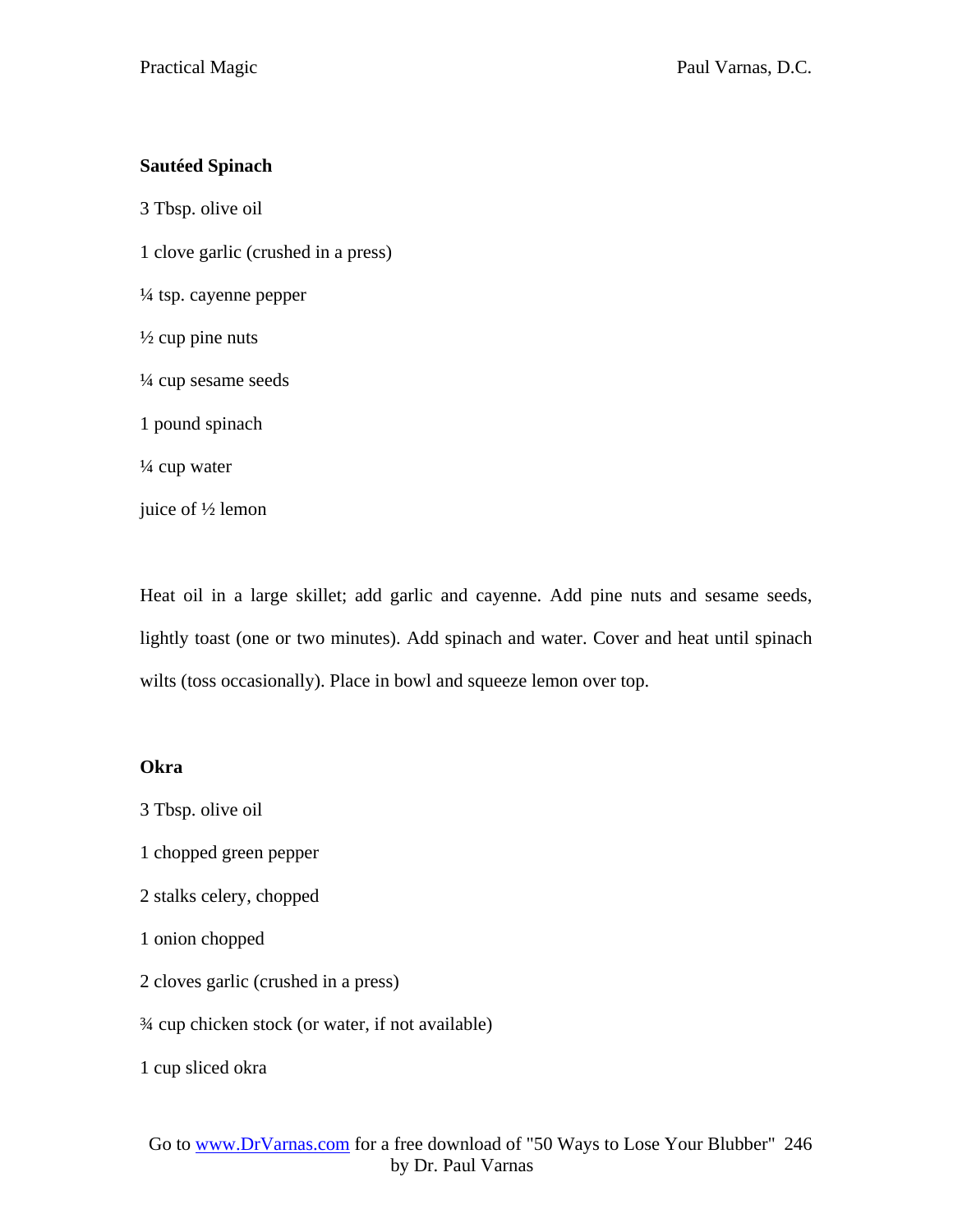2 cups chopped, peeled tomatoes

1 cup lima beans

1 tsp. marjoram

¼ tsp. cayenne pepper

1 Tbsp. cornstarch dissolved in ¼ cup white wine

Heat oil in large skillet; add green pepper, onion, celery and garlic. Sauté until soft. Stir in stock, okra, tomatoes and lima beans. Simmer until vegetables are tender (about 20 minutes). Stir in marjoram and cayenne. Stir in cornstarch mixture, stir until thickened. Serve with brown rice.

### **Spinach Omelet**

One interesting note: duck eggs are considered alkaline.

1 tsp. oil

1/3 cup chopped onion

3 eggs

2 Tbsp. Dijon mustard

1 cup chopped, fresh spinach

2 Tbsp. grated Parmesan cheese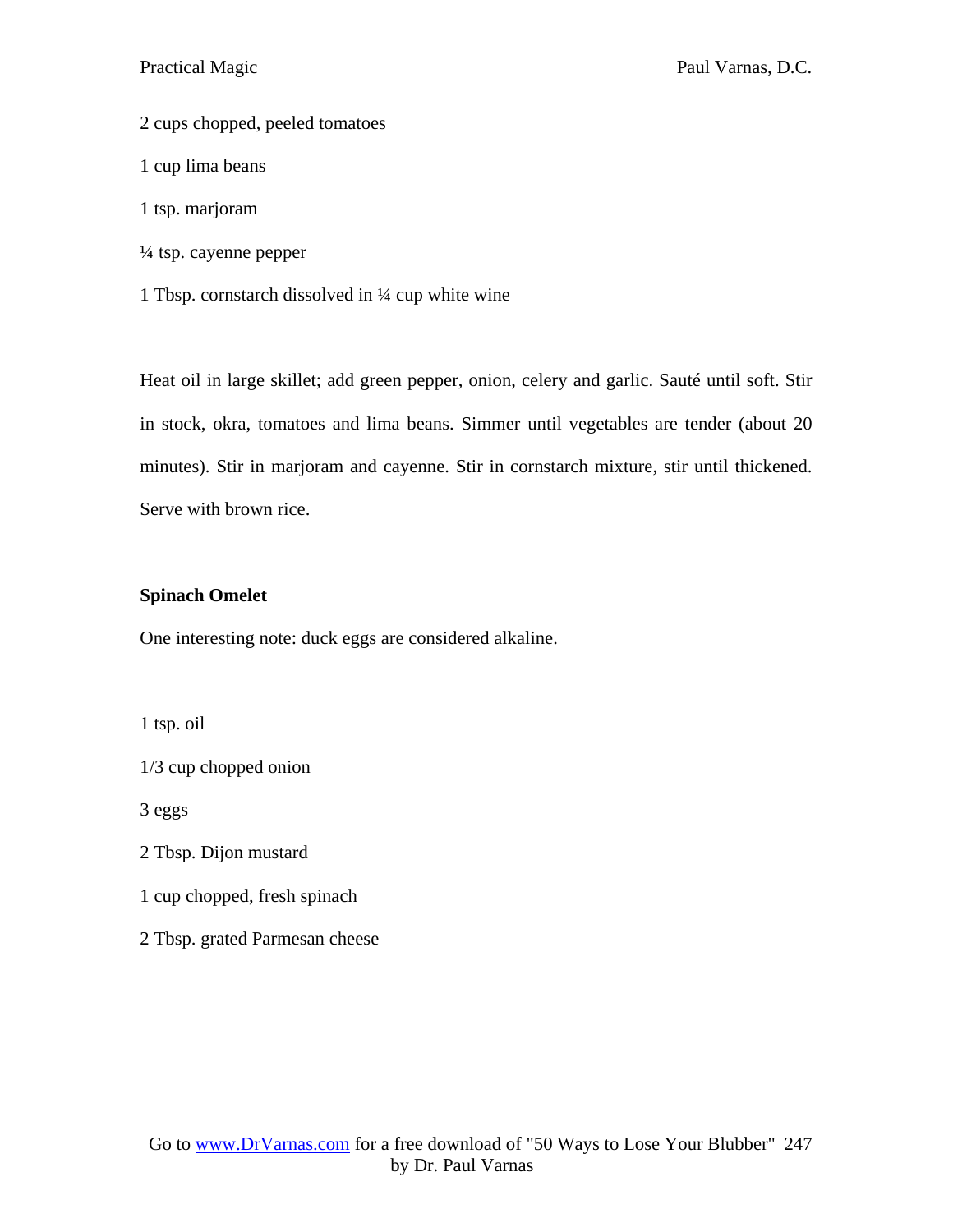Sauté the onion in oil until soft (preferably in a nonstick pan). Beat the eggs with the mustard. Add the eggs to the onion and oil. Add the spinach and Parmesan cheese. Cover the pan and cook over low flame, until the eggs cook through. Fold in half and serve.

#### **Greek-Style Spinach Omelet**

Same as above but leave out the mustard; substitute  $\frac{1}{2}$  cup of feta cheese in place of the Parmesan.

#### **Cabbage Soup**

Soup is a great way for a busy person to make several healthy meals at once.

- 2 pounds of pork neck bones
- 3 quarts of water
- 1 head of cabbage
- 3 tomatoes, diced (or two cans of diced tomatoes)
- 1 8 oz can of tomato sauce (not necessary if canned tomatoes are used)
- 5 coriander seeds
- 2 beef bullion cubes
- 2 cloves of garlic (peeled and smashed)

Boil neck bones in water, skim off the scum that rises to the top. Cook until the meat is very tender and begins to fall off of the bones (you can remove the bones with a slotted spoon at this point). Let cool, remove the meat and return the meat to the stock (or not it just makes it easier if the bones are out of the soup). Add beef bullion, garlic and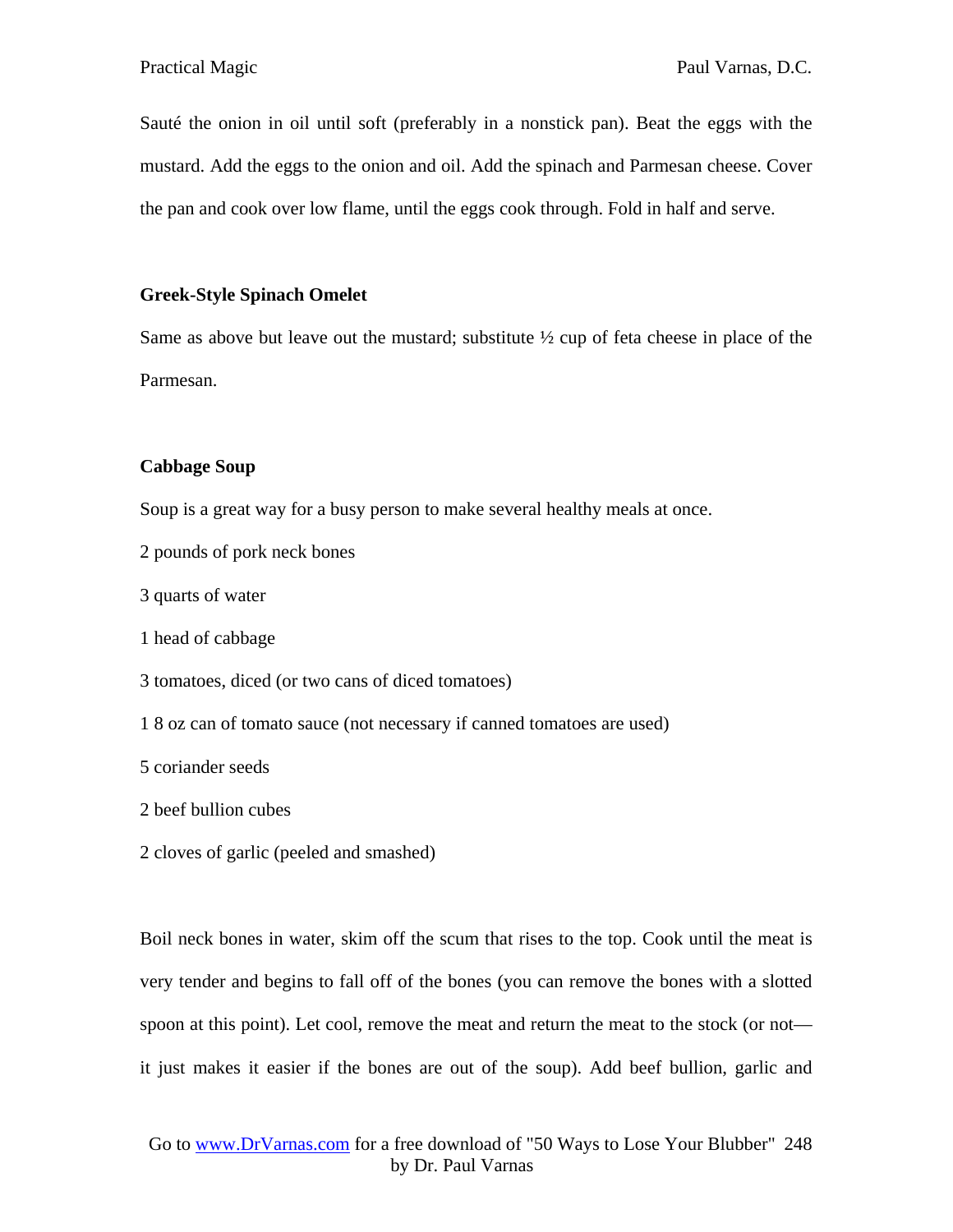coriander. Salt and pepper to taste. Chop cabbage and add it with the tomatoes. Cover and let simmer for about 2 hours.

### **Chicken Vegetable Soup**

3 pounds of chicken

3 quarts of water

2 chicken bouillon cubes

5 stalks of celery, sliced

5 carrots, peeled and sliced

2 cups frozen peas

2 cups sliced, fresh green beans

2 zucchini sliced

(any vegetable you'd care to add)

2 cloves of garlic, smashed

salt and pepper to taste

Boil chicken in water. Skim off the scum, lower heat. (If there are bones on the chicken, you can remove them from the broth.) Let it cool, de-bone the chicken and add the meat to the broth. Add bouillon cube and vegetables. Cover and cook under a low heat for 2 hours.

You can make beef soup the same way, just substitute beef (chuck, neck bones whatever) and beef bouillon for the chicken.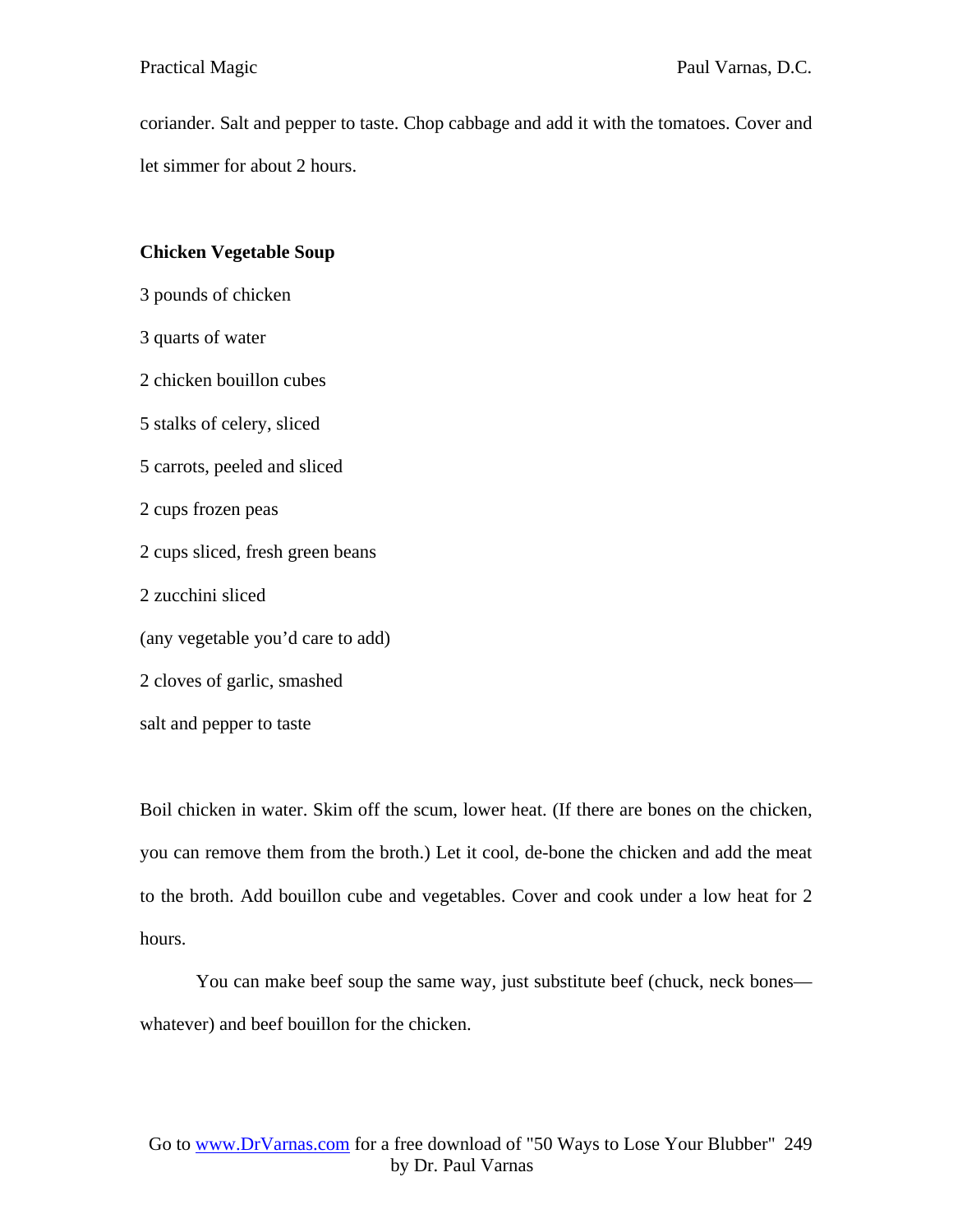#### **Juicing**

Juicing is a great way to get vitamins, minerals, phytochemicals and all of the benefits of live or raw food. Drinking fresh vegetable juice on a regular basis helps "alkalize" you. Juicers are inexpensive. They are no fun to clean, but the benefits of the fresh juice far outweigh the inconvenience. Try some of the following combinations.

4 carrots (peeled)

4 stalks of celery

1 bunch of parsley

2 cups spinach

4 carrots (peeled)

4 asparagus spears

4 carrots (peeled)

2 beets (peeled)

1 cup watercress

1 cup parsley

¼ cup wheatgrass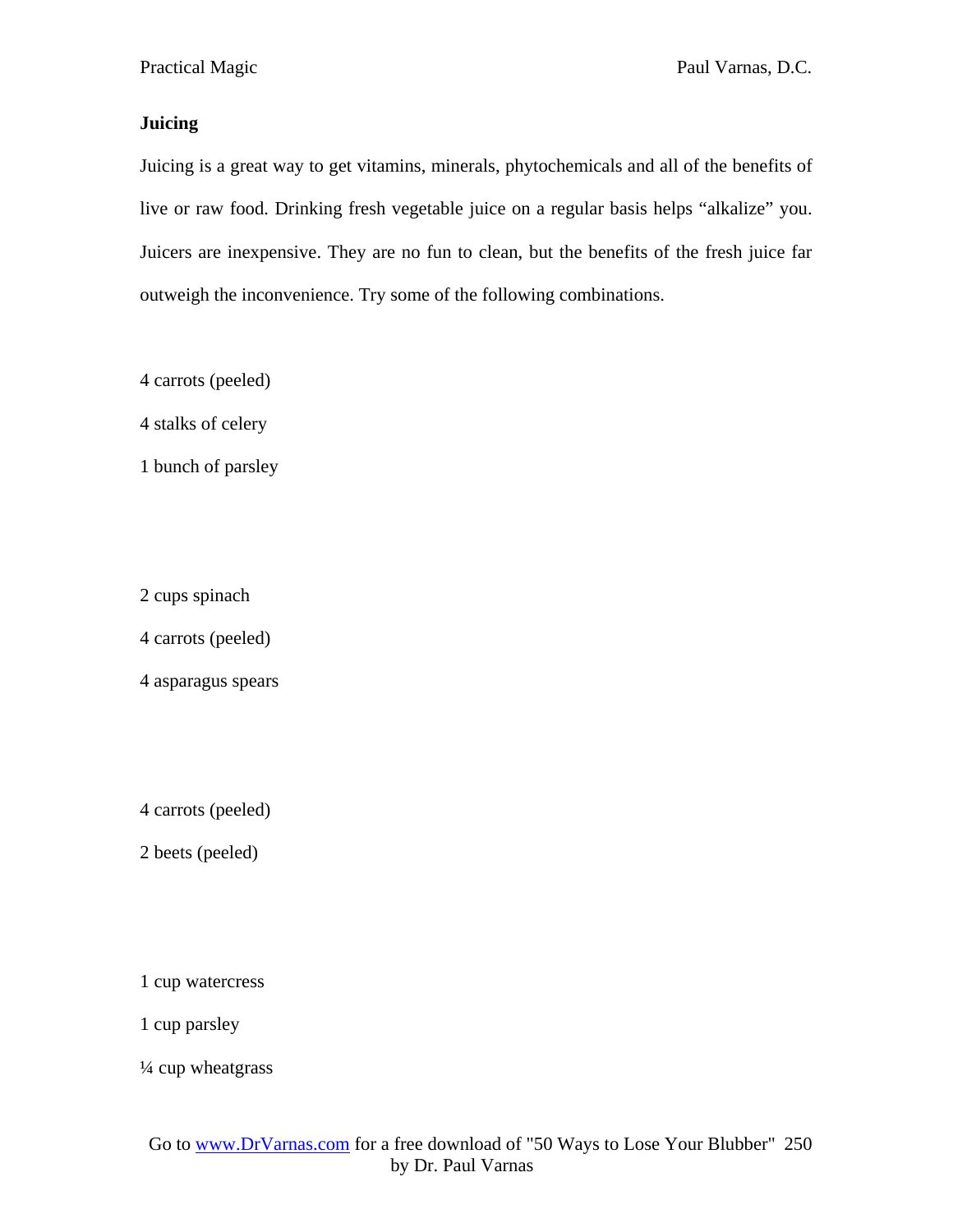4 carrots (peeled)

½ cup chopped fennel

2 kale leaves

1 cup parsley

1 cup spinach

4 carrots (peeled)

5 carrots (peeled)

¼ inch slice of ginger root

¼ head of cabbage

5 carrots (peeled)

1 cup spinach

Really you can juice any combination of vegetables that appeals to you. There are books with juice recipes available at most health food or bookstores.